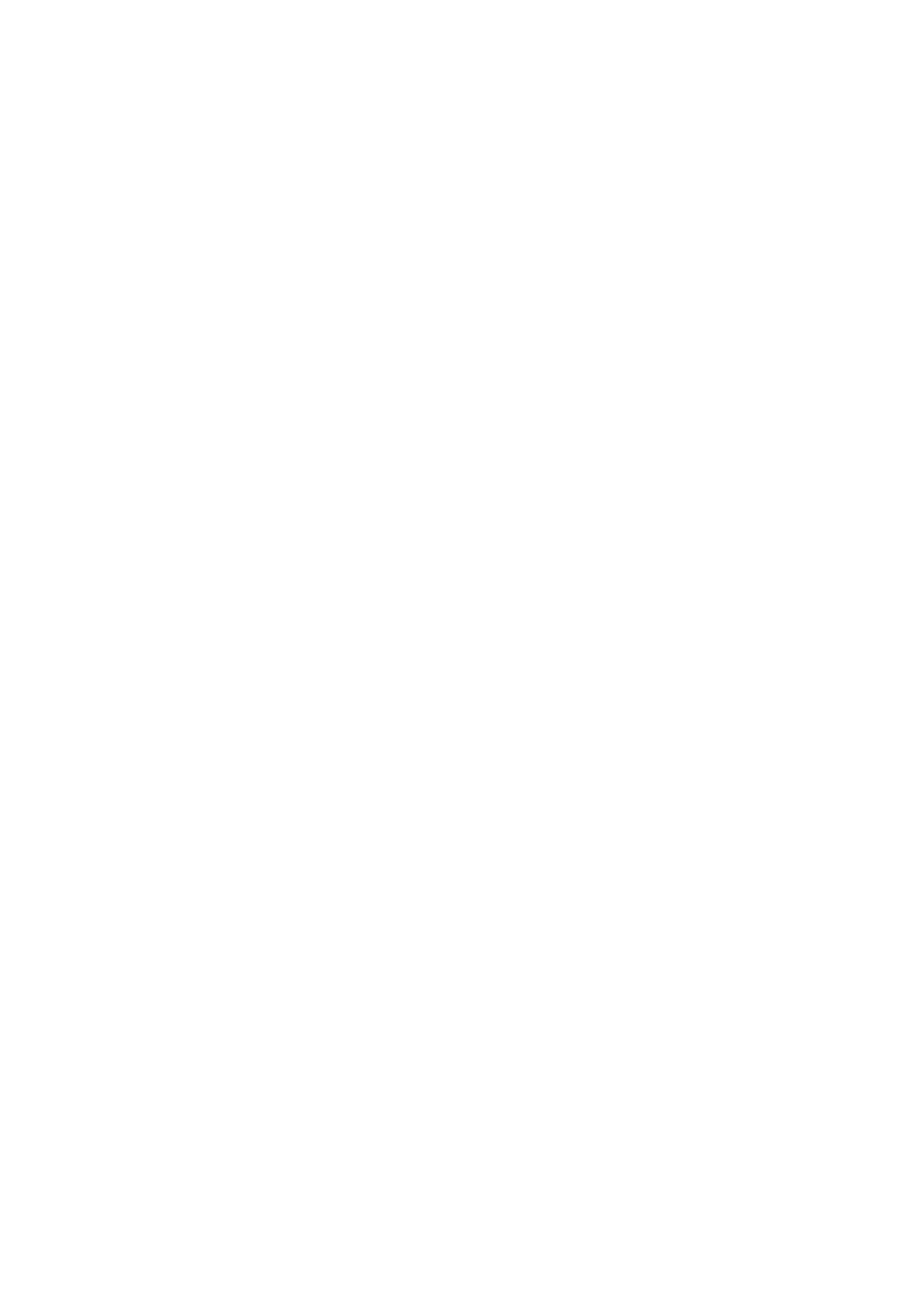## **FOREWORD**

This Report responds to a Direction by the Premier and Treasurer (the Ministers) for the Authority to assess certain matters relating to gazetted prices for channel and river irrigators receiving water infrastructure services provided by SunWater within the Burdekin Haughton Water Supply Scheme (the Scheme).

The Report is the culmination of an extensive consultation and assessment process which included initial stakeholder submissions, a visit to stakeholders in the Burdekin area, the use of independent experts to determine appropriate cost estimates, the release of a Draft Report outlining the Authority's preliminary views, and two further rounds of stakeholder consultation, including the production and circulation of detailed comments by the Authority on the comments received from stakeholders on the Draft Report.

It appears to the Authority that some stakeholders may have misunderstood the Direction given to the Authority by the Ministers. There is a clear distinction between the terms of the Direction and that which the Authority perceives some stakeholders would have wished the Authority to have assessed.

It is important for all stakeholders to recognize that the Authority may only respond to the terms of the Direction given to it. In light of that, it is important to outline two particularly important matters which lie outside the Authority's remit and thus are not addressed in the Report.

Firstly, the Authority is unable to address the validity of lower bound costs. The Ministerial Direction<sup>1</sup> expressly directs the Authority to accept the lower bound costs included in the relevant prices. This also precluded the Authority from assessing whether local management would result in a decrease in lower bound costs. Whilst such an approach is consistent with the Direction, the Authority notes that these are important issues for irrigators and that the failure to be able to address issues relating to lower bound costs perpetuates concerns relating to the appropriateness of gazetted prices for services provided by SunWater to irrigators in the Burdekin, irrespective of the Authority's findings.

Secondly, the Authority was not directed to determine the level of prices which should be levied on irrigators. That is, the Authority was not directed to reset current price paths based on current conditions or the particular circumstances of the Burdekin.

It should also be noted that the conclusions reached by the Authority in respect of the Burdekin Scheme can not necessarily be extended to other schemes as the circumstances of each scheme may vary.

l

<sup>&</sup>lt;sup>1</sup> Includes the associated Ministerial correspondence.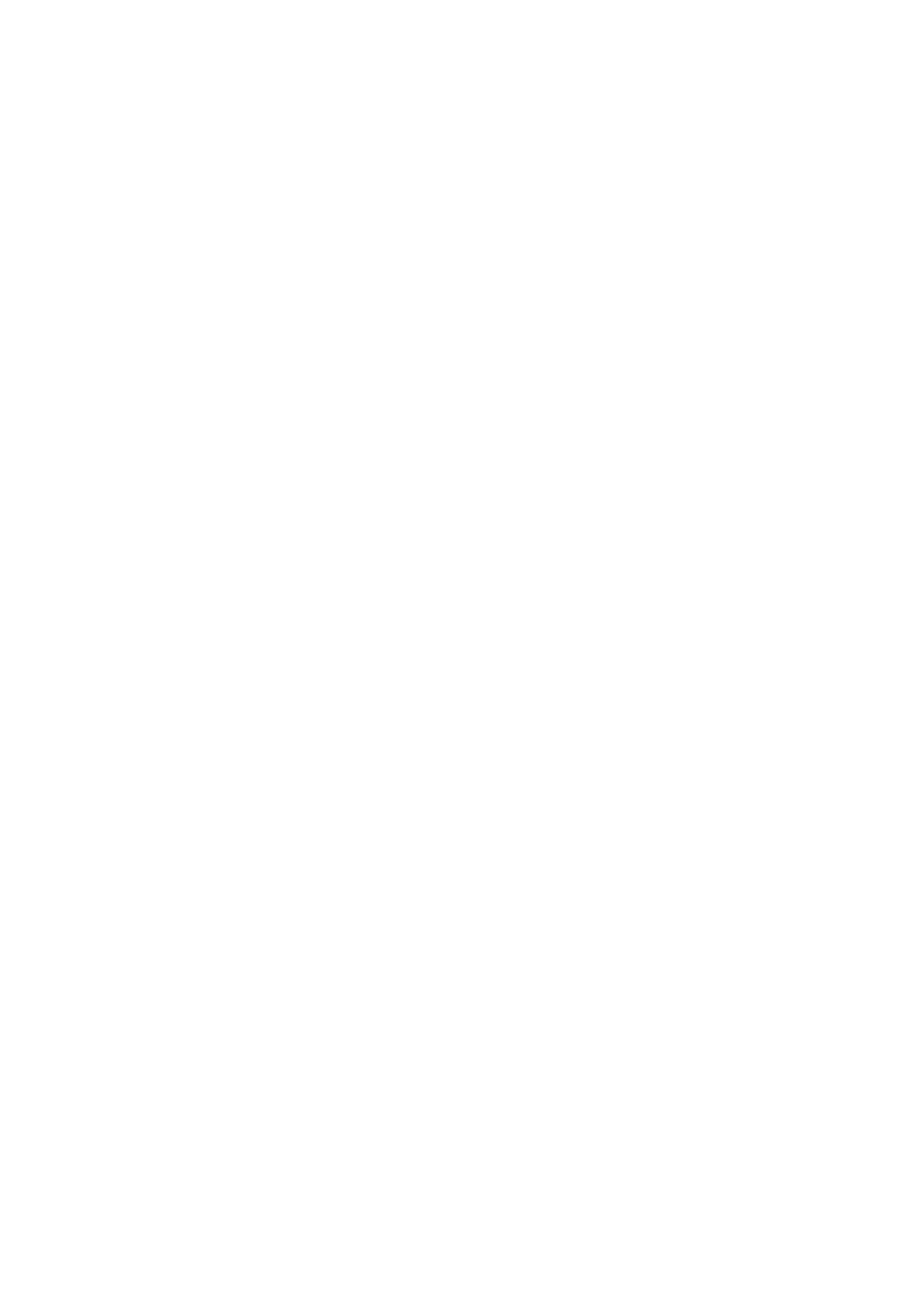# **TABLE OF CONTENTS**

|      | <b>FOREWORD</b>                                             |                |  |
|------|-------------------------------------------------------------|----------------|--|
| 1.   | <b>EXECUTIVE SUMMARY</b>                                    | $\mathbf{1}$   |  |
| 1.1  | <b>Ministerial Direction</b>                                | $\mathbf{1}$   |  |
| 1.2  | The Scheme                                                  | $\mathbf{1}$   |  |
| 1.3  | <b>Position Statements</b>                                  | 1              |  |
| 1.4  | Formal Response to Ministerial Direction                    | $\overline{4}$ |  |
| 2.   | <b>BACKGROUND</b>                                           | 5              |  |
| 2.1  | The Authority's Remit                                       | 5              |  |
| 2.2  | The Scheme                                                  | 8              |  |
| 2.3  | Legislative Framework                                       | 9              |  |
| 2.4  | Pricing                                                     | 12             |  |
| 3.   | <b>CAPITAL CONTRIBUTIONS</b>                                | 15             |  |
| 3.1  | Approach Adopted                                            | 15             |  |
| 3.2  | <b>General Principles</b>                                   | 16             |  |
| 3.3  | The Burdekin Haughton Water Supply Scheme                   | 19             |  |
| 3.4  | Retention Farms (Headworks Contribution)                    | 21             |  |
| 3.5  | <b>Auction Sales</b>                                        | 23             |  |
| 3.6  | Meters and Barratta Main Channel Upgrade                    | 28             |  |
| 3.7  | <b>Sugar Mill Levies</b>                                    | 29             |  |
| 3.8  | Commonwealth Government Funding                             | 30             |  |
| 3.9  | <b>State Funding</b>                                        | 36             |  |
| 3.10 | <b>Additional Issues Regarding Government Funding</b>       | 37             |  |
| 3.11 | Additional Issues Regarding Capital Contributions Generally | 39             |  |
| 3.12 | Conclusions                                                 | 43             |  |
| 4.   | <b>UNACCOUNTED FOR CAPITAL</b>                              | 45             |  |
| 4.1  | Approach Adopted                                            | 45             |  |
| 4.2  | Approaches to Asset Valuation                               | 45             |  |
| 4.3  | <b>Related Matters</b>                                      | 52             |  |
| 4.4  | Previous and Current Asset Valuations                       | 53             |  |
| 4.5  | Optimisation                                                | 60             |  |
| 4.6  | DORC Value attributable to BRIA                             | 68             |  |
| 4.7  | Incorporation of Capital Contributions in DORC              | 69             |  |
| 4.8  | Economic Value                                              | 71             |  |
| 4.9  | Conclusions                                                 | 77             |  |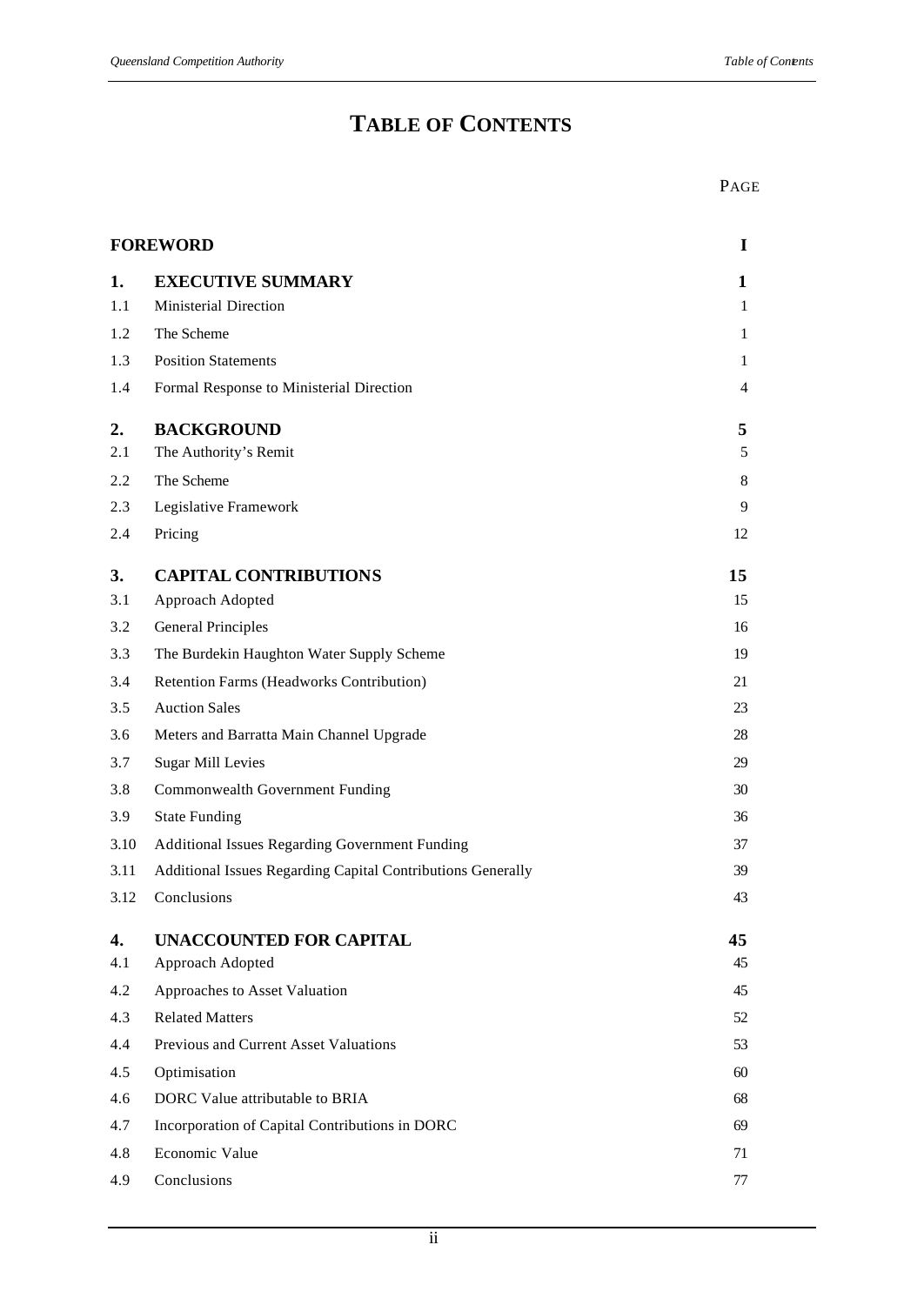| 5.                          | <b>WEIGHTED AVERAGE COST OF CAPITAL</b>                                                                                                                         | 78                       |
|-----------------------------|-----------------------------------------------------------------------------------------------------------------------------------------------------------------|--------------------------|
| 5.1                         | Introduction                                                                                                                                                    | 78                       |
| 5.2                         | Issues in Determining the Rate of Return Framework                                                                                                              | 79.                      |
| 5.3                         | Issues in the Selection of a WACC Equation                                                                                                                      | 82                       |
| 5.4                         | Quantifying the Risk Free Rate                                                                                                                                  | 84                       |
| 5.5                         | Quantifying the Market Risk Premium                                                                                                                             | 87                       |
| 5.6                         | Determining the Capital Structure                                                                                                                               | 91                       |
| 5.7                         | Determining the Cost of Debt                                                                                                                                    | 92                       |
| 5.8                         | Determining Equity and Asset Betas                                                                                                                              | 94                       |
| 5.9                         | Determining the Dividend Imputation Rate                                                                                                                        | 97                       |
| 5.10                        | Determining the Tax Rate                                                                                                                                        | 101                      |
| 5.11                        | <b>Expected Inflation</b>                                                                                                                                       | 103                      |
| 5.12                        | Other Methodological Issues                                                                                                                                     | 103                      |
| 5.13                        | Conclusions                                                                                                                                                     | 104                      |
| 6.                          | <b>EXCESS RETURN ON CAPITAL</b>                                                                                                                                 | 105                      |
| 6.1                         | <b>Lower Bound Costs</b>                                                                                                                                        | 105                      |
| 6.2                         | The Return on Capital within the Gazetted Price Paths                                                                                                           | 106                      |
| 6.3                         | Conclusions                                                                                                                                                     | 107                      |
| 7.                          | <b>APPROPRIATENESS OF POSITIVE RATES OF RETURN ON ASSETS</b>                                                                                                    | 108                      |
| 7.1                         | Introduction                                                                                                                                                    | 109                      |
| 7.2                         | Before the Investment                                                                                                                                           | 109                      |
| 7.3                         | After the Investment                                                                                                                                            | 110                      |
| 7.4                         | Circumstances When Not Appropriate to Charge a Full Commercial Rate of Return                                                                                   | 111                      |
| 7.5                         | Conclusions                                                                                                                                                     | 121                      |
|                             | ADDENDUM TO CHAPTER 7                                                                                                                                           | 122                      |
| A.<br><b>B.</b><br>C.<br>D. | <b>The Ministerial Direction</b><br><b>Statistical Appendix</b><br><b>Alternative Measures of WACC</b><br>The Relationship between Equity, Debt and Asset Betas | 132<br>138<br>141<br>144 |
| <b>REFERENCES</b>           |                                                                                                                                                                 |                          |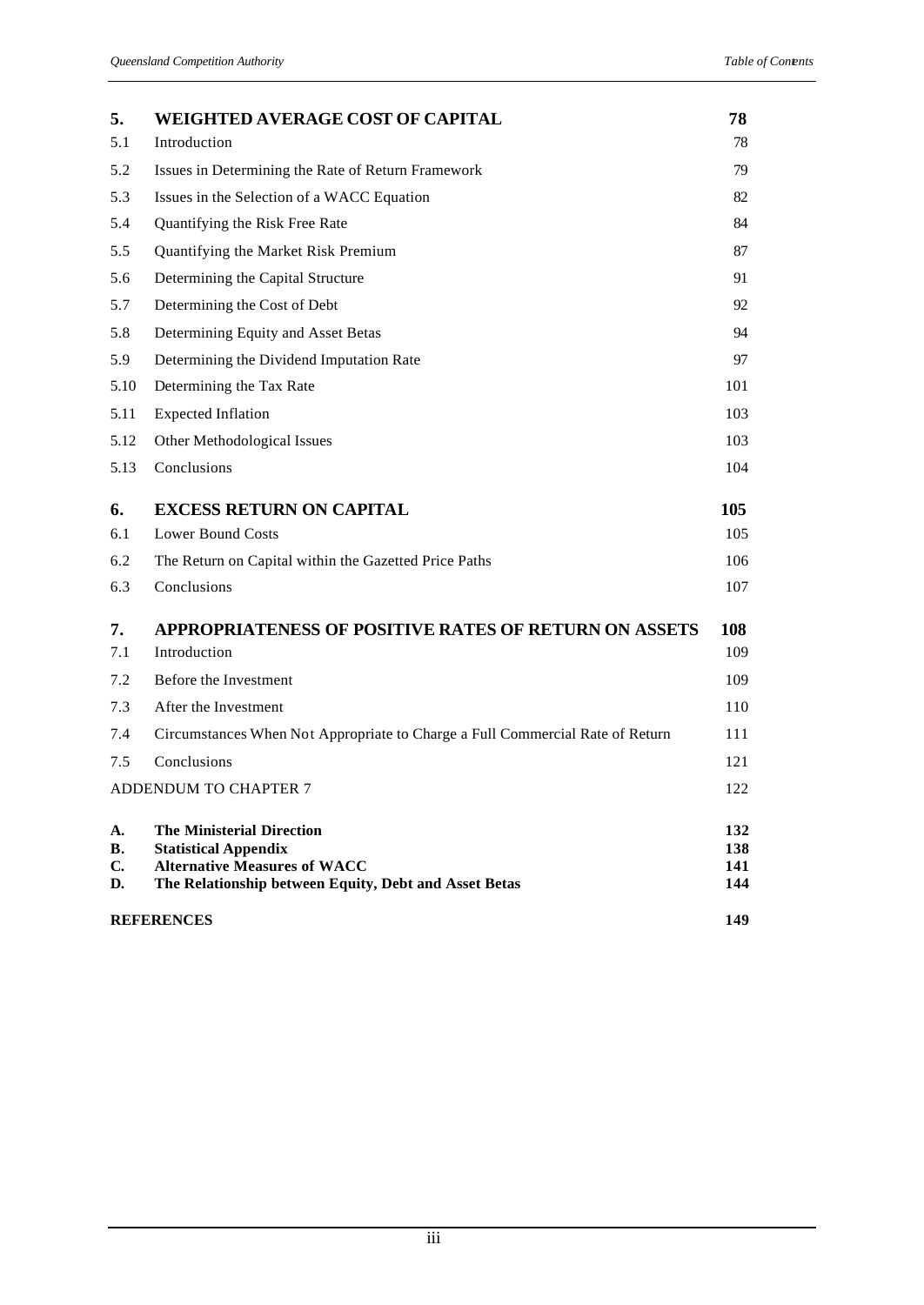## **GLOSSARY**

| <b>ABARE</b>   | Australian Bureau of Agricultural and Resource Economics                  |
|----------------|---------------------------------------------------------------------------|
| <b>ACCC</b>    | Australian Competition and Consumer Commission                            |
| <b>ACTEW</b>   | Australian Capital Territory Electricity and Water                        |
| <b>AHD</b>     | Australian Height Datum                                                   |
| <b>ARMCANZ</b> | Agricultural and Resource Management Council of Australia and New Zealand |
| <b>ASMC</b>    | Australian Sugar Milling Council                                          |
| <b>ASX</b>     | <b>Australian Stock Exchange</b>                                          |
| <b>BCG</b>     | <b>Boston Consulting Group</b>                                            |
| <b>BRIA</b>    | Burdekin River Irrigation Area                                            |
| <b>BRIAC</b>   | Burdekin River Irrigation Area Committee                                  |
| <b>CAPM</b>    | <b>Capital Asset Pricing Model</b>                                        |
| <b>CCA</b>     | <b>Current Cost Accounting</b>                                            |
| COAG           | <b>Council of Australian Governments</b>                                  |
| <b>CPI</b>     | <b>Consumer Price Index</b>                                               |
| <b>CSO</b>     | <b>Community Service Obligation</b>                                       |
| <b>DAC</b>     | Depreciated Actual Cost                                                   |
| <b>DLWC</b>    | NSW Department of Land and Water Conservation                             |
| <b>DNRM</b>    | Queensland Department of Natural Resources and Mines                      |
| <b>DORC</b>    | Depreciated Optimised Replacement Cost                                    |
| EV             | Economic Value                                                            |
| <b>FSL</b>     | <b>Full Supply Level</b>                                                  |
| <b>GAWB</b>    | Gladstone Area Water Board                                                |
| GOC            | Government Owned Corporation                                              |
| <b>GPOC</b>    | Government Prices Oversight Commission (Tasmania)                         |
| IC             | <b>Industry Commission</b>                                                |
| <b>ICRC</b>    | Independent Competition and Regulatory Commission (formerly IPARC)        |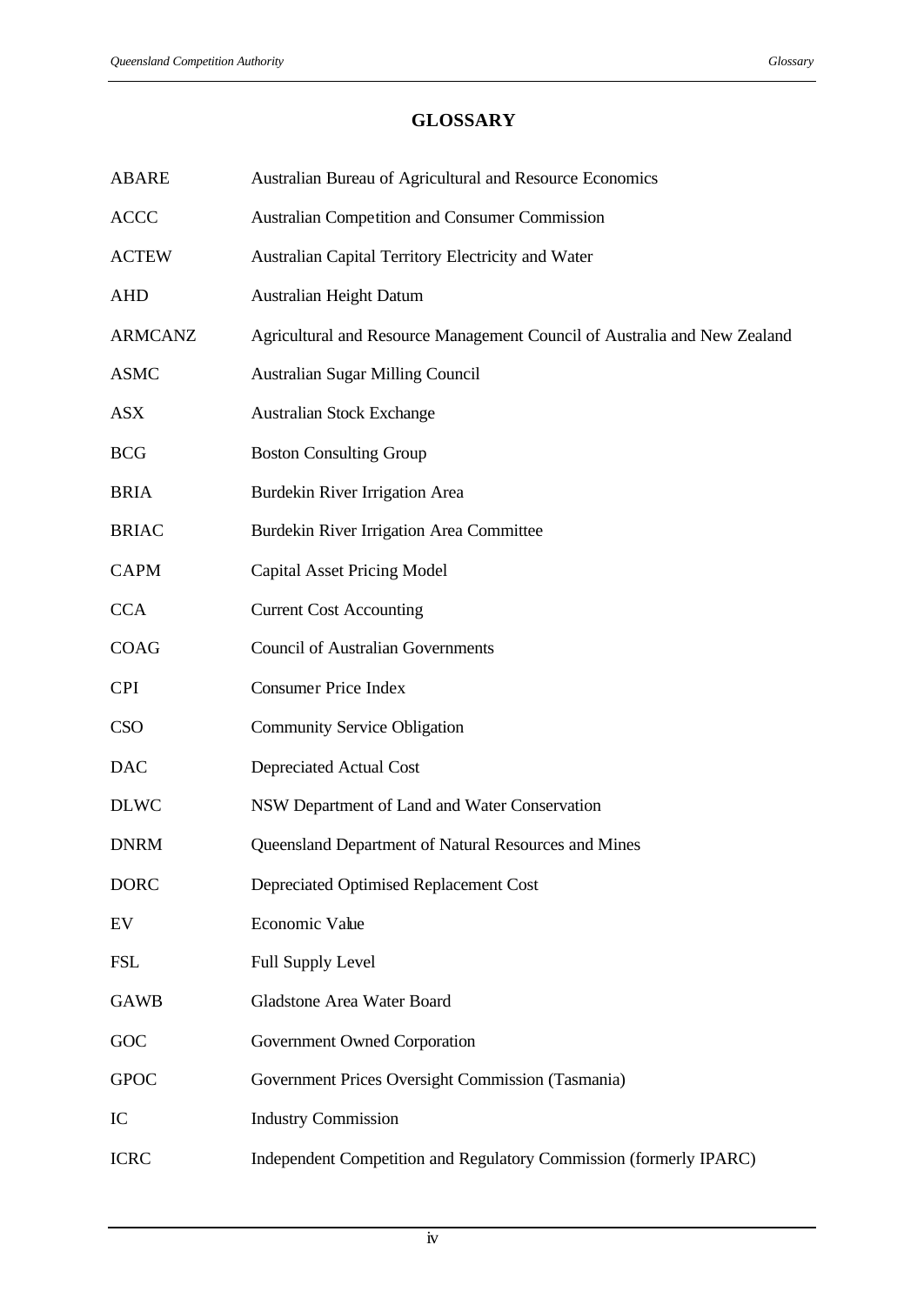| <b>IPARC</b>  | Independent Pricing and Regulatory Commission - ACT regulatory body |
|---------------|---------------------------------------------------------------------|
| <b>IPART</b>  | Independent Pricing and Regulatory Tribunal - NSW regulatory body   |
| <b>IROL</b>   | <b>Interim Resource Operations Licence</b>                          |
| <b>IWA</b>    | <b>Interim Water Allocation</b>                                     |
| <b>MDCC</b>   | Mareeba Dimbulah Customer Council                                   |
| ML            | Megalitre                                                           |
| <b>MRP</b>    | <b>Market Risk Premium</b>                                          |
| <b>NCC</b>    | <b>National Competition Council</b>                                 |
| <b>NCP</b>    | <b>National Competition Policy</b>                                  |
| <b>NEC</b>    | National Electricity Code                                           |
| <b>NECG</b>   | Network Economics Consulting Group Pty Ltd                          |
| <b>NPV</b>    | Net Present Value                                                   |
| <b>NRV</b>    | Net Realisable Value                                                |
| <b>ODV</b>    | <b>Optimised Deprival Value</b>                                     |
| Ofwat         | Office of the Water Regulator - UK water industry regulatory body   |
| <b>OffGAR</b> | Office of Gas Regulation, Western Australia                         |
| Opex          | <b>Operating Expenditure</b>                                        |
| <b>ORG</b>    | Office of the Regulator General - Victorian regulatory body         |
| <b>OTTER</b>  | Office of the Tasmanian Energy Regulator                            |
| <b>QCA</b>    | <b>Queensland Competition Authority</b>                             |
| QFF           | <b>Queensland Farmers' Federation</b>                               |
| <b>RoC</b>    | Return on Capital                                                   |
| <b>ROL</b>    | <b>Resource Operations Licence</b>                                  |
| <b>SAIPAR</b> | South Australian Independent Pricing and Access Regulator           |
| <b>SCARM</b>  | Standing Committee on Agriculture and Resource Management           |
| SCI           | <b>Statement of Corporate Intent</b>                                |
| <b>SKM</b>    | Sinclair Knight Merz                                                |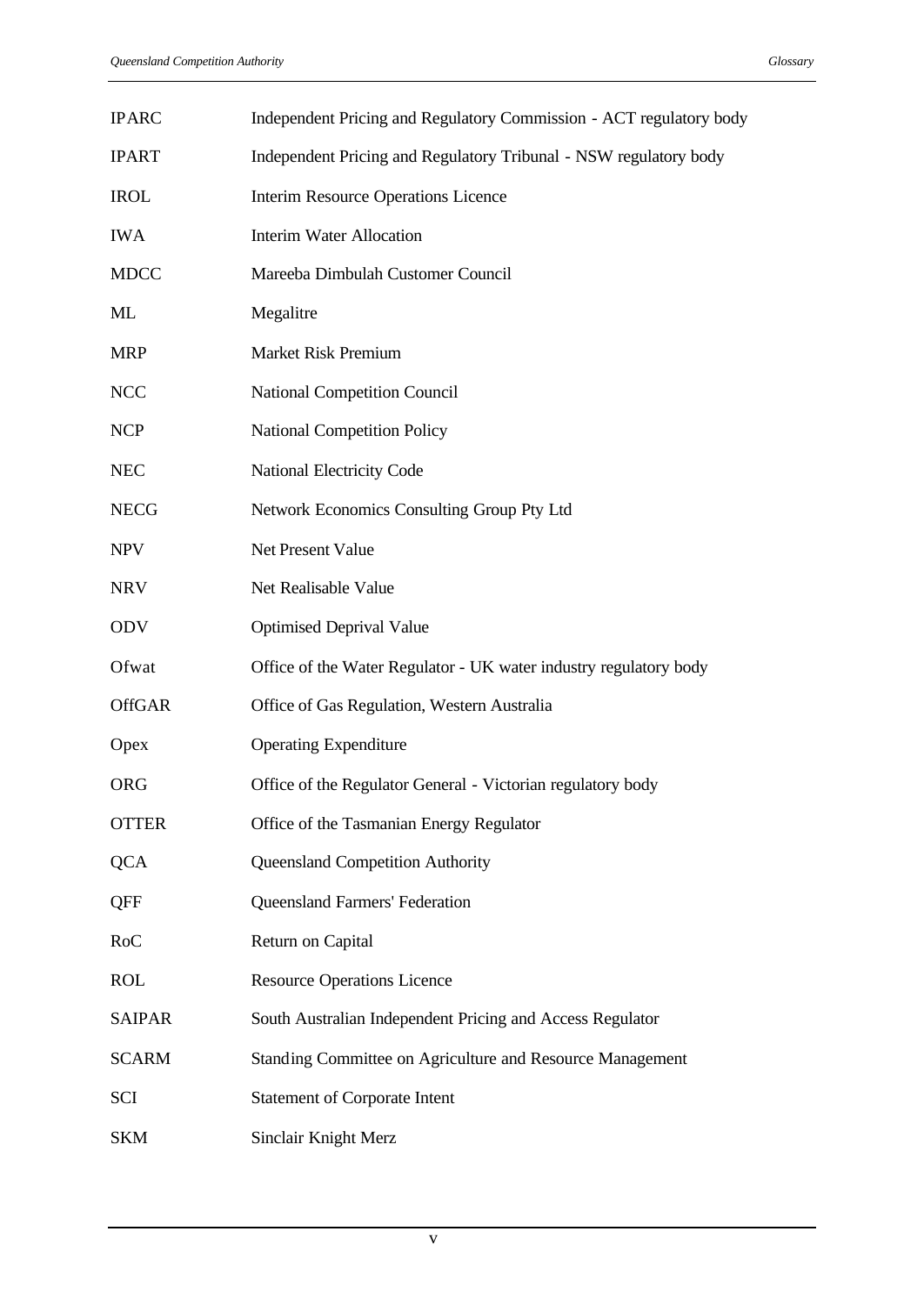| SMEC | <b>Snowy Mountains Engineering Corporation</b>         |
|------|--------------------------------------------------------|
| SWP  | <b>State Water Projects</b>                            |
| WACC | Weighted Average Cost of Capital                       |
| WRC  | Water Resources Commission (a predecessor of SunWater) |
| WRP  | Water Resource Plan                                    |
| WRU  | Water Reform Unit                                      |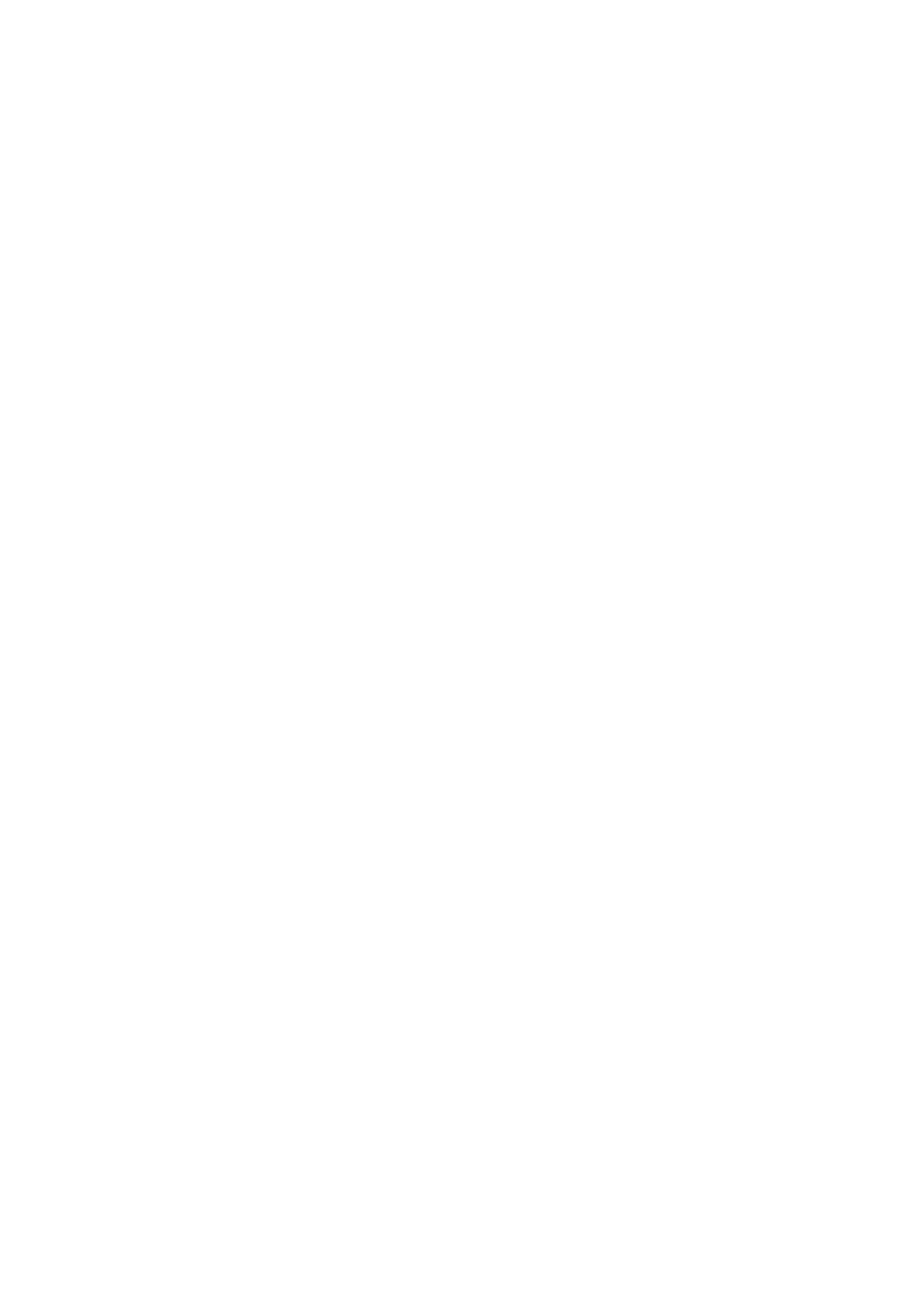## **1. EXECUTIVE SUMMARY**

## **1.1 Ministerial Direction**

The Authority has been directed to assess four specific issues with respect to the Burdekin River Irrigation Area (BRIA) within the Burdekin Haughton Water Supply Scheme (the Scheme), namely:

- (a) the level of capital contributions made by irrigators, the Commonwealth and State Governments to the Scheme;
- (b) the appropriate weighted average cost of capital (WACC) to be incorporated in the price of providing water infrastructure services in the Scheme;
- (c) whether the current price paths incorporate any excess return on capital based on an analysis of the preceding matters [and a necessary assessment of the appropriate capital cost of the Scheme]; and
- (d) under what circumstances is it appropriate to charge a positive rate of return on scheme assets [a generic issue, not necessarily specific to the Burdekin].

A copy of the Ministerial Direction and accompanying correspondence forms Appendix A.

## **1.2 The Scheme**

The Burdekin Haughton Water Supply Scheme includes the Burdekin Falls Dam, completed in 1987, a number of weirs on the Burdekin and Haughton Rivers, and three major channel distribution systems (see Figure 1.1). SunWater, the service provider for the Scheme, was corporatised on 1 October 2000 and is required to operate as a commercial entity.

The Scheme supplies the Burdekin River Irrigation Area, the North and South Burdekin Water Boards and NQ Water.

Pricing policies for the Burdekin River Irrigation Area have varied over time and, while prices have increased in nominal terms, the price of water has been almost constant in real terms since 1980. Gazetted prices introduced in October 2000 were set for a five-year period.

#### **1.3 Position Stateme nts**

In addressing the matters raised in the Direction, the Authority reached a number of positions on which its formal conclusions are based, as outlined below. Insofar as they relate to dollar amounts and rates of return, these figures are applicable to October 2000 being the date when the gazetted prices under review were established.

#### *Capital Contributions and Asset Valuation*

(a) The appropriate basis for determining the capital value of the Scheme and any associated capital contributions is Depreciated Optimised Replacement Cost (DORC). The optimisation of the asset base reduced the capital cost of the Scheme for pricing purposes from \$462.5 million to \$421.1 million. Major items optimised included excess capacity in the Burdekin Dam, excess capacity in the Elliot Main Channel, distribution regulators, some above ground channels, and the Haughton Main Pump Station. In addition, the Authority has only incorporated those assets relevant to the provision of services to BRIA in the asset base for pricing purposes;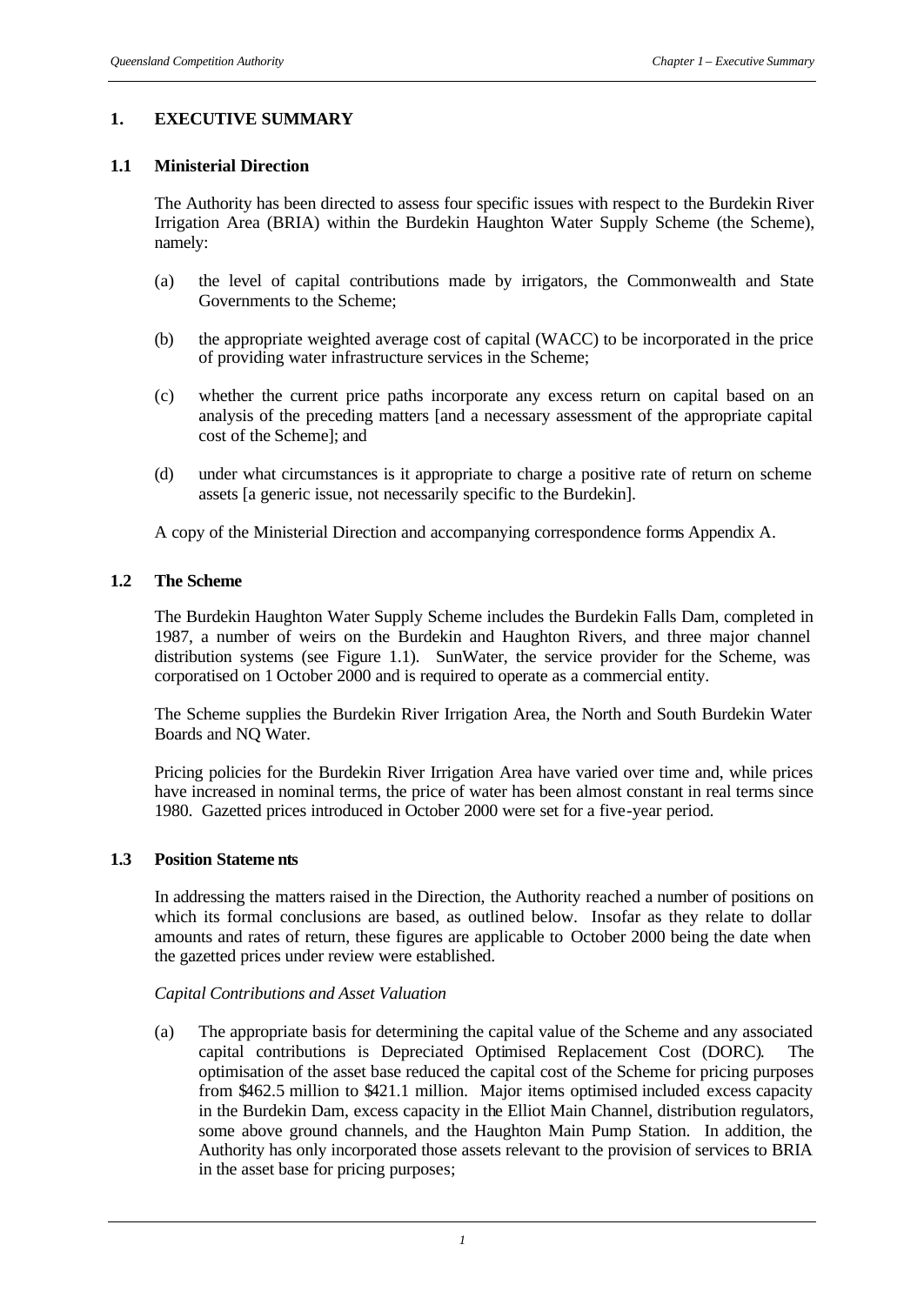- (b) It should be noted that, contrary to the statements made by a number of stakeholders, other regulators, and in particular IPART, do not, and have not, always valued past investments at zero, even in the water industry;
- (c) The Scheme should be viewed as an integrated development with payments from various sources contributing towards its overall capital cost. Irrigators' payments for land, water allocations and headworks contributions were intended to be off-set against the capital costs of the Scheme and irrigators expected that future prices would be adjusted to reflect these payments. The value of these contributions to BRIA irrigators is \$56.6 million (after depreciation);
- (d) Commonwealth and State payments were made with the intention of proceeding with the Burdekin Scheme because of its perceived economic benefits, including regional benefits. However, this is not the same as saying that the Commonwealth or the State intended that, regardless of capacity to pay, no user, current or future, should ever have to pay a price for water which included a return on the total funding provided by the Commonwealth or the State;
- (e) While some irrigators may have inferred (or hoped) otherwise, from the press reports surrounding Townsville urban water pricing, there was no substantive basis for irrigators to form a reasonable expectation that their water prices would never incorporate any return on the Commonwealth funding; and
- (f) The capital contributions made by growers have not been extinguished by less than efficient pricing since the commencement of the Scheme as to do so would be to negate the intended benefit of the conscious government policy in existence at the time.

## *Policy Changes*

- (a) It should be noted at the outset that prices to irrigators in the Burdekin have not changed in real terms, although the structure of prices changed in October 2000 with a higher fixed component and a lower volumetric charge. Furthermore, an increase in prices in line with inflation appears consistent with irrigators' stated expectations;
- (b) The Authority accepts that that the issue of a return on capital was not discussed during the period leading up to the commencement of the Scheme. In addition, the Queensland Government has not always clearly articulated its future pricing policy, particularly in respect to matters such as the rate of return on capital. However:
	- in the absence of any actual or implied contractual arrangements, the government has the power to alter existing pricing arrangements even though the changes may adversely impact on a particular individual or group of individuals. Further, the Authority's legal advice is that there are no actual or implied contractual arrangements in respect of BRIA irrigators;
	- on the basis of legal advice received, the Authority has concluded that there does not appear to be any evidence to support general claims for misleading or deceptive conduct, equitable estoppel, or negligent mis-statement.

Furthermore, the Authority considers that the same conclusions would apply in relation to a private sector service provider in the same circumstances;

• irrigators were or should have been aware, that irrigation charges could increase in the future. In this regard, while there was no clear statement from government that a rate of return would be charged, it was evident that governments were changing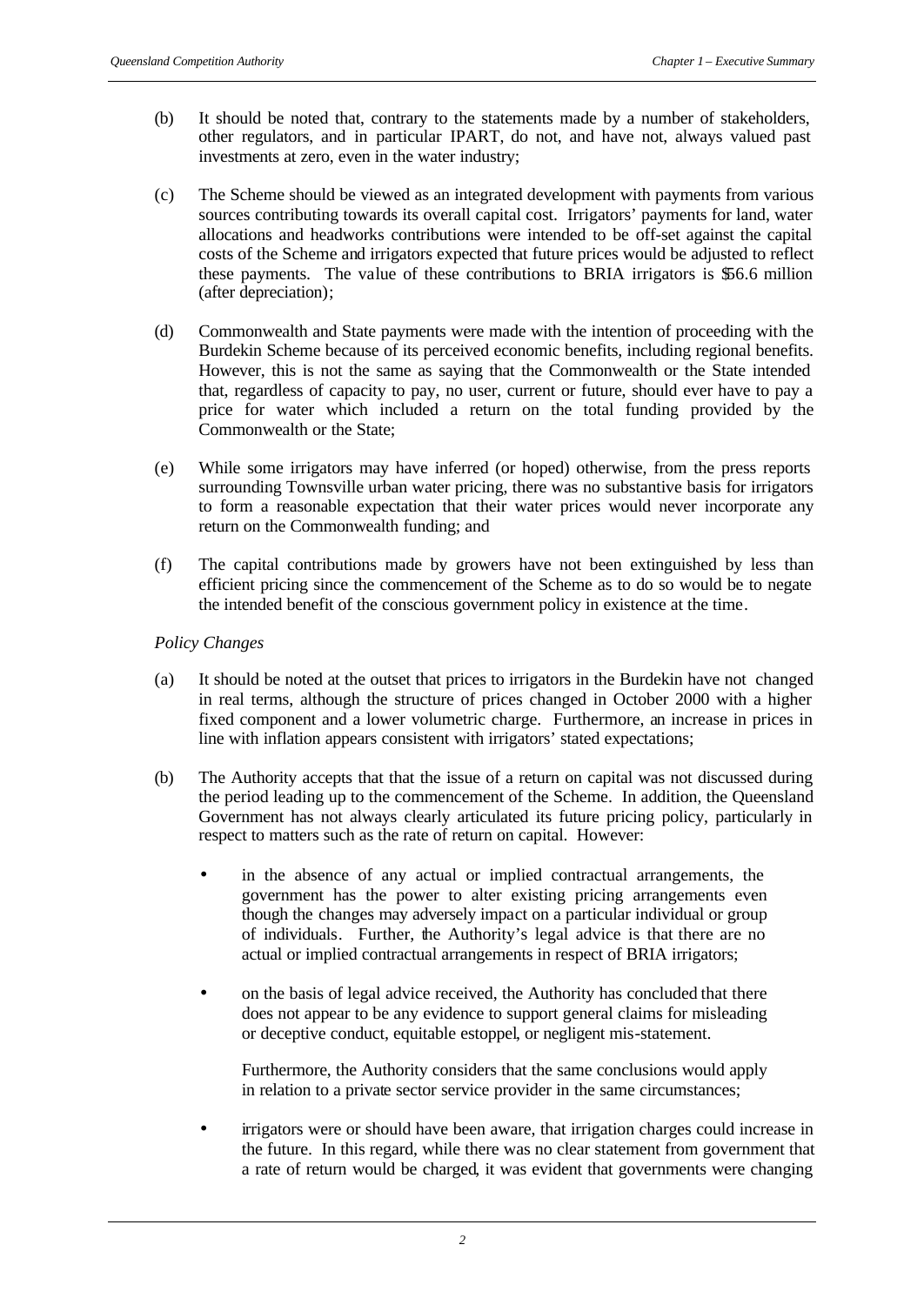their direction in respect to pricing towards more commercial pricing practices. Initially, such statements related to the Queensland Government seeking in excess of local costs of operation and maintenance, and more recently took the form of national agreements under COAG to include a rate of return, where practicable. The earlier advices were forwarded to grower representatives in December 1987 and again in October 1988. The first auction sales of land in the BRIA were undertaken in March 1988.

## *Cost of Capital*

- (a) While there are a number of technical matters raised by SunWater in respect to the quantification of its cost of capital which will be the subject of further empirical study, these issues will not affect the key outcomes of this assessment; and
- (b) In the absence of any empirical work undertaken by ABARE or other relevant bodies on the complex issue of the cost of capital of irrigators, the Authority has considered a range of estimates of the cost of capital that could apply.

#### *Return on Capital in Current Prices*

- (a) Gazetted price paths for the Burdekin River Irrigation Area do not incorporate any excess return on capital when considered against the full commercial rate of return that could be incorporated into the price of providing those water infrastructure services; and
- (b) Notwithstanding this, it is quite possible for prices to not include a full commercial rate of return but at the same time to be in excess of growers' capacity to pay.

#### *Appropriateness of a Positive Rate of Return*

- (a) Prior to making an investment, commercialised or corporatised Government business undertakings such as SunWater should always seek to achieve a full commercial return from customers on any investments made, with any departure from this to facilitate public interest objectives to be funded explicitly by a CSO from the Queensland Government; and
- (b) After an investment has been made, whether it is appropriate to charge a positive rate of return will depend on consideration of a variety of factors. In particular, it may not be appropriate to charge a full commercial return (or any positive return depending on the circumstances) in the following situations:
	- when transitioning users to more commercial rates of return;
	- when contractual or legislative constraints exist;
	- during periods of substantial excess supply;
	- where there are redundant or over-engineered assets in the asset base;
	- where capital contributions should be recognised;
	- when differential prices would be possible but not appropriate;
	- when broader public interest matters determined by government are reflected in CSOs; and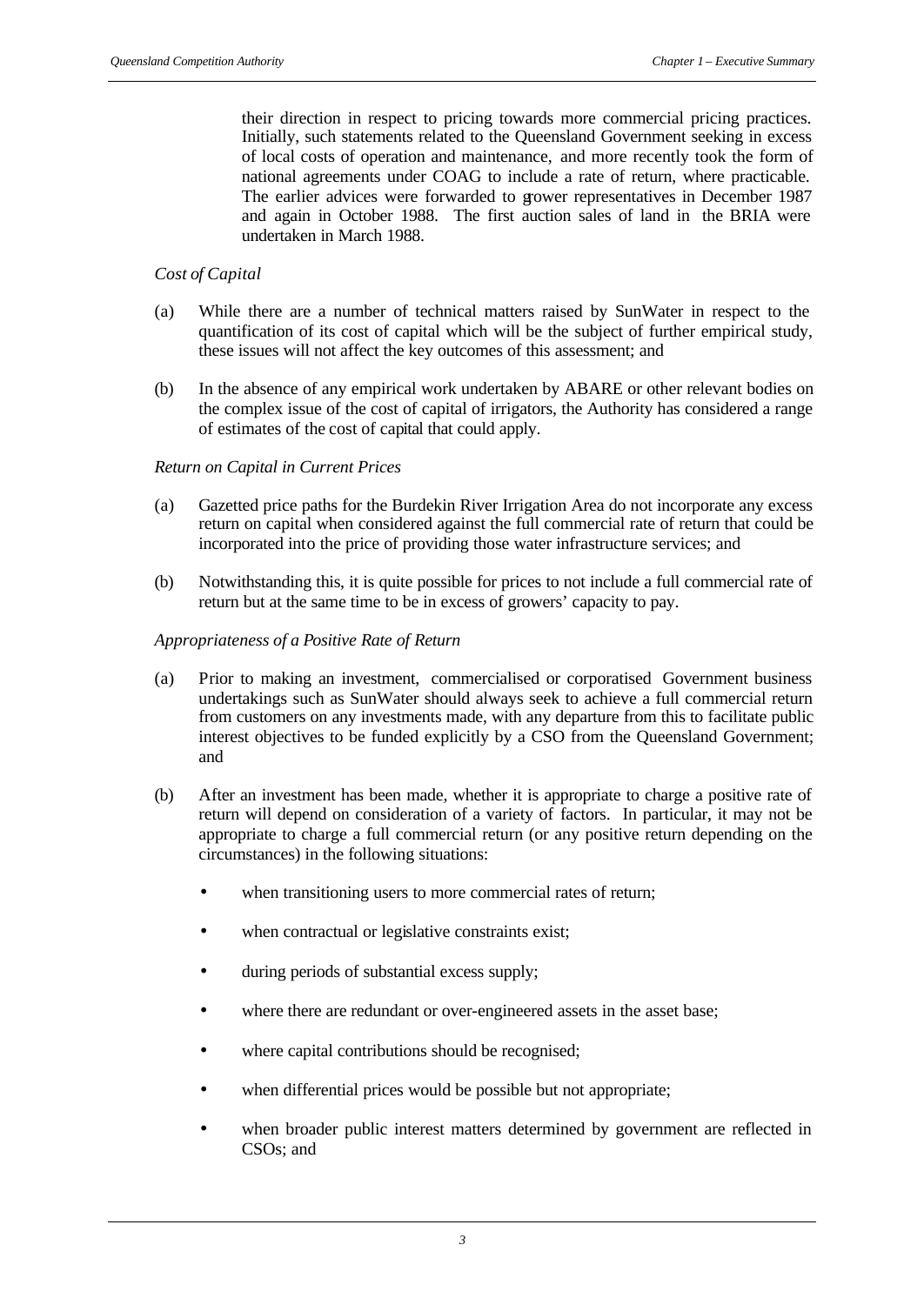• when market circumstances limit the capacity of users to pay.

*Irrigators' Capacity to Pay*

- (a) Under prevailing current and expected prices for sugar, sugarcane irrigators in the BRIA do not, on average, have a capacity to pay a positive rate of return on capital.
- (b) Within the current government policy requiring fixed price paths, it is not appropriate to automatically seek to reduce prices to accommodate a reduction in irrigators' capacity to pay from when the prices were initially set. In this regard, it must be recognized that capacity to pay is a two-sided coin and it is not appropriate to take it to account in a onesided manner. The current approach sets prices for a period and those prices can not be varied upwards if capacity to pay improves. At the same time, it is noted that it is common for regulatory regimes to include a trigger mechanism under which a review of pricing would be initiated when certain defined circumstances materially change from those prevailing at the time that prices were initially set.

## **1.4 Formal Response to Ministerial Direction**

With specific reference to the Ministerial Direction, the Authority has therefore concluded as follows:

- (a) capital contributions payments by irrigators in excess of the costs of development were a capital contribution to the Scheme which should be taken into account for pricing purposes. After allowing for depreciation, these capital contributions totalled \$ 56.6 million within an optimised capital cost of \$ 257.2 million. Commonwealth and State Government payments were not capital contributions to the Scheme for pricing purposes;
- (b) WACC the appropriate WACC for capital invested in water infrastructure to service BRIA was at least 8.27 per cent as at October 2000;
- (c) excess return on capital based on the above estimates of cost and return on capital and accepting as given the current lower bound costs, current water prices do not incorporate any excess return on capital; and
- (d) positive rates of return commercial service providers such as SunWater should always seek to achieve a full commercial rate of return on scheme assets prior to any investment being made. However, after an investment has been made, it may not be appropriate to charge a full commercial return (or any positive return depending on the circumstances) in the following situations: when transitioning users to more commercial rates of return; when contractual or legislative constraints exist; during periods of substantial excess supply; where there are redundant or over-engineered assets in the asset base; where capital contributions should be recognised; when differential prices would be possible but not appropriate; when broader public interest matters determined by government are reflected in CSOs; and when market circumstances limit the capacity of users to pay.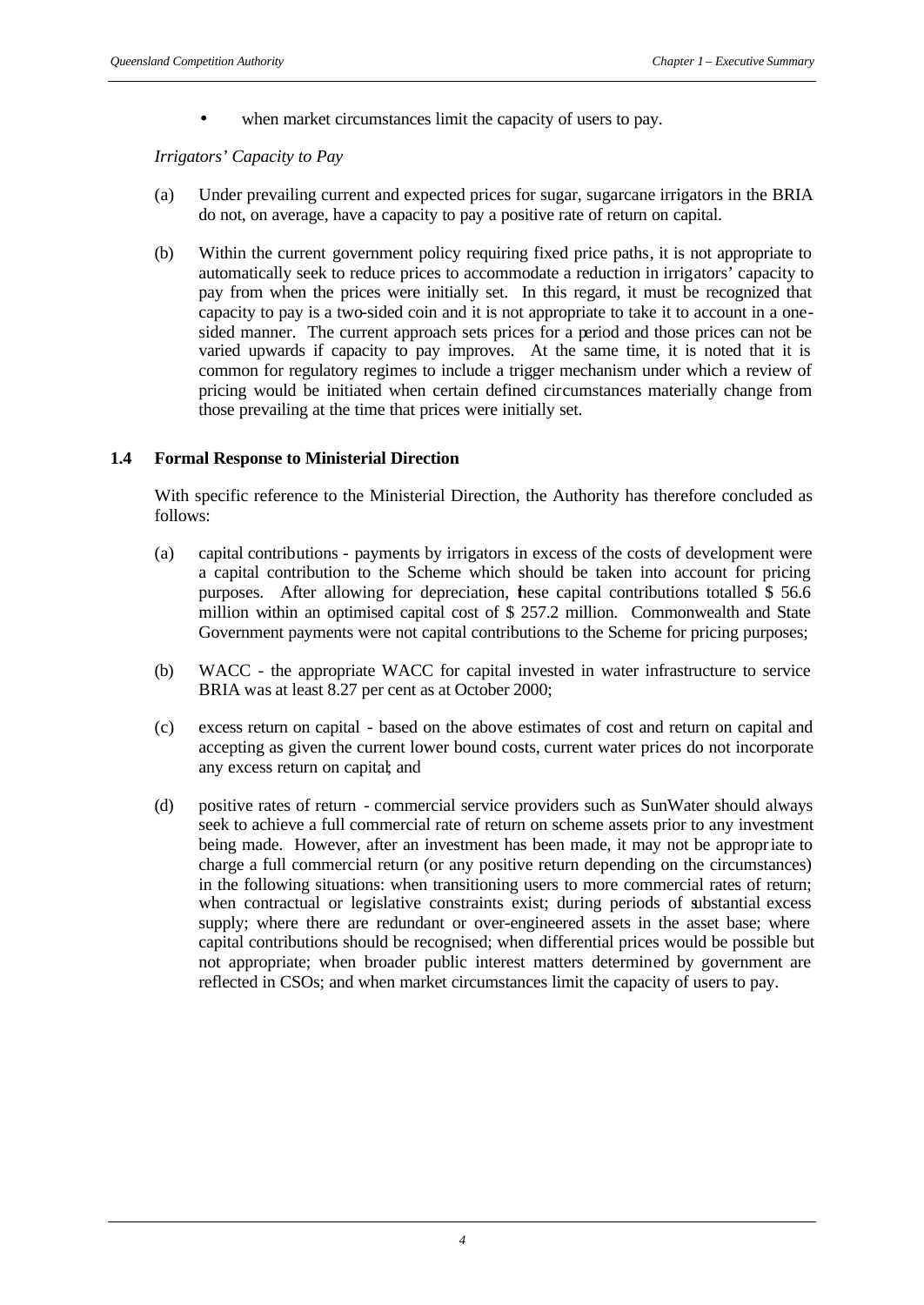#### **2. BACKGROUND**

#### *Summary*

*The Authority has been directed to assess a number of matters in relation to the services provided by SunWater to irrigators in the Burdekin River Irrigation Area within the Burdekin Haughton Supply Scheme. In particular, the Authority has been requested to determine the capital contributions made by various parties, estimate an appropriate weighted average cost of capital for pricing purposes and, determine whether current price paths incorporate any excess return on capital. The Authority has also been requested to advise the circumstances under which it would be appropriate for an entity to charge a positive rate of return on scheme assets.*

*The Burdekin Haughton Water Supply Scheme has supplied water to irrigators and other users in the Burdekin region, south of Townsville, since the 1950s. Scheme infrastructure includes the Burdekin Falls Dam, completed in 1987, a number of weirs on the Burdekin and Haughton Rivers, and three major distribution channel systems including pumping stations and a drainage network.*

*The Scheme supplies the Burdekin River Irrigation Area, the North and South Burdekin Water Boards and NQ Water.*

*Pricing policies for the Burdekin River Irrigation Area have varied over time and, while prices have increased in nominal terms, the price of water has been almost constant in real terms since 1980. Gazetted prices introduced in October 2000 generally continued the previous price level although the structure changed with the fixed charge increased and the volumetric charge lowered.*

*SunWater, the service provider for the Scheme, was corporatised on 1 October 2000 and is required to operate as a commercial entity. SunWater must also comply with the resource management requirements of the Water Act 2000 and a range of other resource management legislation.*

#### **2.1 The Authority's Remit**

#### *Ministers' Direction*

On 17 January 2002, the Premier and the Treasurer (the Ministers), under section 10 (e) of the *Queensland Competition Authority Act 1997*, directed the Queensland Competition Authority (the Authority) to assess gazetted prices for channel and river irrigators receiving water infrastructure services (including harvesting, storage, distribution and reticulation) provided by SunWater within the Burdekin Haughton Water Supply Scheme (the Scheme) to:

- 1. Determine the capital contributions made by each, if any, of the irrigators, the Commonwealth, State governments or other parties. Such an assessment should consider:
	- (a) development costs associated with the Scheme;
	- (b) payments made for land, sugar cane assignments and water allocations (including consideration of the entitlements received for such payments);
	- (c) contributions by sugar mills; and
	- (d) any other relevant factors identified by the Authority, including any capital not accounted for by capital contributions.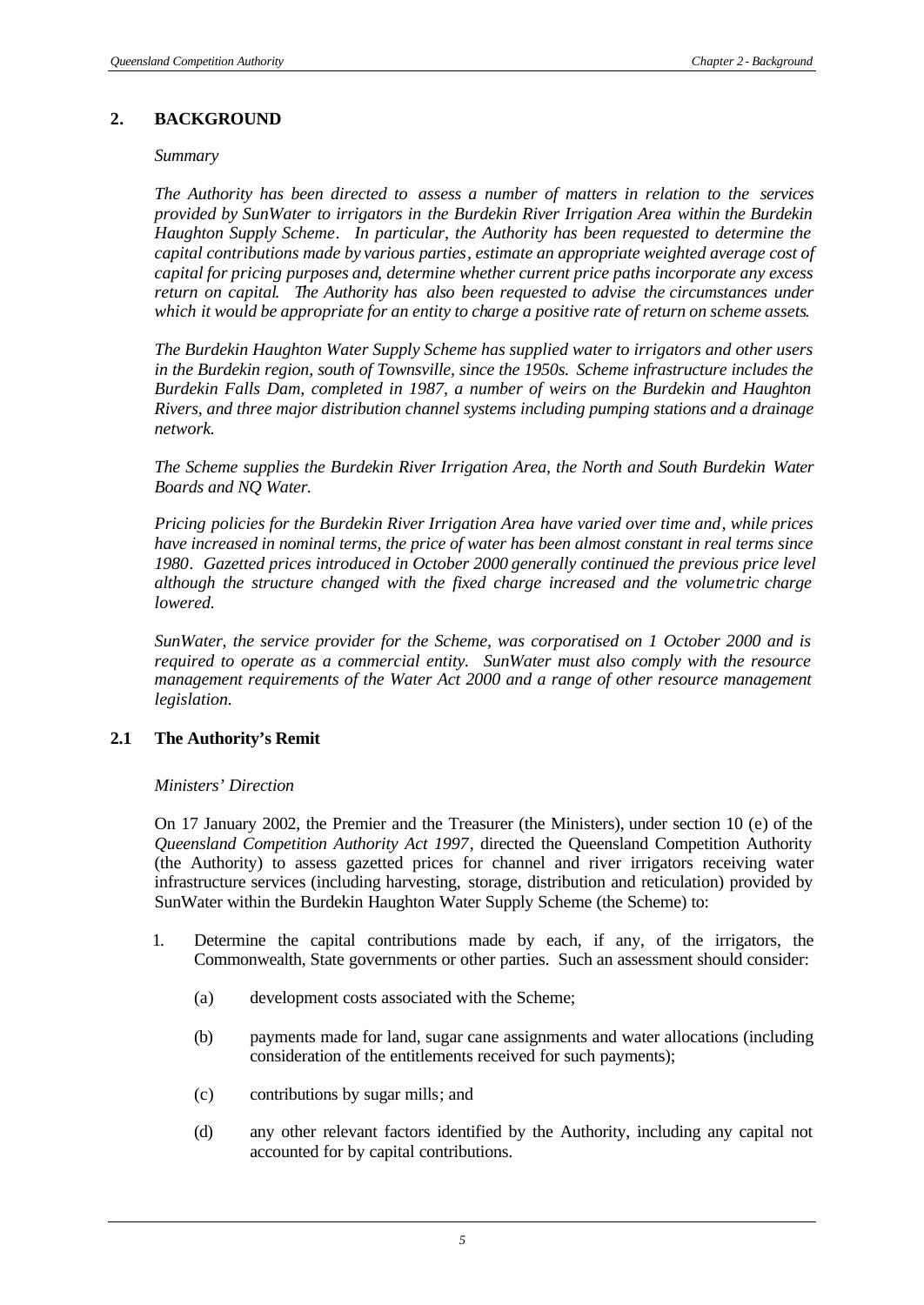- 2. Determine the appropriate weighted average cost of capital (WACC) that could be incorporated in the price of providing those water infrastructure services;
- 3. Determine whether the current price paths incorporate any excess return on capital based on the above analysis; and
- 4. Advise under what circumstances it would be appropriate for an entity to charge a positive rate of return on scheme assets.

For these purposes, the Ministers directed that the Authority should use:

- the valuation of assets established by Arthur Andersen in 2000 for the Queensland Government, or other valuation methods if deemed more appropriate, consistent with the sustainable provision of water services; and
- $\bullet$  the lower bound costs<sup>2</sup> of the Scheme incorporated in gazetted price paths and the demand forecasts used in the rural water price setting process.

The Ministers stated that the Authority may exercise all the powers under Part 3 and Part 6 of the *Queensland Competition Authority Act 1997,* consult with all parties considered relevant to the investigation and issue public notices of the investigation.

The Ministerial Direction required the Authority to complete its assessment by 30 September 2002. However, as a result of delays in the receipt of stakeholder submissions, Ministers approved that the deadline be extended to 30 December 2002. The Authority also then sought, and was granted a further extension, to 31 March 2003 to allow all stakeholders a further opportunity for comment.

#### *Other Matters*

l

In making their Direction, the Ministers stated that the Authority's assessment was sought in the context of compliance with the pricing principles established by the Council of Australian Governments (COAG).

The Ministers noted that COAG pricing principles involve:

- the adoption of pricing regimes based on the principles of consumption-based pricing, full cost recovery and, desirably, the removal of cross-subsidies which are not consistent with efficient and effective service, use and provision;
- the progressive review of rural water charges and costs to ensure that most irrigation schemes comply with the principle of full cost recovery by no later than 2004; and
- the achievement of a positive real rate of return on the written down replacement cost of assets in rural water supply, where practicable.

The Ministers noted that the Standing Committee on Agriculture and Resource Management (SCARM) has developed cost recovery targets for all water users, to assist in the

 $2$  The Ministers' correspondence states that 'As reflected in the attached Terms of Reference, your investigation is of above lower bound pricing in the Burdekin Scheme. Lower bound pricing is to be used by the Authority as a given along with demand forecasts used in the rural water price setting process.'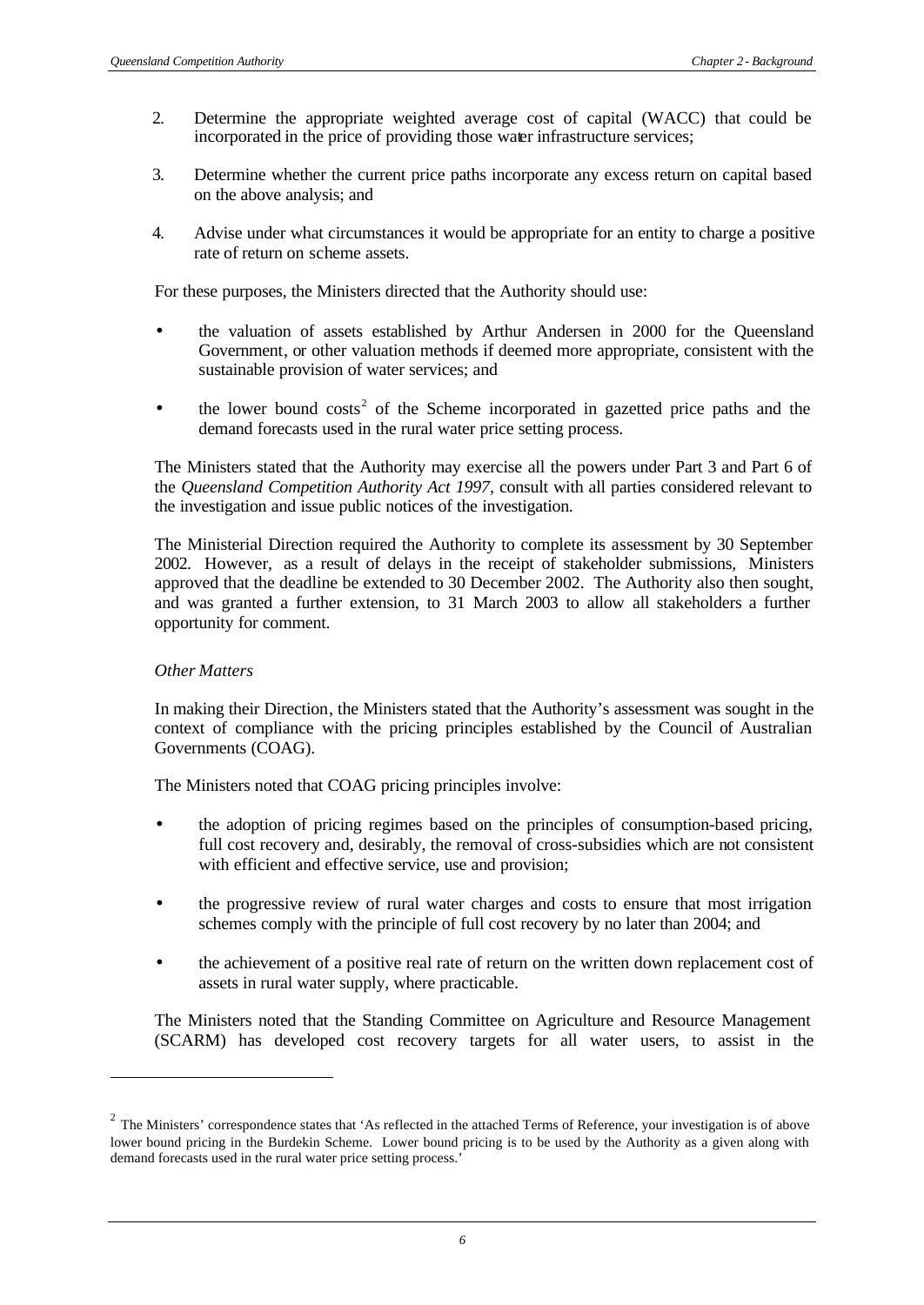implementation of full cost recovery under COAG pricing principles. The cost recovery targets were expressed in the form of upper and lower bounds for water prices.

## *Approach*

In undertaking its remit, the Authority has:

- based its assessment on prices, asset values and information relevant to the time at which the gazetted prices were established, that is, October 2000. All references to dollar terms are reported on this basis unless otherwise specified;
- focussed upon water infrastructure services relevant to gazetted prices;
- established a framework against which the issues were to be considered;
- assessed submissions and information obtained from a range of agencies and sources against the framework established; and
- used independent experts to determine relevant cost estimates.

The Authority also undertook an extensive consultation process which included initial stakeholder submissions, a visit to stakeholders in the Burdekin area, the release of a Draft Report outlining the Authority's preliminary views, and two further rounds of stakeholder consultation, including the production and circulation of detailed comments by the Authority on the comments received from stakeholders on the Draft Report. Subsequent information identified by the Authority was also forwarded to potentially affected parties for comment.

In forming its views the Authority has necessarily relied upon available information.

All issues raised by stakeholders have been considered by the Authority. However, where the Authority has not addressed any particular issue raised by stakeholders, it is because the Authority considers that the issue:

- is addressed under the Authority's responses to other issues raised by the stakeholder; or
- is addressed in the Authority's response to other issues raised by other stakeholders; or
- is relevant to the assessment in a broader sense but would not affect the Authority's conclusions in relation to the specific questions posed in the Ministers' Direction; or
- is irrelevant to the current assessment.

The Authority's Final Report summarises the information that forms the basis of the Authority's assessment. Therefore, despite the requests of some stakeholders, the Authority does not propose to release documents or correspondence between the Authority or its officers and other persons in respect of the various issues reviewed.

#### *Structure of the Report*

The Report has been structured to respond to the key questions arising out of the Ministerial Direction as follows:

whether payments made by nominated parties were capital contributions (Chapter 3);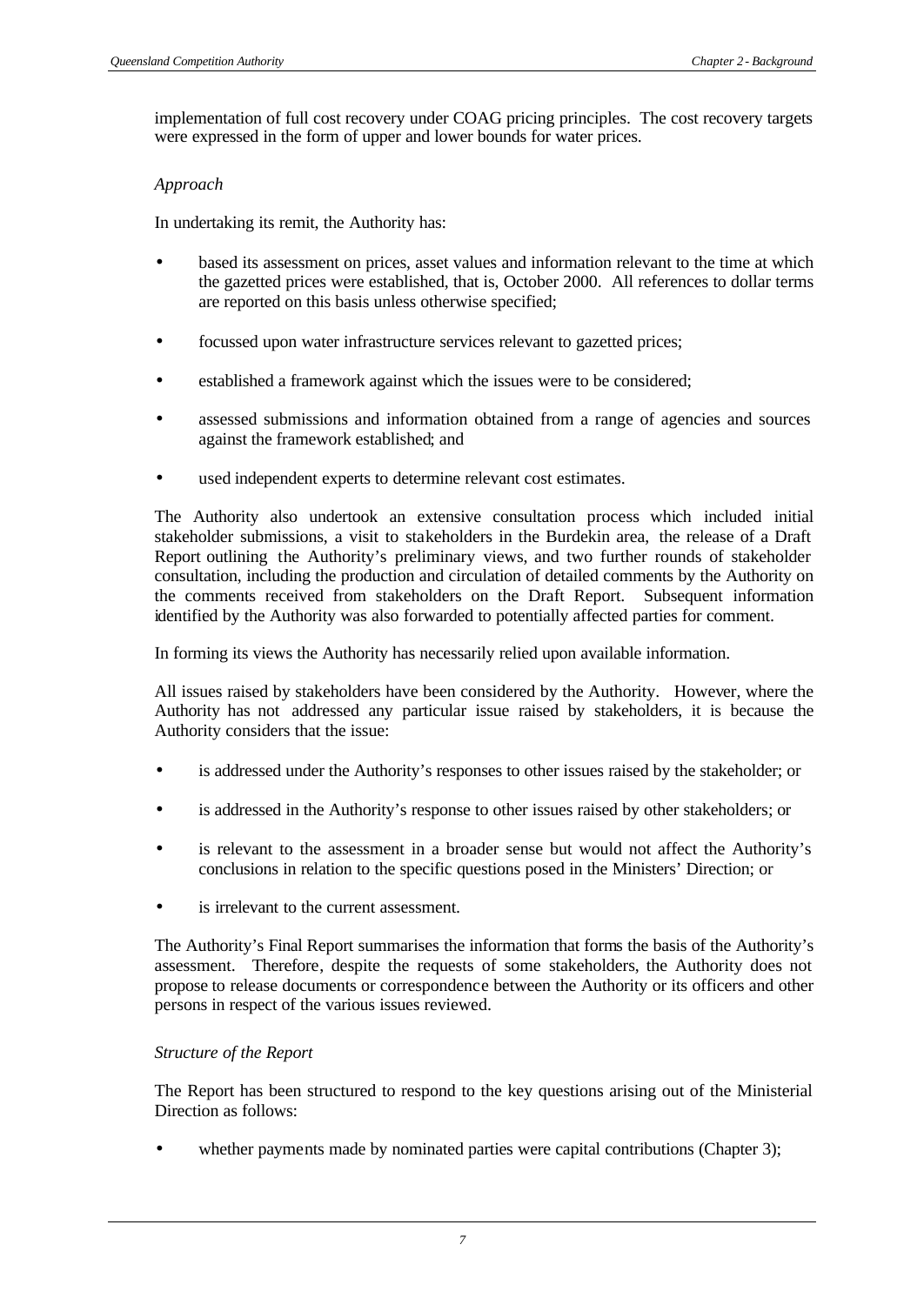- whether there is any capital unaccounted for by capital contributions (Chapter 4);
- what is the appropriate WACC (Chapter 5);
- whether current price paths incorporate any excess return on capital (Chapter 6);
- under what circumstances would it be appropriate for an entity to charge a positive rate of return on scheme assets (Chapter 7).

#### **2.2 The Scheme**

#### *Geography and Infrastructure*

Since its inception in the 1950s, the Burdekin Haughton Water Supply Scheme has supplied water to irrigators and other users in the Burdekin region, south of Townsville (Figure 1.1).

Whilst the bulk of the current Scheme infrastructure was constructed after 1980, some weirs and irrigation channels predate this time. Current Scheme infrastructure includes:

- the Burdekin Falls Dam, with a capacity of 1.86 million ML, completed in 1987;
- weirs on the Burdekin River (the Gorge, Blue Valley and Clare Weirs) and the Haughton River (the Giru and Val Bird Weirs);
- three major distribution channel systems, including pumping stations. These are the Haughton Main Channel, the Barratta Main Channel (both north and west of the Burdekin River) and the Elliot Main Channel (south and east of the Burdekin River);
- a 400 km subsidiary channel system to deliver irrigation water to individual farms in the Scheme; and
- a 350 km drainage network system to drain and remove excess water from individual farms to the natural drainage system.

For a period, water was also obtained from the Eungella Dam on the Broken River. However, this Dam is now allocated to other industrial, urban and agricultural users, and is separately administered under SunWater's Bowen Broken Rivers Water Supply Scheme.

#### *Historical Background*

l

The decision to construct the Burdekin Falls Dam and the bulk of the Scheme distribution infrastructure followed a number of investigations into the possible expansion of irrigation in the area. These investigations culminated in the 1980 *Report on Establishment of Burdekin River Project Undertaking*. 3

The economic analysis contained within this report indicated that:

- the project was viable from a national economic impact perspective;
- the project was viable from a regional economic impact perspective; and

<sup>3</sup> Queensland Water Resources Commission. 1980. *Report on Establishment of Burdekin River Project Undertaking*. Brisbane: Queensland Government Printer.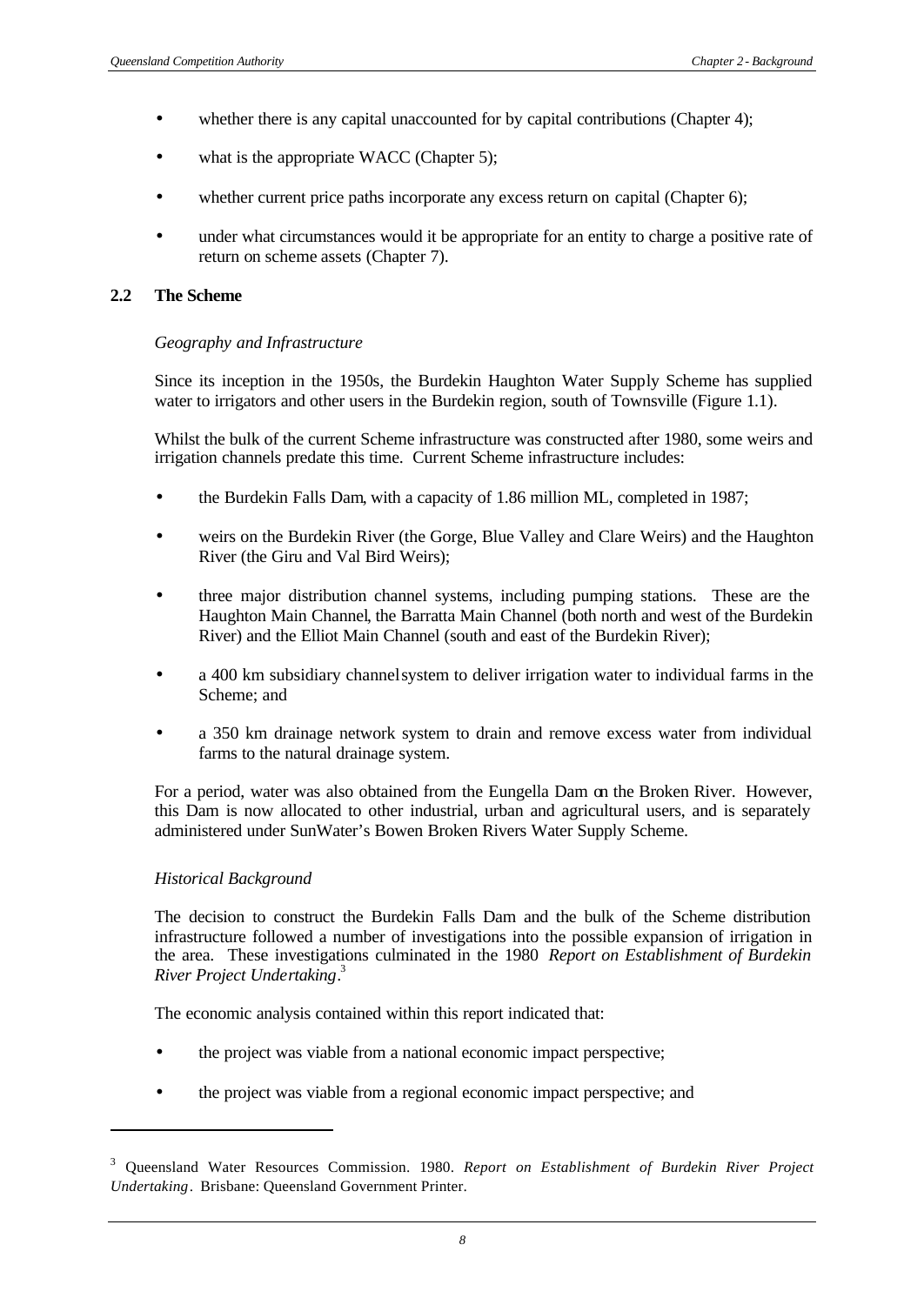• farms would be commercially viable under then probable sugar prices and costs of production.

Under the assumption of a constant real price of water, it was expected that a 2.05% real return on the net capital cost of the Scheme would be achieved.

The stated objectives of the Scheme were to:

- provide additional water for existing cane production areas; and
- provide water for further agricultural, urban and industrial development and for likely increases in urban and industrial development to well beyond the year 2000.

It was also noted that the construction of the Burdekin Falls Dam would reduce flood damage in the developed areas below the dam.

Under the Scheme, the Queensland Government was to resume and subdivide farmland, build water infrastructure, sell farms and impose ongoing water charges. Funding sources were to include sales of land, land rents, sugar mill levies and water and drainage charges.

Total capital expenditure on the Scheme was estimated at \$580.8 million, with the Burdekin Falls Dam being the major item of expenditure (estimated at \$257.1 million). The 1980 report to Parliament estimated that the net capital cost of the Scheme, after accounting for revenues from land sales (which at that time included water entitlements), would be \$532.1 million.

In October 2000 dollar terms, actual capital expenditure on the Scheme was approximately \$587.0 million, largely in line with the original estimates. Expenditure on the Scheme net of revenues from land (and water entitlements) was \$482.7 million (see Tables B.1 and B.2 in Appendix B).

Since Parliament approved the Scheme in 1980, substantial changes to the original layout have occurred. The development of land proximate to the Elliot Channel did not proceed as planned due to poor soils and environmental problems while the development along the left bank of the Haughton River was greater than originally planned (Figure 1.1).

The Scheme was originally intended to service 660 farms over 56,760 hectares in the Burdekin River Irrigation Area (BRIA). However, due to changes in allowable farm sizes and the environmental problems noted above, water is currently provided to only 362 farms over 48,278 hectares in the BRIA. In addition, though, water is provided to the North and South Burdekin Water Boards which service 394 water users on 55,376 hectares.

The balance of the Scheme was to provide water for urban growth in Bowen and Townsville and for potential future projects such as hydroelectric power generation.

## **2.3 Legislative Framework**

#### *Overview*

SunWater is the service provider for the Burdekin Haughton Water Supply Scheme. It was corporatised under the *Government Owned Corporations Act 1993* (*GOC Act 1993*) on 1 October 2000.

The provisions of this Act, SunWater's Statement of Corporate Intent (SCI) and legislation relating to resource and operational management requirements specify that: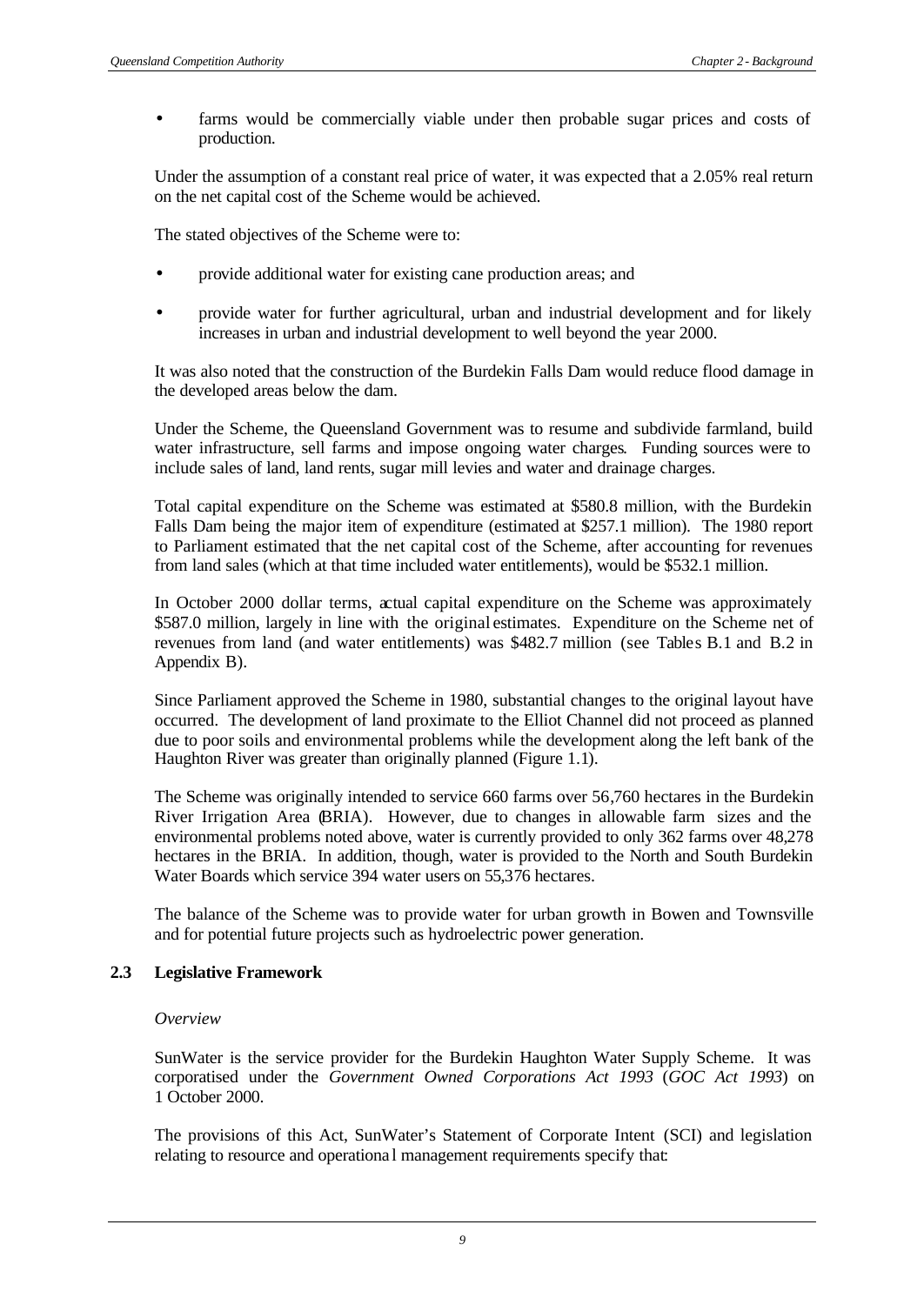- SunWater is an autonomous corporatised entity;
- SunWater has its own Board of Directors (the Board);
- the Board is required to ensure that the activities of SunWater are managed in a commercial manner;
- the Board has the major responsibility for key decisions in relation to issues such as capital expenditure, borrowing and contractual arrangements;
- the Board is accountable to the shareholding Ministers, the Treasurer and the Minister for Natural Resources and Mines;
- dividends are negotiated annually between the Board and the shareholding Ministers. Since corporatisation, SunWater has paid no dividends; and
- SunWater must meet the requirements of all resource management and operational management legislative requirements.

However, while SunWater is required to operate as a commercial entity:

- price paths for rural water schemes are set externally by the Queensland Government; and
- where SunWater is required to price services below efficient operating, maintenance and administration costs, the shortfall is funded via an explicit community service obligation (CSO) from the Queensland Government. No CSO is paid in respect of the Burdekin Scheme as the relevant price paths are considered by the Queensland Government to exceed operating, maintenance and administration costs.

#### *Statement of Corporate Intent (SCI)*

Under the *GOC Act 1993*, the Board of SunWater is required to submit an annual SCI to shareholding Ministers. The SCI sets out a number of broad corporate governance requirements consistent with the *GOC Act 1993* as well as a number of specific powers and requirements such as:

- the requirement to honour contracts which State Water Projects (SWP) had in place prior to the corporatisation of SunWater;
- the requirement to recognise capital contributions. The SCI also raises the possibility that this may be the subject of a review by the Authority;
- the power for SunWater to sell water entitlements consistent with the terms and conditions set out in the Interim Resource Operations Lic ence (IROL) and eventually under a Resource Operations Licence (ROL); and
- the requirement to pay tax equivalents and actual local government rates.

#### *Resource Management*

The *Water Act 2000* is the key legislation relating to resource management issues for the Scheme. Under this Act, the 'use, flow and control' of all water in Queensland is vested in the State.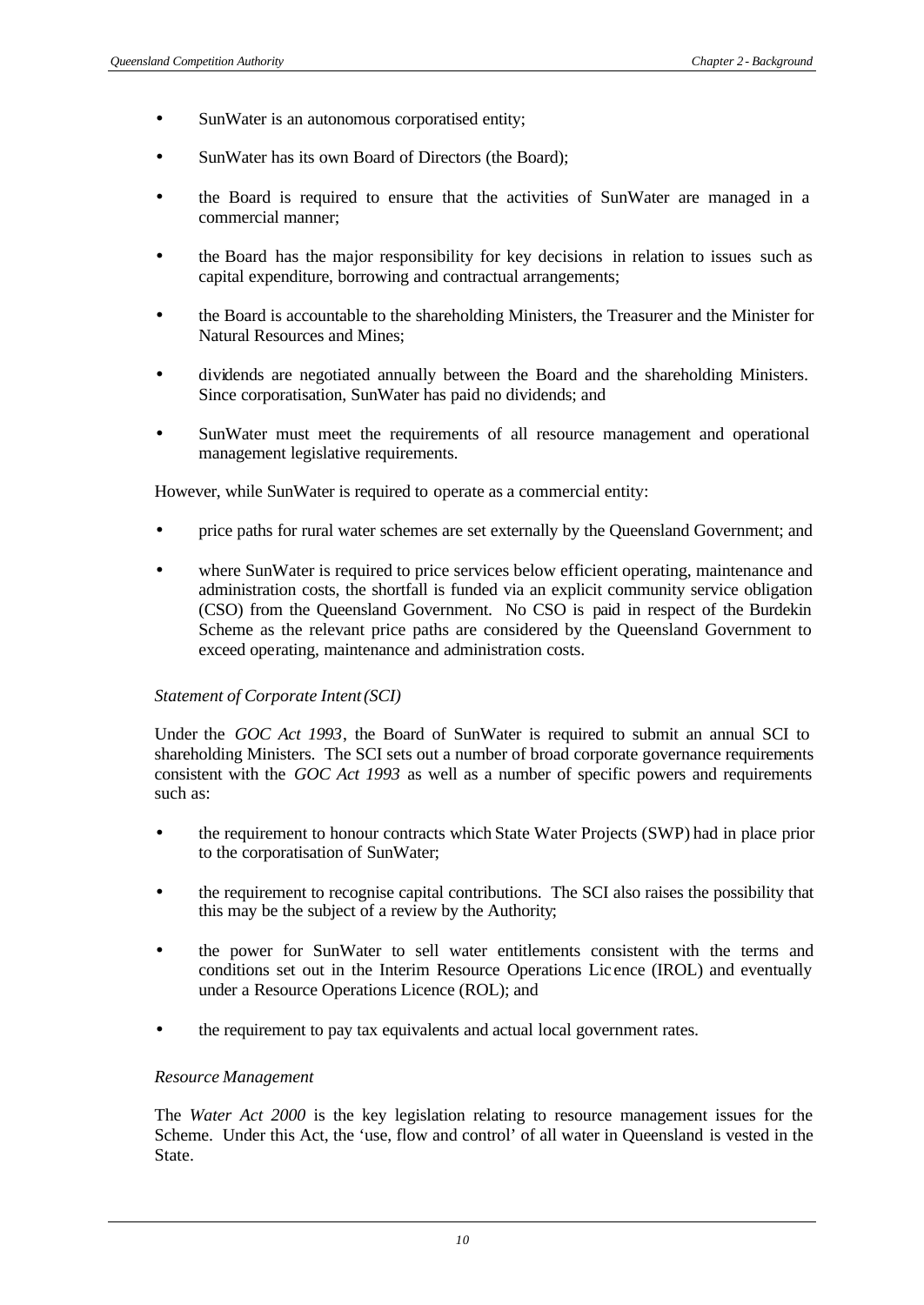The Minister for Natural Resources and Mines is responsible for the allocation and sustainable management of water to meet Queensland's future water requirements, including water for the protection of natural ecosystems and the security of supply to water users.

These responsibilities are to be met through the preparation of a Water Resource Plan (WRP) for each catchment area which provides a framework for the sustainable allocation of water, including defining flows necessary to sustain water dependent ecosystems. The framework will define:

- water availability for the Scheme;
- priorities of water use within the Scheme;
- management strategies and monitoring requirements that will apply over the life of the WRP; and
- the basis for a framework that allows water allocations to be traded separately from land.

The WRP for the Burdekin Basin, a large catchment area that incorporates the Scheme, is currently being developed by the Department of Natural Resources and Mines (DNRM) in consultation with stakeholder groups. The Draft WRP is due for completion in December 2003 and, following appropriate community consultation, the Final WRP should be released around six months later.

Until the WRP is finalised, these functions are governed under an IROL. The current IROL essentially governs the same issues that the WRP being developed will govern.

Each irrigator in the Burdekin holds a water allocation with a stated volume. Under the *Water Act 2000*, the volume of water actually available to the irrigator under their allocation can be varied by announcement, depending on the volume of water actually available in the Burdekin Falls Dam (ie the irrigator can only receive water if there is sufficient supply).

In the Scheme, water allocations were obtained by individual irrigators through the sale of farms with attached water allocations, or through the explicit purchase of a water allocation when purchasing a farm. Some additional water allocations were granted free or purchased by existing farmers who were able to retain landholdings within the Scheme.

The *Water Act 2000* provides for titles to land and water to be legally separated and any water allocation held by an irrigator is then an economic asset in its own right, which can be subdivided, traded or sold, either temporarily or permanently.

The Queensland Government is currently developing administrative procedures (egwater allocation title registration and trading rules) to better facilitate the trading of water allocations.

In addition to resource management considerations contained in the *Water Act 2000*, the development and operation of the water infrastructure is subject to a variety of other State and Commonwealth legislation. At the State level, this includes the *Environmental Protection Act 1994*, the *Fisheries Act 1994*, the *Litter Act 1971*, the *Native Title Act 1993*, the *Nature Conservation Act 1992*, the *Soil Conservation Act 1986*, the *Queensland Heritage Act 1992* and the *Building Fire Safety Regulation 1991*. Commonwealth legislation includes the *Environmental Protection (Impact of Proposals) Act 1974*, the *Endangered Species Protection Act 1992* and the *Native Title Act 1993*.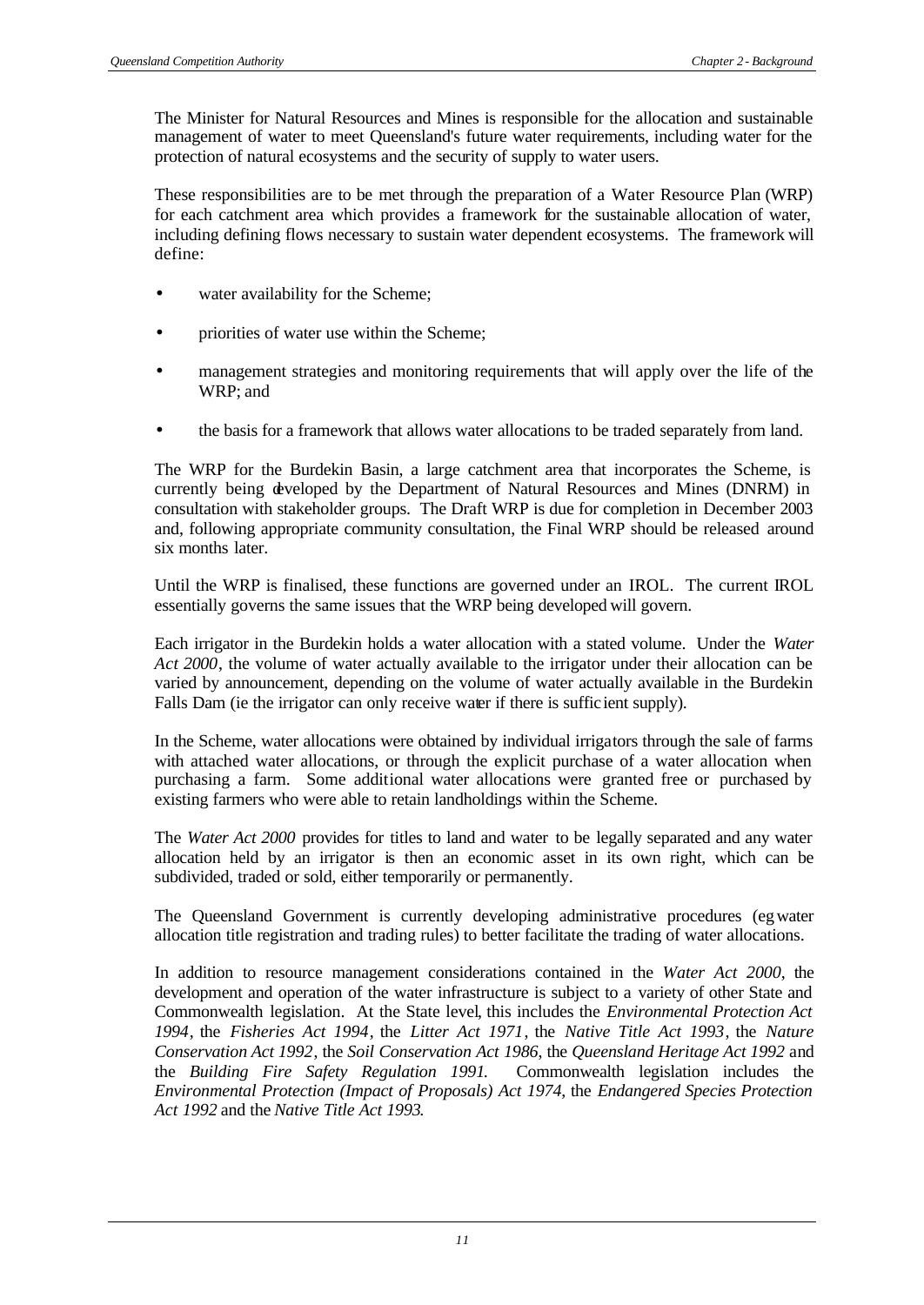#### *Operational Management*

In November 2000, SunWater was issued with an IROL which:

- provides a detailed description of all the water infrastructure to which the Licence applies, including the watercourses used for distribution and drainage;
- outlines the operating arrangements for water infrastructure, including arrangements designed to protect natural resources that may be adversely affected by the operation of the infrastructure, and arrangements to ensure safety standards are met;
- defines the terms relating to water management, such as water sharing rules, other water supply responsibilities and the apportionment of IWAs in accordance with the *Water Act 2000.* The IROL outlines the volumes of each allocation held by various users of the Scheme and the respective priority of each allocation, as well as stating that all unallocated water in the Scheme remains the property of SunWater; and
- provides a number of other general conditions under which irrigation servic es in the Scheme are licensed.

The *Water Act 2000* also requires providers to comply with other operational requirements such as:

- infrastructure standards. SunWater must have standards for continuity of service, pressure/flow conditions and other service level objectives, and must report on these in the form of a strategic asset management plan;
- customer service standards, including the type of water service, billing procedures and complaints procedures;
- dam safety standards, specifying dam operation and maintenance conditions, water release procedures and reporting and inspection requirements; and
- other requirements such as flood mitigation operations and planning.

### **2.4 Pricing**

Since the inception of the Scheme, the relevant Minister has been responsible for setting prices and conditions for irrigation services in accordance with the relevant legislation.

Although comprehensive details of pricing policies are not available for the period prior to 1980, some information is available on earlier pricing practices:

- revenues from water charges were first reported in the Burdekin region after World War II. Water charges were set under the *Water Act 1926*, which stated that water charges should defray the cost of maintenance, repair, management, control and administration of works. However, the Act also stated that rates could be levied upon irrigation land in order to defray, in part or whole, 'principal monies and interest or rent or other payment' in respect of capital expenditure upon works. The basis for setting prices was not detailed;
- the levels of channel water charges for the Burdekin Irrigation Area were first reported in 1966-67 (Figure 2.1). In 1967-68, river water charges were also reported. Since their introduction, prices have steadily risen in nominal terms; and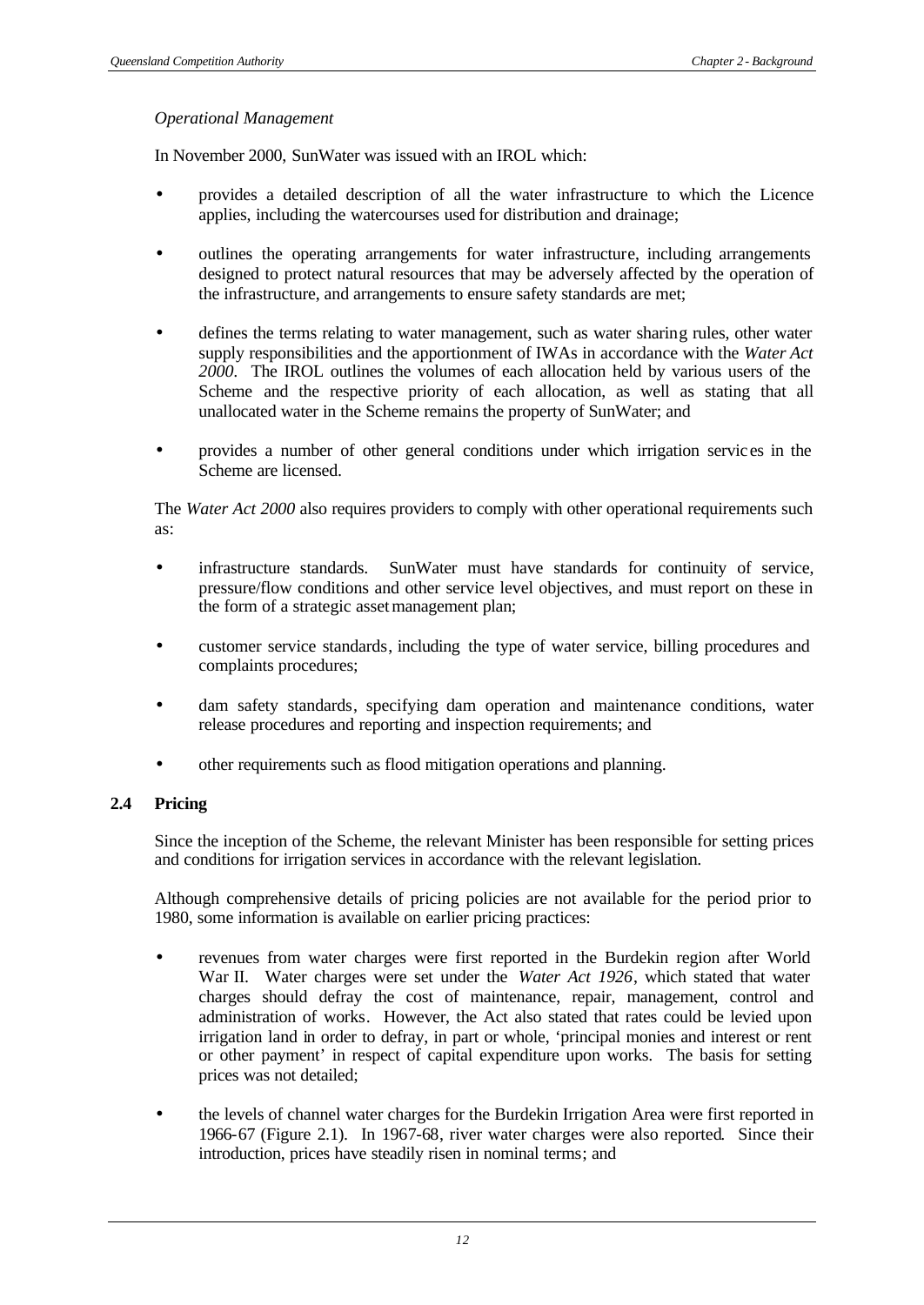• in real terms, channel and river water charges have varied over time, until the early 1980s when changes in prices became smoother (Figure 2.2). It appears that an estimate of the consumer price index (CPI) has been applied to prices on an annual basis since then.

After the development of the Burdekin Falls Dam and further irrigation channels, a variety of new charges were introduced. These charges reflected the expansion of irrigation services into new areas such as Giru and Horseshoe Lagoon, and policy decisions to charge for the use of groundwater and water diverted from drains.

From the time of their introduction, water charges were comprised of a two-part tariff, with a fixed 'take or pay' component that was payable regardless of the amount used. From the inception of the charges until 1997-98, the take or pay component was progressively increased from 50 to 75% of a farm's water allocation. Additional water used was charged at the same per megalitre (ML) rate as the take or pay component.

In 1997-98, a fixed charge was applied to the full amount of water allocated to a particula r farm, and a different variable charge applied to the actual water used by that farm. The fixed charge was payable regardless of the amount used. The impact of the tariff restructure on individual users depended upon their nominal allocation and usage patterns.

Gazetted prices introduced in October 2000 retained this two-part structure, although the fixed charge was increased and the variable component lowered. The new prices were designed to be revenue neutral initially and to decrease slightly over time to reflect the impact of envisaged additional demand on fixed costs.

Figures 2.1 and 2.2 below reflect the average delivery price of channel and river water in the Burdekin River Irrigation Area based on historic usage patterns.



**Figure 2.1: Burdekin River Irrigation Area - Nominal Channel and River Prices**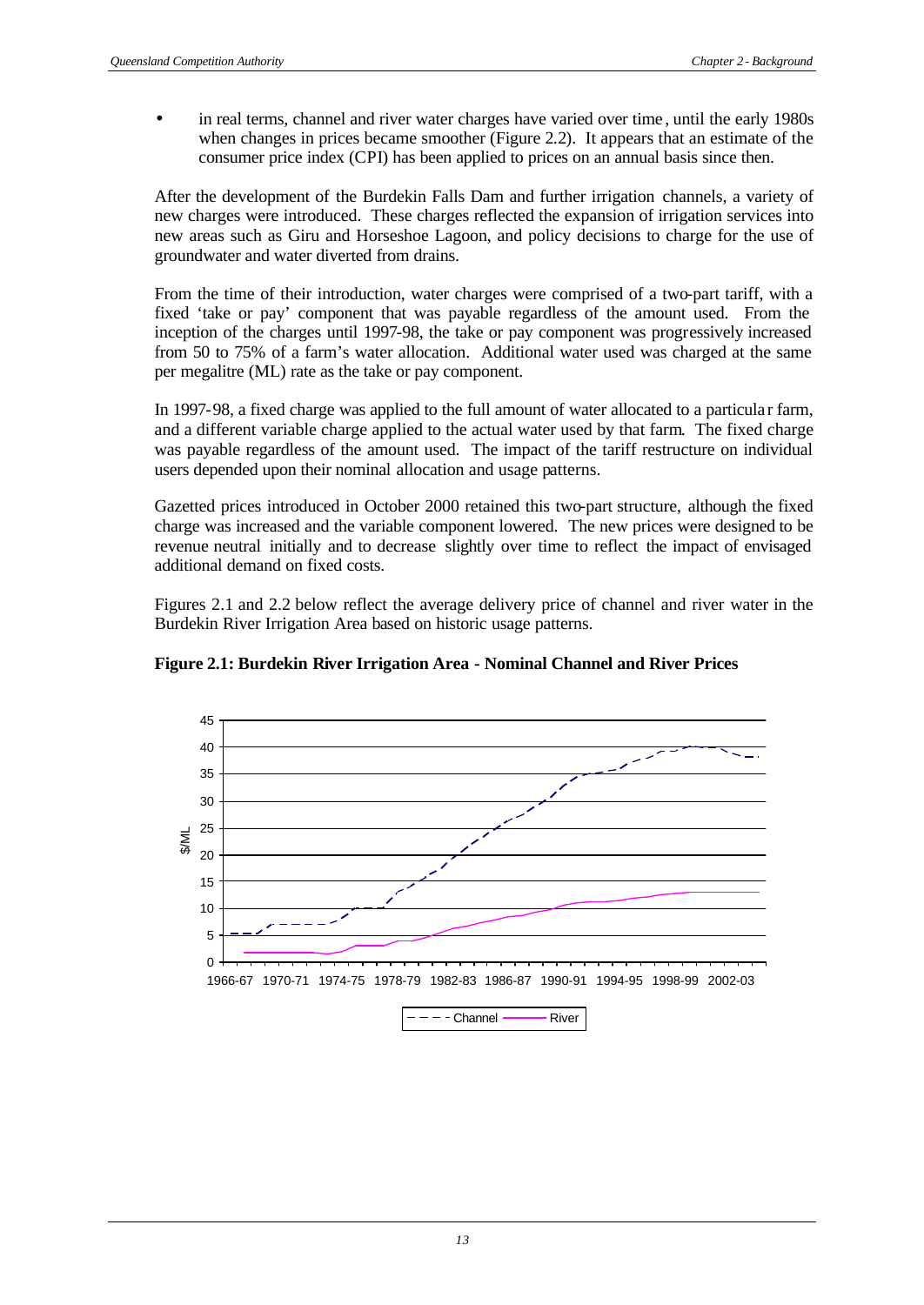

## **Figure 2.2: Burdekin River Irrigation Area– Real Channel and River Prices**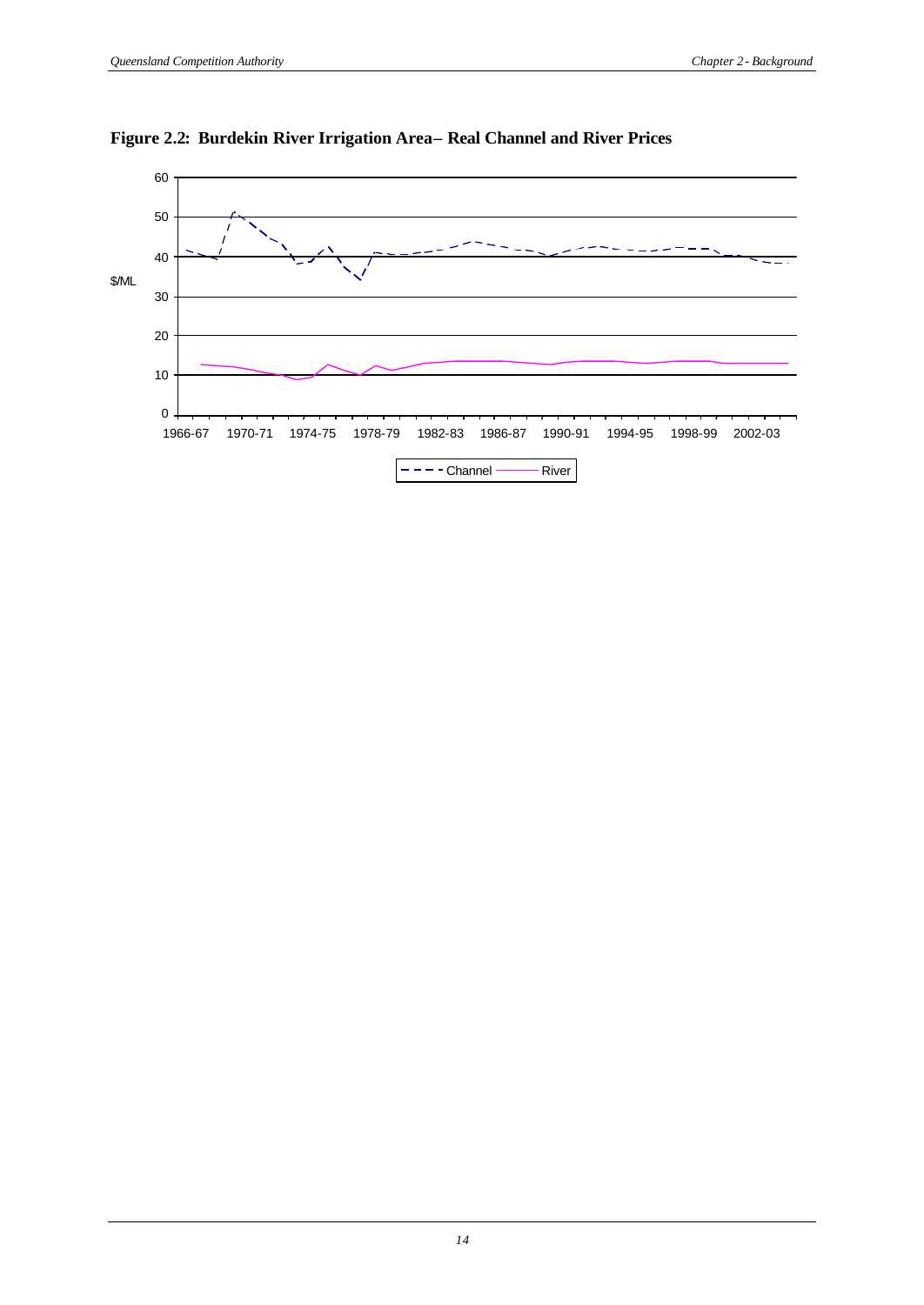## **3. CAPITAL CONTRIBUTIONS**

#### *Summary*

*The Ministers directed the Authority to determine the capital contributions made by each, if any, of the irrigators, the Commonwealth government, the State government or other parties.*

*Payments towards the capital cost of the Scheme were generally recognised as capital contributions where it was evident that the payment was made with the intention of obtaining future price benefits. Recognition was subject to the consideration of a number of other factors such as whether the contribution was a prepayment for future services or whether the asset had been replaced.*

*The Authority notes that there is no legal requirement for the Queensland Government to recognise any payments as capital contributions. However, the Authority concluded that the Scheme should be viewed as an integrated development with payments from many sources contributing towards its overall capital cost. Furthermore, available evidence indicates that there was an understanding within the Queensland Government and an expectation on behalf of irrigators that irrigators' payments for land, water and cane assignments were intended as an offset against the capital costs of the Scheme and that this would be taken into account in future price setting.*

*Accordingly, the Authority considers that payments for the land, water and cane assignments should be recognised as capital contributions. Prices should not include a return on these capital contributions as this would represent an unwarranted impost on growers.*

*With respect to the Commonwealth and State funding of the Scheme, available information*  indicates that he focus of the governments was on funding the Scheme and its perceived *economic benefits. With respect to the Commonwealth Government's funding, the issue of pricing was left for the Queensland Government to determine. In accordance with the then current water pricing practices, the Queensland Government set prices at less than full cost. The Commonwealth was most likely aware of this situation and may well have supported the Queensland Government's approach. However, this is not the same as saying that the Commonwealth (or State) intended that, regardless of capacity to pay, no user, current or future, should ever have to pay a price for water which included a return on the funding provided by the Commonwealth (or State). Accordingly, these payments are not considered to be capital contributions which require recognition for pricing purposes.*

*While some irrigators may have inferred (or hoped) otherwise, from the press reports surrounding Townsville urban water pricing, there was no substantive basis for irrigators to form a reasonable expectation that their water prices would never incorporate any return on the Commonwealth funding.*

*The total value of capital contributions towards the Scheme is estimated at \$71.6 million.*

## **3.1 Approach Adopted**

In order to determine the capital contributions made in respect of the Burdekin River Irrigation Area, the Authority first considered the Scheme as a whole and the capital contributions made to it. This is the focus of this chapter. In chapter 4, these contributions are allocated as appropriate to the Burdekin River Irrigation Area, including an appropriate allocation of contributions to common assets.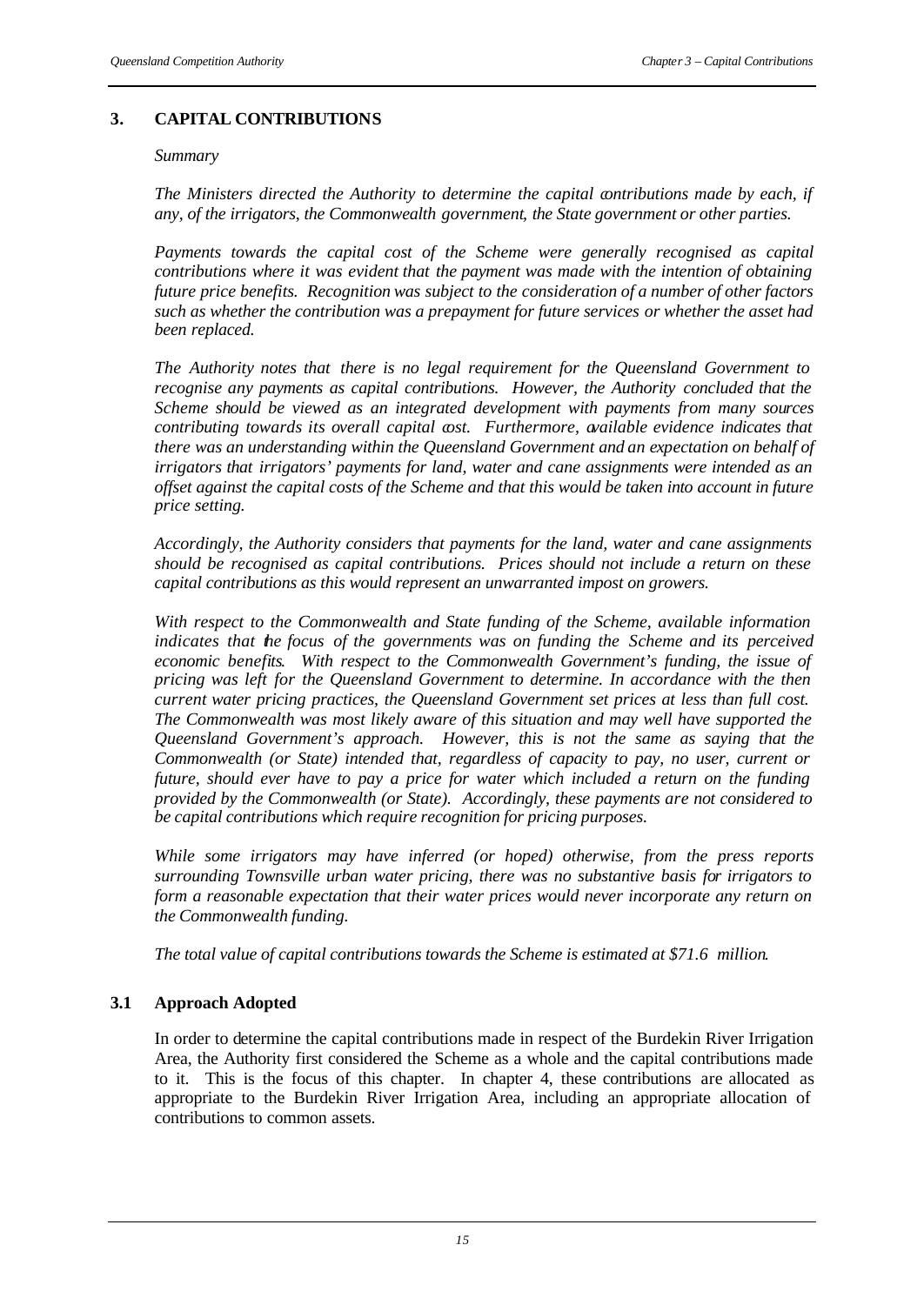## **3.2 General Principles**

While there is no generally accepted definition of capital contribution, the Authority has taken the view that capital contributions are capital payments made towards the capital cost of an asset by a third party with the intention of reducing the capital outlay by the owner of the asset and with the expectation that the payment will be recognized for pricing purposes. Capital contributions may be made by prospective users and/or government.

Recognition of capital payments for pricing purposes has been proposed by stakeholders on the basis of:

- equity, in that users should not be required to pay a price that includes a return on capital for assets that have already been funded by them or by the government on their behalf; and
- economic efficiency, in that future investment could be discouraged if users who are required to make capital payments do not receive a benefit proportionate to their payments.

Once a payment has been determined to be a capital contribution, an approach to its recognition in pricing is required. In general, the options for doing so are:

- to exclude the capital contribution from the regulated asset base of the entity for the purposes of calculating prices; or
- to include the capital contribution in the regulated asset base, but adjust prices by a rebate to the user(s). The rebate would be equal to the return on capital for the capital contribution.

The COAG guidelines for water pricing require that the treatment of capital contributions in pricing is transparent.

#### *Other Jurisdictions*

The general principle that 'double -charging' should be avoided is recognised in the National Electricity Code (NEC) and the National Gas Code. It is also recognised in the Local Government Guidelines for Full Cost Pricing in Queensland.

In Tasmania, the Government Prices Oversight Commission (GPOC) has stated that capital contributions should be recognised in setting ongoing prices, and should be excluded from the relevant asset base for pricing purposes (GPOC 2001, p. 52).

#### *Stakeholder Comment*

The Burdekin River Irrigation Area Committee (BRIAC), the South Burdekin Water Board, the North Burdekin Water Board and Davco Farming separately submitted that a rate of return should not be charged on capital contributions.

SunWater stated that capital contributions should be recognised in lower prices where there is a legally binding and documented intent between the parties to provide future price benefits as a result of these payments.

In its response to the Authority's Draft Report, BRIAC also submitted that: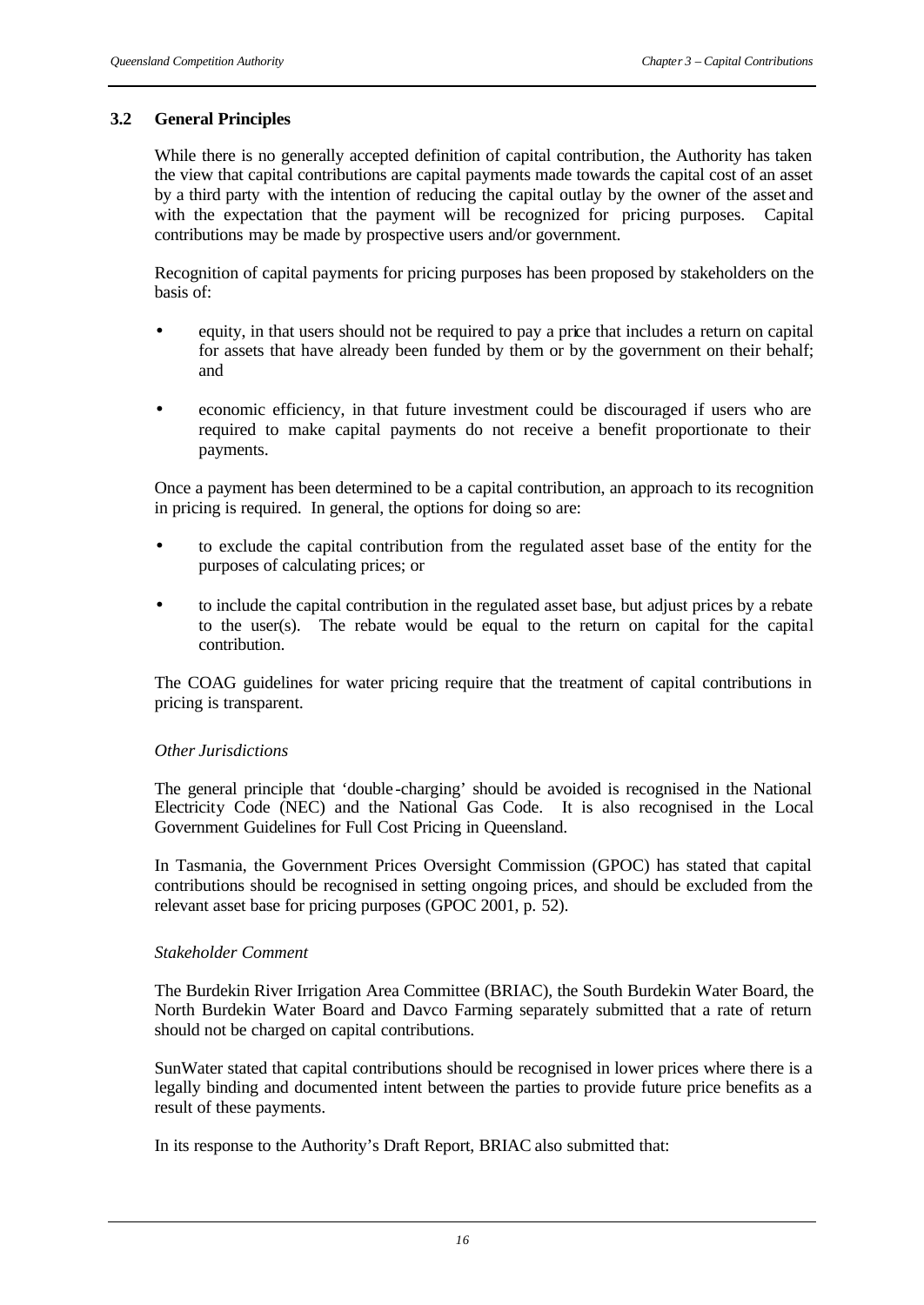- the Authority's criteria for recognition of capital contributions should not require an expectation that the contribution will be recognised for pricing purposes; and
- the quoted statements from official sources in the Draft Report state or imply that capital contributions for water works were to be the only contributions in relation to capital sought from irrigators.

The Australian Sugar Milling Council (ASMC) submitted that:

- it was not necessary to establish that the parties had an intention and reasonable expectation that the capital payment would be recognised for pricing purposes as the Authority is not determining the legal rights of contributors;
- payments should be recognised as capital contributions where contributions were made and these contributions have not been otherwise recognised;
- if the Authority maintains that an intention and expectation is required, the Authority should provide more specific information about how this intention should be shown, particularly where no formal agreement is in place; and
- in order to achieve some consistency and certainty, it is appropriate for the Authority to articulate some definitive, generally applicable principles regarding capital contributions.

The Proserpine Irrigators Committee noted that references to capital contributions in correspondence sent by the Queensland Government in relation to the Proserpine Scheme were non-specific and subject to alternative interpretations.

SunWater submitted that:

- documentation should clearly indicate a pricing intention before payments are recognised as capital contributions;
- payments should not be treated as capital contributions where they were paid in order to purchase an asset or other right; and
- the "capital contributions" must be dealt with in terms of Government policy in relation to water pricing which was clearly articulated through the commitment to the COAG and NCP reform.

#### QCA Analysis

l

As a general principle, capital payments should be regarded as capital contributions (and thus reflected in the prices paid by users of the asset) if it was the intention and expectation of the relevant parties at the time that the capital payment would be recognized for pricing purposes. However, in a pricing review or determination, recognition of past capital contributions in future prices would not be appropriate if:

- past price reductions have fully compensated the contributor for the contribution<sup>4</sup>; or
- the asset towards which the contribution was made has been consumed.

<sup>&</sup>lt;sup>4</sup> As outlined in 3.11 below, this general proposition is subject to consideration of the circumstances surrounding any such price reductions.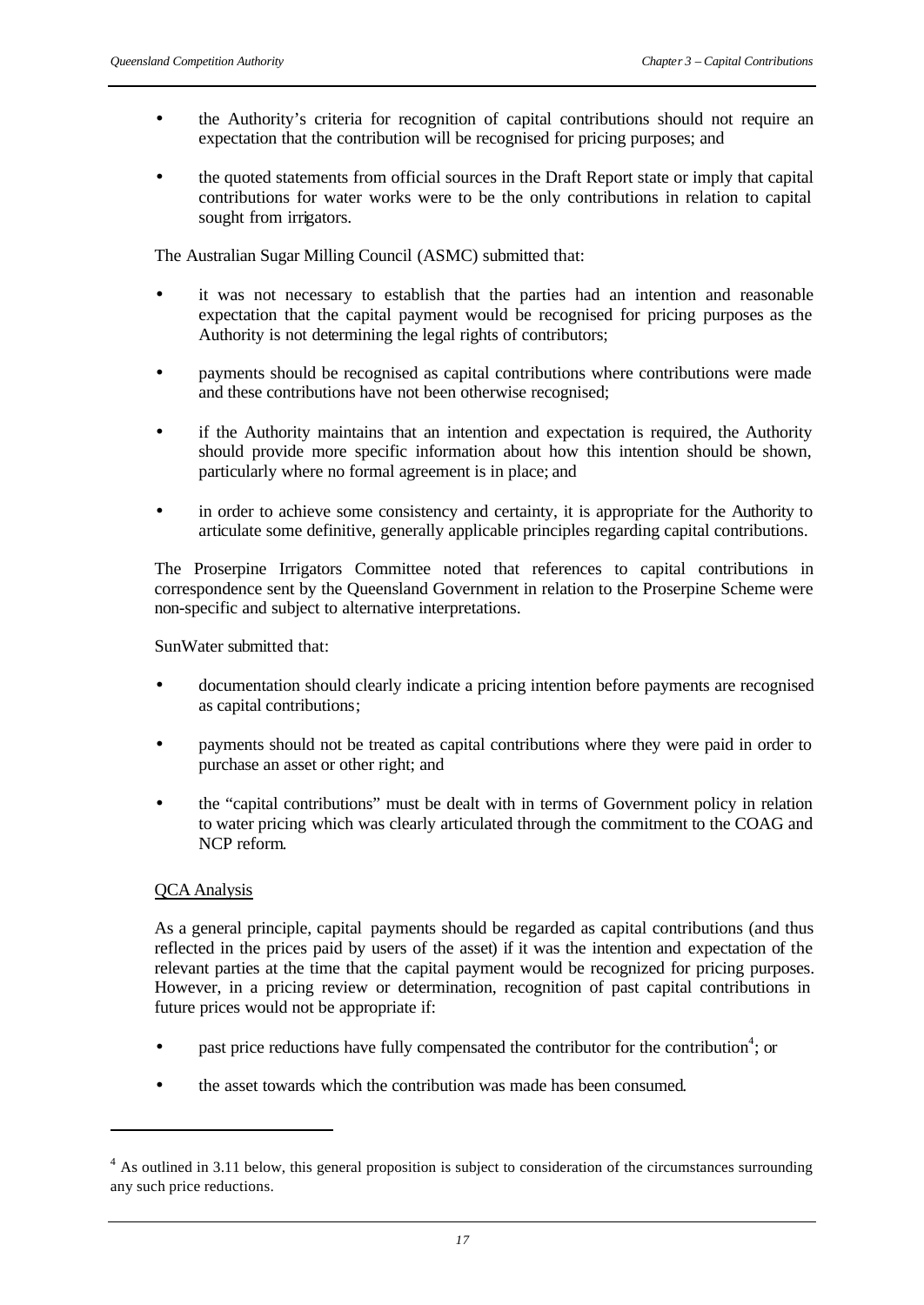In addition, not all payments made by users are of a capital nature. For example, payments made as a prepayment for future services are not capital contributions.

Therefore, consideration must be given to the particular circumstances surrounding any payments made by users and/or government.

In some instances, a formal agreement will be in place which outlines the manner in which a payment is to be treated.

However, in other instances, formal agreements attesting to the quantum of a payment, its nature or its purpose are not available or there may be a lack of clarity regarding any arrangements. In these circumstances, a judgement must be made on the basis of all available evidence.

In summary, the Authority considers that a capital payment should be regarded as a capital contribution if it was the intention and expectation of the relevant parties at the time that the capital payment would be recognized for pricing purposes. Furthermore, a capital contribution should be recognized for pricing purposes unless past price reductions have fully compensated the contributor for the contribution or the asset towards which the contribution was made has been consumed<sup>5</sup>.

The Authority also recommends that, once recognised, capital contributions should be included in the capital base for the purpose of determining prices, with rebates incorporated in the prices for relevant user(s) equivalent to the return on capital.

In response to the BRIAC's comments on the Draft Report, the Authority considers that:

• the intentions and expectations of the parties at the time a payment is made are crucial to determining whether a payment by a particular party is a capital contribution or intended for another purpose.

The multi-faceted nature of government is such that it will from time to time provide funds for projects for a variety of alternative purposes. In some instances, funds may be provided purely for financing purposes. In others, the funds may be intended to produce benefits for different groups within the community (not only for customers). It therefore cannot be assumed that all government payments are intended to reduce prices to customers.

Similarly, payments made by customers to a service provider could represent a prepayment for services, or even a donation. Accordingly, it can not be assumed that all up-front payments from customers are intended to be a capital contribution; and

while the Authority has recognised that revenues from the sale of land and water allocations are a capital contribution to the cost of the Scheme, the evidence quoted by BRIAC does not support the proposition that no other capital contributions or payments for capital would be sought.

In respect of ASMC's comments:

l

 $<sup>5</sup>$  As outlined in 3.11 below, this general proposition is subject to consideration of the circumstances surrounding</sup> any such price reductions.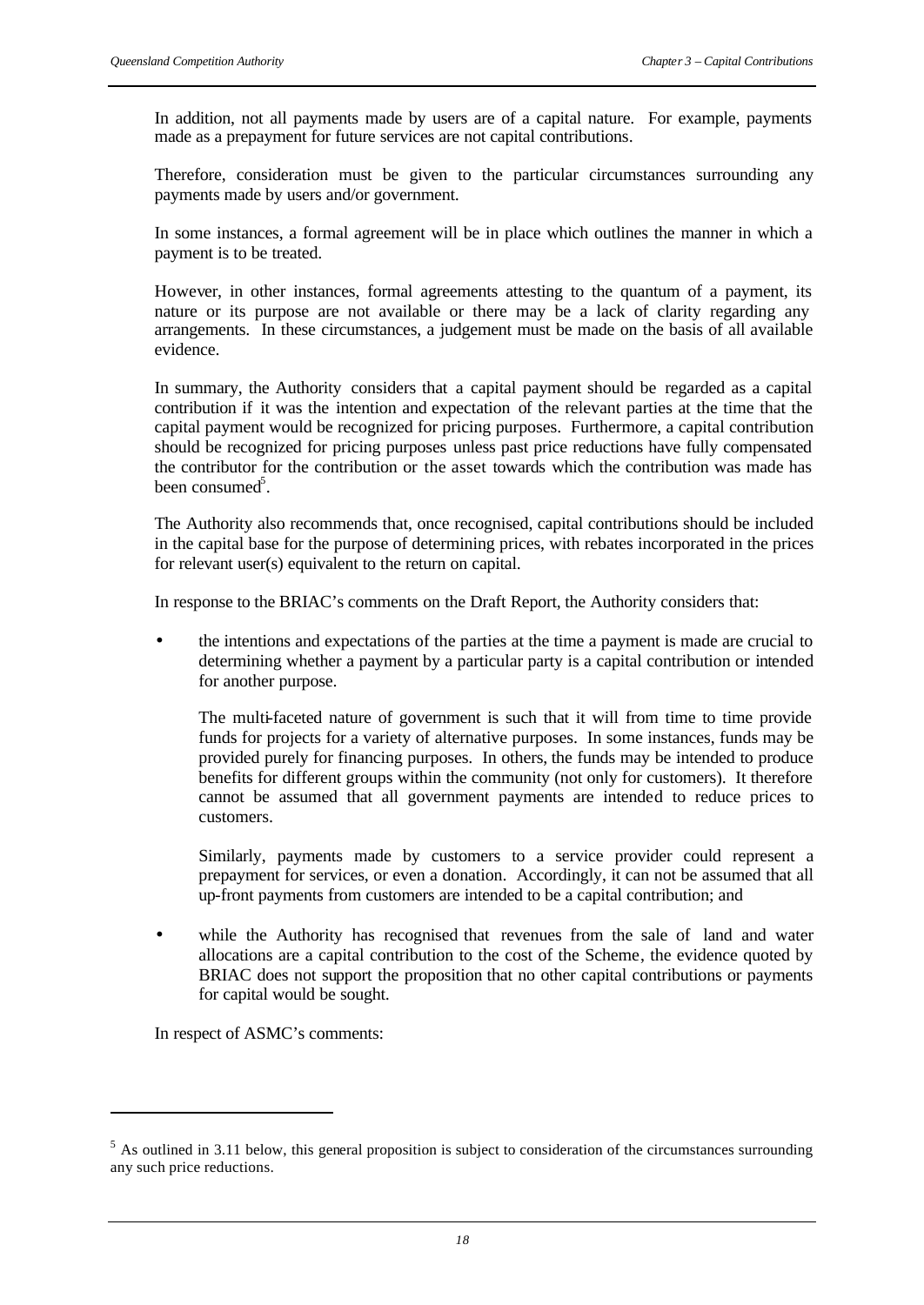- the intentions and expectations of stakeholders affect their investment and consumption decisions and are thus relevant to pricing;
- as noted above, there are a range of other possible objectives of capital payments;
- as far as the appropriate evidence to demonstrate the intentions of the parties is concerned, a formal agreement between the parties would probably provide the clearest evidence.

Without a formal agreement, a judgement as to the intentions of the parties must be made on the basis of all available evidence. Consistent documentary evidence from relevant parties at the time the payments were made may lend weight to a particular interpretation. However, the Authority cannot be prescriptive as to the nature of this evidence, as it needs to consider each issue on its merits. It is a question of the facts of each case; and

• the Authority's report is necessarily limited to the matters specifically raised in the Ministers' Direction. The development of general guidelines is neither possible nor appropriate. The Authority must not prejudge any matters that come before it and therefore must deal with each on its merits.

The Authority does not consider that the material sent to the Proserpine irrigators is relevant to this assessment.

In respect of SunWater's submission on the Draft Report, no new matters were raised to cause the Authority to change its considered position in respect of the treatment of payments paid to purchase an asset or other right.

Further, COAG has no specific requirements relating to capital contributions, and pricing for rural water is 'to achieve a positive real rate of return on the written-down replacement costs of assets in rural water supply by 2001, wherever practicable". The only reference is in guidelines which arose from the Report of an Expert Group reporting to COAG and these recommended that contributed assets be transparent. There is thus no prescribed method for addressing capital contributions under COAG or NCP.

## **3.3 The Burdekin Haughton Water Supply Scheme**

The Burdekin Haughton Water Supply Scheme involved the development of both land and water infrastructure. Farms were resumed, subdivided and redeveloped, and road and water infrastructure built.

A variety of payments were received, including:

- headworks contributions from existing farmers who chose to retain land in the Scheme;
- auction payments for land and water allocations (which incorporated payments for dry land and improvements such as clearing and fencing, water allocations, stamp duty, electricity connection, sugar cane assignments and access to Scheme infrastructure);
- payments by irrigators for meters and a portion of the costs of an upgrade of the Barratta Main Channel; and
- sugar mill levies.

Both Commonwealth and State Government funding was also provided.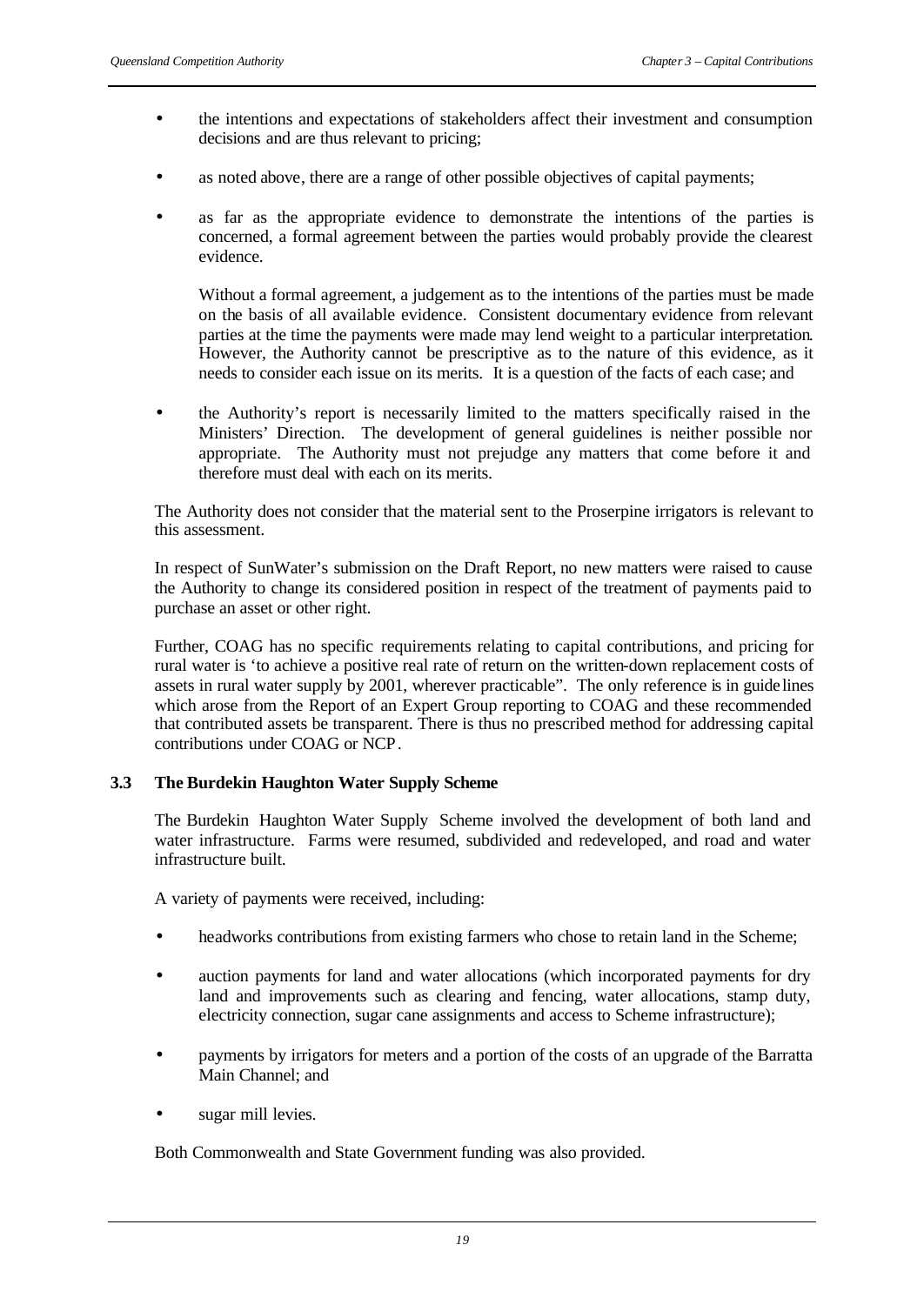In determining which payments are relevant to the assessment of capital contributions for gazetted pricing purposes, it is particularly necessary to consider whether the Scheme:

- was intended to be an integrated land and water development project, with revenue from all sources offsetting the capital costs of the Scheme; or
- should be viewed as a series of discrete but complementary activities where each revenue source should be considered only in relation to its capital expenditure (for example, the land revenues would only relate to land development expenditures).

## *Stakeholder Comment*

BRIAC contended that the Scheme should be viewed as an integrated land and water development project, in which all economic returns from the Scheme should be taken into account, including land and water allocation sales.

SunWater submitted that the land and water developments should be viewed separately as revenues from the sale of land accrued to the Lands Department and did not flow to the predecessors of SunWater.

SunWater also submitted that the cost of the general access road network servicing farms was essentially part of the land development and subdivision of farms, and should be viewed as an expense in that context to be offset against proceeds from the sale of land in the Scheme.

Furthermore, SunWater submitted that the 1980 report to Parliament should not be used in determining future water charges, stating that the report:

… was prepared solely for the purposes of providing the necessary information required by the Irrigation Act to be considered by the Parliament in establishing the irrigation undertaking. The 1980 report was not prepared for any other purpose. It has no force of law and does not purport to determine the basis for the future charging of water services.

## *QCA Analysis*

The 1980 report to Parliament was prepared for the purpose of providing the necessary information required by the Irrigation Act to be considered by the Parliament in establishing the irrigation undertaking. It contains the detailed proposals for the development of the Burdekin Scheme, which Parliament approved on 18 March 1980.

The Authority notes that, whilst the 1980 report may not be legally binding on Government, it does give an insight into the manner in which the Government proposed to fund the Scheme.

In this report, revenues from the sale of land (which at that time included a water entitlement) were offset against the total estimated capital costs of the overall Scheme. That is, the Burdekin Scheme was treated as an integrated Government land and water development project.

Furthermore, it is noted that the Water Resources Commission (WRC) (a predecessor of SunWater and the Department of Natural Resources and Mines) had the responsibility for the development of both the land and water infrastructure. In this role, the Commission:

advised irrigators of the arrangements affecting both land and water;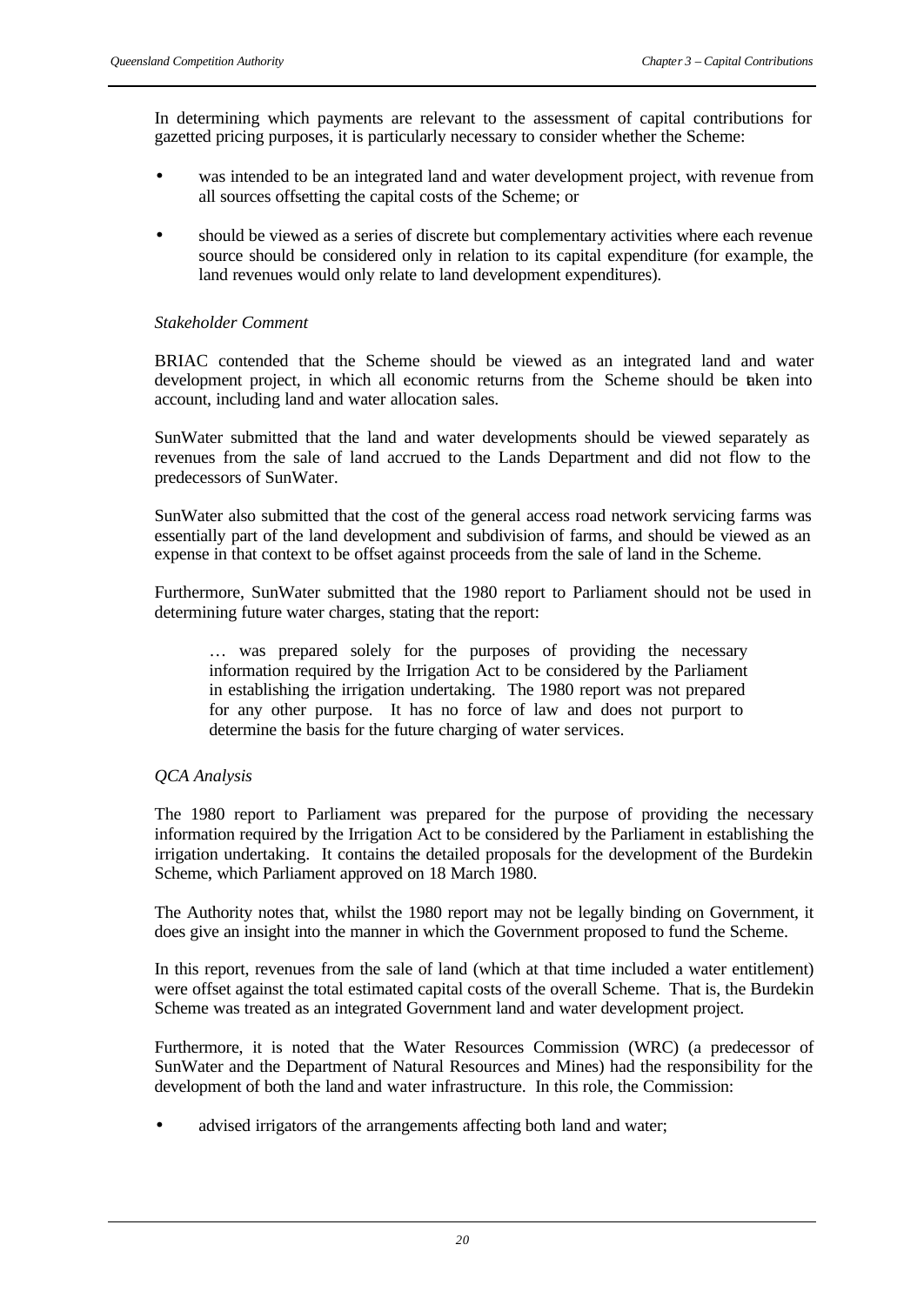- kept combined accounts for land and water development purposes (and recorded this in its annual reports), which included land resumption costs as well as water infrastructure development costs;
- entered into contracts with the local Councils regarding the construction and upgrading of roads; and
- organised the subsequent auctions of farms and the sale of water allocations.

It is also noted that revenues from the sale of land were included in an analysis of the further development of the Scheme, which stated that 'The full repayment for land sold is included in the analysis as an input to the State, although all repayments after the initial deposit are collected by the Department of Lands. This is an important point to note when considering any annual balance sheet for the WRC's activities in the project.<sup> $\frac{6}{5}$ </sup>

Furthermore, the auction value of land represented the total value that irrigators placed upon all entitlements associated with it.

The Authority also notes that general access roads which were specifically constructed for the purposes of the Scheme would not in the main have been developed without it and the Authority accepts these as a specific cost to the Scheme. However, some of the costs of these roads were met by the Burdekin Shire Council as they were regarded as falling within their normal responsibilities and the relevant amount (\$1.9 million) has been excluded from the cost of the Scheme for pricing purposes.

## **3.4 Retention Farms (Headworks Contribution)**

Land in the Burdekin basin was resumed and subdivided into smaller holdings as part of the development accompanying the construction of the Burdekin Dam. The resumption value of the land reflected its previous use - grazing land, dry arable land or irrigable land.

Prior landholders were allowed to retain up to a 100 hectare parcel and up to seven additional farms at resumption value. All farms were granted a water allocation of eight ML per hectare, where this was not already available. SunWater has advised that, under the prevailing arrangements at that time, the licences which provided for the water entitlement or nominal allocation always remained subject to cancellation or suspension in accordance with the provisions of the legislation. Further, the licences were issued for a specific period.

Prior to December 1989, a headworks contribution charge was payable in relation to the additional farms purchased by existing landholders (it did not apply to the initial 100 hectare farm held). For channel irrigators, the headworks contribution was \$1,800 per hectare for additional farms that were intended for sugar production and \$1,100 per hectare for those intended for rice production. For riparian (river) irrigators who wished to develop their own land by private diversion, the headworks contribution was \$100 per ML of water allocation above 800 ML (or pre-existing allocation, if larger).

From December 1989, the fixed headworks contributions charge for channel irrigators was abolished. Additional channel farms could be purchased at market values, recognising the value added by the development works.

l

<sup>&</sup>lt;sup>6</sup> Queensland Department of Primary Industries, 1990, p. 32.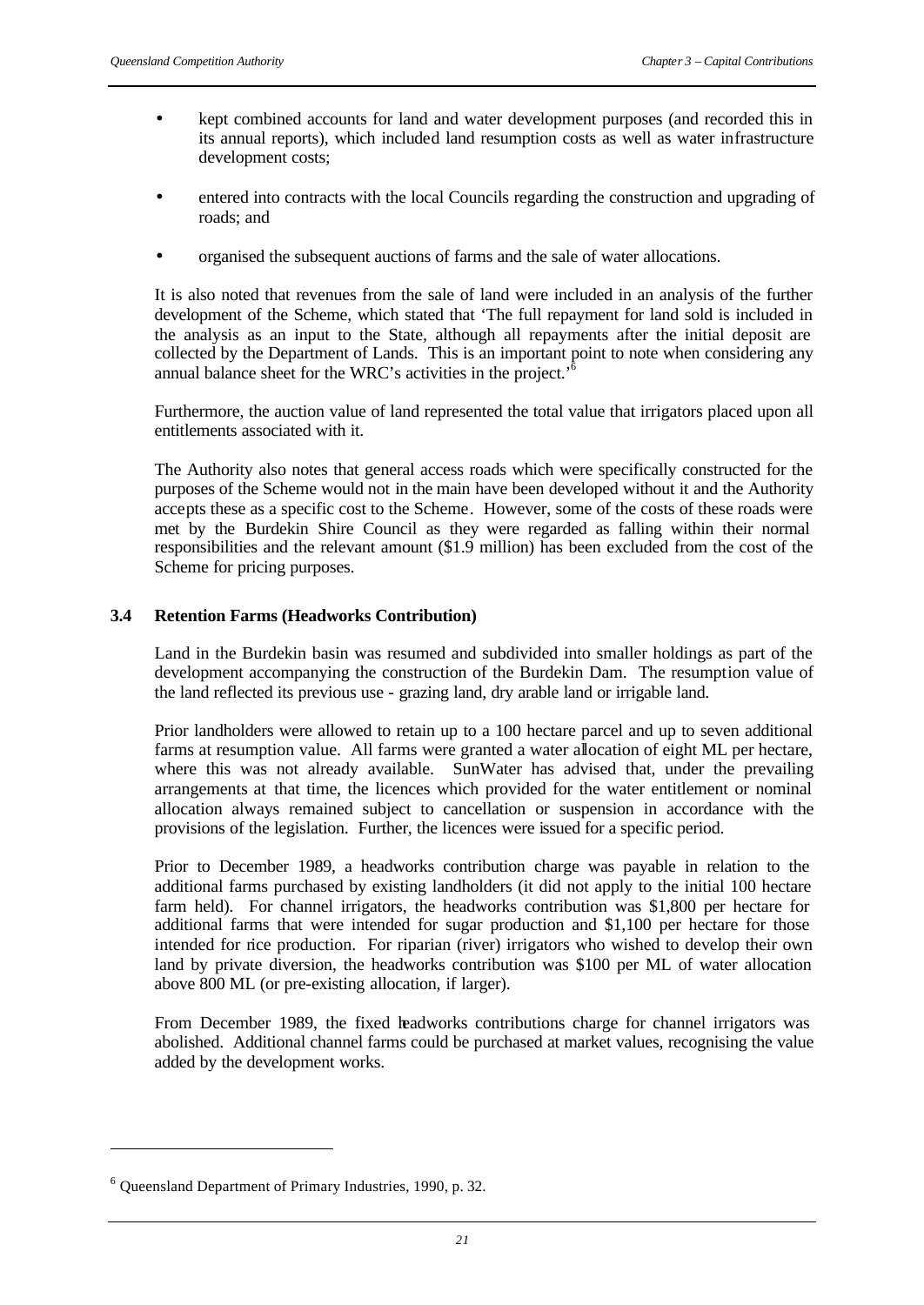The records available to the Authority indicate that no revenues were received through the headworks contribution charge prior to 1989. However, SunWater has estimated that \$9.4 million was received by the Queensland Government from retention farms after 1989.

#### *Stakeholder Comment*

BRIAC submitted that the headworks contribution charge was a capital contribution, on the basis of the representations made to BRIA irrigators by Queensland Government representatives.<sup>7</sup> BRIAC submitted that these representations are legally binding and require SunWater to now recognise these payments as capital contributions.

SunWater submitted that the headworks contribution should not be viewed as a capital contribution as there was no documented or implied intent to provide future price benefits from this payment. SunWater also submitted that, if the Government had intended to provide future price benefits as a result of these payments, then lower annual water prices would apply to those people who had paid for water allocations, and higher prices would apply to those who had water allocations granted free of charge. SunWater noted that current prices do not differentiate between users on this basis.

SunWater further submitted that the headworks contribution charge was a payment for water allocations and this asset has value in its own right and that to provide future price benefits in water delivery charges would represent a form of 'double dipping' with irrigators receiving an asset and lower delivered water prices.

SunWater also submitted that there is no legal constraint on future water charges arising from any documentation provided to the irrigators. In particular, SunWater submitted that the setting of water charges was, and is, not bound by any statements passing between the employees of the State and irrigators which indicated that payments were intended to be recognised as a capital contribution.

#### *QCA Analysis*

l

The Authority notes that various documents stated that the headworks contribution charge:

- was based on 'recognition of the works provided' and that the future level of the charges 'will be reconsidered in light of then current Project costs';<sup>8</sup>
- was a mechanism for 'capital cost recovery from retention farm holders' that would influence 'the cash requirements for the project in the short term'; $\degree$
- was based on 'recovering as much as possible of the huge capital cost of the project from those who will benefit directly from  $it^{\frac{1}{2}}$ ;<sup>10</sup> and

<sup>&</sup>lt;sup>7</sup> Correspondence from the Secretary of the Queensland Water Resources Commission, to Burdekin landholders in 1982; and correspondence from the Commissioner of Water Resources to an irrigator, dated 26 March 1987.

<sup>&</sup>lt;sup>8</sup> Correspondence from the Secretary of the Queensland Water Resources Commission to Burdekin landholders in 1982.

<sup>&</sup>lt;sup>9</sup> Memorandum from the Water Resources Commissioner to the Minister for Water Resources and Maritime Services, 3 May 1984.

<sup>&</sup>lt;sup>10</sup> Press Release from Senator P. Walsh, Commonwealth Minister for Resources and Energy, Canberra, 26 April 1984.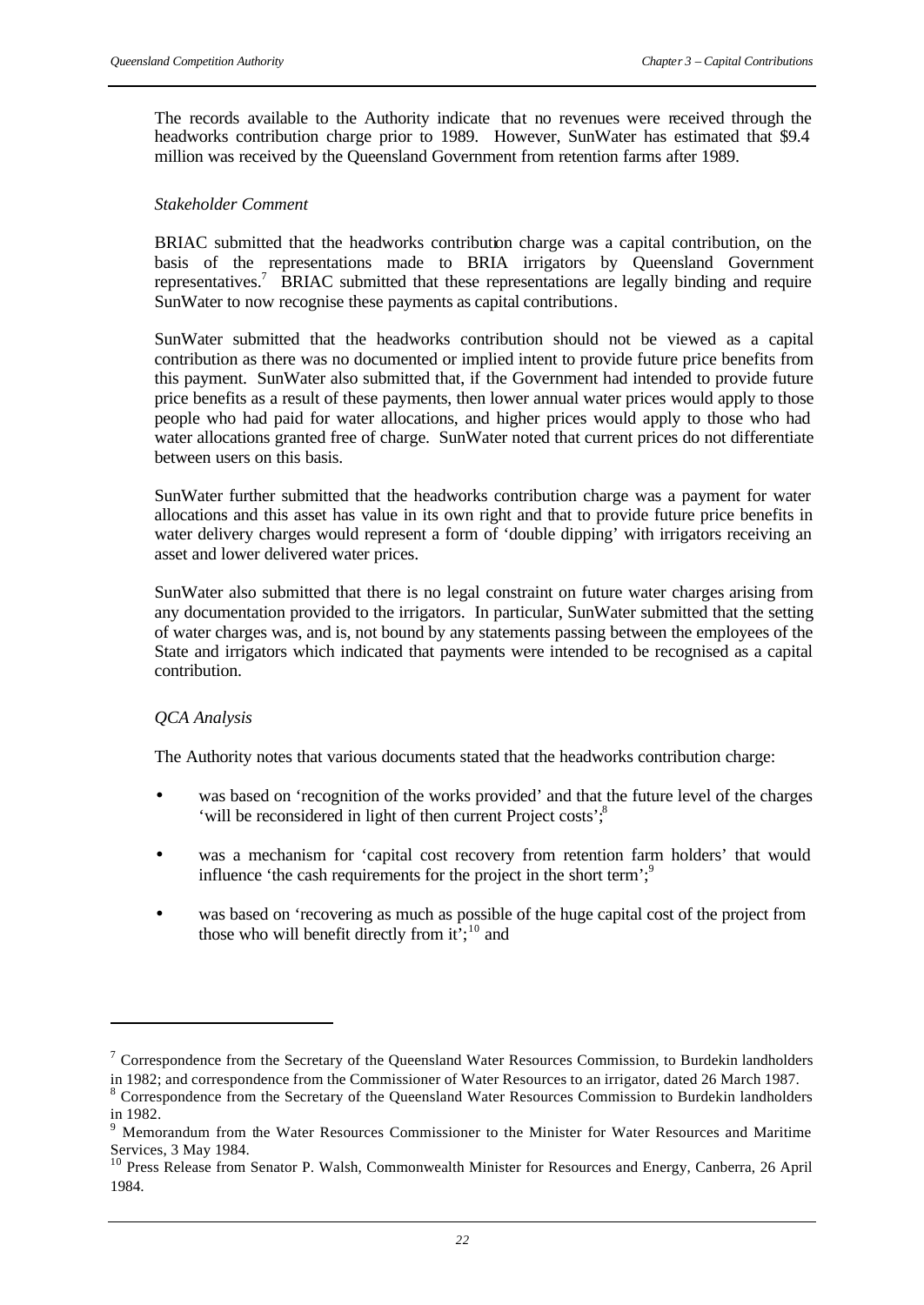• was a 'once-off capital contribution'. $^{11}$ 

These statements indicate that the headworks contribution was intended as an offset against the capital costs of the Scheme. However, this does not preclude the imposition of charges to reflect any remaining capital costs of the Scheme.

BRIAC's contention that there is a legally binding obligation for the payments to be recognised as capital contributions is not supported by the Authority's legal advice. That advice indicates that such representations do not legally bind future water prices and, in particular, do not legally require that the payments be recognised as capital contributions to the Scheme. At the same time, they do not prohibit the recognition of these representations.

In respect of the SunWater submissions, it is considered that:

- the absence of differentiated prices does not provide a basis for concluding that contributions were not to be regarded as an offset to future prices. Individual users are often not compensated for their specific contributions due to administrative and compliance costs and recognition can involve averaging of contributions across more easily identifiable user groups; and
- the receipt of a lower price of water (as a result of the recognition of the headworks contribution) and an asset (the water allocation) does not constitute double dipping in benefits by irrigators. While the Authority accepts SunWater's view that the water entitlement is an asset, as it represents a right to use water, it is noted that there are many instances where capital assets are sold as a means of financing a development. Having paid for the water entitlement, irrigators (like any other asset holder) are entitled to future gains or losses according to the terms on which the asset is held and outcomes in the market.

Having regard to the available documentation and representations made in the past to irrigators, the Authority considers that relevant agencies intended, and irrigators had a reasonable expectation to believe, that the headworks contributions were to be regarded as a capital contribution.

#### **3.5 Auction Sales**

l

Land purchased at auction incorporated a composite set of entitlements, including dry land and improvements such as clearing and fencing, sugar cane assignment, water allocations, stamp duty (on land sales), electricity connection and access to Scheme infrastructure. Separate payments to the WRC were required for improvements and water allocation. Stamp duty was due to the Queensland Government and electricity connection payments were due to NORQEB.

A sugar cane assignment incorporated the right to sell cane to the local sugar mill at regulated prices. Cane assignments were provided with many blocks sold at auction and, where not attached, were made available at no extra cost, upon application, usually within a twelve month period.

Water entitlements were attached to the land purchased at auction prior to March 1993. After March 1993, a separate payment related to the water allocations. This payment, at \$250 per ML for channel irrigators and \$100 per ML for river irrigators, has been in place without variation since that time.

<sup>&</sup>lt;sup>11</sup> Correspondence from the Commissioner of Water Resources to Burdekin landholders, December 1989.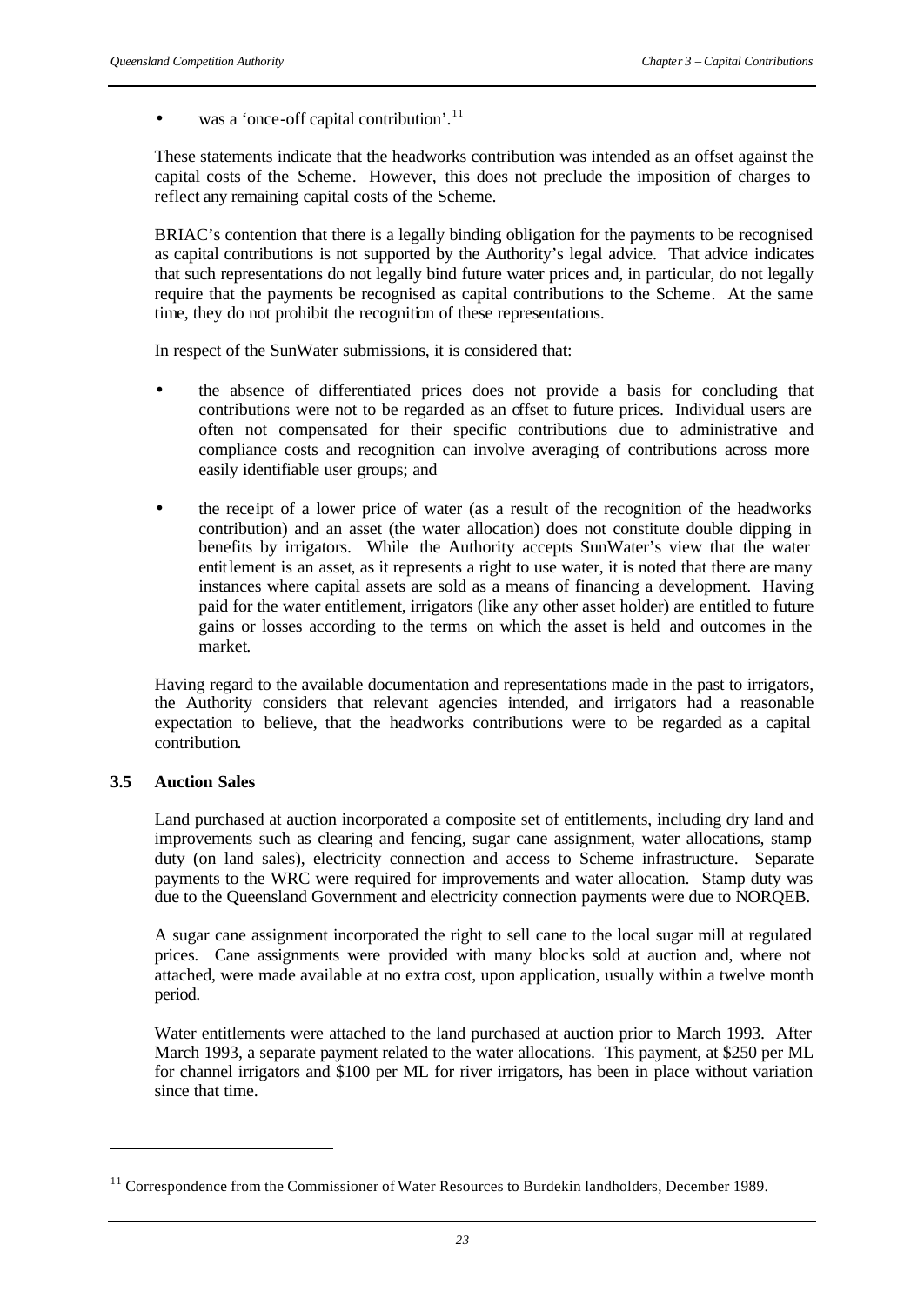Most auction sales achieved above the reserve price set by the Queensland Government. Some earlier farm auctions only achieved around the reserve price because of concerns regarding their viability. This also occurred in later auctions as a result of declining sugar prices and also because of rising reserve prices based on previous sales.

The Queensland Government also provided preferential finance arrangements to irrigators for land and for water allocations. Land was financed over ten years with payments made in ten annual instalments. The first payment was capitalized over the balance of the term. Payments in each subsequent year were equal to the principal then due (total outstanding divided by the balance of the term) plus the interest for the amount due in that year (but not on the balance of funds outstanding). In other words, a benefit was derived equal to the interest that would normally accrue on the balance outstanding. A similar arrangement was applied to water allocations although they were calculated on a quarterly basis.

#### *Stakeholder Comment*

l

BRIAC submitted that land and water allocation revenues were capital contributions to the Scheme, on the basis of Government statements.<sup>12</sup> BRIAC submitted that nothing was paid for sugar cane assignments as these were freely available at the time from the Queensland Sugar Corporation on recommendation by the representative CANEGROWER bodies. Submissions were also received stating that cane assignments issued after the auction resulted in lower payments for cane as:

- a \$1 per tonne infrastructure levy was payable to the mill;
- no continuous crushing allowance was available, worth up to 47 cents per tonne; and
- no season extension allowance was available, worth 60 cents per tonne.

The South Burdekin Water Board submitted that water allocation payments were a capital contribution on the basis of prior written statements made by representatives of the Queensland Government.<sup>13</sup>

The Burdekin Shire Council noted that the Government made a substantial net return on the sale of land in the Scheme, estimating that realised prices totalled \$67 million above upset prices of \$25.2 million at auction, and argued that these should be taken into account in establishing appropriate cost levels.

Davco Farming submitted that irrigators had paid a total of \$143.5 million in nominal terms in capital contributions towards the Scheme, comprised of:

- net returns to Government on the sale of land and water allocations of \$75.3 million, encompassing total payments made by irrigators for land and water allocations less the resumption costs to Government and the costs involved in selling the land (including legals and selling agents fees);
- interest paid on Government loans of \$29.1 million; and

<sup>&</sup>lt;sup>12</sup> Queensland Government supplementary submission to the Industry Commission Inquiry into Water Resources and Waste Water Disposal, January 1992, pp. 5, 7.

<sup>13</sup> Department of Primary Industries (Water Resources) 1993, *Purchasing water allocation*, Brochure; Department of Primary Industries 1993, *Draft Interim Policy Document Burdekin River Irrigation Area Future Water Management*, Discussion Paper for Public Consultation; and correspondence from the Area Manager, State Water Projects, Ayr to the Manager, South Burdekin Water Board, 7 July 1997.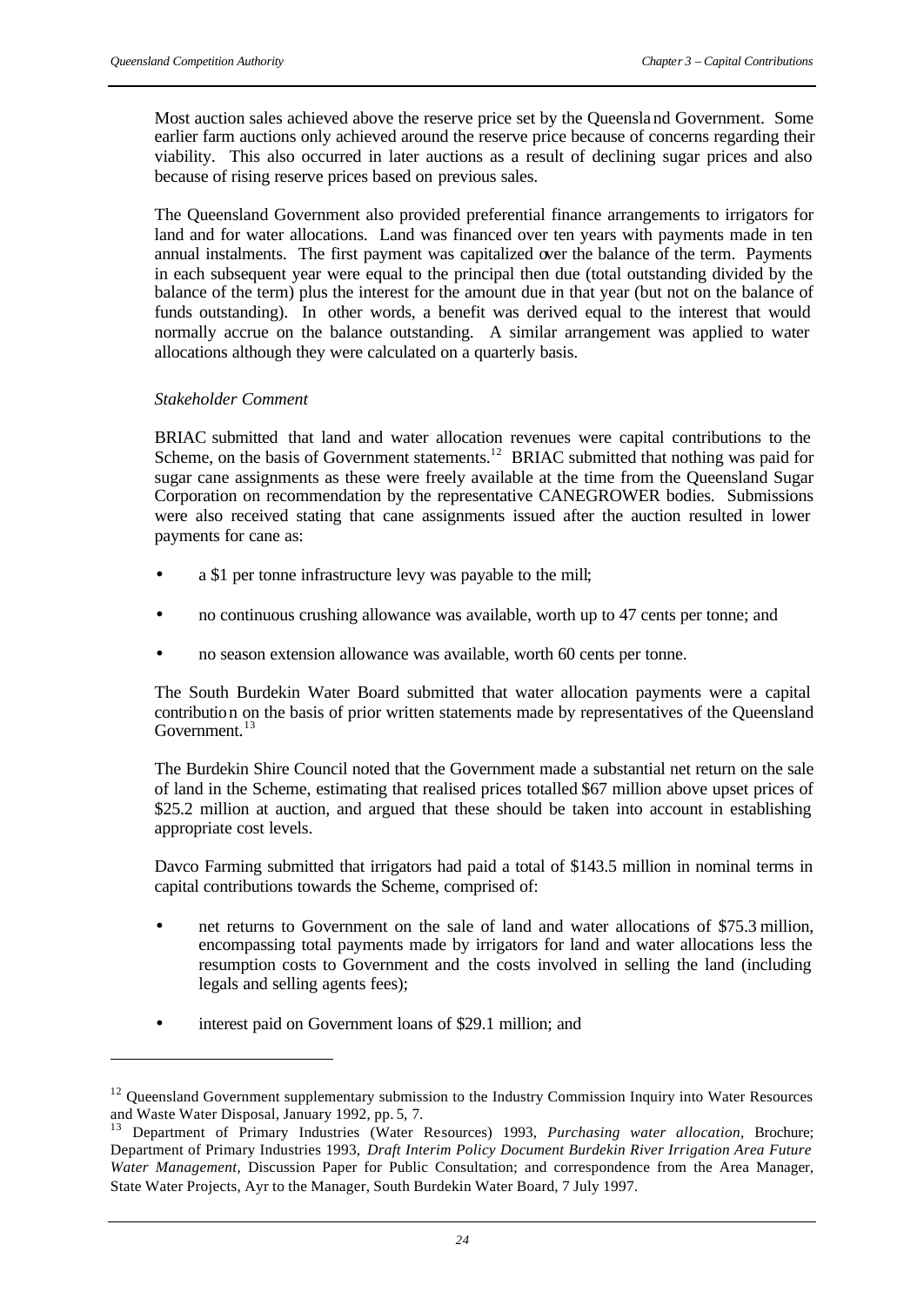• annual water infrastructure charges in excess of local management operation and management costs of \$3.9 million.

SunWater submitted that payments for land and water allocations are not capital contributions as there was no documented or implied intent for any particular set of water charges to apply beyond the year in which the farms were purchased. As noted above, SunWater also submitted that:

if the Government had intended to provide future prices benefits as a result of these payments, then differential water charging arrangements would apply. SunWater noted that current prices do not differentiate between users; and

• payments for land as well as water allocations represented a commercial purchase of tradeable assets. To provide future price benefits to users as a result of this payment would result in an additional benefit to irrigators that was not intended at the time of the initial transaction.

Similarly, DNRM stated that it did not view revenues from the sale of land and water allocations as capital contributions but as payments for assets which have value and can be sold by the purchaser.

In response to the Authority's Draft Report, BRIAC submitted that, if the cost of building roads was an expense to be offset against land sales, so too was the irrigation scheme itself and there should be no amount treated as capital expenditure for pricing purposes.

## *QCA Analysis*

### Land Revenue

l

As noted above, the Authority considers that, given the integrated nature of the Scheme, any surplus received from the auction of land represents a capital contribution to the Scheme.

This view is supported by:

- the treatment of revenues from land sales in the 1980 report to Parliament, in which revenues from land sales were offset against the estimated capital cost of the Scheme;
- the Queensland Government's submission to the Industry Commission Inquiry into Water Resources and Waste Water disposal in 1991 which noted that 'the sale of those farms sold at auction raised some funds towards the capital cost of the schemes where such a system operated. Current policy in the BRIA, and other areas under development, is to dispose of all farms by auction';  $^{14}$  and
- a 1993 water pricing policy options paper which noted that, in general, 'Those users who have paid a capital charge for their water allocation, either directly or through the purchase of a land and water package, can claim to have paid a proportion of the capital cost of the assets already'.<sup>15</sup>

<sup>&</sup>lt;sup>14</sup> Queensland Government submission to the Industry Commission Inquiry into Water Resources and Waste Water Disposal, September 1991, p. 55.

<sup>&</sup>lt;sup>15</sup> Queensland Department of Primary Industries 1993, *What Price Water?* Discussion Paper, p. 36.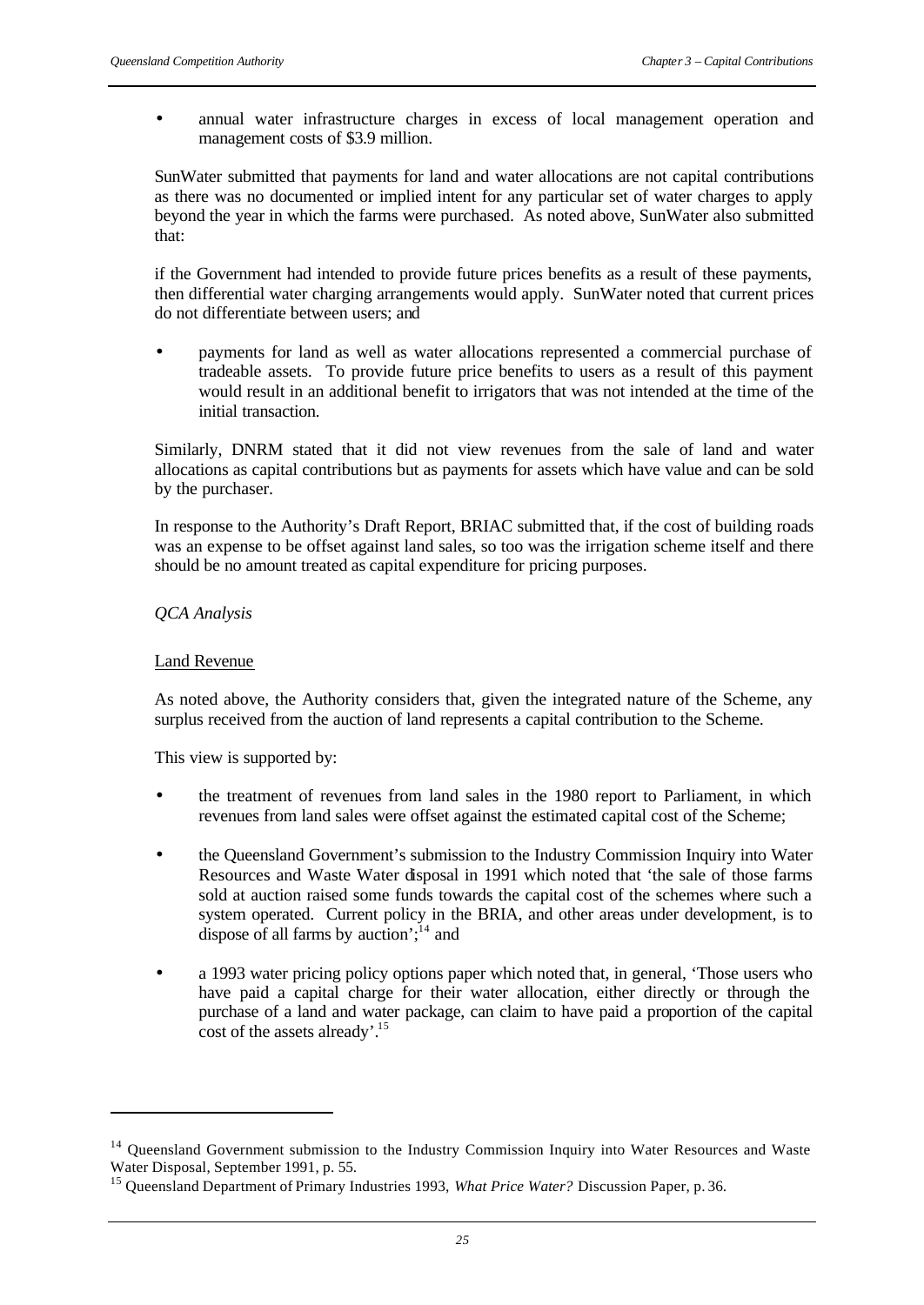In respect of the SunWater and DNRM submissions, the Authority does not consider that differential payments are relevant nor that irrigators would receive a double benefit as a result of recognition of the payments as capital contributions, for reasons identified in an earlier section.

The Authority has estimated that the Queensland Government made a net return from the sale of land at auction of \$29.3 million in October 2000 terms, after accounting for the costs of resumption, the costs of providing roads and preferential finance to growers. This is lower than the Davco Farming estimate of net returns as the Authority has not included revenues from interest paid to Government in respect of land and water allocation sales, has dealt with water allocation payments separately (see below), has been required to accept lower bound costs and thus has not introduced any adjustment to operating and management costs as suggested by Davco Farming, and has included the costs of providing roads in the costs of the Scheme.

In response to BRIAC's submission on the Draft Report, revenues received from land sales were not sufficient to offset the full cost of the integrated land and water development. That is, there is some capital not covered by irrigators' contributions. This is addressed in Chapter 4.

## Sugar Cane Assignments

The sugar cane assignment system operated in Queensland from 1915 to 1997, when it was replaced by the current Cane Production Area system. The assignment system regulated who grew cane, how much was grown and the location of production.

Under the assignment scheme, prices were paid to growers under two separate pools. A mill's entitlement to receive the Pool 1 price was called the 'mill peak' and was specified in tonnes of raw sugar. Raw sugar produced in excess of the mill peak received the Pool 2 price, which reflected the spot price for sugar. Sugar produced from cane grown on unassigned land was classified as penalty sugar and, if delivered, would generally receive a penalty price. As from 1997, only one average price has applied.

Cane assignment had the effect of assuring the grower that the local mill would buy the complete harvest from the land with assignment, and it also assured the local mill that it would have a secure supply of sugar cane.

During the period of the Scheme development and the sale of land at auction, a number of significant changes were made to the assignment system including:

- the introduction of 'roaming' which allowed growers to use up to 15% of their granted assignment on any land within the mill area. This in effect removed part of the restriction of tying assignment to a specific parcel of land; and
- the introduction of the *Sugar Industry Act 1991*, which made it possible to transfer 100% of assignment within a mill area.

To the extent that there was a constraint on the availability of assignment, this would be reflected in the price paid for land.

The key restriction in the availability of cane assignments was the capacity constraint of the local mills to process the sugar cane. As milling capacity increases, a corresponding increase in cane assignment also occurs. BRIA is served by the Invicta, Pioneer and Inkerman Mill areas, with the majority of the farms supplying the Invicta Mill.

Concurrently with the development and sale of land in the BRIA, there was a significant and continuous increase in the availability of cane assignment due to: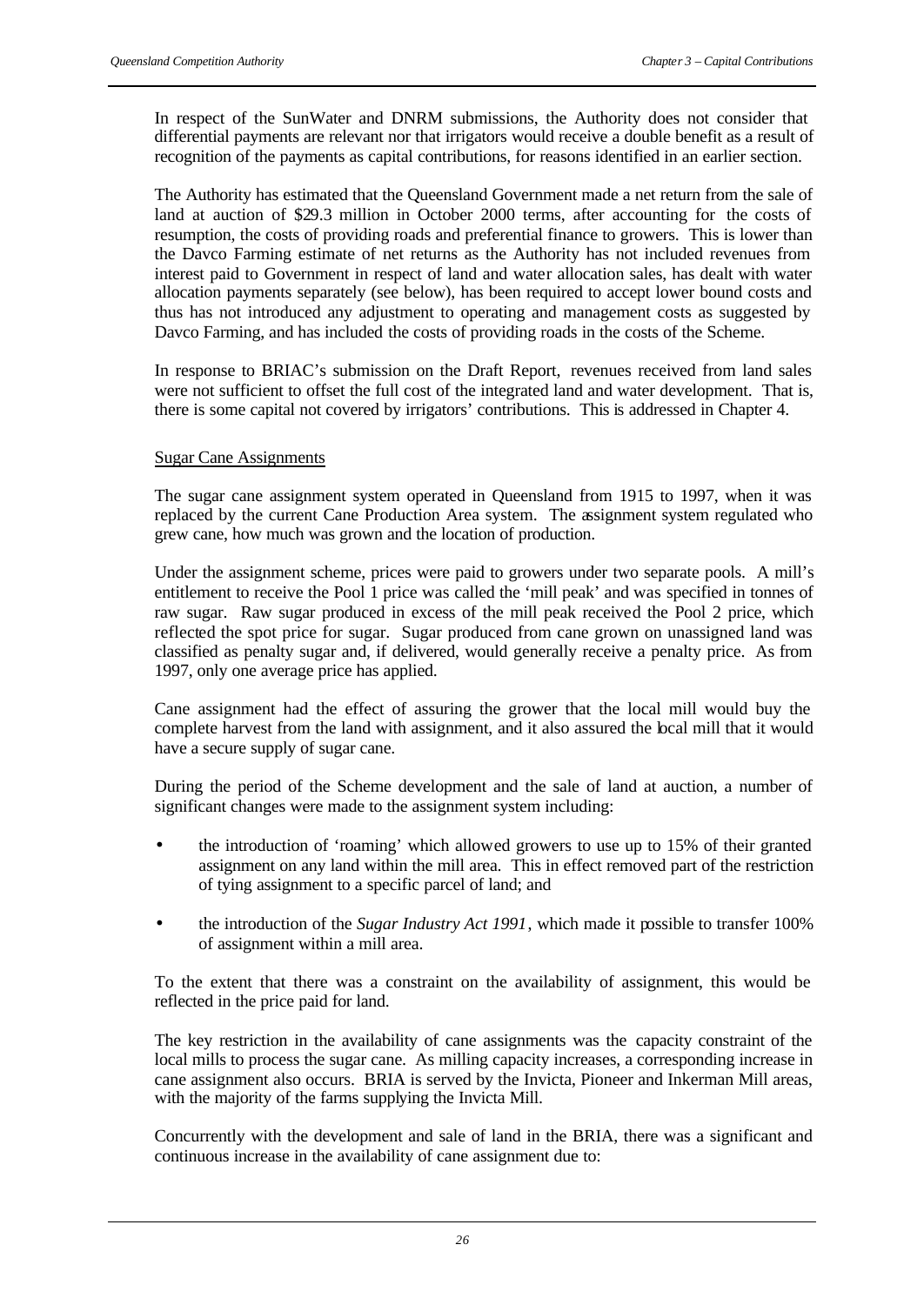- a substantial effective increase in the milling capacity in the region as mills moved from crushing five to seven days a week. The Invicta Mill shifted to continuous crushing in 1988, while the Pioneer and Inkerman Mills moved to continuous crushing in the 1990s; and
- actual augmentation of the milling infrastructure. During the period of the Scheme's development, approximately \$200 million has been invested in a significant expansion of the Invicta Mill, with the result that the mill has moved from being one of the smallest in the State to being one of the largest.

In the Invicta Mill area, the mill processing the bulk of BRIA sugar, production increased 2.9 times and cane assignments increased 3.1 times over the same period.

The data indicates that surplus mill capacity and cane assignments are a feature of the Scheme, although the Authority understands that some short term shortages did exist for some period in its development.

In 1991, Davco Farming, in a submission to the Industry Commission, estimated that cane assignments in the Burdekin were worth about \$1000 per hectare (IC 1992, p. 49). Applying this value across all of the land sold to that time, and assuming that all of this land was granted assignment, this factor accounts for \$6.3 million of the total auction returns to that date of \$16.2 million. However, the basis for this claim by Davco Farming was never examined by the Industry Commission. By 1992, the value of assignment was estimated at between \$100 and \$400 per hectare due to increased availability in assignment and continuing low sugar prices.

Based on the evidence available, any value for assignment is likely to be low and, in any case, will be captured in the price bid for land in the Scheme. As such, separate consideration of the treatment of cane assignments is not required.

## Water Allocations

l

A water allocation was described in the auction literature as 'the farm's entitlement to a volume of water and represents the share in the water available from Burdekin Falls Dam or groundwater supplies. It secures the farm's water supply so it can be irrigated.'

The following material has been identified which is supportive of the contention that revenues from the sale of water allocations were to be recognised as capital contributions:

- the treatment of revenues from land sales (which at that time included water entitlements) in the 1980 report to Parliament, in which revenues from land sales were offset against the estimated capital cost of the Scheme;
- a media release from the Minister for Primary Industries in April 1990 which, in announcing the introduction of water allocation charges, referred to these as a 'capital charge' which 'should represent a substantial contribution to the cost of providing supply from the storage and distribution system'; $^{16}$

<sup>16</sup> Media Release from the Office of the Minister for Primary Industries*, Sale of Water Allocations*, 3 April 1990.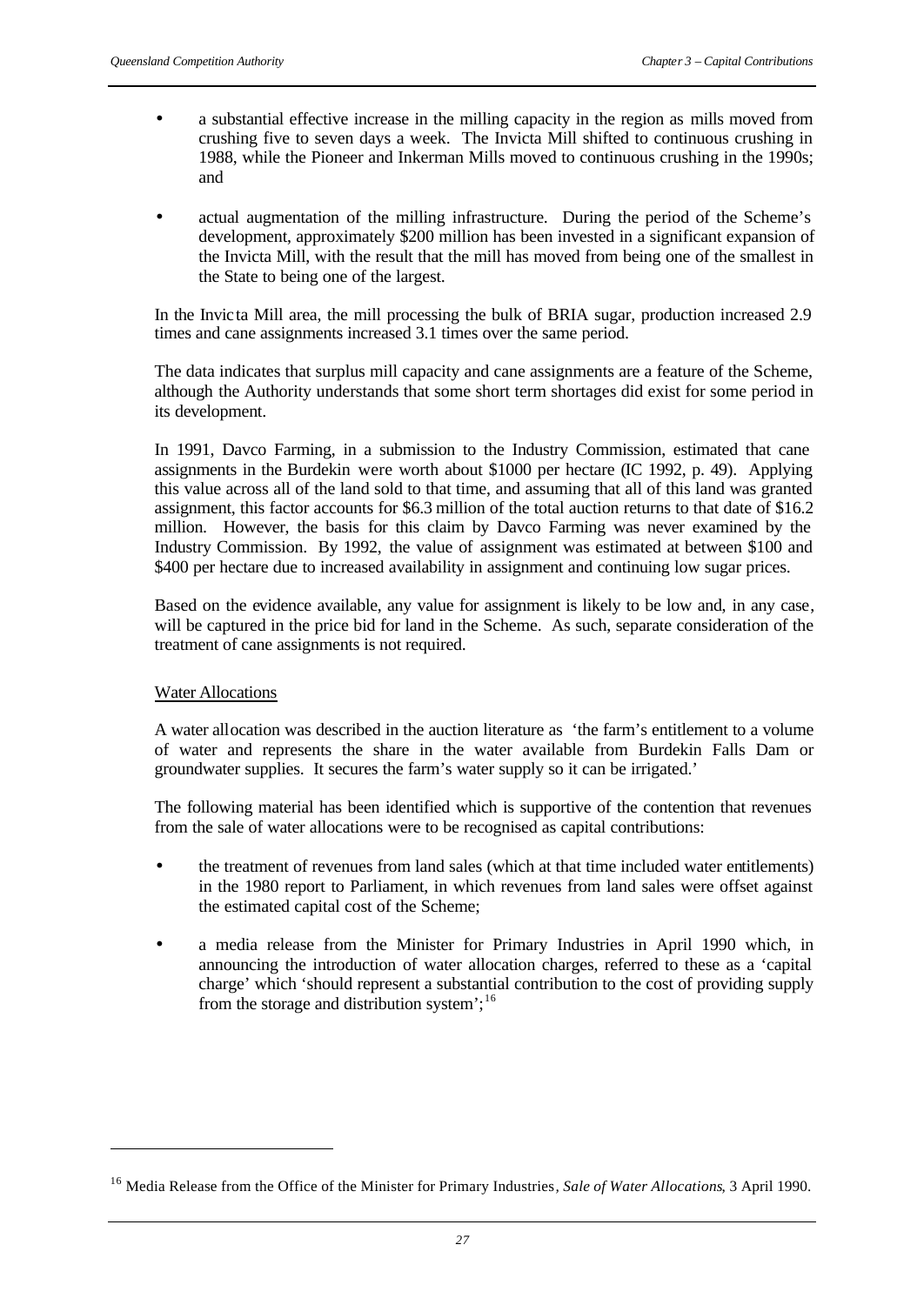- correspondence from the WRC in 1990 to an individual irrigator which referred to water allocation payments as 'contributions that would be required to the capital cost of water supply and other works provided  $\ldots$  by the State';<sup>17</sup>
- the Queensland Government's submissions to the Industry Commission Inquiry into Water Resources and Waste Water disposal in 1992, which referred to the '\$100 per ML capital contribution for riparian irrigators<sup>'18</sup> as a 'once-off capital contribution of \$100/megalitre'. The \$100 per ML charge was for the purchase of water allocations from the river;
- statements in a brochure published by the Department of Primary Industries in 1993 that the capital charge for water allocations 'allows part of the capital cost of the scheme to be repaid to the taxpayer'; $^{19}$
- a 1993 discussion paper which stated that allocation charges were 'capital charges' structured to reflect, amongst other things, 'the cost of developing on-farm systems and capital cost of supply';  $2^{20}$
- correspondence from SWP in 1997 to the South Burdekin Water Board, relating to the potential purchase of water by the Board, which refers to the purchase of allocation as 'A once all payment at the Capital Charge rate at the time of purchase. The rate for the water from the river at this present time is  $$100/ML^{21}$ ; and
- a Queensland Government letter to the National Competition Council (NCC) in 1999 which indicates that revenues from the sale of water allocations in another Scheme - the Bedford Weir Stage II project - were used to offset the capital costs of the project in order to prove economic viability. $22$

However, this does not preclude the imposition of charges to reflect any remaining capital costs of the Scheme.

The Queensland Government received \$26.3 million from the sale of water allocations with auctioned land. After taking into account the cost of providing preferential finance to growers, the net return to Government at auction was \$17.4 million. An additional \$13.3 million was received through sales of water allocations outside of the auction process.

After consideration of all the issues, the Authority considers that these amounts represent capital contributions to the Scheme.

# **3.6 Meters and Barratta Main Channel Upgrade**

l

SunWater has advised the Authority that irrigators have contributed \$2.1 million to the Scheme to fund the upgrade of the Barratta Main Channel and for metered outlets.

<sup>&</sup>lt;sup>17</sup> Correspondence dated 10 January 1990, from the Regional Engineer, Northern Region, Water Resources Commission, to an irrigator.

<sup>&</sup>lt;sup>18</sup> Queensland Government supplementary submission to the Industry Commission Inquiry into Water Resources and Waste Water Disposal, January 1992, pp. 5, 7.

<sup>19</sup> Queensland Department of Primary Industries (Water Resources) 1993, *Purchasing water allocation*, Brochure.

<sup>20</sup> Queensland Department of Primary Industries 1993, *Burdekin River Irrigation Area Future Water Management*, Discussion Paper for Public Consultation.

<sup>&</sup>lt;sup>21</sup> Correspondence from the Area Manager, State Water Projects, Ayr to the Manager, South Burdekin Water Board, 7 July 1997.

<sup>&</sup>lt;sup>22</sup> Letter from the Queensland Government to the NCC, 14 September 1999 (referenced in BRIA sub. 1., p.100).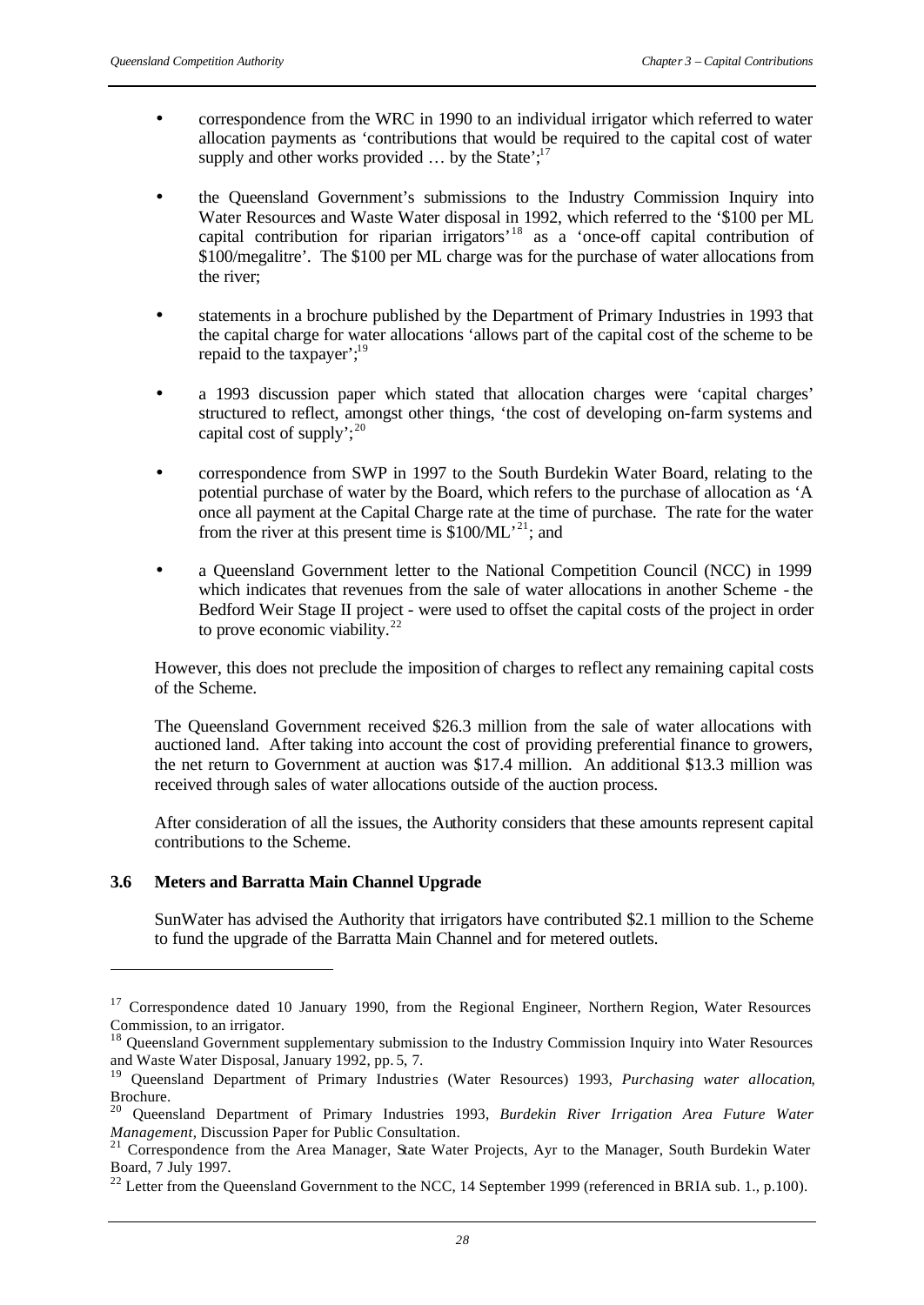BRIAC has argued that these funds form a capital contribution to the Scheme.

The Authority accepts that these payments represent capital contributions to the Scheme.

BRIAC has also advised that new water meters recently installed by SunWater are indicating higher rates of consumption than indicated by older meters. This discrepancy, if it were confirmed, works in the irrigators' favour in the Authority's current assessment as, if demand is in reality higher, the allocations of water, and correspondingly the share of costs, would increase. However, as confirmation of the failure of the old meters to accurately measure usage on a systematic basis is yet to be established, this issue is left for resolution between SunWater and irrigators over the longer term.

## **3.7 Sugar Mill Levies**

From 1982-83 to 1998-99, sugar mills were charged an annual levy towards the Scheme in recognition of the benefits received by the mills as a result of the increased supply of water to sugar cane irrigators. The levy was charged on the basis of the amount of sugar cane produced under the Pool 1 pricing arrangements.

Sugar mills in the Burdekin region paid the levy on a relatively small proportion of sugar cane under production, as most of the sugar in the Burdekin was grown under the Pool 2 pricing arrangements.

Sugar mill levies were abolished in 1998-99. The price of water in the Burdekin Scheme was increased in the following year to recover a portion of the lost revenues.

The sugar mills paid approximately \$10.7 million in levies towards the Scheme over the period since 1982-83.

## *Stakeholder Comment*

BRIAC argued that revenues received through sugar mill levies were a capital contribution to the Scheme.

In response to the Draft Report, BRIAC also claimed that the 1989 Federal Court decision had been misconstrued by the Authority, and asserted that the Court was looking at the deductibility of a levy against income, not whether the entity receiving the levy was using it to defray capital costs. BRIAC argued that a payment by one person may be a deductible, recurrent expenditure yet still be used by the recipient for capital purposes.

SunWater has submitted that, in paying the levies, sugar mills were not given any expectation that they would receive lower water prices. No price offset was incorporated into prices for mills that paid the levy.

Furthermore, SunWater submitted that there is no evidence of any commitment to set lower charges for landholders producing cane under the Pool 1 arrangement. SunWater stated that, if the levy had been intended as a capital contribution, a differential pricing regime would have been established between:

- landholders growing cane under the Pool 1 pricing arrangement;
- landholders growing cane under other pricing arrangements; and
- landholders growing crops other than cane.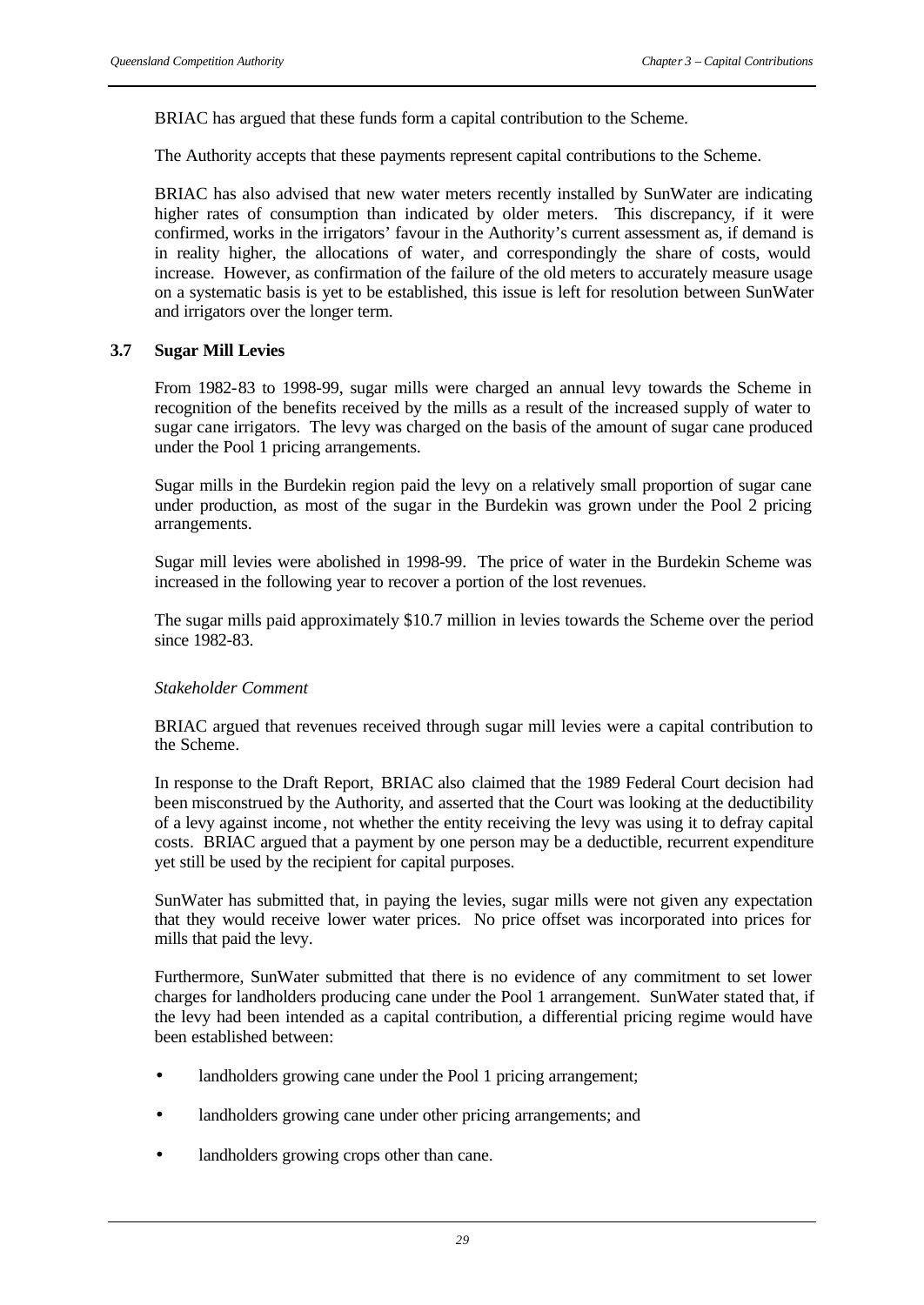# *QCA Analysis*

As noted previously, the Authority does not consider that the absence of differentiated prices provides a basis for concluding that contributions were not to be regarded as an offset to future prices. However:

- the 1980 Parliamentary report did not envisage sugar mill levies as a capital contribution. Unlike revenues from land sales, the report did not offset sugar mill levy revenues against the capital costs of the Burdekin Scheme. The revenues from sugar mill levies were treated similarly to revenues accrued from water prices, which were set against operating and maintenance costs in order to determine the likely return on capital;
- the legislation under which the sugar mill levy was imposed does not indicate that the levy was to be offset against future prices. The *Sugar Mill Assessment Regulation 1977* stated that the levy was 'a payment towards the operation maintenance or administration costs with respect to such supply of water.' The *Water Resources Act 1989,* which became the relevant legislative authority in 1991, stated that the levy 'must be applied towards the cost of operation, maintenance or administration and as a contribution towards capital costs with respect to the supply of water to or the drainage of land'; and
- the nature of a particular sugar mill levy in the Haughton River region of the Burdekin was considered by the Federal Court of Australia, which concluded that the levy was properly accounted for under 'revenue rather than capital account'.<sup>23</sup> In that case, levies were used to fund the interest paid on borrowings for construction of a weir. The Court stated that that the levies 'form part of the ordinary or constant demands which must be answered out of the returns of the trade of a cane grower, just like rates, water levies and the like and are rather of the character of recurrent expenditure than expenditure made once and for all for the purpose of obtaining an advantage of an enduring nature.'

Having regard to the recurrent nature of the levy, in its Draft Report the Authority concurred with the Federal Court's interpretation and considered that sugar mill levies did not represent capital contributions towards the Scheme.

In response to comments by BRIAC on the Draft Report, the Authority agrees that a payment may be deductible recurrent expenditure but still be used for capital purposes. However, the Authority considers that its assessment of the Court's decision is still appropriate. In other words the levy was not capital in nature and is not a capital contribution.

The Authority has also discussed this matter with the Mareeba Dimbula Customer Council, Canegrowers, the Bundaberg Mill, the Australian Sugar Milling Council and DNRM and been unable to identify any further evidence that the sugar mill levy was intended to constitute a capital contribution.

## **3.8 Commonwealth Government Funding**

l

From 1982-83 to 1992-93, the Commonwealth Government provided \$197.4 million towards expenditure on the Burdekin Falls Dam and associated infrastructure, under the *National Water Resources (Financial Assistance) Act 1978*.

Commonwealth funding was provided by way of annual non-repayable grants that reimbursed the Queensland Government's expenditure on the Burdekin Falls Dam and associa ted infrastructure.

 $^{23}$  Hill J in McLennan v Federal Commissioner of Taxation, 22 December 1989.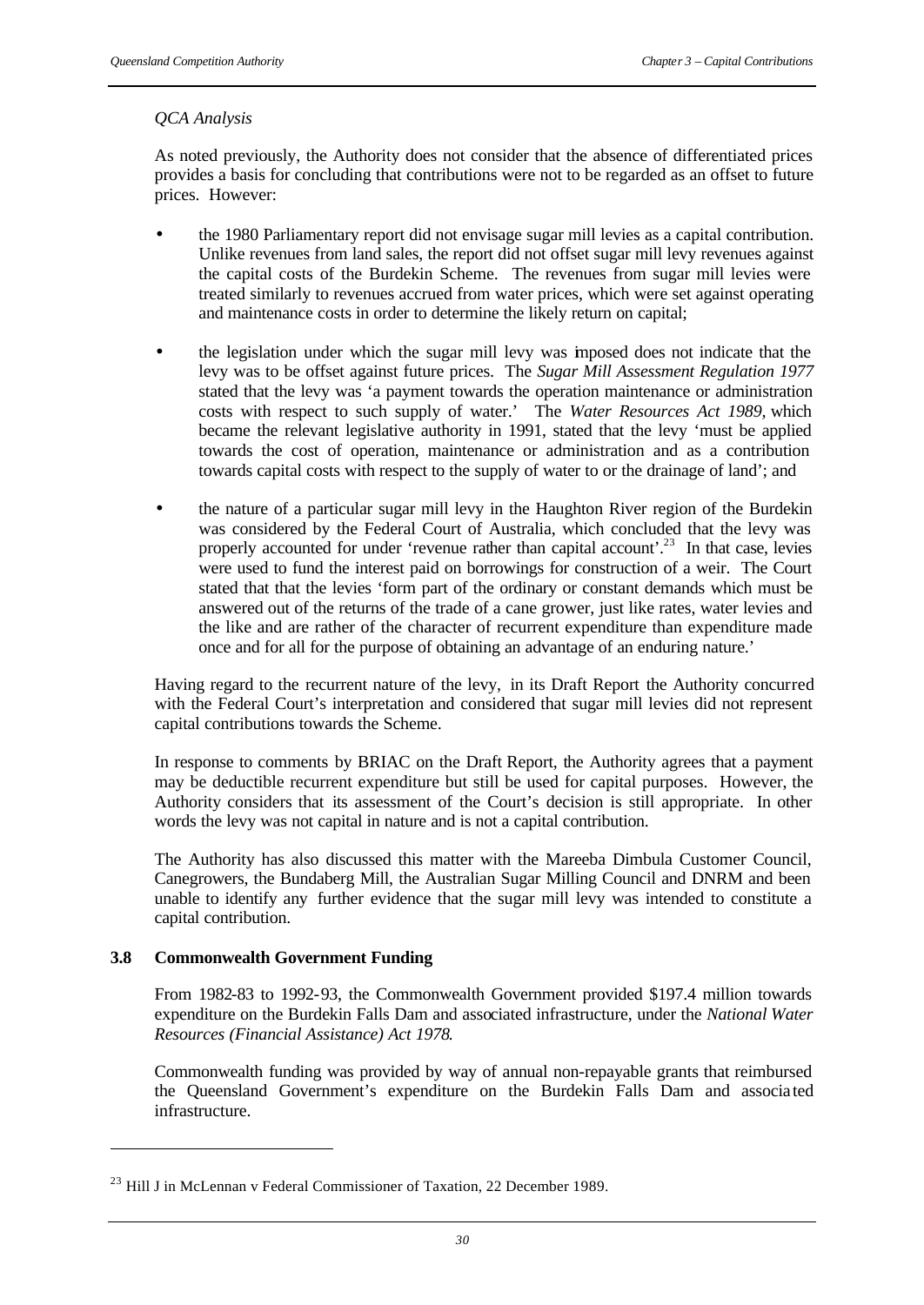### *Stakeholder Comment*

BRIAC submitted that the Commonwealth grant had been written off by the Commonwealth Government.

BRIAC submitted that the Commonwealth funding was a 'gift' from the Commonwealth Government and stated that the clear intention of the Commonwealth funding was to promote regional development and to provide assistance to the sugar industry. The BRIAC referred to the following statement made in the Commonwealth Parliament in 1987 as evidence:

The 1987-88 Federal Budget [in which funding was provided to the Burdekin Falls Dam] demonstrates, I believe, the Government's commitment to non-metropolitan Australians and the development of their industries, such as the sugar industry.

The South Burdekin Water Board and the North Burdekin Water Board submitted that the Commonwealth Government contribution towards the Burdekin Falls Dam was a capital contribution, citing the 1992 Industry Commission report on Water Resources and Waste Water Disposal which had referred to the funding as being 'written off'. A similar comment was made by BRIAC who, in its submission in response to the Authority's Draft Report, also queried whether the Authority had properly represented the Commission's view.

Davco Farming submitted that:

The Federal Government has never expected or desired a capital return on its investment and has been most vocal in its opposition to the State Government claiming and receiving capital payments for funds allocated under the Federal Governments policy to promote and maintain regional and rural development.

SunWater submitted that the Commonwealth grant was not a capital contribution to the Scheme, as it was not tied to any particular purpose apart from the funding of the Burdekin Falls Dam and associated infrastructure. SunWater also submitted that there was no evidence that Commonwealth funding was intended to affect ongoing water charges and, if the Commonwealth had intended to confer a benefit to particular groups, it would have chosen a different vehicle to that of reimbursement of State funding.

Furthermore, SunWater submitted that the Commonwealth grant should be viewed as part of the State's overall funding base. SunWater noted that, under the Australian system of public finance, there is a vertical fiscal imbalance between the Commonwealth and State and, in this context, the specific purpose of the grant was to fund the Burdekin Falls Dam without impacting on other State programs.

The Commonwealth Department of Agriculture, Fisheries and Forestry – Australia advised that the general intention of Commonwealth funding was to provide financial assistance for water resource projects and that, while the Commonwealth Government Water Policy of the time notes that 'water prices need to be set at a level to cover the full cost of water supply including adequate depreciation', pricing policies were a matter for the Queensland Government.

In response to the Draft Report, the Commonwealth Minister for Agriculture, Fisheries and Forestry, the Hon Warren Truss, has submitted that, in his view, the Commonwealth grant was intended to be a capital contribution and to result in lower prices for users and advised that :

as the grant was non-repayable and non-interest bearing, the Commonwealth had no intention of recovering these funds and the Minister assumed 'that Queensland would not recover these sunk costs either';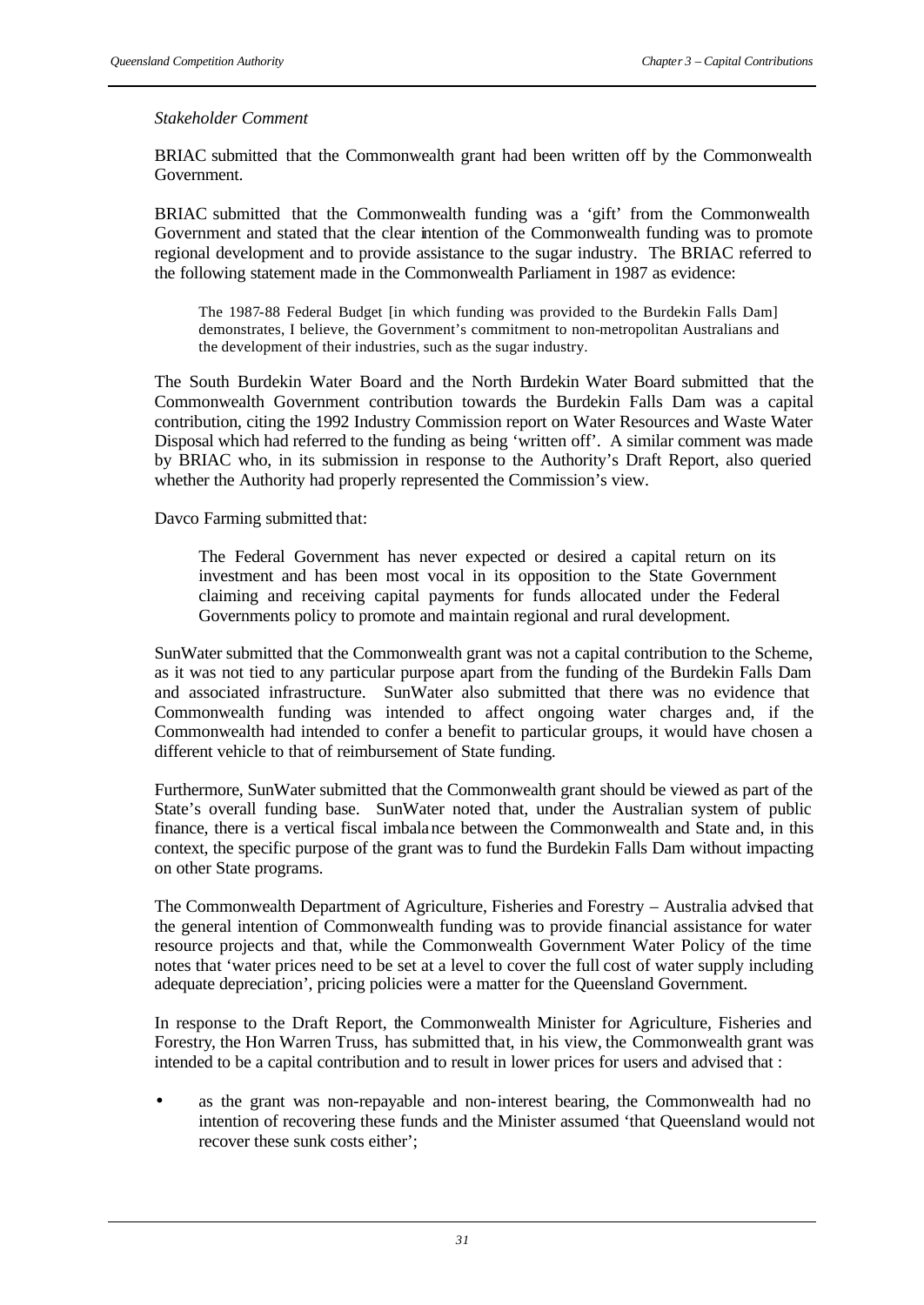- as the Commonwealth grant was provided by way of non-repayable non-interest bearing grants, it follows that it was the intention of the Commonwealth to ensure that the price of water to users would be less than it would otherwise have been;
- 'It is therefore clear to me that the Commonwealth funding for the dam was provided with an expectation that it would be used to make water affordable to users, even though this may not have been specifically documented in those pre-COAG-agreement times'.
- as the agreement and construction of the dam were both before the recognition of full cost recovery principles by COAG in 1994, there is no requirement under the COAG water reforms for Queensland to recover the construction cost; and
- other states view capital investment prior to 1994 as sunk costs but, in line with their commitments under the COAG agreement, seek to recover future asset replacement and refurbishment costs.

BRIAC referred to Minister Truss' correspondence as evidence of the Commonwealth Government's intention that the grant be viewed as a capital contribution.

In response to the Authority's Draft Report, BRIAC also submitted a number of statutory declarations from parties involved in the negotiations surrounding the Scheme, to the effect that the Commonwealth Government never stated that a rate of return would be required in relation to the Commonwealth grant:

- Ross Noel Chapman (former Manager of the Burdekin District CANEGROWERS Executive) submitted that, based on his involvement at the time, the Federal Government did not expect a return on capital;
- Lyndsay George Russell Hall (Chairman of the Queensland Council of Agriculture and Member of the Burdekin Dam Project Advisory Group) submitted that the Federal Government never sought a rate of return on its investment, justifying spending tax-payers' money on the basis that the development would produce its own returns by providing export earnings, greater employment and benefits to downstream industries; and
- Leslie John Searle (former Chairman of the Burdekin District CANEGROWERS Executive and Executive Representative on the Burdekin Dam Project Advisory Committee) submitted that the Dam was constructed by grant funds from the Commonwealth Government 'on the anticipation of the Australian Tax Payer being reimbursed by income to the Government by the extra crops that would be grown in the area'.

# *QCA Analysis*

With respect to financing arrangements, if the State was able to finance the development of the Burdekin Scheme without Commonwealth assistance, the provision of Commonwealth assistance could represent risk sharing by the Queensland Government or an intention by the Commonwealth to provide lower prices for users.

Queensland Treasury advised that the Queensland Government could not fund the Burdekin Scheme without Commonwealth assistance. An extract of a letter discussing the Scheme development from the (then) Premier to the (then) Prime Minister states 'the costs of a scheme of the magnitude of the one proposed exceeds the capacity of funds available to the State within our normal water development programme, even if augmented by grants under the National Water Resources Programme.' While this indicates that funding was a key concern, it does not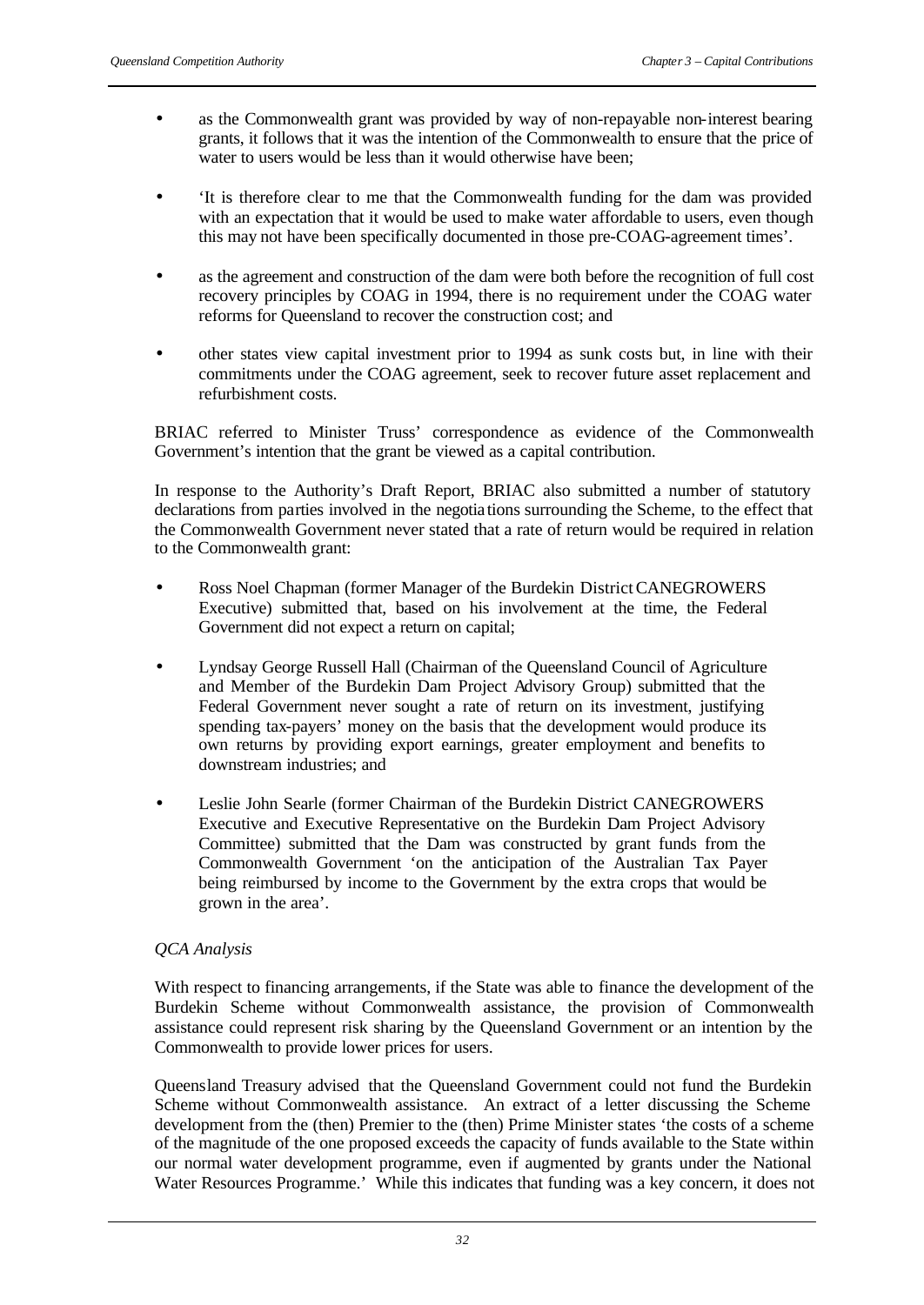provide any insight into the issue of whether any pricing benefits were intended from any Commonwealth funding.

With respect to the reference in an Industry Commission report that the Commonwealth Government capital contribution was 'regarded as written off', the Authority notes that the reference related to a financial analysis of the Scheme conducted by the WRC and the Department of Primary Industries in 1990 which had excluded the cost of Commonwealth funds from the economic and financial analysis.<sup>24</sup> The Industry Commission was commenting on the inappropriateness of not including the Commonwealth contribution for the purposes of a benefit cost analysis.<sup>25</sup> However, this has no direct implications for water pricing. The Industry Commission did not sanction writing off the Commonwealth contribution or accept that it had been written off. In this regard, it is noted that the Commission stated that:

In the Commission's view, this sort of reasoning has been used for too long to discount the cost to the community of poorly performing investments… To now argue that the Commonwealth's investment has not been written off because there will be broad community benefits from the project, is to ignore the likelihood that funds invested in mo re productive ways would have generated even greater benefits from the wider community.

The Commission further recommended that:

Prices for irrigation water supplied from existing bulk water system should at least cover irrigators' share of the costs of operating and maintaining those systems, including dams and storages. For systems where demand for water is sufficiently strong, *a return on capital should also be sought...* (emphasis added).

Irrigators' share of the full costs of refurbishments to existing bulk water supply systems, including a minimum 5 per cent real return on capital, should be factored into bulk water charges… for an interim period, prices charged to irrigators may need to be subsidised….

Where the purpose of the intergovernmental arrangements is not clear, it may be more appropriate to leave its nature to be determined by the receiving entity. However, despite the considerable assistance of the relevant Government agencies, the Authority has been unable to uncover any evidence, one way or the other, regarding the Queensland Government's view as it related to rural water prices at that time.

It is noted that the 1980 report to Parliament stated that an approach had been made to the Commonwealth for funding assistance. However, the nature and extent of the Commonwealth contribution was unknown at this time and was thus not included in the report. The report stated an expected real return on total capital of 2.05%. The Authority notes that the inclusion of Commonwealth funding as a capital contribution raises the expected rate of return indicated in the 1980 report to a more commercial level. This could imply that the Commonwealth grant was intended as a capital contribution, although this is not the only possible interpretation.

The lack of any formal consideration of the pricing implications for irrigation of the Commonwealth grant was not surprising as the grant was made in an era when there was not the focus on commercial returns that is the case following the implementation of national competition policy. In this regard, it is noted that the pricing arrangements for BRIA irrigators did not change following the development of the Scheme, despite the substantial capital expenditure involved.

l

 $24$  Queensland Department of Primary Industry, 1990.

<sup>25</sup> Industry Commission 1992, pp. 211-224.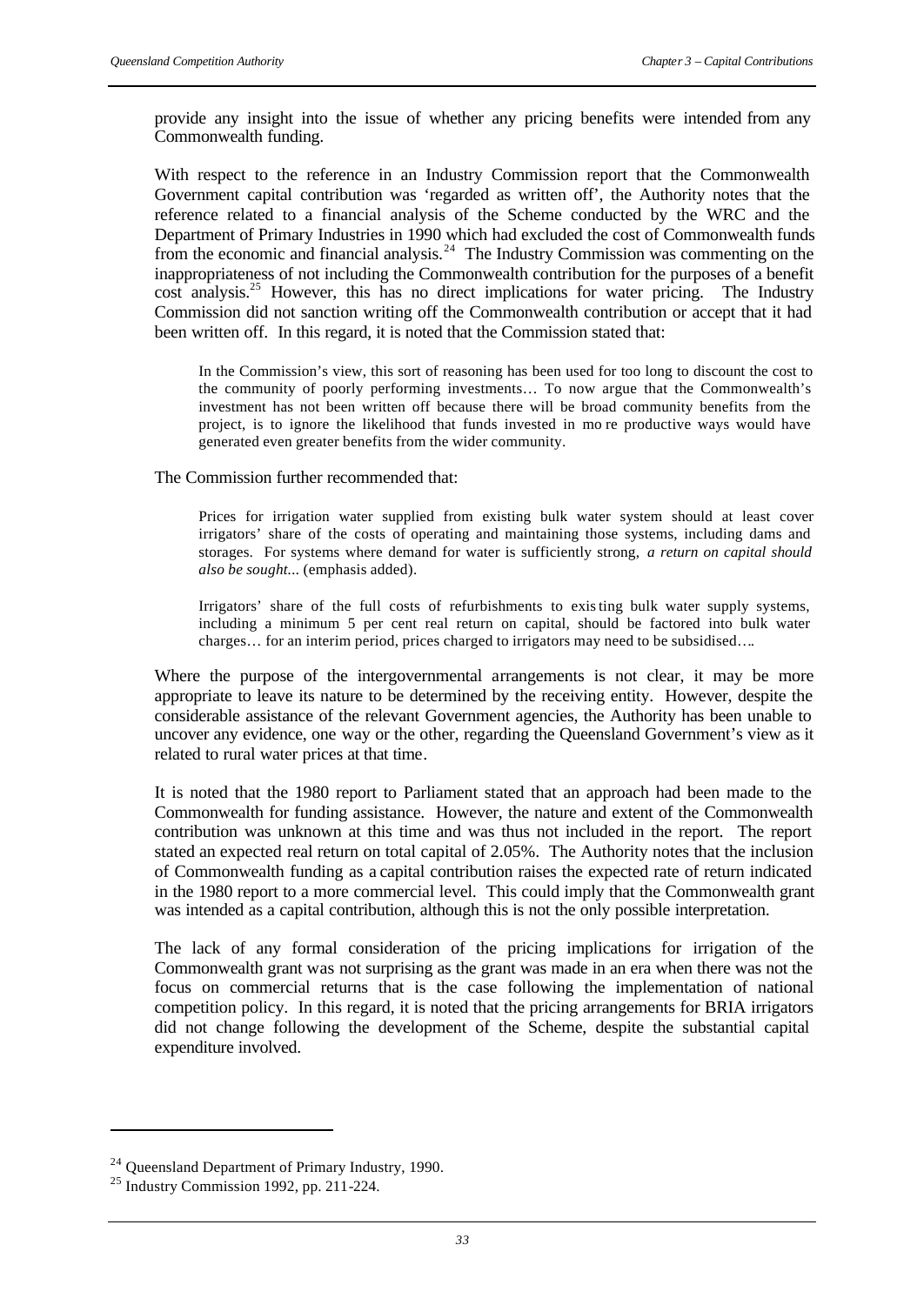As will be discussed in the context of State funding, the focus was on funding the Scheme not pricing, with a variety of State and Commonwealth funding sources being used depending on their availability.

In addition, to treat Commonwealth grants differently to State funding may result in inappropriate resource allocation between competing rural water supply schemes depending on their funding mix.

Pricing was a separate issue determined more on the basis of capacity to pay rather than commercial pricing principles. This is the case for most, if not all, rural water schemes in Queensland.

The Authority accepts the further submissions of Minister Truss that the Commonwealth payment was made to the Queensland government on a non-interest bearing and non-repayable basis. Indeed, that is totally consistent with the Authority's understanding of the matter.

However, the Minister's comments do not provide any contemporaneous evidence regarding the more difficult issue of whether, at the time the payments were made, the Commonwealth government did so with a requirement or expectation that the payments be used to provide a corresponding reduction in the price of water to users, regardless of the capacity of users to pay. In this regard, the Authority's research indicates that the focus of the Commonwealth (and the State for that matter) was on funding the scheme and its resultant regional development, and that pricing was not considered. In support of this, the Authority notes the comments of the Commonwealth Government Department of Agriculture, Fisheries and Forestry (22 August 2002) that, at the relevant time, the general intention of Commonwealth funding was to provide financial assistance for water resource projects and that pricing policies were a matter for the Queensland Government.

In respect of claims that the Commonwealth expected to receive its returns through indirect benefits and multiplier effects, the Authority accepts that this may have been the case. However, the funds were provided to the State and it was open to the State to apply those funds on whatever terms it considered most appropriate. The only restriction was that the funds be expended on the construction of Burdekin dam.

The Authority noted in its Draft Report that it was aware of a press report quoting the Deputy Premier of Queensland in 1987 to the effect that urban water users in Townsville would not be charged a rate of return on the Commonwealth funding.<sup>26</sup>. Since then, the Authority has sighted a Cabinet decision supporting this statement. However, it is also clear from the associated Cabinet submission that the decision to exclude the Commonwealth funding from Townsville urban water pricing was an exception to then government policy being applied to other urban and industrial pricing arrangements throughout Queensland.

While the decision and the press reports of Deputy Premier Gunn's comments related only to Townsville urban water pricing, the Authority recognises that some irrigators may have inferred (or hoped) from the press reports, as well as from past preferential arrangements provided to rural water users, that similar arrangements to those announced for Townsville urban users would also apply to irrigators using water from the Burdekin Dam.

However, the press reports (and the decision) clearly related only to urban water in Townsville and the Authority notes that the Queensland Government made no representations regarding the treatment of Commonwealth funding for irrigation prices at the commencement of the Scheme or over the time of land releases and that, indeed, the Queensland Government signalled that

l

<sup>26</sup> Statement by the Deputy Premier of Queensland, *Townsville Daily Bulletin*, 30 May 1987.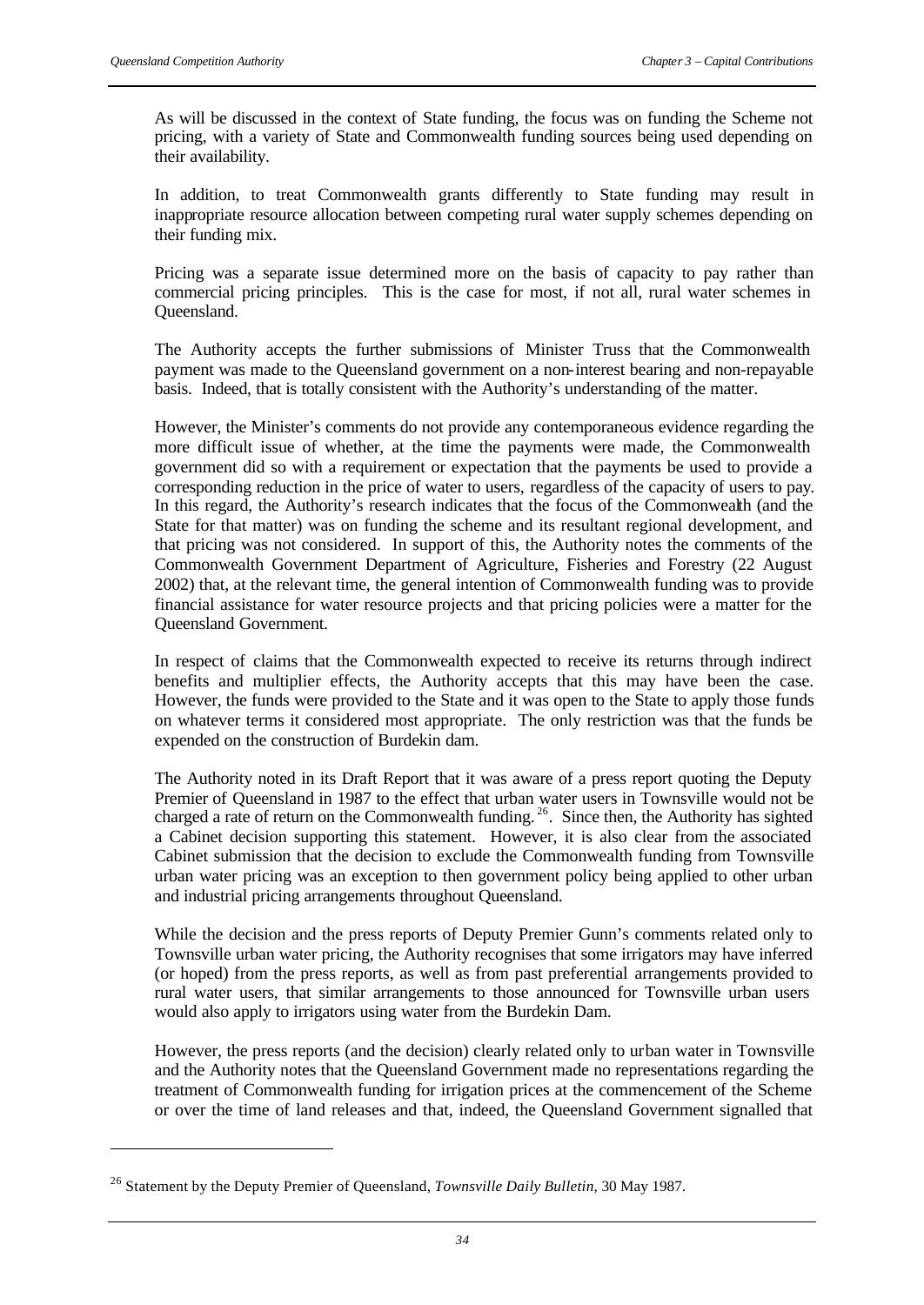prices may change in the future. Thus, any view that water prices paid by irrigators would never incorporate any return on the Commonwealth funding amounted to a supposition by irrigators. It did not represent a reasonable expectation on their behalf.

Members also were not convinced that the amounts bid at auction would have been influenced by this matter. Amongst other things, there was still the issue of the State funding on which a rate of return was not being achieved and the then known moves towards more cost reflective pricing. In addition, the Authority notes that, even if irrigators had bid less at auction for BRIA land as a result of their 'expectations', there would be a corresponding reduction in the capital contributions implied in land/water sales revenues. Lower auction prices would therefore result in a higher "unaccounted for capital" value for the purposes of assessing whether or not SunWater's charges include an excess return on capital.

In summary, the Authority considers that the situation with respect to Commonwealth funding is as follows:

- there was a desire to proceed with the Burdekin Scheme because of its perceived economic benefits, including regional benefits;
- the size of the project was such that the Queensland Government did not have the capacity to fully fund the project or to fully assume the financing risk, particularly given the current water pricing policies and the capacity of users to pay the full cost of construction at that time;
- to enable the project to proceed, the Commonwealth provided funds to the Queensland Government to reduce its funding and financing risks;
- the issue of pricing was left to the Queensland Government to determine;
- the Queensland Government continued prevailing prices in the Burdekin, which were, in accordance with then current irrigation water pricing practices, set at less than full cost;
- the Commonwealth was most likely aware of this situation and may well have supported the Queensland Government's approach. However, this is not the same as saying that the Commonwealth intended that, regardless of capacity to pay, no user, current or future, should ever have to pay a price for water which included a return on the funding provided by the Commonwealth; and
- while some irrigators may have inferred (or hoped) otherwise, from the press reports surrounding Townsville urban water pricing, there was no substantive basis for irrigators to form a reasonable expectation that their water prices would never incorporate any return on the Commonwealth funding.

Since the Scheme was developed, in the interests of more efficient resource allocation, the State has moved to more cost reflective and commercial pricing, including water pricing. This commenced before COAG but was reinforced by COAG and national competition policy reform. Water is not the only area affected by this development nor is it immune from it.

In respect of COAG full cost recovery principles, the Authority notes that all jurisdictions have committed to the achievement of a positive real rate of return on the written down replacement cost of rural water assets, wherever practicable. There is no suggestion that pre 1994 assets should be valued at zero for pricing purposes regardless of the circumstances.

So far as the approaches adopted by other States are concerned, the Authority is aware that Tasmania does consider that Government investment in infrastructure is a sunk cost for pricing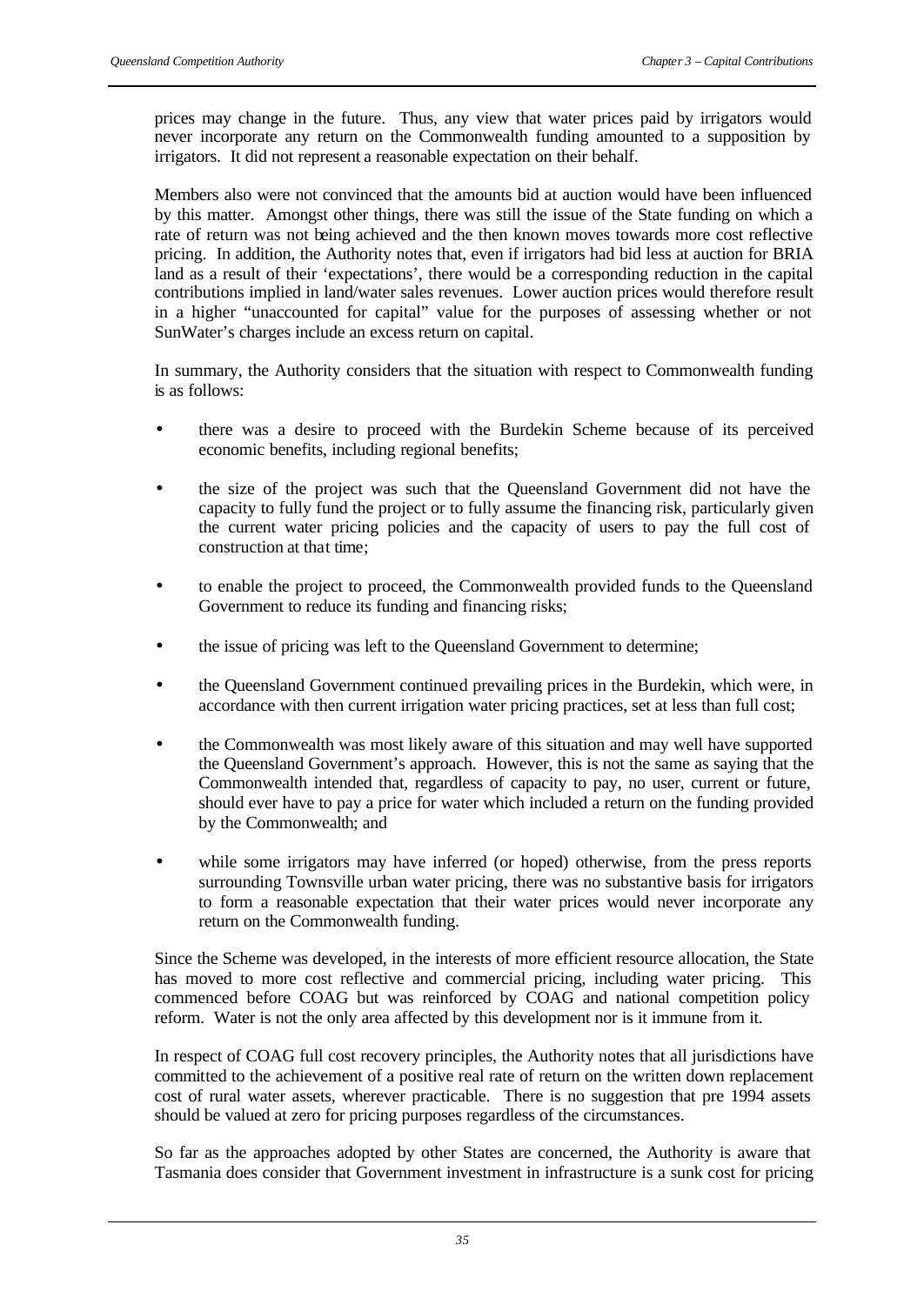purposes and that few, if any, states have achieved a rate of return on capital on rural schemes at this time. For example, in setting prices for rural water assets, IPART has not incorporated a rate of return on pre-1994 assets. However, for urban water service providers IPART does incorporate pre-1994 assets in the asset base by imputing a value from the revenue stream at a particular point in time. In addition, the Authority is aware that the pricing policies of Victoria, Western Australia and South Australia do not preclude the recovery of pre 1994 capital cost if considered appropriate in the circumstances.

It should also be noted that, while the Authority considers that the Commonwealth funding is not a capital contribution, prices have not changed in real terms since the commencement of the auction of land. In addition, the Authority has not been asked to advise on what level of return should be sought in the current circumstances. As will be subsequently addressed, a key issue here is the capacity of irrigators to pay (see Chapter 7).

## **3.9 State Funding**

The Queensland Government's \$389.6 million expenditure on the Scheme was provided from a mix of funding sources, including debenture loans and Consolidated Fund budget allocations. All funds were deposited in the Queensland WRC Construction Trust Fund (subsequently the Burdekin Water Supply Construction Fund), from which expenditures on the Scheme were made.

## *Stakeholder Comment*

BRIAC submitted that funding provided from State Consolidated Revenue should effectively be considered a capital contribution. It submitted that it was arbitrary to seek to recover money from Consolidated Revenue on irrigation schemes, while declining to seek to do so in the case of the construction of schools or hospitals or from welfare recipients.

BRIAC submitted that only the component of State funding provided through earmarked loans should comprise the regulatory asset base of the Scheme. As debt was cancelled upon corporatisation, this approach effectively reduces the asset base to zero.

SunWater did not distinguish between the sources of State Government funding and proposed that this funding be considered as part of the relevant asset base for pricing purposes.

## *QCA Analysis*

It is important to consider the treatment of State funding towards the cost of the Scheme in the context of overall water resources funding at the relevant times. In this regard, sources of funding included State Loan Fund allocations, debenture borrowing allocations, including special debenture borrowing allocations approved by Loan Council for specific projects, Consolidated Revenue funding provided via the Special Project Fund and, of course, Commonwealth grants.

A review of State budget papers reveals that the mix of funding for water resource projects was determined by the relative availability of the various sources of funding rather than by any conscious decision about debt versus equity or about repayable versus non repayable. The mix varied annually and different projects were funded by different mixes annually. The focus was on funding a substantial capital program for employment and economic development purposes.

Accordingly, the Authority considers that all State funding should be treated the same, regardless of its source.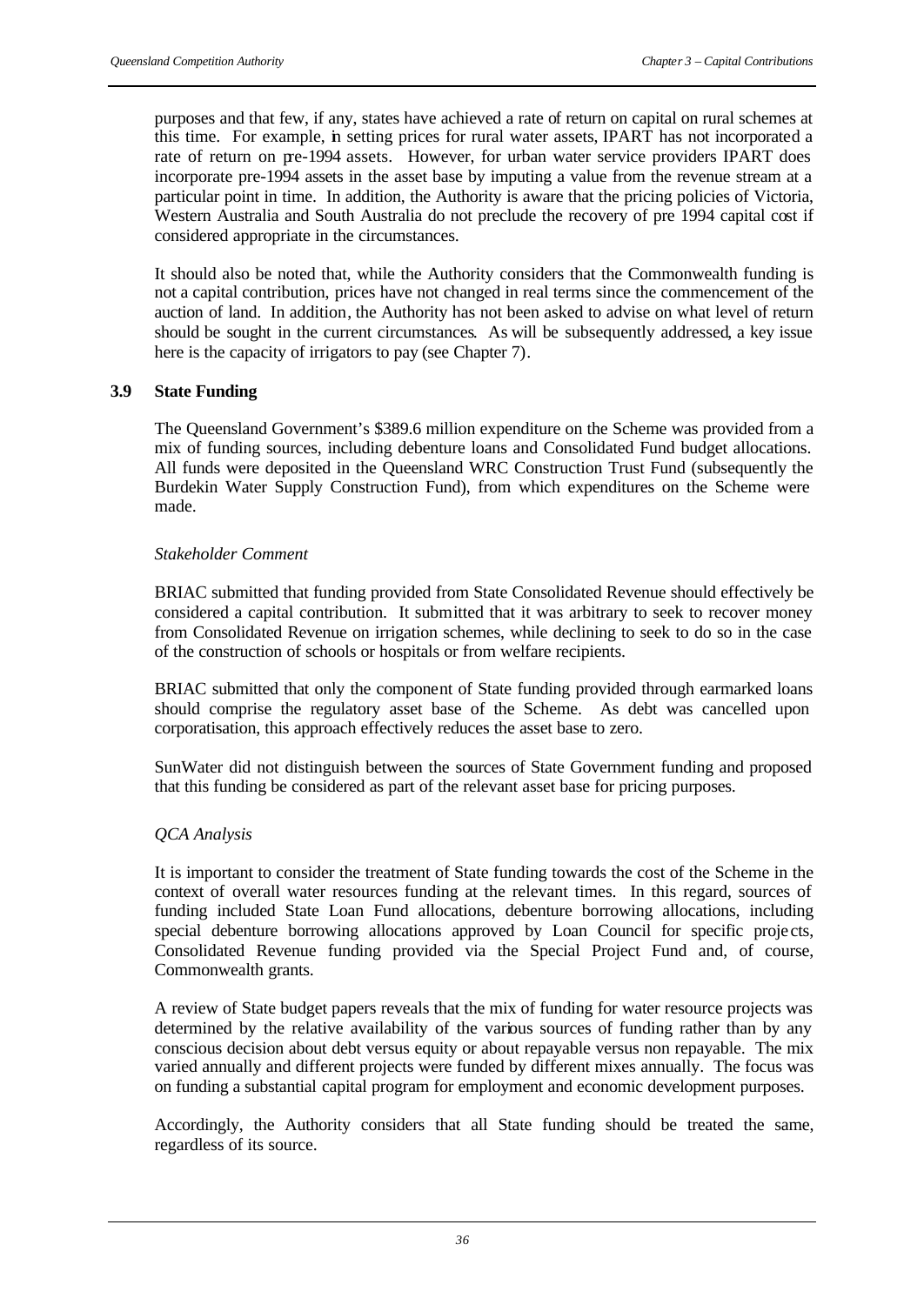The Authority does not accept the submission that payments by the Queensland Government for schools and hospitals are akin to those provided to SunWater.

The Authority has not identified any evidence that State Government funding, through budget funding or otherwise, was intended to provide lower prices to users. In this regard, as discussed in the section on Commonwealth funding, water pricing was considered separately from funding.

The Authority notes that, at the time of corporatisation, the Queensland Government did not require SunWater to assume responsibility for prior debt. However, in return, the Queensland Government received a greater degree of equity in SunWater and placed corporate management requirements on SunWater which are outlined in the SCI. It also placed certain liabilities related to water infrastructure in Queensland on SunWater.

Taking account of all of the above, the Authority considers that Queensland Government funding does not represent a capital contribution to the Scheme.

# **3.10 Additional Issues Regarding Government Funding**

*Necessary for Project to Proceed*

## Stakeholder Comment

CANEGROWERS contended that Government payments made in the past were a capital contribution as without this the project would not go ahead.

## QCA Analysis

The Authority accepts that Government funding from all sources was required for the Scheme to go ahead. However, this does not imply that the Queensland Government decided to forego ever achieving a rate of return on any particular source of funding.

## *Gift to Irrigators*

#### Stakeholder Comment

CANEGROWERS contended that Government payments made in the past were a gift from government to irrigators.

## QCA Analysis

There is no evidence that government funding was a gift from government to irrigators. The issue of the intentions of the Commonwealth and the State regarding their funding has been considered above.

## *Risk Reduction*

## Stakeholder Comment

CANEGROWERS contended that Government payments made in the past were payments to reduce the risk of the dam so that it was commercially attractive.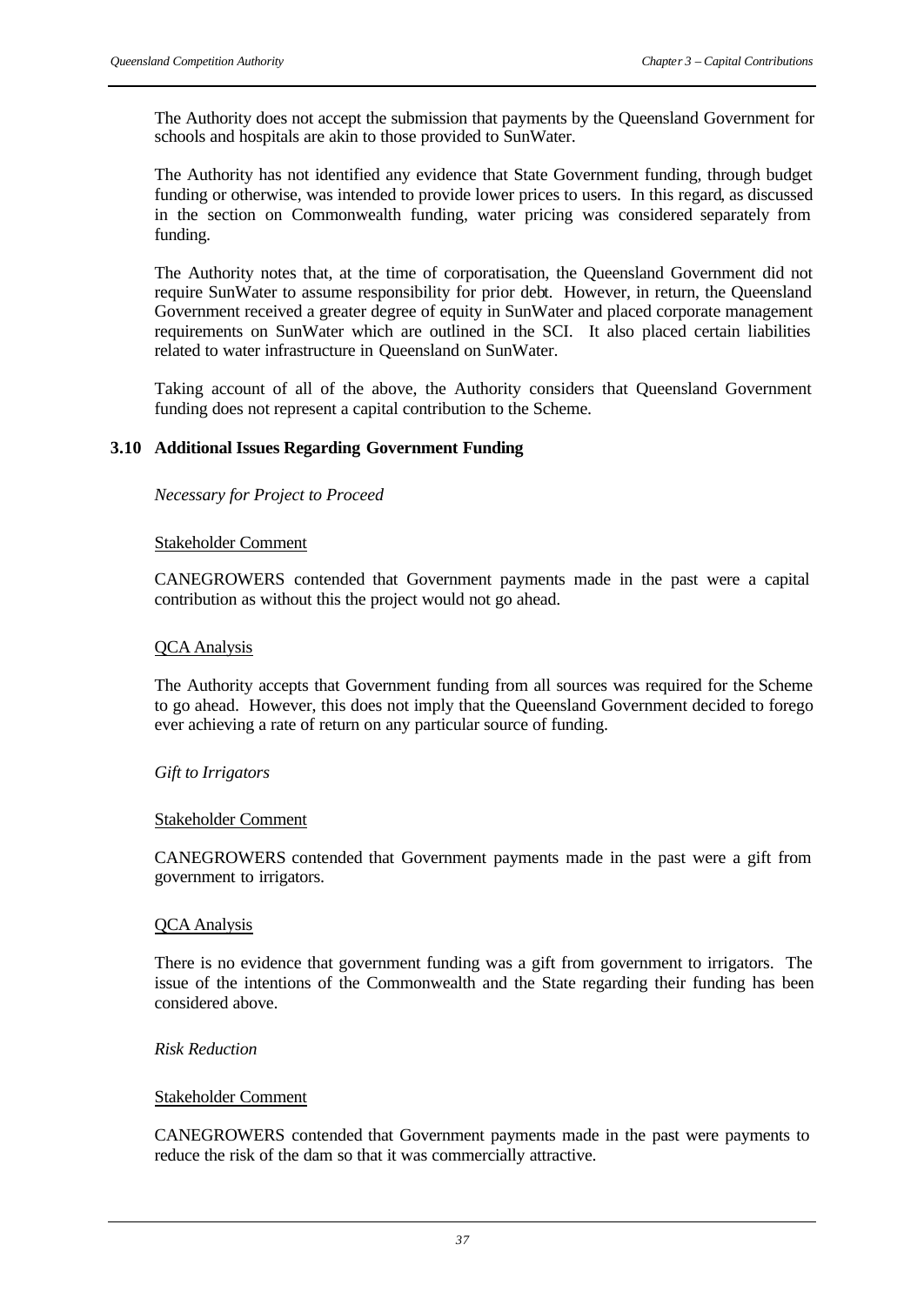# QCA Analysis

The level of government funding may well have been designed to reduce the financial risk. It, however, does not preclude the Government seeking a rate of return on its investment.

# *Historical Perspective*

## Stakeholder Comment

CANEGROWERS indicated that it considered the Authority was taking an unrealistically hard line in applying its criteria for recognition as a capital contribution. In relation to Government funding, they argued that historical reasons for government capital injections in irrigation developments have been non-commercial in nature, including decentralised development, social issues and the like. Commercial returns on investment did not appear to be a major consideration.

## QCA Analysis

Historical reasons for Government investments in other irrigation developments are considered relevant but not binding forever.

The Authority recognises that a more commercial approach to pricing has evolved over time although, in the case of the Burdekin, prices in real terms have not changed since the commencement of the Scheme, even though the structure of prices has been altered with the fixed charge being increased and the volumetric charge decreasing. The ability of Government to make and change policy is outlined in Chapter 7.

## *Commonwealth Intentions*

## Stakeholder Comment

CANEGROWERS also contended that if, the Commonwealth had been asked whether it intended the State Government to earn a rate of return on the grant, it would have replied to the contrary.

## QCA Analysis

As has been outlined elsewhere in this Report, the Commonwealth confirmed that the issue of pric ing, which includes a consideration of the appropriate rate of return on capital (including that provided by the Commonwealth), was a matter for the State.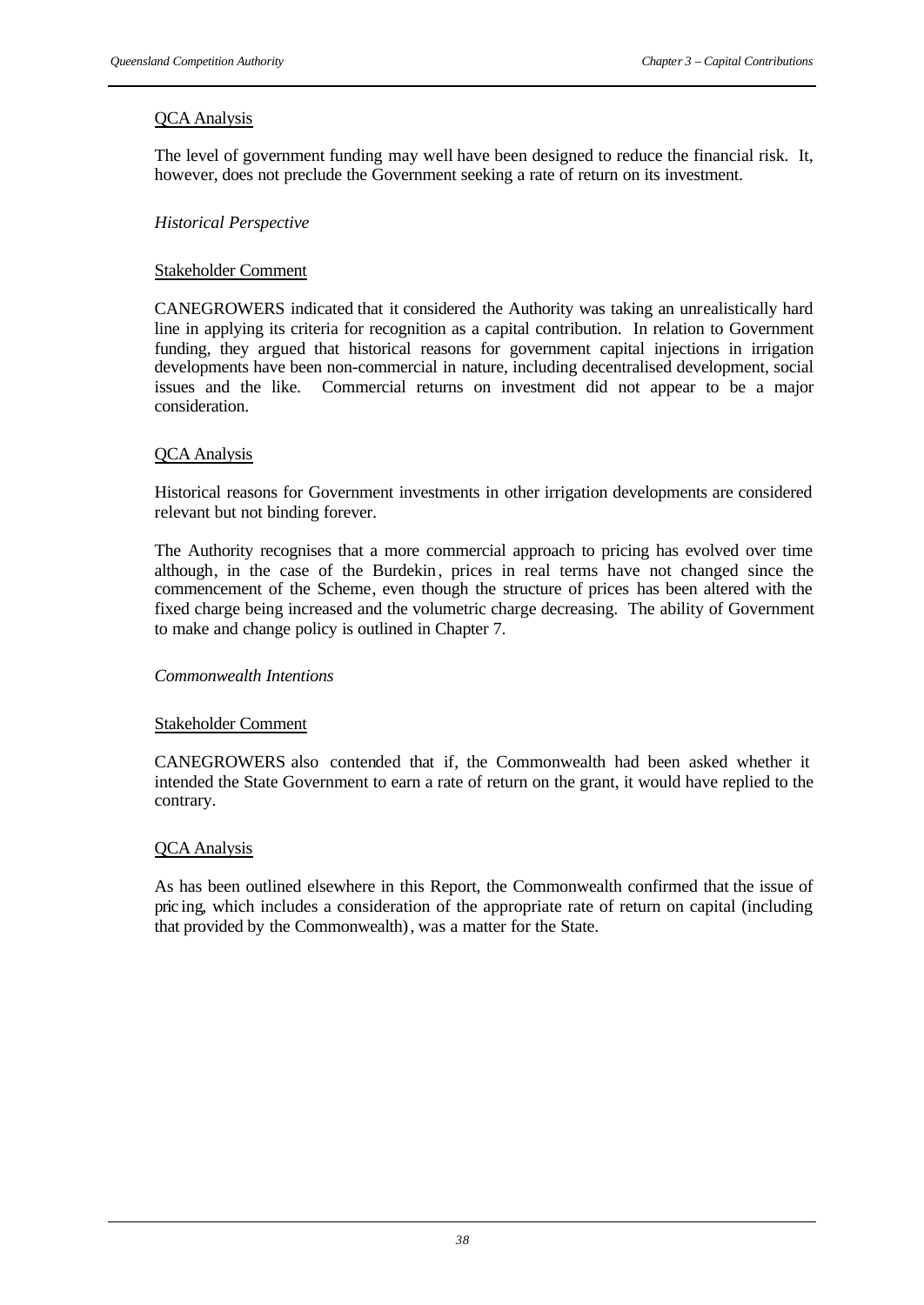## *Irrigator Contributions*

## Stakeholder Comment

BRIAC argued that, if the Commonwealth and State were prepared to fund the scheme while indicating to irrigators that their payments were capital contributions, that circumstance was a sufficient indication that irrigators would not be charged a rate of return on that part of the cost which was taxpayer funded.

BRIAC also argued that the explicit statements made by Government in relation to irrigator contributions indicate that these payments were meant to delineate the extent of cost recovery from irrigators.

## QCA Analysis

The Authority does not agree that any conclusions about the Government's future intentions can be drawn from its preparedness to fund the Scheme and its proposal to treat grower payments as capital contributions. None of the Government statements in relation to grower contributions indicate that a rate of return will never be charged on the government funding for the Scheme (see Chapter 7).

## **3.11 Additional Issues Regarding Capital Contributions Generally**

## *Recognition through Historically Low Prices*

Where a capital contribution is established, there is an issue of whether irrigators have already received offsetting price benefits through lower than efficient historical prices.

For example, if it could be established that prices for 2000-01 within the price path (for which the Authority has calculated the efficient capital asset base) lay below the efficient cost-based price, then irrigators may have been compensated to some extent through lower than efficient historical prices.

## Stakeholder Comment

SunWater submitted that, should irrigators' payments be considered to be capital contributions, past price reductions have more than compensated the contributors for their contribution. In support of this, SunWater argued that, assuming SunWater's maximum allowable revenue varies in a direct relationship with land served by the Scheme (this approximates the optimal staging of assets), SunWater's historical revenues were so far below its maximum allowable revenues that the value of irrigators' capital contributions would have been fully consumed by October 2000.

## QCA Analysis

Determining whether irrigators have previously received offsetting price benefits, to the extent that no further compensation for the capital contributions is necessary, is difficult to establish as:

• the historical accounting data on Scheme revenues and costs is not available for BRIA specifically, or is not sufficiently detailed, to accurately determine the magnitude of any operating profits or losses. Reliance on historical accounting data is further complicated by the inconsistencies in data reporting standards since the Scheme's development; and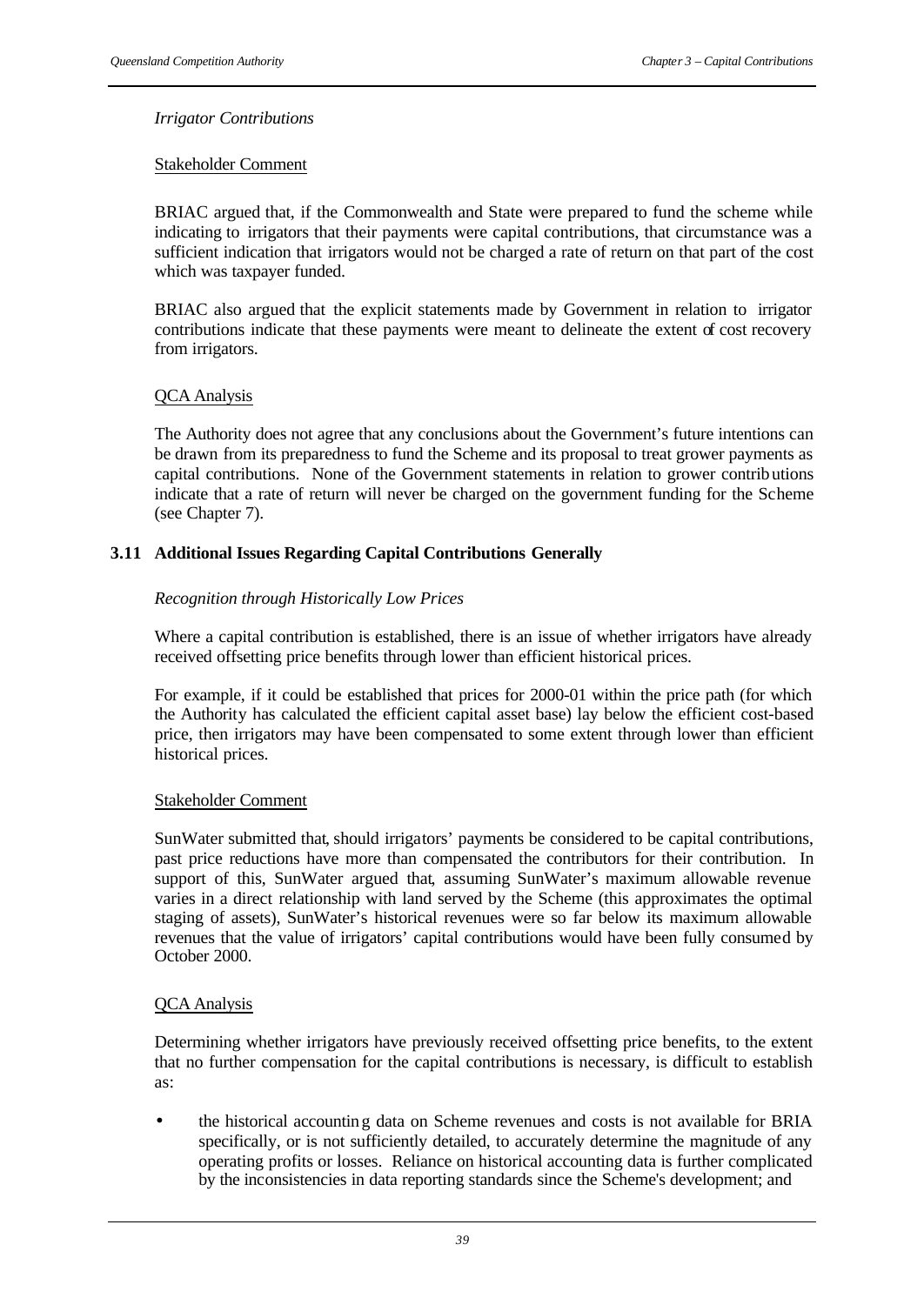• even if it were found that such a benefit was received by irrigators, there is then the issue of whether the Burdekin Scheme was optimally staged in respect of construction, pace and location of channel and land development, or whether an optimal development of the Scheme could have resulted in different net operating profits or losses.

Notwithstanding these concerns, the Authority accepts the analysis submitted by SunWater as representing a reasonable approximation of the benefits that growers have obtained through the application of historical prices which are less than the maximum price that a commercial entity could have charged, if growers had a capacity to pay these prices.

At the same time, however, the Authority also notes that the policy of less than commercial prices was designed to promote economic growth.

The question then arises as to whether it is legitimate to offset the capital contributions by the benefits of past price concessions when the past concessions were part of a conscious government policy. To do so would be to negate the intended benefit. Further, there is no evidence of an intention to recoup the benefits of past lower than commercial prices.

In this latter regard, there was a clear government intention that capital contributions by irrigators would be recognised for pricing purposes. The Authority considers that this was intended to be an ongoing commitment.

Accordingly, the Authority has decided that it would not be appropriate to offset irrigator capital contributions by the extent to which historical prices to irrigators were lower than maximum prices a commercial entity could charge.

# *Identification of Beneficiaries*

Where capital contributions have been made, an assessment needs to be made as to whether it is feasible to establish individual capital contributions with sufficient precision to enable individual users' prices to be adjusted over time. In doing so, compliance and administration costs need to be considered.

Alternatively, where one particular group of users were the sole contributors, capital contributions may be offset against the relevant regulatory asset base for those particular users.

If individual pricing or pricing for particular groups is not found to be possible, then the sum of the capital contributions should be offset against the total value of the relevant assets. Any benefits will thus be distributed between all users.

An additional issue arises as to whether new users, who have purchased assets from original users, should benefit from historical capital contributions. For example, if an irrigator purchased land at auction, and subsequently sold their farm to a new purchaser, should the new purchaser benefit from the capital contribution previously made in respect of that property ?

## Stakeholder Comment

SunWater submitted that:

• irrigators' payments 'were never linked to any particular Scheme asset and there is no basis for the irrigation farmers to claim any entitlement to any interest in any Scheme asset';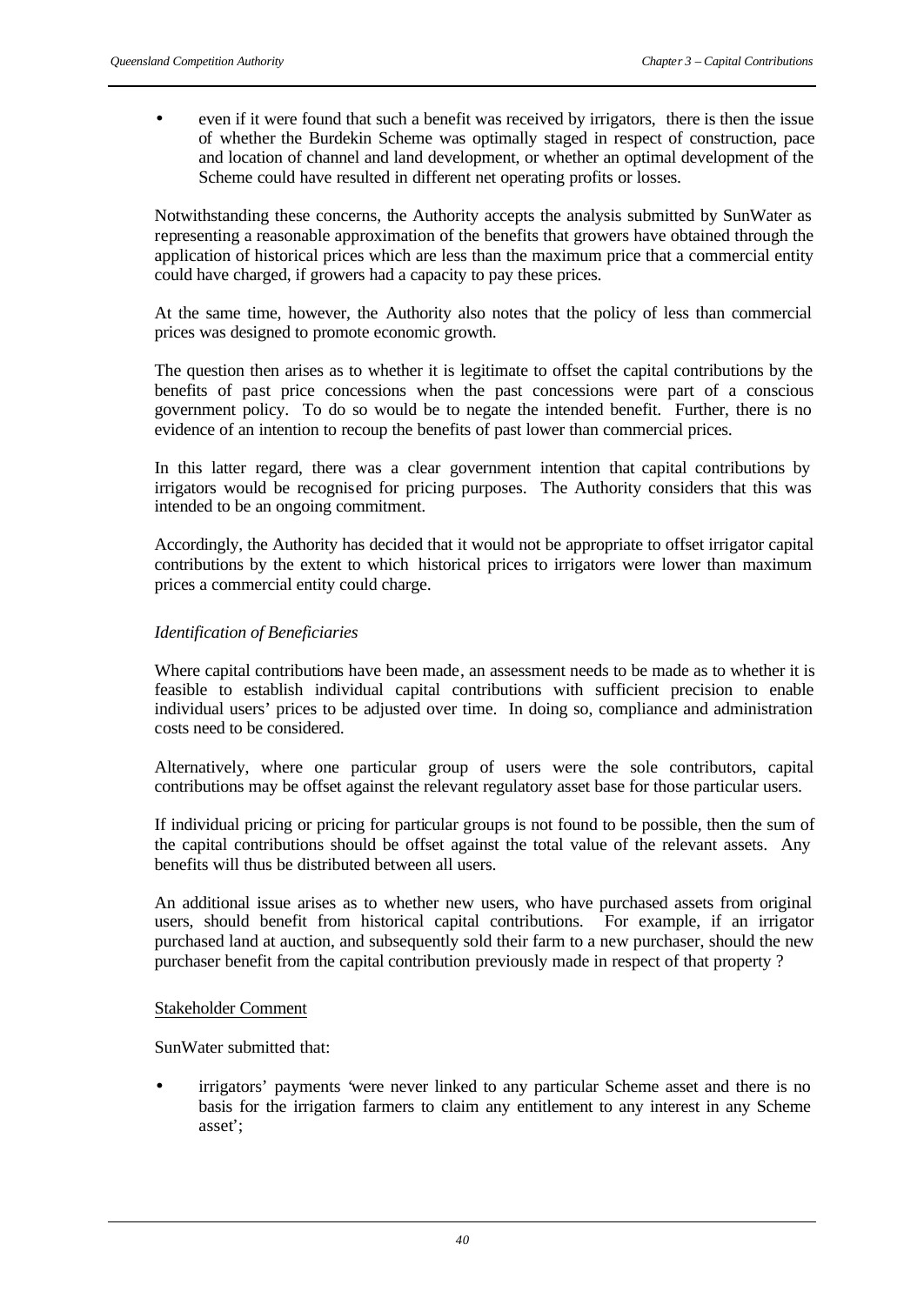- references to 'once only capital contributions' in the materials referred to by irrigators were made only in respect of the initial grant of water allocations, as opposed to ongoing charges for the supply of water pursuant to the allocations; and
- licences that conferred water entitlements did not confer rights in perpetuity and, although the licensee could apply for renewal of the licence before it expired, the Chief Executive still retained an unfettered discretion as to whether to renew the licence.

## QCA Analysis

The Authority has identified a range of capital payments made by a range of parties. Some payments are identifiable on an individual farm basis, such as net returns from auction of land and water allocations. Other payments can be attributed to particular assets, but cannot be individually attributed to any particular user or group of users, such as the Commonwealth's non-repayable grant towards the Burdekin Falls Dam. It is accepted that irrigators' payments were never linked to any particular water infrastructure asset.

Although information on certain individual contributions is available, the Authority considers that the administration and compliance costs of applying differential pricing arrangements on an individual farm basis over time would neither be practical nor cost effective. For example, auction farms represent 181 out of a total of 362 farms in the BRIA and individual farm recognition would require at least as many different pricing arrangements.

On this basis, the Authority has concluded that it is not appropriate to seek to adjust individuals' prices for their share of recognised capital contributions. However, it is considered feasible to adjust channel and river irrigators' prices for this purpose. Capital contributions made with the intention of benefiting all users (including BRIA irrigators, the North and South Burdekin Water Boards and NO Water) should be reflected in pricing benefits for all users.

Where capital contributions are made by customers and the land is then on-sold, the sale of land does not provide a basis for ceasing recognition of capital contributions unless that formed part of the original agreement. No evidence of this intent is available. However, where licences were cancelled or surrendered, it is open to SunWater to establish the basis on which they would be re-issued.

Should upfront charges be applied in the future, the nature and intent of the charge (including whether it forms a capital contribution or a net gain for SunWater) should be specified, as it will affect the expectations and therefore the investment decisions of irrigators. For example, where sales of water entitlements are not intended to constitute a capital contribution to scheme development costs, this would need to be clearly stated. In this event, the revenues from the sale of water entitlements would not be offset against water delivery charges.

## *Aging of Assets*

An issue arises as to whether capital contributions made by a user (or group of users) should take into account the aging of assets over time and, furthermore, if an asset has been substantially replaced, whether the original contributor should continue to receive pricing benefits as a result of the original contribution.

# Stakeholder Comment

BRIAC commented that capital contributions should not be depreciated where depreciation has already been charged to users in respect of that asset. BRIAC argued that, with the change to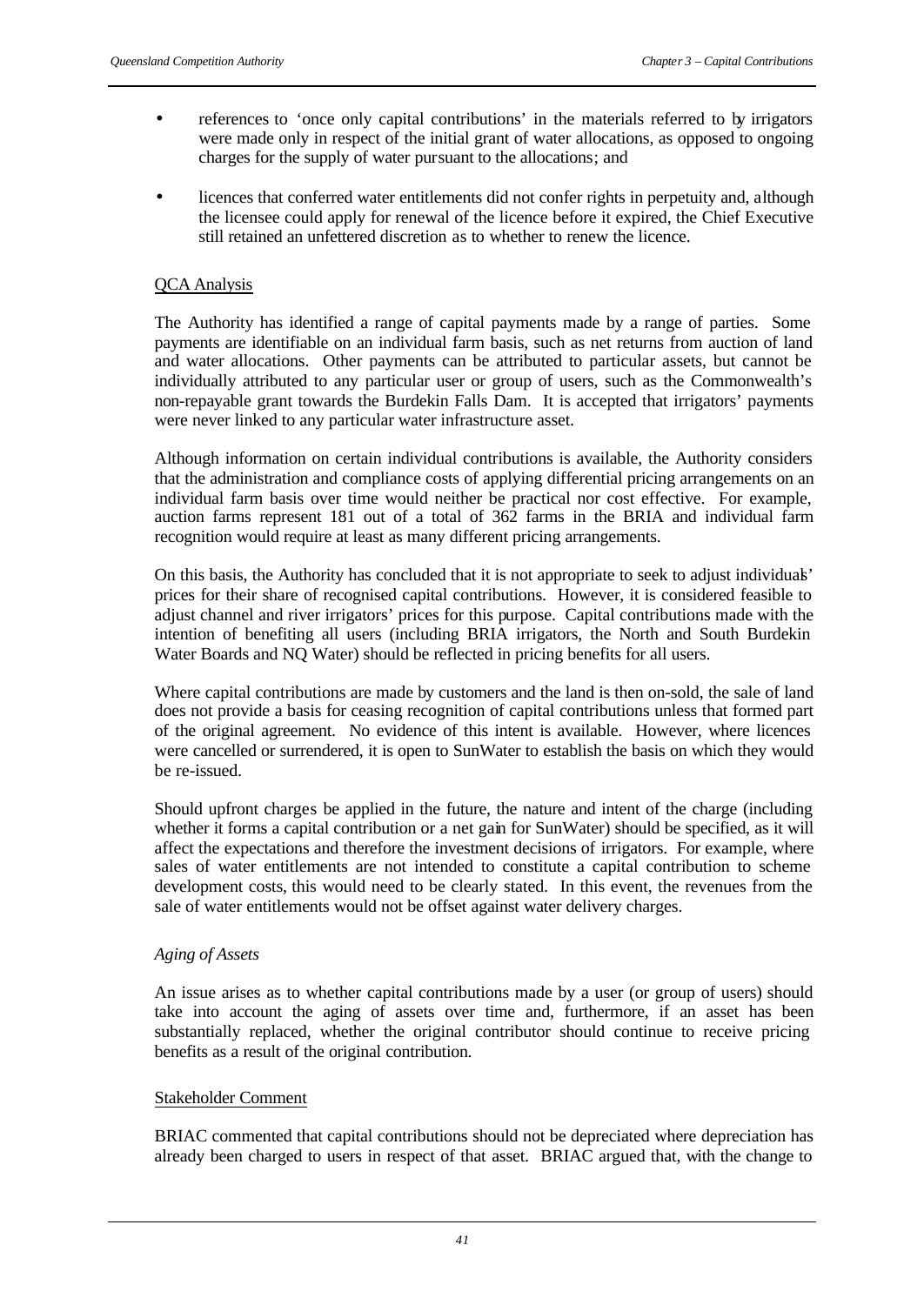renewals annuity accounting, past depreciation allowances should have been credited back as user contributions.

## QCA Analysis

The Authority accepts that capital contributions should not be depreciated when depreciation has been charged to users. In the current case, however, the historical records are incomplete and there is no evidence that past prices included a component to cover depreciation, either partially or fully. Accordingly, the Authority has established a new base by indexing and depreciating both the capital cost and the capital contributions down to October 2000. In addition, the Authority has optimised the capital cost without any corresponding impact on associated capital contributions. From 2000 on, a renewals annuity approach has been adopted and both the new base capital cost and capital contributions do not depreciate.

## *Prevalent Pricing Practices*

## Stakeholder Comment

BRIAC has stated that, as Government did not seek commercial cost recovery at the time the Commonwealth funding was provided, it can be imputed that the funding was a capital contribution. Moreover, they state that, as prices did not change following the development of the Scheme, this is further evidence that full cost recovery was not required.

## QCA Analysis

Whilst the Government did not seek a commercial rate of return at the time the Commonwealth funding was provided, there was a consistent pattern of advice regarding the Queensland Government's intention to move to commercial pricing practices from around the time of the commencement of the auctions in the Burdekin Scheme (see Chapter 7).

In addition, in the absence of any actual or implied contractual arrangements, the Authority considers that government has the power to alter existing pricing arrangements even though they may adversely impact on a particular individual or group of individuals.

## *Taxation Approaches*

## Stakeholder Comment

BRIAC has argued that taxation laws do not allow deductions to be claimed on expenditure recouped through other means, require that grants be treated as revenue, and that a gifted asset has no cost base for depreciation purposes.

## QCA Analysis

Taxation approaches to deductions and depreciation do not limit the Authority's approach for pricing purposes. Moreover, taxation laws do not provide any restrictions on the pricing of goods and services. For example, taxation laws would not prohibit an individual or entity from seeking to charge a rate of return on non-repayable and non-interest bearing funds given to them by another party (including the government) in order to fund a business.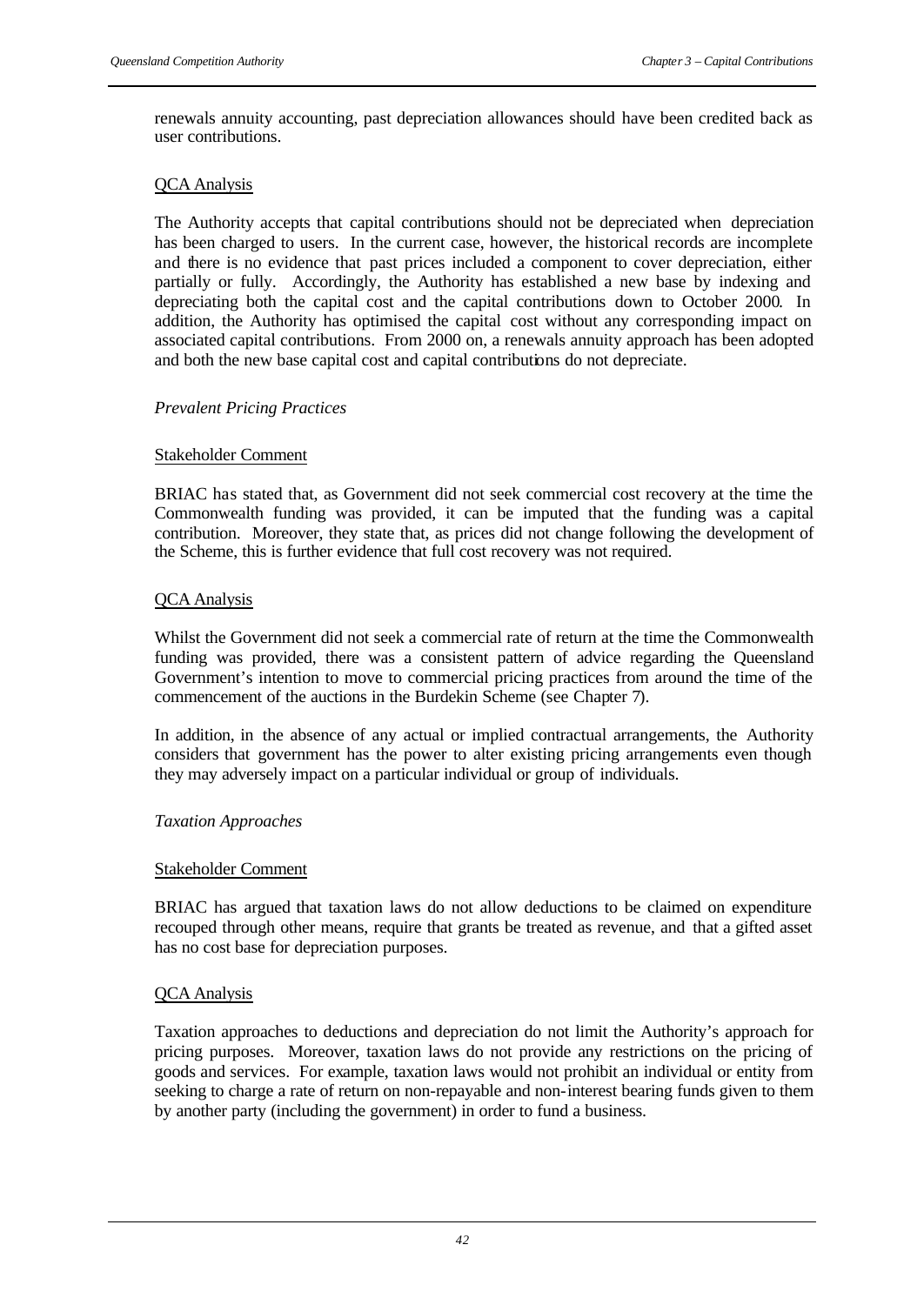### *Vertical Fiscal Imbalance*

#### Stakeholder Comment

In response to comments made by SunWater that Commonwealth funding was provided as a result of vertical fiscal imbalance between the Commonwealth and the States, BRIAC ha s argued that vertical fiscal imbalance is not relevant to the consideration of whether the Commonwealth grant is a capital contribution.

#### QCA Analysis

The Authority's treatment of Commonwealth funding is in no way related to the issue of vertical fiscal imbalance.

#### *Mareeba Dimbulah Scheme*

#### Stakeholder Comments

The Mareeba Dimbulah Customer Council (MDCC) submitted that Government funding provided to the Mareeba-Dimbulah Scheme was envisaged as a capital contribution in a 1952 report to Parliament:

… it is also proposed that the interest and redemption charges on the capital cost of the works shall be met from consolidated revenue and not charged to the Irrigation Area Trust Fund…

… experience with large irrigation schemes in other States has shown that it is necessary for the Government to meet all annual charges other than those with respect to maintenance, operation and administration…

… it is not possible in any large irrigation project to meet all annual charges from direct revenues. Charges for water and drainage must be fixed at rates that farmers can reasonably be expected to meet…

….direct revenue from the Mareeba-Dimbulah Project will be sufficient to make some contribution towards capital charges but it is considered essential that the remainder of such charges be met by the State or State and Commonwealth together, both of which will receive a substantial indirect return from the Project.

The MDCC stated their belief that the position adopted by Government in their Scheme was representative of most, if not all, irrigation schemes in the State.

#### QCA Analysis

The Authority is required to limit its assessment of capital contributions to the circumstances of the Burdekin Scheme.

## **3.12 Conclusions**

Capital contributions made towards assets in the Burdekin Haughton Water Supply Scheme are detailed in Table 3.1 below (further detail is provided in Table B.3 in Appendix B). These payments are allocated to user categories in the Scheme in Chapter 4.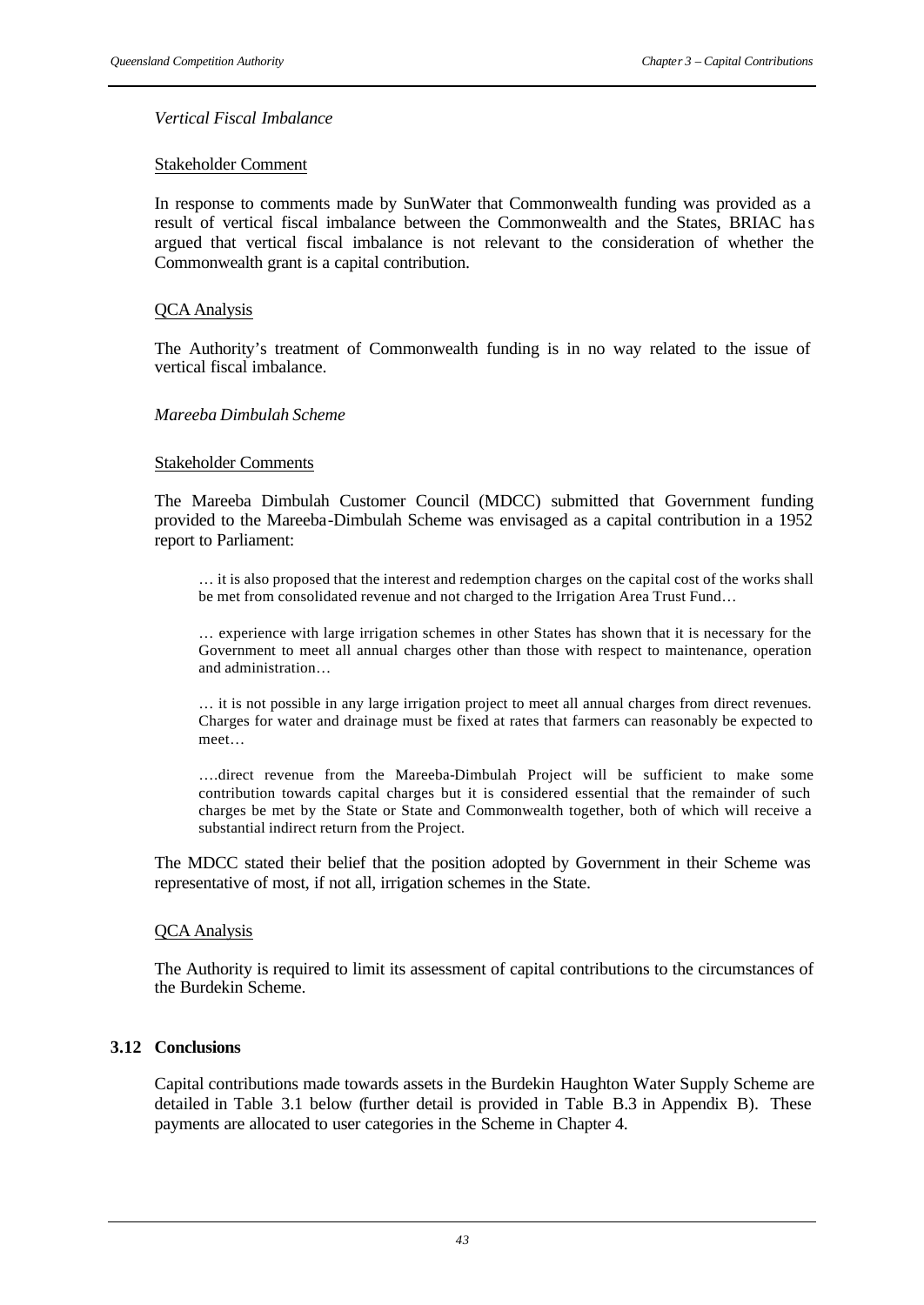# **Table 3.1: Summary of Capital Contributions**

| <b>Contributions</b>                     | \$ million |
|------------------------------------------|------------|
| Retention Farms (Headworks Contribution) | 9.4        |
| Auction Sales of Land                    | 29.3       |
| <b>Water Sales</b>                       |            |
| Auction                                  | 17.4       |
| Non-Auction                              | 13.3       |
| Meters and Barratta Main Channel Upgrade | 2.2        |
| <b>Total</b>                             | 71.6       |

The value of capital contributions has been increased from \$63.2 million as reported in the Draft Report as a result of a revision to the concessional finance costs deducted from land sales, the inclusion of a council capital contribution for road works and revised data for meters and Baratta Main Channel upgrades.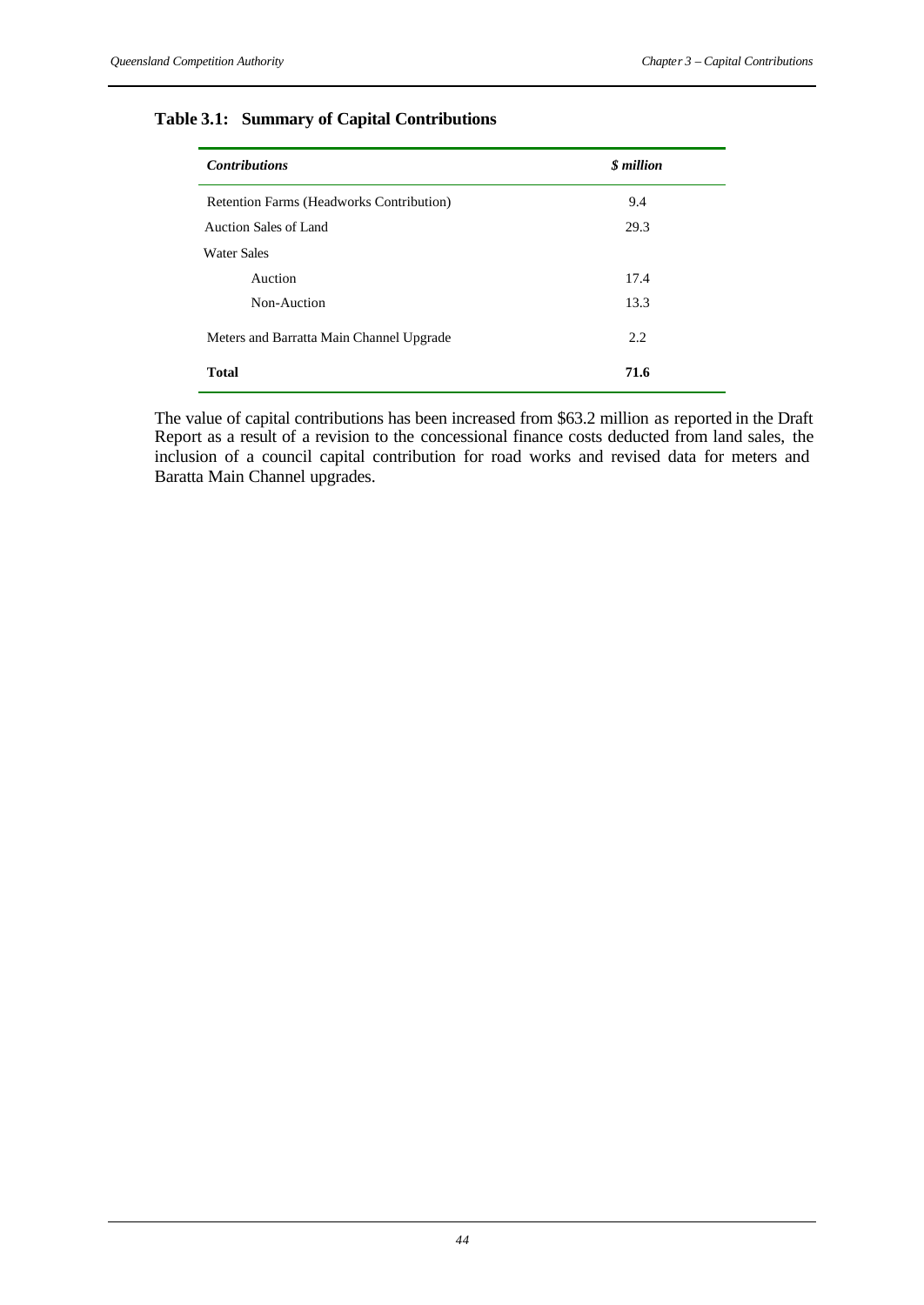# **4. UNACCOUNTED FOR CAPITAL**

#### *Summary*

*The Ministers' Direction requires the Authority to establish any capital not accounted for by capital contributions. For this purpose, the Authority was required to consider the use of the asset valuation established by Arthur Andersen unless the Authority considered another valuation was more appropriate.* 

*After considering the alternative asset valuation methods, the Authority considers that depreciated optimised replacement cost (DORC) is the appropriate method for the valuation of assets for the purposes of determining the maximum prices that could be charged. At the same time the Authority notes that it may not be possible to set prices at that level.*

*In its determination of unaccounted for capital, the Authority first established the depreciated replacement cost of the Scheme as at October 2000. The Authority then optimised the asset base to take account of redundant assets, over-engineering and excess capacity as well as assets not previously included in the asset base but which would typically be found in an asset base for regulatory price setting purposes. The optimised asset base was then allocated across the respective user categorie s. The Authority then offset against the optimised asset base the capital contributions made in respect of the assets.*

*The Authority considers that, for BRIA irrigators, the capital not accounted for by capital contributions was \$200.6 million as at October 2000.* 

## **4.1 Approach Adopted**

To determine the capital incurred in respect of the Burdekin River Irrigation Area not accounted for by capital contributions, the Authority first estimated the value of the Burdekin Haughton Water Supply Scheme. The Authority then offset against this value the capital contributions made in respect of the Scheme, as assessed in chapter 3. Using appropriate allocators where necessary, the situation in respect of the BRIA was then determined.

## **4.2 Approaches to Asset Valuation**

## *Asset Valuation Approaches*

There are a variety of asset valuation methods which are used, for different reasons and in differing circumstances, by both the private and public sectors. However, these methods can be characterised under two main approaches, namely, cost-based and value-based approaches.

Cost-based approaches relate the value of an asset to the cost of purchasing the asset or the service potential embodied in the asset, either at original cost or current replacement cost.

Cost-based approaches include:

- *historical* or *actual cost,* which uses the actual dollar cost of acquiring the asset, including the relevant financing cost during construction and installation, as the value of the asset;
- a variant of historical cost, *inflation adjusted actual cost*, which attempts to adjust the asset value for inflation. This can be done by revaluing assets according to some broad indicator of the movements in prices such as the CPI;
- *reproduction cost,* which is the cost required to reproduce the existing plant in substantially its present form using the production technology and specifications of the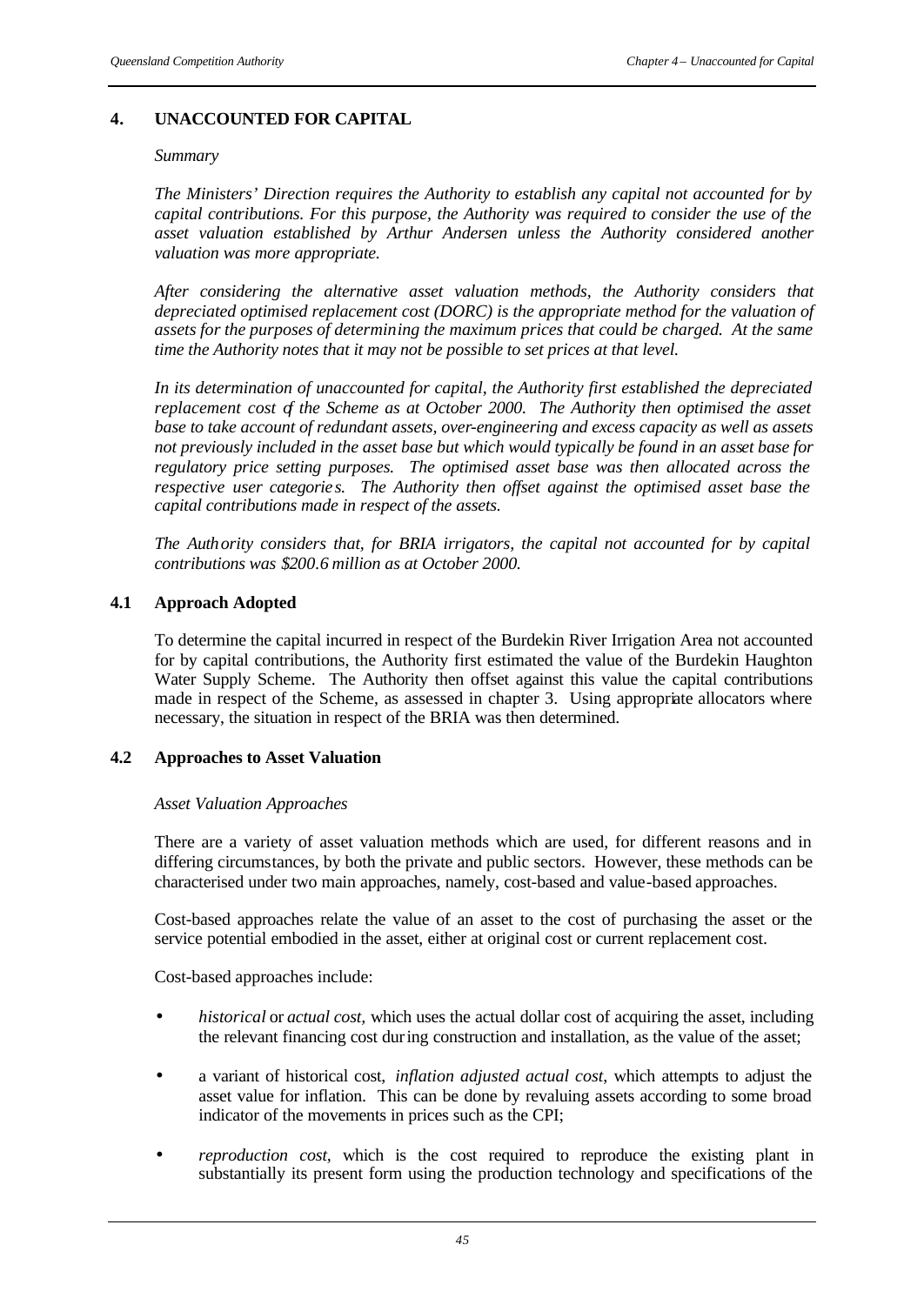original asset. This approach is most relevant where the existing asset still represents significantly unchanged technology;

- the *replacement cost* of an asset, which is an estimate of the current cost of replacing the asset with one which can provide equivalent services and capacity to the asset being valued. It measures what it would cost today to provide an asset to deliver the same service potential, including any existing over-servicing or over-capacity; and
- *optimised replacement cost,* which is an estimate of the current cost of replacing the asset with one which can provide the required service potential in the most efficient way possible. Under this approach, asset values are adjusted if assets exhibit excess capacity, are over-engineered, are sub-optimally designed (having regard to technologic al advancements) or are poorly located.

Under cost-based approaches, depreciation is typically applied to reflect the service potential of the asset which has expired. In particular, *depreciated actual cost* (DAC) and *depreciated optimised replacement cost* (DORC) have been applied in regulatory decisions in Australia.

Value-based approaches determine the value of an asset by reference to its net cash-generating capacity. The value-based approaches include:

- *Net Present Value* (NPV), which values an asset as the present value of the predicted cash flows generated by the asset; and
- *Net Realisable Value* (NRV), or fair market value, which is the price that the asset would achieve if sold in an open market.

In a regulatory context, value-based approaches are often affected by the problem of circularity as the asset value is determined by (regulated) prices and revenues which, in turn, are based on the asset value.

A hybrid approach, referred to as the optimised deprival value (ODV) method, values an asset as the loss that might be expected if the entity was deprived of the asset. ODV is the lesser of the DORC and the Economic Value (EV) of an asset, where the latter is the maximum of the asset's NPV or NRV. If EV is less than DORC, then the asset would not be replaced. On the other hand, if EV is greater than DORC, then the asset would be replaced.

## **Figure 4.1: Optimised deprival value**



ODV has been endorsed by COAG as the preferred approach for valuing network assets for public reporting processes (performance monitoring) and by the Agricultural and Resource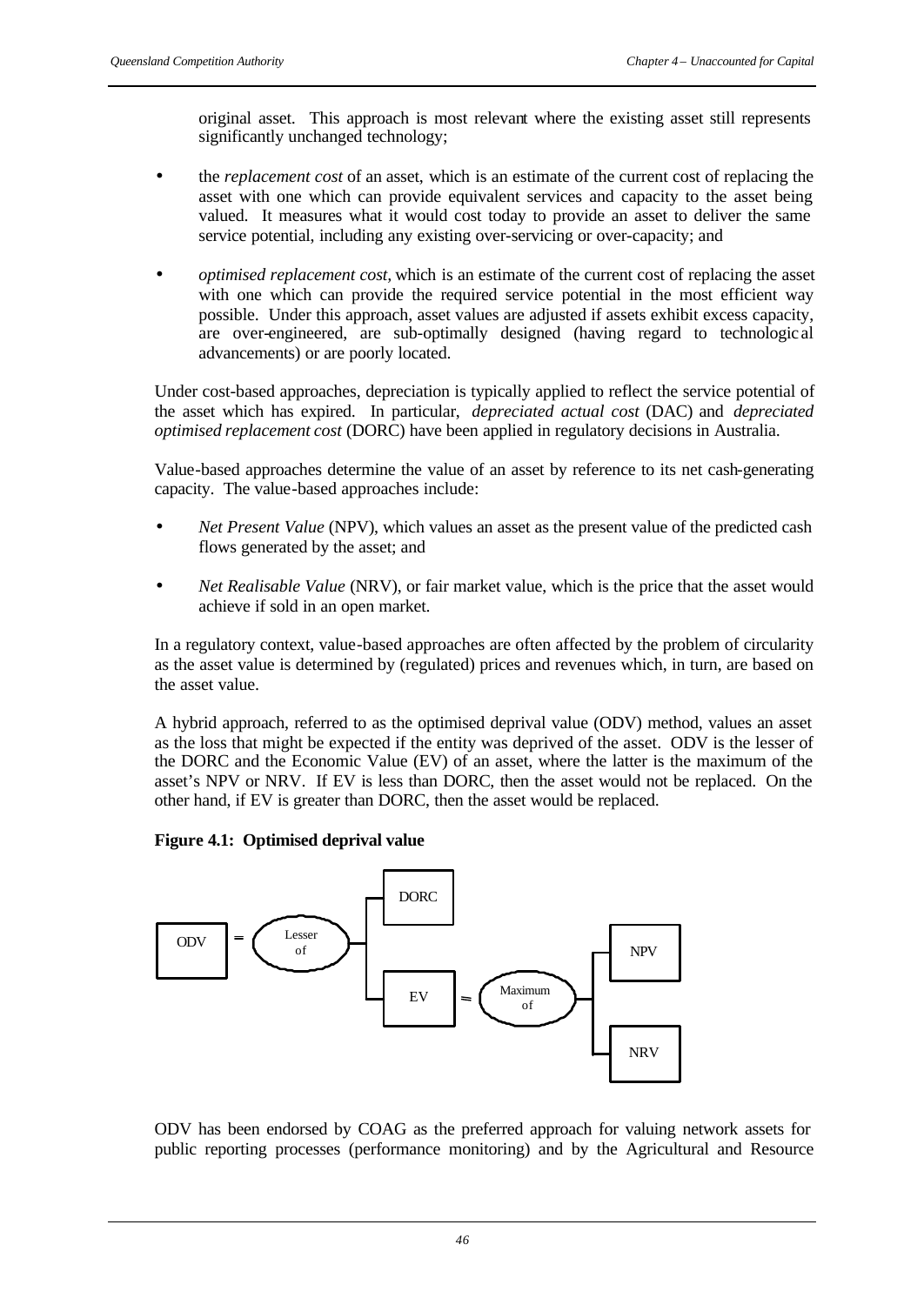Management Council of Australia and New Zealand (ARMCANZ) as a basis for water pricing, unless specific circumstances justify another method.

## *Other Jurisdictions*

There appears to be a general move by Australian regulators to adopt DORC as the preferred method for valuing utility assets. However, in recent water sector regulatory decisions, the ODV approach has been preferred.

In New South Wales, all irrigation water assets put in place prior to 1 July 1997 were valued at zero by IPART for pricing purposes. IPART has stated that, as irrigators were originally attracted into agriculture by the provision of heavily subsidised infrastructure, they should not now be expected to pay a rate of return on assets that would not have been put into place if subjected to commercial scrutiny (2001, p. 23). However, water assets put in place after 1 July 1997 are incorporated in the asset base at their DORC value.

For urban water pricing, IPART (2000a) estimated the EV as the NPV of existing cash flows projected into the future, and included anticipated future capital expenditure at its DORC value. In the ACT, the Independent Pricing and Regulatory Commission (IPARC) adopted a similar approach to IPART for the water assets of the Australian Capital Territory Electricity and Water Corporation (ACTEW), but applied DORC for electricity assets.

In Tasmania, GPOC based the asset values on ODV, using DORC.

## **Table 4.1: Approaches to the valuation of water assets by other regulators**

| <b>Regulator/Decision</b>    | Approach                      | <b>Comment</b>                                      |
|------------------------------|-------------------------------|-----------------------------------------------------|
| <b>IPART</b> – Department of | Line in the Sand approach:    | IPART concluded pre-1997 assets were 'sunk',        |
| Land and Water               | pre-1997 assets valued at     | with no opportunity cost, and these assets were     |
| Conservation (2001b)         | zero; post-1997 assets valued | valued at zero. Post-1997 assets were incorporated  |
|                              | at DORC                       | in the asset base at DORC.                          |
| <b>IPART</b> – Hunter Water, | ODV (EV)                      | Asset values for first regulatory decision based on |
| Sydney Water, Gosford and    |                               | NPV of cash flows.                                  |
| Wyong Councils (2000a)       |                               |                                                     |
| IPARC (ACTEW) (1999)         | <b>ODV</b>                    | Opening value based on DORC for electricity         |
|                              |                               | assets, EV (NPV of cash flows) for water and        |
|                              |                               | sewerage assets.                                    |
| GPOC (2001)                  | DORC.                         | DORC for Hobart Water, methods used for other       |
|                              |                               | authorities based on independent valuations.        |
| Ofwat (1999)                 | Modern Equivalent             | Method appears analogous to DORC.                   |
|                              | <b>Replacement Cost</b>       |                                                     |

## *Stakeholder Comment*

BRIAC submitted that:

- there are significant issues related to the adoption of DORC valuations but concluded that the correct basis of computing capital costs should be based on the lower of the DAC or DORC as, if an incumbent supplier can service the market, all that person requires is a return on DAC but if that results in a price above DORC, the supplier faces the prospect of new entrants attacking his incumbent position;
- the chosen asset valuation method used should exclude past capital invested in water infrastructure as this capital is 'sunk' and has no alternative use - 'once capital assumes a fixed form such as water channels or dams, it has lost the opportunity to turn itself into capital elsewhere and its value is simply its scrap value'. BRIAC further argued, that to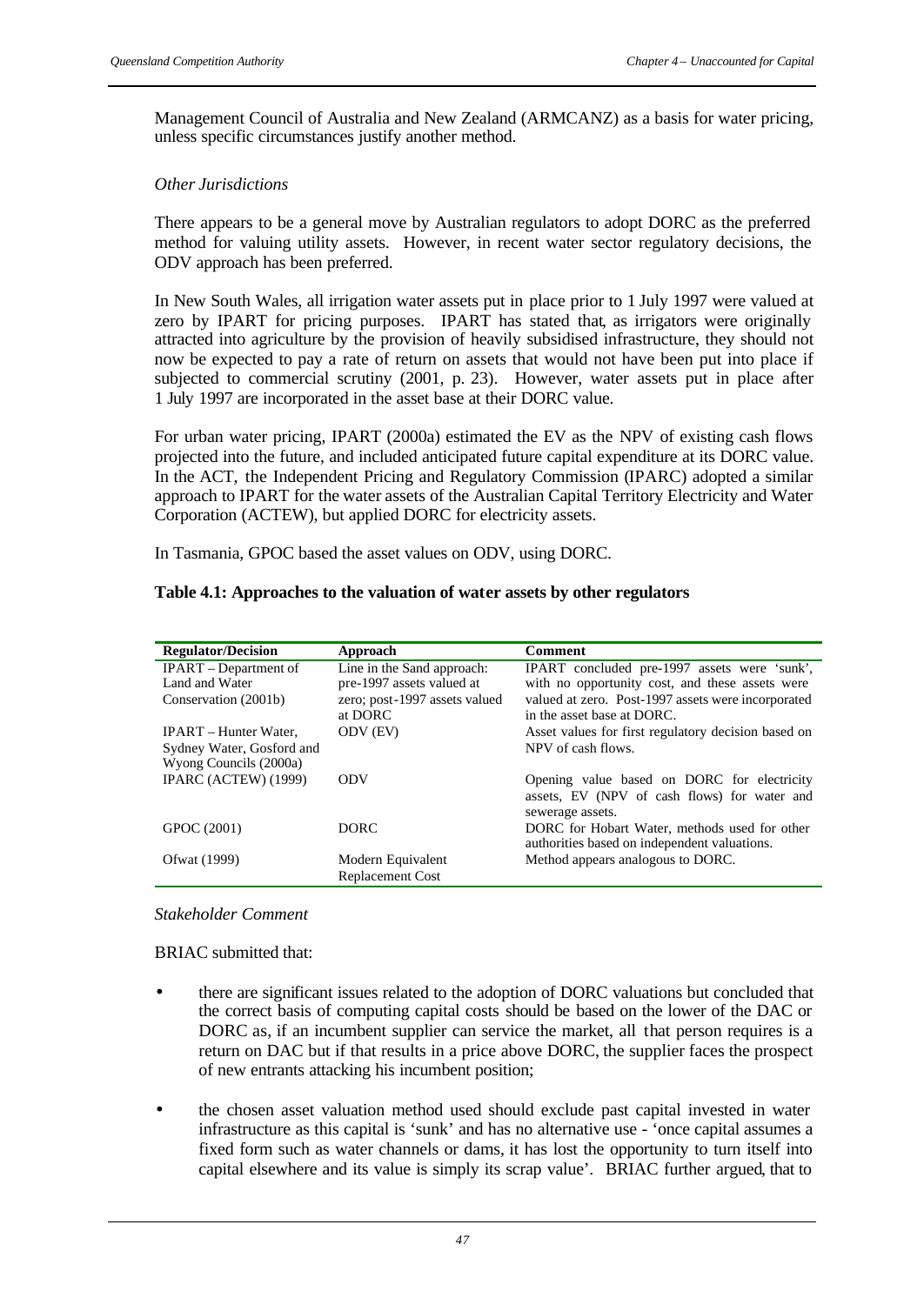do otherwise would promote inefficient and wasteful alternative investment. At the same time, BRIAC acknowledged that this approach would not provide the right incentives for future investment 'since future investment would be prejudiced if the expected ex ante returns were seen to be retrospectively expropriated ex post'; and

• DORC is based on subjective assumptions on how the asset would be replaced and is inconsistent with current tax and financial accounting principles for asset values.

SunWater considered that DORC was the appropriate basis for the valuation of the Burdekin Scheme's asset base as it reduces the scope for regulatory risk in respect of sunk assets, provides incentives for optimal future investment, supports operating capability maintenance, and avoids inefficient bypass.

Both SunWater and BRIAC specifically rejected the EV approach citing its circularity. As indicated previously, the circularity occurs as regulated prices determine the value of the assets, which in turn, contribute to setting the price.

SunWater further submitted that a ramification of prices set at below DORC based levels in the long term would be that the service provider would not replace assets when exhausted and would stop providing services to users at that time. In addition, the service provider would not invest further in assets. CSO payments would be required to ensure servic e delivery. SunWater stated that such a situation would only be likely to arise where substantial assets are dedicated to one or a small number of customers.

The Queensland Farmers' Federation (QFF) did not outline a preferred valuation method, but stated that, if a cost-based approach is selected as the preferred valuation approach, this should include a rigorous optimisation of the asset base.

In their response to the Draft Report, BRIAC commented that DORC should not be used for pricing purposes because it is not used for a number of other purposes:

- DAC is used for valuing assets for income tax purposes;
- DAC is used for valuing assets for resource rent tax purposes;
- land values used for rating purposes are based on the "salvage value" (site value) of land, excluding improvements; and
- DORC is not used by the accounting profession.

BRIAC also argued that a monopoly service provider has an obligation to be able to justify its charges to its customers and that this "onus of proof" can only be fulfilled using historic costs.

Further, BRIAC resubmitted its view that the New South Wales economic regulator, the Independent Pricing and Regulatory Tribunal (IPART), had accepted that the investment in existing irrigation schemes was sunk capital by adopting its "line in the sand" approach.

MDCC stated that the asset valuation approach taken in Victoria, Western Australia and South Australia roughly aligns with that adopted in NSW by IPART. MDCC further commented on the Authority's treatment of past investments submitting that:

• public investments have never been treated as commercial investments. MDCC also argue that, in any case, commercial enterprises do not need to get a rate of return on past investments in order to encourage them to make future investments as "for this argument to be valid farmers should expect to receive the same rate of return that they were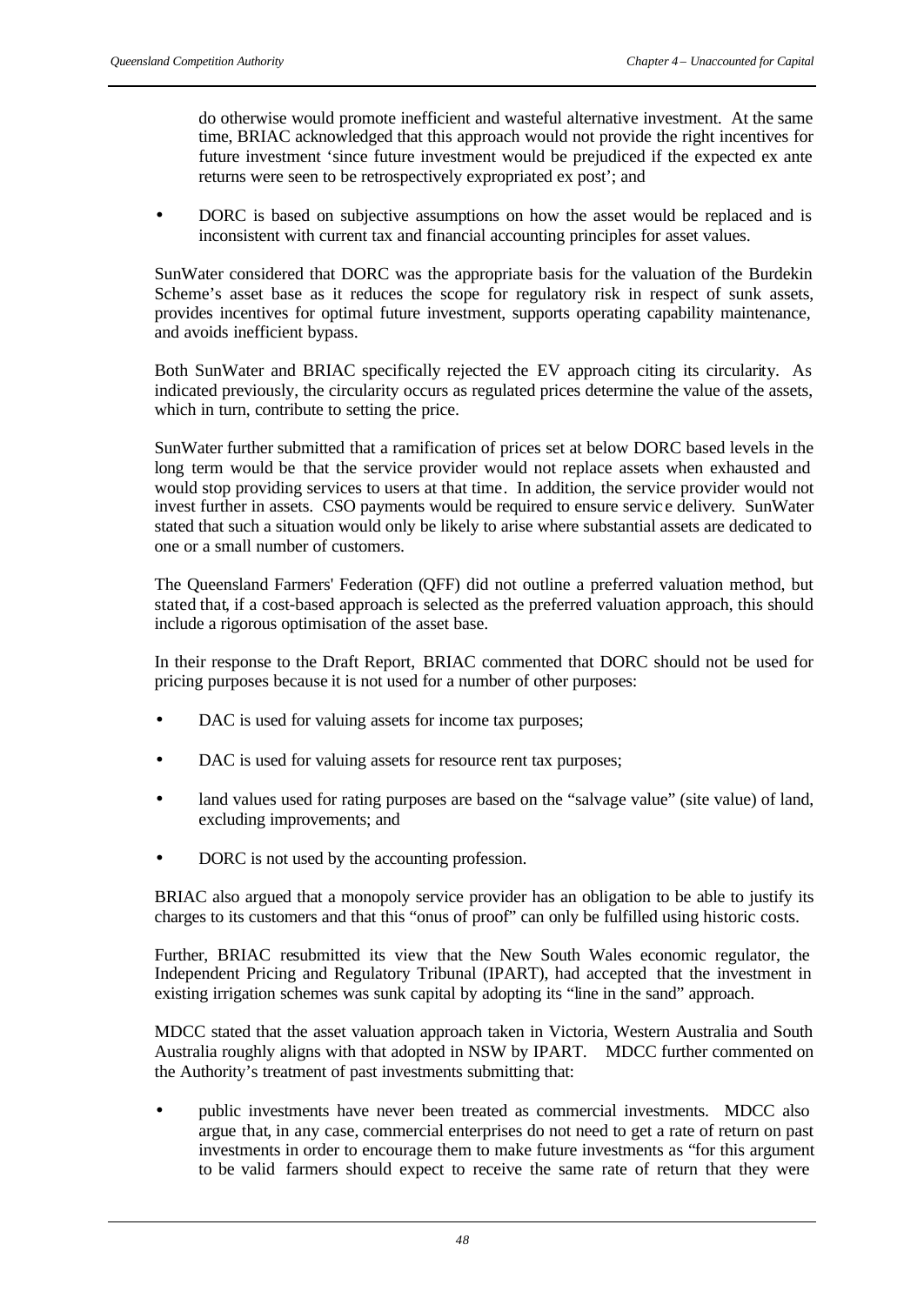obtaining forty years ago and thereby encourage them to make similar investments into the future"; and

that Government actions have completely changed the investment environment and past investment decisions count for nothing. Furthermore, by taking this stand the Authority is putting Government well above the rest of the community and what the rest of the community finds to be 'commercial reality'.

BRIAC, CANEGROWERS and MDCC also submitted that past assets have no opportunity cost and should be excluded from the asset base. In support of their views, BRIAC noted that, as future expenditure can be funded by debt finance, a rate of return is not required on past assets, in order to promote an incentive to invest in the future, thereby allowing past assets to be valued at zero.

In their final submission, BRIAC further submitted that they are unable to accept QCA asset valuations knowing that they were essentially derived from the Arthur Anderson valuation which in turn was not based on actual costs.

## *QCA Analysis*

Under the Ministers' Direction, the Authority was required to use the valuation of assets established by Arthur Andersen (based on DORC) in 2000 for the Queensland Government unless the Authority considered another valuation was more appropriate. The Authority was also required to use the demand forecasts used in the rural water price setting process.

In respect of DAC, the Authority considers that historic cost valuation can at times have advantages in terms of the availability of data as to the actual level of expenditure on assets. However, historic cost valuation approaches:

- do not have any relation to market values or replacement costs and therefore do not provide any relevant signals for future investment or consumption of services by users;
- may lead to price shocks when assets are replaced; and
- even where adjusted to reflect inflation, fail to capture the impacts of technological change or over-engineering.

In respect of DORC, the Authority notes that DORC is applied in most regulatory regimes in Australia and, while there is a degree of subjectivity associated with it, it provides a conceptually sound basis for regulatory price setting. It is consistent with the concept of an upper bound under COAG.

DORC represents the value of assets consistent with the maximum price achievable in a competitive market. For any new projects, and indeed for all assets, SunWater as a commercial service provider should seek to achieve a commercial rate of return on DORC. This will ensure that services are provided on a sustainable basis with consumers paying, and investors receiving, prices consistent with the current cost of the delivery of services.

Furthermore, the Authority's optimisation approach provides that only assets appropriate to anticipated demand are included in DORC. Arbitrary exclusion of assets on the grounds that they are sunk fails to provide management with the incentive to enhance shareholder value, and does not provide incentives for the better management of assets or for future investment. DORC ensures that over-capacity, over-engineered and over-designed assets are not included in the asset base and consequently are not paid for by customers. It also allows for technological change.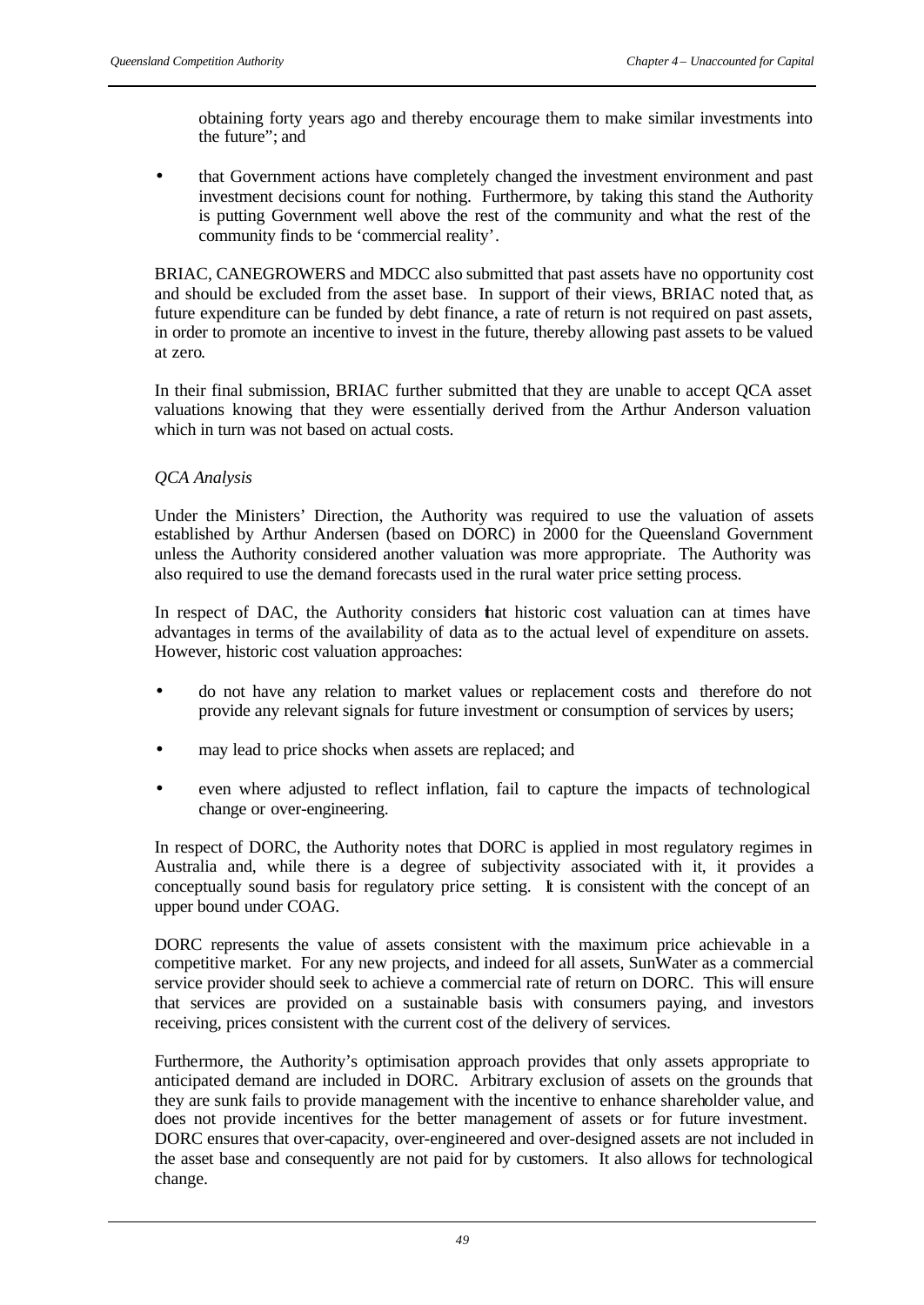The Authority accepts the circularity problem associated with the use of the EV method of asset valuation in a regulated environment. At the same time, however, the Authority also accepts that it may not always be possible to achieve prices for services that reflect a full recovery of DORC. In this regard, the price that can be attained for a service once the assets have been put in place will be affected by prevailing market circumstances, including the capacity of users to pay. In those circumstances, the value of the assets will be equal to the NPV of the anticipated cash flows generated by the asset or the NRV of the asset - that is, the EV of the asset. However, the issue of how to estimate the anticipated cash flows remains.

Accordingly, the Authority considers that DORC is the appropriate methodology for the valuation of assets for the purposes of determining the maximum prices that could be charged while at the same time the Authority notes that it may not be possible to set prices at that level.

In responding to BRIAC's comments on the Draft Report, the Authority notes that a variety of asset valuation approaches are adopted, for different reasons and in differing circumstances, by both the private and public sectors. As a variety of approaches are possible, it is critical to ensure that the approach that is adopted is consistent with the purpose of the asset valuation. As noted by Professor Walker in an article attached to the BRIAC submission:

…while CCA [current cost accounting] might be relevant to judgements about appropriate level of pricing (at least, in a private sector context) it does not follow that CCA data are relevant for the purposes of evaluating financial performance…

The Authority agrees that asset values for taxation and accounting purposes are not relevant for pricing purposes. Historical asset valuations are used for taxation and accounting purposes for a number of reasons, including the availability of documentary evidence.

Moreover, the Authority notes that the relevant accounting standard for the valuation of noncurrent assets provides a choice of valuation approaches - the cost basis or the fair value basis. Fair value is a forward looking approach. It is defined as the amount for which an asset could be exchanged between knowledgeable, willing parties in an arm's length transaction. The majority of a sampled 150 Australian companies use the forward looking approach to value their land and buildings (Petzke and Fowler, 1999).

Prices in competitive markets are determined irrespective of the asset values noted in the accounts or taxation records of any particular private sector entity.

In summary, the Authority must choose an asset valuation methodology which best suits its purpose – and that is to determine the appropriate asset base for pricing purposes. The Authority considers that DORC is the most appropriate asset valuation basis for this.

The asset valuation approach adopted by IPART requires an initial regulatory asset value to be established based on deprival value. In simple terms, that is the lower of DORC and economic value:

- the DORC valuation excludes contributed assets; and
- the economic value is calculated as the net present value of future cash flows at existing price levels. It is referred to as 'line in the sand' in IPART determination reports. The discount rate used is equivalent to the WACC of the water entity.

The regulatory asset base is then adjusted by IPART through time to take account of prudent and efficient future capital expenditure, depreciation, asset disposal and indexation.

The IPART 'line in the sand' asset valuation approach does not automatically value all past assets as zero. Using this approach, IPART has incorporated the value of past assets in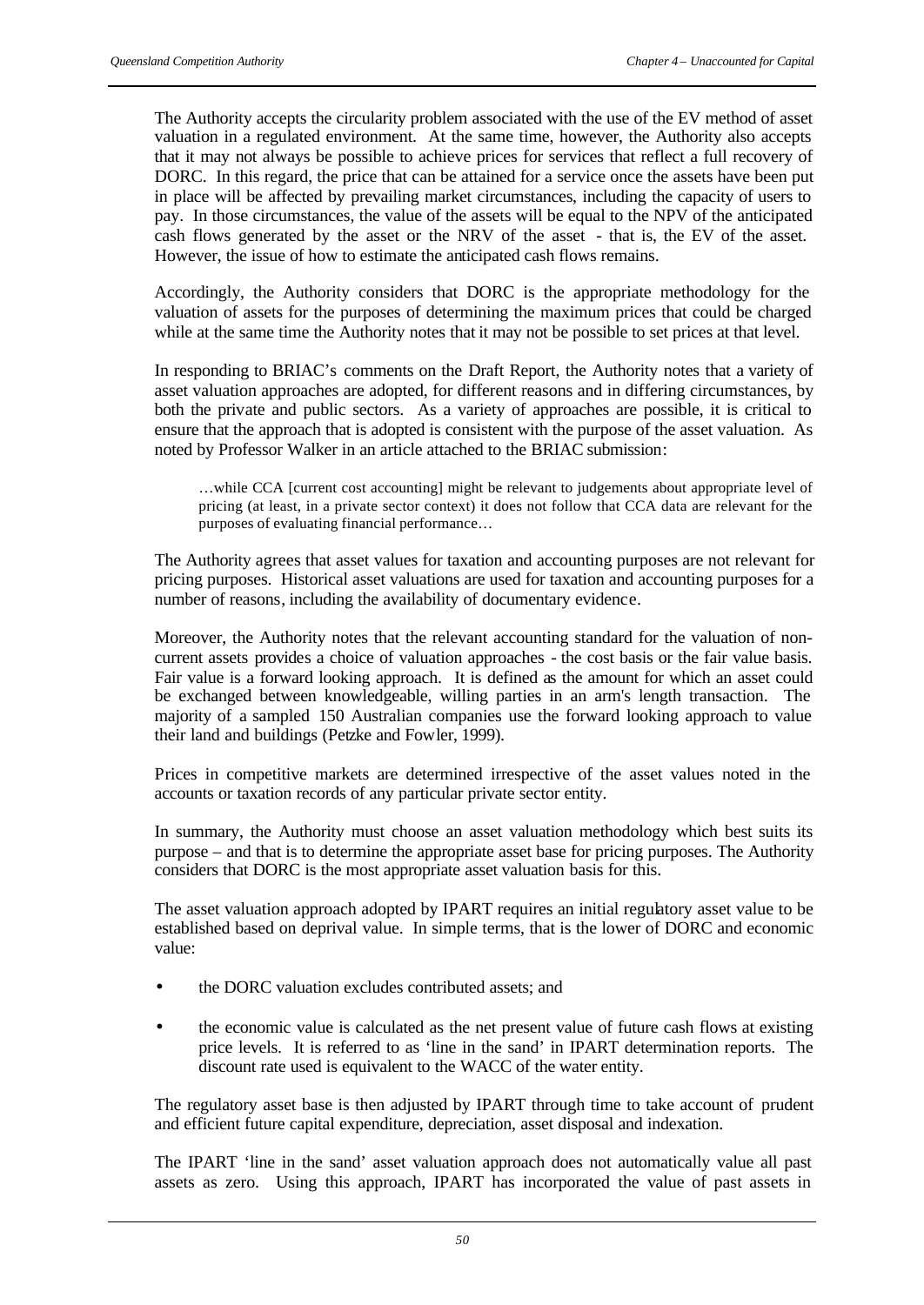determining bulk water prices for Hunter Water and allowed Hunter Water to continue to earn an ongoing rate of return on those assets.

The Authority is aware, however, that in setting prices for rural water assets IPART has not incorporated a rate of return on past assets. A negative rate of return had previously been achieved on those assets and thus its economic value was negative. However, to carry this forward was considered to distort new investment decisions, and thus IPART valued the existing assets at zero. The Authority has confirmed the above summary with IPART.

The Authority notes that the application of the IPART 'line in the sand' approach in the Burdekin assessment would entrench the existing price path for BRIA irrigators, which includes a rate of return on assets, and would not address issues such as capacity to pay.

The asset valuation approaches of other jurisdictions vary. Few, if any, States have achieved a rate of return on their past investments in rural schemes at this time. However, the Authority has been advised that the stances taken by Victoria, Western Australia and South Australia do not preclude achieving a rate of return on past investments in the future.

Exclusion of assets on the grounds that they are sunk fails to provide management with the incentive to enhance shareholder value and does not provide incentives for the better management of assets or for future investment. As noted by BRIAC in its original submission, future investment in regulatory assets will be influenced by past regulatory behaviour, in the absence of enforceable future pricing arrangements.

Furthermore, to automatically value past assets at zero would not be consistent with efficient outcomes that would prevail in a competitive market. For example, it is clearly not the case that a commercial investor who has paid off a rental property using past rental proceeds would or should recover only operating and maintenance costs in the future.

Moreover, to automatically value assets with no alternative use at zero is inconsistent with normal commercial practice. For example, neither mines nor major plant used for specific processing activities are valued at zero simply because the resources employed can no longer be used for another purpose and the investment was undertaken in the past.

Furthermore, with respect to MDCC submissions, while the Authority has proposed to value past investments at DORC, it has also recognised that a full return may not be able to be achieved on this value because of the existence of circumstances outlined in Chapter 7, including the capacity of users to pay. Furthermore, even though a commercial return may not be able to be achieved on past investments because of changed market circumstances, commercial investors continue to seek to gain the maximum return possible in the circumstances. They do not fail to seek a return simply because the investment is "sunk". The situation is no different with farmers and their past investments.

In response to BRIAC's 'onus of proof' argument, the current assessment is being undertaken by the Authority – there is no 'onus of proof' placed on one party or another. The Authority must consider all issues that are material to the assessment. Further, the Authority does not accept that only historic costs can be used in this regard.

In response to BRIAC's final submission comments on not accepting the QCA asset valuation, the Authority in fact did not use the Arthur Andersen valuation. In this regard, the Authority was required to adopt the valuation of assets established by Arthur Andersen in 2000 for the Queensland Government unless it considered it was not appropriate. The Authority considered alternative methods of asset valuation, accepted DORC and engaged SMEC to assess Arthur Andersen's estimate of DORC. Because of SMEC's findings the Authority engaged SKM to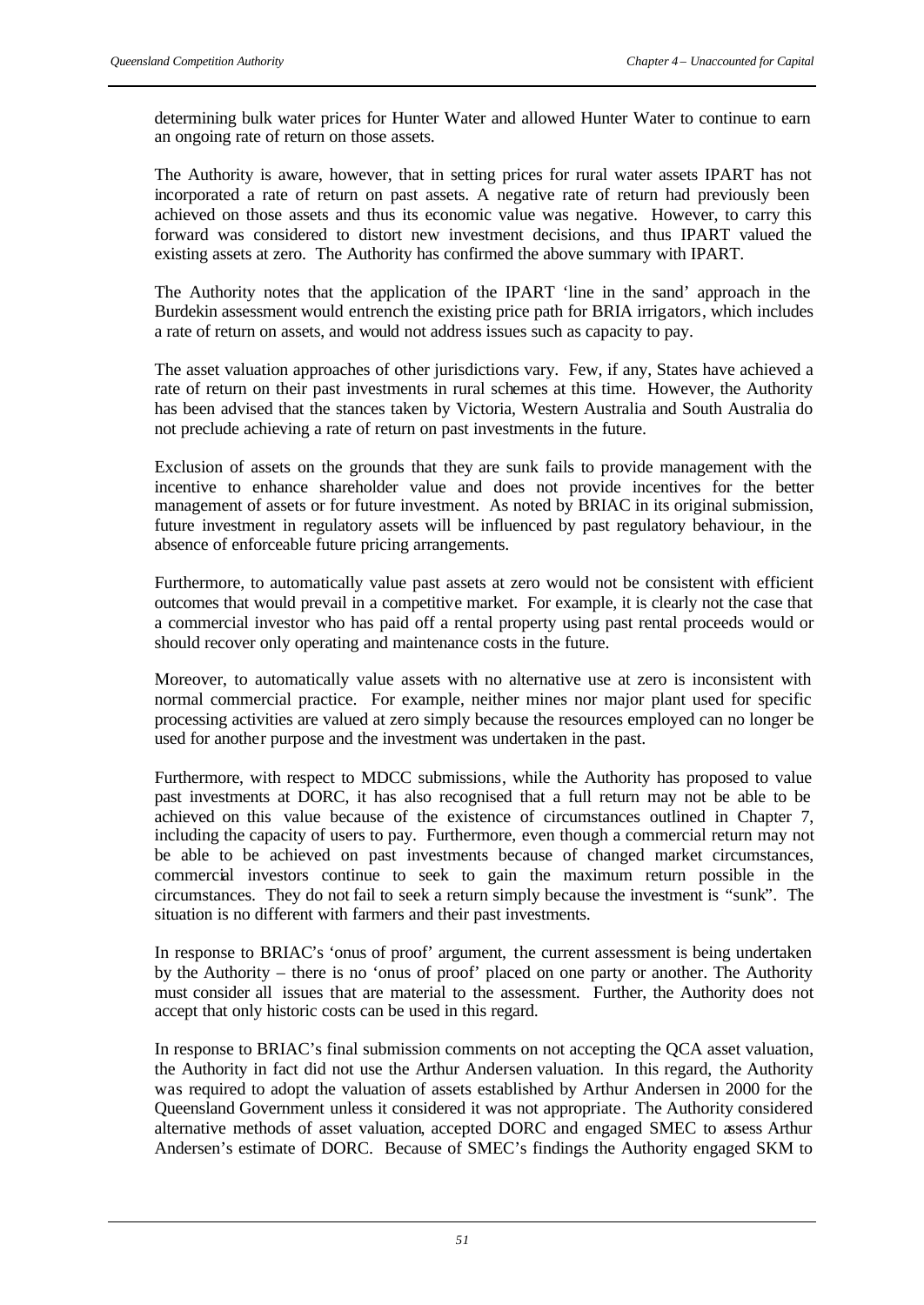audit the existing asset register and optimise the value of Scheme assets against projected demand.

## **4.3 Related Matters**

*Subjectivity in DORC Valuations*

#### Stakeholder Comment

BRIAC has questioned the use of DORC, stating that it is not a true cost but a notional cost, and its assumptions are subjective.

#### QCA Analysis

The Authority acknowledges that its DORC valuations for SunWater's assets are 'notional' in that they depart from the actual cost incurred in developing the Scheme. However, this allows the Authority to use a value that is more relevant to establishing efficient prices.

The Authority recognises that DORC values are dependent on certain assumptions, and may be subject to alternative views. For this reason it has sought independent expert engineering advice in order to minimise subjectivity.

The Authority considers that the DORC approach to asset valuation is preferable to the use of 'actual' costs. For monopoly service providers, the use of actual costs in determining maximum allowable revenues does not result in appropriate incentives for investment in assets or the management of assets in the most efficient manner.

In addition, the use of actual costs aggregates together expenditures undertaken in different time periods – while the figures are actuals, the results are meaningless.

## *Consistency in Rate of Return and Asset Valuation Approaches*

#### Stakeholder Comment

BRIAC has argued that if the Authority is to use a private sector approach like the capital asset pricing model (CAPM) and the weighted average cost of capital (WACC) to calculate the rate of return, DAC should be used to calculate the asset value. BRIAC state that CAPM/WACC and DAC are used by the private sector and if the Authority is to be consistent it should adopt all of these approaches.

## QCA Analysis

As noted earlier, private sector entities have the choice of valuing non-current assets at cost or fair value. Thus, not all private sector firms use DAC for accounting purposes.

In any case, competitive markets set prices irrespective of the asset values noted in the accounts of the entity. Asset values measured through DAC may be completely unrelated to prices. Moreover, the return on equity calculated through CAPM is determined by reference to movements in share market parameters (share values and dividend payouts), not DAC.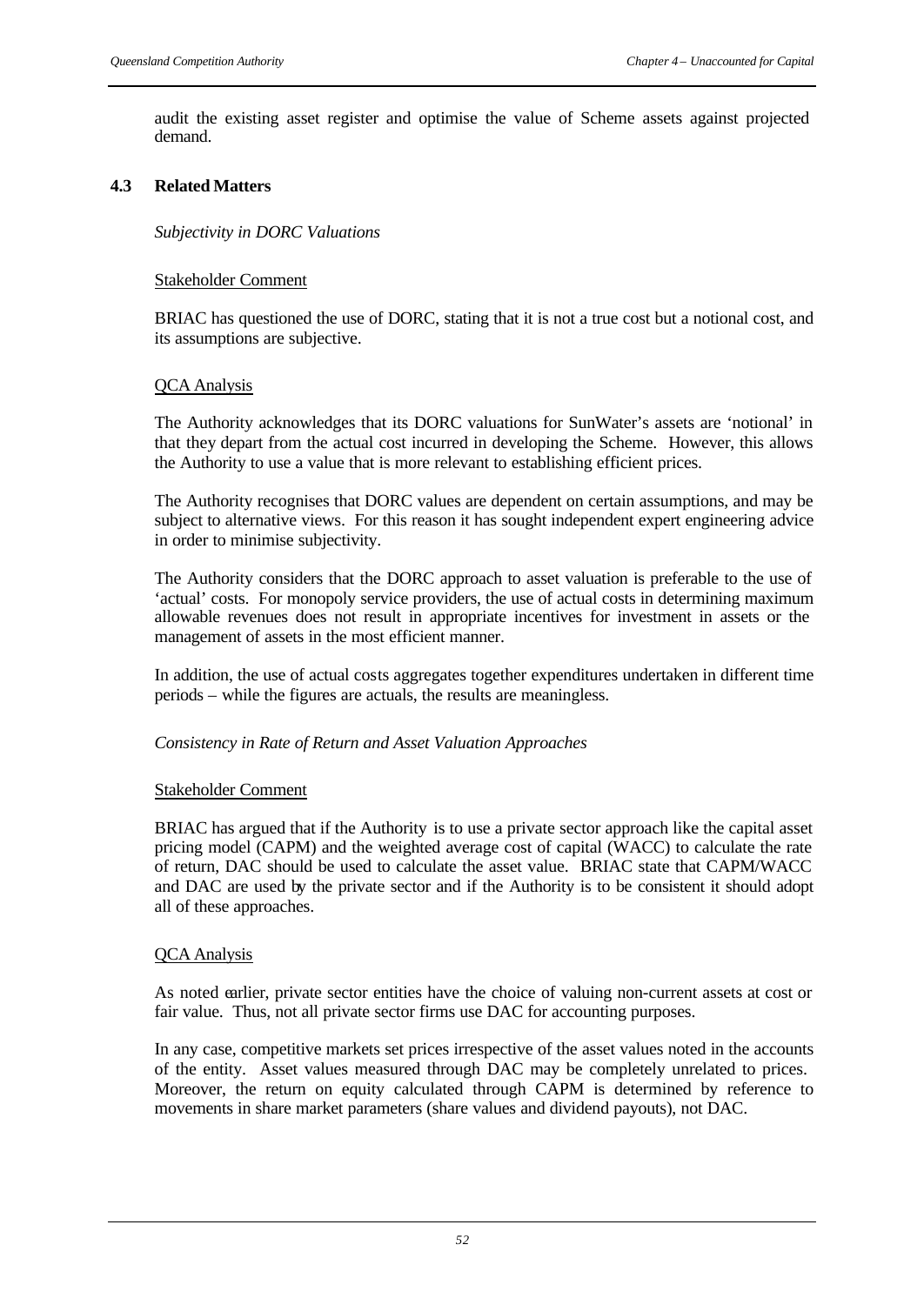The Authority notes that DORC and CAPM/WACC are both forward looking approaches. It is consistent to use both of these forward looking approaches in determining maximum allowable future revenues for regulatory purposes.

## *Revaluation Gains*

## Shareholder Comment

BRIAC submitted the use of DORC is not economically efficient and is fundamentally unsound as a proxy for competitive market outcomes as it results in inflationary indexation of capital costs and thus embeds monopoly rents. BRIAC stated that the Authority 'writes up the value of Burdekin infrastructure yet does not include such nominal revaluation gains as income and count them as returns to investment'. BRIAC submitted that any upward revaluation of the asset base (or capital gain) should be included as income and offset against the revenue required of users.

## QCA Analysis

The Authority's calculation of the required return on capital does take account of capital gains due to inflation. These capital gains are offset against the overall required return on an annual basis, resulting in a lower maximum allowable revenue requirement for pricing purposes.

## **4.4 Previous and Current Asset Valuations**

## *Arthur Andersen Valuation*

As part of the rural water pricing process, Arthur Andersen valued SunWater's Burdekin Scheme assets. Using the asset register and other information provided by SunWater, the DORC value of the Scheme assets at October 2000 was \$393.9 million.

The Authority engaged SMEC to assess Arthur Andersen's estimate of DORC. SMEC considered that the approach adopted by Arthur Andersen was relatively sound. However, because it was applied as part of a state-wide review of all SunWater assets, there was limited opportunity to incorporate local factors. Key concerns related to the heavy reliance placed on indexing past costs, the absence of any consideration of the condition of existing assets, the existence of significant excess capacity and some significant changes in technology.

In addition, SMEC noted that the DORC prepared by Arthur Andersen did not include some assets that would typically be included in an asset base for regulatory price setting, such as:

- working capital;
- road access, electricity infrastructure and telephone infrastructure required to build the Burdekin Falls Dam; and
- some other indirect costs associated with the construction of the infrastructure, such as infrastructure design and construction camp costs.

## *SKM Valuation*

As a result of the concerns regarding the DORC prepared by Arthur Andersen, the Authority sought independent advice from Sinclair Knight Merz (SKM) on the appropriate DORC for the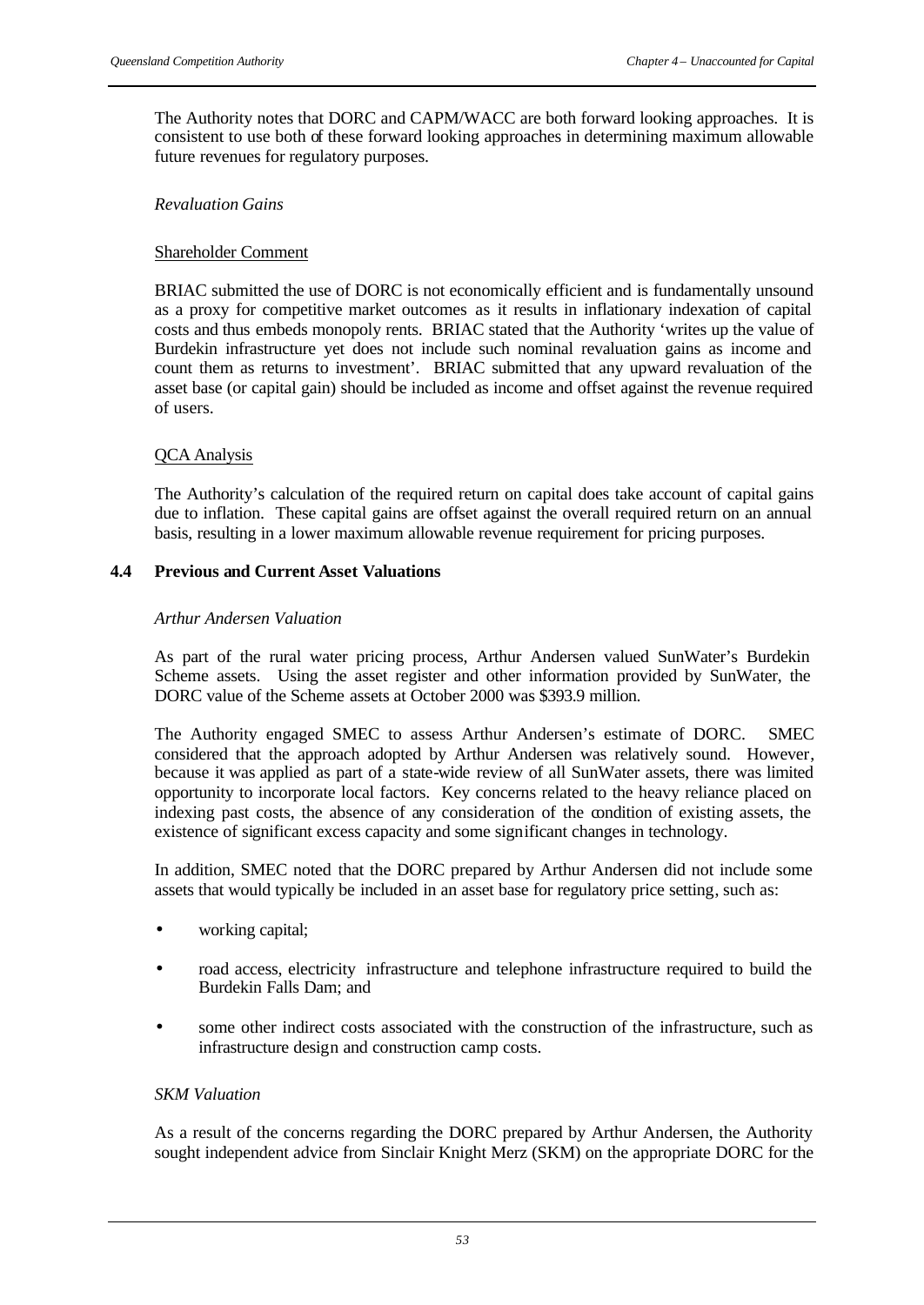Burdekin Scheme using the demand forecasts established for the rural water price setting process. SKM was required to:

- undertake an audit of the existing asset register to confirm its appropriateness for calculating a DORC value;
- determine the optimised value of Scheme assets, as at October 2000, sufficient to meet the service requirements of users; and
- undertake an assessment of potential demand growth beyond the current five year price path/demand forecast.

The approach applied by SKM to validate SunWater's existing asset register included field assessment of Scheme assets, a review of the 1997 SWPs' Bill of Materials and a review of additional costs that should be incorporated in the DORC valuation.

In determining its valuations, Arthur Andersen drew from the earlier 1997 Scheme valuation undertaken by SWP, the former commercialised business unit of the Department of Natural Resources and predecessor of SunWater. This valuation was based on a detailed calculation of the quantities of Scheme assets, applied against unit rates and other factors. Spot auditing of these quantities by SKM suggested that they were consistent with the Scheme infrastructure, with some minor inconsistencies.

SKM also reviewed the unit rates provided for in the SunWater valuation. In SKM's opinion, some of these unit rates were inappropriate, and consequently these were adjusted downwards. All other unit rates were retained, though they were adjusted to account for the time difference between the October 2000 valuation date and the date at which the SunWater valuation was undertaken.

In addition, SKM analysed the indirect cost factors (such as administration and design) provided for in the SunWater/Arthur Andersen valuation against SKM's opinion of appropriate industry benchmarks. For distribution assets, a higher indirect cost factor was used. The net effect of these adjustments is that SKM's valuation is higher than that of Arthur Andersen by \$8.6 million.

Finally, an adjustment was made to the capitalisation of interest during construction to reflect the effective WACC rate, as opposed to the assumed rate of interest during construction. This resulted in an upward adjustment of \$13.5 million.

The net effect of these adjustments is to increase the depreciated value of Scheme assets by \$22.1 million. Consistent with SKM's findings, these have been adopted by the Authority for the purpose of the Final Report.

Taking into account these adjustments, SKM reported a depreciated replacement cost for the Burdekin Scheme of \$416.0 million, compared with the Arthur Andersen valuation of \$393.9 million. Table 4.3 refers.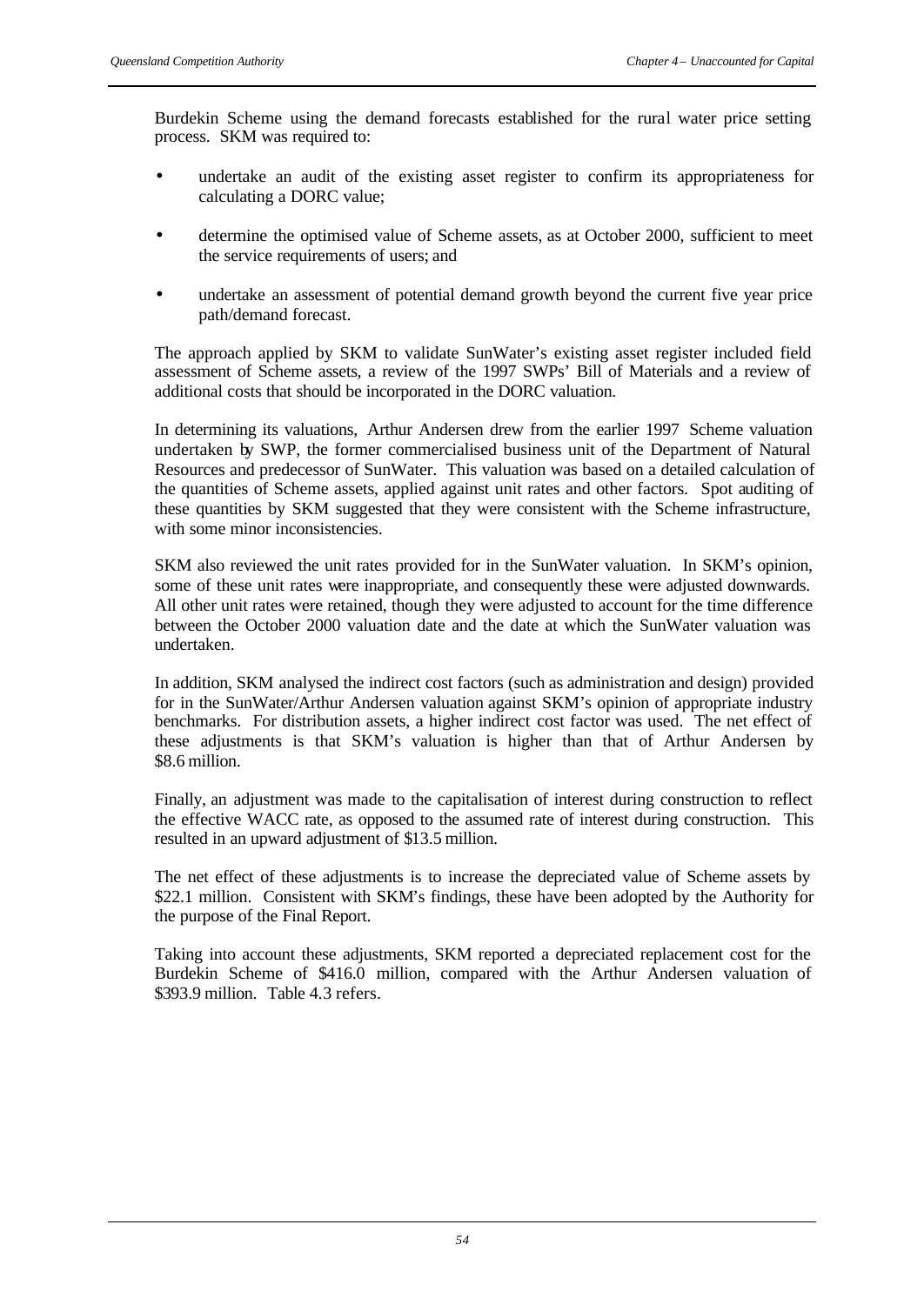## **Table 4.3: Arthur Andersen DORC adjusted for Unit Rates, Indirect Costs and Interest Capitalisation**

|                                                                                             |                                              | <i><b>\$</b></i> million | <i><b>\$</b></i> million |
|---------------------------------------------------------------------------------------------|----------------------------------------------|--------------------------|--------------------------|
| <b>Arthur Andersen DORC</b>                                                                 |                                              |                          | 393.9                    |
| plus                                                                                        | adjustment for unit rates and indirect costs | 8.6                      |                          |
| plus                                                                                        | adjustment for interest capitalisation       | 13.5                     |                          |
| Arthur Andersen DORC adjusted for unit rates, indirect<br>costs and interest capitalisation |                                              |                          | 416.0                    |

## Stakeholder Comment

In commenting on the Authority's Draft Report, BRIAC submitted that to substitute retrospectively a deemed WACC (for the purposes of interest capitalisation) for an actual cost of interest to push up assets valuations is an 'egregious' example of the arbitrary nature of this capital cost base valuation process - particularly when the funds were provided by governments and largely financed by taxes rather than borrowing.

## QCA Analysis

The Authority considers that it is appropriate for the full cost of capital to be earned on all funds expended.

Further, taxpayers funds can be applied to different uses and should therefore not automatically be excused from the requirement to earn a rate of return. That is, there is an opportunity cost associated with the use of those funds.

# *Working Capital*

Working capital represents the capital required to provide for timing differences between cash inflows (revenues) and cash outflows (expenses) over the short term operating cycle of the entity. Working capital is typically measured as the excess of current assets over current **liabilities** 

## Other Jurisdictions

Apart from the Authority, the only Australian regulators to report a position with respect to working capital are the Office of the Regulator General (ORG) and IPART. ORG's electricity determination (2000) reported that arguments for including a return on working capital pointed to a mismatch between the timing of revenues and costs over an operating cycle which left the entity with a shortfall in revenues. However, in the absence of an appropriate approach, ORG chose not to provide for working capital.

In contrast, IPART (1999e) considered that any business must maintain an investment in working capital to allow it to manage the lag between payments to suppliers and the receipts from customers. Similarly, many businesses also maintain an investment in inventory. IPART noted that to simply apply working capital as current assets less current liabilities would lead to a number of one-off distortions due to the effects of prepaid expenses and accruals. Instead, IPART adopted a simplifying formula to identify the level of working capital which reflected the billing cycle for receipts and payments and allowed for inventories. This formula was based on the assumption that payments from customers were outstanding for 45 days from the day of service delivery and that suppliers were paid 30 days after service delivery.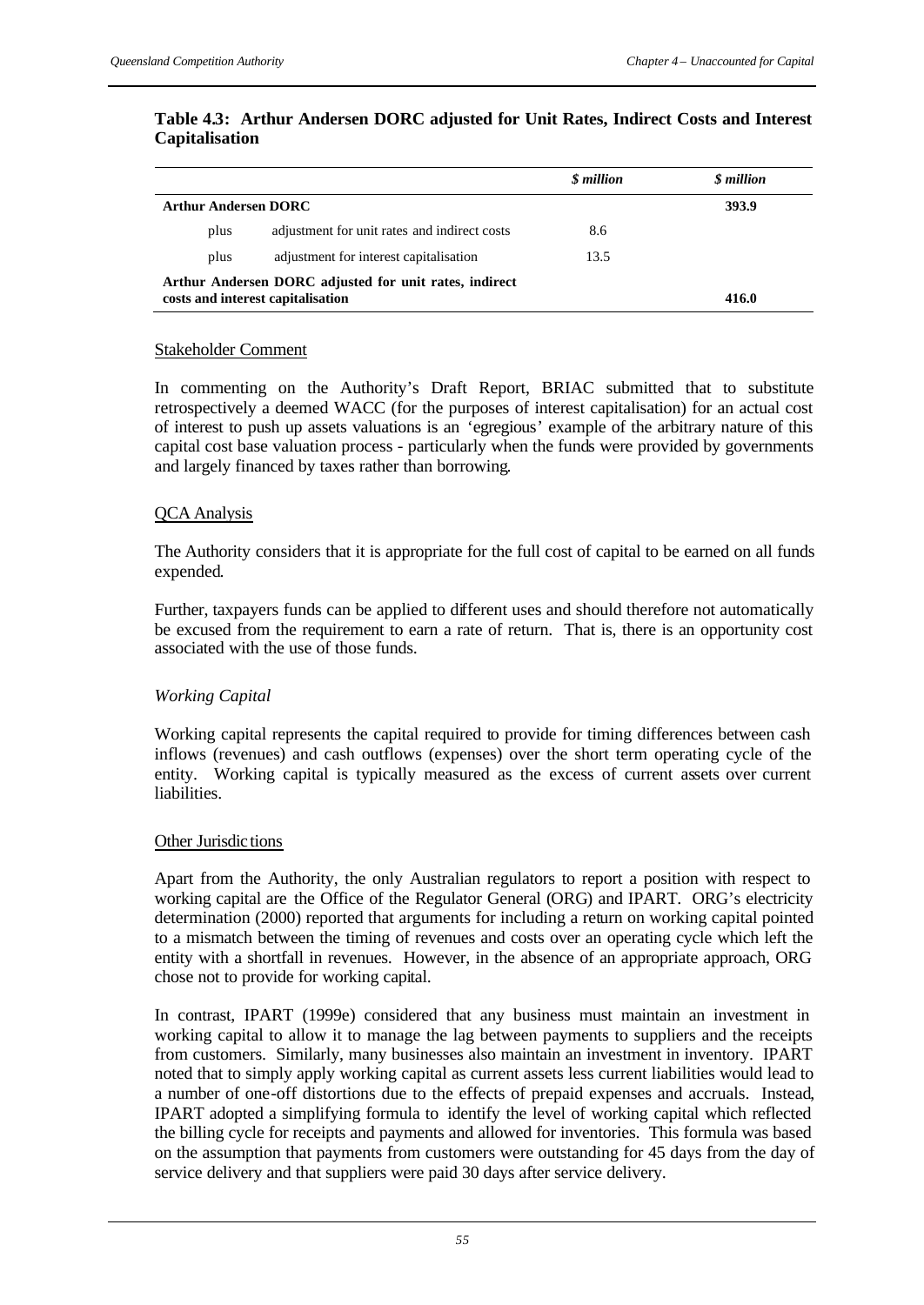## Stakeholder Comment

SunWater has proposed that provision for working capital be included in the asset base.

## QCA Analysis

The Authority accepts that, consistent with business practice, working capital should be included in the asset base. The Authority's determination for electricity distributors (QCA 2001a) and recommendations by the Authority for Gladstone Area Water Board (GAWB)(QCA 2002) included provisions for working capital within the regulatory asset base.

While there is variation in the level of working capital across the industry, SKM's advice to the Authority was that there was an "industry average" for working capital of 5.08% of sales revenue. This is comparable with recent regula tory decisions by the Authority for the electricity industry of around 5.4% and consistent with the level utilised by the Authority in the GAWB assessment.

For the purpose of this assessment, applying the 5.08% ratio, an amount of \$0.6 million is suggested as a reasonable level of working capital.

## *Road from Mingella to Burdekin Falls Dam*

The construction of the Burdekin Falls Dam in the 1980s required the construction of a new 130 km road from Mingella to Burdekin Falls Dam. After construction, the road was gifted to Dalrymple Shire, which took responsibility for ongoing maintenance.

## Stakeholder Comment

SunWater submitted that the cost of the road from Mingella to Burdekin Falls Dam should be included in the asset base for regulatory pricing purposes as the expenditure was essential for the construction of the Dam. Further, SunWater submitted that the road was required to be constructed of bitumen standard to minimise the risk of delay in critical materials to the site from adverse weather conditions, and for safety reasons for people living at the site. SunWater costed this asset on an indexed replacement cost basis at \$38 million.

## QCA Analysis

SKM confirmed that the construction of a road from Mingella to Burdekin Falls Dam was essential for the optimal construction of the dam.

Further, SKM identified that it was optimal to construct a bitumen road for construction purposes, as an unsealed road would be unpassable and would require reconstruction after each wet season, resulting in delays and an overall increase in construction costs. In addition, a bitumen road would satisfy relevant safety requirements for those people required to service the Dam on an ongoing basis.

However, SKM noted that the road was built to an excessively high standard as it was of two lane width. SKM stated that a single lane bitumen seal as is common practice in the less populous areas of Queensland would be more appropriate.

The Authority has accepted the advice of SKM, and considers that the cost of a single lane bitumen road from Mingella to Burdekin Falls Dam should be included within the regulatory asset base. SKM valued the bitumen road from Mingella to Burdekin Falls Dam at a DORC value of \$16.1 million.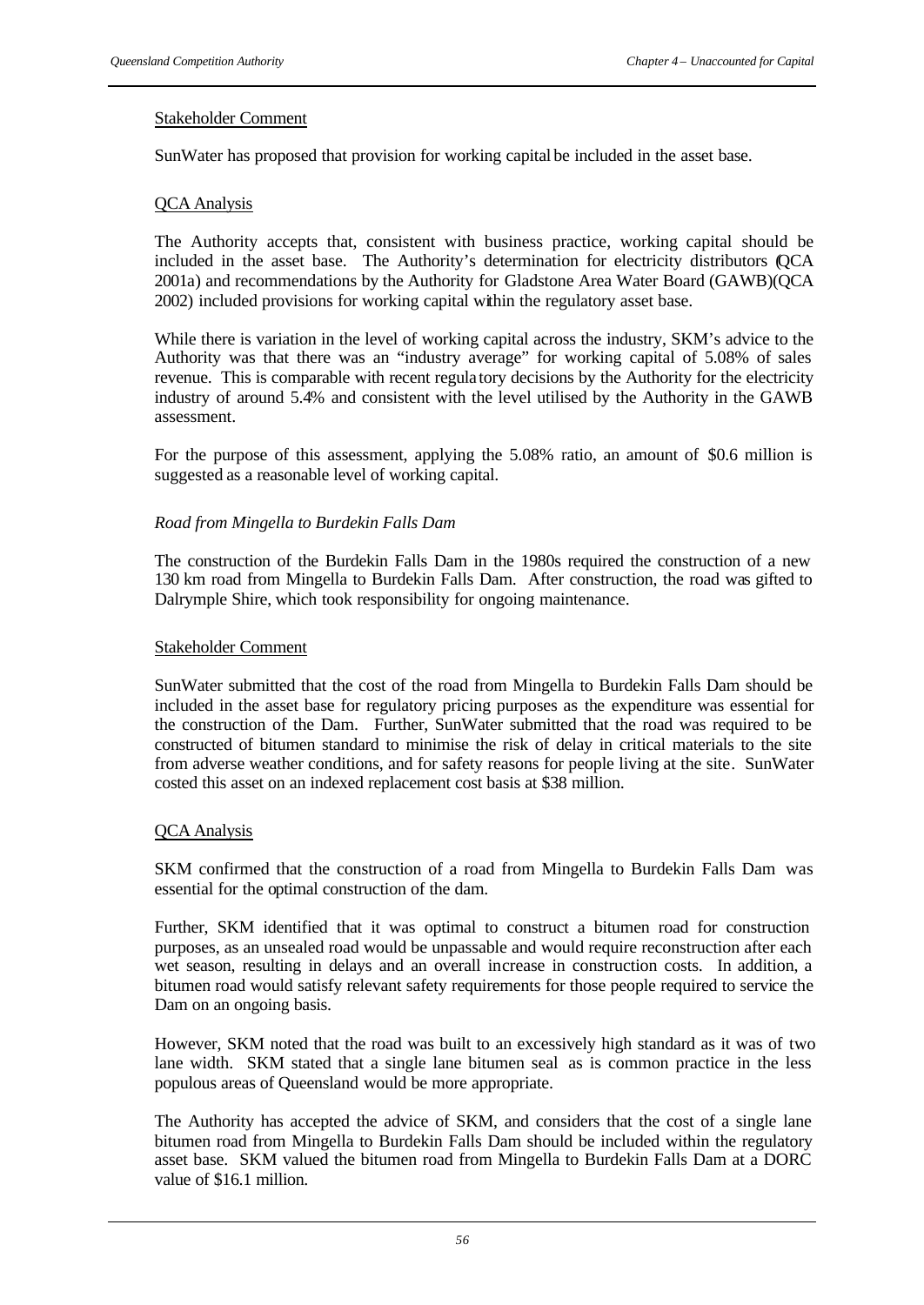## *General Access Roads*

In developing farmland for sale within the Scheme, a general access road network servicing farms was constructed. These roads have since been gifted to the relevant Councils.

## Stakeholder Comment

SunWater proposed that this expenditure should not be viewed as part of the DORC value for pricing purposes, but as an expense to be offset against proceeds from the sale of land in the Scheme, as these roads were part of the land development and subdivision of farms.

## QCA Analysis

SKM advised the Authority that the road network servicing farmland was not required for the provision of water infrastructure services. An agreement between SunWater and the Burdekin Shire Council regarding some of these roads states that they '*are additional to irrigation and drainage facilities*'. For this reason, the Authority considers that general access roads to irrigation farms should not form part of the asset base for pricing purposes, but should be considered as part of the initial land development.

## *Flood Mitigation Assets*

The construction of the Burdekin Falls Dam provides flood mitigation benefits to properties downstream of the Dam. Whilst the 1980 report to Parliament noted that these benefits would accrue to development currently existing at that time, the report also estimated the benefits to both existing and new properties.

However, the provision of flood mitigation services does not affect the nature of the assets required for the Scheme or their cost, as these benefits are incidental to those provided by assets within the optimised asset base. That is, no additional infrastructure is required to provide these benefits.

Accordingly, the Authority considers there is no case for adjusting asset values to reflect flood mitigation benefits.

## Stakeholder Comment

In their final submission, MDCC noted that the Authority contended that flood mitigation services provided by the Burdekin Falls Dam were an '*incidental by-product of the main objective of the scheme'*. MDCC contended that flood mitigation was a function that supported the initial government decision to progress the dam and should not be dismissed without a quantitative value being placed against it, that is, it was part of the decision making process.

BRIAC also raised a number of arguments supporting the contention that flood mitigation benefits should be taken to account in determining the asset base for pricing purposes, assuming that the Authority did not accept their argument that the whole asset base was a sunk cost.

## QCA Analysis

The 1980 Parliamentary Report indicates that the principal objectives of the Scheme were to provide adequate water supplies for the irrigation of sugar-cane and to provide water supply for further agricultural, and urban and industrial development (page 2). The Report does, however, list the benefit of flood mitigation as a benefit of the Scheme as distinct from secondary benefits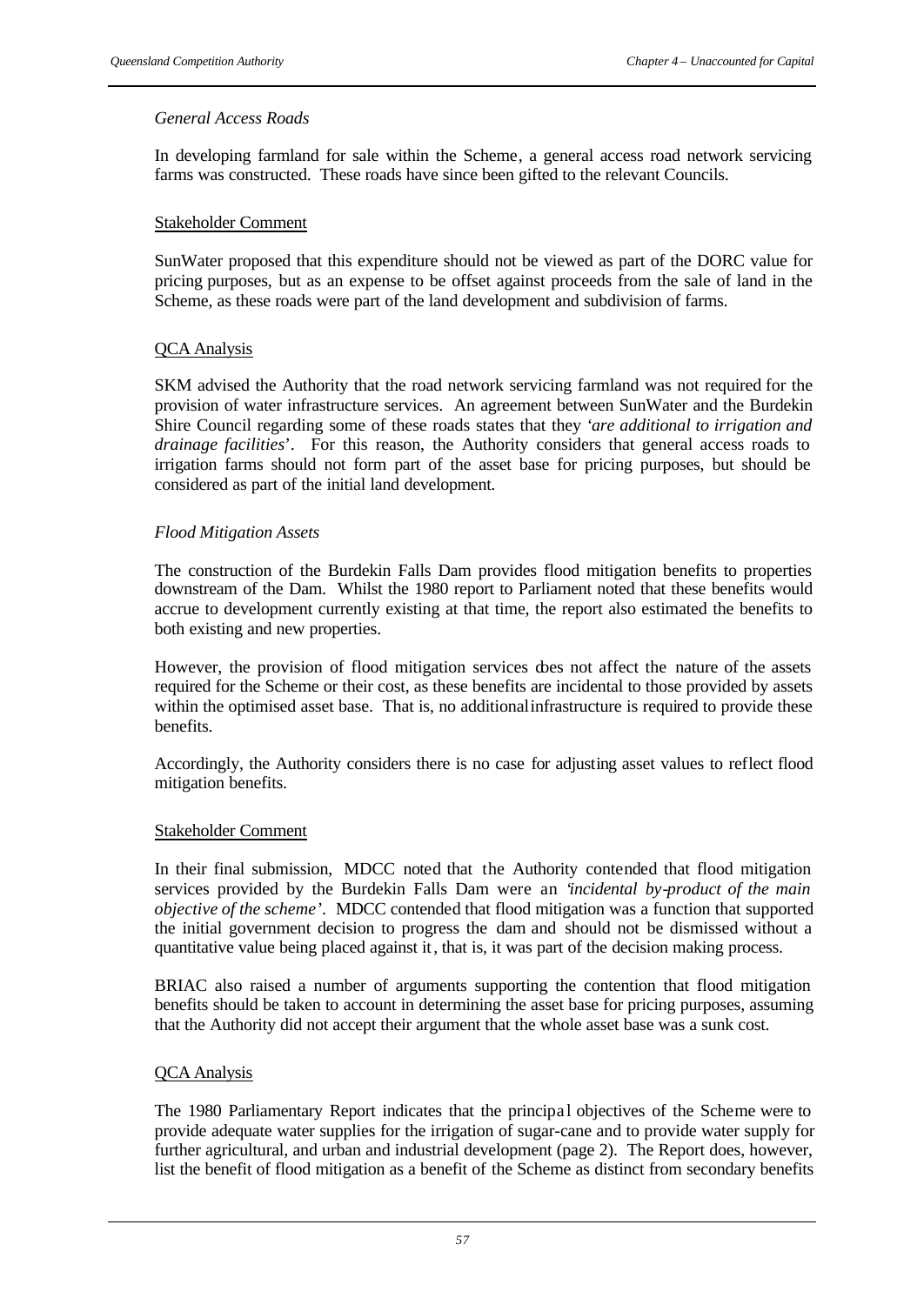associated with the Scheme. These distinctions between objectives, benefits and secondary benefits do not assist in determining whether the existence of flood mitigation benefits was to be recognised in pric ing policy. No guidance on this matter is evident.

The approach adopted in the Draft Report is consistent with current government approaches to CSOs whereby the government is only prepared to provide a CSO if additional costs are incurred which would not have been incurred by the service provider for its commercial purposes. In this case, no additional costs were incurred.

The alternative interpretation, promoted by MDCC and BRIAC, is that the flood mitigation is one benefit of the Scheme, as is the provision of water services, and that costs should be allocated according to the benefits envisaged. The Authority has not attempted to calculate the flood mitigation benefits of the Scheme or, for that matter, the total benefits of the Scheme. However, the Authority notes that the total benefits of the Scheme (in terms of gross value of production) were estimated in the 1980 Report at \$297 million annually. In that same report, the benefits of flood mitigation were estimated at a maximum of \$0.8 million per annum, or less than 0.3% of the total scheme benefits. On this basis, even if flood mitigation benefits were taken to account, the maximum revenue requirement for the Scheme would reduce by less than \$50,000 in some \$19 million.

However, as indicated, the Authority considers that flood mitigation is an ancillary benefit which incurred no additional cost and, therefore, should not be allocated any share of the costs.

## *Recreational Assets*

SunWater provides recreational assets at the Burdekin Falls Dam, including picnic facilities, boat ramps, amenities blocks and public safety infrastructure.

Where assets are provided purely for recreational purposes, the costs of these assets should be recovered from the users of those assets, provided this is practical and cost-effective. However, the costs of implementing 'user-pays' charging at the Burdekin Falls Dam site is likely to outweigh the revenues collected.

A significant portion of these assets is provided for purely recreational purposes. The cost of purely recreational assets provided by SunWater at the Burdekin Falls Dam was estimated by SKM to be \$1.5 million. No revenues are received by SunWater for these facilities. However, as these recreational assets were not included in the Arthur Andersen valuation, no further adjustment is necessary.

However, part of the capital involved in the provision of recreational assets at the Burdekin Falls Dam is also required for the safe operation of the site and to manage site access. The estimated value of these site management assets is around \$0.7 million. These costs have been incorporated into the asset base.

## *Land and Resumption Costs*

A water business typically holds land for buildings, pipelines and channels, and pumping facilities as well as the area submerged and adjacent to storages.

SunWater owns land associated with the Burdekin Falls Dam, associated recreational areas, pump stations, and reservoirs. Channels are located along land resumed at the time of construction.

The appropriate method for valuing land and easements is currently the subject of much discussion Australia -wide. Options are to: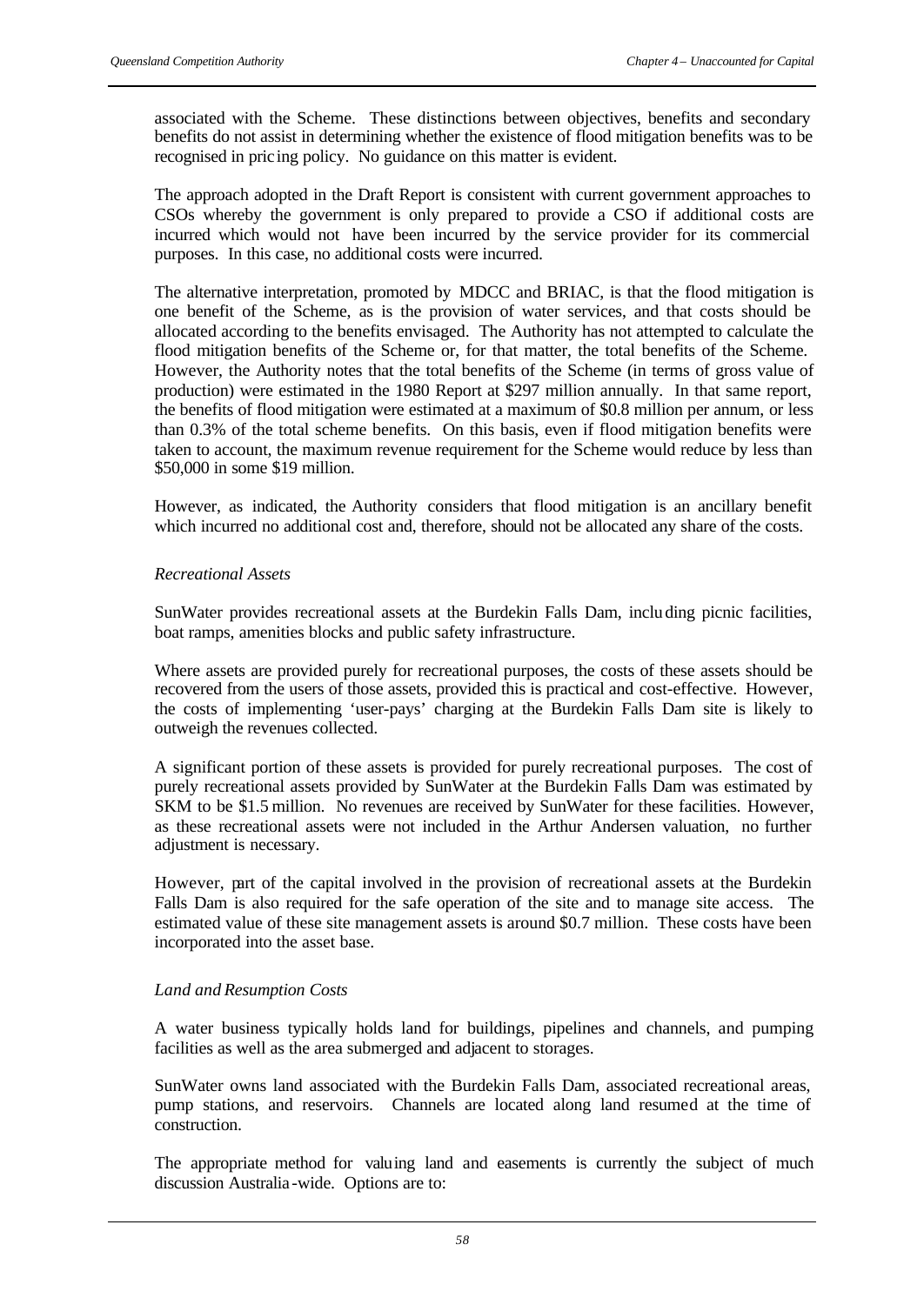- use historic cost;
- use historic cost indexed for inflation; or
- use the market value of land.

#### **Other Jurisdictions**

The Australian Competition and Consumer Commission (ACCC) (2001) expressed a preference for an ODV approach for valuing easements, but concluded that, in balancing the need for an adequate rate of return on investment and the need to avoid price shocks, indexed historical cost in valuing Sydney airport land and easements was appropriate.

IPART (1999d) argued that easements apply in perpetuity, are rarely replaced and that the use of replacement costs would result in price shocks. IPART concluded that actual cost should be used rather than replacement cost.

## Stakeholder Comment

SunWater proposed that the market value of land be included in the asset base. SunWater also submitted that additional costs needed to be incorporated in the asset base to reflect:

| $\bullet$ | inundated land for the Burdekin Falls Dam and weirs | \$1.68 million |
|-----------|-----------------------------------------------------|----------------|
| $\bullet$ | land resumption costs for the Burdekin Falls Dam    | \$7.70 million |
|           |                                                     |                |

land under channels, drains and roads and other land \$14.1 million

In addition, SunWater indicated that account needed to be taken of some unspecified BRIA land resumption costs.

BRIAC argued that the value of land used for water infrastructure should be valued at zero, as this land has no alternative use.

In its comments on the Draft Report, BRIAC also argued that it was inconsistent for the Authority to include land as a cost to the Scheme while not taking account of the benefits of flood mitigation.

## QCA Analysis

Land is a necessary component for the storage and delivery of water and, to the extent that it is relevant to current and forecast demand, should be incorporated in the asset base.

SKM reviewed SunWater's submission regarding land and concluded that, based on estimated historic cost indexed for inflation:

land and land resumption costs total \$14.8 million. SKM were unable to reconcile this land value with the lower figure proposed by SunWater; and

the land under channels totals \$2.5 million. This amount broadly aligns with more recent submissions by SunWater. The remainder has been accounted for in the development costs of the Scheme, or related to land under drainage infrastructure.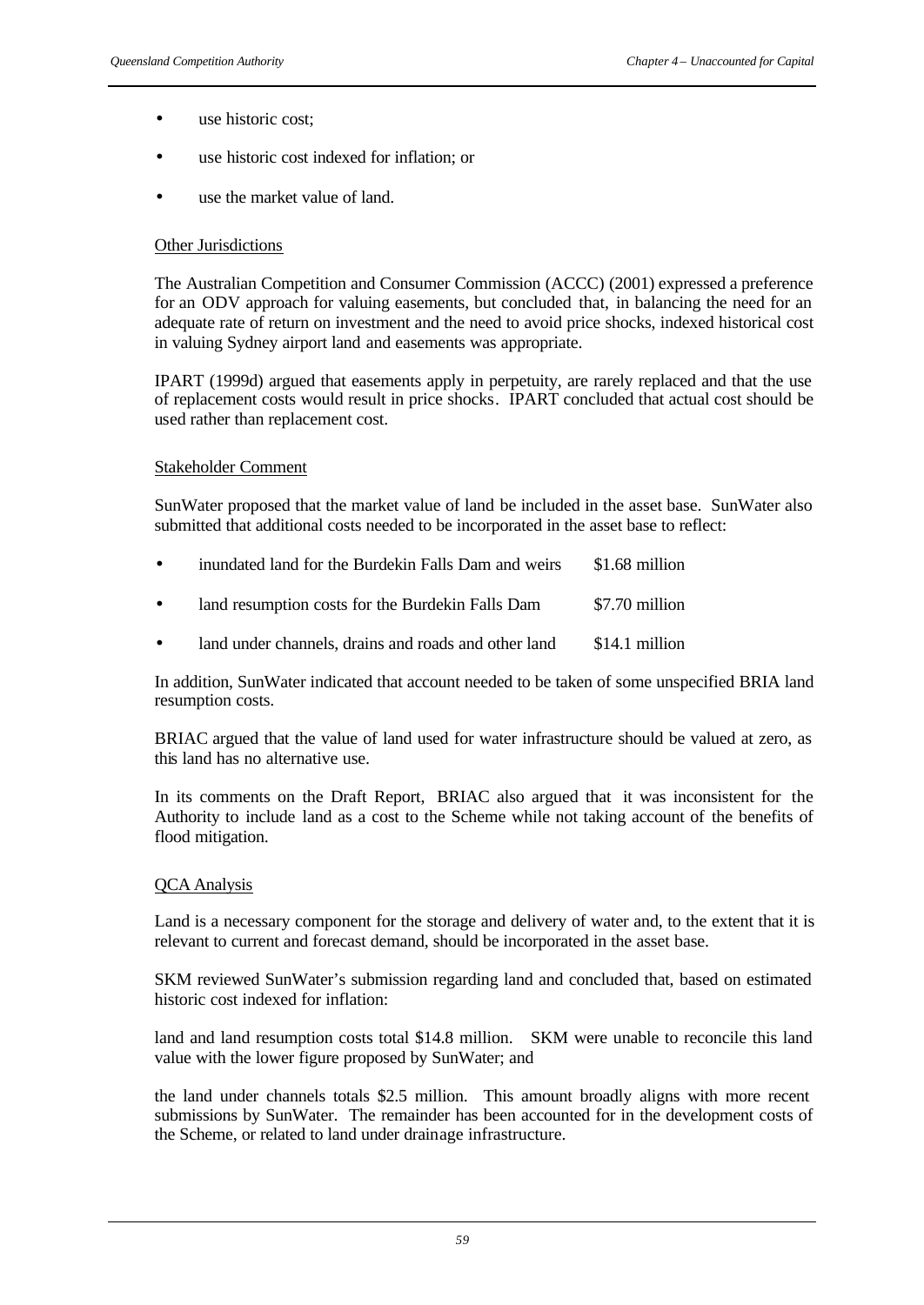The Authority has accepted the advice of SKM and included in the Scheme's DORC valuation \$17.3 million relating to the value of land underlying Scheme assets and costs relating to its acquisition/resumption.

With respect to BRIAC comments on the Draft Report, there is no inconsistency of treatment. Land was resumed at a cost to the Scheme while the achievement of flood mitigation benefits did not impose any additional cost.

## *Other Indirect Costs*

Construction of the Burdekin Falls Dam required electricity and telephone connection to the dam site, and involved other indirect costs.

SunWater submitted that the costs of providing electricity and telephone connection to the Dam, amounting to \$2.4 million were necessary for construction purposes. SunWater estimated other costs such as the establishment of temporary site camps and permanent site facilities, site survey and investigations and detailed designs at \$9.4 million.

## QCA Analysis

SKM considered that the additional indirect costs that SunWater proposed should be included in the asset base were reasonable, and these were therefore incorporated in the asset value. Refer to Table 4.4.

|                                                        |                                                                                                | \$ million | \$ million |
|--------------------------------------------------------|------------------------------------------------------------------------------------------------|------------|------------|
| <b>Arthur Andersen DORC valuation for total Scheme</b> |                                                                                                |            | 393.9      |
| plus                                                   | adjustment for unit rates and indirect costs                                                   | 8.6        |            |
| plus                                                   | adjustment for interest capitalisation                                                         | 13.5       |            |
| interest capitalisation                                | Arthur Andersen DORC adjusted for unit rates and                                               |            | 416.0      |
| plus                                                   | working capital                                                                                | 0.6        |            |
| plus                                                   | Mingela to BFD Road                                                                            | 16.1       |            |
| plus                                                   | site management assets                                                                         | 0.7        |            |
| plus                                                   | land and resumption costs                                                                      | 17.3       |            |
| plus                                                   | electrical and communications                                                                  | 2.4        |            |
| plus                                                   | site camps and survey costs                                                                    | 9.4        |            |
|                                                        | Arthur Andersen DORC adjusted for unit rates, interest<br>capitalisation and additional assets |            | 462.5      |

#### **Table 4.4: Summary of adjustments to Arthur Andersen's DORC**

The valuation of \$462.5 million (before optimisation) is comprised of \$271.4 million for storage assets and \$191.1 million for distribution assets.

## **4.5 Optimisation**

A key issue in establishing DORC is the way in which optimisation is addressed. Optimisation seeks to account for inappropriate scale, configuration and technology in present assets, relative to those assets that would be developed today to meet present and expected future demand.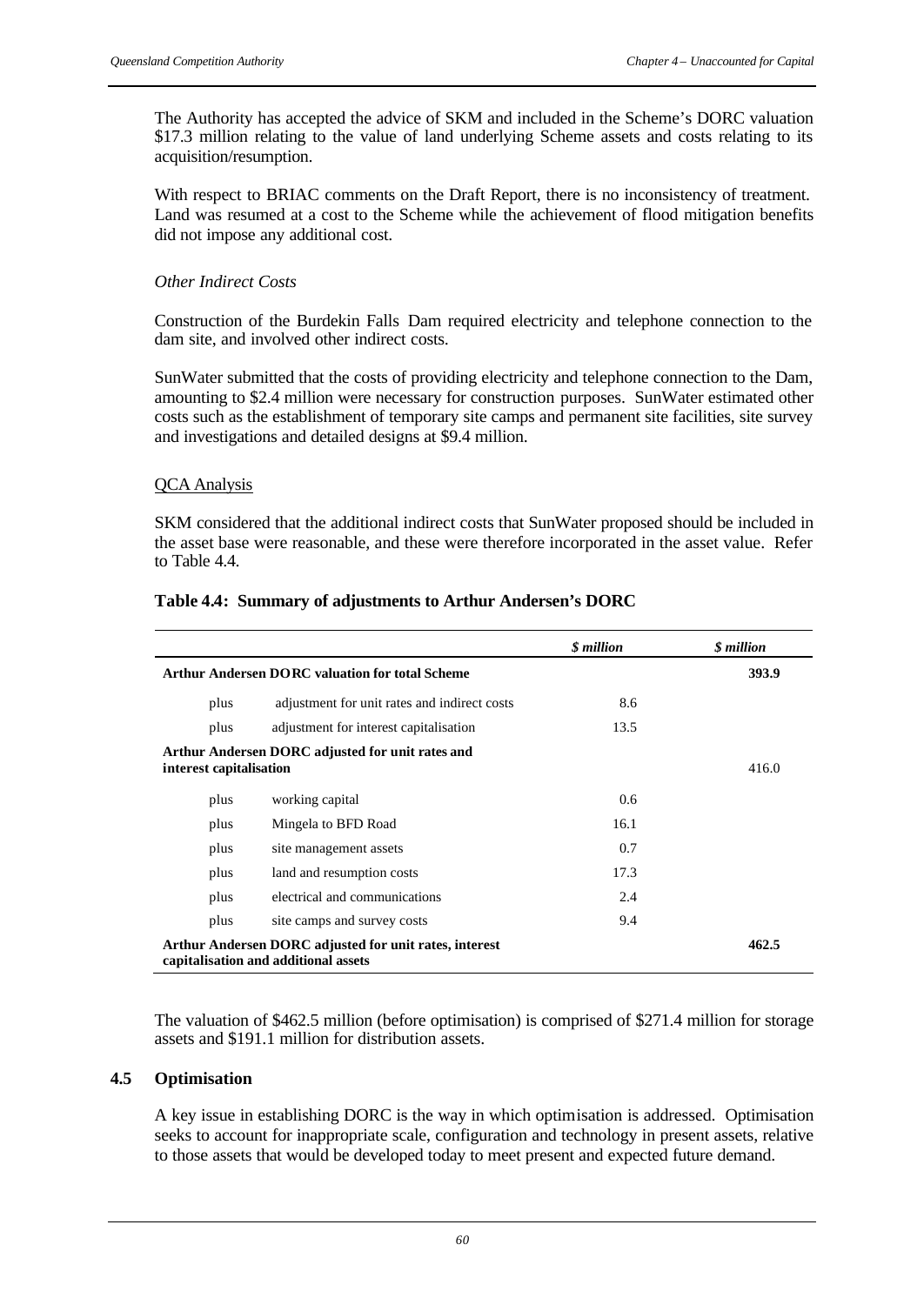Approaches to optimisation range from a "greenfields" approach, which assumes that assets would be replaced without any constraints imposed on the configuration or type of assets constructed, to alternative "brownfields" approaches that might be constrained by factors such as the pattern of development of other infrastructure.

One variation on "brownfields" optimisation is "incremental optimisation", which is based on the premise that the existing assets would be replaced using fundamentally the same configuration as is presently in place, with adjustments only to the type of assets (improvements in asset technology, for example) and scale to match the desired level of service provision. The focus of incremental optimisation is on redundant assets, over-engineering and excess capacity.

Where optimisation has been adopted by regulators (including the Authority), it has generally been in the form of incremental optimisation.

In assessing the "optimal" value of the Burdekin Scheme assets, SKM's approach was to:

- assess the likely level of demand; and
- determine what configuration/scale of assets was necessary to provide a sufficient level of services to meet this demand.

## *Demand Projections*

The Ministers' Direction required the Authority to use the demand forecasts used in the rural water price setting process. These cover the five years from 2000-01 to 2004-05.

However, to appropriately assess the optimised value of the Burdekin Scheme assets, it was necessary also to consider potential growth or changes in demand into the future.

## Stakeholder Comment

SunWater submitted that, as a result of additional commercial projects forecast to come on line from 2005-06, demand beyond 2005 could dramatically increase and could result in the use of all available water in the Dam.

BRIAC and the QFF stated that there was considerable excess capacity within the Dam and no foreseeable future demand that would result in this capacity being utilised.

In responding to the Authority's Draft Report, the BRIAC has claimed that the Authority has not acknowledged the implications of the Burdekin scheme now servicing a fewer number of farmers (and a smaller irrigated area) than was originally anticipated.

BRIAC also claimed that the Authority did not give credit for benefits from enhanced security of Townsville's water supply.

## QCA Analysis

As directed, the Authority has used the demand figures used in the price paths. These apply until 2004-05 and were considered to be reasonable by SKM, who also considered the losses that would occur with the delivery of these volumes. However, in order to give consideration to the appropriateness of current capacity, it was necessary to estimate demand for water beyond the current price paths.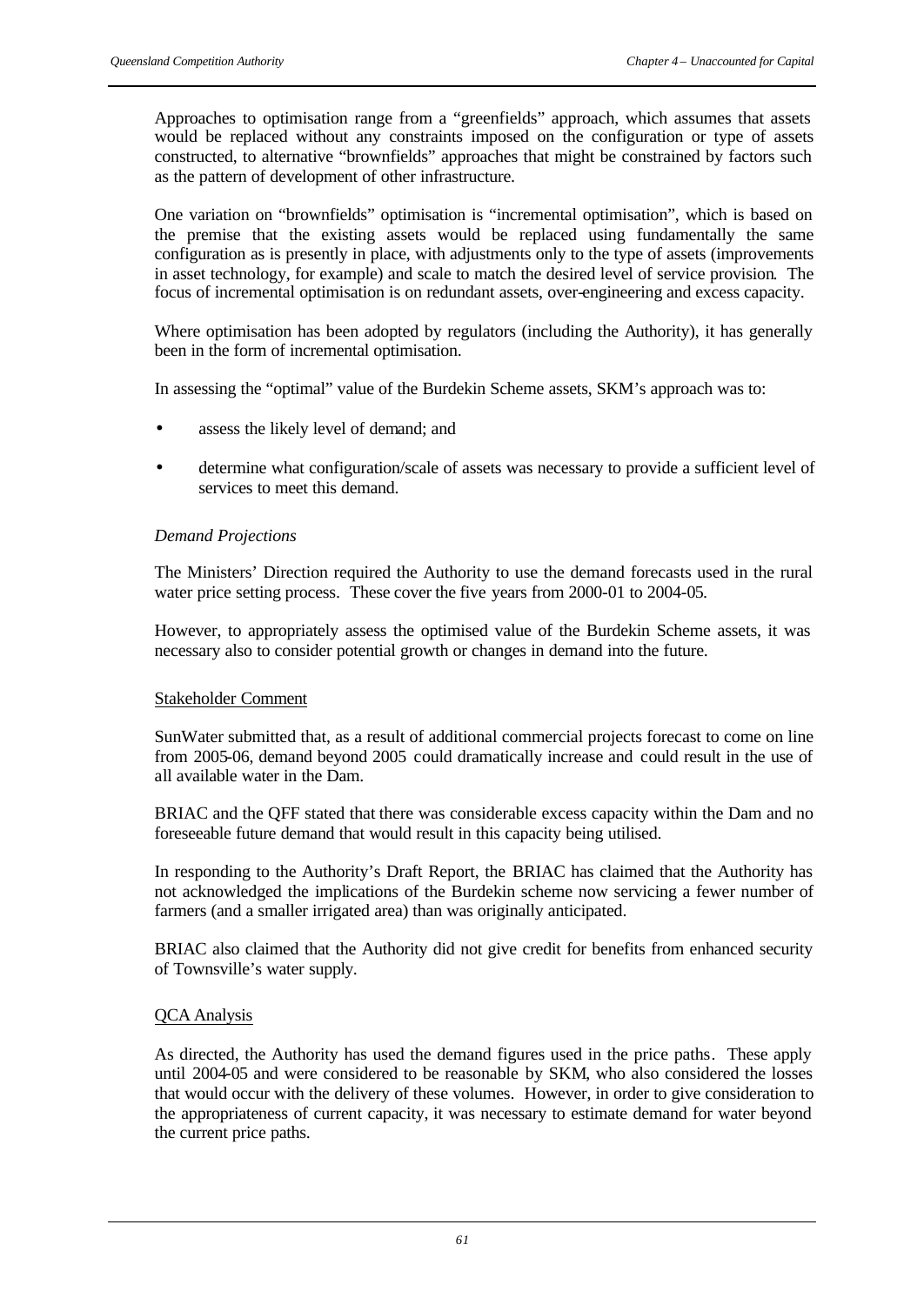SKM assessed the risks associated with the commercial projects proposed by SunWater, reviewed and updated industry sector information and, after considering the materiality of demand related to certain projects, developed a risk profile for each material project.

These forecasts indicate that it is unlikely that there will be any increase in demand for water from within the BRIA for the purposes of sugarcane production over and above the full utilisation of existing allocations held by irrigators.

Some increase in demand for water is expected to come from urban/industrial customers, but this would be satisfied by the existing allocation held by NQWater. As the NQWater allocation is already subject to a contractual right, SKM considered it appropriate to include this volume in the "likely" demand scenario, although it recognised that it is not presently being used.

SKM's analysis of likely demand represents the most recent and comprehensive assessment available to the Authority. It incorporates updated information on demand from existing and new customers. Accordingly, the likely demand scenario developed by SKM has been used by the Authority as the basis for its assessment (see Table 4.5, below).

These estimates are consistent with the price paths, and include losses as specified in SunWater's IROL. Demand by BRIA and non-BRIA users features in Table 4.5.

It is noted that, unlike the case of many urban facilities where high reliability water is required by industrial customers, the issue of a capacity cushion does not arise for irrigation provided at medium reliability with any shortages in capacity translating into reduced volumes supplied to irrigators.

The Authority's optimisation approach under DORC provides that only assets appropriate to anticipated demand are included in the asset base of the Scheme. Assets constructed to service demand that has not eventuated are not included in the asset base for pricing purposes. This is consistent with the outcome of competitive markets, the benchmark for efficient service delivery.

The Authority's allocation of assets to BRIA reflects BRIA's share of the water allocations established under the current IROL (and which in turn reflects estimates of current requirements). With respect to Townsville's water supply, the Authority has recognised the water allocation held by NQ Water and has removed those assets related to that supply from the asset base relevant to BRIA irrigators. In doing so, allowance was made for the greater certainty attached to some of the NQ Water allocation.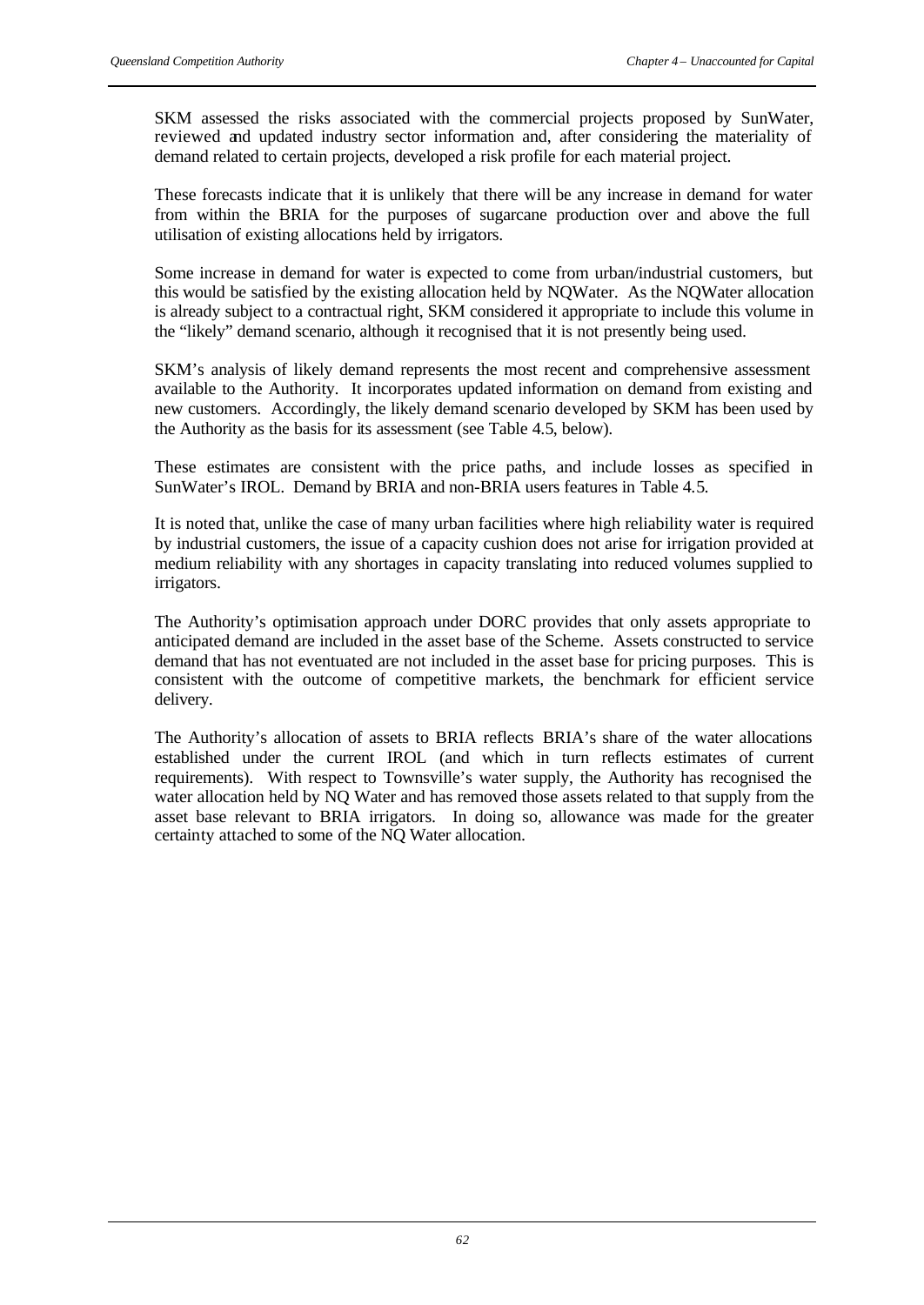|                            | 2001-02 | 2002-03 | 2003-04 | 2004-05 | 2009-10 | 2014-15 | 2020-21 |
|----------------------------|---------|---------|---------|---------|---------|---------|---------|
| $Channel*$                 | 281,400 | 291,400 | 297,400 | 297,400 | 297,400 | 297,400 | 297,400 |
| River*                     | 32,640  | 32.640  | 32,640  | 32,640  | 32,640  | 32,640  | 32,640  |
| Other*                     | 40,779  | 40,779  | 40,779  | 40,779  | 40,779  | 40,779  | 40,779  |
| <b>BRIA</b> losses         | 132.971 | 132.971 | 132.971 | 132,971 | 132,971 | 132,971 | 132,971 |
| Total BRIA with losses     | 487,790 | 497,790 | 503,790 | 503,790 | 503,790 | 503,790 | 503,790 |
| Total Non-BRIA with losses | 429,416 | 429,416 | 429.416 | 429,416 | 429,416 | 429,416 | 429,416 |
| Total                      | 917.206 | 927,206 | 933,206 | 933,206 | 933,206 | 933,206 | 933,206 |

**Table 4.5: Likely Demand Scenario for BRIA (ML)** 

\* These figures do not include losses

# **Figure 4.2: Demand by Category of User**



**D**BRIA ■BRIA with losses ■ Non-BRIA ■ Non-BRIA with losses

# *Optimisation of Storage Assets*

The major storage assets of the Scheme are the Burdekin Falls Dam and the Clare Weir. In addition, minor storage services are provided by a series of weirs on the Burdekin River (the Gorge, Blue Valley and Clare Weirs) and Haughton River (the Giru and Val Bird Weirs). The value of these minor storage services is incorporated in distribution assets. The replacement cost of the Burdekin Falls Dam and the Clare Weir was estimated by Arthur Andersen at \$212.8 million and by SKM (taking into account the adjustments referred to in section 4.2) at \$228.0 million.

The IROL held by SunWater provides for total water allocations of some 1.12 million ML. This includes 184,241 ML of unused medium priority water being held by SunWater as an Interim Water Allocation. The total capacity of the Burdekin Falls Dam is 1.86 million ML.

SKM's report to the Authority suggested there was little likelihood that this surplus capacity would be drawn down by additional demand in the foreseeable future. Accordingly, SKM sought to value the "optimal" configuration of storage assets, taking into account all envisaged demand, including foreseeable demand into the future.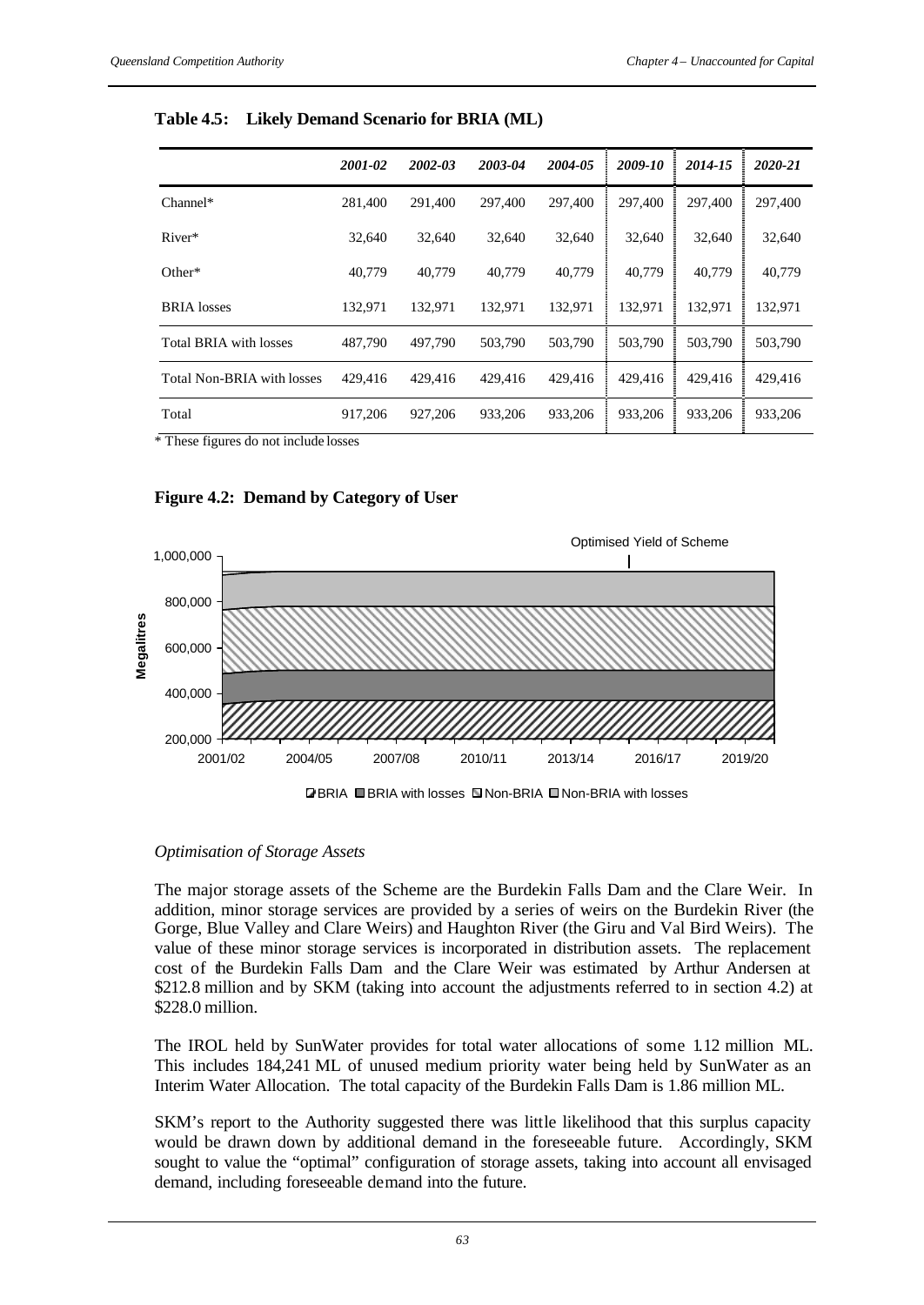l

This analysis suggested that a dam with a Full Supply Level (FSL) of  $152.54$ m (AHD)<sup>27</sup> would be sufficient to meet present and future demand. Such a storage would provide for an annual yield of 933,000 ML from 2004-05. The present dam has an FSL of  $154m$  (AHD).<sup>28</sup> The reduction in DORC attributable to this smaller main embankment was estimated by SKM at \$8.4 million.

SKM also noted that an oversized saddle dam was included in the Scheme for ready incorporation of a hydro-electricity power station, as was initially proposed for the Scheme. SKM has optimised out the excess capacity contained within this structure as there appears to be no prospect for such a facility within the timeframe considered by this analysis. The effect of the reduction in size of the adjacent saddle dam is to reduce the DORC by a further \$15.0 million.

Finally, SKM noted that the construction of the Dam has resulted in the redundancy of several weirs in the Scheme, including the Gorge Weir. The value of these weirs has therefore been excluded from the optimised valuation. This adjustment was made in the previous Arthur Andersen valuation and consequently no further adjustment is required. A summary of all adjustments to storage assets appears in Table 4.6.

|                                    |                                                                                                                                           | \$ million                        | \$ million |
|------------------------------------|-------------------------------------------------------------------------------------------------------------------------------------------|-----------------------------------|------------|
| <b>Arthur Andersen DORC</b>        |                                                                                                                                           |                                   | 212.8      |
| plus                               | adjustment for unit rates and interest<br>capitalisation                                                                                  | 15.2                              |            |
| interest capitalisation            | Arthur Andersen DORC adjusted for unit rates and                                                                                          |                                   | 228.0      |
| plus                               | share of related costs                                                                                                                    |                                   |            |
|                                    | Mingella Road<br>land and resumption costs<br>detailed design and site surveys<br>electricity and communications<br>site management costs | 16.1<br>14.8<br>9.4<br>2.4<br>0.7 |            |
|                                    | Arthur Andersen DORC adjusted for unit rates, interest<br>capitalisation and additional costs                                             |                                   | 271.4      |
| <i>less</i>                        | excess demand capacity<br>oversized saddle dam                                                                                            | (8.4)<br>(15.0)                   |            |
| <b>SKM DORC</b> for storage assets |                                                                                                                                           |                                   | 248.0      |

### **Table 4.6: Valuation of Storage Assets**

On the basis of SKM's analysis, the Authority accepts that the DORC value of the Burdekin Scheme storage assets is \$248.0 million.

 $27$  Australian Height Datum, a measure of vertical height above a historically determined mean sea level which has an AHD of zero.

 $28$  The Authority notes the Department of Natural Resources and Mines is currently undertaking further hydrological analysis to confirm the annual supply yield for the Burdekin Falls Dam. For the purposes of the present analysis, the Authority has assumed that the storage can service the entire IROL annual allocation of 1,117 GL.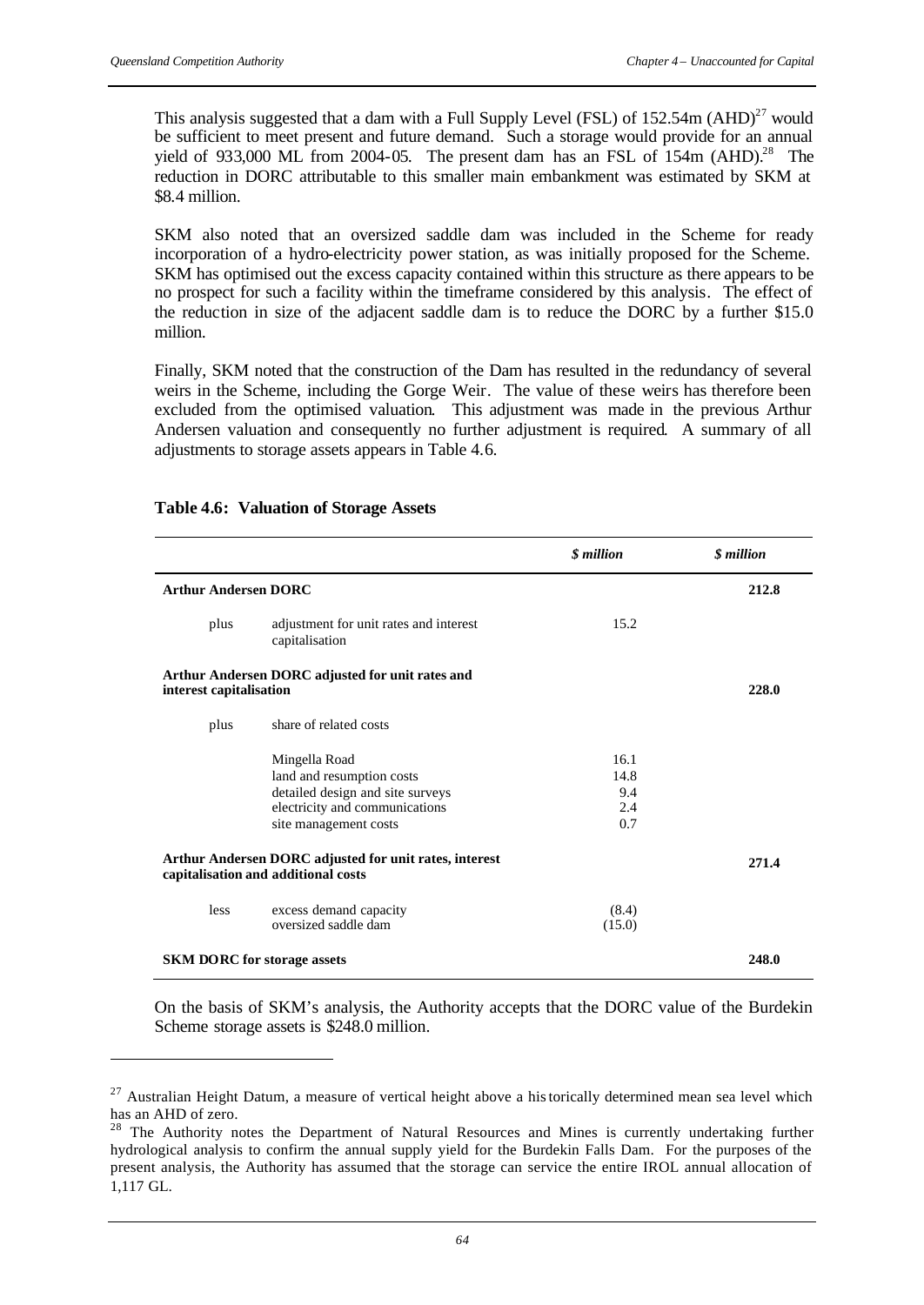### *Distribution Assets*

Distribution assets in the Burdekin Scheme comprise several main distribution channels as well as 400km of reticulation channels to individual farms. Other relevant assets include pump stations and metered outlets. The Arthur Andersen DORC estimate of the distribution assets is \$181.1 million.

### Stakeholder Comment

BRIAC stated that there was significant over-engineering of the channels, particularly the use of above ground channels. It also contended that, while part of the rationale for above-ground channels was to provide sufficient head for irrigation, irrigators were pumping anyway. Therefore, channels should be below-ground where feasible.

In its final submission, BRIAC also points out that SunWater's comments that "Irrigators as part of the farm inspection committee argued strongly for the provision of above ground channels at the time of the development of the Scheme and that these channels should be included in the optimised asset base" are only partly correct. Had irrigators been aware of a requirement for a rate of return as a component of their water charges they would have re-evaluated their requirement for above ground channels and would have demanded that the design and infrastructure for the total BRIA scheme be downgraded to a more affordable system. Therefore, the optimised asset valuation for the scheme the rrigators would have accepted knowing that they were required to provide a return on the asset base would have been greatly reduced from the asset valuation irrigators are now required to accept.

SunWater has submitted that, as in-ground channels were required to be lined to minimise seepage, it was cheaper to have channels constructed at above natural surface level than belowground storages. SunWater stated that the raised channels provide water pressure to irrigators at a minimum head of 450 mm (a measure of pressure equivalent to the distribution channel being 450 mm above the irrigation farm). This reduces pumping costs for farmers. SunWater stated that the original decision to provide this level of pressure was partly due to consultation with local farmers and other representatives on a Farm Inspection Committee. However, SunWater has noted that most irrigators are now relying on pumping to some degree, due to subsequent changes in farm management practices.

SunWater also submitted that, because of the involvement of irrigators (through the Farm Inspection Committee) in the decision to use raised channels, it would be inappropriate to optimise the channels to below-ground channels due to:

- moral hazard implications these may arise as customers of regulated infrastructure will learn that they will be able to invoke regulatory processes such as optimisation to avoid the financial consequences of their past recommendations on service standards;
- dynamic cost implications there will be little incentive for SunWater to meet customers' requirements in the future where there is a regulatory risk that these costs may not be recovered due to future regulatory decisions; and
- regulatory risk perceived higher risks for future investments in regulated infrastructure would be reflected in higher rates of return being required than otherwise.

Davco Farming submitted that the distribution channels within the Scheme were poorly designed and were too expensive to build and maintain.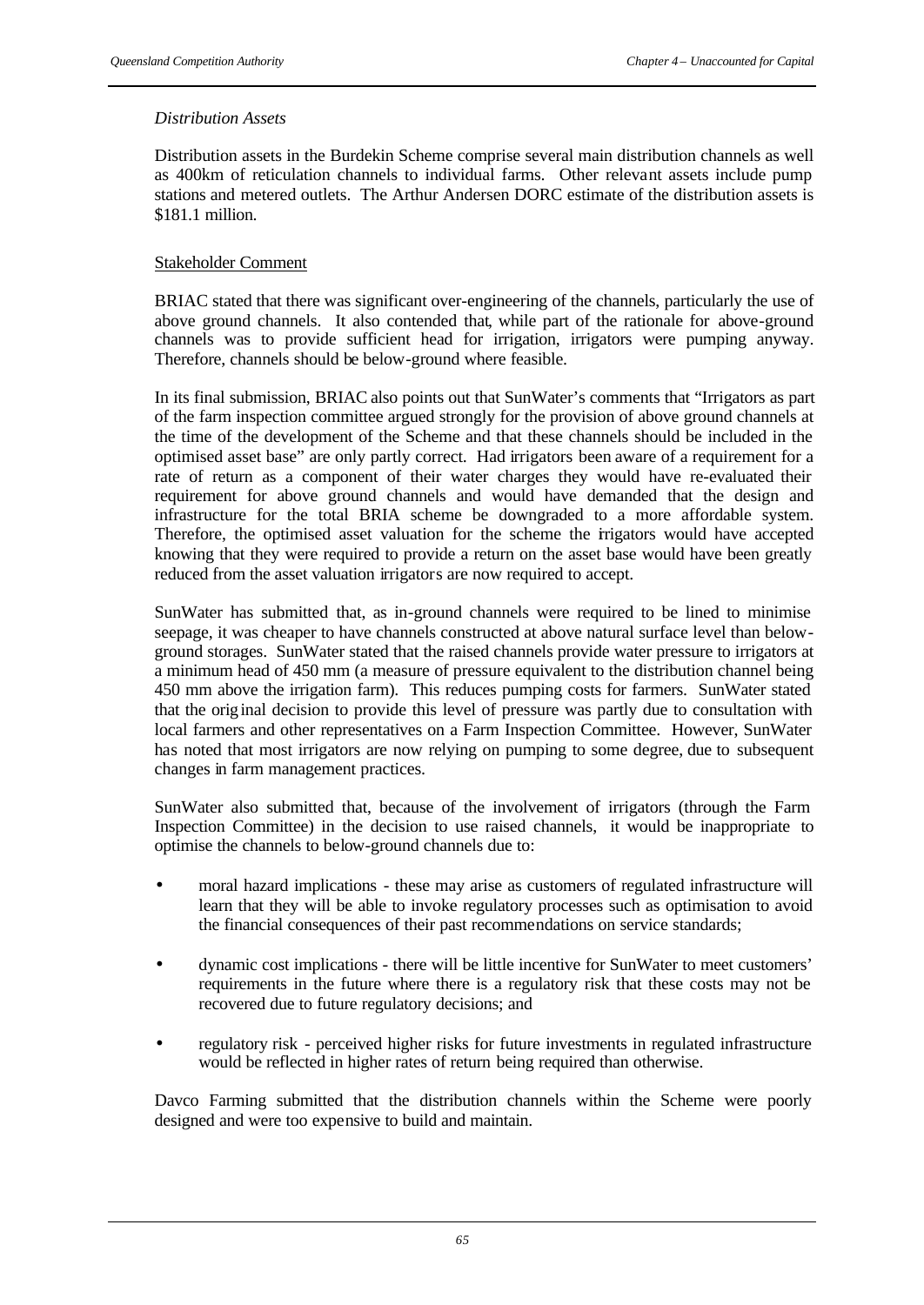In commenting on the Draft Report, SunWater submitted that SKM had ignored the historical development of the pump station and had in fact punished SunWater for adopting innovative and world-first technologies.

SunWater claimed that, by optimising out part of the pumping costs as a result of the availability of the new technologies, the Draft Report sent the wrong signals to asset developers contemplating breakthrough technologies as it introduces significant regulatory risk.

SunWater also asserted that optimisation should be based on the circumstances at the time of construction of the assets rather than with perfect hindsight without due regard to the reasonableness of the decision at the time.

SunWater also did not consider that the optimised solution suggested by SKM would in fact be cheaper than the existing arrangement and considered that SKM's capital cost estimates for certain pumps (to replace the existing dry-well pumping station) appeared to be low, based on the cost of recent installations of equivalent pumps by SunWater. SunWater also claimed that the optimised solution would incur higher operating costs and maintenance costs, and be exposed to far greater risk of damage from floods.

### QCA Analysis

With respect to the arguments raised by SunWater pertaining to the representation of irrigators on the Farm Inspection Committee, the Authority understands that the potential cost implications for water pricing were not considered as part of the decision making process. That is, irrigators assumed that any costs would not affect their price for water. Under these circumstances, concerns regarding moral hazard, dynamics cost implications and regulatory risk do not apply.

After analysing topography and soil types in the Burdekin Scheme, SKM advised that a greater proportion of channels could have been more cost-effectively placed in-ground. This reduced the relevant channel assets value by \$1.5 million.

SKM also considered irrigators' concerns regarding over-engineering of the dry-well pump at the Haughton Main Pump Station. Irrigators claim that these relatively expensive assets should not be included in an optimised asset base as the concrete submersible pumps could meet irrigators' demand. SKM noted that the submersible pumps may have to be shut down during flood events above 6,000 m<sup>3</sup>/second to avoid damage from movement of river bed sediments.

SKM investigated the likelihood of such flood events and whether there was a possibility that areas within the BRIA would still require water from the Scheme. SKM concluded that there was a need for some form of pumping system that would be operable during a flood event, but that cheaper contemporary alternatives were available .

With regard to SunWater's comments on the principles underlying optimisation, the Authority accepts that optimisation introduces a regulatory risk when viewed against a no regulation scenario. However, under competitive market conditions, a risk equivalent to optimisation exists as competitors could introduce the same (new) technology to bridge any competitive gap. That is, optimisation, if appropriately applied, mimics the outcomes the service provider would face in a competitive market. In this regard, the Authority notes that the pumps were installed in 1992, and it is reasonable to assume that any competitive advantage would have expired in a competitive market place (in other words, optimisation would have occurred).

After a consideration of cost and practicality, SKM revised its original configuration of the pump station slightly, revising the estimate of its optimised cost from \$4.8 to \$4.0 million.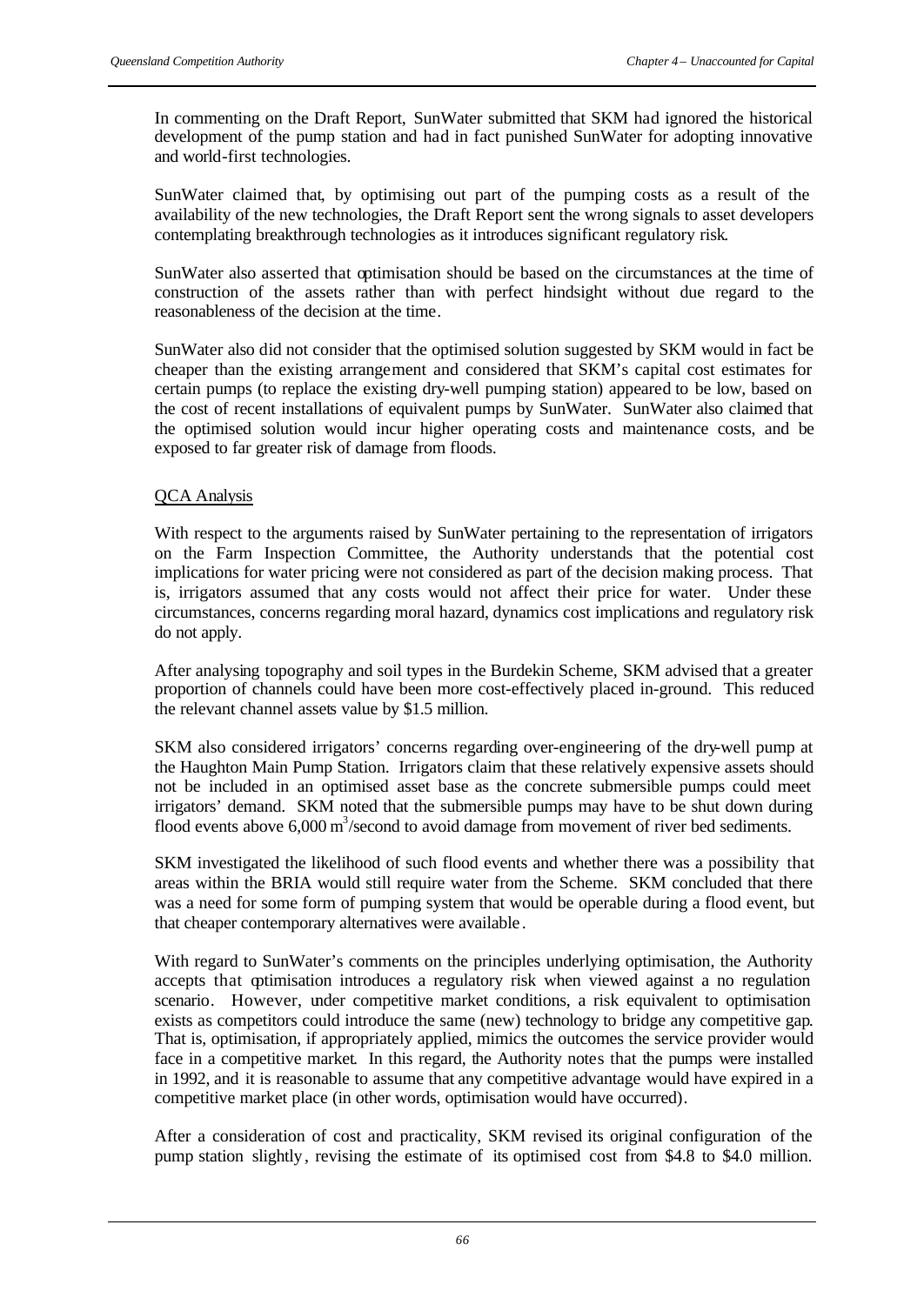SKM also concluded that it is unlikely that the proposed arrangement will result in significantly higher operations and maintenance costs compared to the current configuration.

SKM's analysis also concluded that upstream control of system flows would have allowed for further cost efficiencies in regulating water flows through the use of 'overshot' regulators as opposed to the existing water regulators used in the Scheme. Adoption of this technology would reduce the DORC by a further \$2.2 million.

Finally, SKM considered that there was significant spare capacity in the Elliot Main Channel, with only around three percent of the channel's capacity being used. SKM concluded that supply via a smaller channel along the existing alignment would be more efficient, with a consequent reduction in the asset value of \$10.3 million.

After adjustment by SKM for unit rate differences and changes in indirect cost factors, the Arthur Andersen estimate of distribution assets becomes \$188.0 million. Other related assets that need to be incorporated include land resumption costs and working capital, which total \$3.1 million (Table 4.7 refers).

Allowing for optimisation adjustments, the Authority has determined the DORC value of the Burdekin Scheme distribution assets to be \$173.1 million (Table 4.7 Refers).

|                             |                                                                                                                                                                      | <i><b>S</b></i> million           | <i><b>\$</b></i> million |
|-----------------------------|----------------------------------------------------------------------------------------------------------------------------------------------------------------------|-----------------------------------|--------------------------|
| <b>Arthur Andersen DORC</b> |                                                                                                                                                                      |                                   | 181.1                    |
| plus                        | adjustment for unit rates                                                                                                                                            | 6.9                               |                          |
|                             | <b>Arthur Andersen DORC adjusted for unit rates</b>                                                                                                                  |                                   | 188.0                    |
| plus                        | share of related costs                                                                                                                                               |                                   |                          |
|                             | land and resumption costs<br>working capital                                                                                                                         | 2.5<br>0.6                        |                          |
| additional costs            | Arthur Andersen DORC adjusted for unit rates and                                                                                                                     |                                   | 191.1                    |
| less                        | greater proportion of channels below-<br>ground<br>over-engineering of dry-well pump<br>efficiencies in regulating water flows<br>Elliot Main Channel spare capacity | (1.5)<br>(4.0)<br>(2.2)<br>(10.3) |                          |
|                             | <b>SKM DORC for distribution assets</b>                                                                                                                              |                                   | 173.1                    |

### **Table 4.7: Valuation of Distribution Assets**

#### *On-farm water storages*

An alternative water storage and distribution option is for individual farms to capture and store overland (non-river) water flows, in off-stream storages.

### Stakeholder Comment

Davco Farming estimated the costs of water captured and stored in on-farm water storages is approximately \$100 per ML, depending on the specific site.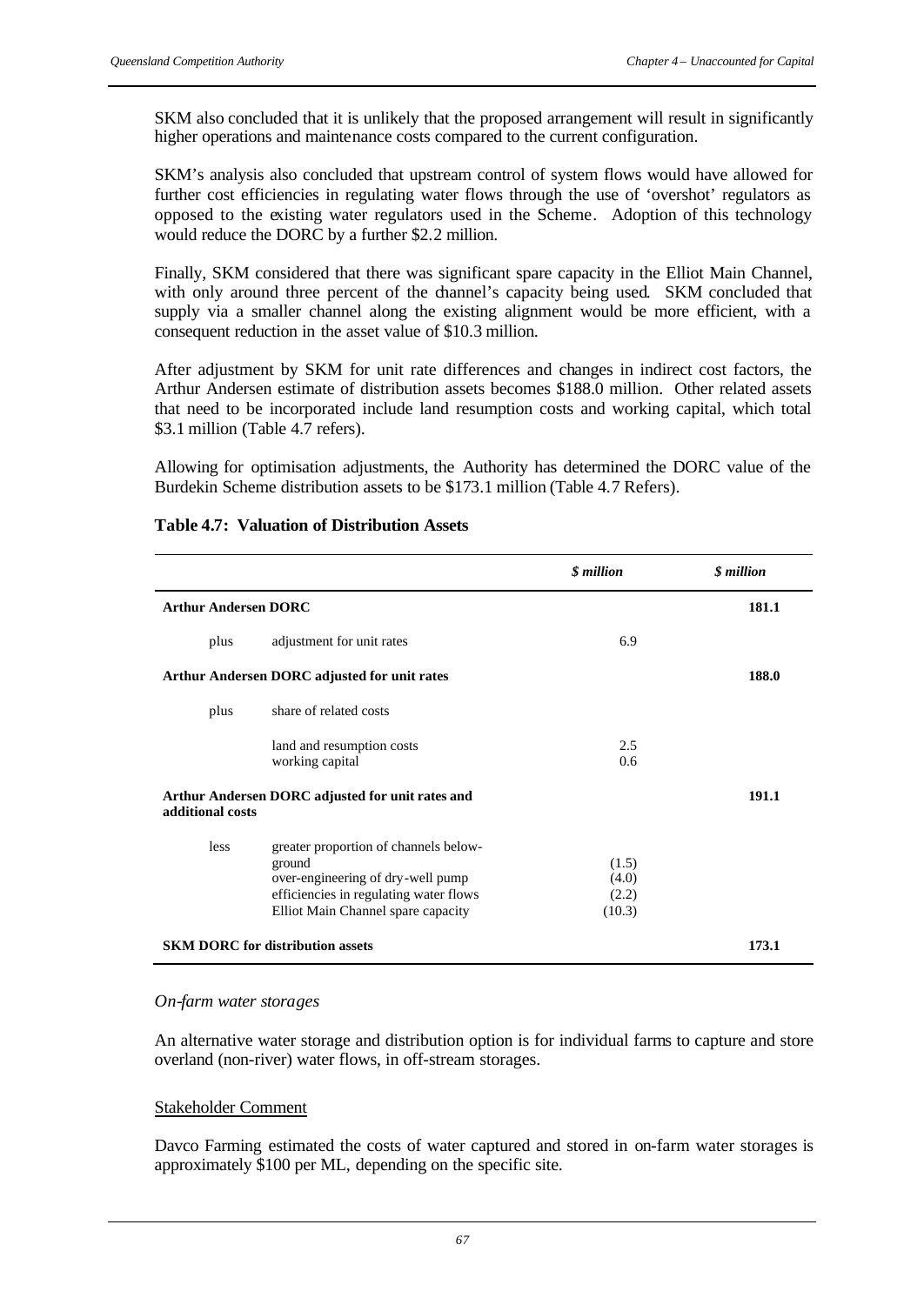### QCA Analysis

The Authority understands that the development of on-farm water storages, as suggested by Davco Farming, would require each individual farmer to gain the appropriate approvals to establish on-farm storage, to incur costs in developing site specific designs, and, in any event, may not be technically feasible for all current irrigators. There are also statutory limitations on the depth of off-stream storages, meaning that large volume storages consume large areas of land. The Authority also understands that, pursuant to the present development of a draft WRP for the Burdekin Basin under the *Water Act 2000,* there is currently a moratorium on commencing the construction of works which are intended to take or interfere with overland flows.

Furthermore, the Authority notes that, if on-farm storages were cheaper and more effective than obtaining water from the Scheme, on-farm storages would form the prevailing source of irrigation water in the BRIA. Such developments did not occur prior to the moratorium being imposed.

### *Summary of Optimisation*

A summary of the optimisation process, compared against the Arthur Anderson depreciated replacement cost, is shown below in Table 4.8.

|                                                                    | <i><b>S</b></i> million | <i><b>S</b></i> million |
|--------------------------------------------------------------------|-------------------------|-------------------------|
| Arthur Andersen DORC valuation for total scheme                    |                         | 393.9                   |
| Plus unit rates, interest capitalisation and additional assets     |                         | 68.6                    |
| <b>Adjusted Arthur Andersen DORC valuation for total</b><br>scheme |                         | 462.5                   |
| Less SKM optimisation                                              |                         | 41.4                    |
| <b>SKM</b> final DORC valuation for total scheme - comprising:     |                         | 421.1                   |
| <b>SKM DORC</b> for storage assets                                 | 248.0                   |                         |
| <b>SKM DORC</b> for distribution assets                            | 173.1                   |                         |

#### **Table 4.8: Summary of Optimisation**

### **4.6 DORC Value attributable to BRIA**

The Authority's DORC valuation as at October 2000 is summarised in Table 4.8. In the first year of the price path, the DORC valuation is estimated at \$421.1 million. However, some of these assets are used to provide water to other users.

The DORC value of assets relevant to this price investigation should include only those assets that are used exclusively by BRIA irrigators, plus a share of "common" assets that also provide services to non-BRIA irrigators and other users across the Scheme.

The allocation methodology adopted by the Authority retains the existing Scheme "segments" which underpin the present gazetted prices. The Scheme is segmented into:

• *channel assets*, including water supply assets associated with taking water from the Burdekin River and distributing it via the channel system to customers on both the left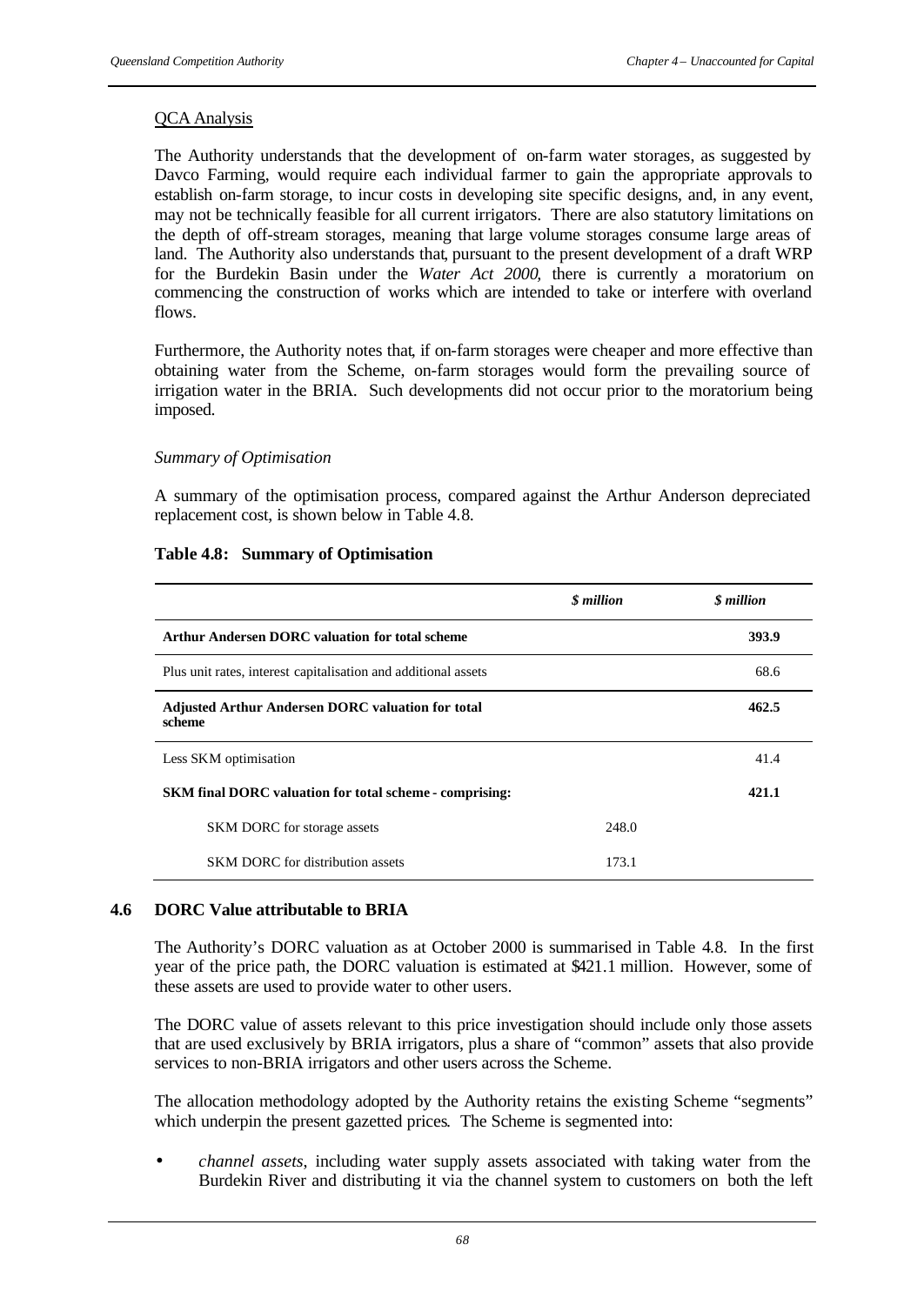and right banks of the river. It includes the pump stations on the river and a component of the Clare Weir;

- *river assets*, including water supply assets other than the channel assets associated with taking water direct from the Burdekin River. This segment includes riparian pumpers and the North and South Water Boards; and
- *other assets*, including assets associated with supply to the Haughton River for riparian pumpers, and supply to the Giru and Reedbeds systems to support groundwater use. This includes the remaining share of the Clare Weir not allocated to channel assets.

Common assets include the Burdekin Falls Dam, the Clare Weir, and the Haughton Main Channel. These assets were allocated across the users of these assets according to the following methodology:

- the DORC valuation for the Burdekin Falls Dam and Clare Weir was allocated between Channel, River and Other users based on proportional water allocations specified in the IROL (see Table B.4 in Appendix B);
- the DORC valuation for the Haughton Main Channel was allocated between Channel and Other users based on proportional water allocations specified in the IROL. Other users in the Scheme use water from a watercourse supplemented from the Haughton Main Channel; and
- high security water allocations were "grossed up" by a factor of 1.8 to account for the higher level of supply security attributable to this allocation. This factor was determined using the available hydrological modelling of the Scheme by the Water Reform Unit (WRU) (2000).

The value of assets in the Channel, River and Other segments, respectively, were then allocated to either "BRIA" or "non-BRIA" users based on proportional water allocations specified in the IROL. The outcomes of this allocation methodology are outlined in Table 4.9 below.

| <b>Users</b> | DORC(Sm) | % Attributable to BRIA | <b>DORC</b> for <b>BRIA</b> Assets |
|--------------|----------|------------------------|------------------------------------|
|              |          |                        | (\$m)                              |
| Channel      | 329.2    | 68.8                   | 226.6                              |
| River        | 73.3     | 17.5                   | 12.8                               |
| Other        | 18.6     | 96.0                   | 17.8                               |
| Total        | 421.1    | 61.1                   | 257.2                              |

### **Table 4.9: Allocations of Assets to BRIA**

After allocation of common costs across all users, the Authority concludes that the appropriate DORC valuation for the BRIA assets is \$257.2 million.

# **4.7 Incorporation of Capital Contributions in DORC**

The portion of capital on which a rate of return could be charged, if deemed appropriate, is the capital not accounted for by any capital contributions.

However, before this can be calculated, the treatment of capital contributions in relation to optimised and depreciated assets needs to be considered.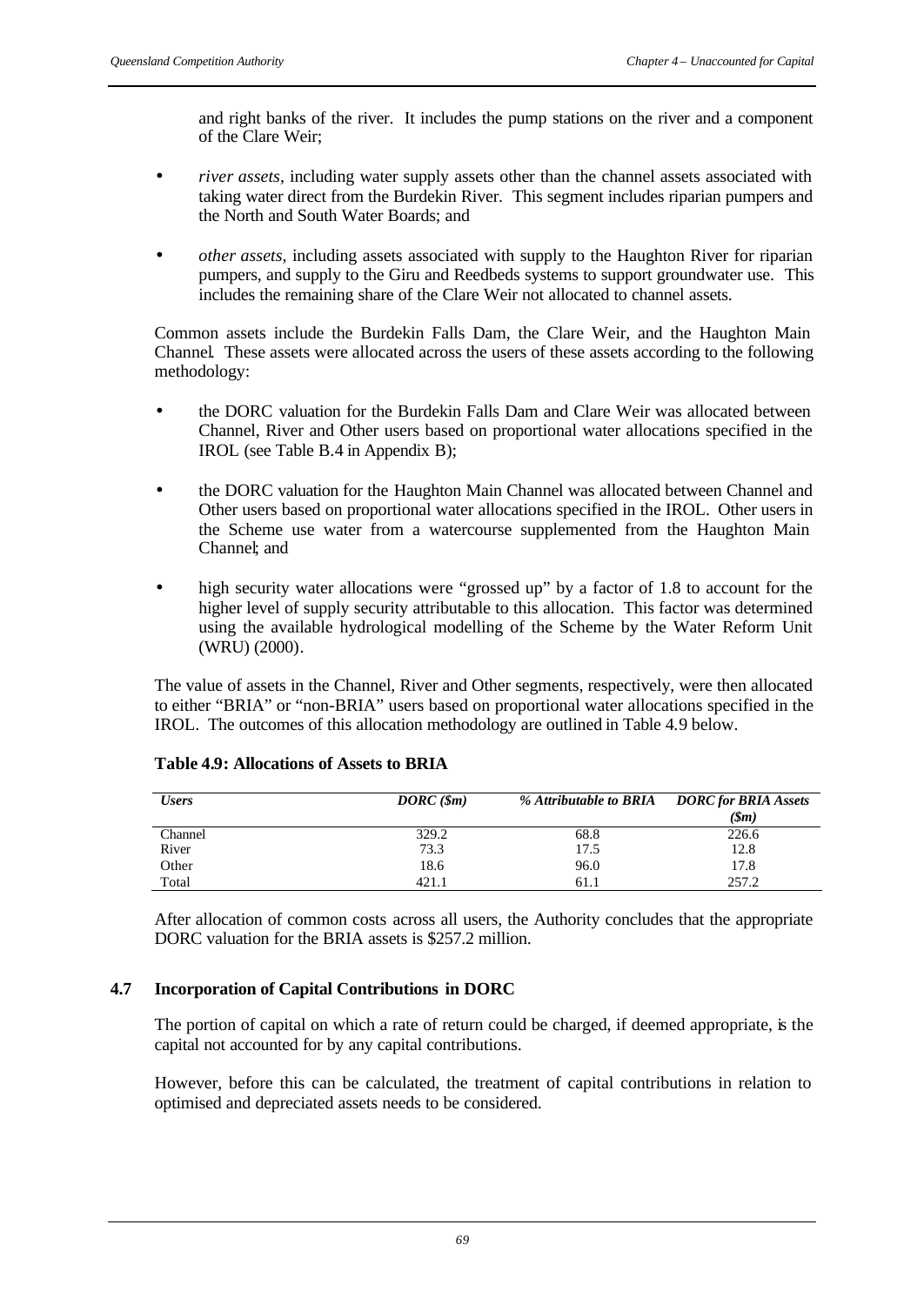### *Grants*

# Stakeholder Comments

BRIAC submitted that, if grants are counted towards the asset base, they must also be counted as income and offset against the revenue required of users.

# QCA Analysis

Had the Authority recognised government payments as capital contributions, one means of treating the contribution would be to incorporate them in the asset base and to reduce the price by a consistent amount, as BRIAC have suggested. As noted above, however, the Authority has not recognised the government payments as capital contributions.

# *Treatment of Capital Contributions made in Respect of Optimised Assets*

An issue arises as to whether capital contributions should be optimised when the asset towards which the contribution was made is optimised.

# QCA Analysis

This issue is essentially about who bears the risk of optimisation. If a capital contribution is not optimised when an asset is optimised, the asset owner bears the full risk of optimisation. On the other hand, if the capital contribution is optimised, the users of the asset share the risk of optimisation with the owner.

In principle, there is no reason why different capital contributions may not be treated differently depending on the nature and cause of the asset optimisation. So far as the Burdekin Scheme is concerned, the key areas of optimisation have been outlined above and involved redundant assets, over-engineering and excess capacity. As the asset owner was best placed to manage these risks, it is considered that the asset owner should bear the full risk of that optimisation.

### *October 2000 Values and Inflation*

### Stakeholder Comment

BRIAC has stated that, by revaluing both assets and capital contributions to October 2000, the Authority has exaggerated the difference between irrigators' capital contributions and the cost of the scheme, that the difference is not unaccounted for capital and further that an increased asset value is not a contribution by anyone.

### QCA Analysis

Due to inflation and the time-value of money, dollars expended in different years are not directly comparable. As the date the current price paths were set was in October 2000, the Authority has brought all values to this date for comparison purposes.

The Authority recognises that the absolute difference between the asset values and contributions will be larger, however, the real difference will remain unchanged.

The Authority determined the total value of assets and capital contributions as at October 2000 in a consistent manner. Under the DORC methodology, the total value of Scheme assets was indexed to October 2000, optimisation adjustments were applied to those values, and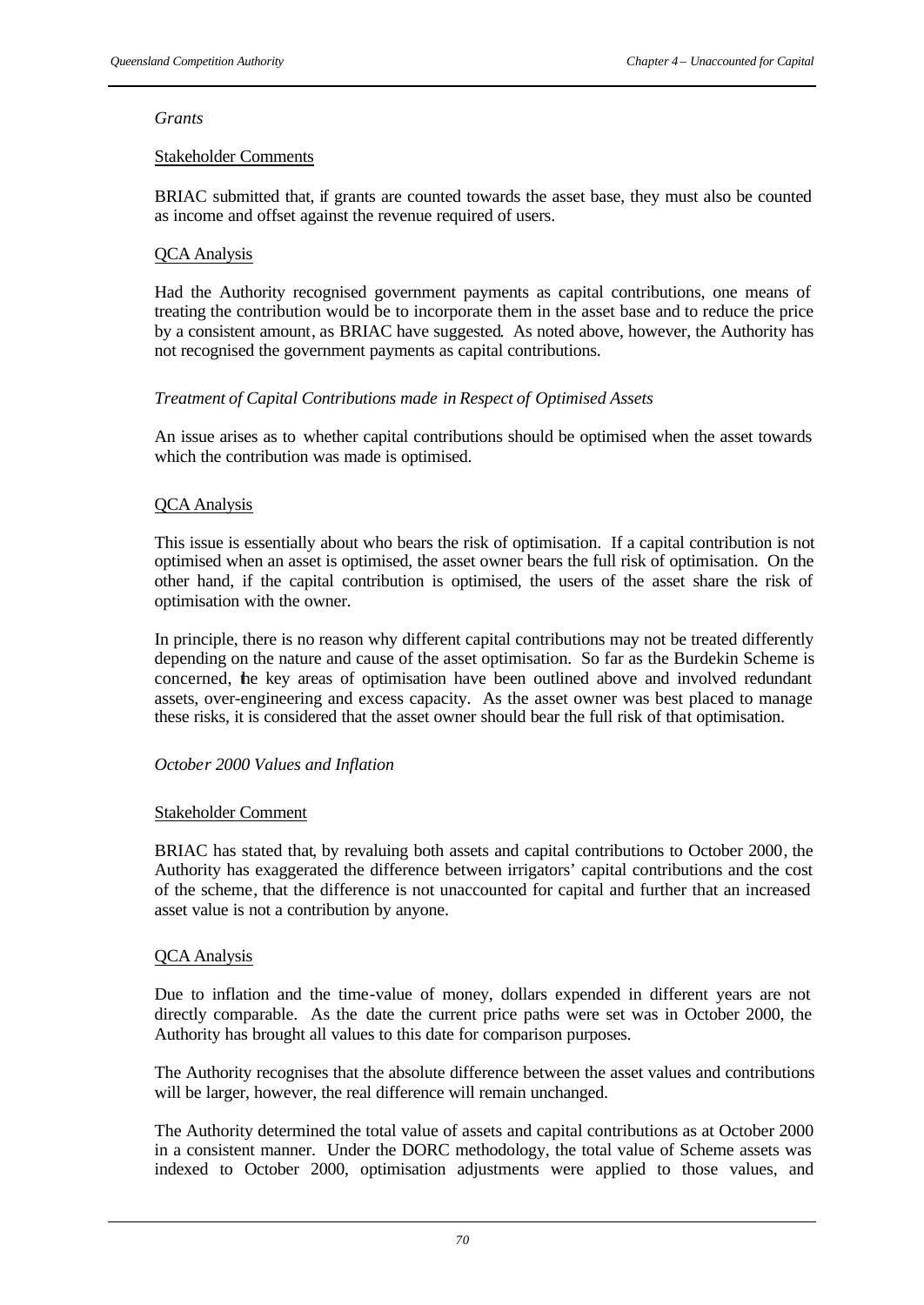depreciation was deducted. In a similar manner, capital contributions were indexed to October 2000 and depreciated in line with the assets to which they were attributed.

Whilst this will result in an increase in the absolute value of 'unaccounted for capital' than if the date of evaluation was March 1980, any inflationary increase in the asset base is taken into account in the calculation of maximum allowable revenues.

The Authority accepts that rates of return incorporate inflation expectations but notes that market prices are based on the prevailing value of assets at any point in time.

### *Allocation of Capital Contributions*

The capital contributions outlined in chapter 3 were depreciated on the same basis as were the assets to which the contributions related. They were then allocated to the various users on the same basis as were the assets to which the capital contributions related. This allocation method was outlined in Section 4.6 above. Details of the resulting allocations are set out in Table s B.5 and B.6 in Appendix B. As those tables indicate, the capital contributions attributable to the BRIA amounted to \$56.6 million.

# *Capital Not Accounted for by Capital Contributions*

On the basis of the asset valuation outlined in previous sections and taking account of the capital contributions above, the capital attributable to the BRIA not accounted for by capital contributions attributable to the BRIA was \$200.6 million as at October 2000, as shown in Table 4.10.

| <b>BRIA</b> Users | <b>DORC</b> for <b>BRIA</b> Assets | <b>Capital Contributions</b> | <b>Remaining Capital</b> |
|-------------------|------------------------------------|------------------------------|--------------------------|
|                   | (Sm)                               | to BRIA Assets (\$m)         | (\$m)                    |
| Channel           | 226.6                              | 51.8                         | 174.8                    |
| River             | 12.8                               | 1.6                          | 11.2                     |
| Other             | 17.8                               | 3.2                          | 14.6                     |
| Total             | 257.2                              | 56.6                         | 200.6                    |

#### **Table 4.10: Capital Not Accounted for by Capital Contributions**

### **4.8 Economic Value**

#### *Previous Estimates*

In June 2000, prior to the corporatisation of SWP and the formation of SunWater, an estimate of the value of SWP was prepared for the Queensland Government. The purpose was to determine the value of the assets transferred from Government to the corporatised SWP. The value of SWP was determined to be the NPV of the free cashflows of SWP discounted at a rate of return appropriate for the riskiness of the cashflows.

Key parameters to the valuations were:

- forecasts of free cashflows for a period of 20 years and an assumption that cashflows continued in real terms in perpetuity thereafter; and
- a nominal post-tax WACC of 8.89%. A 100% equity capital structure was assumed with dividend imputation of 100%.

On this basis, an EV of \$210 million for all of SunWater's water infrastructure assets was established. This value was consistent with appropriate accounting standards and was audited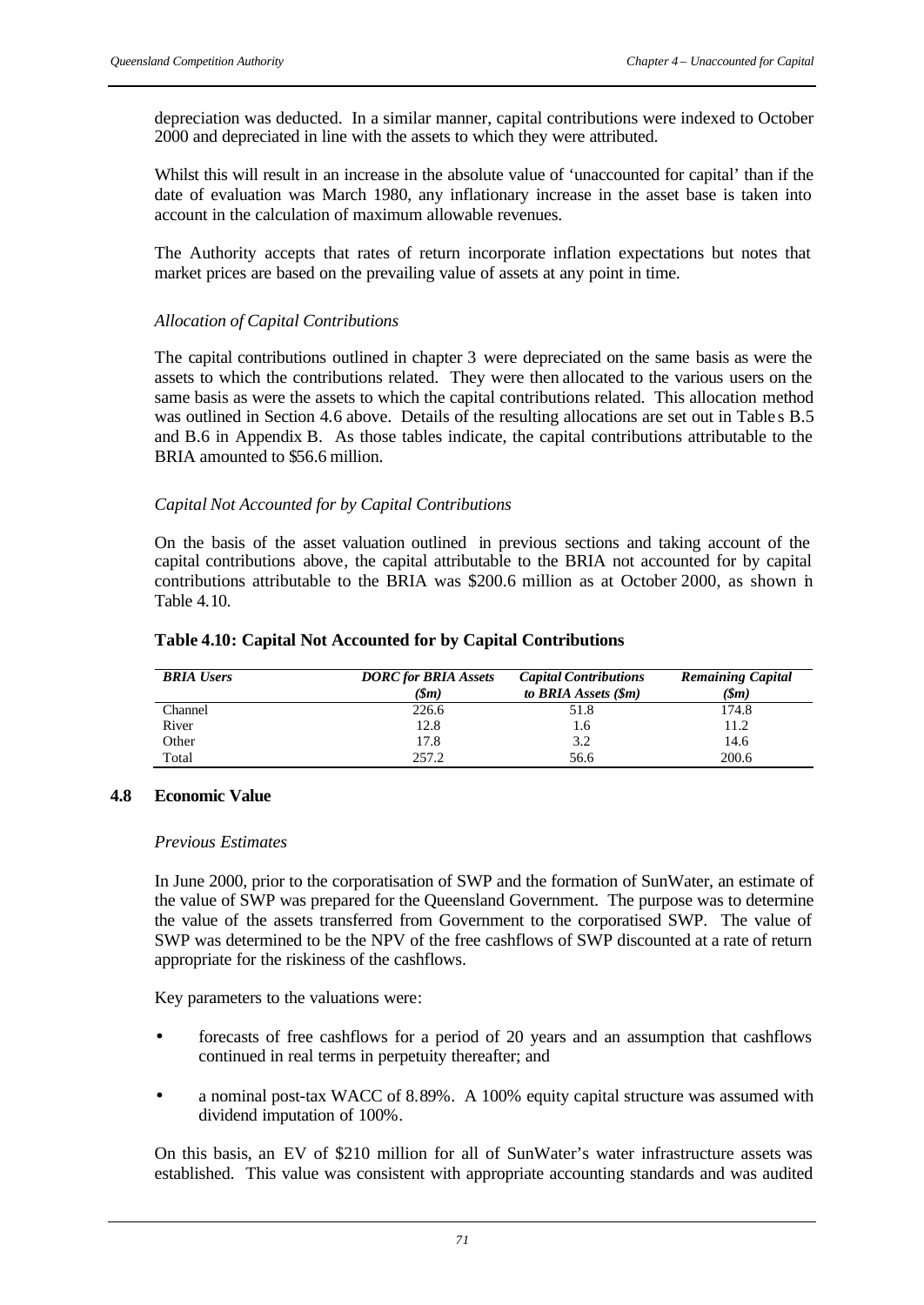by the Queensland Audit Office as part of the process of preparing the first financial statements for SunWater. The valuation was also endorsed by the Queensland Government during the corporatisation process for SunWater.

#### Stakeholder Comment

BRIAC submitted that the value of the Scheme had been revealed through auction sale s of land. Thus, BRIAC argued that the value of the Scheme had been determined by the market and irrigators should not be asked to pay any additional amounts for Scheme services.

### QCA Analysis

Unless an asset has a higher NRV, the EV of an asset is essentially the NPV of expected revenues and costs. These expectations are a function of many factors including the business strategy of the service provider and related commercial pricing practices, the ability of its customers to pay, the expected productivity gains that the entity anticipates that it and its customers can achieve over time, and the relative market power of the service provider and the customers. Accordingly, estimates of EV can vary significantly depending on the assumptions applied. In the market, they are determined by prevailing expectations.

An issue then arises as to how to calculate the EV of a monopoly service provider with regulated prices.

Whilst the calculation of an EV for a business with existing regulated prices can provide useful information, if this value is used for regulatory asset valuation purposes it will entrench existing prices. Depending on the expected capacity of users to pay, this may not be appropriate, as either users may not be able to pay the current prices in perpetuity or the service provider may be able to seek to increase prices.

### *Expected Capacity to Pay*

The expected capacity of users to pay can be estimated by measuring the NPV of users' expected revenues and costs (that is, the users' EV). For commodity markets, revenues are dependent on prices that are set on world markets. These prices vary considerably according to international demand and supply as do expectations of future prices. For example, ABARE's two-year projections of the sugar price varied from the actual price by up to 90% as shown in Figure 4.4. Forecast values appear in Figure 4.3.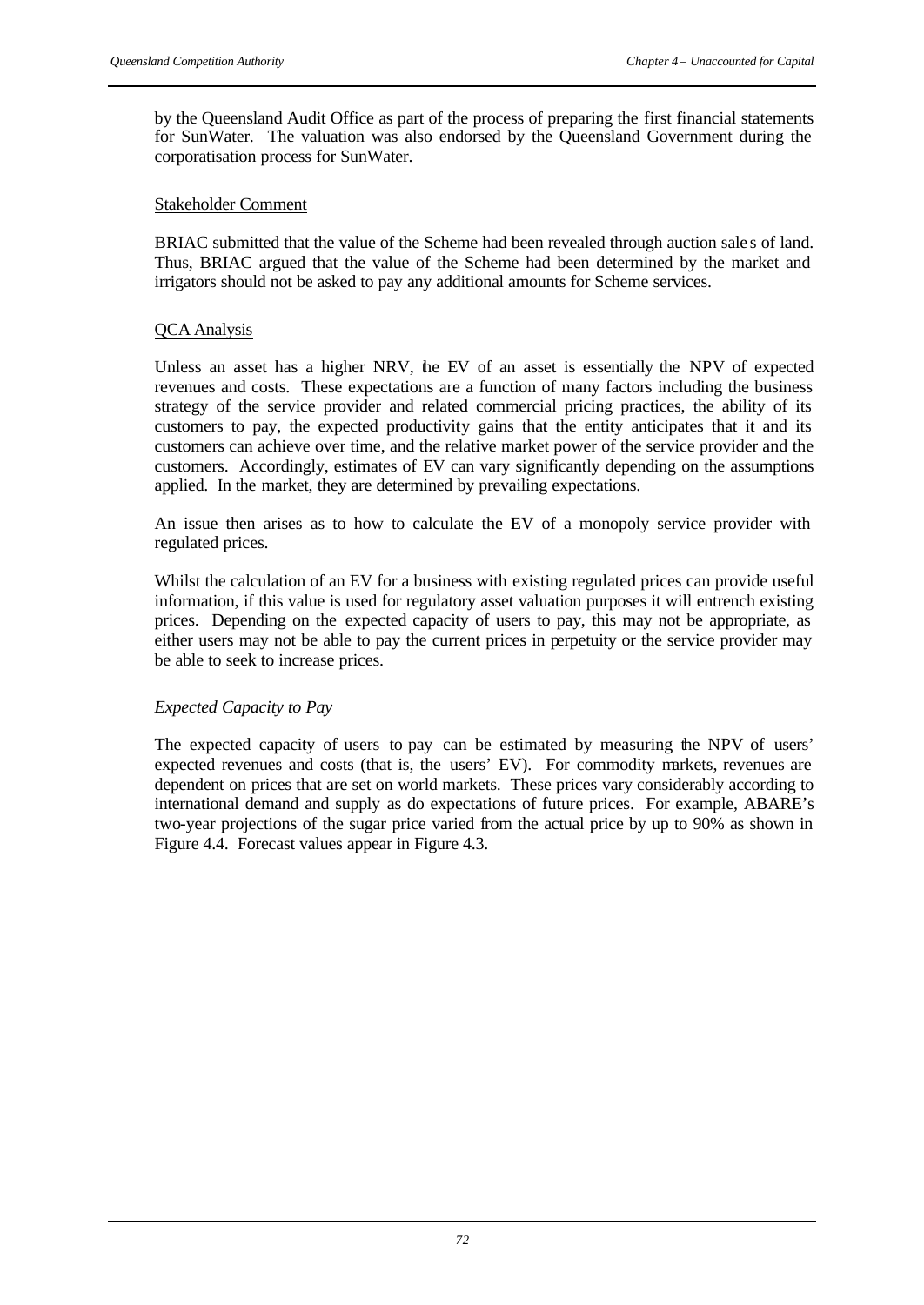### **Figure 4.3: Comparison of ABARE's Two-year Ahead Forecasts for the Raw Sugar Price and the Actual Price Achieved**



Source: ABARE, Agriculture and Resources Quarterly, 1990 to 1993; Australian Commodities: Forecasts and Issues, 1994 to 2002.





Source: ABARE, Agriculture and Resources Quarterly, 1990 to 1993; Australian Commodities: Forecasts and Issues, 1994 to 2002.

As a result of the variability in world prices, and the often unrealised price expectations, estimates of users' expected capacity to pay should be treated with caution.

Nevertheless, the Authority considers that estimation of the expected capacity of users to pay the gazetted prices is an important factor in assessing those prices.

As a result, the Authority has estimated the expected capacity of users to pay as at October 2000 by the calculation of the EV of the users. Where this value is less than the DORC value of assets, further consideration as to the sustainability of prices is required.

In doing so, it is recognised that it is not only the existing users that are relevant for this purpose. Prospective competing future users also need to be taken into account. Sugarcane producers purchase 97.4% of the water supplied by SunWater to channel and river irrigators in the Burdekin Scheme. Other producers who purchase the remaining 2.6% of irrigation water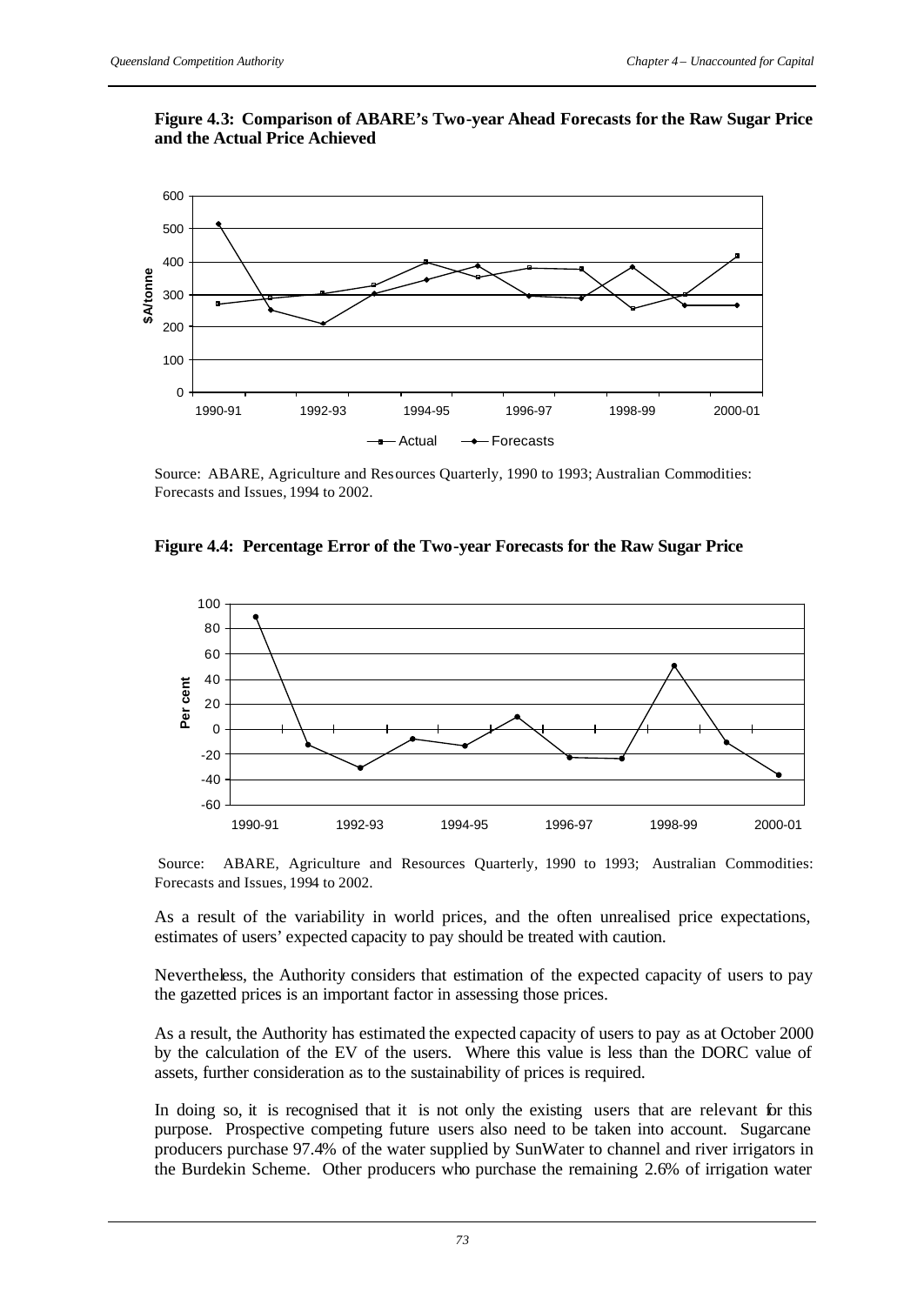supply a range of products including mangoes, avocadoes, melons, pumpkins, capsicums and zucchini.

Given the dominant position of sugarcane producers, the Authority has focussed on the expected capacity of sugarcane producers to pay. It is accepted that this will underestimate the capacity of all users to pay, but probably only to a small extent.

For the analysis of users' capacity to pay at October 2000, the Authority considered:

- the international spot price for sugar prevailing at that time; and
- the latest ABARE projections of world sugar prices.

For comparative purposes, the Authority also considered the current gazetted price paths.

For the purposes of its assessment:

- channel and river irrigators were not differentiated as there was insufficient production data specific to growers in these areas;
- the costs of providing water service were based upon the lower bound estimates for the purposes of the gazetted prices; and
- the cost of sugarcane production was estimated by Economic Insights Pty Ltd on the basis of
	- − ABARE surveys conducted in the Burdekin region from 1993-94 to 1995-96. The survey results are widely used by industry analysts and were used by the recent Hildebrand Inquiry into the sugar industry;
	- − a Burdekin Sugar Benchmarking Analysis prepared by Macarthur Agribusiness for the Sugar Research and Development Corporation. These data are for the 2000-01 financial year based on information supplied by farm accountants; and
	- information provided by Davco Farming, one of the larger sugarcane farmers in the BRIA, based on the current cost of its own operations and estimates of other farmers in the BRIA.

Feedback was sought from the BRIAC, CANEGROWERS, industry accountants and Davco Farming, all of which considered the estimates to be representative of the likely cash costs of the average efficient BRIA farmer. For the purpose of this analysis, these costs were assumed to remain constant in real terms.

The estimates also provided for:

- a salary of \$40,000 for farm management services; and
- the maintenance of the service potential of the farm by including estimates of envisaged future capital replacement (\$1.25 per tonne).

The data sources were all relatively consistent and indicate that the average efficient sugarcane production cost in the BRIA is approximately \$26.25 per tonne of sugarcane produced. ABARE estimates of sugarcane production costs in other areas in Queensland range from \$29 to \$35 per tonne of cane, inclusive of a farmer's salary, as well as depreciation and interest (interest was not included in Economic Insights' estimates).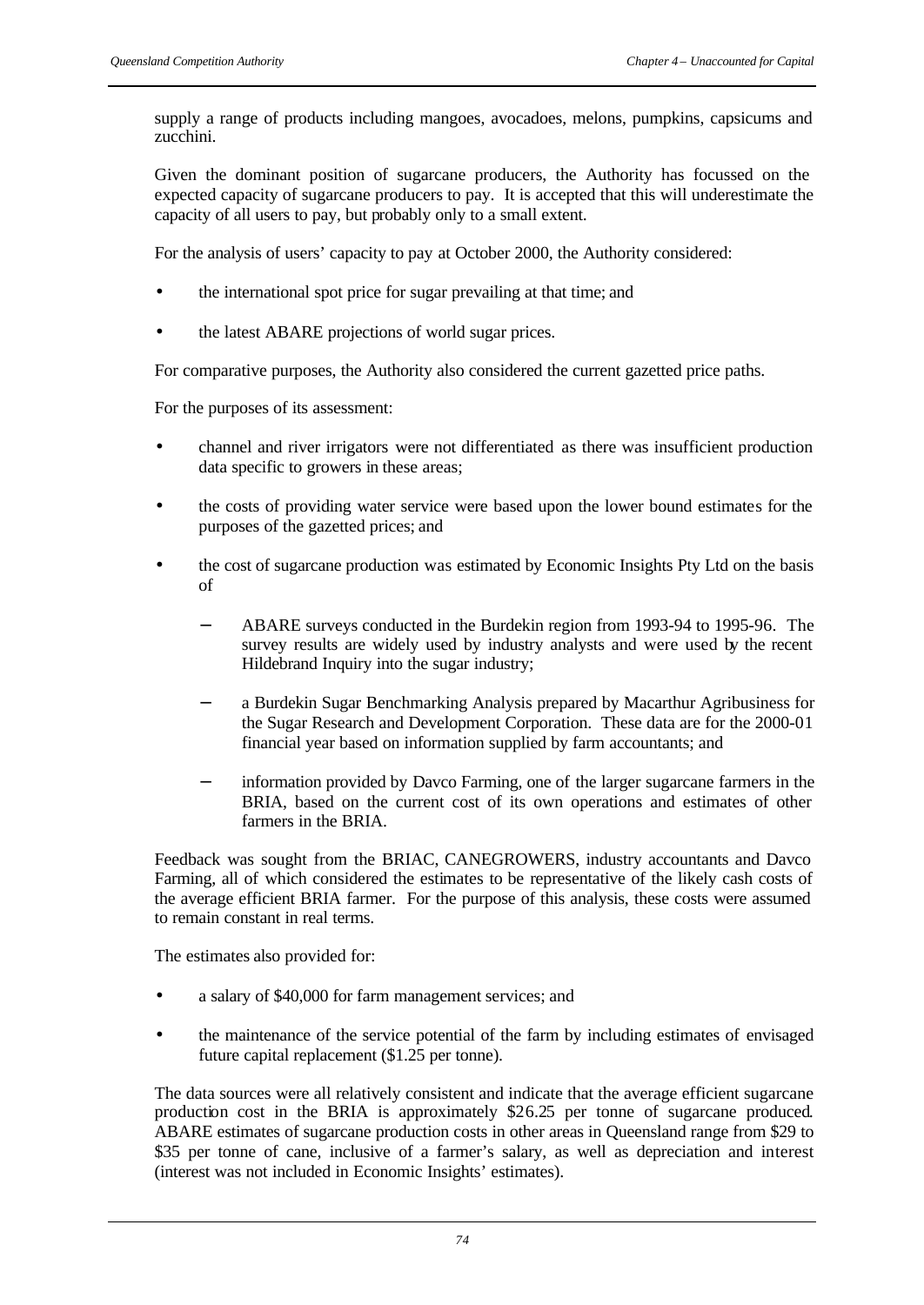While these figures are based on the average efficient irrigator in the BRIA and there will be variations either side of the average, the ABARE farm survey data indicates the variance of costs in the Burdekin is relatively low (a standard error of 8%).

On the basis of the above information, estimates of the expected capacity of sugarcane producers to pay as at October 2000 are summarised in Table 4.12 below.

# **Table 4.12: Users' EV as at October 2000 (\$ million)**

| Based upon International Spot Price            | 775  |
|------------------------------------------------|------|
| Based upon ABARE Projections 1 <sup>a</sup>    | 42.1 |
| Based upon Water Reform Unit price assumptions | 209  |

<sup>a</sup> Assumes that the final price projection is held constant in real terms for perpetuity.

<sup>b</sup> Assumes that after the five year projections, the average of these projections is held constant in real terms for perpetuity.

Key assumptions underlying the EVs are:

- an international sugar spot price of \$423/tonne in October 2000 (Queensland Sugar Limited);
- ABARE projections of \$267/tonne in 2000-01, \$328/tonne in 2001-02, \$341/tonne in 2002-03, \$367/tonne in 2003-04, and \$406/tonne in 2004-05 (ABARE 2000);
- WRU forecast sugar price assumptions of \$225/tonne in 2000-01, \$266/tonne in 2001-02, \$307/tonne in 2002-03, \$330/tonne in 2003-04 and \$360/tonne in 2004-05;
- where the spot price is used, it is assumed that that price will continue in real terms in perpetuity. Where price projections over a number of years are used, it is assumed that the final price contained in the scenario will continue in real terms in perpetuity after the end of the period covered by the scenario;
- these sugar prices were then converted into a price received by growers in the Burdekin on the basis of a historic relationship. This was confirmed with irrigators representatives in the Burdekin Scheme; and
- a 30 year cashflow analysis was conducted, with a perpetuity factor applied at the end of this period to simulate the ongoing nature of the business.

In the absence of any empirical research on the matter, the discount rate used to estimate the EVs for irrigators in the above tables was the WACC determined for the Burdekin River Irrigation Area.

It should be stressed that not all of the expected capacity to pay as measured by the users' EV is available to meet water charges. Users also have capital invested on which a rate of return is desired. As such, the users' EV represents the capacity of users to pay a return on the capital of both SunWater and the users themselves. An obvious issue for consideration is the sharing of the users' EV between SunWater and the users.

The EVs outlined in this section compare with the EV of the assets at October 2000 based solely on current gazetted prices of \$36 million. This EV was calculated by assuming that the current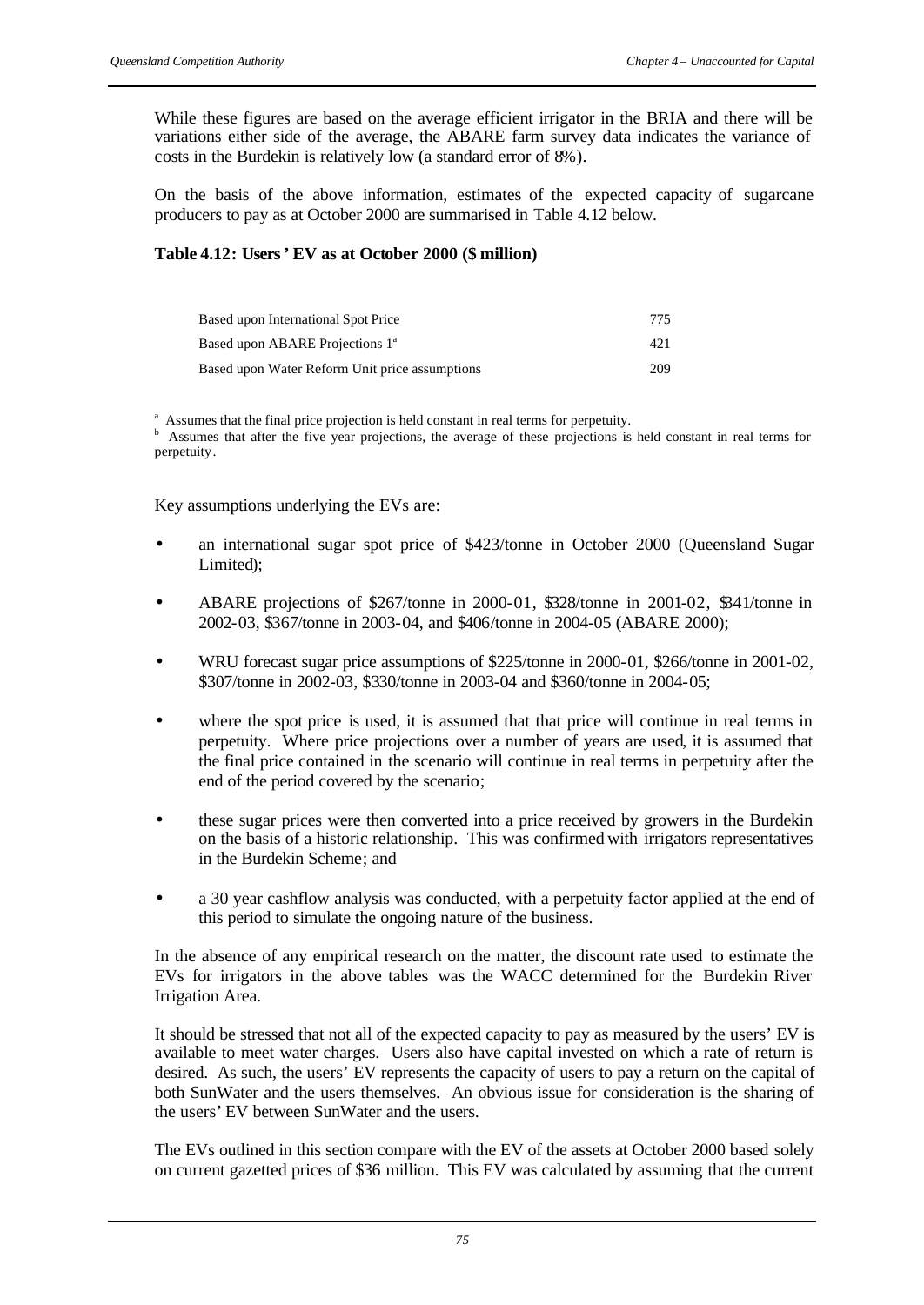price path will be continued in real terms in perpetuity, with the cash flows also discounted by the WACC determined for the BRIA in Chapter 5.

This analysis indicates that, when they were set in October 2000, gazetted prices lay well within the expected capacity of irrigators to pay based on estimates of future sugar prices.

It should also be noted that the Authority's assessment of irrigators' expected capacity to pay as at October 2000 has not taken into account potential productivity gains that could have been expected from irrigators and the potential for other higher value crops to pay a higher price for water. This would further raise the estimate of expected capacity to pay at the time.

An alternative means of estimating the EV of the Scheme is through land values which are considered to reflect the purchasers' estimate of the future benefits associated with production. However, the Authority found that the relationship between projected and prevailing prices of sugarcane and land values varied significantly over the period for which relevant information was available and no meaningful conclusions could be derived from such an approach.

### Stakeholder Comments

In their final submission, CANEGROWERS noted that the Authority 'provided no evidence as to why the spot price should be used to calculate EV.'

CANEGROWERS also disagreed with the Authority regarding its suggestion that productivity increases will keep pace with falls in real prices. CANEGROWERS submitted that long term real prices for most commodities tend to fall gradually over time typically by around 1-2% per year, and therefore questioned the concept of holding real prices constant between 2005 and 2030.

CANEGROWERS also outlined what it considered, with the benefit of hindsight, to be more plausible price forecasts as at October 2000.

CANEGROWERS also rejected the notion that the same rate of return applied to SunWater and irrigators.

### QCA Analysis

In response to Canegrowers' comments on the use of the 1 October 2000 spot price, the Authority notes that it was one of three price forecast options used to demonstrate the sensitivity of EV to sugar prices. All three EVs exceeded DORC.

For the purposes of the assessment, the Authority has placed most reliance on the ABARE forecasts, as they are considered to be the most authoritative available.

The Authority has held agricultural prices and costs constant in real terms. The Authority could adjust prices as suggested, but should also then adjust costs for projected productivity increases – for example, the recent BCG Report to CANEGROWERS outlined that productivity increases of 11 to 23 per cent could be achieved by growers. The Hildebrand report also outlined productivity improvement that could be made in the industry.

In respect of CANEGROWER'S assessment of more plausible price forecasts that could be established with the benefit of hindsight, the Authority does not consider that it is valid to project prices from a particular date with information subsequently made available. The Authority's assessment reflects expectations at October 2000 as these formed the basis for the current price paths which are the subject of the assessment.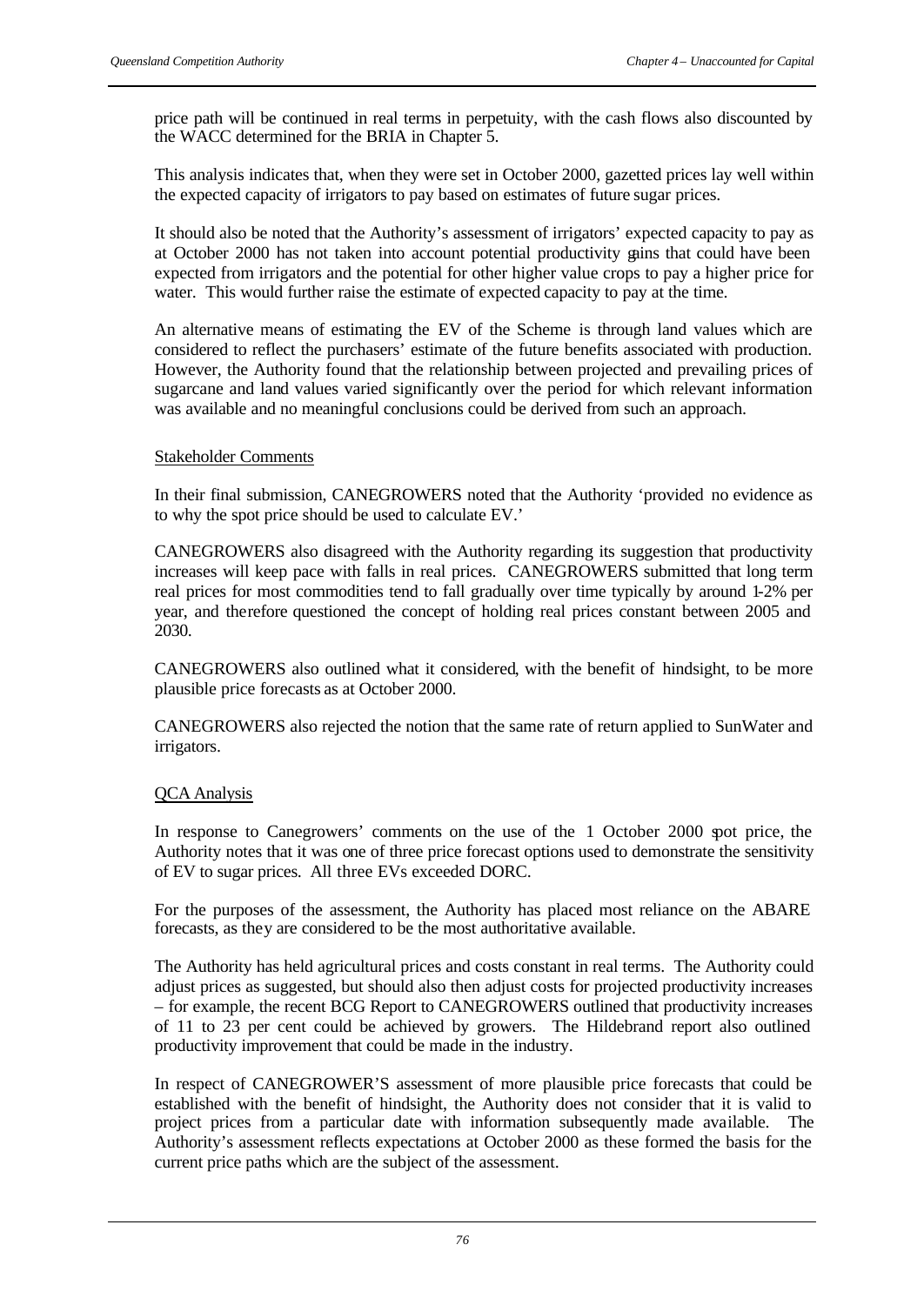So far as the cost of capital for irrigators is concerned, the Authority notes that no empirical work has been done on this issue, even by ABARE. That is, there is no available information which would allow a comparison of the covariance of the net returns of irrigators (in aggregate) with net returns in the equity market, which is necessary to establish an appropriate equity beta for irrigators and then WACC.

In the absence of any reliable information, the Authority has considered the additional return that would need to be added to the WACC established for SunWater's investment in BRIA for the EV to fall below DORC, and further for the EV to fall below the asset value consistent with the current margin over lower bound prices. For the scenario considered most likely at October 2000, that is the ABARE forecasts, the WACC for irrigators would have to exceed that of SunWater by 5 percentage points (to 13.27%) to reduce the EV below DORC, and by 32 percentage points (to 40.27%) for EV to fall below that implied by current price paths.

Having regard to this factor, the Authority considers that, on the basis of ABARE price forecasts and any plausible estimate of the WACC for irrigators, DORC exceeds EV as at October 2000.

# **4.9 Conclusions**

The Authority considers that, when they were set in October 2000, gazetted prices lay within the capacity of irrigators in the same area to pay based on the then estimates of future prices of sugar.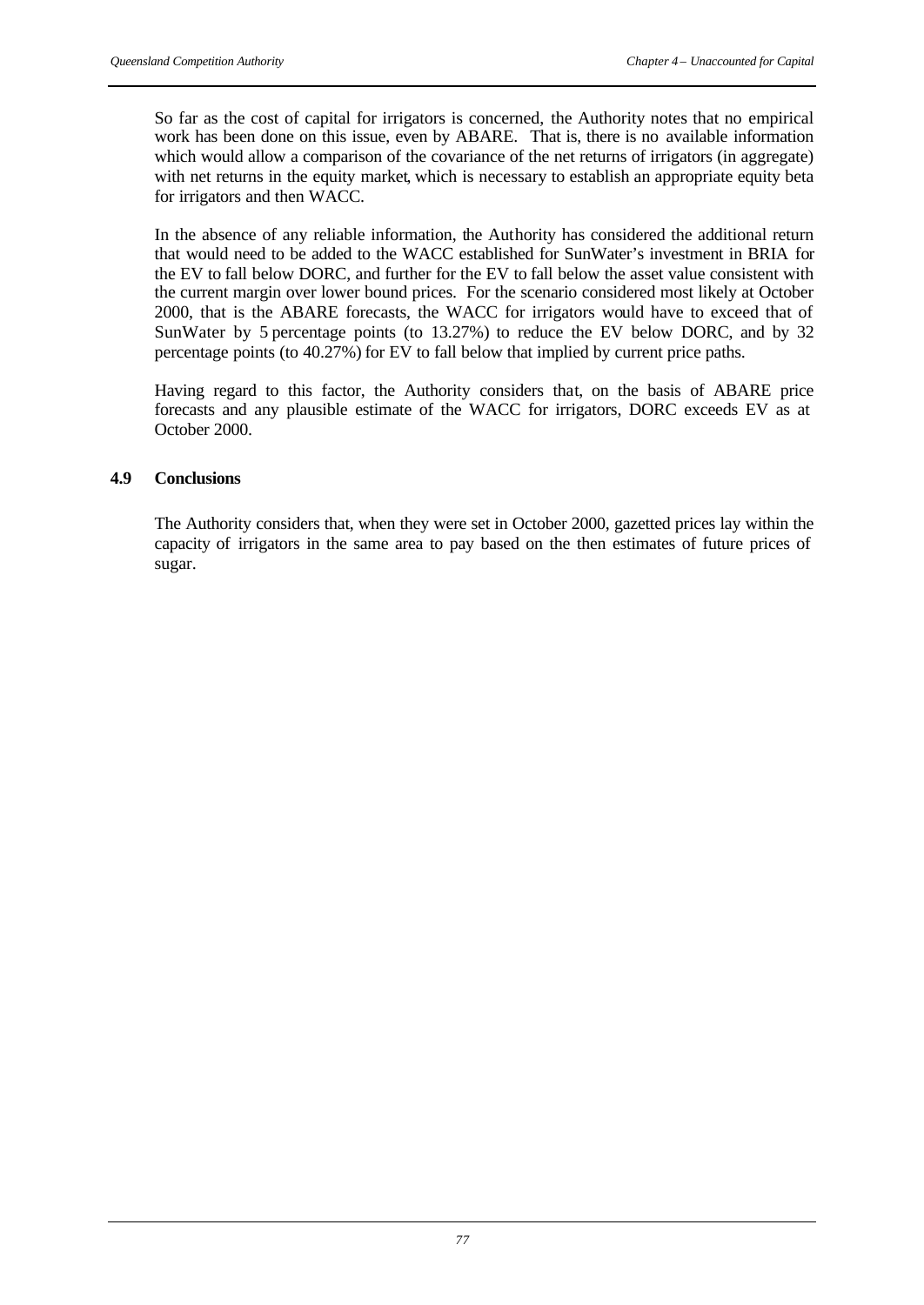# **5. WEIGHTED AVERAGE COST OF CAPITAL**

#### *Summary*

*The Ministerial Direction requires the Authority to determine the appropriate weighted average cost of capital that could be incorporated in the price of providing water infrastructure services to irrigators in the Burdekin River Irrigation Area within the Burdekin Haughton Water Supply Scheme. The weighted average cost of capital (WACC) is the most common means of estimating the rate of return that compensates investors for the risks they face through ownership of assets.*

*The Authority considers that an appropriate estimate of the WACC for the provision of water infrastructure services to irrigators in the Burdekin River Irrigation Area within the Burdekin Haughton Water Supply Scheme was 8.27%, as at October 2000, on a post-tax nominal approach.* 

| Parameter                                         | <b>QCA</b> Recommendation |
|---------------------------------------------------|---------------------------|
| <i>Risk free rate</i> $(\%)$                      | 6.17                      |
| Market risk premium $(\%)$                        | 6.00                      |
| Capital structure - proportion<br>of debt $(\% )$ | 50                        |
| Cost of debt margin $(\%)$                        | 1.80                      |
| Asset beta                                        | 0.35                      |
| Equity beta                                       | 0.40                      |
| Gamma                                             | 0.50                      |
| Tax rate $(\% )$                                  | 0.30                      |
| Inflation rate $(\% )$                            | 2.5                       |
| Nominal post-tax WACC $(%)$                       | 8.27                      |

### **5.1 Introduction**

The rate of return is a forward-looking concept and represents the return expected by investors in capital markets for investments of a given level of risk. Before an investment is made, it represents the return that an investor requires in order to invest. After an investment has been made, it represents the rate used to discount anticipated cash flows to determine the current value of the investment (that is, the EV of the investment).

In competitive capital markets, the rate of return is determined by the forces of supply and demand for capital. However, for a regulated entity, this is not possible and the rate of return is established by the regulator. The regulated rate of return should be set at a level that is equal to what would be expected in a competitive market for that level of risk. If the allowed rate of return is too high, prices charged to end consumers will be above the level that is truly reflective of costs. On the other hand, if the allowed rate of return is too low, investment by asset owners will be constrained and the quality of service offered to customers may decline.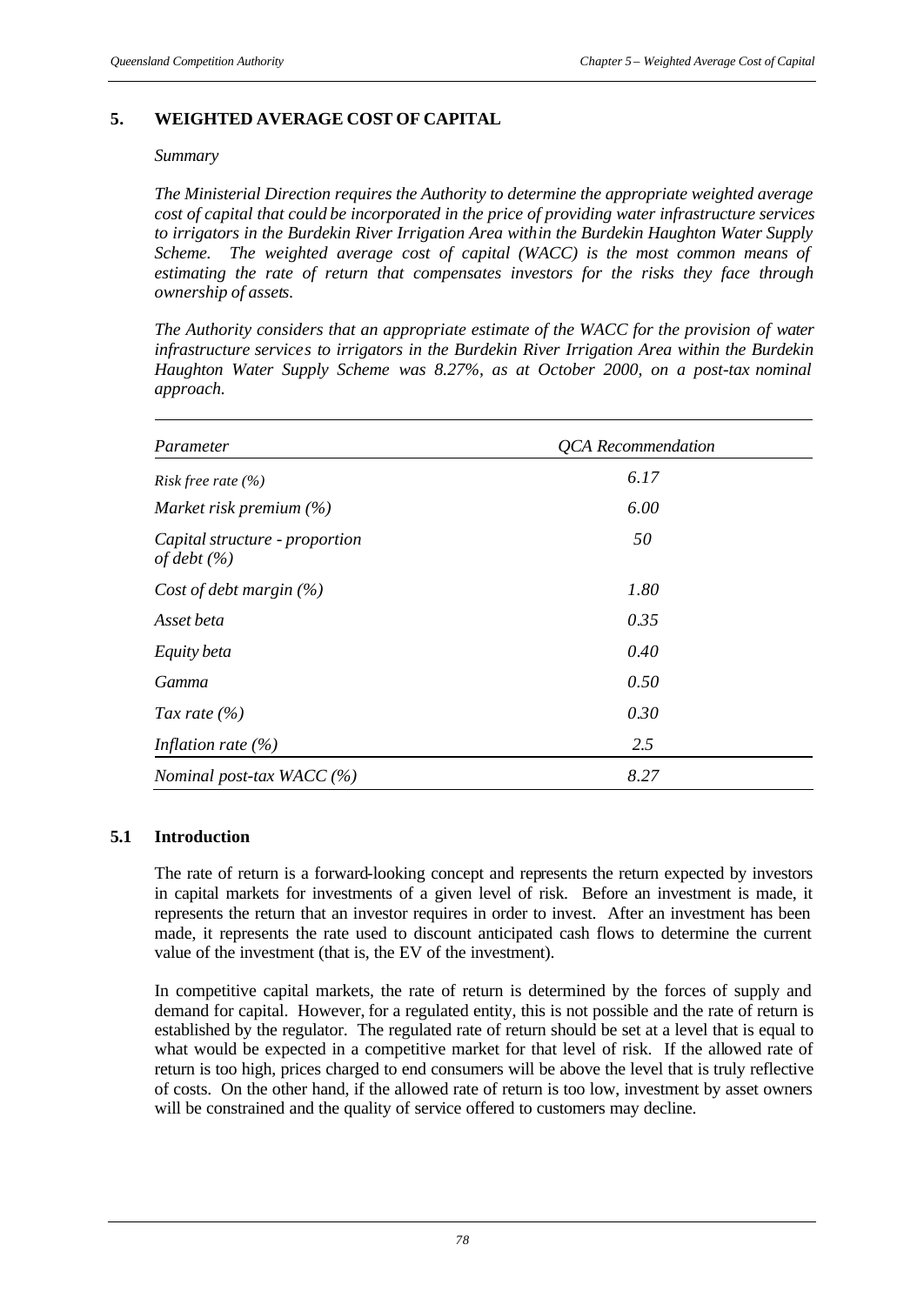### **5.2 Issues in Determining the Rate of Return Framework**

The rate of return for a particular business activity can be derived by calculating the appropriate WACC. WACC recognises that capital is provided from two sources, namely lenders and equity investors (owners or shareholders). It is calculated by adding the cost of equity funds, weighted by the proportion of equity funds to total assets, to the cost of debt, weighted by the proportion of debt to total assets.

# *The Capital Asset Pricing Model*

The cost of attracting and retaining equity funds is not directly observable and must be estimated using data from securities markets. A number of alternative models have been developed to estimate the cost of equity funds, the most common of which is the CAPM.

The central concept of CAPM is that of undiversifiable risk (known as beta  $(\beta)$ ). Essentially, the total risk of a business activity can be separated into two distinct classes of risk, being undiversifiable and diversifiable risk. Undiversifiable risk refers to the riskiness of an entity compared to the market as a whole. It can be calculated by a linear regression based on historic data.

The remaining risk is known as diversifiable risk. This risk can be removed by holding the asset or investment as part of a well diversified portfolio of investments. CAPM assumes that investors will not be compensated for the risk they can cost-effectively avoid through diversification. That is, it assumes that investors will only be compensated through the rate of return for risk that cannot be avoided through diversification. This is not to say that diversifiable risk is irrelevant for valuation purposes, because the rate of return (based on undiversifiable risk) is then applied to the business activity's expected cash flows. These expected cash flows should reflect the diversifiable risks.

Beta is a statistical assessment of the degree of undiversifiable risk associated with an asset or investment relative to the overall stock market. It assesses the systematic risk of the asset or investment, which is the risk that distinguishes it from the market as a whole. Since the beta of the market portfolio is one, a business activity can be identified as being more or less risky than the market as a whole. For example, an enterprise with a beta of one has undiversifiable risk that is perfectly correlated with the expected return for the market as a whole. The further a beta departs from one, the more its returns are expected to vary from those of the market as a whole. A higher beta is considered more risky, and a lower beta less risky, than the market as a whole.

Beta is used as an input to CAPM. CAPM also requires estimates of the risk free rate and the expected return on the market as a whole.

### Other Jurisdictions

Most regulatory decisions in Australia over recent years have employed a CAPM/WACC approach to determine the rate of return and the cost of equity.

### Stakeholder Comment

SunWater considers that the application of the WACC is appropriate and that the return on equity should be determined by applying CAPM.

BRIAC raised a number of arguments regarding the appropriateness of seeking a rate of return and against the use of WACC/CAPM. It argued that: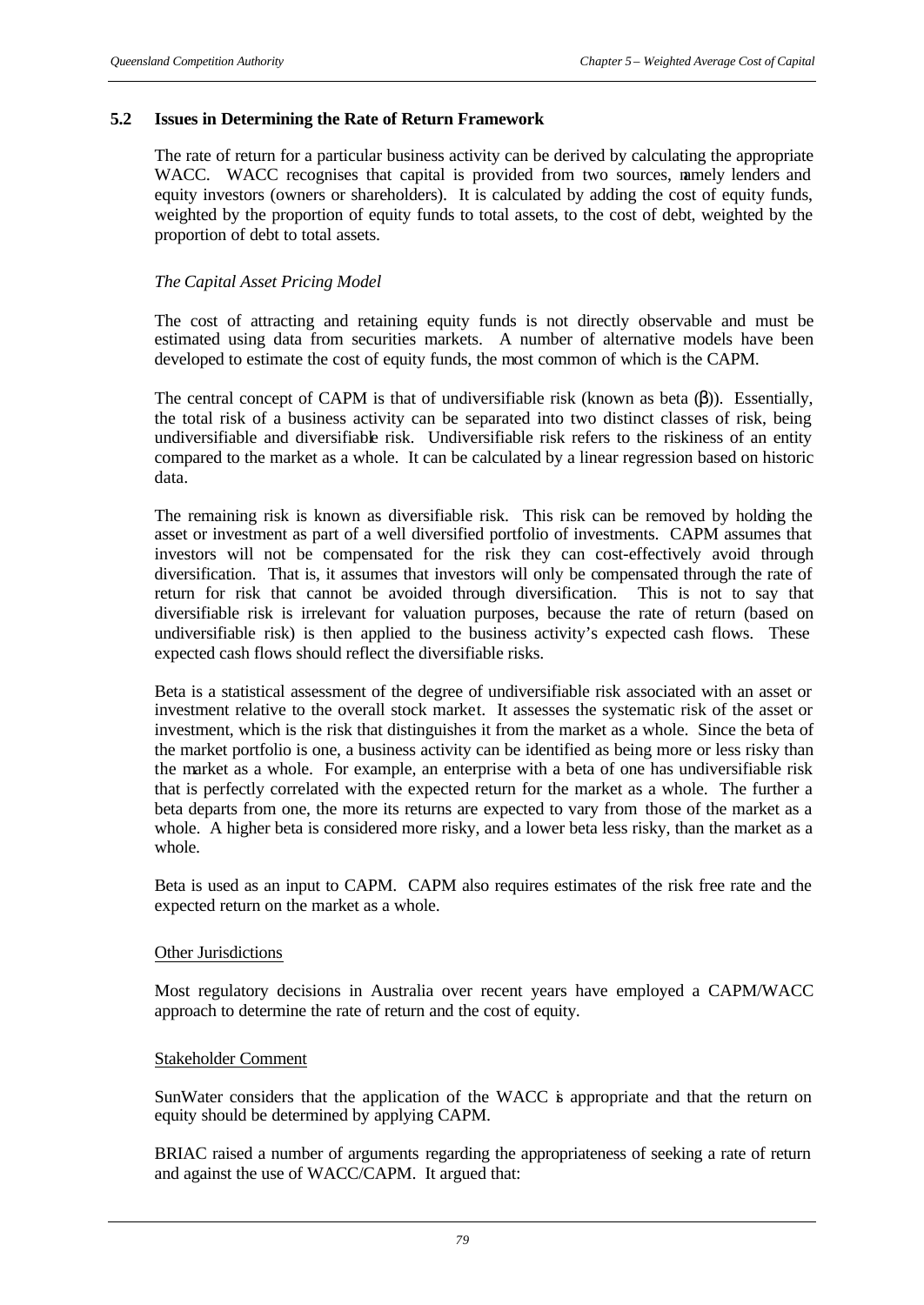- a rate of return should not be sought as there should be no difference in Government charging mechanisms for bridges, roads, electricity infrastructure and irrigation schemes. They stated that it is arbitrary to say that taxpayer funds spent one way 'owe' a rate of return to government while taxpayer funds spent another way do not - just as arbitrary as it would now be for a government to go back and charge interest to past recipients of unemployment benefits or age pensions;
- applying a WACC on assets built by previous generations is like requiring a return to the British Treasury for roads built by Colonial Governors;
- there are two alternative approaches to determine the rate of return in respect of the BRIA: a traditional public finance approach or WACC utilising CAPM. BRIAC endorsed a traditional public finance approach. According to BRIAC, this equates to the actual interest rate charged on loans for the Burdekin Haughton Water Supply Scheme. In this context, BRIAC then submitted that, as SunWater does not have any loans in respect of the Scheme, the actual return on capital should be zero;
- the cost of equity capital to the Government is zero as it is raised through taxation and not in the capital markets;
- the public sector discount rate should be much less than the private sector discount rate because there are external benefits which need to be taken into account;
- the WACC/CAPM approach represents a notional cost of capital, not the actual cost of capital;
- the use of a private 'equity premium' in CAPM is irrelevant to public sector projects as governments only issue debt instruments and do not raise equity capital;
- using a benchmark based on private sector capital (CAPM) is not appropriate as SunWater are not subject to the same market disciplines including:
	- proper accounting treatments of all revenues, costs, asset values and depreciation;
	- the avoidance of simple inflation adjustments to asset bases, costs and revenues as this does not reflect likely competitive market outcomes;
	- debt costs would be actual, not notional; and
	- the business operator bears all the risk of asset ownership including optimisation and obsolescence; and
- it is economically irrational to seek a rate of return on taxpayer funded assets, as taxes are involuntary and not a form of equity raising on capital markets. The cost of capital for funds sourced through taxes is zero and governments should only seek a return on actual interest costs on debt funds.

The MDCC also submitted that the Authority's comments regarding government equity investment not being costless should be reviewed in the context of the footbridge over the Brisbane River and the Lang Park upgrade.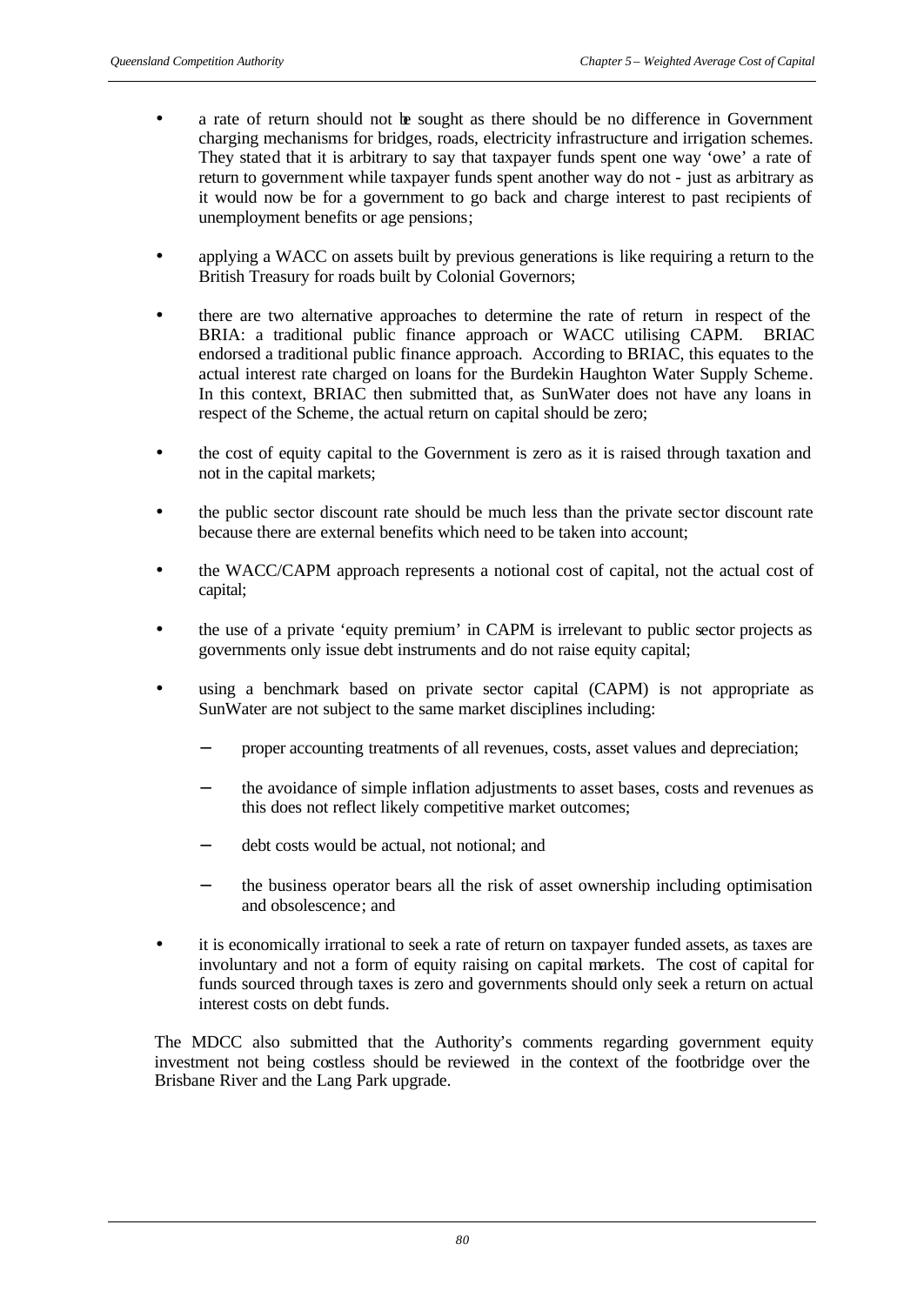# QCA Analysis

The Authority considers that WACC should represent the opportunity cost of the capital invested in the assets. Important features of the opportunity cost of capital are that, at any given time:

- the cost of capital is a forward looking concept that reflects the expected return, relative to risk, that should be earned from investing in the asset; and
- the risk is derived from the expected characteristics of the cashflows produced by the asset relative to investments in alternative assets.

The Authority also considers that it is a matter of government policy how it funds its various infrastructure projects and whether it seeks to recover its costs from users of the infrastructure or from taxpayers generally. In this context, the Authority notes that full cost recovery (including a rate of return) is sought from the users of a variety of government infrastructure, including coal rail lines, electricity generation, distribution and transmission systems, some port infrastructure and some roads and bridges (toll roads and bridges). Users also pay fully for a variety of government recurrent services.

Furthermore, as outlined in the Addendum to Chapter 7, in the absence of any actual or implied contractual arrangements, the government has the power to alter existing pricing arrangements even though it may adversely impact on a particular individual or group of individuals.

The Authority notes that:

- compliance with the principle of competitive neutrality between the public and private sector requires the use of the same cost of capital for similar assets;
- the cost of capital relates to assets and is independent of the source of financing. Consequently, the financing of an asset from public rather than private sources will not alter the cost of capital that attaches to the asset. Rather, it is the riskiness of the asset which will determine the cost of capital;
- to ensure the efficient use of resources, investment decisions in the public sector should be based on the same cost of capital as used in the private sector for assets of the same risk characteristics;
- where a lower cost of capital is applied to an investment because of government ownership, inappropriate investment and consumption decisions will result; and
- government equity investments are not costless or riskless. The government does face an implicit cost or opportunity cost from funds invested in BRIA infrastructure and these investments do involve risks.

Consequently, public sector investments require an appropriate risk premium for the same reasons as do private sector investments.

The Authority is mindful of a preference amongst regulatory bodies in Australia for utilising CAPM to estimate the cost of equity, primarily because CAPM is considered more objective than alternative models, is conceptually simple in terms of defining and measuring the equity beta, and may be applied across all business activities. CAPM is considered appropriate for establishing the rate of return for an efficient private sector service. It is also considered a relevant benchmark for public sector bodies subject to the competitive neutrality requirements of COAG. It thus provides a sound basis for consistent public policy.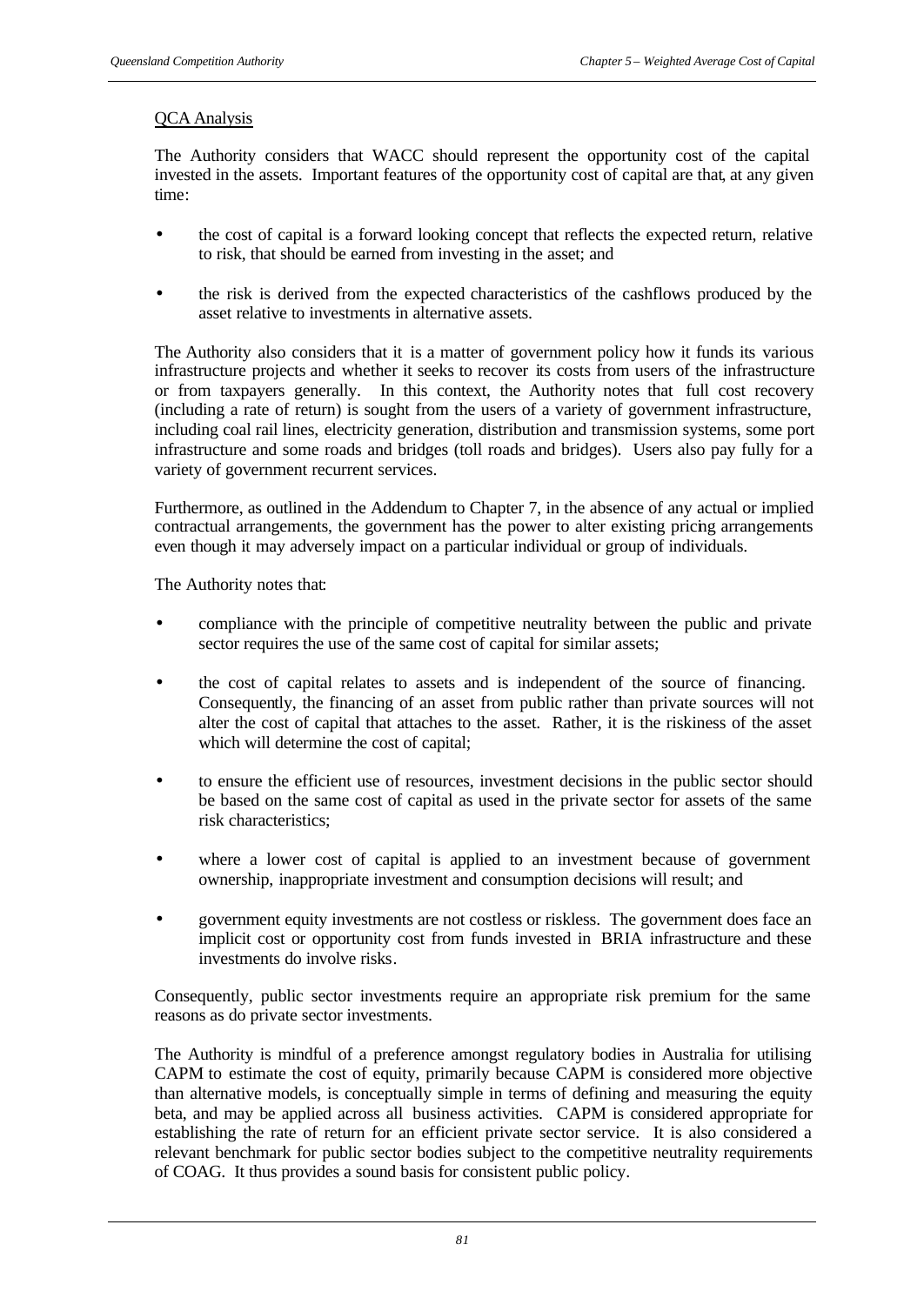At the same time, the Authority notes that there are practical difficulties in implementing CAPM, especially in respect of publicly owned monopoly assets for which there are often no directly comparable business activities listed on a stock exchange.

The Authority also notes that CAPM is a single period model, which assumes that all investors have a common time horizon of unspecified length. It therefore has difficulty capturing the multi-period nature of most investments. As a result, the application of CAPM involves a certain degree of imprecision. However, the Authority believes that CAPM remains the simplest and best understood approach to determining the cost of equity for regulatory purposes, and accordingly supports its use.

# **5.3 Issues in the Selection of a WACC Equation**

WACC can be calculated on either a pre-tax or a post-tax basis and on either a nominal or a real basis. Alternative specifications are discussed in Appendix C. The appropriate WACC to use depends on what is included in the business activity's cash flow. For example, nominal cash flows should be discounted with nominal discount rates while post-tax cash flows should be discounted with post-tax discount rates. Each of the approaches should be equal in perpetuity but there can be significant differences when measured in discrete time.

The major elements driving WACC are the determination of the cost of equity, the cost of debt, and the appropriate capital structure. The selection of an appropriate tax rate and the treatment of dividend imputation are also important, either through direct inclusion in the WACC formula or in the cash flows.

### *Pre-tax or post-tax WACC*

The formulation of WACC and the definition of the cash flows used to calculate the revenue requirement should be consistent. A business activity's cost of equity funds (as imputed using CAPM) is usually expressed on a post-tax (but before personal tax) basis.

The use of a pre-tax rate of return is advocated on the grounds that it avoids the need to explicitly estimate the tax obligations of the regulated business, and is therefore less intrusive, leaving the regulated business activity to manage its own tax affairs. However, a tax calculation still needs to be undertaken to convert the post-tax rate of return indicated by CAPM benchmarks to the corresponding pre-tax rate required for the regulatory framework. Hence, as both approaches require tax liabilities to be properly assessed, there is little difference between a post-tax and pre-tax formulation of WACC in this respect.

Arguments in favour of a post-tax WACC include:

- post-tax measures of return are more relevant to investors;
- corporate taxes are a cost to the company like any other cost;
- adopting a post-tax WACC requires cash flow modelling to explicitly address the cash flow implications of taxation liabilities and a business activity's financial position. Accordingly, this approach is more transparent and rigorous; and
- there is difficulty in estimating a long term effective tax rate, as the tax system is not static.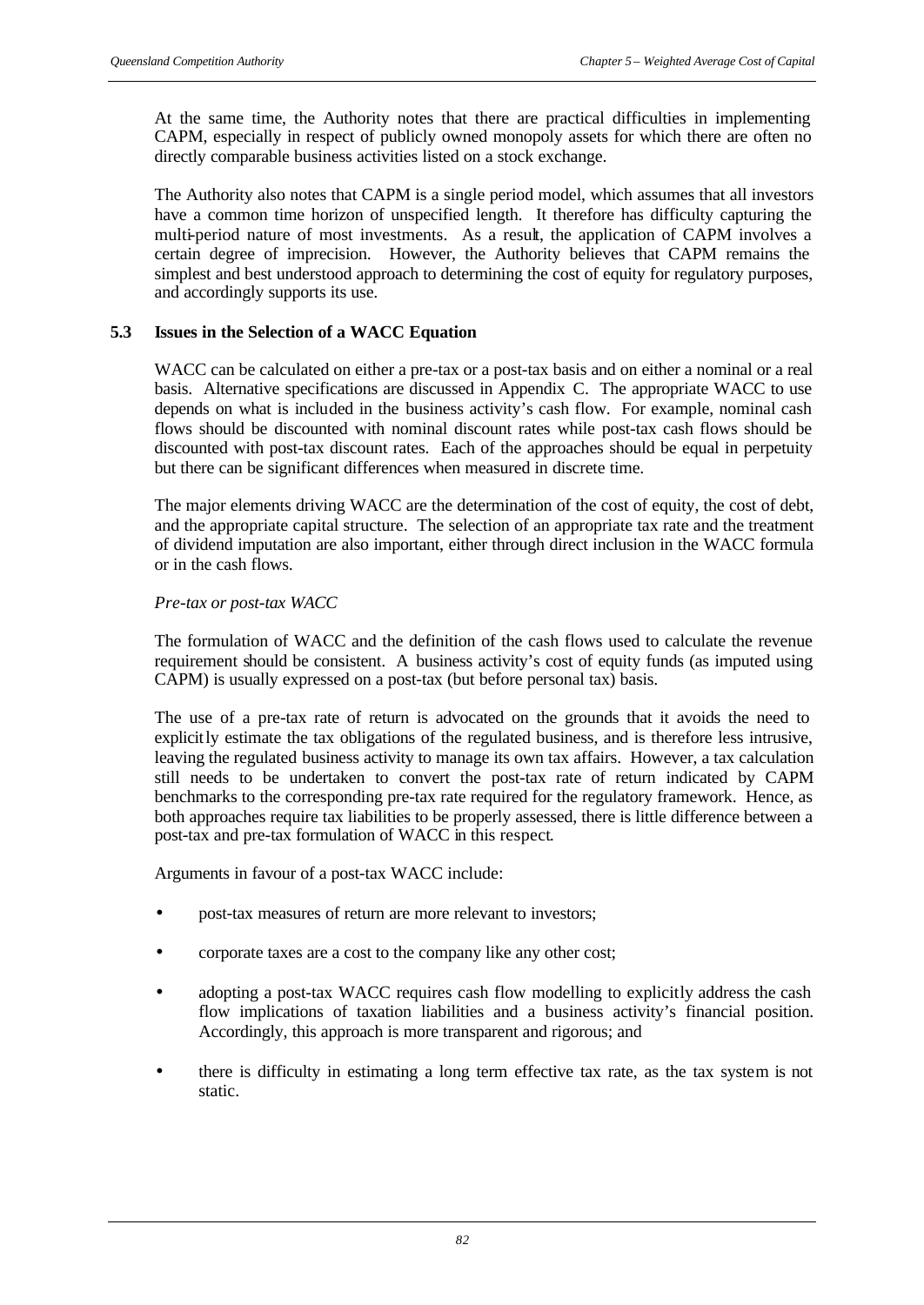### *Nominal or Real WACC*

Nominal and real rates of return are equivalent provided consistency is maintained with inflation adjustments, depreciation allowances and debt. In other regulatory decisions, the Authority has adopted a nominal WACC. Arguments in favour of a nominal framework include:

- depreciation in a nominal framework is transparent and there is no potential for confusion over the extent of recovery. This is not the case for a real framework, as depreciation allowances include adjustments for inflation so that accumulated depreciation may exceed the actual cost of the asset unless depreciation amounts are deflated;
- similarly, interest expenses and other non-inflationary cash flows such as capped revenues or revenues from contracts containing no CPI adjustments require particular caution when converting from nominal to real. Errors in the conversion will result in discrepancies in the underlying cash flows;
- tax and balance sheet items such as debt and equity are all expressed in nominal terms. Consequently, the stock of debt must be deflated if modelling is to be undertaken in real terms;
- a nominal WACC is directly comparable with other financial benchmarks such as the nominal rate of return of other investments; and
- the nominal approach is the preferred approach of academics and financial market participants.<sup>29</sup>

At the same time, the Authority notes that the use of a real WACC has sometimes been promoted on the basis that:

- there is no need to deflate the asset base, as is required in applying a nominal WACC;
- it simplifies the estimation of rebates for contributed assets (using a nominal approach, inflation gain on assets must be identified and separated); and
- it simplifies cash flow models, particularly when different rates of inflation may be defined for capital and operating expenditure (opex) costs.

### Other Jurisdictions

The ACCC (1999) noted:

'Given there is little to choose between post-tax and pre-tax formulations, the issue is fundamentally how best to assess tax liabilities – short or long term. There are a number of flaws associated with the use of a long term pre-tax WACC including:

front end loaded investor returns (where actual tax payments tend to be concentrated towards the end of the life of the assets. This arises because tax depreciation provisions (especially in the presence of accelerated depreciation) historically have allowed capital expenditures to be written off faster than the economic rate of depreciation. As a result businesses obtain returns well in excess of those intended under the regulatory framework in the early years but these are offset by lower than commercial returns later on);

l

<sup>&</sup>lt;sup>29</sup> For example see Davis  $(2000)$ .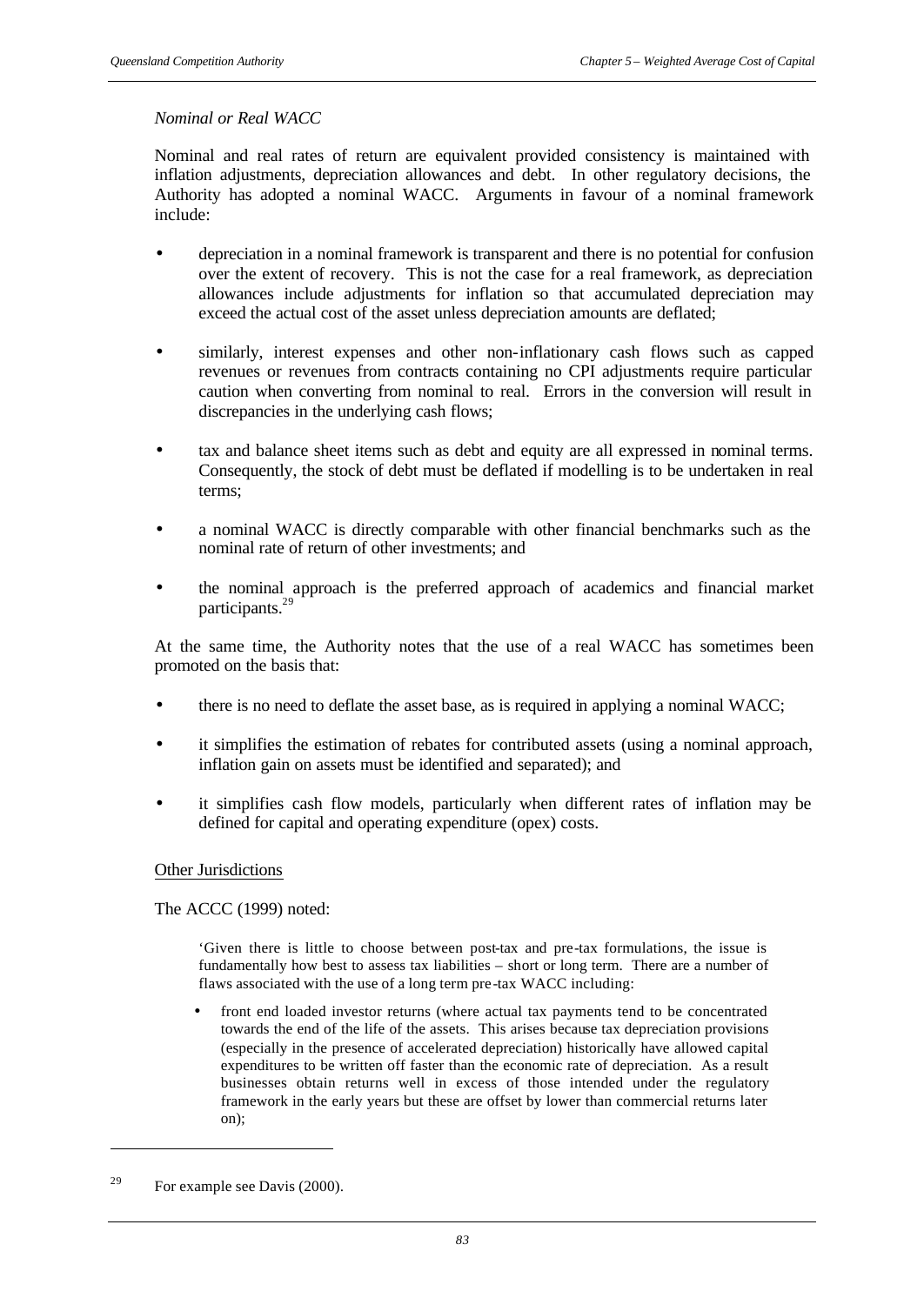- uncertainty over long term tax provisions; and
- difficulties in estimating long term effective tax rates and applying them within a formula based approach.'

The ACCC (2000a) discussed a number of problems associated with converting a nominal posttax WACC to a real pre-tax WACC, including:

- conversion formulae have been shown to be significantly in error in ensuring the correct return on equity, although this problem can be overcome by modelling the expected cash flows and taxes over the life cycle of the asset portfolio; and
- the conversion process is unsuitable for assessing revenues over multiple periods where the business regime (principally taxes and inflation) is more likely to change, as it is extremely difficult to adjust the returns already allowed to take account of the new business regime, resulting in over- or under-recovery of costs.

The ACCC (2000a) noted that using a post-tax nominal framework avoids these problems as the return on equity and estimated taxes payable allowances are separated in the Annual Average Revenue Requirement formula. The tax payable can therefore be adjusted from period to period. The ACCC cited support for such an approach from Professors Officer, Hathaway and Davis.

The ACCC also discussed a drawback of the post-tax nominal framework, namely that customers of a network at different points in time will pay different charges for the same set of assets as a result of the assets' changing tax position rather than the underlying value of the service being provided. This is particularly the case where the firm takes advantage of tax concessions in the early years of the life of an asset, with tax liabilities increasing over time (the so-called S-bend debate). In effect, this approach passes on to users the tax benefit attached to the investment by the legislators. Moreover, where a firm has a portfolio of assets, this effect is somewhat muted. In addition, the forthcoming removal of accelerated depreciation will mean the S-bend phenomenon is progressively reduced.

### Stakeholder Comment

SunWater supports the use of a post-tax nominal WACC.

### QCA Analysis

The Authority supports the views of the ACCC and a range of independent experts (such as Professors Davis, Hathaway and Officer), which indicate that there is a general trend toward the use of a post-tax nominal framework. In particular, the post-tax specification is preferred for its transparency and because tax liabilities are explicitly treated as cash flows in the years that they occur. For these reasons, all of the Authority's pricing decisions to date have been based on a post-tax nominal basis.

### **5.4 Quantifying the Risk Free Rate**

The derivation of a return on equity under CAPM requires the estimation of a risk free rate. The risk free rate represents the rate of return on an asset with zero default risk.

There are two issues that need to be considered in the choice of an appropriate proxy for the risk free rate:

• the maturity period of bonds that should be used to identify the interest rate; and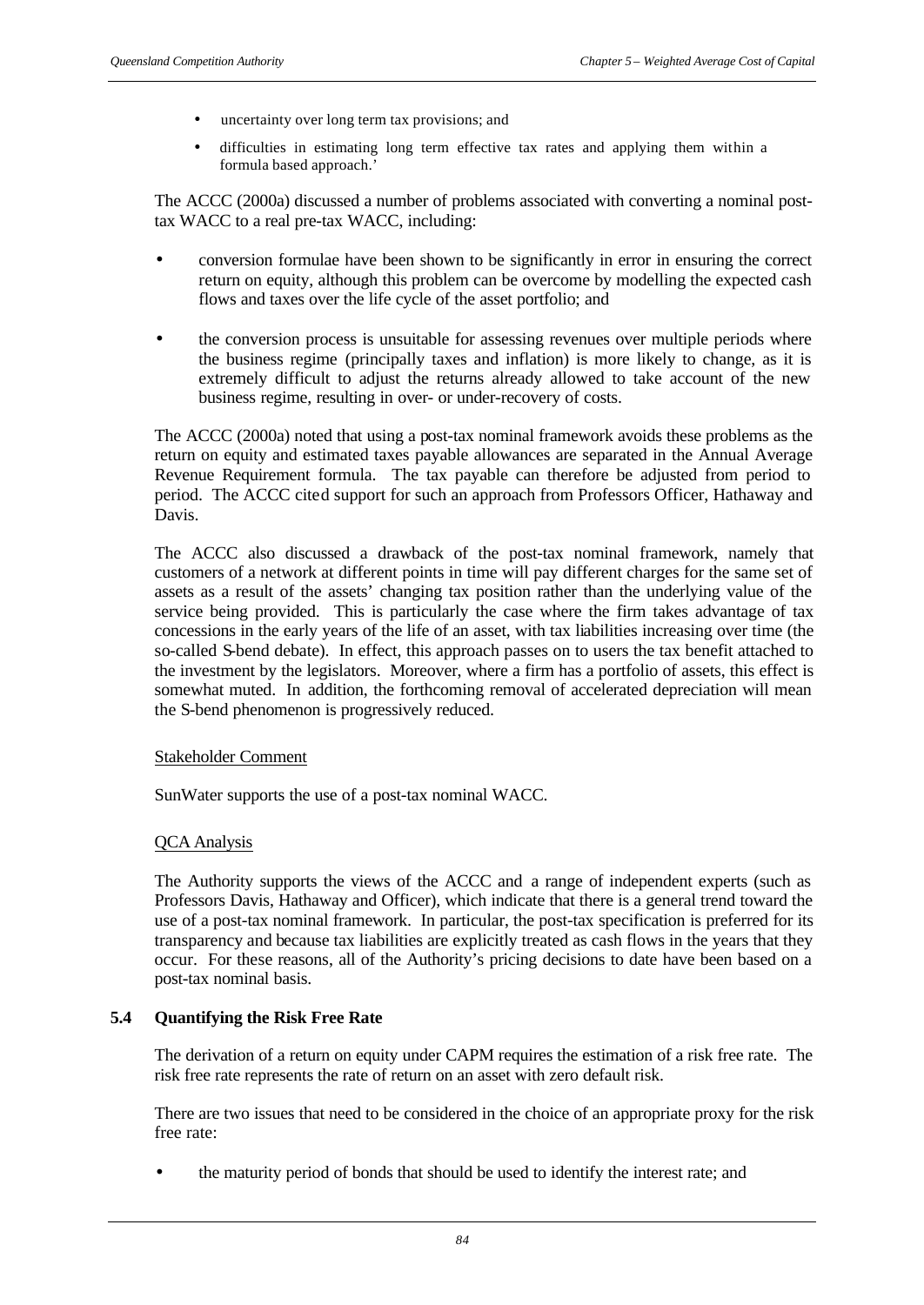• the method of measurement of the risk free rate (in particular, whether an 'on the day' rate should be applied or whether the rate should be averaged over some period of time).

# *Other Jurisdictions*

Table 5.1 summarises the approaches adopted by different jurisdictions in determining the risk free rate.

Most regulators have elected to apply the ten year Commonwealth bond based on some form of averaging. While the choice of averaging period is somewhat arbitrary, the rationale for adopting the 20-day average is to minimise the effect of daily distortions while capturing the most recent information and expectations on inflation.

**Table 5.1: Risk free rates used in regulatory decisions**

| <b>Entity/Author</b> | <b>Industry</b>          | <b>Benchmark</b> bond     | <b>Estimation factor</b> |
|----------------------|--------------------------|---------------------------|--------------------------|
| <b>ACCC</b> (2000b)  | Gas transmission         | 10 year Commonwealth      | 40 day moving average    |
| OffGAR (2000b)       | Gas transmission         | 10 year Commonwealth      | 20 day average           |
| IPART (2000b)        | Gas distribution         | 10 year Commonwealth      | 20 day average           |
| <b>IPART</b> (2000a) | Water Supply             | 10 year Commonwealth      | 20 day average           |
| <b>IPARC</b> (1999)  | Water and electricity    | 10 year Commonwealth      | 20 day average           |
| GPOC (2001)          | Bulk water               | 10 year Commonwealth      | 45 day average           |
| <b>ACCC</b> (2000a)  | Electricity transmission | 10 year Commonwealth      | 40 day moving average    |
| QCA(2001a)           | Electricity distribution | 10 year Commonwealth      | 20 day average           |
| <b>IPART</b> (1999d) | Electricity distribution | 10 year Commonwealth      | 20 day average           |
| ORG (2000)           | Electricity distribution | 10 year inflation indexed | 20 day average           |
| <b>OTTER (1999)</b>  | Electricity distribution | 10 year Commonwealth      | 12 month rolling average |

### *Stakeholder Comment*

SunWater supported the risk free rate being determined on the basis of the 10 year Commonwealth bond rate with that rate being determined on the basis of the 20 day average yield.

### *QCA Analysis*

### Choice of Maturity

In terms of the maturity period, the debate centres on whether the maturity of the risk free rate should be set equal to, or as close as possible to, the life of the investment, or to the regulatory review period.

According to Officer (1981), 'the appropriate rate is that on a risk free security, eg. a government bond or note, of the same duration as the term of the investment'. This approach is supported by the ORG (1998a, p.14):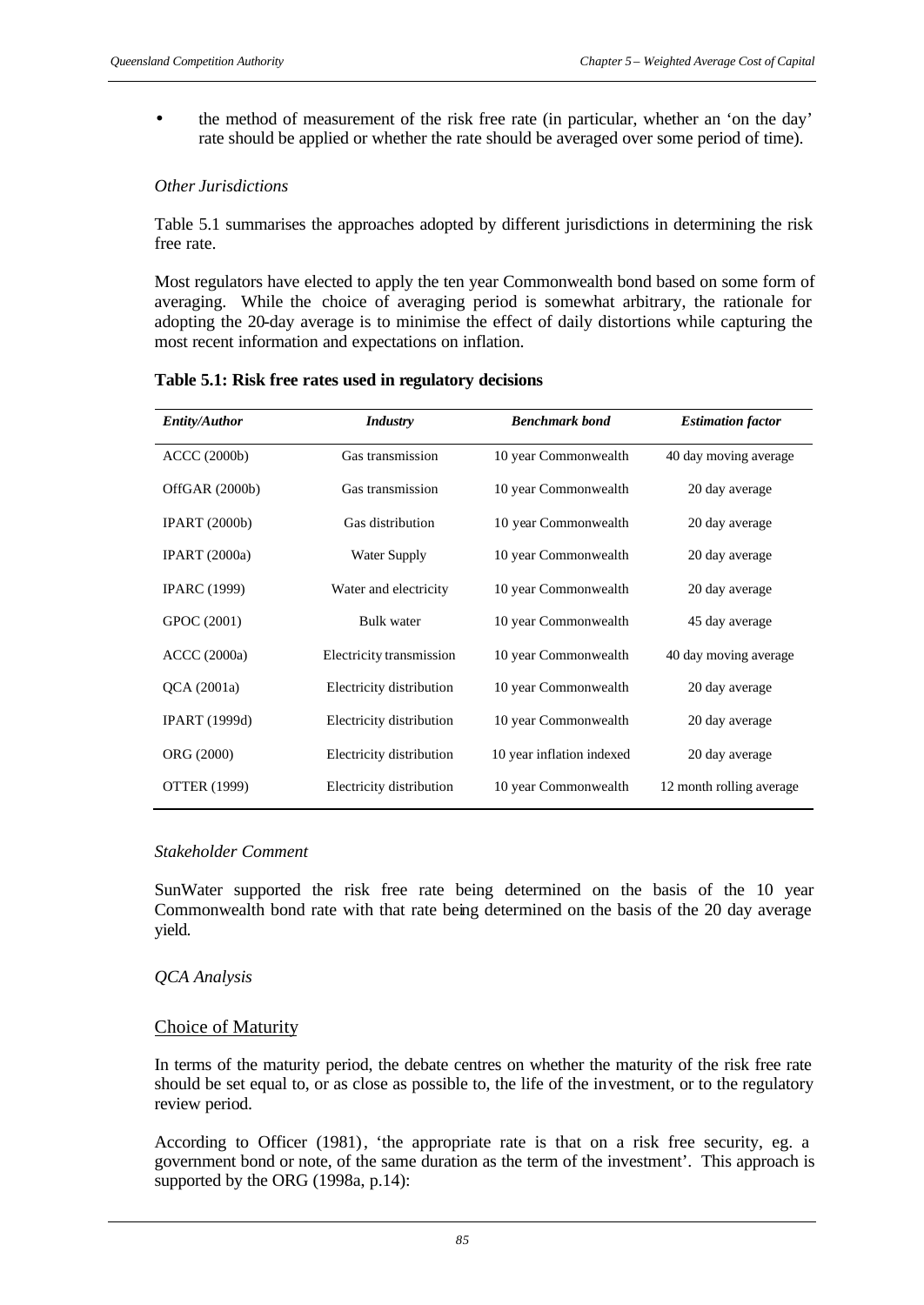'In other relevant jurisdictions, there is recognition that amortisation of relevant assets must be over their full economic life which implies that investors must have an expectation that they will be compensated for making long term investments before they commit to the investment. Therefore, even though regulators may review investment returns at regular intervals, it would be a mistake to believe investors' planning horizons only extend to the next review. Models of expected returns and any regulation of those returns must reflect and take account of the investors' planning horizons. The reapplication of the prevailing long term rate every five years is sufficient to achieve this, as the owners of the project make their investment decision based on the life of the project, using the appropriate discount rate determined with reference to the prevailing yield curve.'

The ORG also noted that some gas industry stakeholders had expressed concern that the use of short term rates to coincide with the regulatory period would cause companies to concentrate their re-funding around each price review determination. It was argued that the use of such a rate would also cause periodic spikes in corporate bond rates due to the concentration of refinancing around the time of each re-set of the regulatory WACC.

It is also important to ensure that there is consistency between the choice of the risk free rate and the assumed market risk premium (MRP). According to ORG (1998a), given that the available risk premium is expressed relative to the ten year bond rate, this rate is preferred as there is no additional benefit for calculation of the equity rate of return in using the five year bond rate.

In this context, ORG argued that selection of the five year bond rate as the risk free rate would require the application of a MRP which measures the expected return on equities as a margin over the five year bond yields:

'It has been suggested for example, that the choice of a shorter (or longer) rate will just lead to a higher (or lower) measured market risk premium, with no effect on the expected return for the well-diversified portfolio (and hence little effect on the required equity return). As the estimation of the market risk premium generally has used the current yield to maturity on Commonwealth Government securities of about ten years until maturity, this argument suggests that the risk-free rate should reflect a security of a similar term.'

As opposed to Officer, Davis (1998) suggests that, if the allowable WACC is to be revised periodically, then it is not necessary to use a long term rate for the risk free rate. Rather, Davis seeks to relate the prevailing interest rate to the length of the review period:

'Given the anticipated life of the assets and the likely time pattern of the resulting cash flows, it would seem very difficult to sustain an argument for use of a risk-free rate greater than 10 years. Use of a shorter maturity rate would not be inappropriate – particularly if there were to be regular regulatory pricing reviews.'

Other arguments used to support the use of a rate linked to the regulatory period include that:

- it is rare for initial debt funding for capital investments to extend beyond ten to fifteen years and, in any event, it is likely that interest swaps would be re-set on a five yearly basis. However, interest rate swaps are available for a range of maturities from one to ten years; and
- even where a long term cost of capital is appropriate to the valuation of long-lived assets, it does not follow that it is appropriate for pricing decisions in the short run when the asset values are adjusted annually for inflation (thus removing the need for an inflation risk premium) and the allowable cost of capital can be revised at each review (to adjust for long term changes in market perceptions).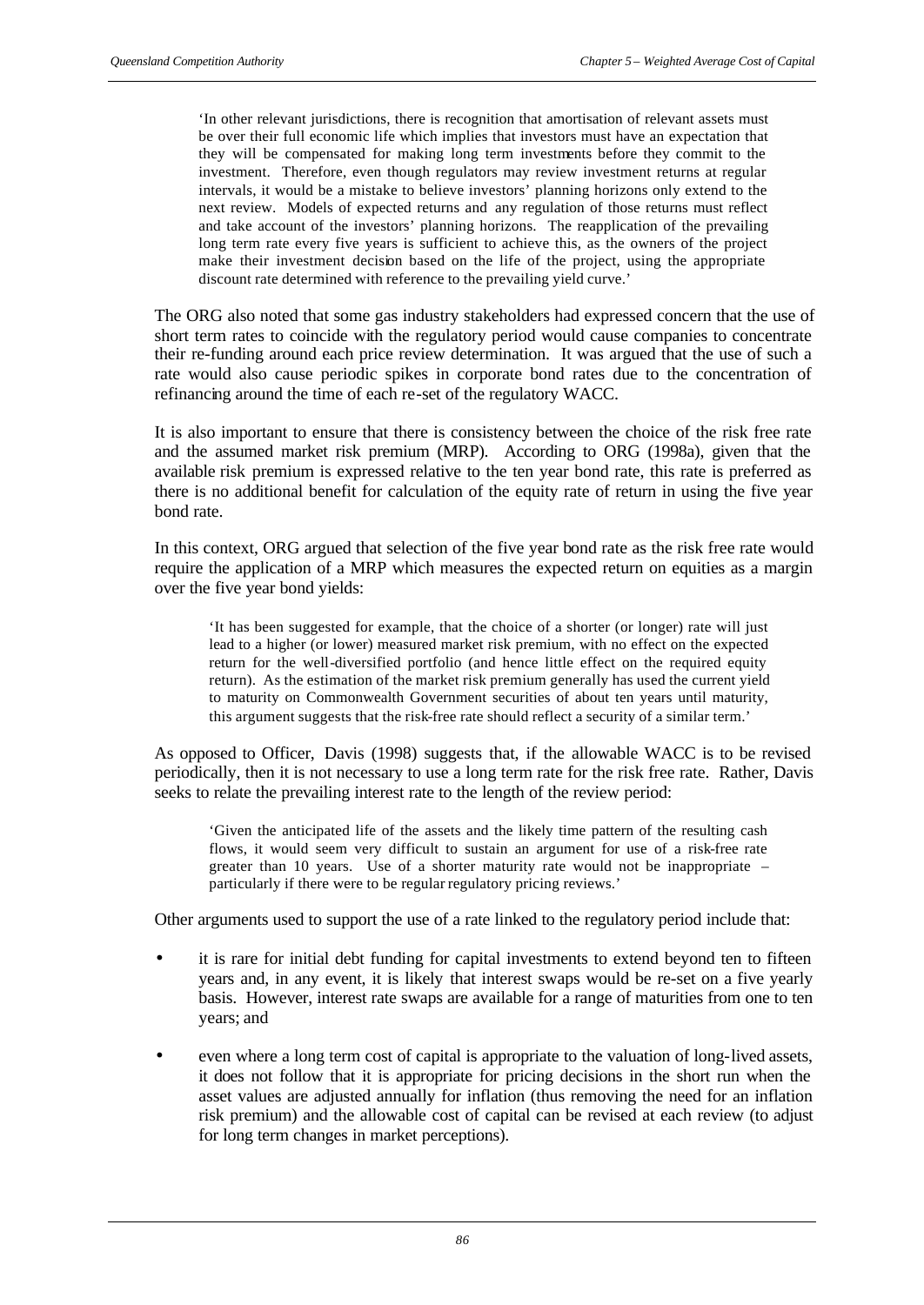However, as indicated earlier, adoption of a five year bond rate as a matter of principle would effectively require a counterbalancing adjustment to the MRP on the basis that it has traditionally been calculated against the ten year bond rate. Given the broad consistency of the margin between the five year and ten year bond rates over time, the most practical approach is to adopt the ten year bond rate and use the standard calculation of the MRP.

With respect to the issue of a premium to address the difference between the ten year bond rate and a 30 year bond rate, the Authority recommends that no adjustment should be made on the grounds that:

- the 30 year market is too thinly traded to return an appropriate measure of the premium; and
- consistent with the argument concerning the relationship between the risk free rate and the MRP, adoption of a 30 year rate would require a compensating adjustment to the calculated MRP, thereby substantively negating the impact of adopting a 30 year rate.

The Commonwealth ten year bond has been used as the benchmark for estimating the MRP as it is a liquid investment, provides the best reflection of the market risk free rate and can be identified using available market data. However, given that the arguments are finely balanced, and that the ten year bond is preferred for practical reasons, it is considered that there is scope for further research and analysis on this issue.

### Method of Measurement

In terms of the measurement of the risk free rate, it is possible to use either an 'on the day' rate or an average. The 'on the day' rate is considered to be the theoretically correct rate to use, as it reflects all available information, including any historical information about previous rates. However, this rate may be subject to short term volatility, for example, due to central bank intervention or abnormal trading activity. To overcome this problem, some form of averaging may be used. For example:

- a short term average of the 'on the day' rate could be applied if the rate suffers a perturbation on the day of the decision; or
- an average rate reflecting trading over (say) the past 20 to 40 trading days could be used.

On the issue of averaging versus an 'on the day' rate, the Authority notes that other regulators considered the 'on the day' approach to have greater theoretical validity, but preferred an average on the grounds that it removes the potential for a short term fluctuation to influence the rate used.

The Authority has concluded that an averaging process should be used and has opted to average the selected interest rate over 20 trading days.

For the purpose of determining the WACC, the Authority recommends that a 20 trading day average of the ten year bond rate should be used, an approach consistent with the Authority's recent regulatory decisions. For the 20 trading day period ending 6 October 2000, the Commonwealth government bond rate averaged 6.17%.

# **5.5 Quantifying the Market Risk Premium**

The CAPM formula also requires the estimation of the MRP, measured as the difference between the expected return on equity investments as a whole and the risk free rate. The MRP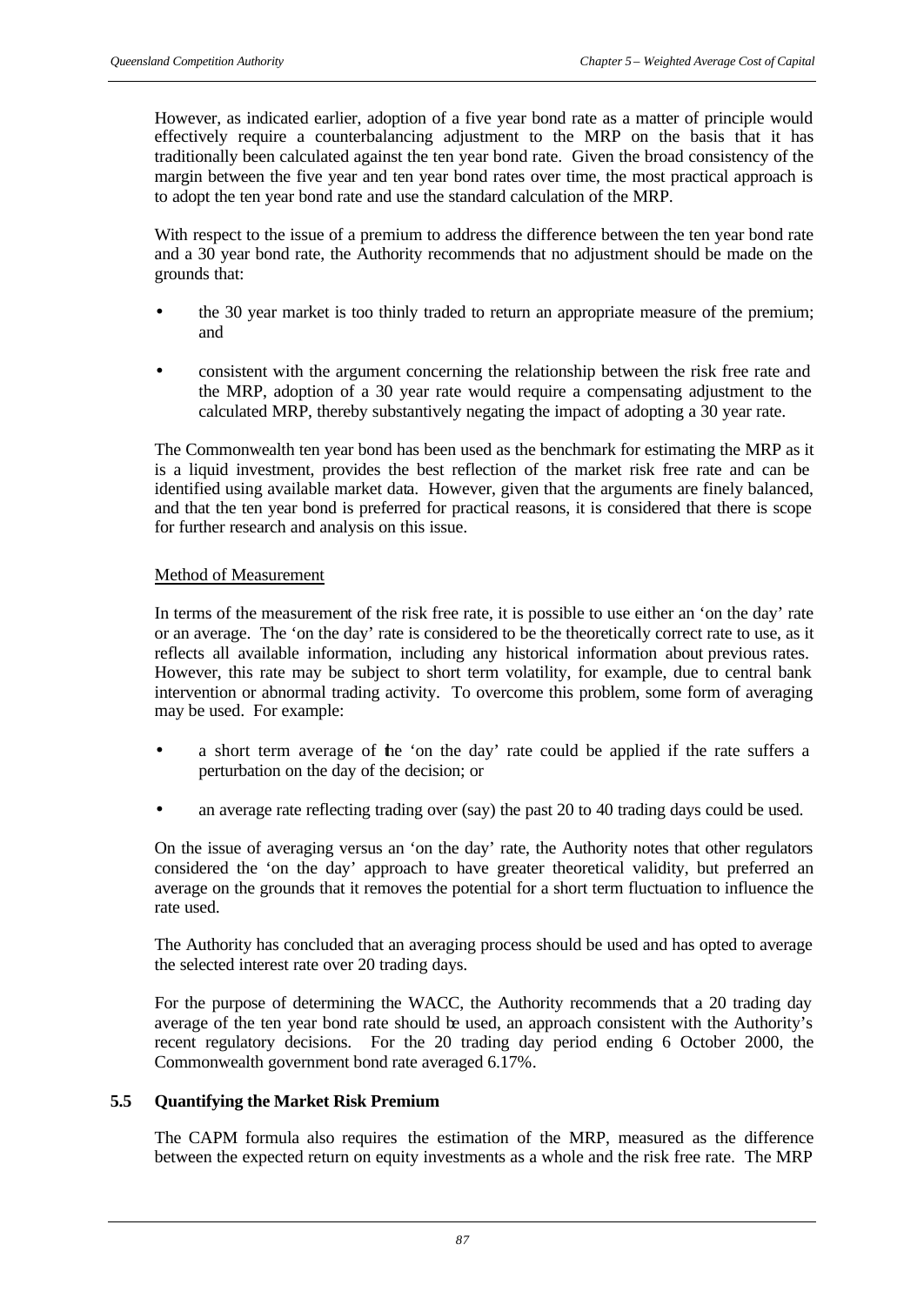represents the reward that investors require to accept the uncertain outcomes associated with equity investment, relative to the return provided by the risk free rate.

# *Other Jurisdictions*

In recent regulatory decisions for electricity, gas and water throughout Australia, the MRP has generally been set at 6%, with IPART preferring a range of 5% to 6%. Office of the Water Regulator's (Ofwat) final decisions for UK water suppliers used a range of 3% to 4%.

### *Stakeholder Comment*

SunWater proposed a MRP of 6.5%, which is in line with long-term historical averages, but higher than the 6% typically used by the Authority and other regulators in Australia. SunWater indicated that their argument for an increase in the MRP (relative to the Authority's previous decisions) is not based on any new evidence or recent data. Rather, they argued that it is due to a more accurate assessment of the existing data.

SunWater argued that the long-term historical MRP is between 6% and 8% and that a value at the lower end should not be chosen as this may produce a WACC that discourages new investment. Their principal reasons relate to claims that previous regulatory decisions:

- have not adequately reflected the range of estimates; and
- have not used an appropriate point within that range.

SunWater contended that a range of 6% to 8% is appropriate for a long term MRP based on the various studies that have been undertaken. They stated that the midpoint of this range, 7% is well above the 6% figure that has generally been used by regulators in Australia.

SunWater raised a number of reasons why a point estimate at the lower end of the range is inappropriate, including:

- the data on the MRP does not provide statistically significant results to support the hypothesis that the MRP has reduced over recent years;
- while there has been a period when the ex post MRP has departed significantly from the long-run average, it is likely there will be a period when the ex ante MRP is changing but in the opposite direction;
- reasons used by regulators in the past to justify any structural change in the market and the adoption of a point at the low end of the range are not justified based on available data; and
- due to the short period that the Australian market has been deregulated and integrated into the international market, there is insufficient data to determine an appropriate MRP based on data from an unregulated market, presumably one undistorted by government intervention. SunWater suggested that a benchmarking approach with a similar market may be more appropriate. SunWater suggested that this benchmarking approach would indicate that a figure at least at the upper end of the 6% to 8% range would be appropriate for Australia.

In response to the Draft Report, Mareeba Dimbulah Customer Council (MDCC) indicated that the MRP was already reflected in the Queensland Treasury *Guidelines for Financial and Economic Valuation of New Water Infrastructure for Queensland* (September 2000) and *Project*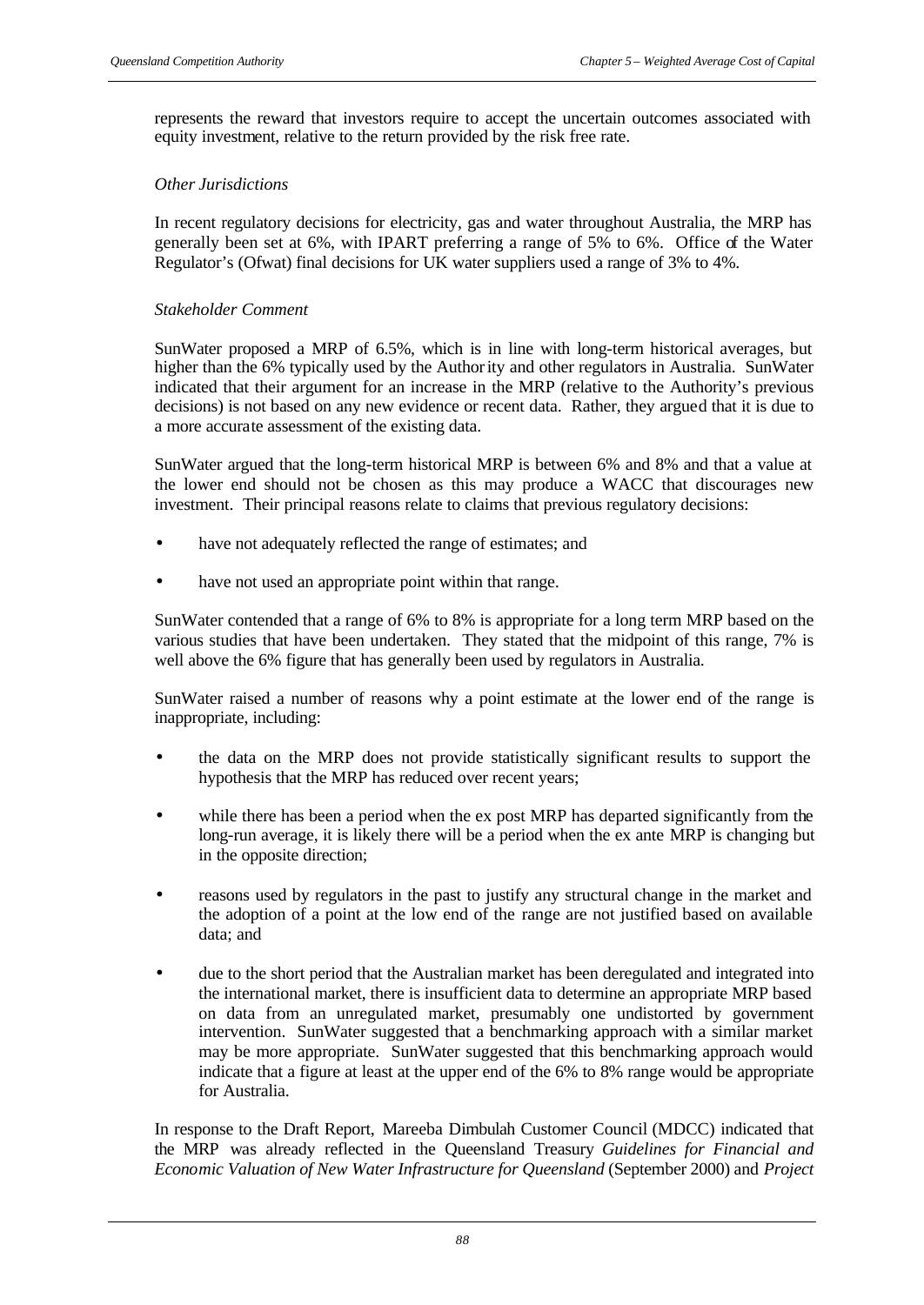*Evaluation Guidelines* (March 1997) and did not need to be addressed by the Authority. They also noted that they failed to see the relevance of utilising information from the UK in assessing market risk premium as the UK water industry operates within a significantly different market environment.

# *QCA Analysis*

The MRP is based on the difference between the return on the market as a whole and the risk free rate, both of which vary over time. As shown in Figure 5.1, equity market returns are significantly more volatile than debt market returns. Both the equity and debt markets are influenced by short term business cycles and the fact that measures of the risk premium are influenced by the measurement period.



**Figure 5.1: Bond and equity returns: 1882 to 1998**

CAPM requires that a forward-looking MRP be based on a time frame corresponding to the period of the analysis. However, in practice, this data does not exist. Alternative methods are suggested in the literature to estimate the MRP, including surveys, consumption based modelling and the use of historical data.

Most regulators have preferred the use of a MRP proxied from historical data. Officer (1985) measured the MRP as the difference between the arithmetic nominal return on shares and the average annual yield on long dated government securities.

Problems with the use of historical data to estimate the MRP include:

- the choice of proxies for the risk free rate and the return on the equity market. Typically, studies will use the All Ordinaries Accumulation index as their proxy for the equity market and the ten year Commonwealth bond rate as proxy for the risk free rate;
- structural breaks, which may cause the average ex post returns for the market and the risk free rate to differ materially from those initially expected. A structural break occurs when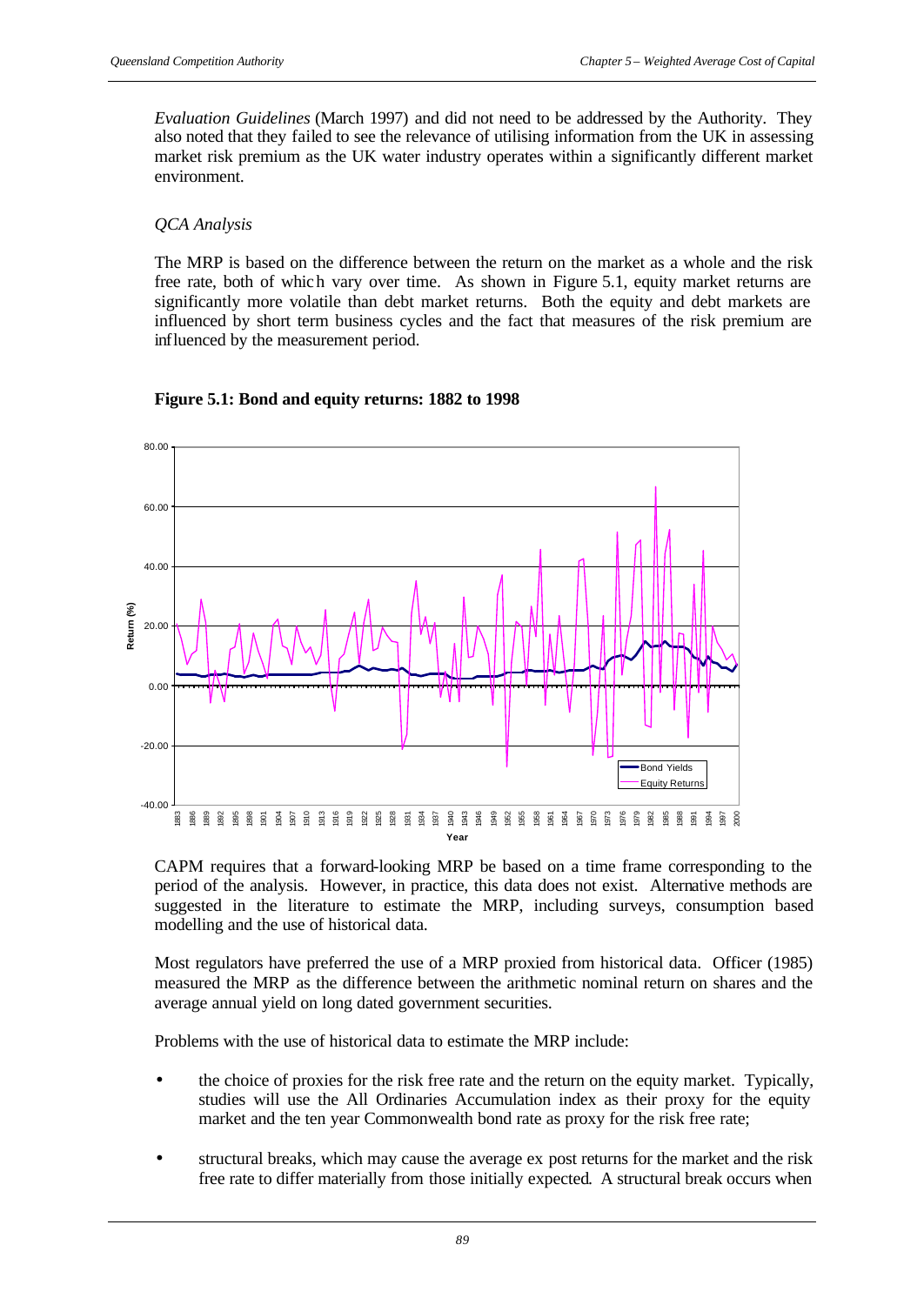time series data switches from one regime to another due to an exogenous shock. For example, the deregulation of Australian interest rates in 1979 or the floating of the Australian dollar in December 1983; and

whether the averages should be arithmetic or geometric. Arithmetic means are consistent with the CAPM framework. However, the use of geometric means has been justified on the grounds that it takes into account continuous compounding. Geometric averages will be lower than arithmetic averages.

The Authority calculated market risk premia for the period 1887 to 1998 using Officer's method. Figure 5.2 shows the annual and ten year moving average MRP. The ten year average equity risk premium has been relatively stable over the past century. This has occurred despite increased volatility in the annual MRP series and the change from regulated to deregulated financial markets over the past 25 years.



# **Figure 5.2: Market risk premium**

Prior to the introduction of dividend imputation in July 1987, equity returns observed in the stock market represented rates of return after all corporate taxes had been paid (but before shareholder taxes were paid) and therefore could be used in determining the post-tax cost of equity funds for an entity. IPART (1998, p.16) suggested that, following the introduction of dividend imputation, the risk premium could have fallen to reflect the additional value of franking credits received on an investment.

The findings of Australian academic studies and regulatory decisions suggest that the MRP has ranged from 6% to 8%. There is also a general view that this historical range may be too high, though as yet the evidence is inconclusive. In correspondence with the Authority, Professor Officer indicated that he supports a range of 5% to 7% for the current MRP.

This change from earlier periods cannot be solely attributed to dividend imputation. This has also been a period of low interest rates, low inflation and stability in the Australian economy, combined with high levels of private share ownership, increased institutional ownership of shares arising from changes in superannuation, and reduced information risks due to improved communication and technology.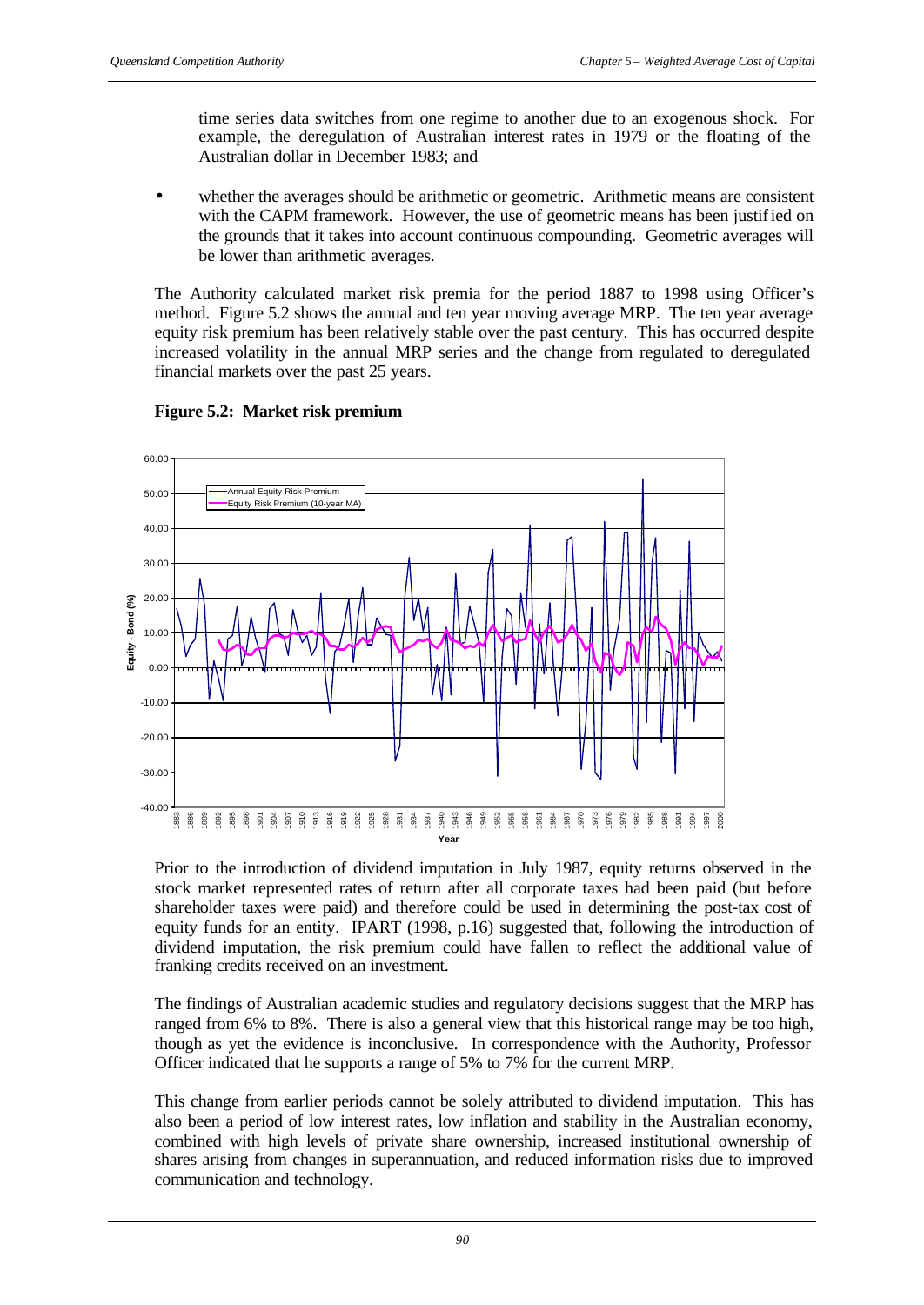The Authority has made a series of regulatory determinations in which a MRP of 6% has been adopted. Justification for moving away from 6% cannot be proven in a statistical sense.

On balance, the Authority believes that, even after revisiting all historical data, there is insufficient evidence to change the level of the MRP from previous regulatory decisions of 6%.

Following consideration of submissions and recent regulatory trends, the Authority concluded that the most appropriate estimate for the MRP is 6%.

With regard to the issues raised by MDCC, neither of the guidelines referred to directly address the market risk premium. Rather, they provide general guidance on the appropriate approach to determining the WACC (that is, to apply CAPM) and provide guidance on the discount rate to be applied for the general budget sector where a specific rate cannot be estimated.

The Authority's approach to the WACC is entirely consistent with the Treasury Guidelines. The Authority has used the CAPM model as a basis for identifying the relevant cost of capital for the provision of water to BRIA irrigators.

With regard to the second issue raised by MDCC, the Authority did not utilise information from the UK in determining the market risk premium. However, given the limited number of private water businesses in Australia, many of which are relatively new, the Authority estimated the appropriate asset beta after considering a range of factors, including overseas companies as well as other regulators' decisions and the factors that impact on the variability of SunWater's returns relative to the market. The Authority acknowledges the difficulty of using international comparisons due to different market environments and stock market compositions.

### **5.6 Determining the Capital Structure**

Capital structure refers to the proportion of debt in the total capital employed by a business. Capital structure affects the level of financial risk and return to equity holders. The higher the level of debt, the higher the equity beta will be and the higher the corresponding cost of equity. In general, there is potential for companies with predictable cash flow businesses, particularly in a regulated natural monopoly environment, to operate with higher gearing ratios than those with a mix of other business activities.

### *Other Jurisdictions*

The level of gearing assumed in other regulatory decisions is typically in a range from 50% to 60%. Both IPART's (2000a) review of NSW water businesses and ORG's (2000) review of electricity distribution entities used a debt to assets ratio of 60%. IPARC (1999) used a range of 40% to 60% in its price direction for ACTEW.

In Tasmania, GPOC (2001) used a debt to assets ratio of 50%. In all recent electricity and gas decisions, a gearing level of 60% has been adopted.

Ofwat in the United Kingdom has proposed a benchmark gearing (debt to debt plus equity) ratio of between 45% and 55% for both regulated water and water and sewerage companies. This represents its view of a prudent and desirable capital structure for such companies. Where companies are outside this range, Ofwat imputes a shadow capital structure for the purposes of determining a regulated price.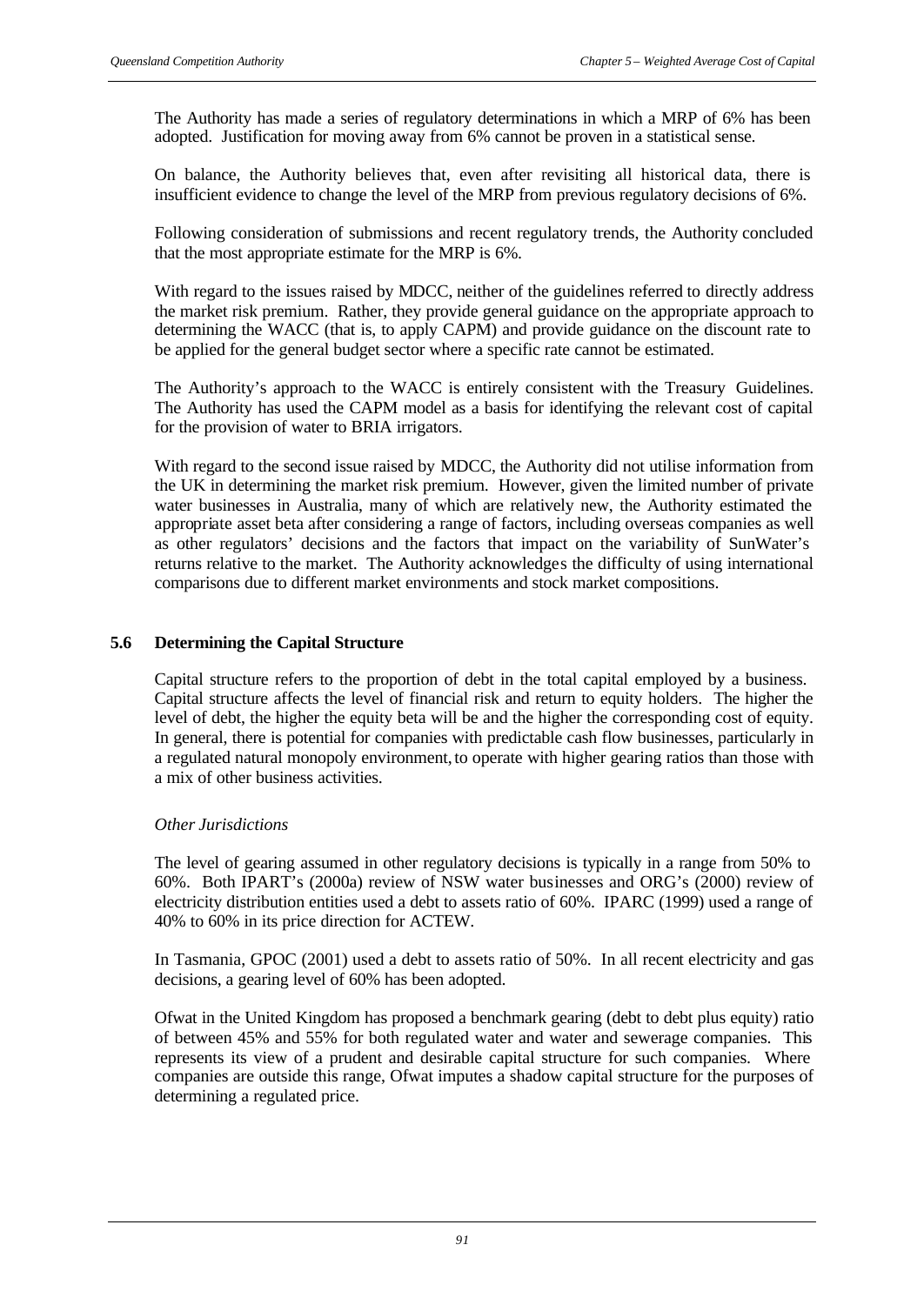### *Stakeholder Comment*

SunWater proposed a gearing level of zero, which is essentially the actual capital structure of the Scheme. Their rationale for this is that current prices would preclude SunWater from being able to service any debt.

# *QCA Analysis*

The capital structure adopted for regulatory purposes may be that actually existing for the regulated business activity, or some industry benchmark.

Adopting actual capital structures raises the question of how changes over time in the actual capital structure are to be incorporated into the WACC, and at what point in time a capital structure is to be determined for input into the WACC.

Australian urban water utilities generally demonstrate low levels of gearing, as shown in Table 5.2 for selected entities. In contrast, the South East Queensland Water Corporation (formerly South East Queensland Water Board) has been established with a gearing of approximately 50% as part of the corporatisation process, up from a gearing of around 12% previously.

Low levels of gearing can be appropriate when there is concern about cash flow volatility resulting in an inability to meet interest payments to external parties. However, no evidence has been provided that this is the case for BRIA assets.

### **Table 5.2: Debt/equity ratios – Australian water businesses, 2000-01**

| <b>Water Business</b>           | $Debt / (Debt + Equity)$ |
|---------------------------------|--------------------------|
| <b>Brisbane City Council</b>    | 0.12                     |
| <b>Gold Coast Water</b>         | 0.12                     |
| <b>ACTEW</b>                    | $0.84^1$                 |
| Melbourne Water Corporation     | 0.26                     |
| Hunter Water Corporation        | 0.05                     |
| <b>SA Water Corporation</b>     | 0.21                     |
| <b>Sydney Water Corporation</b> | 0.17                     |

*Source: Water Services Association of Australia (WSAA), 2001.*

*1. ACTEW's level of debt includes borrowings to fund capital repatriation to the ACT Government.*

There is a general trend amongst corporatised infrastructure entities to move to more commercial capital structures and typically closer to 50% debt to total assets. And, having regard to the low volatility of the revenues associated with the BRIA, the Authority has adopted a gearing rate of 50%.

If evidence of substantial cash flow volatility were to be provided, the Authority would be prepared to reconsider this matter. At the same time, the Authority notes that gearing variations do not have a substantial impact on an entity's WACC, rather they impact the return on equity.

### **5.7 Determining the Cost of Debt**

The cost of debt is the return that a business activity's debt holders demand on new borrowings. It varies depending on a variety of risk factors including liquidity, timeliness and default, the latter two of which are in turn affected by the gearing of the company (high gearing means a high level of debt relative to cash flows and consequently a higher risk of default), the short term volatility of cash flows and the long term security of revenue.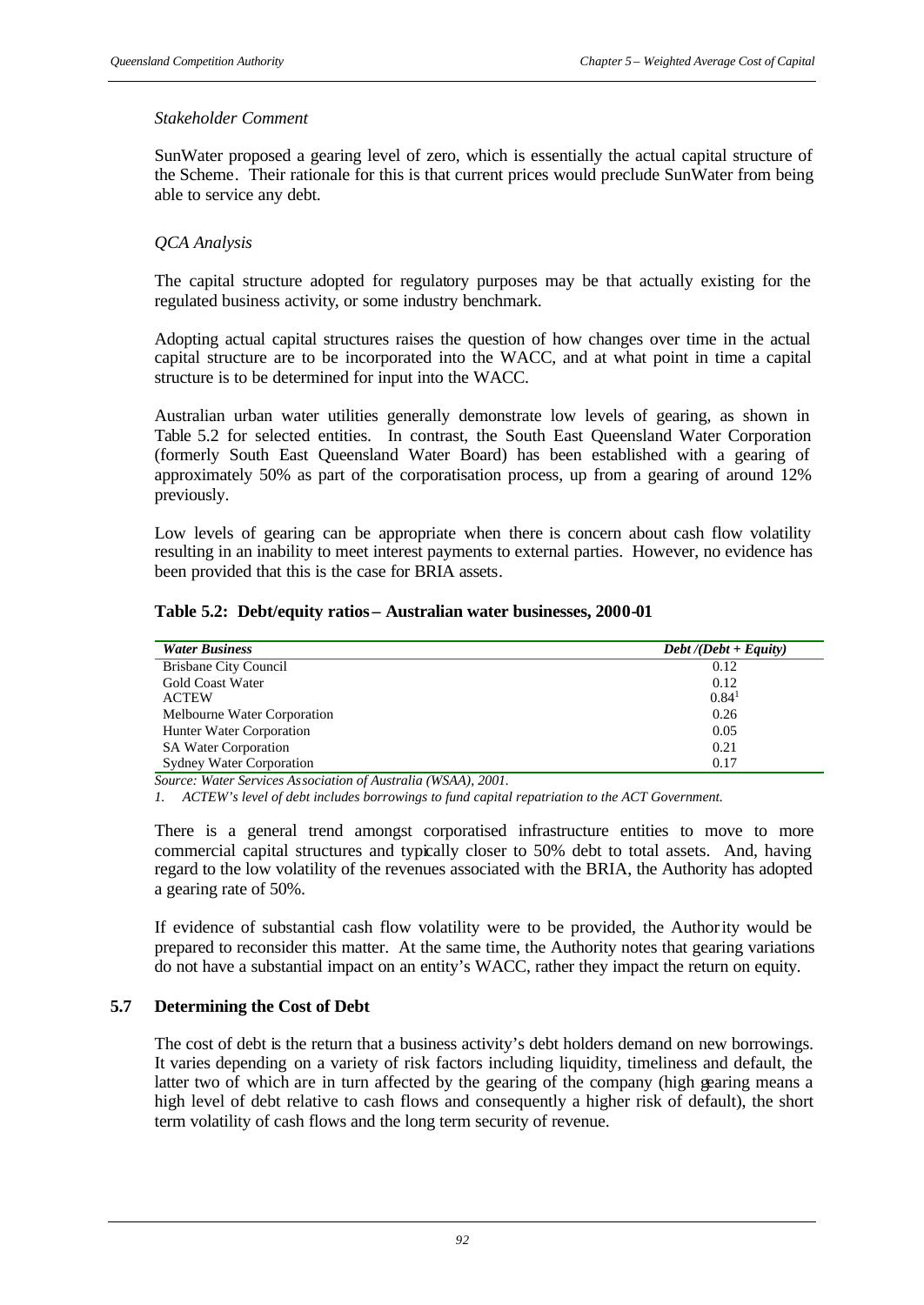The cost of debt may be determined either as a weighted average of the existing debt of the business activity or the marginal rate at which a business activity can raise debt financing. The latter is usually expressed as a margin over the risk free rate.

### *Other Jurisdictions*

The debt margins used by other regulators have ranged from 80 to 160 basis points. IPART (2000a) used a range of 80 to 100 basis points for its price direction for the Sydney, Hunter, Gosford and Wyong water suppliers. IPARC assumed a range of 100 to 120 basis points for ACTEW. GPOC (2001) used a debt margin of only 70 basis points for its bulk water prices draft report. The Authority (QCA 2001a) adopted a margin of 165 basis points for its final determination for electricity distributors, consistent with a BBB+ debt rating.

### *Stakeholder Comment*

SunWater did not propose any debt margin as their preferred capital structure involved no debt.

BRIAC proposed that, if any debt did actually exist, the rate incorporated should be the cost of the actual debt. This is the Government bond rate, or the risk free rate.

# *QCA Analysis*

The use of the actual cost of debt (either an average of actual costs, or the marginal cost of debt) has the benefit of reflecting those costs currently faced by the entities concerned. However, such an approach has the potential to entrench higher debt costs and does not create incentives to seek the most efficient form of financing, as it accepts the prevailing rate of debt even if it is not the most cost effective available.

The use of a margin above the risk free rate provides an incentive to ensure that debt costs are efficient and competitively neutral. This view is consistent with the approach adopted by the ACCC, IPART and ORG.

The margin above the risk free rate should reflect the credit rating of the business activity. Credit ratings are normally performed in a two stage process. The first stage is qualitative and assesses the relative business risk profile of a business activity.

The second stage is the quantitative assessment of the business activity's financial risk profile as a consequence of the methods used to finance its business activities and its capital structure. These assessments are used in combination to arrive at a credit rating.

SunWater's SCI requires that SunWater has a target credit rating of BBB. This represents the perceived target level of risk for SunWater's debt and has been adopted for the purposes of the establishment of a WACC for the provision of water services in the BRIA. In the Draft Report, the Authority noted that there may be a case for the adoption of a higher credit rating when the cashflows of the BRIA are considered. However, it would be inappropriate to consider this matter in isolation from the other methodological issues raised by NECG (see 5.13 below). These matters will require research and consideration by the Authority given the applicability of many of them to all sectors covered by the Authority. This is not possible within the reporting deadline for this current assessment.

The spread between BBB rated corporate bonds and Government bonds is known to increase with the maturity of the bonds. For internal consistency, the Authority has based its analysis on the spread between bonds of ten years maturity.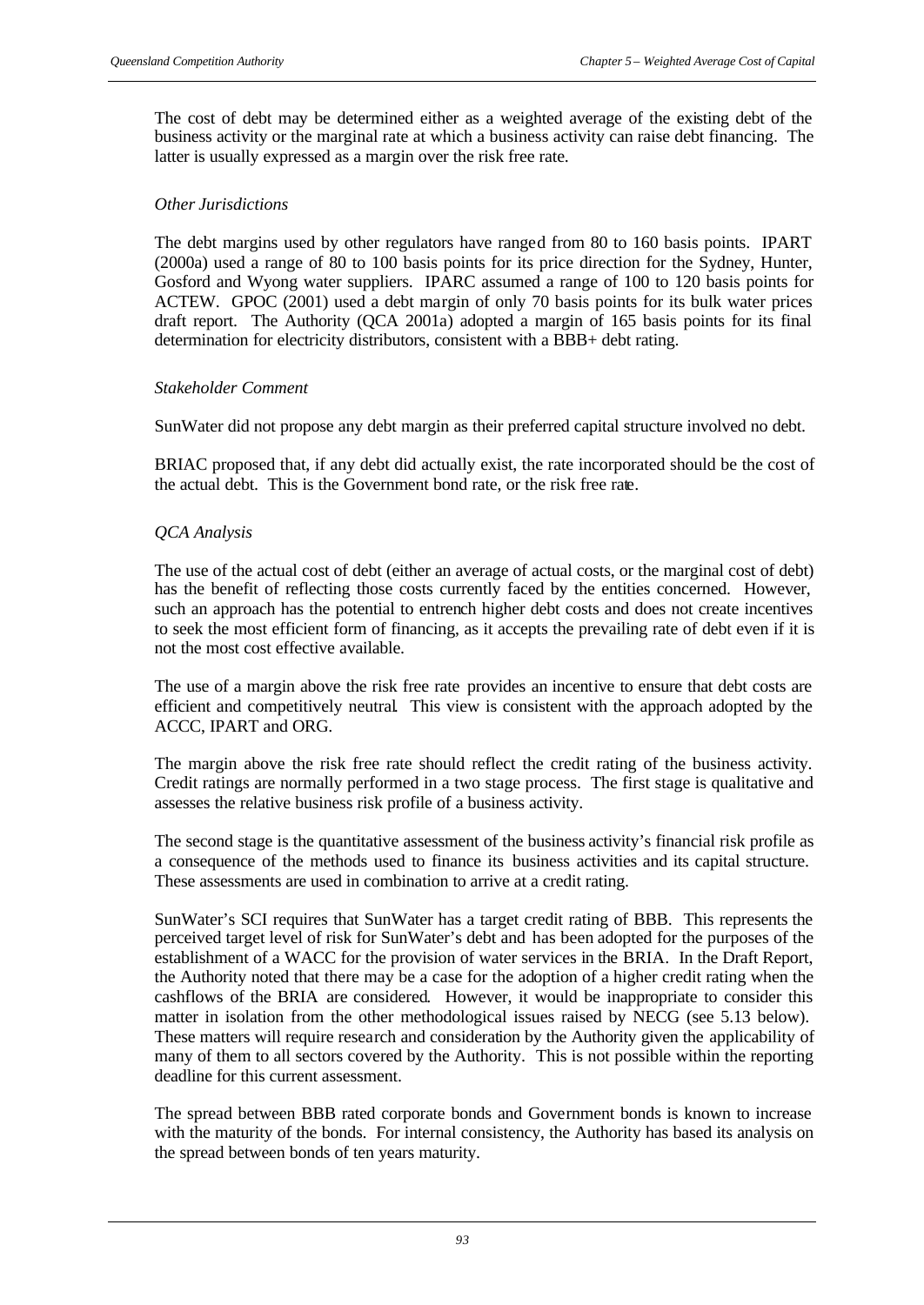Based on the differential between the risk free rate and BBB rated debt with a ten year term as at the time the price paths were set, that is October 2000, a debt margin of 180 basis points is recommended.

# **5.8 Determining Equity and Asset Betas**

Estimating asset and equity betas requires information on the economic performance of a particular business activity, including its dividends, capital repatriation and changes in market value, over a continuous period. This information is not readily available for business activities such as rural water businesses that are not listed on a stock exchange or a similar equity market.

Because of the relative scarcity of publicly-listed regulated utilities, this problem has confronted Australian utility regulators (including the Authority) in the past. The typical response has been to estimate a proxy beta, based on a range of reference points, including:

- comparable Australian companies listed on the Australian Stock Exchange (ASX), as well as listed companies that have a similar risk profile;
- comparable overseas listed companies;
- decisions and judgments of other regulators, both in Australia and overseas; and
- factors that impact on the variability of, in this context, SunWater's returns, relative to the water sector in general and to the economy overall.

Appendix D discusses the equity, debt and asset betas in more detail and identifies issues in their calculation.

### *Other Jurisdictions*

Few jurisdictions have explicitly considered appropriate regulatory asset/equity beta benchmarks for rural water business activities. The focus of regulatory price setting in this sector has by and large been on setting price paths which satisfy the lower bound revenue threshold. This revenue benchmark, by definition, does not incorporate a return on capital and, consequently, the application of CAPM and the estimation of its components has not been considered necessary.

In New South Wales, IPART's October 2001 determination of bulk water prices for the NSW Department of Land and Water Conservation (DLWC) indirectly considered the appropriate rate of return, in relation to the return that would apply to all new rural water investments. IPART initially proposed a rate of return of 5% (real, pre-tax), though the Tribunal was persuaded by the DLWC that this return should be increased to 7%. However, IPART did not provide any explanation of the parameters underpinning this figure, so no direct asset/equity beta comparison can be inferred.

However, for urban water businesses there have been several recent regulatory decisions explicitly addressing the estimation of asset and equity betas. Table 5.3 outlines asset and equity betas used in these recent regulatory decisions, including the Authority's recently released decision for the GAWB.

IPART's (2000a) price determinations for the Hunter, Sydney, Wyong and Gosford water providers were based on asset betas over a range from 0.3 to 0.45. IPART's method produced a range of real pre-tax WACCs from which a point estimate was selected. As a result, no point estimates for asset and equity betas were reported. IPART used a similar approach in its NSW electricity distribution determination (1999e), this time using an asset beta range of 0.35 to 0.5.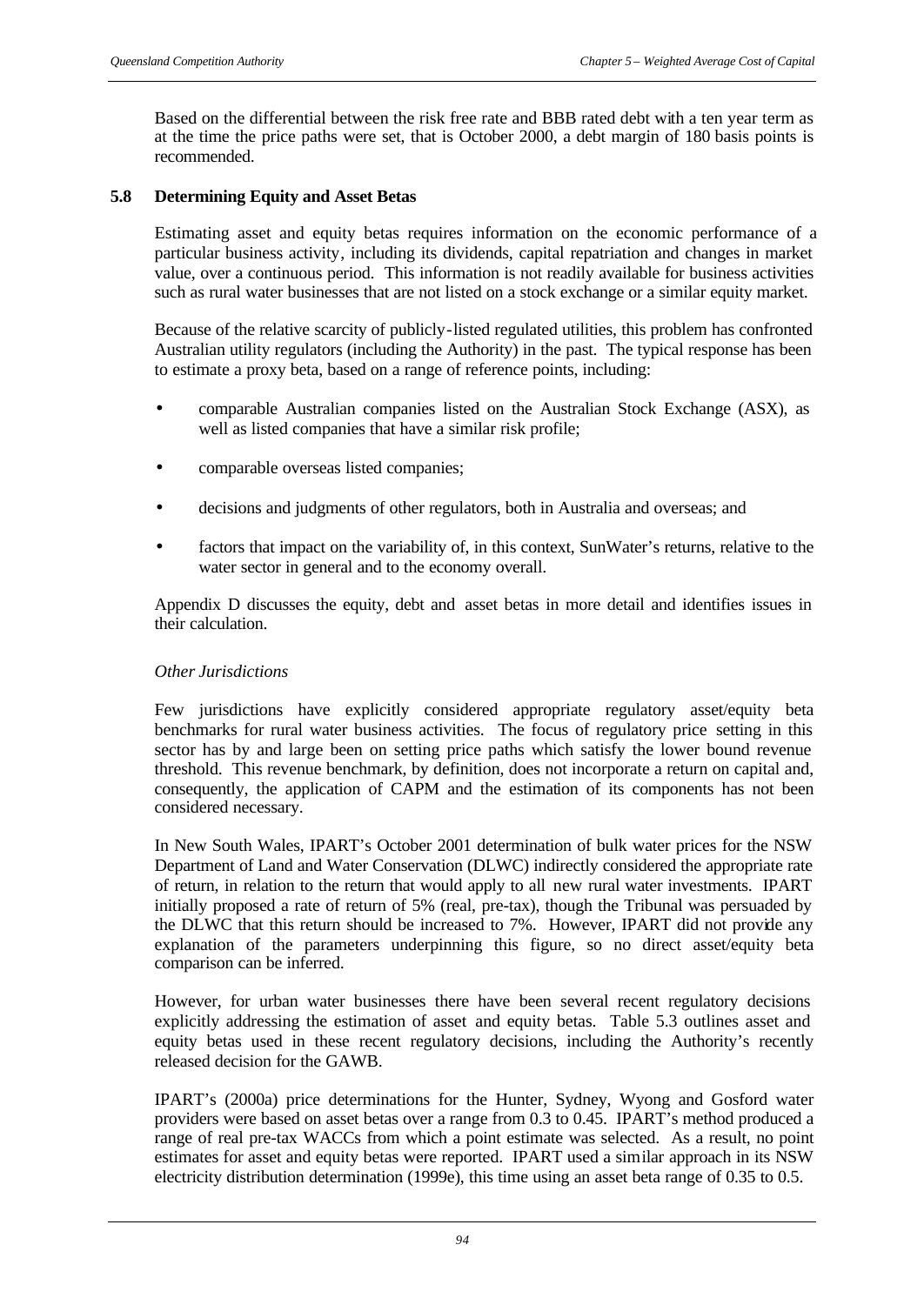IPARC's (1999) determination for ACTEW used asset betas ranging from 0.3 to 0.5, while GPOC, in its draft report for bulk water pricing, used an asset beta range of 0.3 to 0.55.

Ofwat (1999) quoted a range for equity betas of 0.7 to 0.8 for its water and sewerage charge determinations for UK water companies. Asset betas were not specifically identified.

In other sectors, ORG's electricity distribution price determination (2000) and the Authority's below rail coal network analysis (QCA 2000b) were based on an asset beta of between 0.45 and 0.5.

| <b>Entity/Author</b> | <b>Industry</b>          | Asset beta   | <b>Equity</b> beta          |
|----------------------|--------------------------|--------------|-----------------------------|
| <b>ACCC</b> (2000b)  | Gas transmission         | 0.6          | 1.5                         |
| OffGAR (2000b)       | Gas transmission         | 0.65         | 1.33                        |
| <b>IPART</b> (2000b) | Gas distribution         | $0.4 - 0.5$  | $0.9 - 1.1$                 |
| <b>IPART</b> (2000a) | <b>Water Utilities</b>   | $0.3 - 0.45$ | $0.65 - 1.02$               |
| <b>IPARC</b> (1999)  | Water and electricity    | $0.3 - 0.5$  | $0.74 - 0.79$               |
| GPOC (2001)          | <b>Bulk</b> water        | $0.3 - 0.55$ | 0.495-0.958                 |
| OffGAR (2000a)       | Gas distribution         | 0.55         | 1.08                        |
| <b>SAIPAR (2000)</b> | Gas distribution         | $0.45 - 0.6$ | $0.94 - 1.06$               |
| <b>ACCC</b> (2000a)  | Electricity transmission | $0.35 - 0.5$ | 1.0<br>(range of 0.78-1.25) |
| QCA (2001a)          | Electricity distribution | 0.45         | 0.71                        |
| QCA (2000b)          | Below-rail coal network  | 0.45         | 0.76                        |
| QCA (2001b)          | <b>Bulk</b> water        | 0.45         | 0.60                        |
| ORG (2000)           | Electricity distribution | 0.5          | 0.95                        |

**Table 5.3: Asset and equity beta factors used in regulatory decisions**

#### *Stakeholder Comment*

Of the submissions received, only one (from SunWater) presented a view on the estimation of asset and equity betas. The BRIAC submission disputed the validity of using the WACC/CAPM approach itself, but did not provide specific comments on the method by which asset or equity betas should be determined by the Authority.

SunWater's submission recommended an asset beta of 0.60. The submission noted that, in the absence of any comparable listed Australian companies, relevant benchmarks can be drawn from overseas listed companies, as water businesses are not always publicly owned internationally.

SunWater identified a large number of listed overseas companies with operations in water (filtration and separation) and water treatment. This analysis implied a mean adjusted asset beta of 0.62, which SunWater proffered as support for an asset beta range of 0.60-0.70 and for its recommended asset beta of 0.60.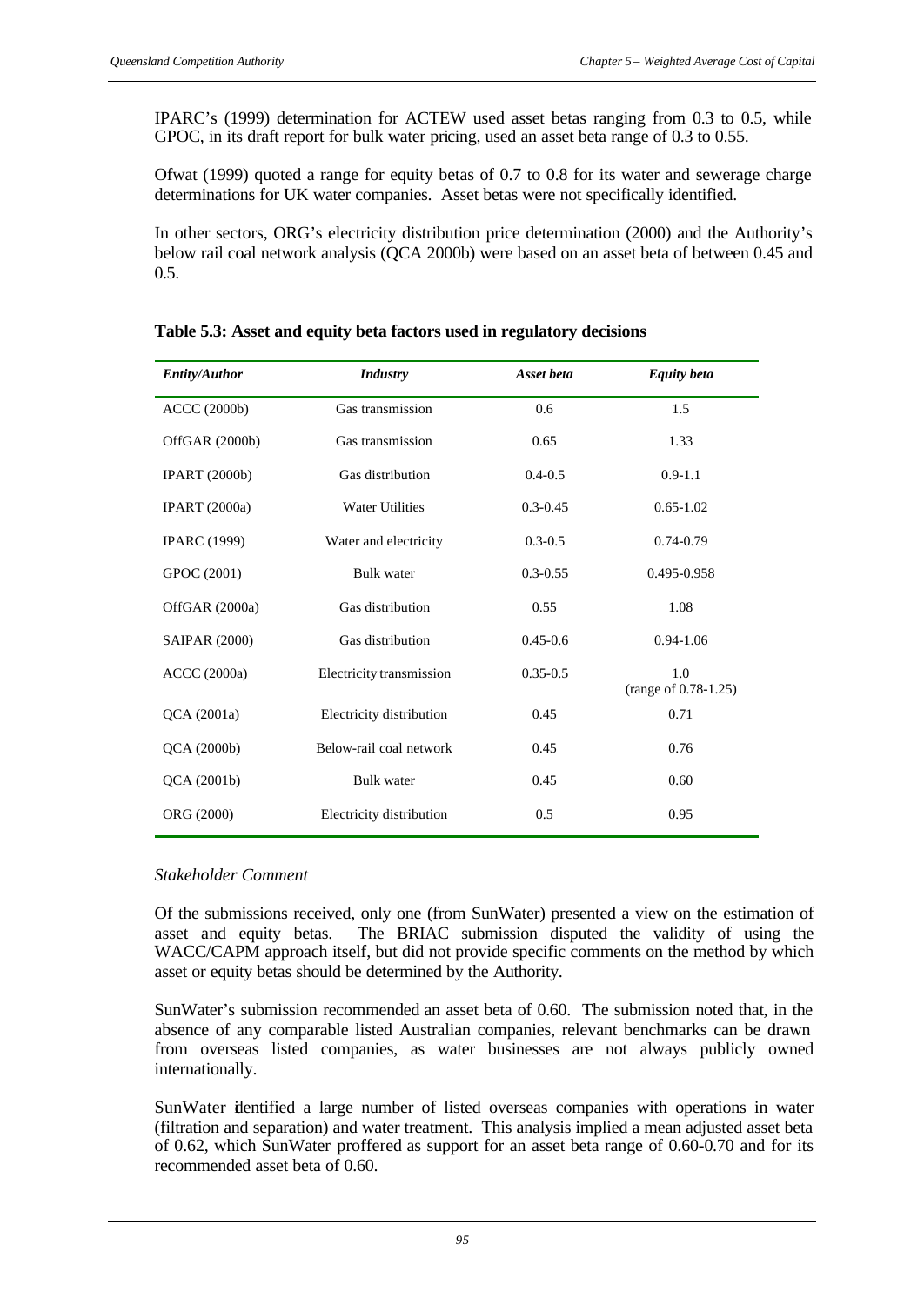SunWater's submission also provided a discussion of recent regulatory decisions on appropriate asset betas for the water sector, though it contended that its recommended asset beta of 0.60 was preferable to the observed range from recent regulatory decisions of 0.30-0.50.

SunWater also commented that observed low variability in its cashflows was more the result of a low Ministerially-determined price path than a measure of the underlying volatility of the business' cashflows relative to the economy overall.

### *QCA Analysis*

l

The lack of readily observable market data for rural water businesses presents a particular problem for the Authority in estimating an appropriate asset/equity beta for the BRIA. It means that the Authority must rely on second-best alternatives, such as benchmarks drawn from international companies or from other "similar" regulatory determinations.

There are a number of problems in drawing comparisons from overseas companies and markets. Equity betas measure the relationship between a business activity and the equity market overall. As a measure of relative risk, observed equity betas in one country are not directly transferable to another.

Two prominent sources of potential error here are that different country stock market indexes have different compositions, and are measured in different (local) currencies. For instance, relative to the Australian market the US market is weighted more heavily towards technology stocks and less heavily towards resource stocks. The same economic shocks will therefore affect these markets differently, and a beta estimated in one market will differ from that estimated in the other.

Using foreign comparator businesses is inappropriate unless compensating adjustments are made to account for fundamental structural differences between markets. These issues do not appear to have been taken into account by SunWater in its submission.

Looking at the analysis presented to the Authority by SunWater, comparator companie s have been drawn from a number of different countries, including France, Brazil, China, Chile, Greece, Spain, Hong Kong, Italy, Israel, the United Kingdom and the United States. Arguably, the more substantive differences between the Australian market and equity markets in developing countries makes these benchmarks less valid. Looking only at the US and UK companies, the (unadjusted) average asset beta falls in a range from 0.45 to 0.62. Adding the companies from France, Spain and Italy – which gives a total of 17 companies – the average asset beta is marginally lower, at 0.44.

The Authority also notes recent data published by the London Business School's Risk Measurement Service that suggests that utility company betas in the UK are continuing to fall. For instance, the Kelda and Severn Trent water companies have seen their respective equity betas drop from 0.76 and 0.60 in July 1999, to 0.43 and 0.22, in April this year.<sup>30</sup> This trend is evident across the UK utilities sector, and seems counter-intuitive given a move towards more highly geared capital structures on the part of many utilities. One theory is that the variance of utility company earnings has not changed markedly, but overall equity market volatility has increased over this period, hence beta as a measure of relative risk has declined.

In regard to drawing comparisons from "similar" regulatory decisions, the Authority has looked for guidance at a range of domestic regulatory decisions as shown in table 5.3.

<sup>30</sup> London Business School (2002), *Risk measurement service: April – June 2002*, 24:2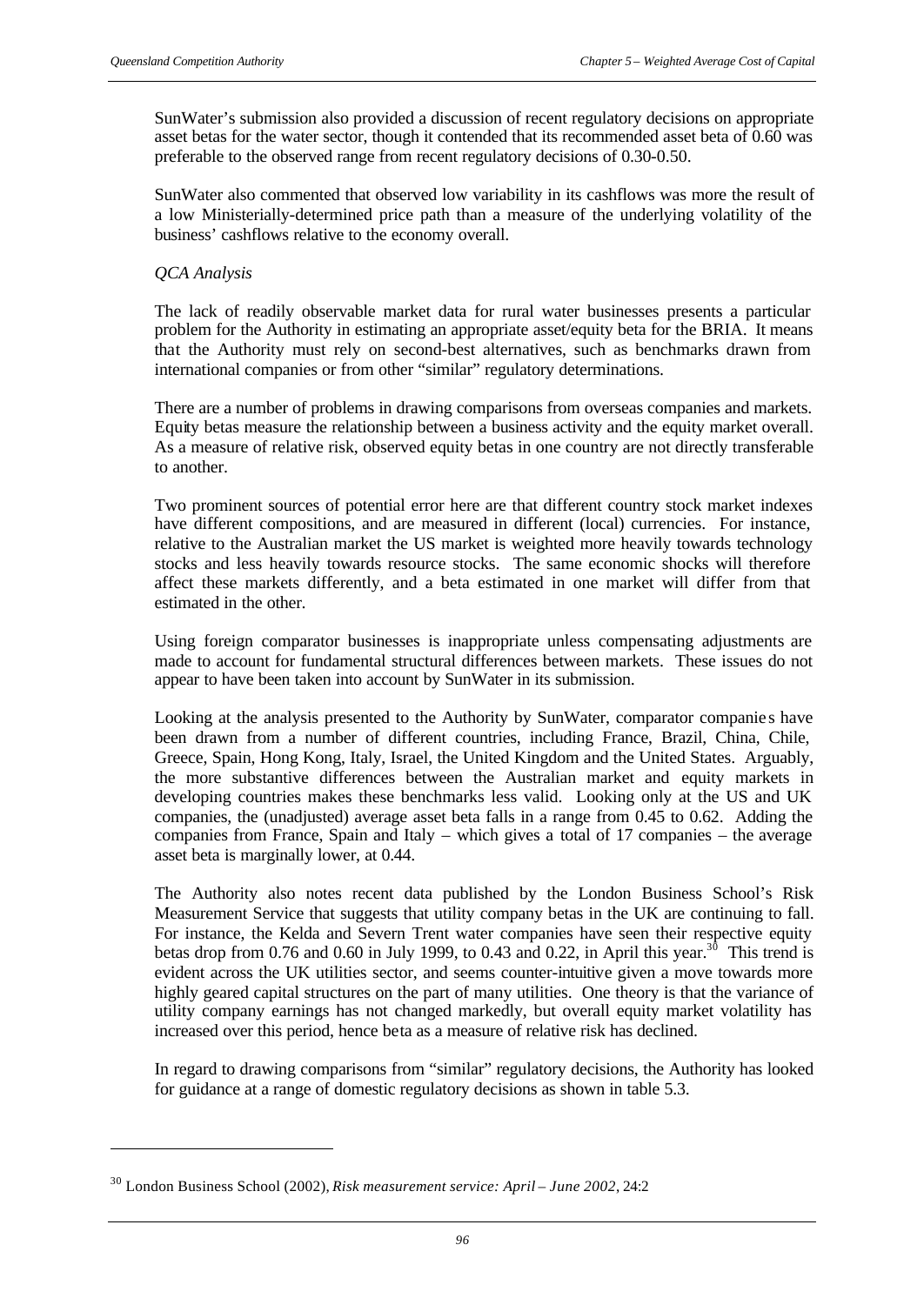By its very nature, the calculation of the WACC using CAPM to estimate the return on equity involves some degree of imprecision. At the same time, the Authority considers that, in applying CAPM in a regulatory setting, regard must be had to the risks of allowing too low a rate of return. Consequently, the Authority has considered adjusted (as well as raw) betas in the assessment of the rate of return.

Based on all the above, it has been concluded that asset betas for the water industry typically fall within a range from 0.3 to 0.45, with most falling around 0.3 to 0.4, although GPOC considers they may range up to 0.55 in Tasmania given that State's smaller water businesses and the tendency for these to have less diversified customer bases.

However, such comparisons are not without difficulties. Most importantly, for the purpose of comparison, utilities and regulatory determinations should be in the same market sphere. Yet all of the available regulatory precedents in the water sector are for *urban* water supply agencies, or for bulk water supply businesses that provide water exclusively to urban/industrial customers.

The obvious question is whether the same asset (equity) beta should be used for the BRIA as for a metropolitan water business such as Sydney Water or GAWB.

The Authority's review of available literature suggests that little research has been undertaken in this area. In part, this is because in the past there has been no need to consider the application of CAPM to the rural water sector and how the necessary input components might be estimated.

While it is probable that there are differences between rural and urban water supply that might give rise to variations in nondiversifiable risks (which should properly be reflected in estimates of asset betas), it is difficult to quantify the impact of these factors - in some instances even the direction of the impact is unclear.

However, returns in the rural sector are more likely to be determined by factors unrelated to the general performance of the economy. For example, returns in the rural sector will be affected more by climatic factors and conditions in international commodity markets. In addition, it is noted that there is a very low correlation between sugar prices and domestic equity market movements.

Further, in the case of the BRIA, the Authority noted that revenues can be expected to be stable (and therefore not reflective of movements in domestic equity markets) given the low variation in the water required to irrigate sugarcane.

Accordingly, the Authority is of the view that the asset beta for the BRIA should be consistent with the lower end of the range generally suggested for the urban water sector. As a result, it is recommended that an asset beta of 0.35 be used for the BRIA. With a 50/50 debt/equity capital structure and a debt beta of 0.30, the equity beta is equal to 0.40. The Authority notes that the adopted asset beta of 0.35 closely aligns with the lower end of the range suggested by IPART when methodological differences are taken into account.

# **5.9 Determining the Dividend Imputation Rate**

Under the dividend imputation tax system, Australian resident taxpayers who receive dividends from Australian resident companies can claim a credit for tax that has already been paid by those companies in respect of that dividend income. Ignoring timing impacts, an Australian resident taxpayer can therefore be completely compensated for the incidence of company tax (but not personal tax).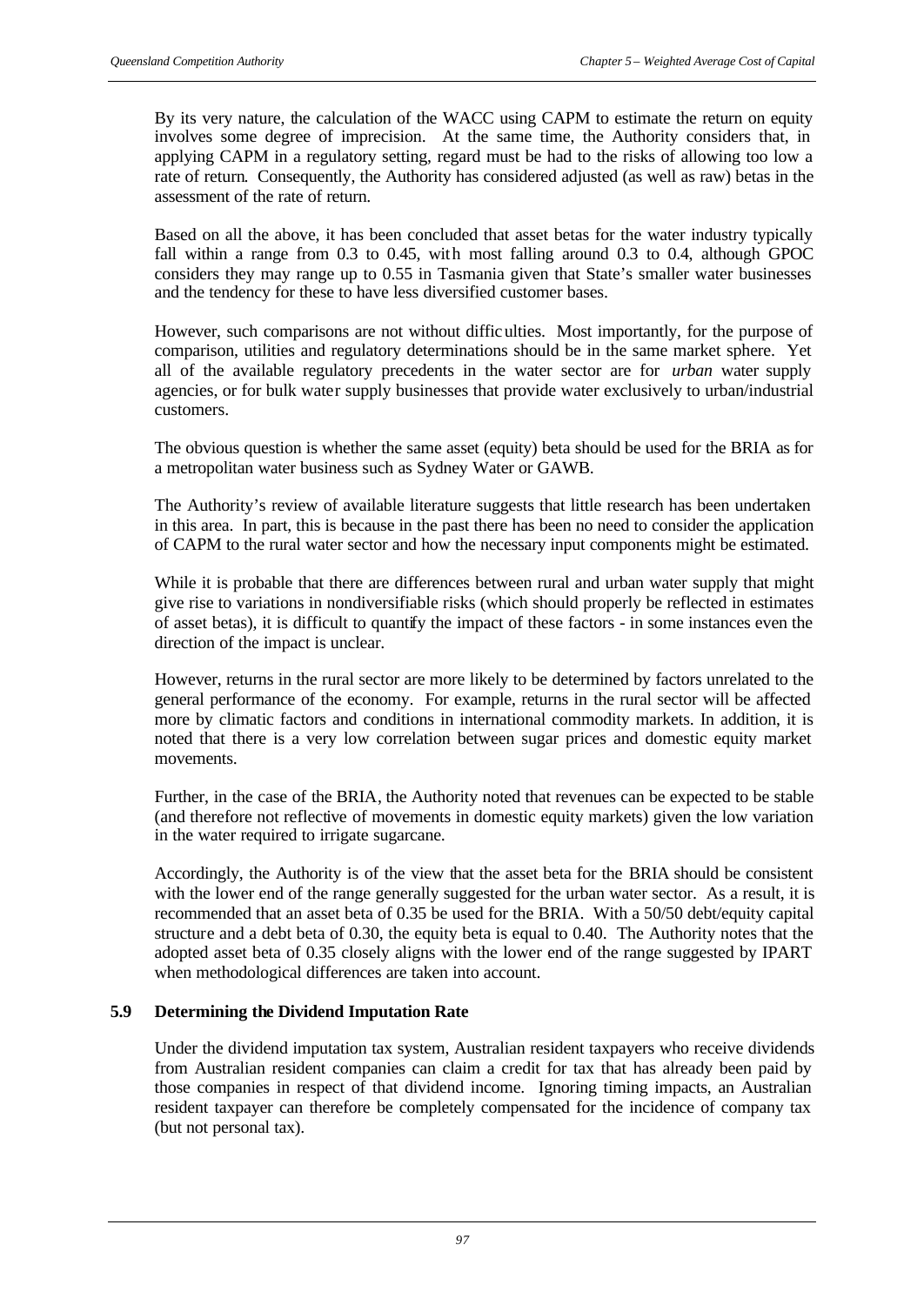It is possible to record the impact of dividend imputation either as an adjustment in the WACC calculation or as an adjustment to the cash flows of the business. This adjustment factor is known as gamma.

Gamma is typically expressed as a number between zero and one. A gamma of 0.5 implies that \$0.50 of each dollar of company tax paid will be redeemed by shareholders as an imputation credit. Higher (lower) estimates of gamma tend to reduce (increase) the estimated cost of capital, other things being equal.

### *Estimation of gamma*

The valuation of imputation credits is determined by the following three key events in the life of imputation credits:

- creation;
- distribution; and
- redemption or utilisation.

### The creation of imputation credits

Franked dividends are those dividends paid out of profits on which Australian corporate tax has been levied and which therefore carry a credit for income tax paid by the company. The after tax return to an Australian resident taxpayer on a share with a franked dividend will be greater than the return on an equivalent share with a non-franked dividend.

Dividends are able to be franked if the entity's income is earned in Australia and hence taxed at the corporate tax rate, and if the income has been earned since the introduction of the imputation tax system on 1 July 1987. It should also be noted that both dividends and franking credits can be issued from retained earnings and not just from the current year's free cash flows.

### Distribution of imputation credits

An entity's dividend policy affects the value of imputation credits. The smaller the payout ratio, the less value imputation credits hold, as the time value of imputation credits diminishes if a company defers payment of fully franked dividends.

The introduction of dividend imputation in Australia has resulted in companies adopting generally higher payout ratios than during the pre-imputation period. Hathaway and Officer (1995) found that 80% of company tax payments are distributed as imputation credits.

The New Tax System reverses some of the incentive for high dividend payout ratios that emerged from dividend imputation because it gives capital gains a favourable tax treatment.

### Redemption or utilisation of imputation credits

Shareholders attach different values to imputation credits depending on their tax status. Investors who do not pay Australian income tax, such as governments and foreign companies, gain no value from imputation credits, whereas Australian resident taxpayers can gain a full 100% benefit under the New Tax System.

Hathaway and Officer (1995) determined that 60% of the distributed franking credits are redeemed by taxable investors. However, under the New Tax System, Australian residents who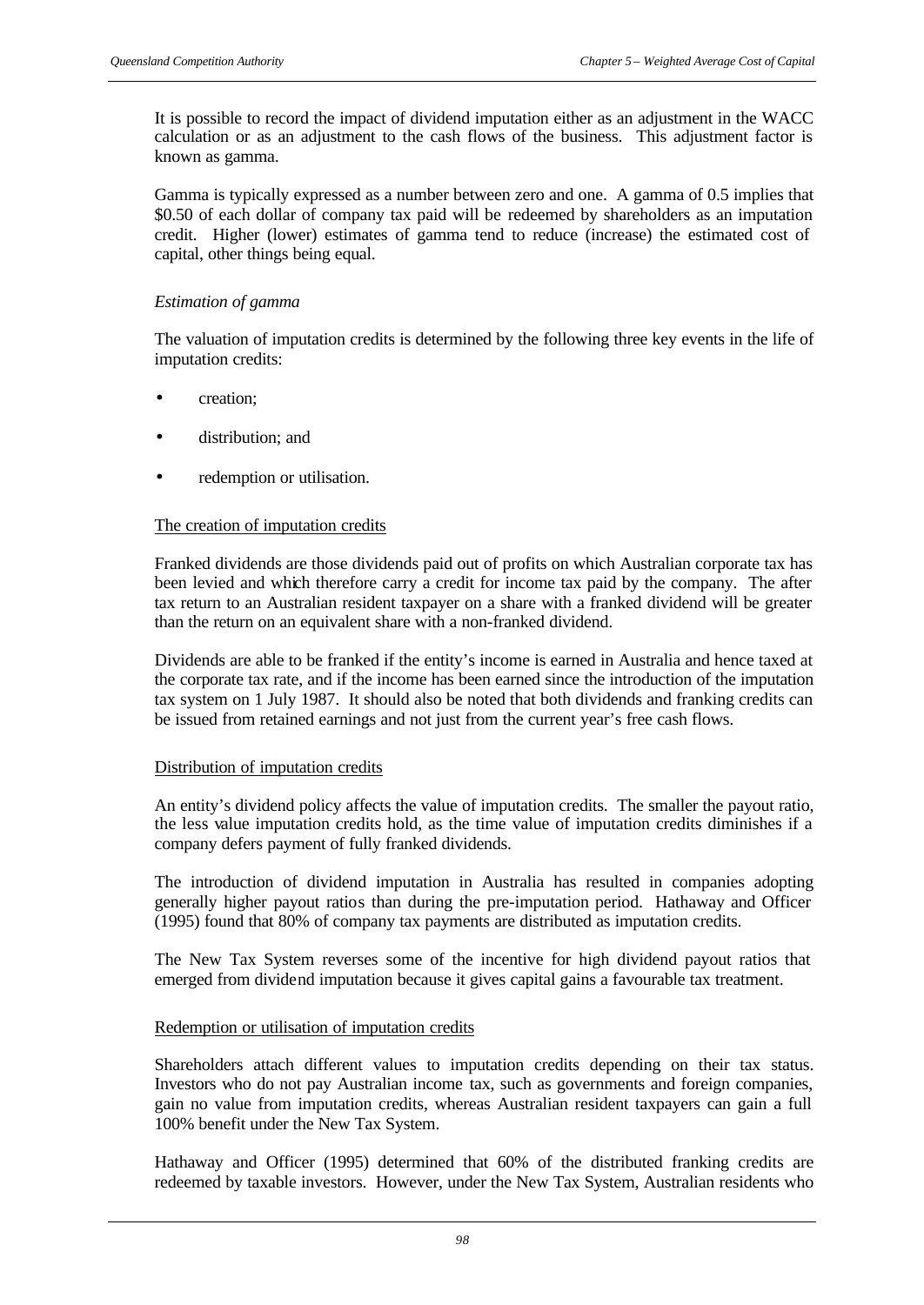were previously only able to claim imputation credits to the extent of any tax liability are now entitled to a refund if their franking rebates exceed their tax payable. Subject to the other effects of the New Tax System, this of itself would tend to increase utilisation levels relative to historical benchmarks.

#### *Other Jurisdictions*

As noted above, CAPM estimates generally have not been undertaken for rural water authorities in Australia (or indeed internationally). Hence, there is no specific rural water sector guidance from other jurisdictions on the appropriate value of imputation credits for the BRIA.

Looking to other utility sectors, most jurisdictions have adopted a gamma of 0.50 for gas, electricity and water regulatory determinations. IPART has preferred to use a range, from 0.3 to 0.5, while the ACT's IPARC (now the Independent Competition and Regulatory Commission (ICRC)) (1999) used a range of 0.25 to 0.5. GPOC used a gamma of 0.5, as did the Authority's recent regulatory decisions for electricity, gas and rail.

The ACCC (1999, 2000a) argued that there was no well-founded basis for discriminating in favour of one type of investor over another – such a process may distort pricing outcomes based on share ownership, and does not take into account other tax advantages or disadvantages that may be available to investors. As a result, the ACCC supported the use of an industry average gamma. This view is also supported by the Office of the Tasmanian Energy Regulator (OTTER) (1999) and IPART (1999d, 1999g).

#### *Stakeholder Comment*

SunWater argues that imputation tax credits should be valued at zero as they are essentially worthless to a marginal (price setting) investor, where the marginal investor is not an Australian resident.

SunWater drew on previous research that indicated that most infrastructure investment in Australia had significant foreign equity involvement, which in its view suggested that a (hypothetical) marginal investor in SunWater is most likely to be a company with substantial foreign ownership and dividend imputation credits for this investor will be close to worthless. SunWater provided information on recent private sector investments in the water industry to demonstrate this point, all of which involved significant multinational involvement.

BRIAC submitted that SunWater should be treated as an income tax-exempt entity (as there is no tax payable by the State of Queensland) and, therefore, in BRIAC's view, the corporate tax rate in any WACC estimate should be zero, making any estimate of the effectiveness of dividend imputation irrelevant. MDCC submitted that payment of a dividend to Government has the capacity for Government to double dip in that, at some point in the future, a major pipeline may require replacing, but over a period SunWater may have been paying a dividend and then not be able to fund such a project without raising additional capital.

## *QCA Analysis*

The treatment of dividend imputation is an area of significant regulatory controversy. There are both empirical differences as to the appropriate way gamma should be estimated, and theoretical objections to the way that imputation is accounted for in WACC determination.

In the context of the present investigation, the most prominent issue raised by stakeholders was whether gamma should be estimated based on the value of imputation credits to a "marginal"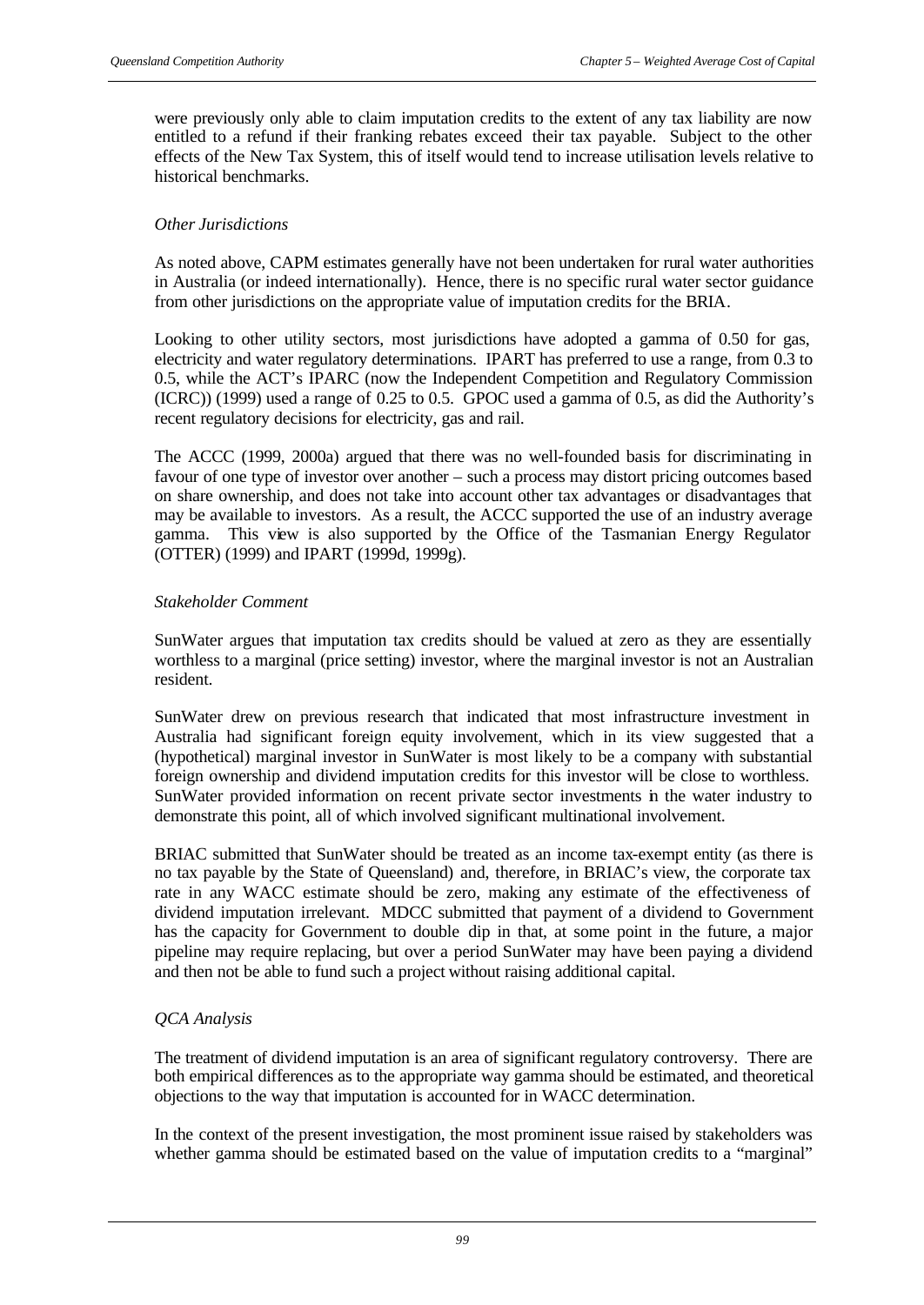investor, assuming non-government equity investment in the Burdekin Haughton Water Supply Scheme, of which the BRIA forms an integral part, were to be permitted.

SunWater submitted that the marginal investor is more relevant than estimates of market averages as it is the investor at the margin that determines share prices, and hence the cost of equity capital. In SunWater's view, the marginal investor in the Australian market for infrastructure equities is most likely to be a foreign domiciled company (or at least a domestic company with a substantial proportion of its shares held by overseas investors) that would "at best experience considerable difficulties in accessing imputation credits".

To support this view, SunWater cited a recent study by Cannavan, Finn and Gray (2002), which shows that, for companies with substantial foreign ownership, the market value of imputation credits was negligible. This would infer a value of zero for gamma.

Other studies, however, suggest that investors generally place a much higher value on franking credits. One such study by Walker and Partington (1999) considered equity market outcomes where there was contemporaneous trading of cum-dividend and ex-dividend shares, and found that gamma was significantly above zero – indeed, for the period assessed, gamma ranged between 0.88 and 0.96. The Authority is aware, however, of concern over placing too much stock in these results, as they are based on observed market outcomes in small and thinly-traded specialised markets on the ASX and the nature of the markets themselves tends to attract those investors who value imputation credits most highly.

Notwithstanding that some recent studies do support a lower (possibly even zero) value for gamma for companies with significant foreign ownership, it is by no means certain that nongovernment ownership of the Scheme - were it permitted - would be dominated by foreign interests. Nor does it necessarily follow that the marginal investor would be a foreign resident unable to benefit from Australia's system of dividend imputation. This conclusion is derived from the fact that:

- foreign investment in the water sector to date has mostly been in the areas of water and wastewater treatment and in some standalone pipeline assets, and mostly through vehicles such as so-called "public private partnerships" (PPPs). There is no market experience to guide any view on whether equity participation in a water business would be by foreign companies or domestic companies with a substantial foreign shareholding;
- in other utility sectors where privatisation initially saw substantial entry by foreign-based companies (such as Victoria's privatised electricity sector), there is now an apparent trend towards domestic companies taking a greater share of the market for equity in privatised utilities. It is arguable whether the "marginal" investor in these sectors is still foreign owned and unable to benefit from franking credits; and
- SunWater is not a large business in a global, or even an Australian, sense. At present, SunWater is capitalised at approximately \$210 million, with the Burdekin Haughton Water Supply Scheme representing only a fraction of this amount. It is unlikely that a domestic investor or the domestic equity market could not absorb capital of this scale, and therefore it is not obvious that there would be a need for foreign investment.

Also of concern to the Authority is the apparent bias that would be introduced into the WACC estimates were the Authority to determine a value for gamma based on whether the marginal investor was foreign or domestic. That is, the Authority is not convinced that the WACC should be higher for foreign-owned entities and lower for domestic -owned entities. Such a distinction draws away from the fundamental objective of assessing the relative riskiness of the assets, which should be unaffected by asset ownership and thus be competitively neutral.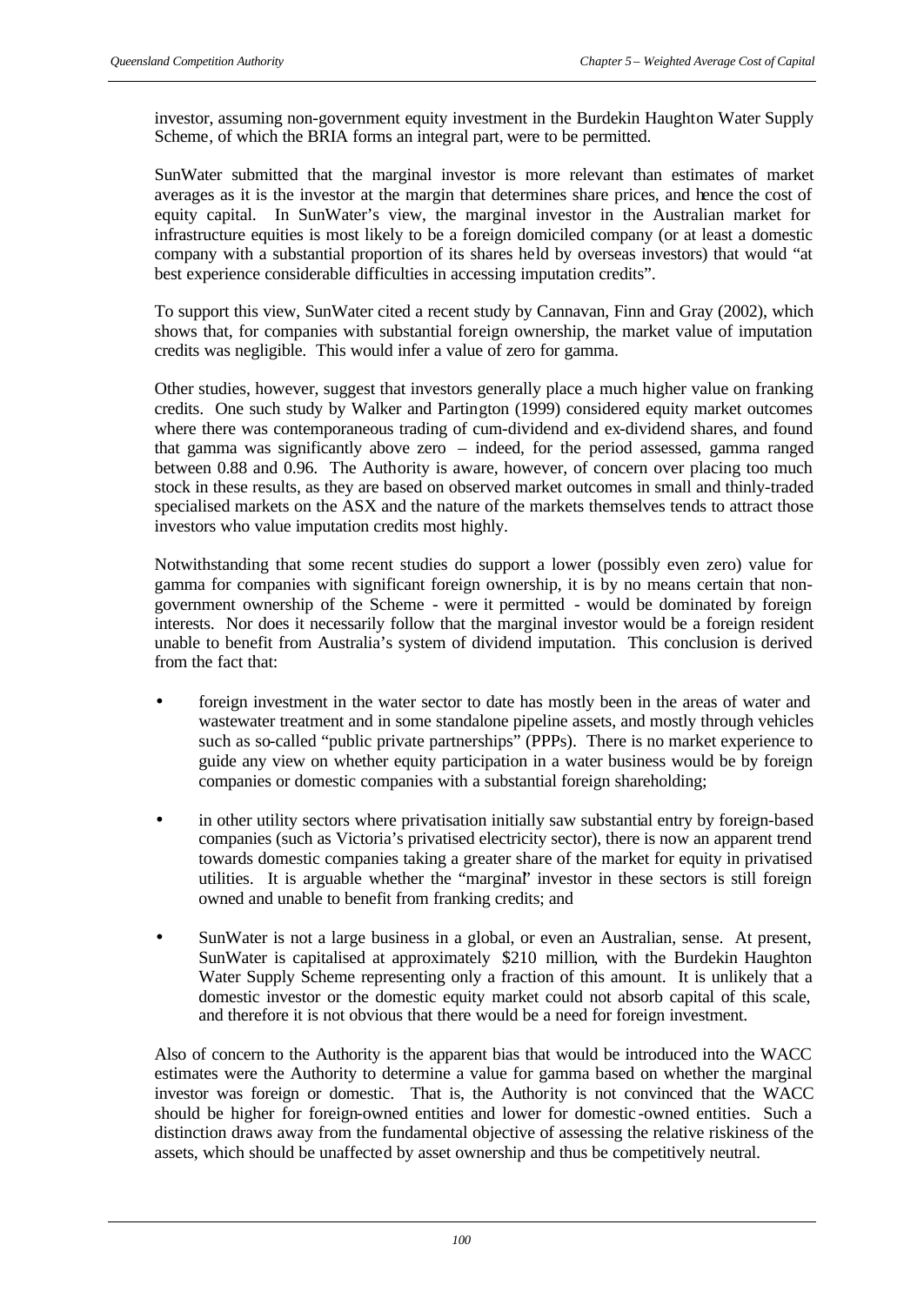The Authority also notes that the entire regulatory application of CAPM is structured around a domestic market, with all the parameters drawn from Australian market data. It is insufficient to simply adjust the value of gamma to account for the impact of foreign equity investors being unable to access franking credits. Rather, the regulator would need to apply an international CAPM framework, with matching international estimates for all the relevant parameters.

This is essentially the position adopted by the ACCC in its recent decision on access arrangements for GPU GasNet, and is based on advice commissioned by the ACCC from Lally (2002).

The Authority is of the view that it should persist with the approach of using a domestic CAPM. Of particular relevance here is the Authority's view that this approach is consistent with presently accepted commercial and regulatory practice, and therefore it possesses benefits in terms of being transparent, understood by market participants, and is reasonably consistent with the approach adopted by other jurisdictions.

Taking these factors and stakeholder comments into account, the Authority has concluded that:

- all BRIA profits will be earned in Australia and therefore are eligible to be franked;
- a domestic CAPM model is appropriate;
- the 80% market average of fully franked dividends identified by Hathaway and Officer (1995) is the best available estimate, as is their estimate of the range of utilisation of imputation credits at 60%.

On this basis, the level of gamma adopted is 0.5 (reflecting a distribution rate of 0.8 multiplied by the estimated utilisation rate of 0.6 and applied to 100% of BRIA profits).

While the changes to capital gains tax and the changes which allow the full flow through of imputation credits to resident taxpayers may have an impact on these levels, there is currently no clear indication of their impact. Further, the influences may be offsetting as the New Tax System may tend to reduce the level of dividend distribution, but may increase the utilisation rate.

As noted earlier, it is possible to record the impact of dividend imputation either as an adjustment in the WACC calculation or as an adjustment to the cash flows of the business. The Authority's view is that it is appropriate to address the impact of dividend imputation in the cash flows as such an approach allows for more flexibility in modelling different scenarios and also enhances transparency.

The issue of the applicability of tax and the tax status of the Burdekin are addressed in 5.10 below. In relation to MDCC's contention that dividends should not be paid, the Authority considers that the payment of a dividend is warranted as part of the return on capital. However, the Authority also notes that SunWater currently pays no dividend.

#### **5.10 Determining the Tax Rate**

The estimation of a post-tax nominal WACC requires the identification of the cost of tax either:

- as part of the WACC formula (see Appendix C); or
- as part of the cash flow (WACC3 in Appendix C is then applied).

In either case, it is necessary to determine the appropriate rate of tax to be applied.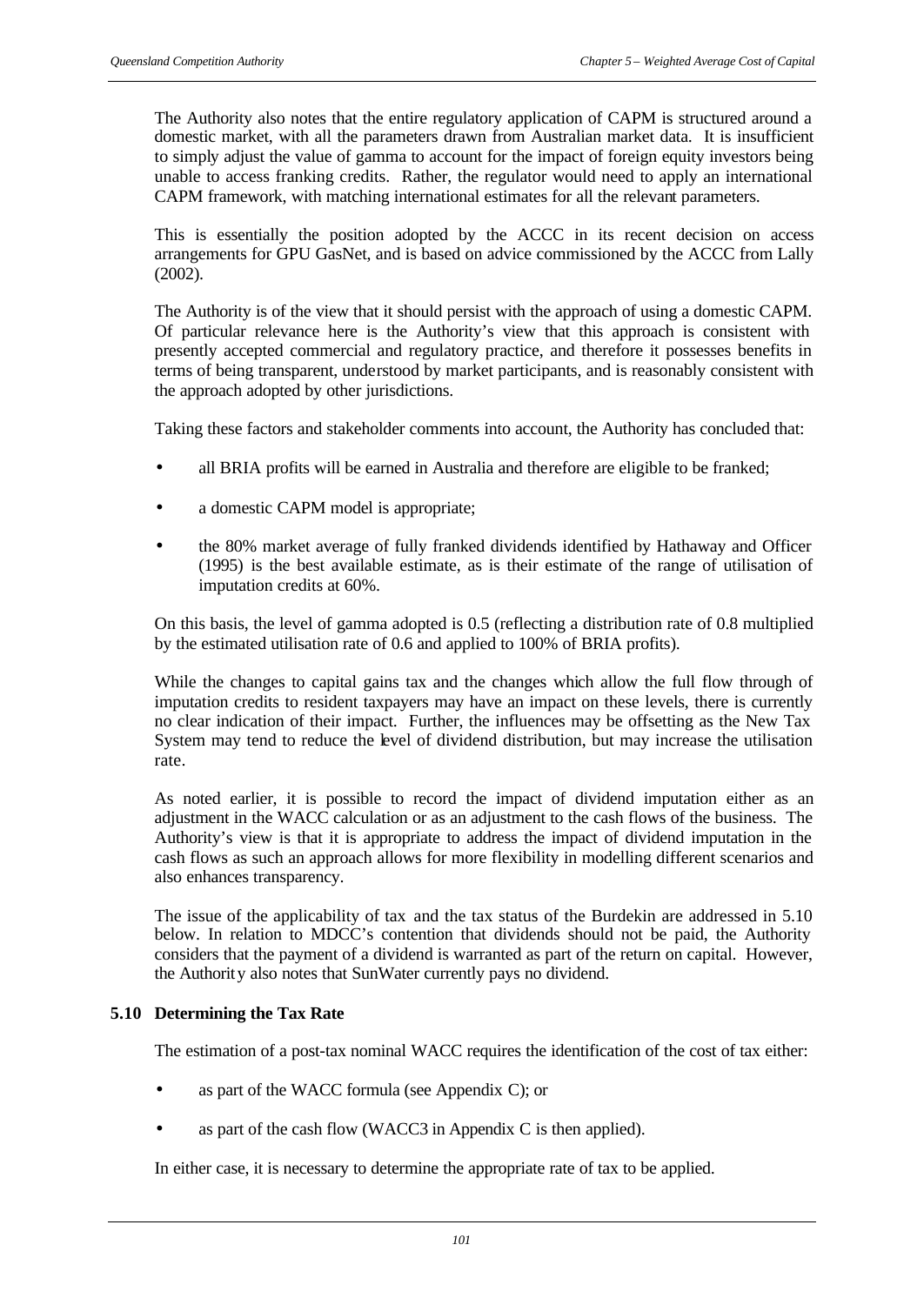In response to a report reviewing the tax system, the Federal Government announced on 21 September 1999 that it would reduce the company tax rate from 36% to 34% for the 2000-01 income tax year and to 30% thereafter. In addition, accelerated depreciation is to be abolished for tax purposes. In determining the tax rate to be applied, there are two broad alternatives, namely the statutory rate, or the effective rate. The effective tax rate adjusts the statutory rate for the timing of tax payments and differences in the tax position of certain assets.

The owner of infrastructure assets with a long life may claim a higher tax deduction in the early years of the assets' lives, where the period allowed for tax depreciation is less than the expected productive lives. Under these circumstances, the effective tax rate may be below the statutory rate.

Where tax is incorporated as a cost element in cash flows, the statutory rate is applied to forecast taxable income in order to determine tax payable, after allowing for appropriate deductions. If incorporated into the WACC, the effective tax rate should be used to avoid potentially over-compensating the service provider for tax liabilities incurred.

#### *Other Jurisdictions*

Tax rates in regulatory determinations in Australia have ranged from 30% to 36%, largely reflecting the timing of decisions.

#### *Stakeholder Comment*

BRIAC raised a number of issues questioning the validity of the tax equivalents regime applicable to Queensland statutory bodies. BRIAC also raised a number of issues regarding the amount of tax payable in the event that a tax equivalents regime was adopted. These related to measures designed to minimise the level of tax payable and included the use of prior tax losses and the creation of what BRIAC considered to be tax exempt structures.

## *QCA Analysis*

The Authority does not accept the arguments raised by BRIAC against the tax equivalents regime. It is clearly open to the government to levy charges on statutory bodies equivalent to the tax that would be payable if they were subject to company taxation. In addition, there are valid competitive neutrality grounds for doing so, in that an objective of the reform of government business enterprises is to make them subject to the same disciplines that would apply if they were not in public ownership and were subject to competitive forces.

At the same time, the Authority accepts that a commercial entity would seek to minimise the level of taxation that it pays. The Authority has not given detailed consideration to the various tax minimising structures suggested by BRIAC as, because of carried forward tax losses, no income taxation is included in the maximum allowable revenue for the BRIA. At the same time, the Authority notes that no other commercialised, corporatised or privatised government business enterprise in Australia has adopted the suggested structures, despite tax being a significant issue for many of them.

As the Authority's approach is to incorporate any income tax liabilities based on statutory rates in the cashflow, no adjustment to WACC is necessary on account of income tax. The statutory tax rate used in the analysis was 30%. However, as indicated, there is no tax included in the cash flows due to carried forward tax losses.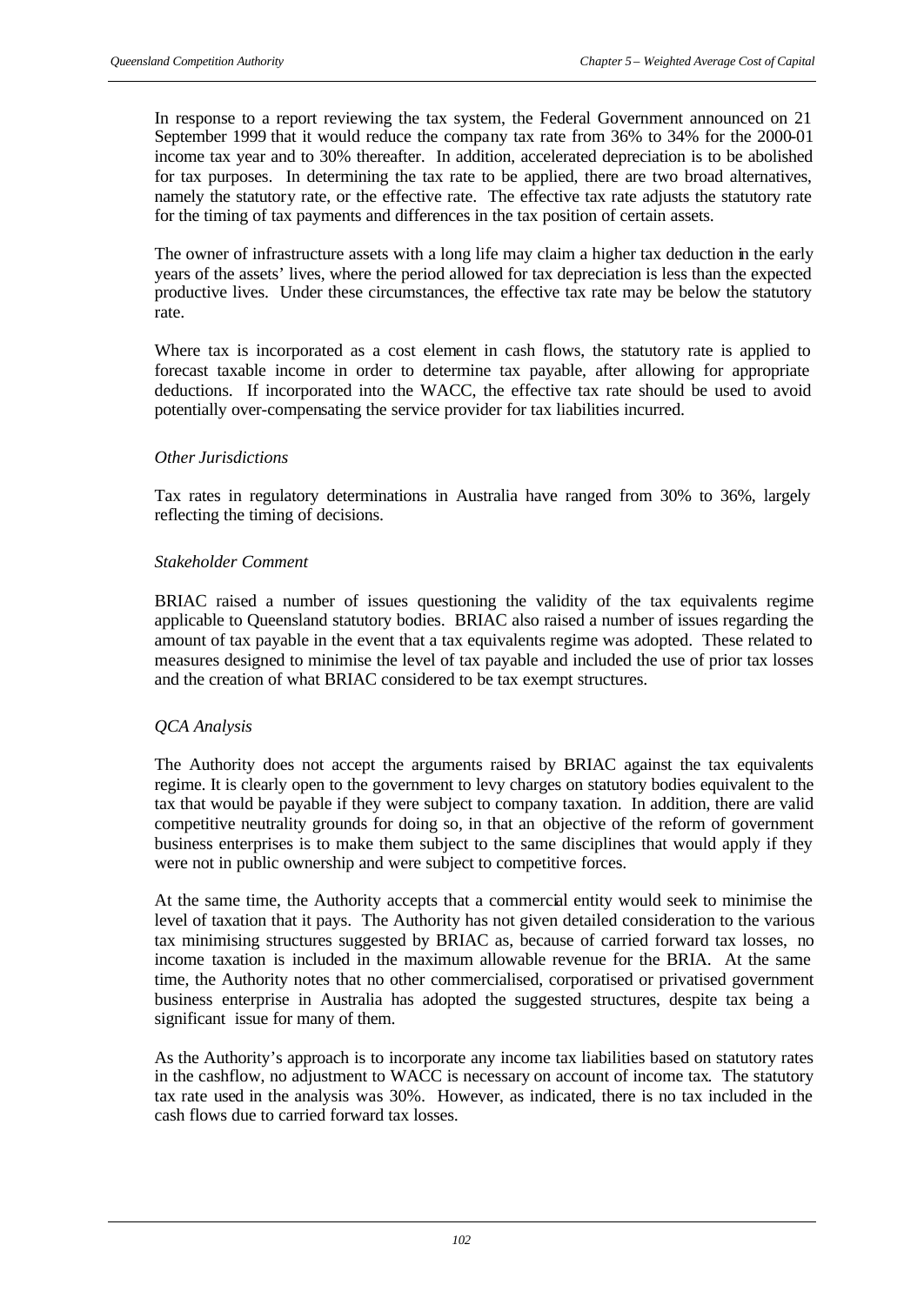## **5.11 Expected Inflation**

In applying its preferred nominal post-tax approach, the Authority requires a projection for inflation over the regulated period. Four primary methods exist for the estimation of expected inflation:

- survey based methods, where market participants are surveyed to assess their expectations of inflation;
- statistical methods, using regression or time series models;
- models based on the Fisher Theory of Interest (1907), which suggests that there is a systematic relationship between nominal interest rates, real interest rates and the expected rate of inflation. Using this theory, the level of expected inflation is implied from the yields on nominal and Commonwealth Treasury capital indexed bonds; and
- the use of secondary sources, including monetary and fiscal policy documents. For example, the Reserve Bank of Australia's medium term inflation target is 2 to 3%. Similarly, in forecasting future revenues, State and Commonwealth governments report anticipated CPI as part of their budgets.

#### *Other Jurisdictions*

The ACCC (2000a) stated that it is appropriate to derive the expected inflation parameter from the difference between Commonwealth and indexed bond rates.

IPART has calculated inflation by reference to the difference between the ten year Commonwealth bond rate and the relevant indexed bond rate. GPOC (2001) also used this method.

#### *Stakeholder Comment*

No comments were received on this matter.

#### *QCA Analysis*

The estimate of inflation used in the determination of the price paths was 2.5% This seems reasonable, given the economic circumstances at the time. To ensure consistency with the figures used in the price path, which the Authority is directed to use, an inflation rate of 2.5% is proposed.

#### **5.12 Other Methodological Issues**

As part of SunWater's response to the Draft Report, the NECG assessment raised a number of issues related to the cost of capital. These included:

- the market risk premium;
- assessment of beta;
- adjustments for international beta comparisons;
- factors affecting SunWater's asset beta;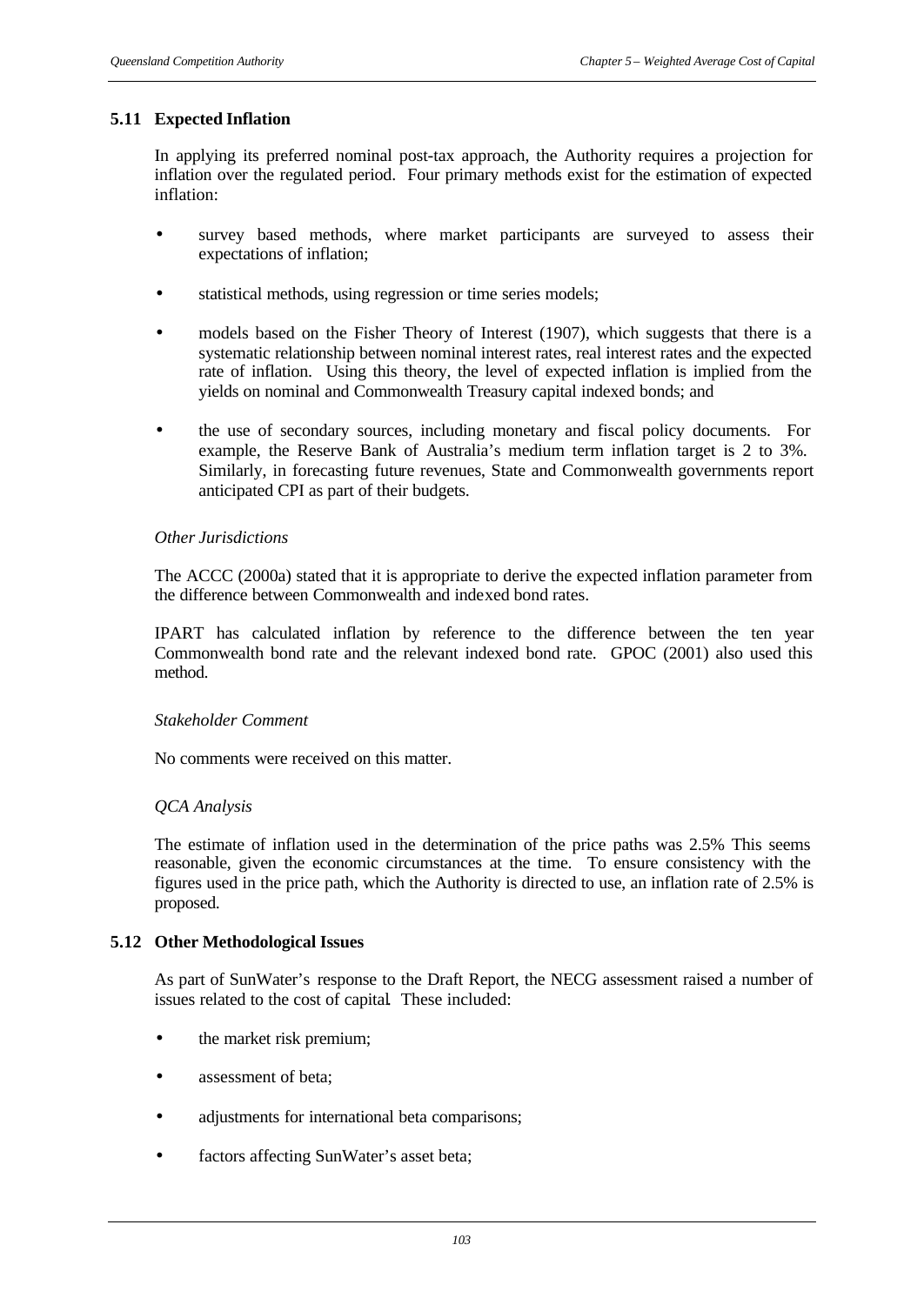- comparisons with other regulatory decisions; and
- the case for beta adjustments.

These matters will require research and consideration by the Authority given the applicability of many of them to all sectors covered by the Authority. This is not possible within the reporting deadline for this current assessment. It should be noted, however, that to the extent that the Authority eventually accepted any of NECG's comments, the cost of capital for SunWater would increase. This would increase the gap between the maximum prices consistent with a full return on capital and the current price path prices. As such, it would have no material impact on the Authority's conclusions in this assessment.

## **5.13 Conclusions**

It is therefore proposed to use the Authority's assessed WACC of 8.27%.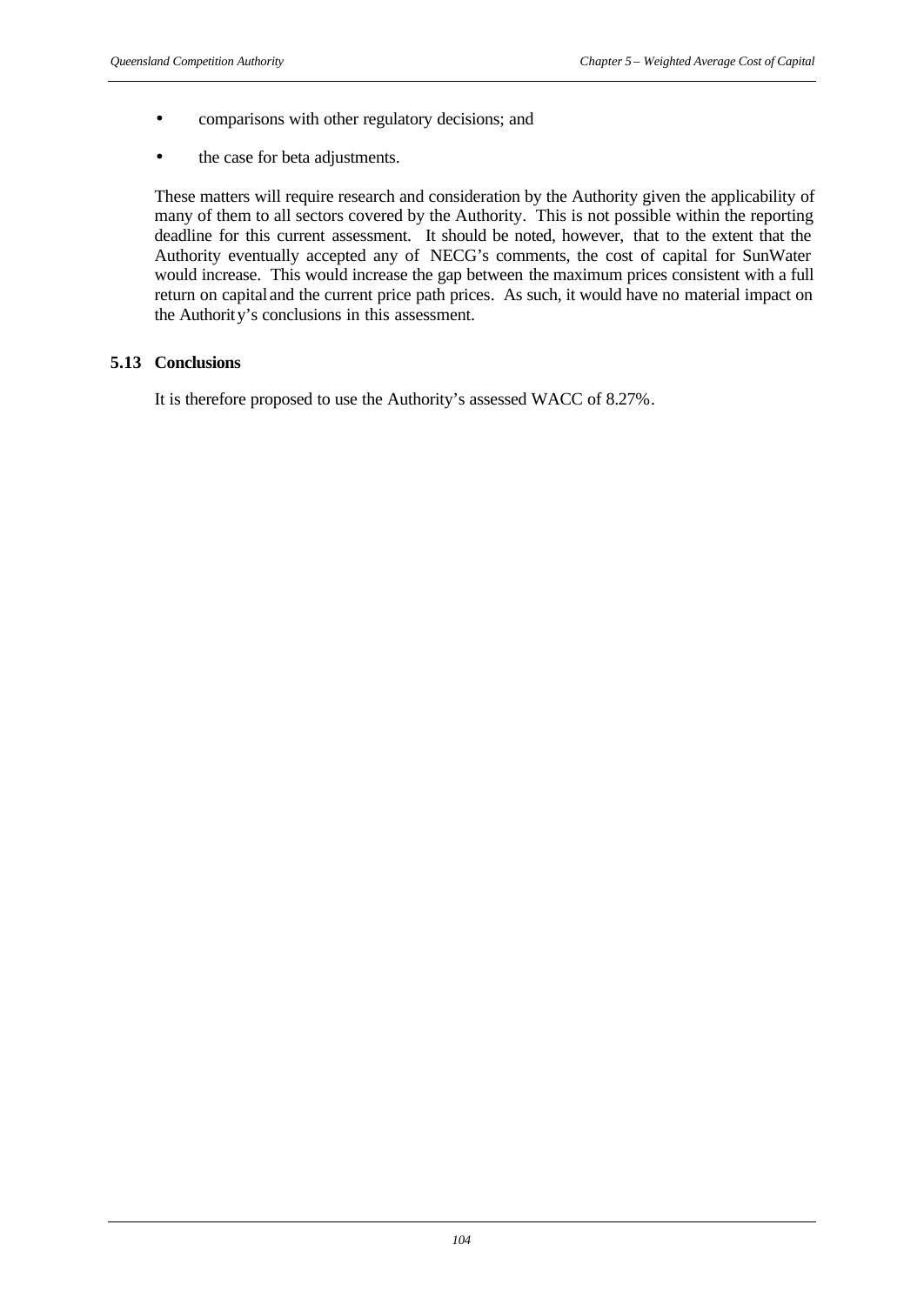## **6. EXCESS RETURN ON CAPITAL**

#### *Summary*

*The Ministers' Direction requires the Authority to determine whether the gazetted price paths for the Burdekin River Irrigation Area incorporate any excess return on capital, based on the Authority's analysis of asset values, capital contributions and the weighted average cost of capital.*

*For this purpose, the Ministers' Direction specified that the Authority should use the lower bound costs of the Scheme incorporated in the gazetted price paths.*

*On the basis of its estimates of depreciated optimised replacement cost, capital contributions and weighted average cost of capital, the Authority considers that the gazetted price paths did not incorporate any excess return on capital as at October 2000.* 

#### **6.1 Lower Bound Costs**

The Ministers' Direction specified that, for the purpose of determining any excess return on capital, the Authority should use the lower bound costs of the Scheme incorporated in gazetted price paths.

#### *Stakeholder Comment*

BRIAC submitted that the Authority should determine whether an excess return on capital exists by using efficient lower bound costs, rather than the lower bound costs incorporated in the gazetted price paths:

… the QCA is not "bound" to accept lower bound costs as applied in setting the gazetted price paths. While it is sensible to "use" the lower bound as applied for the gazetted price paths this can only sensibly mean that the lower bound is to be taken as a starting point for inquiry rather than conclusive evidence of what are efficient lower bound costs. Logically, the lower bound costs assumed to date have to be open to examination in auditing the price paths for excess returns on capital, else the inquiry would be futile…

BRIAC noted that:

- a Marsden Jacob Report (2000), commissioned by the Burdekin Interim Local Management Committee, 'strongly argues that efficient opex is considerably below that identified by the Water Reform Unit'; and
- benchmarking studies conducted by the WRU showed that corporate overheads of SWP (a predecessor of SunWater) were above those of Goulburn-Murray Water and Southern Rural Water.

BRIAC also commented on the appropriateness of individual elements of the lower bound (including return of capital, tax equivalents, externalities, and labour costs including accrued superannuation entitlements) and the allocation of lower bound costs across users.

The North Burdekin Water Board also submitted that the Authority should use efficient costs to determine the excess return on capital within the gazetted price paths.

Davco Farming submitted that the operating and management costs of the Scheme were above efficient levels and that the corporate overhead costs of the Scheme were particularly high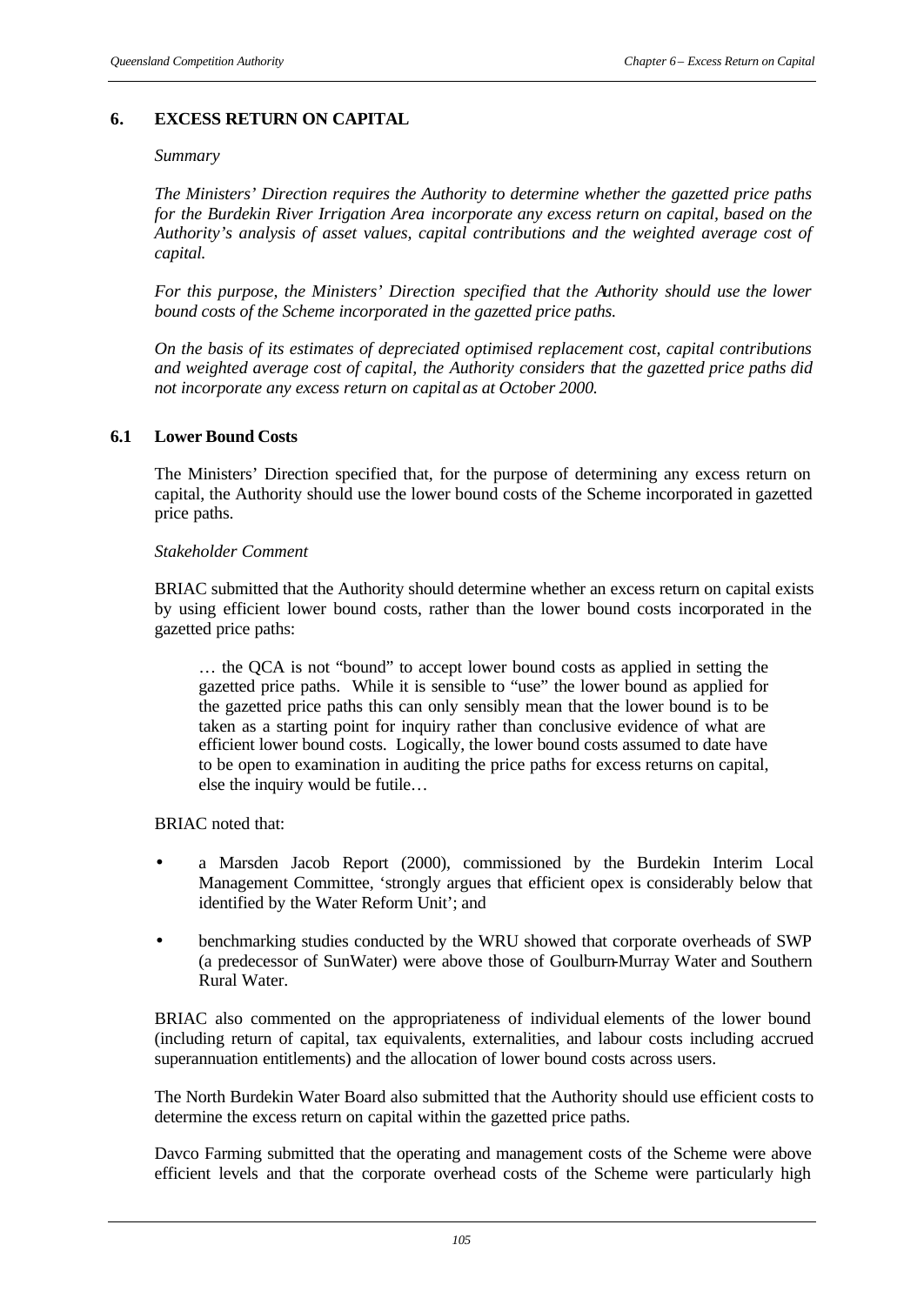compared to relevant benchmarks. Davco Farming submitted that local management of the Scheme could significantly reduce the price of water to Burdekin irrigators.

BRIAC also subsequently submitted that the Authority has omitted all mention of the fundamental problems which BRIAC identified in the Green-Edwell Report.

## *QCA Analysis*

The Ministers' Direction and accompanying Ministerial correspondence clearly requires the Authority to accept the lower bound costs incorporated in the gazetted price paths as a given. The Authority does not consider that it has a discretion in this area. This also precludes the Authority from assessing whether local management would result in a decrease in lower bound costs.

Insofar as there are any concerns about the relevance of lower bound costs, it is noted that:

- SunWater must comply with the requirements of the COAG pricing agreements, the *GOC Act 1993*, its own SCI, and the monopoly prices oversight provisions of the *Queensland Competition Authority Act 1997*;
- under relevant COAG pricing principles, full cost recovery for rural water schemes is defined as falling within a range of outcomes:
	- an 'upper bound' which is defined as the recovery of the costs of operation, maintenance and administration, regulatory compliance, asset consumption, taxes and return on capital, the latter calculated using a WACC; and
	- a 'lower bound' which is defined as the recovery of the costs of operation, maintenance and administration, regulatory compliance, refurbishment of assets, taxes, interest and dividends (if any); and
- a commercial service provider could continue to maintain its service provision where all operations, maintenance and administration costs are met and the service potential of assets is maintained. Any less revenue than this would result in the cessation of business activity over time. This level of revenue aligns with the concept of a lower bound as defined under COAG pricing principles.

The Green-Edwell Report, and BRIAC's comments on this report, were provided to the Authority on a confidential basis. The Authority is required to ensure that material claimed as confidential is treated in accordance with the *Queensland Competition Authority Act 1997*. Relevant matters have, however, been taken into account and addressed where appropriate. To the extent that the Green-Edwell Report and BRIAC's comments related to lower bound costs, these are beyond the scope of the Ministers' Direction and the Authority's assessment.

## **6.2 The Return on Capital within the Gazetted Price Paths**

## *Methodology*

To establish whether the gazetted price paths incorporate any excess return on capital, based on the Authority's analysis of asset values, capital contributions and weighted average cost of capital, the Authority has:

identified the net revenues associated with the current price paths and subtracted from these the lower bound costs. See Table 6.1; and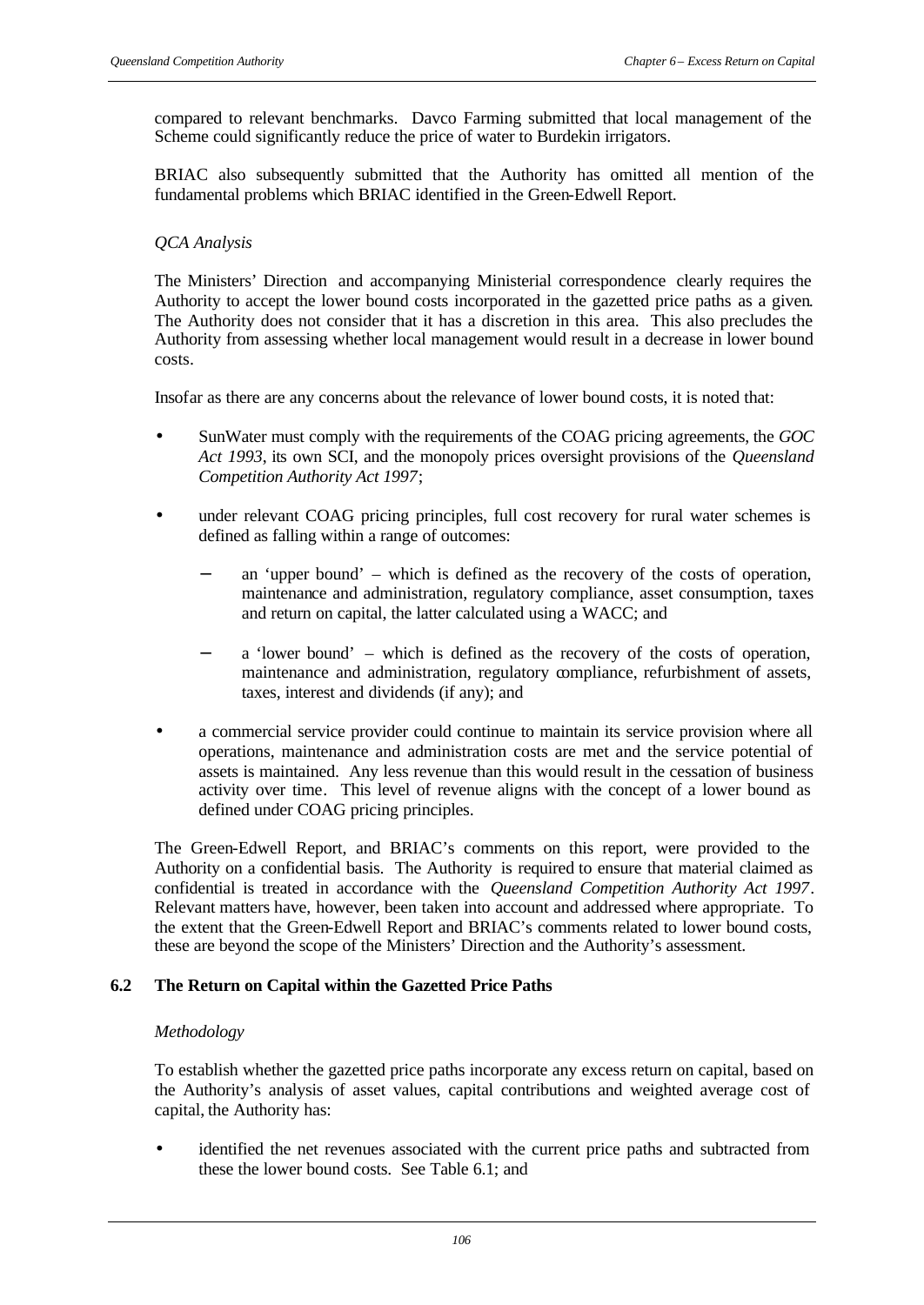• established the net maximum allowable revenue consistent with the Authority's estimates of the DORC value of Scheme assets not accounted for by capital contributions of \$200.6 million (Chapter 4) and the appropriate WACC of 8.27% (Chapter 5). See table 6.2.

#### *QCA Analysis*

Where the net maximum allowable revenues associated with the Authority's DORC and WACC (estimated in Table 6.2) exceed the net revenue associated with gazetted price paths (Table 6.1), then there is no evidence that there is any excess return on capital in the gazetted price paths. All tables refer only to the Scheme irrigators currently serviced by SunWater.

|  | Table 6.1: Net Revenues Based on Gazetted Price Path <sup>a</sup> (\$ thousand) |  |
|--|---------------------------------------------------------------------------------|--|
|--|---------------------------------------------------------------------------------|--|

|                                    | 2000-01 | 2001-02                  | 2002-03                                           | 2003-04 | 2004-05 |
|------------------------------------|---------|--------------------------|---------------------------------------------------|---------|---------|
| <b>Aggregate Revenue</b>           | 10.679  | 10.946                   | 11.272                                            | 11.554  | 11,822  |
| <b>Aggregate Lower Bound Costs</b> | 8.649   | 8.814                    | 8.954                                             | 9.077   | 9,151   |
| Above<br>Revenues<br>Net.<br>Lower | 2.030   | 2,132                    | 2,318                                             | 2.477   | 2,671   |
| Bound                              |         |                          |                                                   |         |         |
| Allocation of Net Revenue to       |         |                          |                                                   |         |         |
| Channel Irrigators                 | 1.283   | 1.364                    | 1.543                                             | 1,698   | 1,870   |
| River Irrigators                   | 161     | 167                      | 172                                               | 179     | 186     |
| Other Irrigators                   | 586     | 601                      | 603                                               | 600     | 615     |
| $a_{\mathbf{r}}$<br>.              |         | $\cdot$ $\alpha$ $\cdot$ | $c \wedge c$<br><b>Contract Contract Contract</b> |         |         |

*Does not include drainage revenues or costs and assumes an inflation rate of 2.5%*

#### **Table 6.2: Net Maximum Allowable Revenues based on Authority's DORC and WACCa (\$ thousand)**

|                                    | 2000-01 | 2001-02 | 2002-03 | 2003-04 | 2004-05 |
|------------------------------------|---------|---------|---------|---------|---------|
| Aggregate Revenue                  | 19.584  | 20,074  | 21.241  | 22.181  | 22,736  |
| <b>Aggregate Lower Bound Costs</b> | 8,649   | 8.814   | 8.954   | 9,077   | 9,151   |
| Maximum<br><b>Net</b><br>Allowable | 10,935  | 11.260  | 12.287  | 13.104  | 13,585  |
| Revenue                            |         |         |         |         |         |
| Allocation<br>Net<br>Maximum<br>of |         |         |         |         |         |
| Allowable Revenue to               |         |         |         |         |         |
| Channel Irrigators                 | 9,448   | 9.734   | 10.720  | 11.495  | 11,931  |
| River Irrigators                   | 646     | 663     | 682     | 701     | 722     |
| Other Irrigators                   | 841     | 863     | 885     | 908     | 932     |
|                                    |         |         |         |         |         |

a *Does not include drainage revenues or costs and assumes an inflation rate of 2.5%*

The net maximum allowable revenue based on the Authority's DORC and WACC is higher than that which results from the gazetted price path. The rate of return recouped by SunWater from gazetted prices is less than 1% on the relevant capital base.

Some factors identified in Chapter 7 as being relevant to the price charged to users may require an adjustment to the revenues received by SunWater from sugarcane growers. However, the terms of reference for this assessment only allow the Authority to determine any excess return on capital based upon the Authority's analysis of the capital unaccounted for by capital contributions and the relevant WACC for the Burdekin Scheme.

## **6.3 Conclusions**

On the basis of its estimates of the DORC and WACC as at October 2000, the Authority considers that the gazetted price paths do not incorporate any excess return on capital.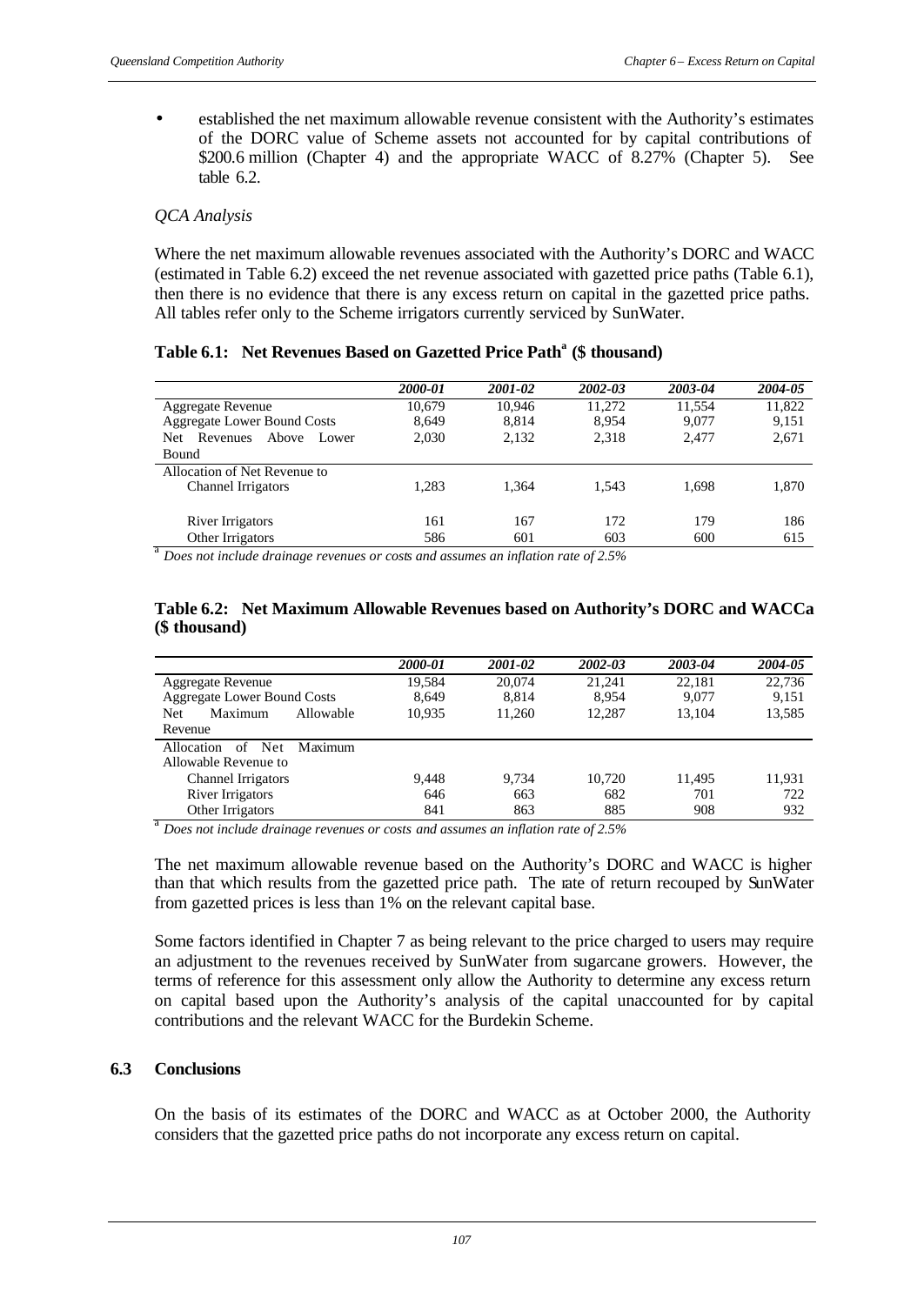## **7. APPROPRIATENESS OF POSITIVE RATES OF RETURN ON ASSETS**

*The Ministers' Direction requires the Authority to advise under what circumstances it would be appropriate for an entity to charge a positive rate of return on scheme assets. While the Authority has sought to address this issue in a generic manner, it has also sought to reflect the submissions of stakeholders which have focussed on the Burdekin Scheme.*

*Corporatised entities, such as SunWater, are required to operate on a commercial basis and to enhance the value of their business to shareholders. Accordingly, such entities should only invest in new projects when a full commercial rate of return is considered to be achievable. Matters of a broader public interest nature should be addressed through the payment of transparent community service obligations by Government. Similarly, after an investment has been made, such entities should seek to achieve a full commercial return, although circumstances may be such that, although it was considered to be achievable at the time of investment, it may no longer be achievable.*

*Given the general proposition that entities should always seek to achieve a full commercial rate of return, the Authority has sought to identify those circumstances when a full commercial rate of return may not be desirable or achievable. Circumstances when it may not be appropriate for an entity to charge a full commercial rate of return include:*

- *when transitioning users to more commercial rates of return;*
- *when contractual or legislative constraints exist;*
- *during periods of substantial excess supply;*
- *where there are redundant or over-engineered assets in the asset base;*
- *where capital contributions should be recognised;*
- *a number of situations when differential prices would be possible but not appropriate;*
- *when broader public interest matters determined by government are reflected in CSOs; and*
- *where market circumstances limit the capacity of users to pay.*

*While it is accepted that the issue of a return on capital was not discussed during the period leading up to the commencement of the Scheme, irrigators were or should have been aware, that irrigation charges could increase in the future. Furthermore, in the absence of any actual or implied contractual arrangements, the government has the power to alter existing pricing arrangements even though they may adversely impact on a particular individual or group of individuals.*

*The Authority notes that under prevailing current and expected prices for sugar, sugarcane irrigators in the BRIA do not, on average, have a capacity to pay a full commercial rate of return on capital. However, within the current government approach of fixed price paths, it is not appropriate to automatically seek to reduce prices to accommodate a reduction in irrigators' capacity to pay from when the prices were initially set. In this regard, it must be recognized that capacity to pay is a two-sided coin and the current approach sets prices for a period and those prices can not be varied upwards within that time period if capacity to pay improves. At the same time, it is also noted that it is common for regulatory regimes to include a trigger mechanism under which a review of pricing would be initiated when certain defined circumstances materially change from those prevailing at the time that prices were initially set.*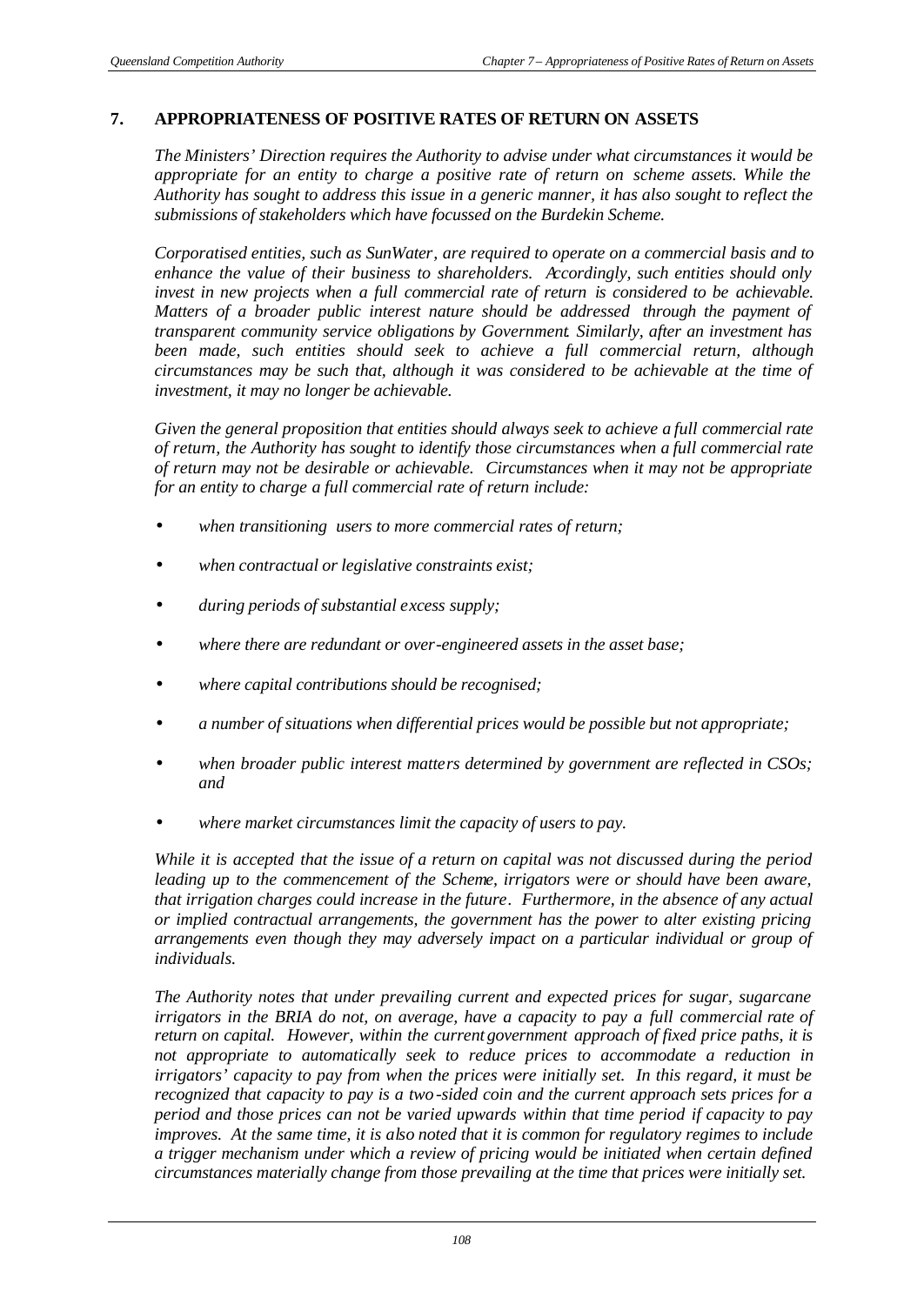*The Authority also notes any reduction in prices for water services to remove the current excess over lower bound costs will only reduce costs of sugarcane production in the BRIA by 2 to 3%. Such a reduction would obviously be of assistance to sugarcane producers in the current circumstances, but a more comprehensive response to the situation within the industry is required. The nature and form of any assistance and related adjustment is a matter for government and industry to determine rather than SunWater in its capacity as a commercial service provider.* 

*It should also be noted that prices to irrigators in the Burdekin have not changed in real term since 1980, although the structure of prices changed in October 2000 with a higher fixed component and a lower volumetric charge.* 

## **7.1 Introduction**

In responding to the Ministers' Direction to advise under what circumstances it would be appropriate for an entity to charge a positive rate of return on scheme assets, the Authority has sought to also take into account submissions received in respect of this issue as they relate to the particular circumstances of the BRIA. This issue has been assessed against the framework established in previous chapters.

The Authority also notes that this issue has a significant temporal dimension. In particular, there is the issue of when it is appropriate to seek a positive rate of return before an investment is made and when it is appropriate to do so after the investment has been made. A further issue is whether a positive rate of return should be sought annually or on some other basis (for example, a whole of investment basis).

#### **7.2 Before the Investment**

No submissions were initially received by the Authority on the issue of whether a positive rate of return should be applied to new investments. Submissions focussed on the current circumstances relating to the BRIA and thus related to the issue of whether a rate of return should be achieved after an investment has been made.

Under the *GOC Act 1993*, corporatised entities are required to be commercially successful (s 20 (1)) and to act in accordance with their SCI (s 92(b)). For example, SunWater's SCI requires it to increase the value of the business to its shareholders, and it is free to do so by investing in commercially viable projects.

As noted in Chapter 4, for any new projects, a commercial service provider will seek to achieve a commercial rate of return on the full value of the assets to be employed. This will ensure that services are provided on a sustainable basis with consumers paying, and investors receiving, prices consistent with the ongoing delivery of services.

Such an approach is consistent with the requirements of COAG, where clause  $3(d)(iii)$  requires that future investment in new schemes is to be undertaken only after appraisal indicates that it is economically viable (and ecologically sustainable).

However, corporatised entities may also have non-commercial regulatory obligations which are relevant to the return the entity seeks to recover from prices for its services. In such cases, a CSO is required to be specified in the SCI of the entity. COAG also provides for CSOs and requires these to be made on a transparent basis. In some cases, broader public interest objectives may be achieved through the establishment of an appropriate legislative framework.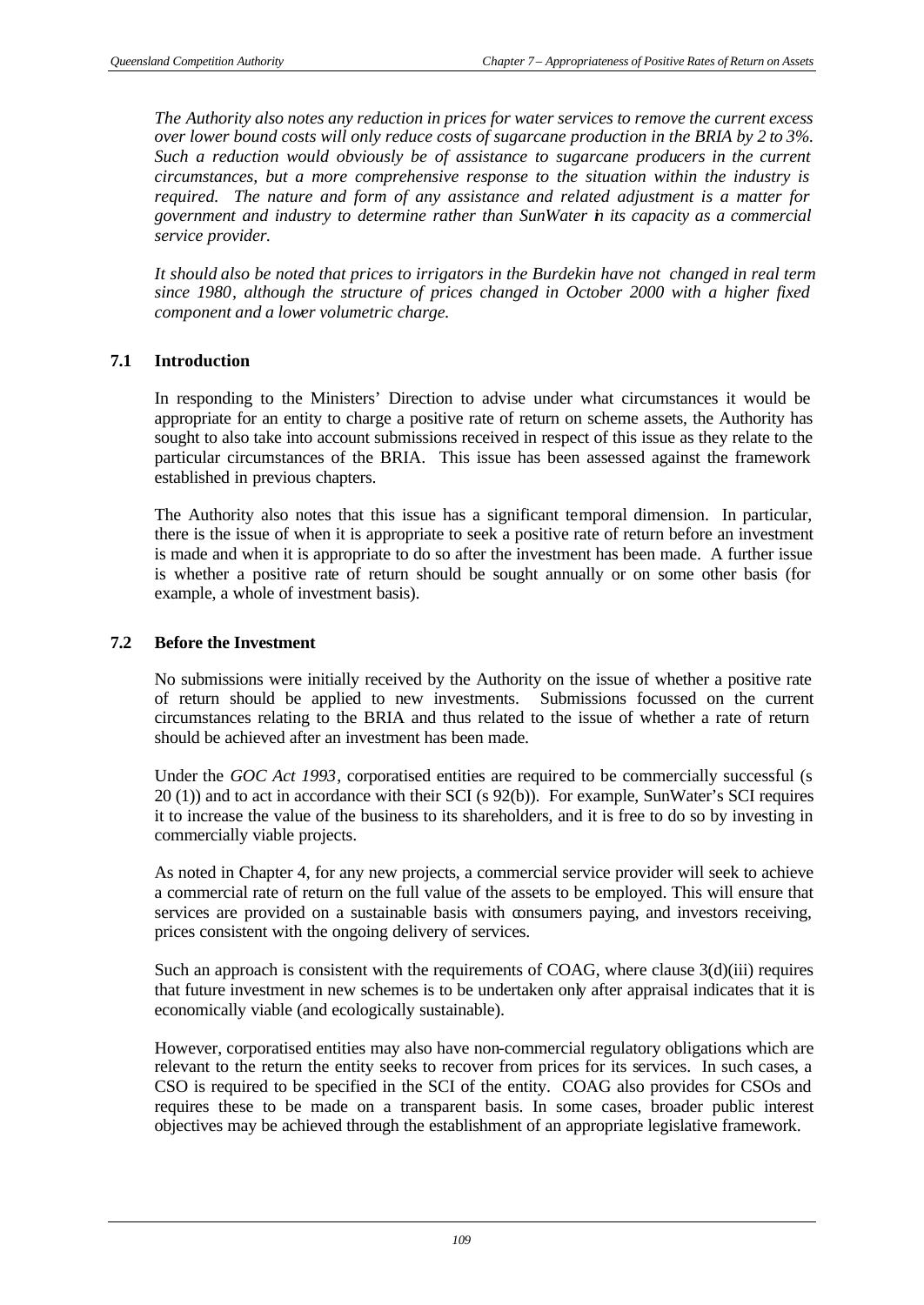Taking all the issues into account, the Authority considers that a full commercial rate of return should be sought by corporatised service providers such as SunWater when undertaking new investments. Should the Government wish such entities to address issues of a broader public interest nature, on the basis of the Government's assessment of expenditure priorities and community needs, these should be addressed through the payment of transparent CSOs, of either a capital or recurrent nature, or by the establishment of an appropriate legislative framework.

## **7.3 After the Investment**

As noted in Chapter 4, an entity may not always be able to achieve a positive rate of return after an investment has been made, as a result of changing market conditions including the capacity of users to pay. As outlined in 7.2, the *Government Owned Corporation Act 1993*, one of the key objectives of a corporatised entity is to be commercially successful. The Act does not limit this objective to new schemes.

Furthermore, under the COAG Water Resource Policy, rural water schemes are required to achieve positive real rates of return on the written down replacement cost of assets, wherever practicable. This policy thus recognises that a full commercial rate of return may not always be achievable but should be pursued 'wherever practicable'.

## *Stakeholder Comments*

Stakeholders raised a variety of reasons why, and circumstances in which, they considered it was inappropriate to achieve a positive rate of return on scheme assets. Invariably, these comments related to the Burdekin although the Direction from the Ministers was more generic. In addition, there are circumstances not raised by stakeholders in which a positive rate of return may not be appropriate. These issues are addressed in 7.4 below.

Stakeholders also raised a number of circumstances where a rate of return would not be applicable as there was no asset base to which it could be referred. In particular, these related to sunk costs and capital contributions. These matters have been addressed in earlier sections.

BRIAC, in responding to the Draft Report, argued that :

- SunWater should not seek to maximise its shareholder value as maximising the rate of return on assets in the case of a monopoly necessarily involves inefficient and destructive monopoly pricing; and
- Parliament cannot have intended that taxpayer funded assets be used in this way, as this would be granting a licence to tax. BRIAC contended that SunWater is not a normal commercial entity operating in a competitive market but a creature of statute, operating as a public utility enjoying a natural monopoly and funded by taxpayers.

## *QCA Analysis*

The Authority notes that the *GOC Act* requires SunWater to be commercially successful – in other words, to maximise shareholder value. At the same time, monopoly price regulation will ensure that SunWater's revenues do not exceed the maximum that could be achieved in a competitive market, thereby ensuring that SunWater can not engage in monopoly pricing. In addition, the capacity of irrigators to pay will provide a commercial limit to the capacity of SunWater to maximise its return on assets.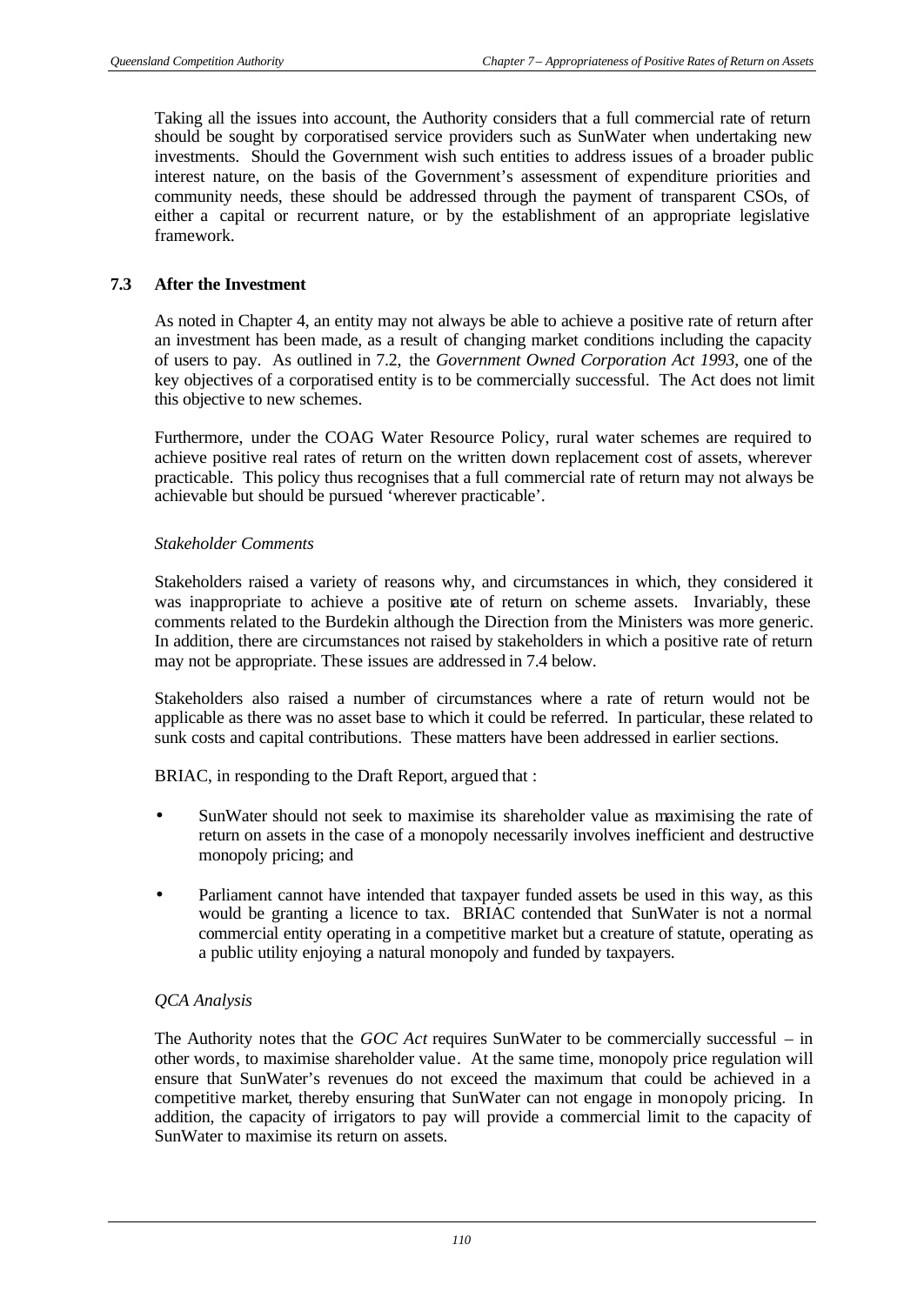#### **7.4 Circumstances When Not Appropriate to Charge a Full Commercial Rate of Return**

As outlined above, SunWater should always seek to achieve a full commercial rate of return – whether it be for a new or existing investment. However, there are a number of circumstances under which the full commercial rate of return - that is, the rate consistent with a maximum allowable return - may not be appropriate. These circumstances are outlined below.

#### *Transition Paths*

When there are changes in the capacity of users to pay, or where charges to users do not appropriately reflect the costs needed to provide an appropriate return to the service provider, the price increases needed to maximise the return to the service provider may be significant – and may have the potential to adversely impact on users, at least in the short term.

Therefore, in such circumstances, it may be appropriate for a service provider to moderate its desire to maximise the return on its assets and provide for any price increases to be staged in a manner that allows users sufficient time to adjust. The rural water price paths adopted by the government are consistent with this approach.

## *Contractual and Legislative Constraints*

Contractual and legislative constraints can limit the achievement of positive or higher rates of return. This is accepted as a given by the Authority.

#### Stakeholders Comments

Submissions have been received from certain stakeholders that SunWater should not be able to charge BRIA irrigators a rate of return in respect of its Burdekin assets for a variety of legal and policy reasons. In summary, the arguments raised in this regard are as follows:

- the government's past policies in respect of water pricing limit the government's capacity to change water prices in the future to include a rate of return;
- apart from the policy constraint referred to above, there are specific legal constraints that prevent SunWater from charging a rate of return. In particular, legislation prohibiting misleading or deceptive conduct, equitable estoppel and negligent misstatement. In addition, a private sector entity in SunWater's position would be legally prohibited from charging a rate of return; and
- as irrigators were not explicitly advised at auction that a rate of return would be charged, a rate of return should not now be charged.

These arguments are outlined in more detail in the Addendum to this chapter, together with a detailed analysis by the Authority.

#### QCA Analysis

The Authority accepts that that the issue of a return on capital was not discussed during the period leading up to the commencement of the Scheme. In addition, the Queensland Government has not always clearly articulated its future pricing policy, particularly in respect to matters such as the rate of return on capital. However, for the reasons outlined in more detail in the addendum to this chapter: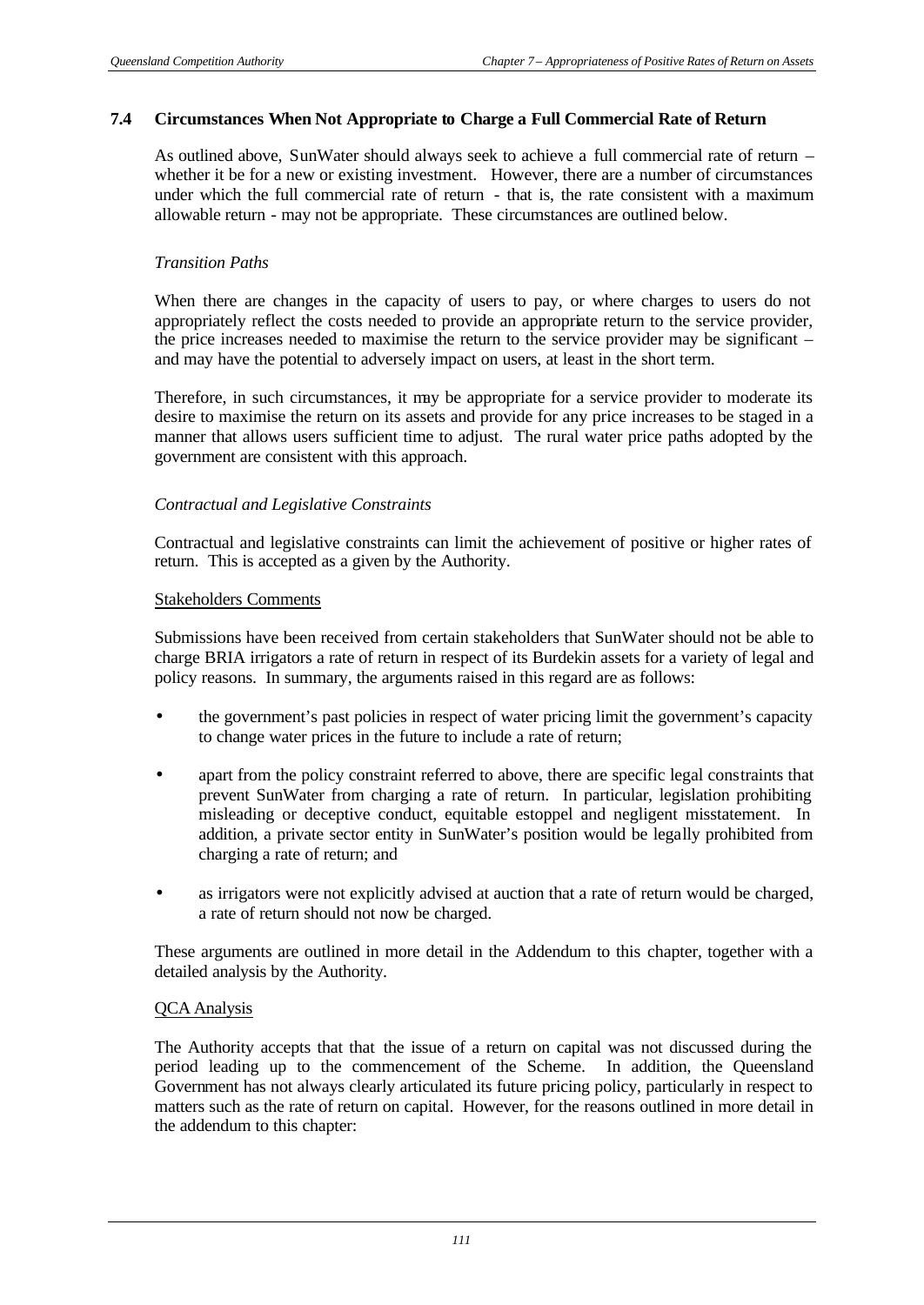- in the absence of any actual or implied contractual arrangements, the government has the power to alter existing pricing arrangements even though they may adversely impact on a particular individual or group of individuals. The Authority's legal advice is that, following a review of past and current water legislation and the representations made by the State during the relevant period, the relevant Ministers are not constrained in specifying water charges for BRIA irrigators and that they have a broad discretion in setting such charges. This broad discretion includes the ability to require that SunWater recover a rate of return in such charges;
- on the basis of legal advice received, the Authority has concluded that there does not appear to be any evidence to support general claims for:
	- misleading or deceptive conduct [as the material in the auction kits did not create the impression that the Government guaranteed not to increase water charges to include a rate of return at any time in the future];
	- equitable estoppel [as the representations in the auction kits did not amount to a 'promise' that water charges would not be increased in the future to reflect a rate of return]; or
	- negligent mis-statement [as it is not evident that the information provided by advisers breached their duty of care].

Furthermore, the Authority considers that the same general conclusions would apply in relation to a private sector service provider in the same circumstances; and

• irrigators were or should have been aware, that irrigation charges could increase in the future. In this regard, while there was no clear statement from government that a rate of return would be charged, it was evident that governments were changing their direction in respect to pricing towards more commercial pricing practices. Initially, such statements related to the Queensland Government seeking in excess of local costs of operation and maintenance, and more recently took the form of national agreements under COAG to include a rate of return, where practicable. The earlier advices were forwarded to grower representatives in December 1987 and again in October 1988. The first auction sales of land in the BRIA were undertaken in March 1988.

## *Excess Supply Capacity*

The pricing approach to regulated assets seeks to establish a scale of infrastructure which is appropriate to current and prospective demand. Nevertheless, for certain periods excess supply may arise. This will particularly be the case if a facility has been constructed that is substantially in excess of the optimum.

In these circumstances, short term variations in commercial pricing, with consequent impacts on the rate of return, may be justified to ensure that the maximum volume of water is available to the community. This may include the sale of water without seeking to recover any return on capital. This is appropriate provided no users who are willing to pay more are excluded and the sale has no longer term impact on the security of supply for other users.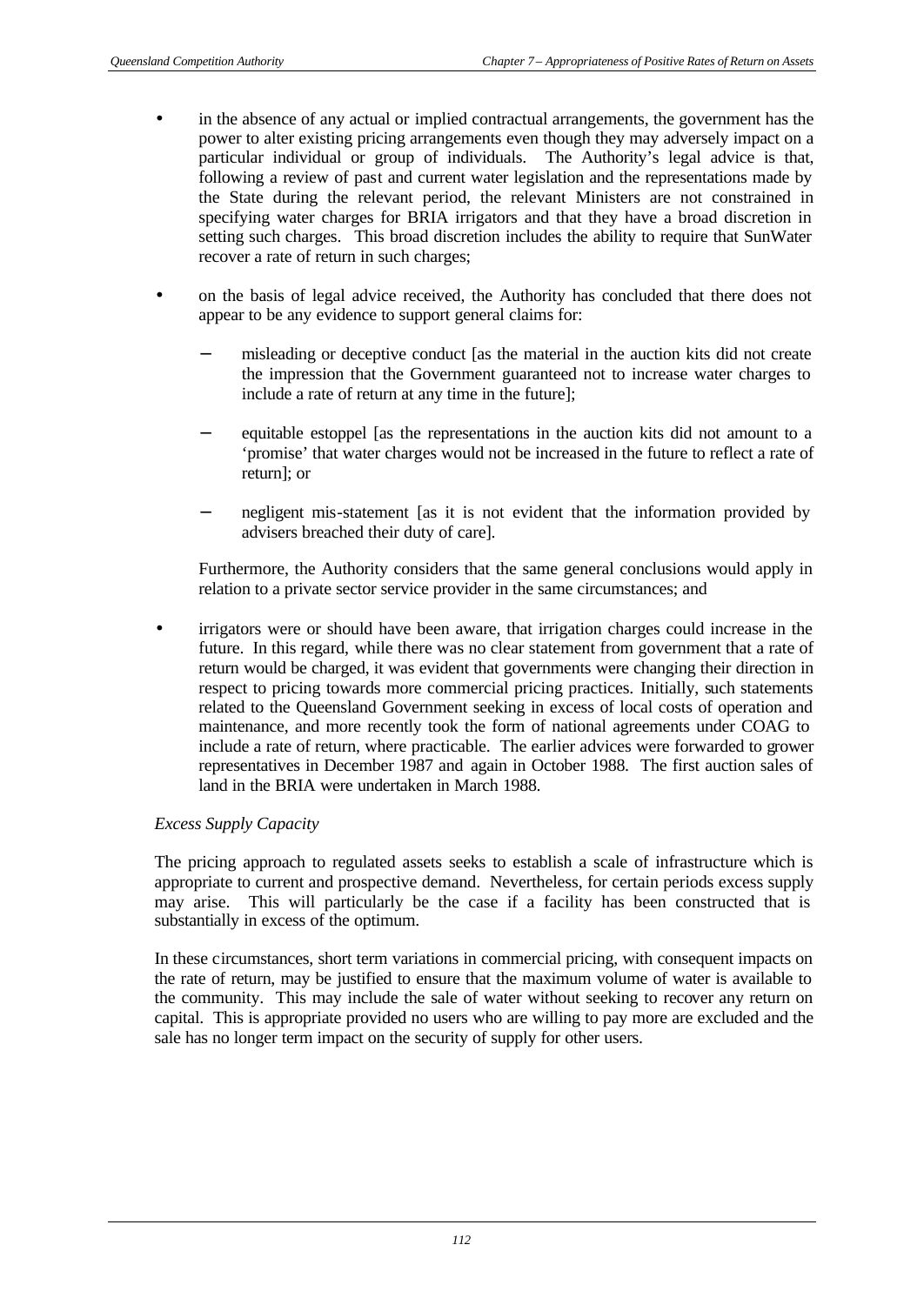## *Redundant or Over-engineered assets*

#### Stakeholder Comments

BRIAC have consistently supported a reduction in the rate of return and in particular they raised several concerns relating to redundant or over-engineered assets. More specifically, BRIAC submitted that in a monopoly market it is not appropriate to charge a market based rate of return for capital expended because this may include excess capital expenditure or 'gold plated' works.

#### QCA Analysis

The Authority agrees that it is inappropriate to seek to recover a positive rate of return on such assets. In fact, the whole process of asset optimisation is designed to identify and remove any such assets from the asset base for pricing purposes.

## *Capital Contributions*

#### Stakeholder Comments

BRIAC raised a number of concerns in regard to the issue of capital contributions. This issue was addressed in detail in Chapter 3.

#### QCA Analysis

In general, it is considered inappropriate for the asset owner to charge users a positive rate of return on capital contributions that have been made. Further, as outlined in Chapter 3, capital payments should be regarded as capital contributions (and thus reflected in the prices paid by users of the asset) if it was the expectation of the relevant parties at the time that the capital payment would be recognized for pricing purposes, provided that users have not already been fully compensated through lower historical prices or the relevant assets have not been consumed.

## *Differential Pricing*

Because different users may have different capacities to pay, charging users different prices may enhance the capacity of an entity to maximise the return on Scheme assets. This can involve different prices to similar users of the same services, different prices to different users of the same services, different prices for new users compared to those paid by existing users and different prices between schemes for the same services.

#### Stakeholder Comments

Stakeholders have also commented upon this issue, as follows:

- SunWater submitted that the Authority should take account of the existing differences in the water services provided to users, and the existing geographic grouping of users within gazetted prices;
- BRIAC argued that:
	- if other pre-existing users were charged a lower price which reflected a lower rate of return, this advantage should be extended to all pre-existing BRIA users;
	- if users in other schemes are charged lower prices involving lower rates of return, this advantage should be extended to all BRIA users; and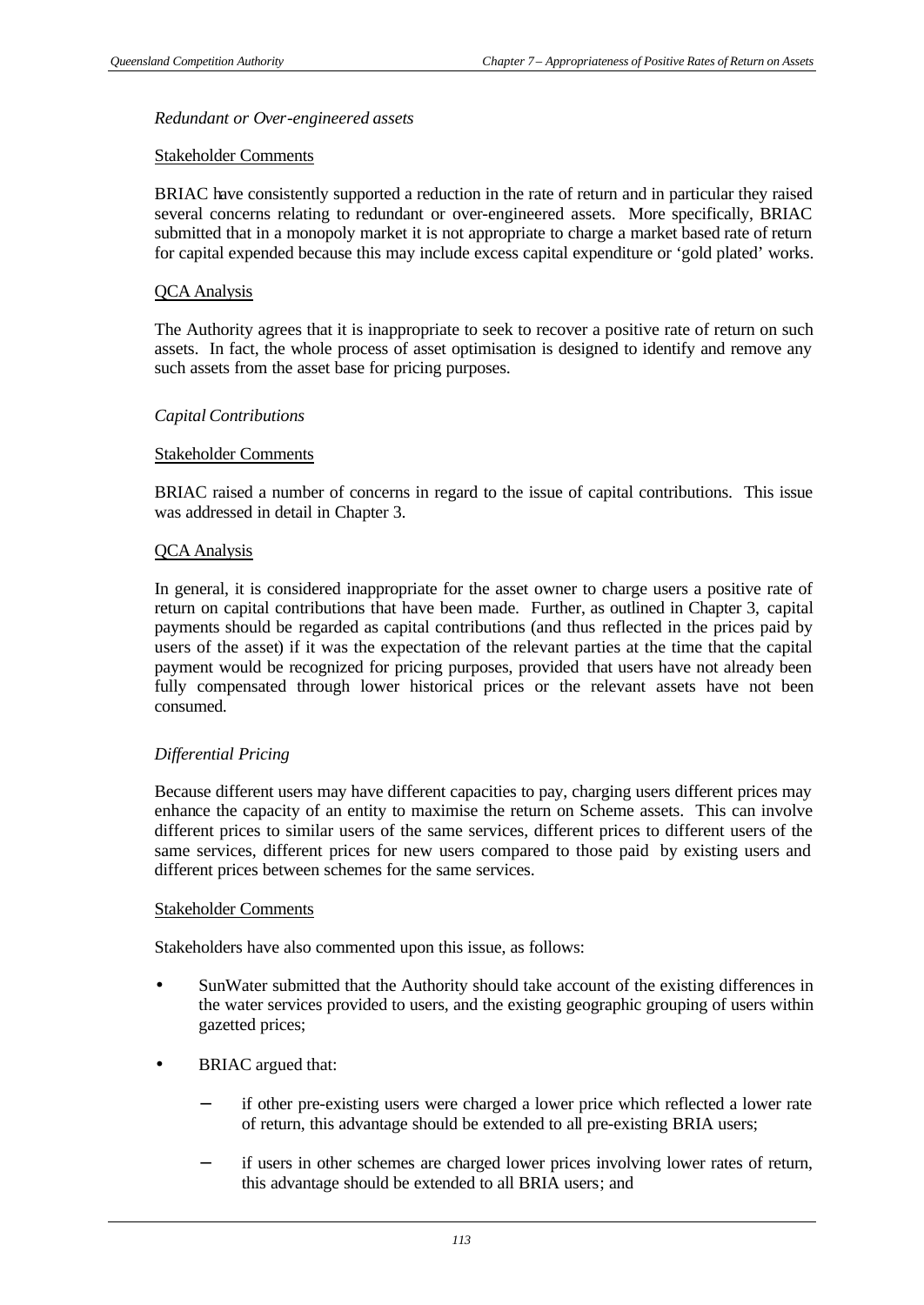- it is not appropriate to charge a rate of return on irrigation schemes inconsistently and in a discriminatory manner within an existing irrigation scheme.
- other stakeholders, including Davco Farming and the South Burdekin Water Board, noted that different users were reliant upon different infrastructure in the Scheme.

## QCA Analysis

Differential pricing which reflects differences in the cost of service provision can provide important incentive signals for growers in choosing the appropriate location for their enterprises or their appropriate service level. The Authority therefore considers that prices which reflect differences in service quality and costs are appropriate, provided these factors can be meaningfully disaggregated and the administrative costs of doing so are warranted. In the current circumstances, price differentiation between channel, river and other BRIA users is recommended on the basis of the availability of specific cost information for each and that it reflects the different infrastructure requirements of each group.

In respect of the issue of existing users and new users, the Authority considers that prices between new and existing users should not be differentiated as:

- competitive markets do not differentiate between users according to whether they are existing or new users (unless contractual obligations exist); and
- water is a resource with few, if any, substitutes and all users, existing and prospective, are able to adjust their consumption to reflect the availability of water and related costs.

Following on from this point, the Authority does not consider that it is valid to charge lower prices to pre-existing users simply because other pre-existing users have obtained a lower price through contractual or other negotiations.

In respect of BRIAC's concerns regarding differentiation in rates of return between schemes, the Authority considers that differentiation in pricing between schemes is acceptable where it reflects identifiable costs associated with each scheme. Such cost reflectivity is consistent with key pricing principles (see for example the Authority's *Statement of Regulatory Pricing Principles for the Water Sector*, QCA 2000a). In addition, it is reasonable for there to be differences in ex post returns between schemes where there are differences in the capacity to pay, provided that no monopoly rents are involved.

So far as different users of the same services are concerned, there is no economic objection to charging different prices based on different capacities to pay provided prices do not involve monopoly rent seeking. Indeed, taking a longer-term view, the EV of the Burdekin Scheme may not depend on the current commercial position of the sugarcane growing sector (presently the predominant user of water), but on future uses that might emerge for water and SunWater's ability to capture higher prices (and greater EV) from these users. In addition, the situation could arise where users willing to pay a higher price could be seeking water currently used by sugarcane producers. However, this is not likely to be of significant concern to the Burdekin as:

- SunWater holds an IWA of some 184,241 ML in the Burdekin Scheme that is currently unutilised;
- the advent of water trading may itself provide a means for prices to adjust appropriately; and
- no allocations of water have been sold since the gazetted price paths (for ongoing water supply) were established in October 2000.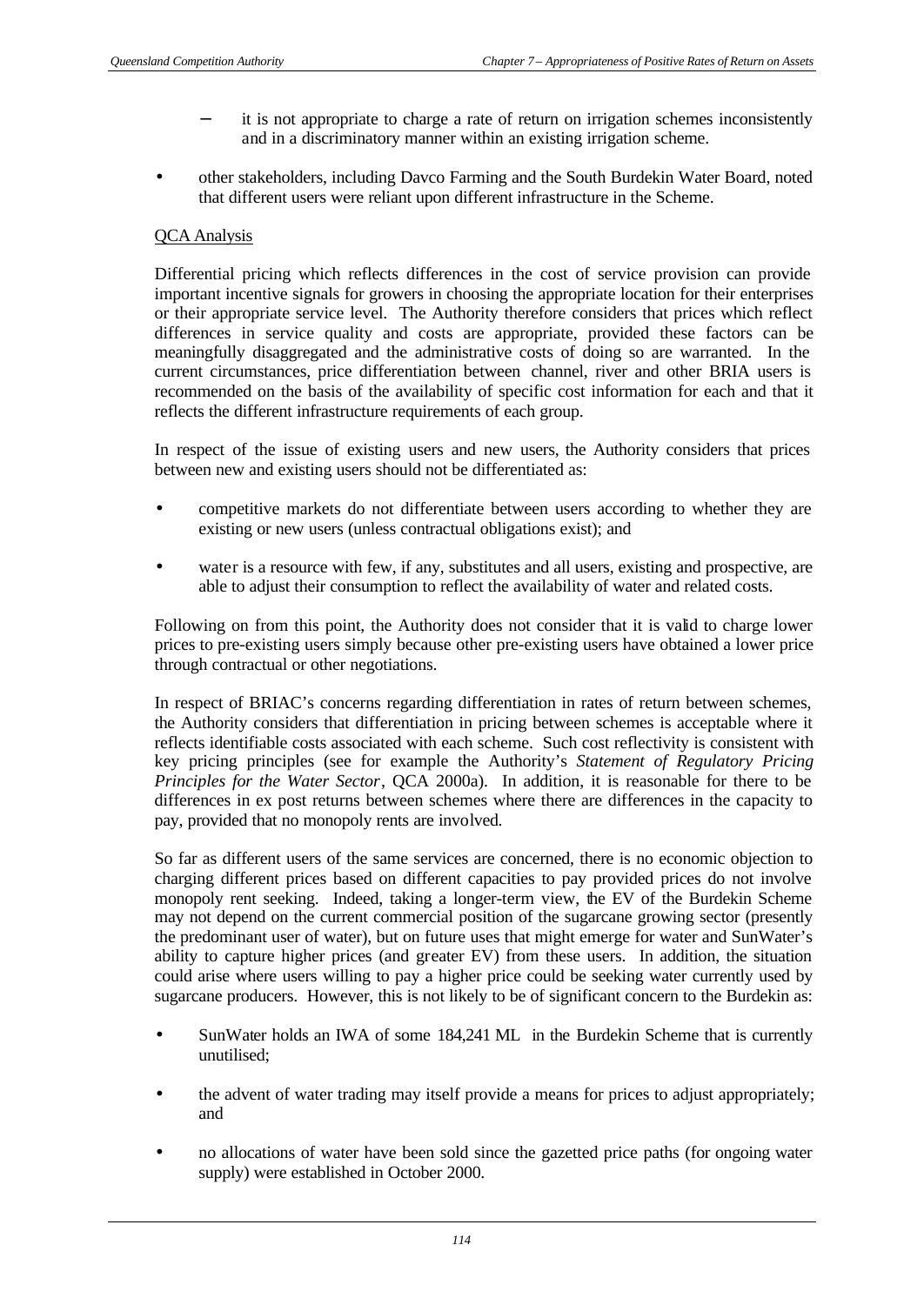In any case, such a situation would be likely to involve broader adjustment and public benefit issues which cannot be effectively considered without a specific case to consider.

In respect of similar users of the same services, it is not generally considered to be appropriate to charge differential prices. This reduces the incentives available to the more productive users of a service, as their greater returns are targeted, often to support the lower return from less efficient competitors. Moreover, it may be difficult to identify differences in the capacity to pay between individuals and this situation may fluctuate markedly over time depending on individual circumstances.

In summary, charging users different prices may enhance the capacity of an entity to achieve a more commercial rate of return. Where differential prices are not achievable or appropriate, an entity may be unable to achieve a full commercial rate of return.

## *The Public Interest*

The Authority accepts that the activities of commercialised entities such as SunWater may have public interest implications. Furthermore, the Authority accepts that it may be efficient in a macroeconomic sense to promote activities which benefit the public interest. However, it is considered that these benefits can best be assessed by the Queensland Government, after appropriate consideration of its expenditure priorities, through the payment of transparent CSOs rather than through adjustment to the effective rates of return for commercialised entities.

So far as regional development in particular is concerned, the Burdekin region has a population of approximately 19,000 with the principal towns being Ayr and Home Hill. Within the Burdekin region, the sugar industry is the dominant employer and wealth generator, and any significant downturn in the industry is likely to have a major impact on local economic activity, employment and social cohesiveness. For example:

- using sugar cane processed by the Invicta Mill as a guide for BRIA production, as value of production data specific to the BRIA is not available, at least 40% of the total value of agricultural production in the Burdekin region comes from sugar cane produced in the BRIA;
- cane growing accounted for 63% of employment in agriculture or 16% of total regional employment. Sugar manufacturing was the second largest employer in the region, accounting for 74% of all manufacturing employment or 11% of total employment (ABS 1996 census employment data);
- the sugar industry has significant flow-on effects throughout the regional economy. Available statistics indicate that these linkages are particularly significant to 'other agriculture', finance, property and business services industries; and
- the provision of local government infrastructure and services depends upon the Burdekin Shire Council raising sufficient revenue through council rates and charges. In the Council's recent submission to the Independent Assessment of the Sugar Industry (the Hildebrand Report), it stated that approximately 62% of its rate revenues were attributable to cane farms and mills and that the Burdekin Shire Council is more reliant on rate revenues from the sugar industry than any other local government authority.

It is clear that the dependence of the region upon sugar poses particular problems. In this regard, it may be that a critical mass of users is required to justify a minimum level of services in regional centres and, if irrigators are unprofitable and withdraw from the industry, this would penalise other efficient producers who are located in the same region. However, these are issues more appropriately addressed by the Government and not SunWater.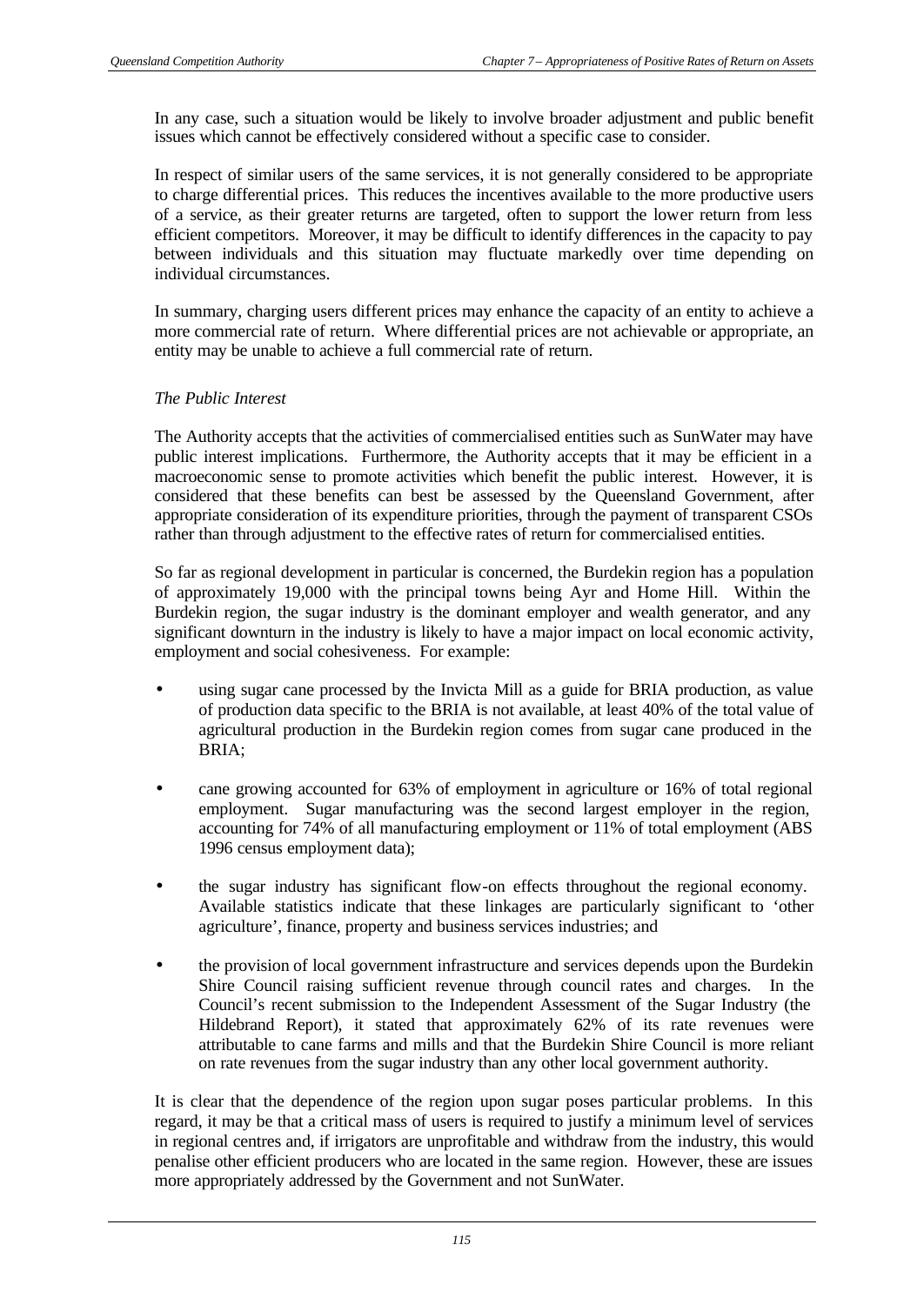#### Stakeholder Comments

BRIAC also stated that the original decision to construct the Scheme was based upon a conventional cost benefit analysis in which broader public interest matters were taken into account. BRIAC also argued that it is not appropriate to charge a rate of return on Scheme assets where those assets were created as a result of past government and parliamentary social policies, rather than being demand-driven by those willing to pay.

Furthermore, BRIAC stated that the network infrastructure investment in the Burdekin Scheme:

- provides benefits not only in terms of the land values of farms in the designated irrigation area, but also in terms of farms, towns and people in the surrounding area, including Townsville. These benefits extend to the State and the Commonwealth; and
- has a multiplier effect, which results in more tax revenue for the Government as it:
	- increases the productivity of other industries, which often generates further revenues for Treasuries from the increased output of downstream industries; and
	- generates regional economic growth, which provides other external benefits to the Government through enhanced tax collections (eg land tax, rates, payroll taxes, goods and services tax); and
- has benefits that are often reflected or captured in the form of location rents of land, as recognised by the Burdekin Scheme land resumption and resale financing process.

The QFF noted that broader community benefits should be recognised through the provision of transparent subsidies.

Davco Farming stated that the State and Federal Governments are obliged to promote rural and regional development to correct capital imbalances created by:

- the legislated diversion of rural and regional income to superannuation funds which 'is spent on centralised office fees and is invested in centralised stock, property and capital markets'; and
- the centralised location of State and Federal bureaucracies, and large private company head offices, in major cities. Davco noted that SunWater's head office was located in Brisbane.

BRIAC also contended that the national competition policy payments received by the government should be used to compensate irrigators for changes in policy which occurred after irrigators had purchased farms.

#### QCA Analysis

In response to the specific issues raised by stakeholders, the Authority:

• accepts that, where a Scheme was constructed in the past on the basis of broader benefits to the community, it is necessary to ensure that the rate of return only relates to those assets driven by demand. In addition, the Authority notes that current prices seek to recover a return on only a portion of DORC;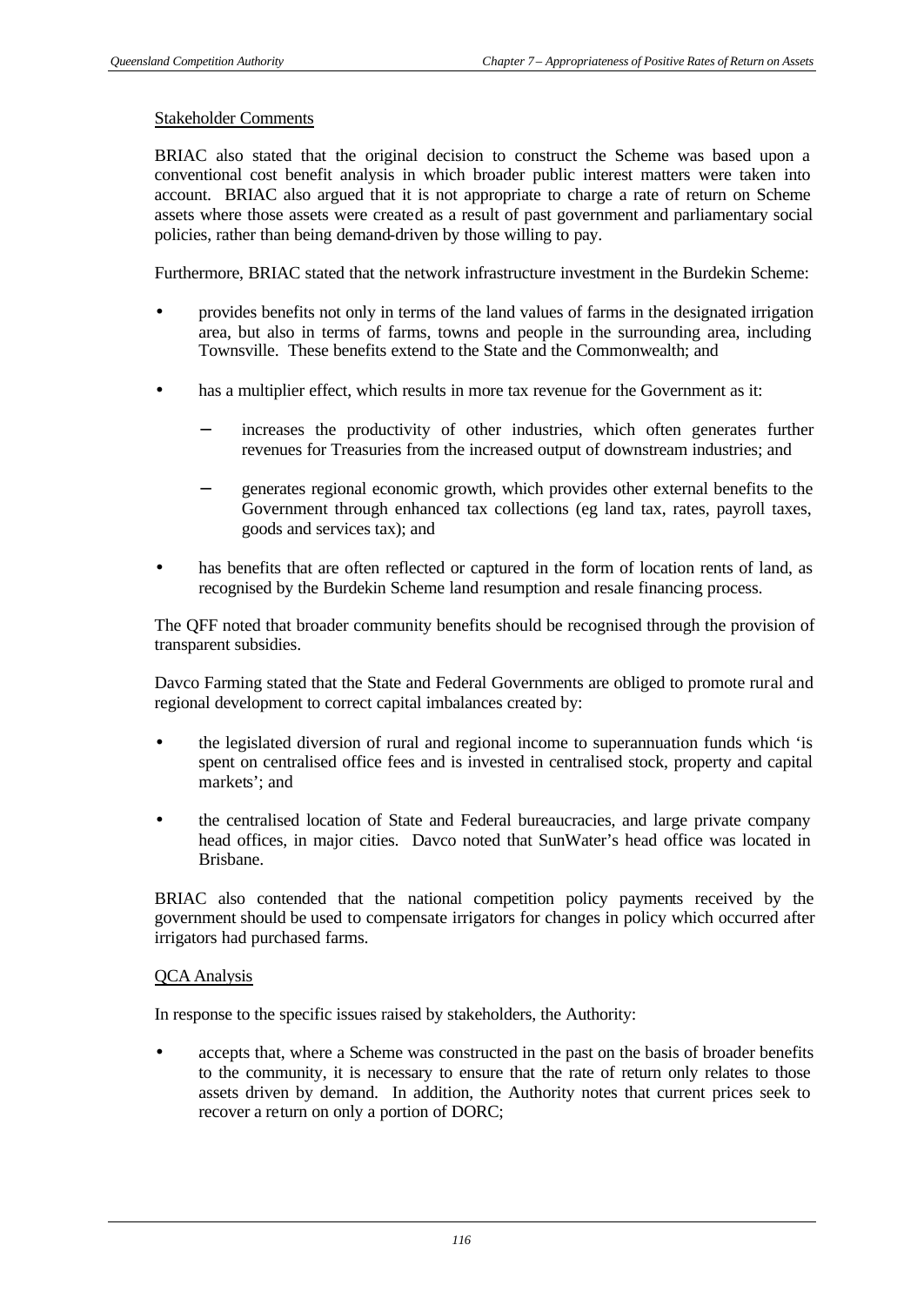- notes that acceptance of the argument that a particular activity generates other benefits to the economy which can then be taxed would see all activities in the economy subsidised; and
- notes that all activities have linkages with other parts of the economy and therefore generate flow-on benefits or 'multiplier' effects. These flow-on effects do not necessarily equate to increases in economic welfare as multipliers do not:
	- address the question of whether the benefits of increased activity in one area outweigh the costs; or
	- evaluate the economic merits of other investment options.

On these latter two matters, it is worth noting that the 1980 report to Parliament, which listed significant secondary benefits derived from input-output analysis, stated that these benefits relating to the Burdekin Scheme did not represent a net benefit to the State:

> 'The secondary benefits outlined below should not be seen as an indication of the level of net benefit to the State. Any part of the capital or operating costs which, in the absence of the proposed scheme would be expended in some other way elsewhere in Queensland would also be the subject of multiplier effects. The net State benefit would be represented by the difference between the secondary benefits accruing from the proposed scheme and the potential secondary benefits which might otherwise be realised. The secondary estimates outlined below, should, from a State point of view, be interpreted as gross estimates only.'

In respect of BRIAC's claims relating to the application of NCP payments, the Authority considers that payments provided for the implementation of COAG reforms should not be used to avoid the implementation of those reforms, as suggested by BRIAC. However, this would not stop the use of these funds to effect the structural adjustment that in the implementation of competition reform may be deemed to be required for the public interest. However, this is a matter for government.

Where it is determined that in the public interest prices to customers should be less than those that would be set commercially, it is appropriate that a CSO be paid to SunWater for the difference between the commercial price and that sought to achieve the public benefit. Alternatively, these goals may be achieved through legislation. In respect of CSOs, it is noted that:

- many activities have indirect effects on third parties, and these can be quite diverse;
- only some activities are generally considered to warrant government intervention in a market. Typically cited examples include regional development, environmental considerations and equity;
- many of these effects are not normally taken into account by commercial service providers, as it is generally not their role to address broader community requirements and priorities; and
- government is responsible for addressing broader public interest matters and is best placed to do so, having regard to the net benefits and its expenditure priorities.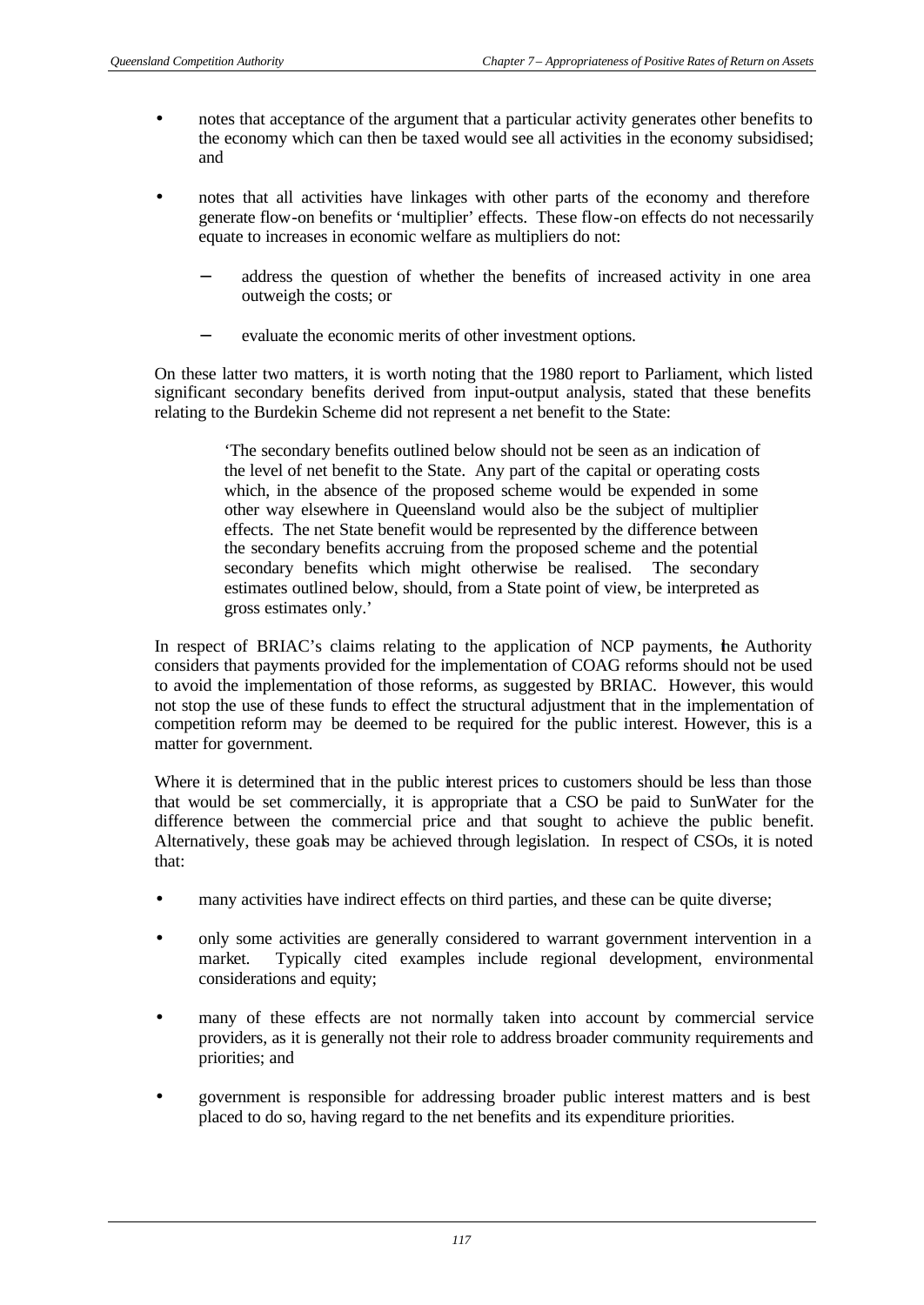#### *Capacity to Pay*

#### Stakeholder Comments

The North Burdekin Water Board stated that it is inappropriate to charge a rate of return given current international sugar prices. These conditions include international pressures facing the sugar industry due to 'protectionist policies by the EEC and the USA and the massive increase in sugar production achieved by Brazil in recent years'.

## QCA Analysis

The Authority accepts the North Burdekin Water Board's submission that the capacity to pay should be taken into account in setting prices – indeed, capacity to pay may preclude any rate of return being achieved or limit the achievement of a full commercial rate of return.

The Authority also accepts the submissions of CANEGROWERS and MDCC that the elasticity of demand is relevant to pricing.

In the case of the Burdekin, in the absence of material alternative customers, SunWater is dependent upon the capacity of sugarcane producers to pay.

As in most commodity industries, the actual and expected capacity of sugarcane producers to pay will vary significantly over time. Figure 7.1 below shows historical prices for sugarcane and compares alternative scenarios identified by the Hildebrand Inquiry for the next 30 years. Figure 7.2 shows changes in ABARE forecast and projected prices since 2000 when price paths were established.



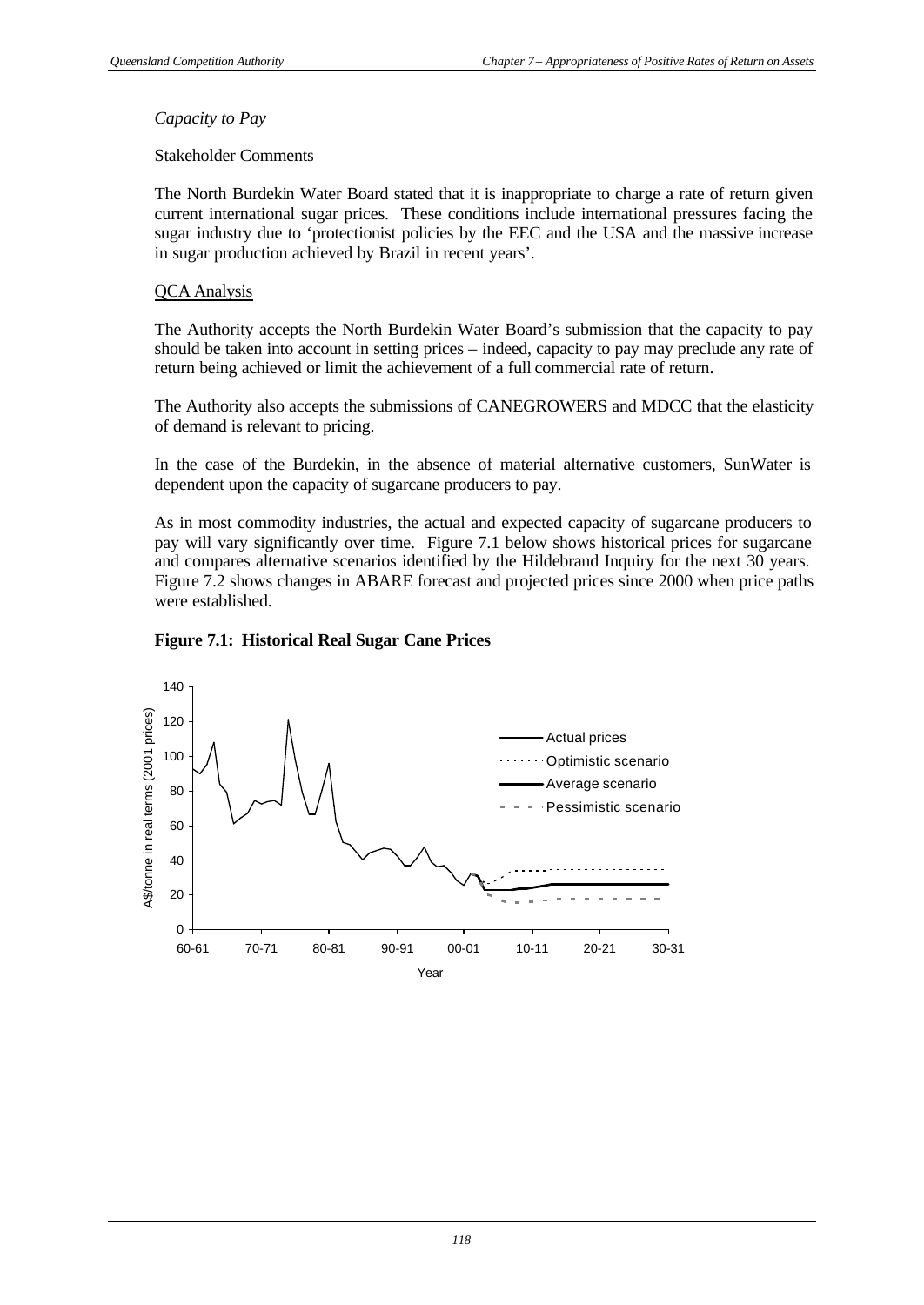

**Figure 7.2: Forecasts of Sugarcane Prices based upon ABARE Forecast Sugar Prices**

Against this background, it is evident that the actual and expected capacity of sugarcane producers to pay has varied significantly over time. There are also a wide range of estimates of expected capacity to pay when the forecasts and projections established for the purposes of the Hildebrand Inquiry are considered. In this regard, Table 7.1 outlines estimates of the expected capacity of sugarcane producers to pay for water, based on an assessment of their EV. As outlined in Chapter 4, it is stressed that not all of the expected capacity to pay as measured by the users' EV is available to meet water charges. BRIA users also have capital invested on which a rate of return is desired. As such, the users' EV represents the capacity of users to pay a return on the capital of both SunWater and the users themselves. An obvious issue for consideration is the sharing of any users EV between SunWater and the users.

#### **Table 7.1: Users EV based on various price assumptions (\$m)**

| August 2002 – Hildebrand Average Scenario (\$25/tonne)    |     |
|-----------------------------------------------------------|-----|
| August 2002 – Hildebrand Optimistic Scenario (\$35/tonne) | 480 |
| October 2000 international spot p rice                    | 775 |
| August 2002 international spot price                      |     |

Based on a continuation of current price expectations, it is clear that sugarcane producers do not have the capacity to pay a positive rate of return on capital. This conclusion also holds under the average scenario developed for the Hildebrand enquiry. This is the case because the projected prices are lower than the current costs of average BRIA canefarmers. However, this is not the case if the Hildebrand optimistic scenario prevails. At the same time, history has shown that there is considerable volatility in sugarcane prices, including forward estimates of sugarcane prices, as outlined above and in Chapter 4, rendering any forecast of capacity to pay somewhat problematic.

The question therefore arises as to whether the expected low capacity to pay should result in a reduction in the positive rate of return to SunWater implied by current price paths, which have been established to apply until June 2005. BRIAC have consistently supported such a view.

In this regard, it is noted that a commercial service provider would, in general, only provide a price adjustment for a customer where a failure to do so would affect the longer term viability of the service provider. Such a circumstance may arise if commodity prices on international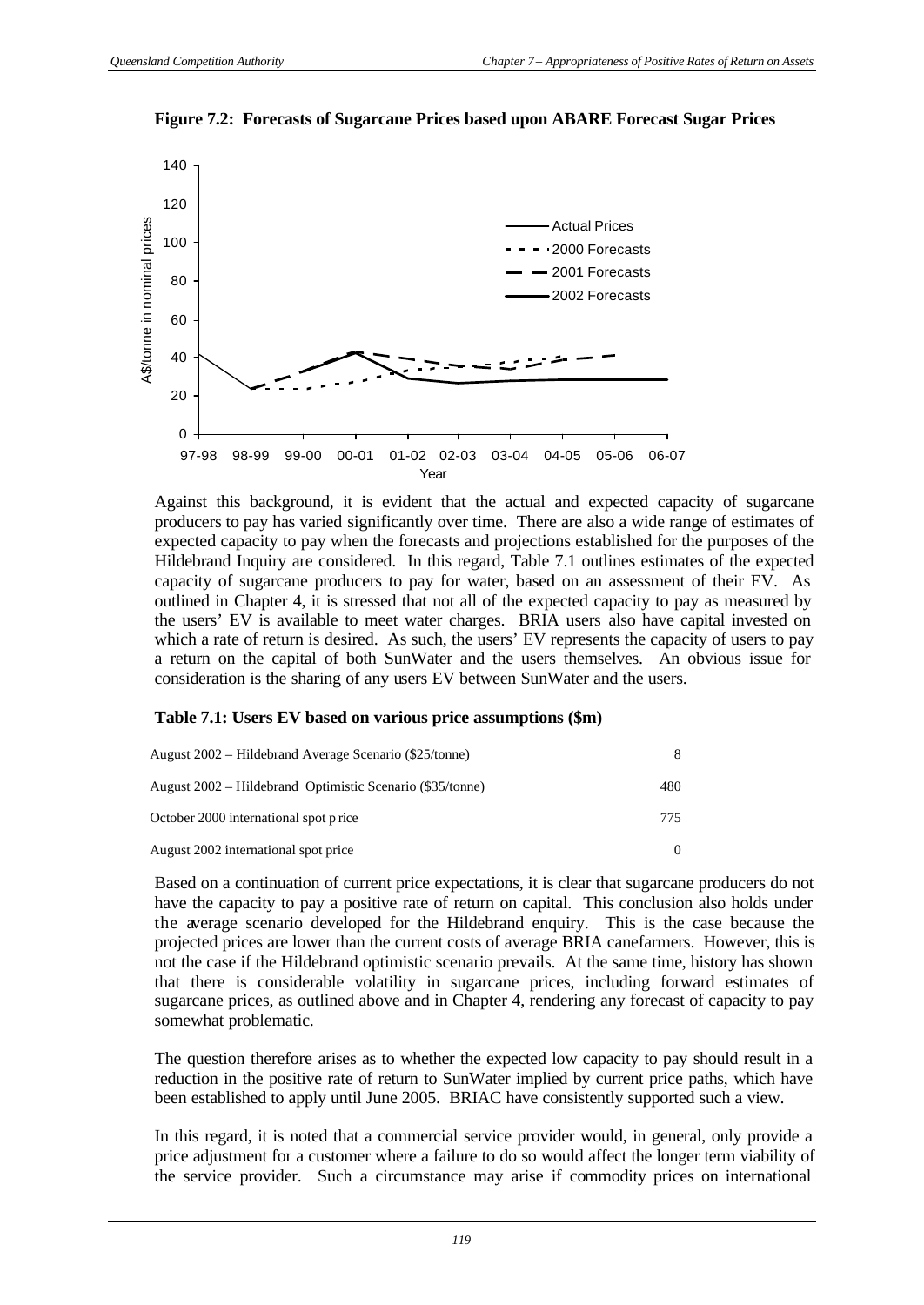markets fall sufficiently so that the current nature and level of farming activity is unprofitable in the longer term.

For a number of regulated entities, prices are set for a five year period, as are rural water price paths. Where revenues to the service provider either exceed or fall below those regulated prices by a designated amount (for example 15%), the price paths are typically revisited.

There is clear evidence that the industry faces severe difficulties which may have long term implications. In this regard, a recently released survey of Queensland rural debt undertaken by the Queensland Rural Adjustment Authority indicates that:

- debt servicing costs for sugarcane growers have increased considerably over recent years; and
- there has been significant downgrading of sugarcane growers' debt, with the majority of debt held by sugarcane farmers in the Tropical North region now rated B+ ("borrowers who are considered potentially viable long-term but are experiencing debt servicing difficulties") and B- ("borrowers who are experiencing debt-servicing difficulties and a deteriorating debt situation but with continuing support from lenders").

The Authority notes submissions by BRIAC that:

- the application of a rate of return on capital which would force water users out of business may not be appropriate;
- it is better for society to partly subsidise a productive activity than to wholly subsidise a wholly unproductive activity; and
- wherever the cost to the taxpayer of unemployment benefits exceeds the cost of any subsidy (implied by the absence of a rate of return component), subsidisation is preferable and that this is likely to be the case 'in a second best world where labour and resources are not perfectly mobile'.

The Authority notes that the expected capacity of sugarcane producers to pay has exhibited considerable volatility in the past and may do so in the future. The Authority also notes that, given that volatility, point in time estimates of expected capacity to pay based on estimates of future prices are necessarily quite problematic and caution needs to be exercised when using them for pricing purposes.

As the current price paths are based on the current government approach of fixed price paths, they do not provide a mechanism by which SunWater can capitalise on any improvements in capacity to pay, and thus it would be inappropriate to reduce the return when the expected capacity to pay is low. The situation would be different if SunWater had a more market based pricing policy which sought to share in industry highs and lows with other participants in the industry, while at the same time ensuring that industry retained a strong incentive to increase its returns. This is of course an option for future price paths.

In addition, the Authority notes that the return to SunWater above lower bound only accounts for 2 to 3% of the costs of sugarcane production in the BRIA. While such a reduction in prices would obviously be of assistance to sugarcane producer in the current circumstances, a more comprehensive response to the situation within the industry is required.

The nature and form of that assistance and any related adjustment is a matter for the Queensland Government and the industry to determine rather than SunWater in its capacity as a commercial service provider. Where the Queensland Government may wish a lower price to apply than that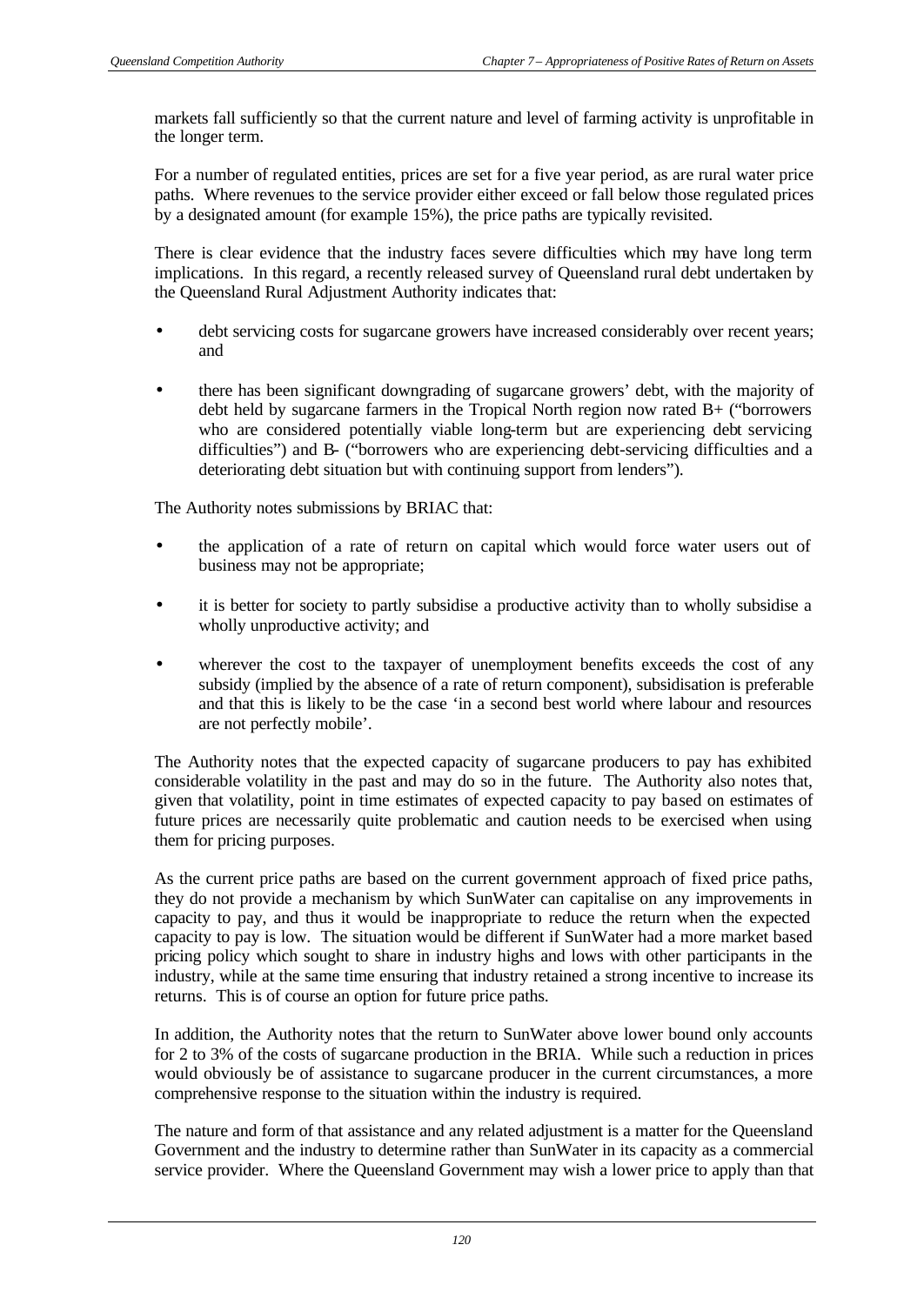which SunWater can obtain as a commercial service provider, then, as noted above, SunWater should be in receipt of an appropriate CSO to make up the difference.

## **7.5 Conclusions**

Thus, on the basis of current Government policy and the Ministers' Direction, the Authority considers that:

- SunWater is able to charge a rate of return in irrigation water charges for BRIA irrigators; and
- in calculating the maximum allowable revenues that may be achieved by SunWater in the BRIA, a rate of return component should be included, calculated using the weighted average cost of capital.

At the same time, however, the actual prices charged by SunWater should have regard to a variety of factors, including the capacity of users to pay.

A corporatised or commercial entity (whether it is SunWater or a sugarcane grower) should always seek to achieve a commercial, and therefore positive, rate of return. Circumstances when it may not be appropriate for such an entity to charge a positive rate of return (or a fully commercial rate of return) include:

- when transitioning users to more commercial rates of return;
- when contractual or legislative constraints exist;
- during periods of substantial excess supply;
- where there are redundant or over-engineered assets in the asset base;
- where capital contributions should be recognised;
- a number of situations when differential prices would be possible but not appropriate;
- when broader public interest matters determined by government are reflected in CSOs; and
- where market circumstances limit the capacity of users to pay.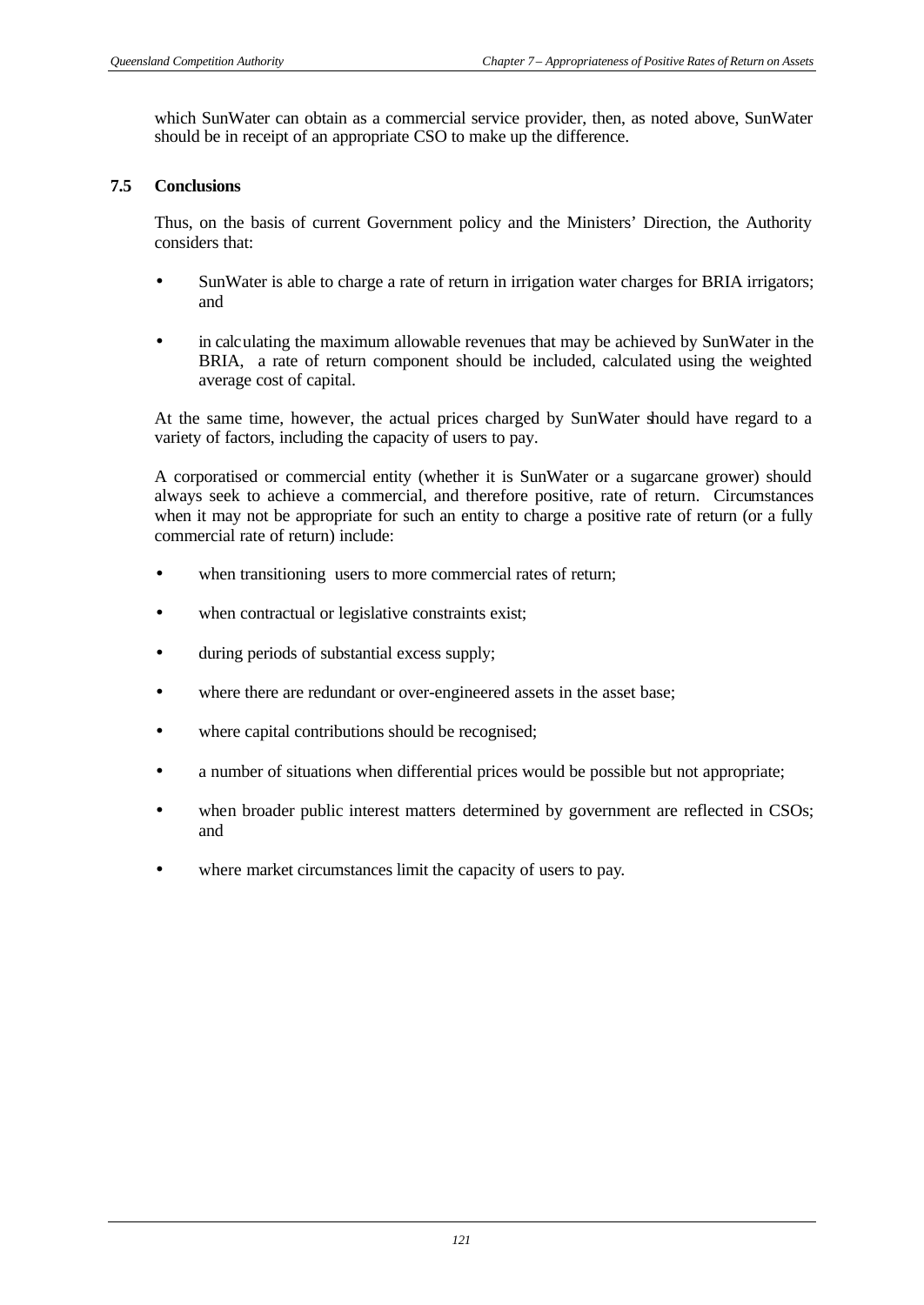## **ADDENDUM TO CHAPTER 7**

## **Detailed Review of Contractual and Legislative Constraints**

Submissions have been received from certain stakeholders that SunWater should not be able to charge BRIA irrigators a rate of return in respect of its Burdekin assets for a variety of legal and policy reasons. In summary, the arguments raised in this regard are as follows:

- the government's past policies in respect of water pricing limit the government's capacity to change water prices in the future to include a rate of return;
- apart from the policy constraint referred to above, there are specific legal constraints that prevent SunWater from charging a rate of return. In particular, legislation prohibiting misleading or deceptive conduct, equitable estoppel and negligent misstatement. In addition, a private sector entity in SunWater's position would be legally prohibited from charging a rate of return; and
- as irrigators were not explicitly advised at auction that a rate of return would be charged, a rate of return should not now be charged.

## **Past Government Policies**

## *Stakeholder Comment*

Some stakeholder responses to the Authority's Draft Report contended that the Queensland Government is bound by its past policies in respect to water pricing, and these previous policies limit the current Government's capacity to change its position with respect to the recovery of a rate of return in irrigation water prices.

In particular, BRIAC have consistently supported a reduction in the rate of return. BRIAC have submitted that the prior application of pricing policy developments to those applying to BRIA prior to COAG, and the lack of clear information on changes in prices to reflect rate of return factors, are arguments against the appropriateness of charging a positive rate of return.

In their final submission, BRIAC indicated that they did not accept the Authority's contention that governments had the capacity to change policies even though it may impact adversely on an individual or a group of individuals. They considered that this amounted to a dismissal of government accountability for past policies. BRIAC have also contended that, as water prices have not changed, full cost recovery from users was not intended to apply to the Burdekin Scheme.

## *QCA Analysis*

Government policy frameworks determine the regulatory environment for both government-owned and commercial businesses. These policy frameworks are subject to ongoing change. Through the democratic process, Australian governments are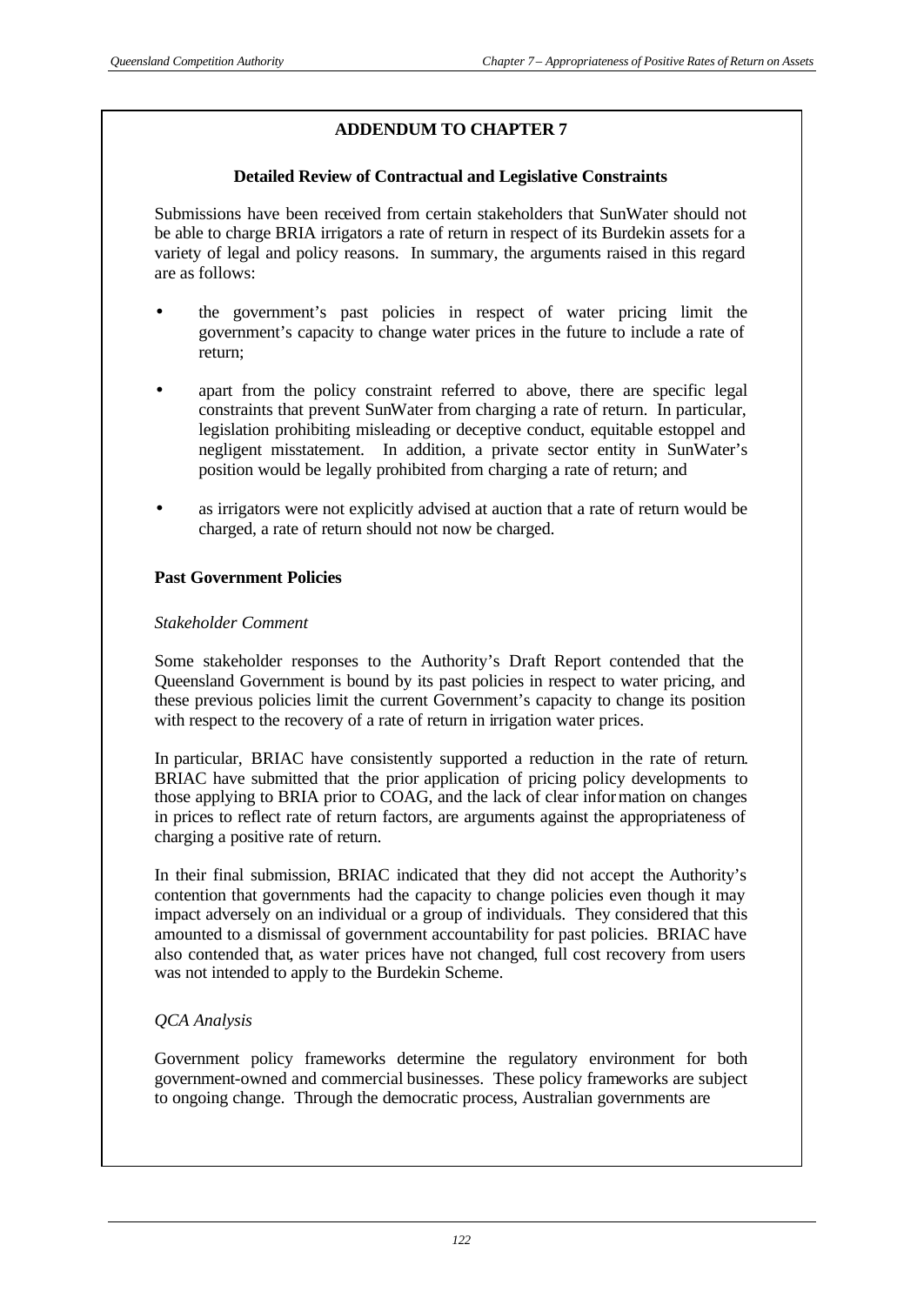elected to adopt, modify or replace existing policies. Within their elected terms, governments make decisions on an ongoing basis that change the business environment.

While policy changes may produce adverse consequences for individuals or communities, there is no explicit constraint on governments to not change a particular policy *solely* because to do so would be detrimental to the welfare of an individual or group of individuals.

As outlined in the Authority's Draft Report (page 97), the Authority's legal advice is that, following a review of past and current water legislation and the representations made by the State during the relevant period, the relevant Ministers are not constrained in specifying water charges for BRIA irrigators and that they have a broad discretion in setting such charges. This broad discretion includes the ability to require that SunWater recover a rate of return in such charges.

While this is the general position based on the available evidence, the Authority accepts that there could be individual cases where this general position does not apply due to the specific circumstances of the case, although the Authority is currently unaware of any such cases. However, the Authority does not consider that the Ministerial Direction envisages an assessment of the circumstances of each individual case to determine if there are any exceptions to the general position.

In response to the BRIAC's final submission, the Authority has not dismissed government accountability relating to past policies. The Authority explicitly takes past contracts and arrangements into account. At the same time, however, the Authority does not resile from its view that, in the absence of any actual or implied contractual arrangements to the contrary, governments may change their policies even though it may impact adversely on a particular individual or group of individuals.

In addition, the Authority accepts that, to date, water prices have not included full cost recovery and that water prices have not increased in real terms. However, the Authority does not consider that this places any constraint on the future actions of the government.

#### **Legal Limitations**

#### *Stakeholder Comments*

BRIAC submitted to the Authority that there are specific legal constraints - separate from the powers of Government to change policies from time to time - that prevent SunWater from now or ever seeking to recover a rate of return through water prices. They further submitted that it is not appropriate for an entity to charge a rate of return on Scheme assets where such conduct would be precluded as unlawful.

These assertions were based on related submissions that SunWater would be constrained from charging a rate of return under legislation prohibiting misleading or deceptive conduct, equitable estoppel and negligent misstatement.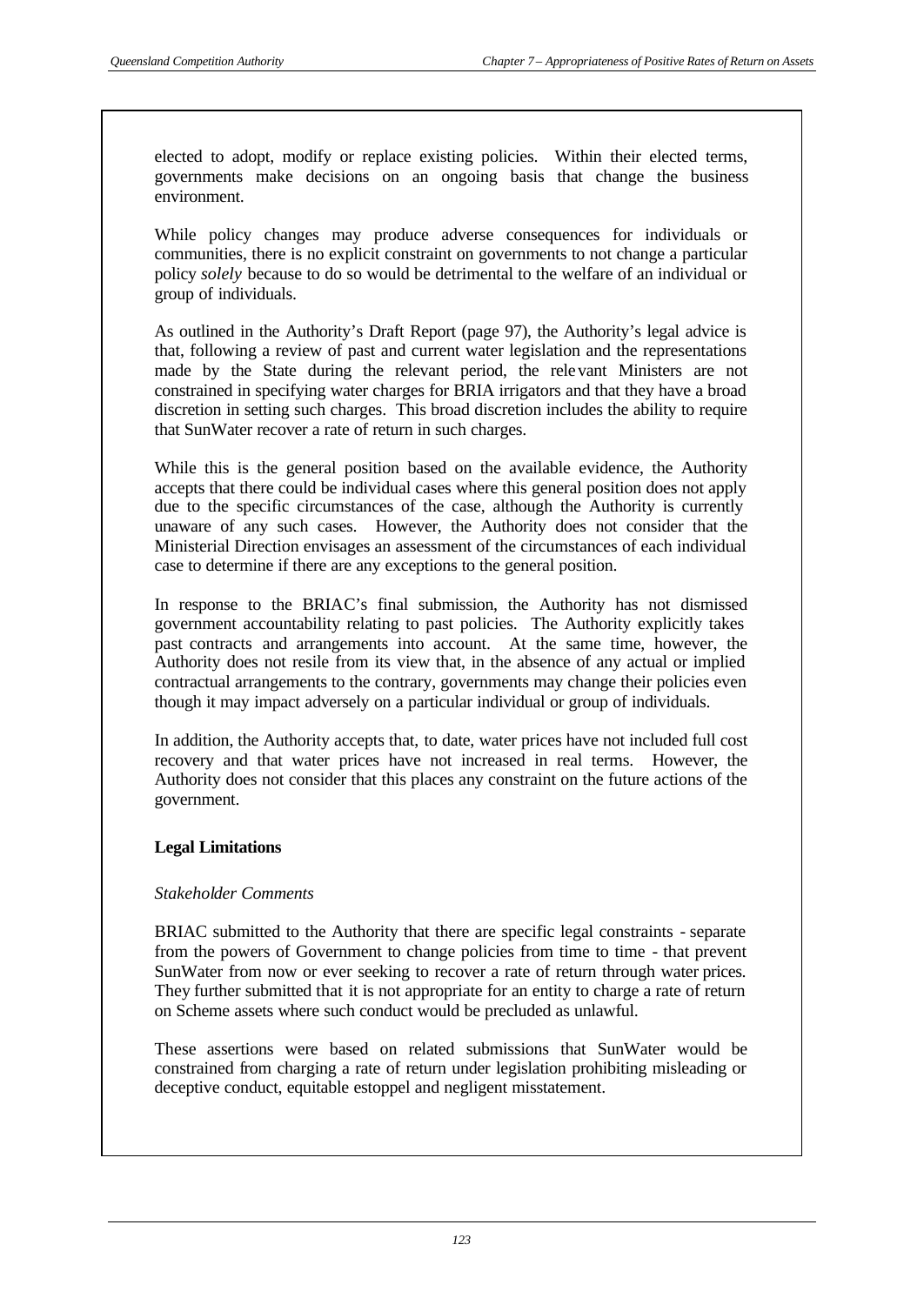BRIAC also commented that, as the Government did not state at auction that it intended to charge a rate of return in irrigation water charges, a private sector entity in SunWater's position would be legally prohibited from so charging.

## *QCA Analysis*

On the basis of legal advice received, the Authority has concluded that there does not appear to be any evidence to support general claims for:

- misleading or deceptive conduct [as the material in the auction kits did not create the impression that the Government guaranteed not to increase water charges to include a rate of return at any time in the future];
- equitable estoppe l [as the representations in the auction kits did not amount to a 'promise' that water charges would not be increased in the future to reflect a rate of return]; or
- negligent mis-statement [as it is not evident that the information provided by advisers breached their duty of care].

Furthermore, the Authority considers that the same general conclusions would apply in relation to a private sector service provider in the same circumstances.

There could be individual cases where the particular circumstances of the case are such that this general position does not apply, although the Authority is currently not aware of any such cases.

## **Absence of Prior Advice**

#### *Stakeholder Comments*

BRIAC has stated that as irrigators were not explicitly advised at auction that a rate of return would be charged, a rate of return should not now be charged . For example:

… charging a positive rate of return is rejected by BRIA irrigators and amounts to moving the goal posts once investors have committed to purchase (p. 13).

#### And further:

To suggest that Irrigators investing in the BRIA Scheme would have done so knowing that they would be required to pay an unknown rate of return on a yet to be determined value defies logic and fundamental business principles. It is significant that even at the last auction of BRIA farms in 1998 no advice was provided to prospective purchasers that there was a requirement to provide a rate of return as a component of water charges (p. 2 of BRIAC's submission in response to the Authority's Draft Report).

Similarly, CANEGROWERS stated that, as Government did not make their intention to seek a rate of return clear to growers at the time of sale, it is unreasonable to assume that growers factored this into their bids when purchasing land and water (CANEGROWERS in response to the Authority's Draft Report, p. 9).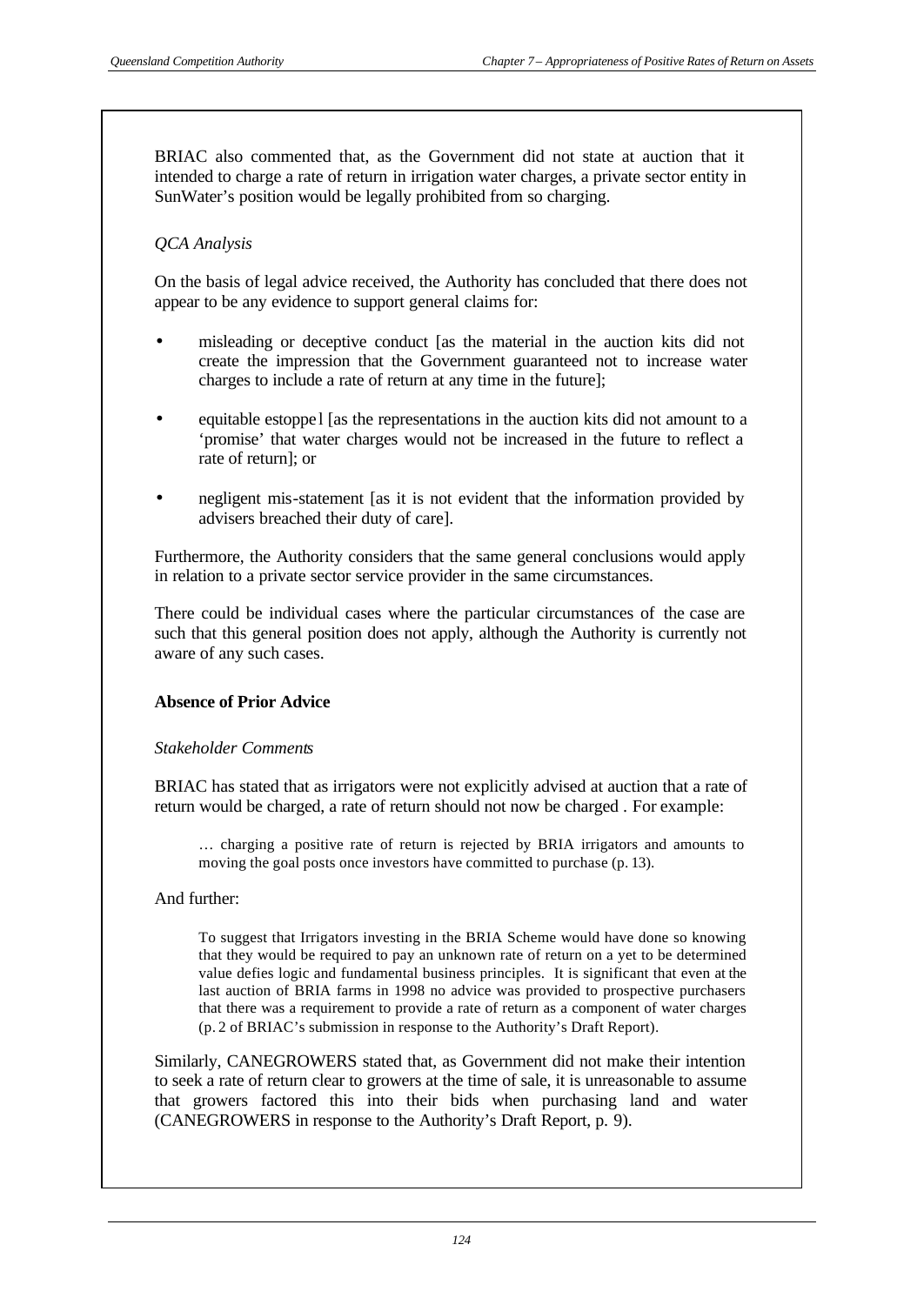BRIAC also suggested that, as the Government had changed the policy environment for BRIA irrigators subsequent to their purchase of land, compensation should be payable to BRIA irrigators.

In their final submission, BRIAC argued against the conclusion that BRIA Irrigators should have been aware of a Government requirement for a rate of return because of publicly available information at the time. They argued that all of this 'information' was vague at best and in the form of options in draft position papers and did not provide clear evidence of Government's intentions and, most conspicuously, was released after the majority of auctions were completed.

In this regard, BRIAC noted that the 1996 Water Pricing Policy Paper was only released after 160 blocks had been sold at auction with only 25 blocks still to be released. Further, BRIAC argued that even the COAG Water Reform Policy in relation to rural water did not give Irrigators a clear indication that existing schemes would be required to provide a rate of return as a component of their water charges.

According to BRIAC, the Queensland Government had ample opportunity to inform irrigators investing in the BRIA of their intentions regarding a return on investment. However, they chose not to do so, instead opting to implement a rate of return by stealth.

Finally, BRIAC commented that the Authority appeared to be saying that individuals investing in the Scheme had an obligation to make themselves aware of such things as 1980 reports to Parliament and COAG water reform agendas. They indicated that, in their view, the obligation to inform investors in the Scheme of any likely requirements in relation to rates of return rested with the Queensland Government and its Departments.

Various parties who were involved at the time of the development of the Scheme and subsequent land sales have advised the Authority that, at no time during this period, did the Government indicate that irrigation water charges would include a rate of return. Statements to this effect have been provided to the Authority by Mr Ross Chapman, Mr Lyndsay Hall, Mr Leslie Searle and Mr John Wassmuth (see also section 3.8).

In his statutory declaration attached to the BRIAC submission, Mr James Timothy Smith (former regional engineer for the Department of Natural Resources and Mines in Ayr from 1984 to 1991) submitted that the State Government's financial target for the Burdekin Scheme, from the late 1970s into the late 1980s, was that the State would seek a direct return of about 30 per cent of its capital cost through land and water allocation sales. Mr Smith stated that this policy was well communicated, not only locally but also to the broader community.

## *QCA Analysis*

Neither the Ministeria l Direction nor the *Queensland Competition Authority Act 1977* explicitly require the Authority to have regard to past policies. However, except in the case of a legislative prohibition, the Authority does not consider that a government's right to change policy precludes the Authority from taking account of a government's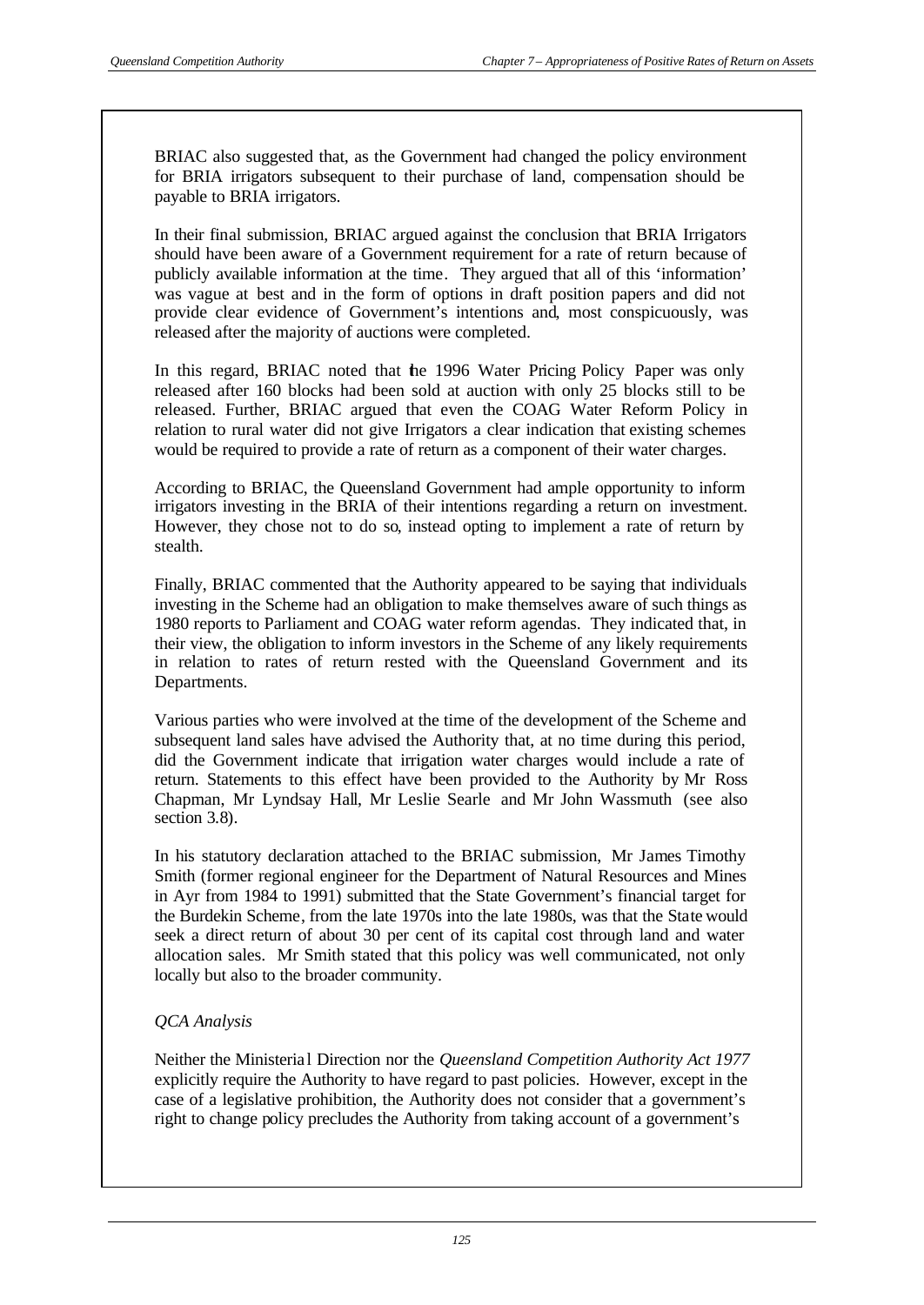l

past actions and statements where this is relevant and in the public interest to do so. Such an approach has been adopted by the Authority in how it recognises capital contributions from land and water sales receipts.

The Authority's consideration of the issue centred on two key issues:

- the intent of government policy; and
- whether irrigators' expectations were reasonable,

The Intent of Government Policy

The intent of a government's polic ies might be inferred from a number of sources. The primary reference, of course, should be actual government policies, articulated policy statements and authoritative suggestions for the direction of policy development.

The following publicly available information on charging a rate of return in irrigation water charges is relevant to the issues raised by BRIAC:

- in 1980, the Report to Parliament outlined that the continuation of existing prices in real terms would result in a 2.05 per cent real return on capital. <sup>31</sup> The 1980 report was integral to the Parliamentary approval of the Scheme, and was extensively publicly debated in Parliament. Local Burdekin media reports at the time also referred to the report and its findings;
- in 1987/88, DNRM commenced a five-year plan whereby all schemes would individually provide a surplus over direct local costs of operation and maintenance. For some schemes, increases in excess of inflation were approved by Government under this strategy and grower groups were advised of these intentions<sup>32</sup>;
- in 1989, the enactment of the *Water Resources Act 1989* which included wide ranging powers for the Water Resources Commission to levy irrigation water charges, including for the purpose of meeting the cost of principal and interest in connection with the construction or acquisition or the maintenance, repair, administration, control, extension or renewal of works constructed by it or placed under its control (s. 9.39);
- in 1993, the release by the Queensland Government of a water pricing policy options paper *What Price … Water?*. One option outlined in the paper was for irrigation water charges to include a rate of return on capital of up to five per  $cent: <sup>33</sup>$

<sup>31</sup> Queensland Water Resources Commission. 1980. *Report on Establishment of Burdekin River Project Undertaking*.

<sup>&</sup>lt;sup>32</sup> Letter of advice from DNRM to the Authority, 10 February, 2003. Note also letters to Member for Burdekin regarding removal of rebates, 1 December 1987 and letter from then Minister for Water Resources and Maritime Services to Invicta Mill Suppliers' Committee, 20 October 1988.

<sup>33</sup> Department of Primary Industries. 1993. *Water Price … Water?* Executive Summary, p. 5 and Water Pricing Policy - Options Paper, p. 35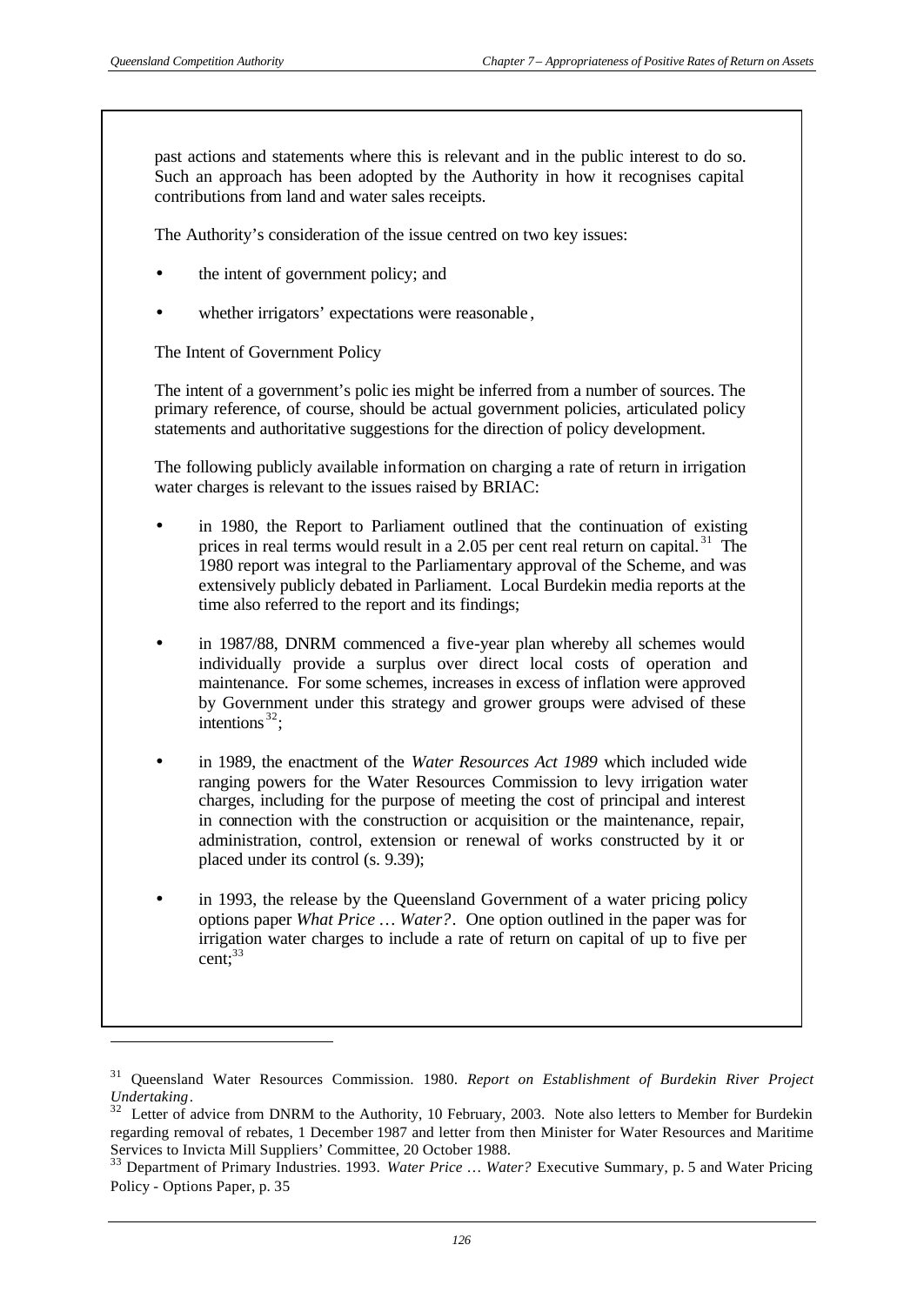l

- for Burdekin land auctions on 3 November 1993 (auction 12), 3 February 1994 (auction 13) and 29 June 1994 (auction 14), the release of material by the Department of Natural Resources which stated under the heading of 'Water Charges' that, amongst other things, 'The State Government is conducting a review of water pricing policy options across Queensland'. Interested parties were invited to seek further information from the relevant contact officer. The contact officer has confirmed that a copy of the policy options paper was provided in response to queries posed in relation to future rrigation water charges;
- in 1994, the Queensland Government agreement to the national strategic water policy framework under the Council of Australian Governments (COAG). Under this framework, the Government committed to:
	- the adoption of pricing regimes based on the principles of consumptionbased pricing, full-cost recovery and desirably the removal of crosssubsidies which were not consistent with efficient and effective services, use and provision. Where cross-subsidies continue to exist, they were to be made transparent; and
	- in relation to rural water supply, the achievement of a positive real rate of return on the written down replacement cost of assets, wherever practicable; $34$
- in 1995, the Queensland Government's commitment to National Competition Policy through COAG.<sup>35</sup> This agreement re-affirmed the original 1994 COAG agreement, which was rolled into the National Competition Policy. The effective implementation of this reform became a precondition of competition payments to the Queensland Government;
- in 1996, the Queensland Government release of a water pricing policy paper which acknowledged that 'For more recent schemes such as the Burdekin River Project, irrigators have met a component of the capital costs as well as other costs.'<sup>36</sup> The 1996 paper proposed the following water pricing policy in relation to existing irrigation schemes:
- water prices for existing schemes will continue to be adjusted annually in
	- line with any cost changes for providing the services;

<sup>34</sup> COAG 1994. *Council of Australian Governments Communique 25 February 1994 (Hobart)*. Available from http://www.premiers.qld.gov.au/about/igr/communiques/cag25294.htm

<sup>35</sup> COAG 1995. *Council of Australian Governments Communique 11 April 1995 (Canberra)*. Available from http://www.premiers.qld.gov.au/about/igr/communiques/cag11495.htm

<sup>36</sup> Department of Natural Resources. 1996. *Rural Water Pricing and Management*. Brisbane: Department of Natural Resources.p.6.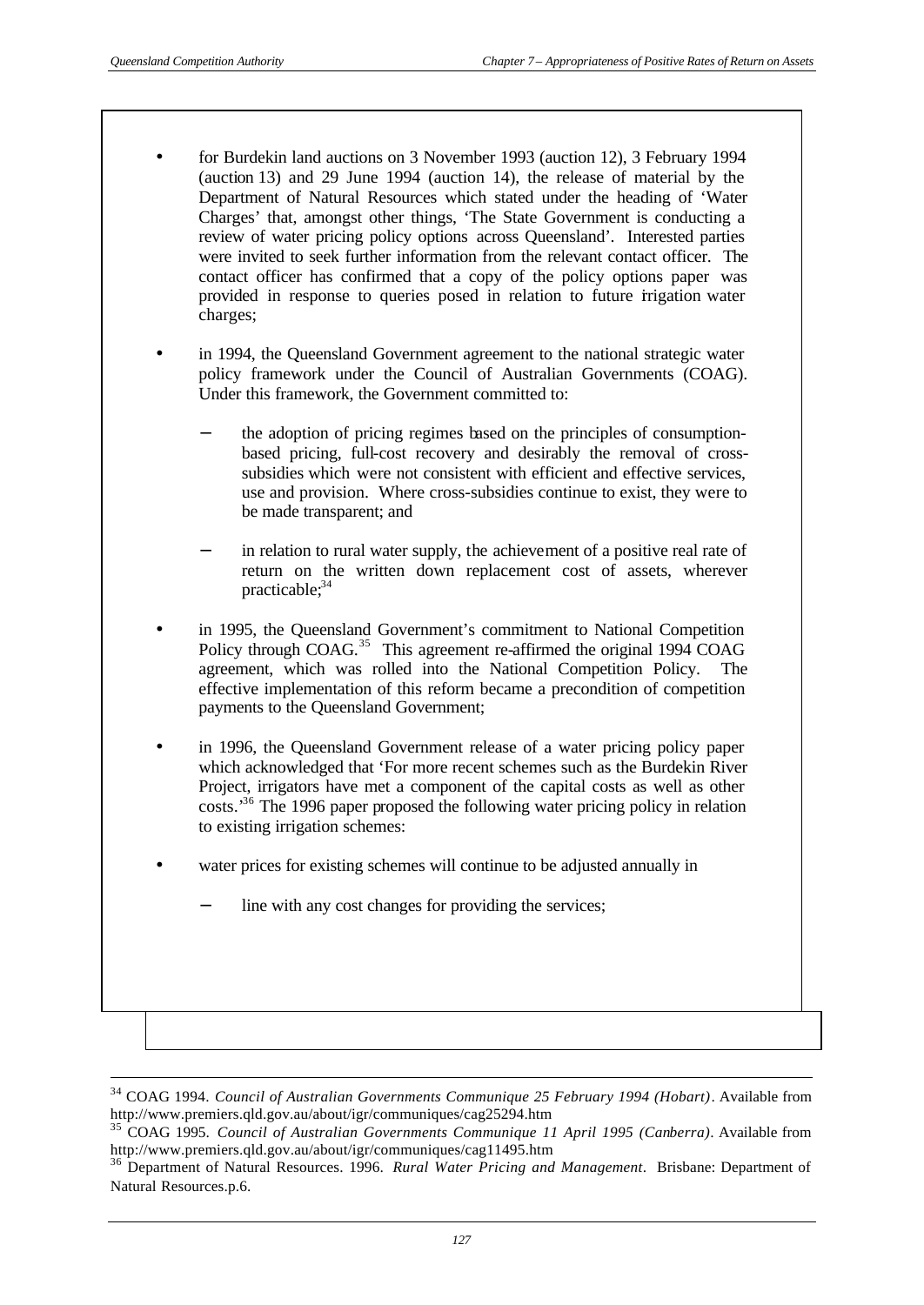the medium-term objective is to ensure water revenue for each sector (ie urban, agricultural and industrial) covers operating and refurbishment costs of providing supply by 2001; and where the medium term objective is already being achieved, this situation will, as a minimum, be maintained. The Authority also notes that there was a lengthy and public policy debate on these matters, although not necessarily instigated by the Queensland Government. For example: • in 1992, the release of an Industry Commission (IC) report *Water Resources and Waste Water Disposal*, to which the Burdekin Dam Project Landowners Committee and particular BRIA irrigators made submissions. The IC report made several recommendations in regards to irrigation water prices, including that: a rate of return should be charged in relation to existing schemes, where demand for water is sufficiently strong; the rate of price increases faced by irrigators, and the combination of price increases and cost reductions required to provide a commercial rate of return, should be determined by negotiations between governments and bulk water suppliers; and until such time as charges to irrigators are sufficient to provide commercial rates of return, the shortfalls in revenues should be directly funded by the owner government.<sup>37</sup> The IC report was widely reported in local Burdekin media, as well as in State-wide and national media sources. An article on front page of the Townsville Bulletin was headlined 'Water users 'must pay up'.<sup>38</sup> The same article noted comments by Irrigation Council and Canegrowers State Leader on the proposal, stating that 'many cane growers would be crippled if the State Government adopted the price increases recommended by the Commission.' The Queensland Government's immediate response to the IC report was outlined by a spokesman for the (then) Primary Industries Minister: 'These recommendations are just that - they are recommendations…The Queensland Government is taking action on a water pricing review. When the review is finished early next year then we will look at the IC report and probably blend the two to come up with a new policy';  $39$ 

l

<sup>37</sup> Industry Commission. 1992. *Water Resources and Waste Water Disposal*. Report no. 26. Canberra: Australian Government Publishing Service.

<sup>38</sup> Cahill, A. 1992. Water users 'must pay up'. *Townsville Bulletin*. Saturday, September 26:1.

<sup>39</sup> Cahill, A. IC report 'not the final work on Burdekin'. *Townsville Bulletin*. September 26:3.

<sup>40</sup> Report by the Independent Committee of Inquiry (Hilmer Report). 1993. *National Competition Policy*. Canberra: Australian Government Publishing Service. p. 285.

<sup>41</sup> DNRM 'Talking Water Reform – rural water pricing'. November 2002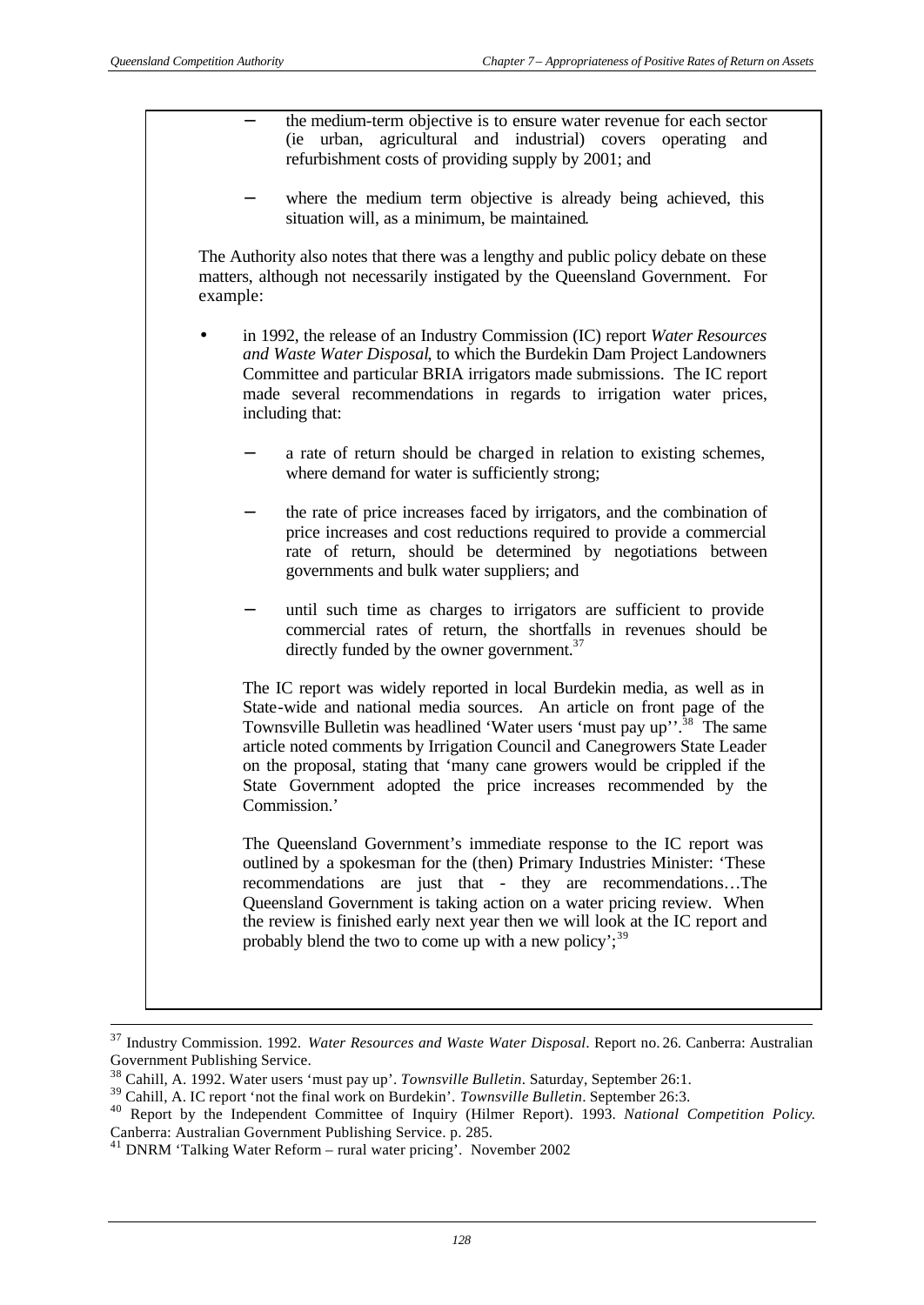in 1993, the release of the Hilmer Report National Competition Policy, which envisaged the implementation of a monopoly prices oversight regime which would include provision for a normal commercial profit. $40$  Whilst irrigation water charges were not specifically identified in this context, the Authority notes that Canegrowers - Burdekin District provided a submission to this review.

In regard to water charges in general, a recent information paper released by DNRM noted that, 'Prices charged for irrigation water rarely covered costs, and reflected a policy of government subsidies to encourage regional development through irrigated agriculture.<sup>41</sup> DNRM have advised the Authority that this statement reflected the situation that, for many irrigation projects throughout Queensland, the full costs associated with capital invested by Government as well as on-going costs of operation and maintenance were not recovered from revenue from water charges – and, that projects were established to provide additional water supplies with a view to ensuring continued economic growth.

#### Were Irrigators' Expectations Reasonable?

In principle, parties purchasing water rights should not be required to pay higher prices where it was originally clearly represented to them that prices would not increase. From an efficiency point of view, future responses of growers to new government policies might have unintended and undesirable effects if the parties no longer have confidence that the undertakings will be respected. For these reasons the expectations of irrigators are considered to be relevant to the matter to hand.

While it is possible that irrigators' *actual* expectations may differ markedly from the Authority's view of *reasonable* expectations, the Authority considers that it is only appropriate to recognise those expectations that are considered to be reasonable. To do otherwise would remove the incentive for parties to seek to negotiate clear and unambiguous arrangements into the future.

The Authority accepts that rates of return on irrigation charges were not explicitly discussed with growers during the auction period.

However, the Authority considers that growers were or should have been aware, that irrigation charges could increase in the future to exceed the direct local costs of production and maintenance. In this regard, the Authority notes that, over the period of development of the Scheme and subsequent BRIA land sales:

- there was significant public debate on this matter; and
- irrigators had access to various representative groups with specific responsibilities for information gathering and representative responsibilities,

including for issues of water pricing. Indeed, irrigators made cogent submissions to various inquiries and assessments of water pricing over the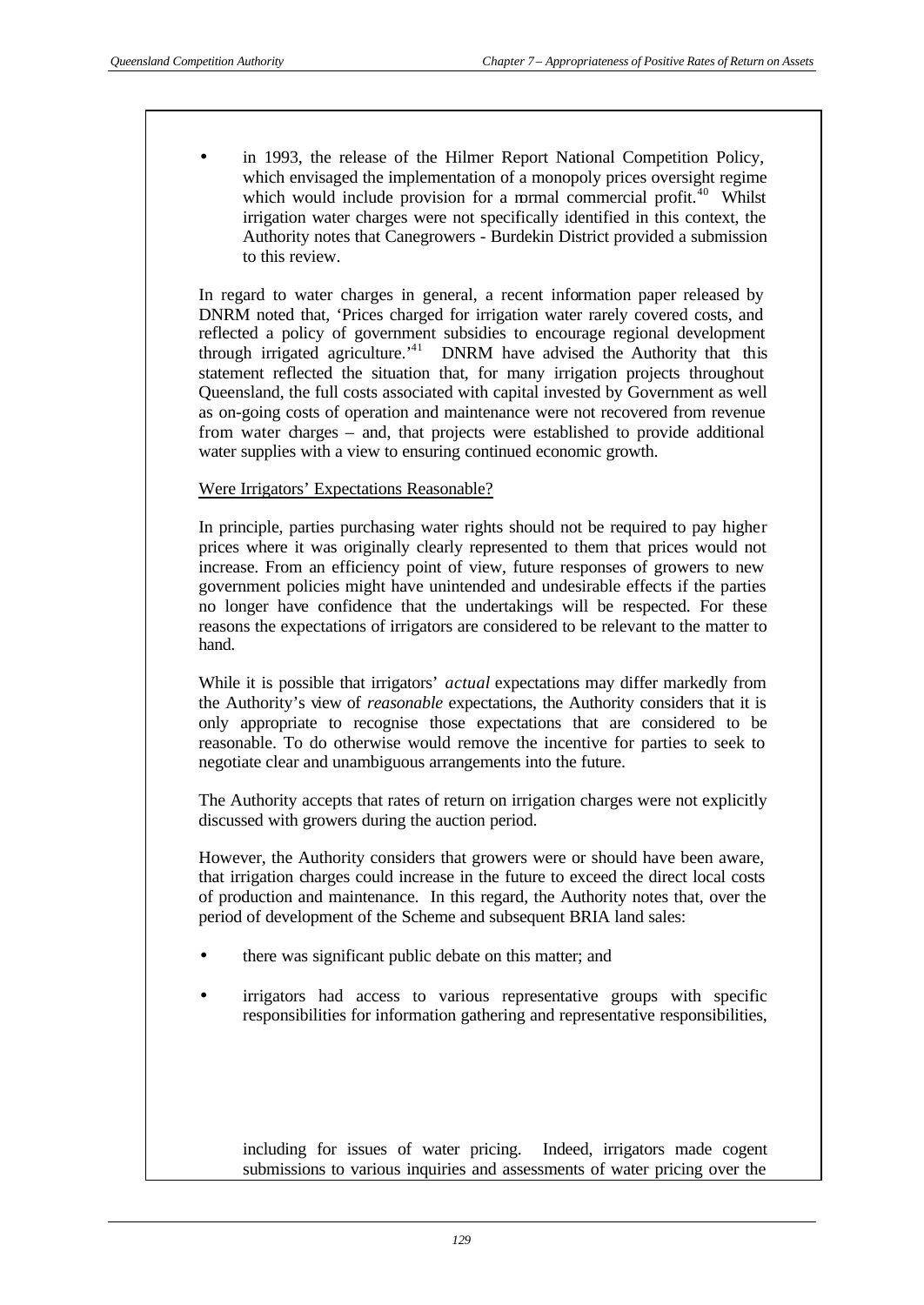period under assessment, suggesting a relatively sophisticated level of understanding of the issues and ongoing policy debates.

Accordingly, the Authority considers that it was not reasonable for irrigators to have assumed that water prices, and the basis for determining water prices, would remain unchanged for ever.

Irrigators have also claimed they would have bid lower amounts at land auctions, were it not for the expectations they had formed that water prices would not increase in the future to provide for a rate of return to SunWater. In this regard, the Authority notes that, even if irrigators were to have bid less at auction for BRIA land on the basis that they foresaw that water prices may increase in the future, there would be a corresponding reduction in the capital contributions implied in land/water sales revenues. Lower auction prices would therefore cause a higher "unaccounted for capital" value for the purposes of assessing whether or not SunWater's charges include an excess return on capital.

In response to the BRIAC's final submission, the 1980 report to Parliament and correspondence in December 1987 advised of the government policy to recoup more than lower bound costs. This occurred before any land was sold to growers (the first auctions commenced in March 1988). The first reference to a specific rate of return (5 per cent) was raised in 1993 in the options paper *What Price….Water*? About 90 of the 216 properties had been sold by that stage.

So far as the various statutory declarations are concerned, the Authority accepts that the issue of a return on capital was not discussed during the period leading up to the commencement of the Scheme. However, for the reasons outlined earlier, the government is not precluded from subsequently changing its policies.

In respect of the particular comments made by the statutory declarants, the Authority accepts that the Commonwealth provided the funds to the State as a nonrepayable grant and that it did not expect the State to repay these funds to it. However, this does not preclude the State Government from seeking a rate of return on these funds.

Indeed, in the absence of any specific requirements to the contrary, the nature of the funding was such that the only restriction on its use was that it be expended on the construction of the Burdekin Dam.

Despite the assistance of relevant agencies, the Authority has been unable to identify any relevant documentation to support Mr Smith's statements.

In respect of claims that the Commonwealth expected to receive its returns through indirect benefits, the Authority notes that it may be an effective and appropriate course of action to promote activities which benefit the public interest. However,as the funds were provided to the State, it is open to the State to apply them on terms considered most appropriate by the State.

Furthermore, as noted in the Authority's Draft Report, flow on or 'multiplier' effects do not necessarily equate to increases in economic welfare as multipliers do not address the question of whether benefits of increased activity in one area outweigh the costs, or evaluate the economic merits of other investment options.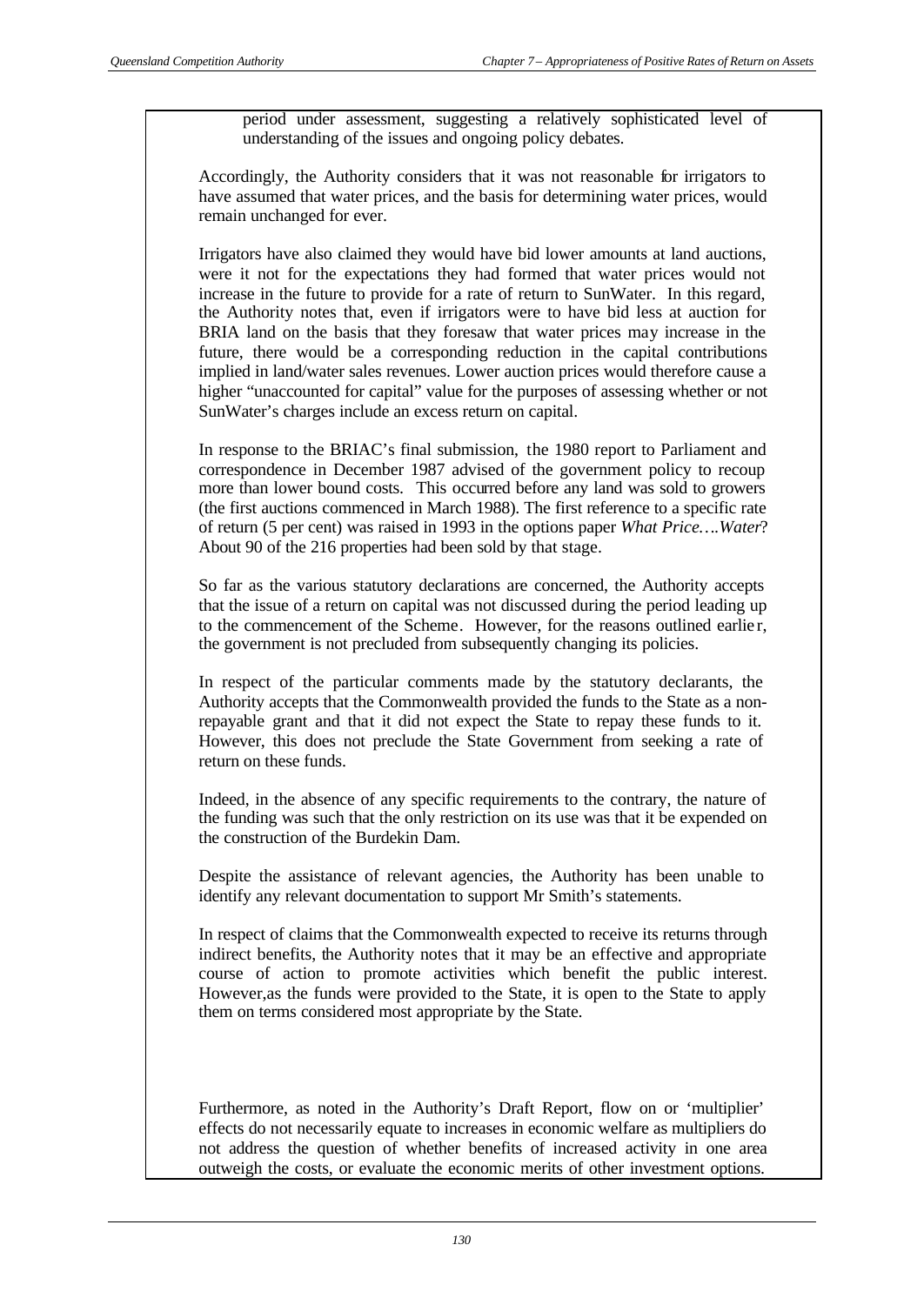The 1980 Report to Parliament stated that such benefits did not represent a net benefit to the State.

#### **Conclusions**

The Authority accepts that that the issue of a return on capital was not discussed during the period leading up to the commencement of the Scheme. In addition, the Queensland Government has not always clearly articulated its future pricing policy, particularly in respect to matters such as the rate of return on capital. However:

- in the absence of any actual or implied contractual arrangements, the government has the power to alter existing pricing arrangements even though they may adversely impact on a particular individual or group of individuals. Further, the Authority's legal advice is that there are no actual or implied contractual arrangements in respect of BRIA irrigators;
- on the basis of legal advice received, the Authority has concluded that there does not appear to be any evidence to support general claims for:
	- misleading or deceptive conduct [as the material in the auction kits did not create the impression that the Government guaranteed not to increase water charges to include a rate of return at any time in the future];
	- equitable estoppel [as the representations in the auction kits did not amount to a 'promise' that water charges would not be increased in the future to reflect a rate of return]; or
	- negligent mis-statement [as it is not evident that the information provided by advisers breached their duty of care].

Furthermore, the Authority considers that the same general conclusions would apply in relation to a private sector service provider in the same circumstances; and

irrigators were or should have been aware, that irrigation charges could increase in the future. In this regard, while there was no clear statement from government that a rate of return would be charged, it was evident that governments were changing their direction in respect to pricing towards more commercial pricing practices. Initially, such statements related to the Queensland Government seeking in excess of local costs of operation and maintenance, and more recently took the form of national agreements under COAG to include a rate of return, where practicable. The earlier advices to grower representatives were forwarded in December 1987 and again in October 1988. The first auction sales of land in the BRIA were undertaken in March 1988.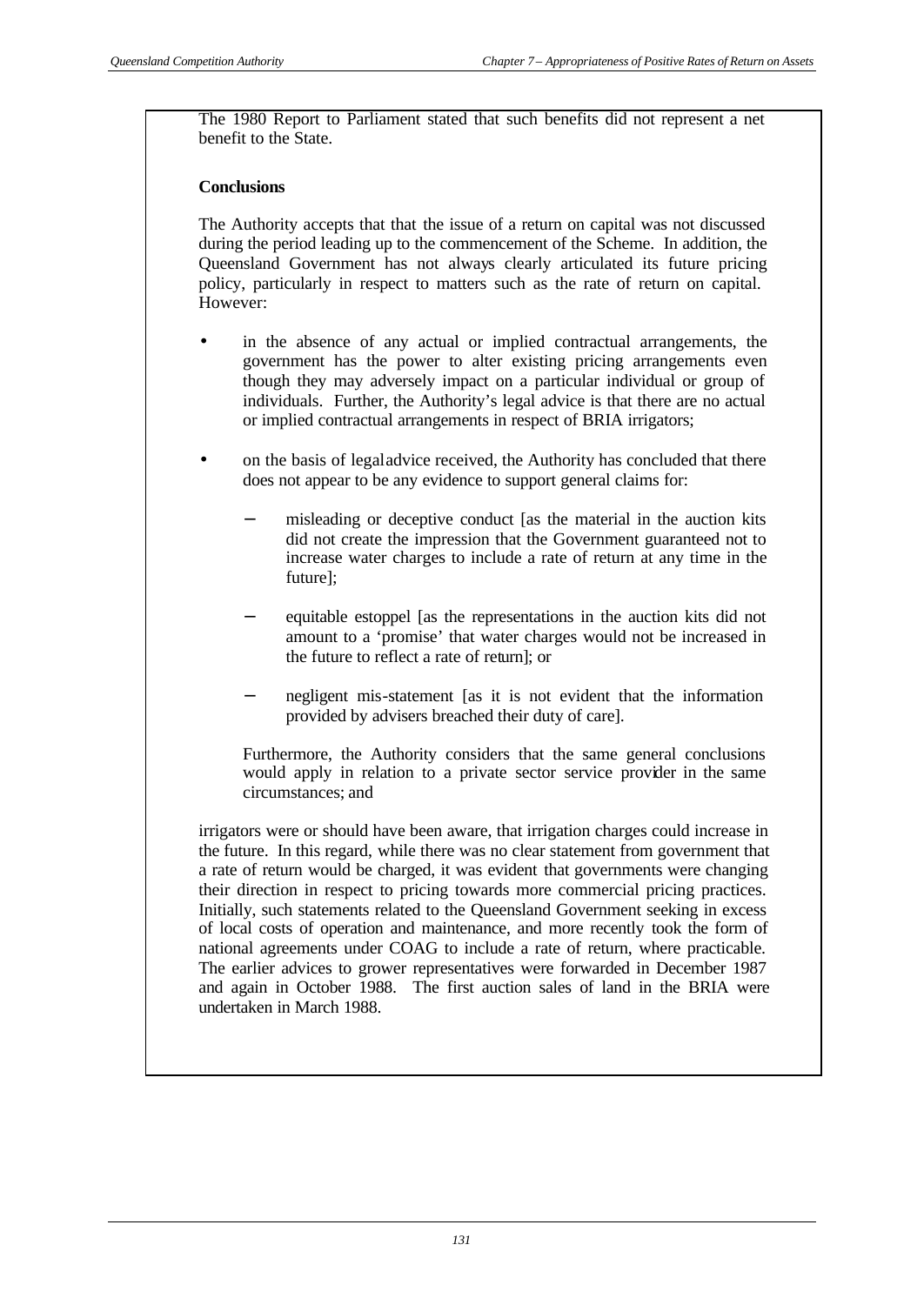## **A. MINISTERIAL DIRECTION**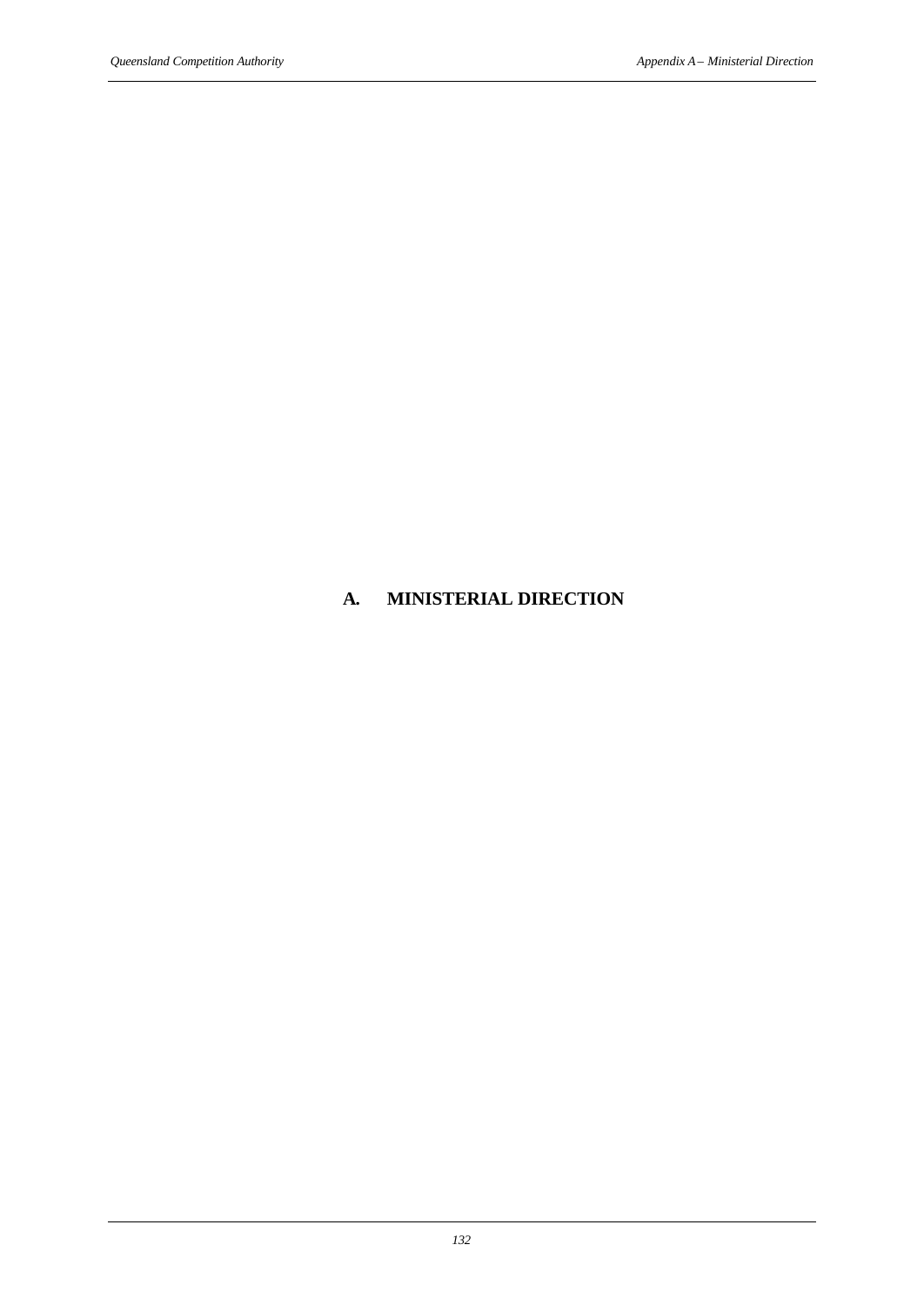# **Ministerial Direction Page 1**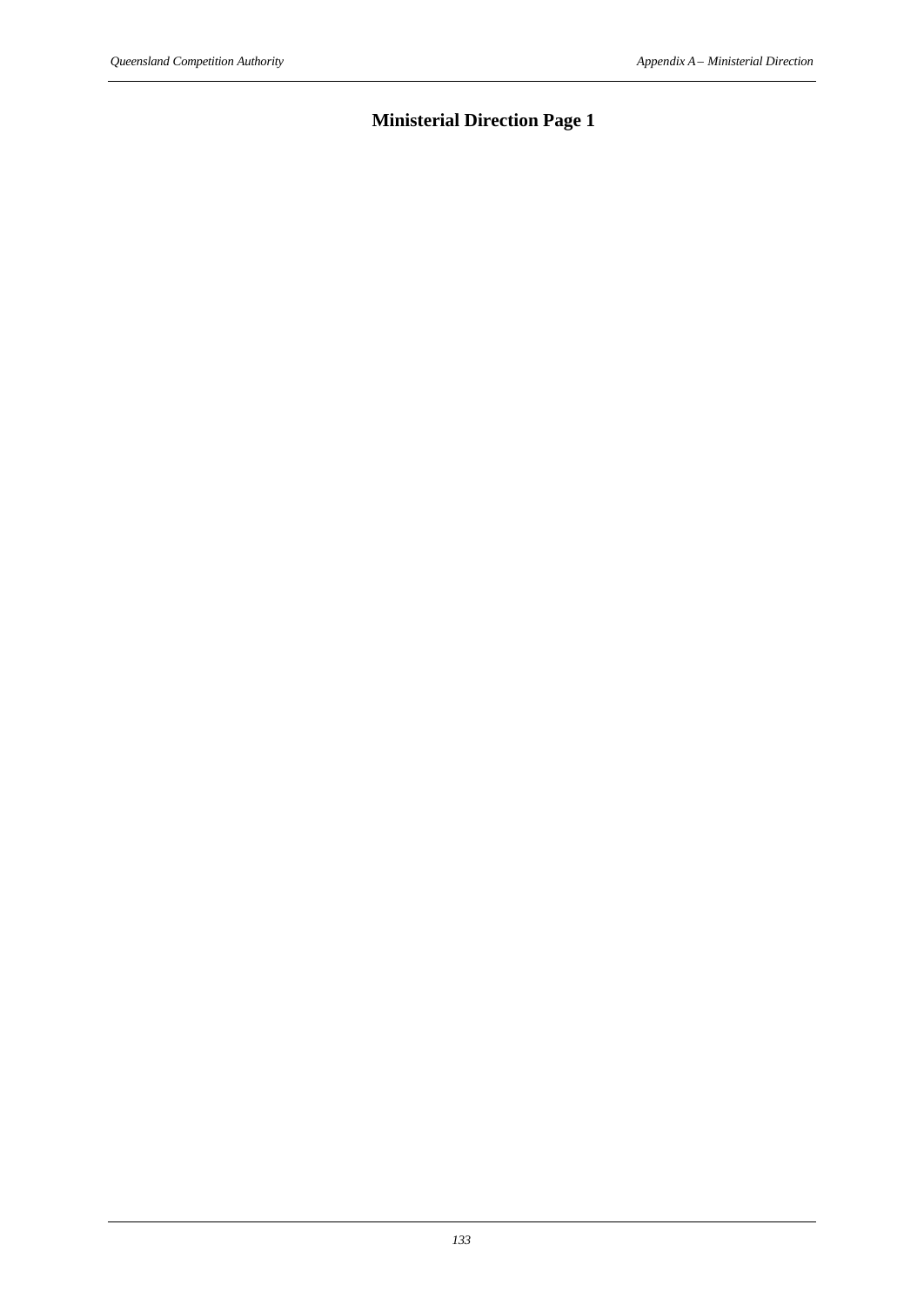# **Ministerial Direction Page 2**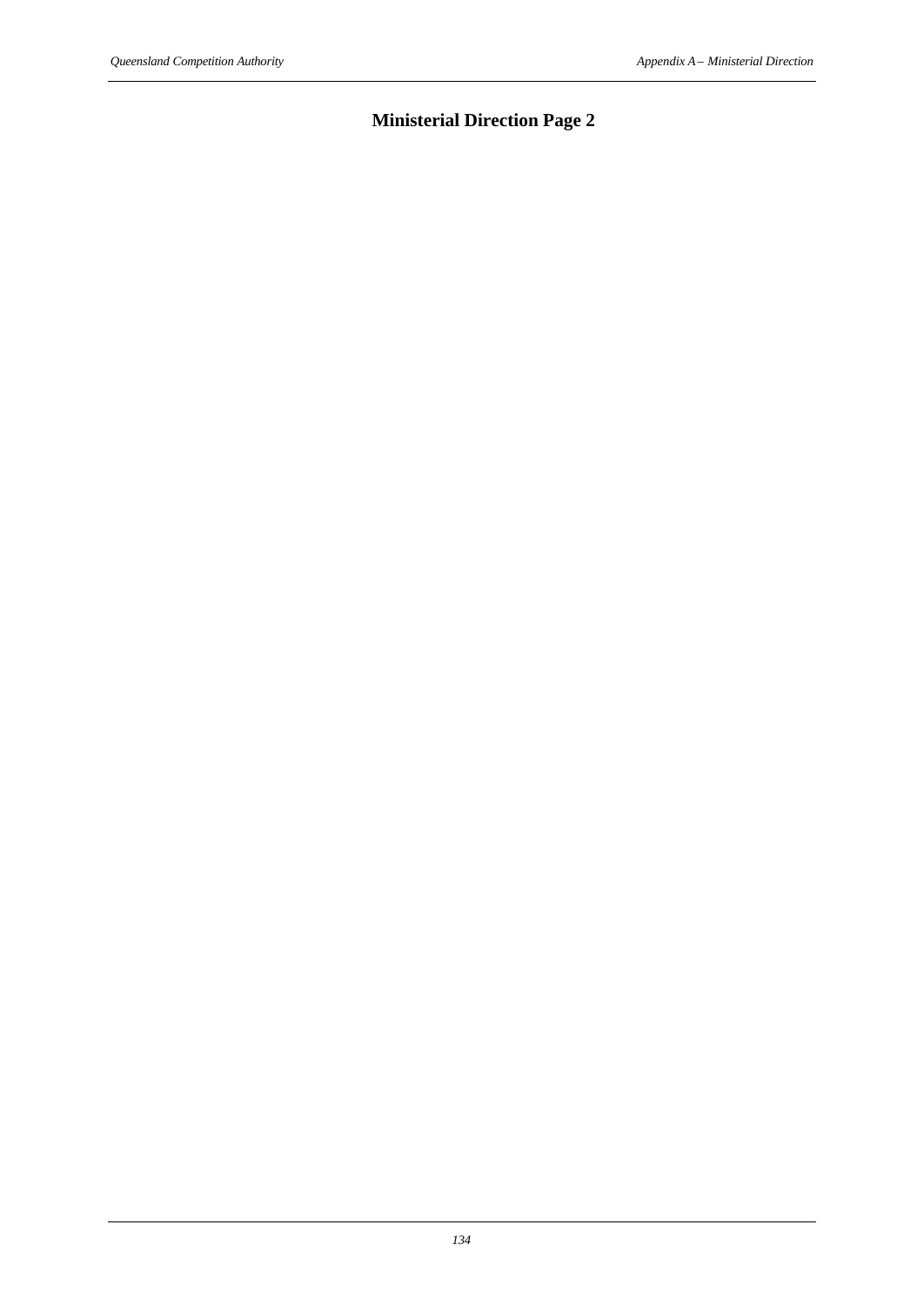# **Ministerial Direction Page 3**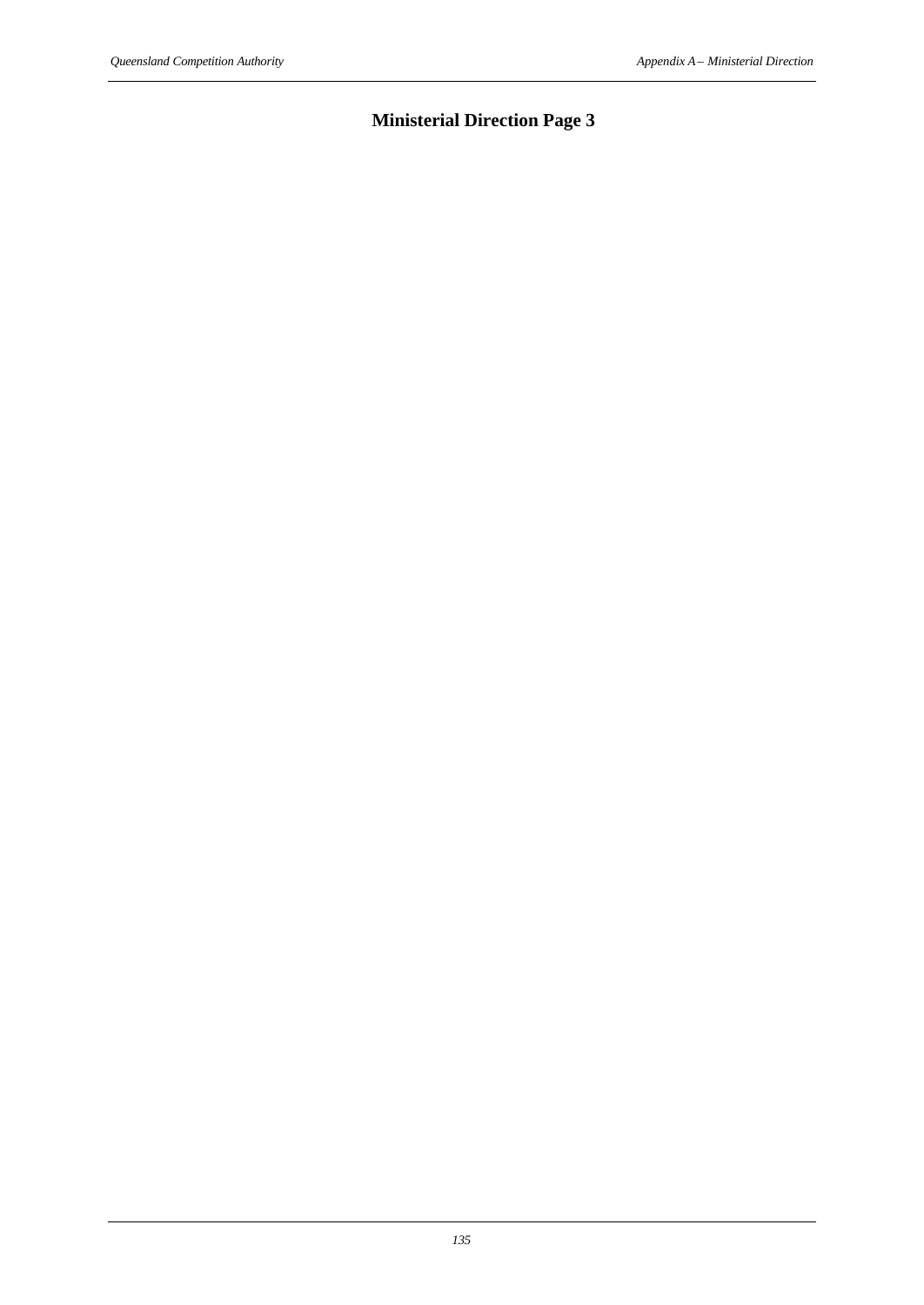# **Ministerial Direction Page 4**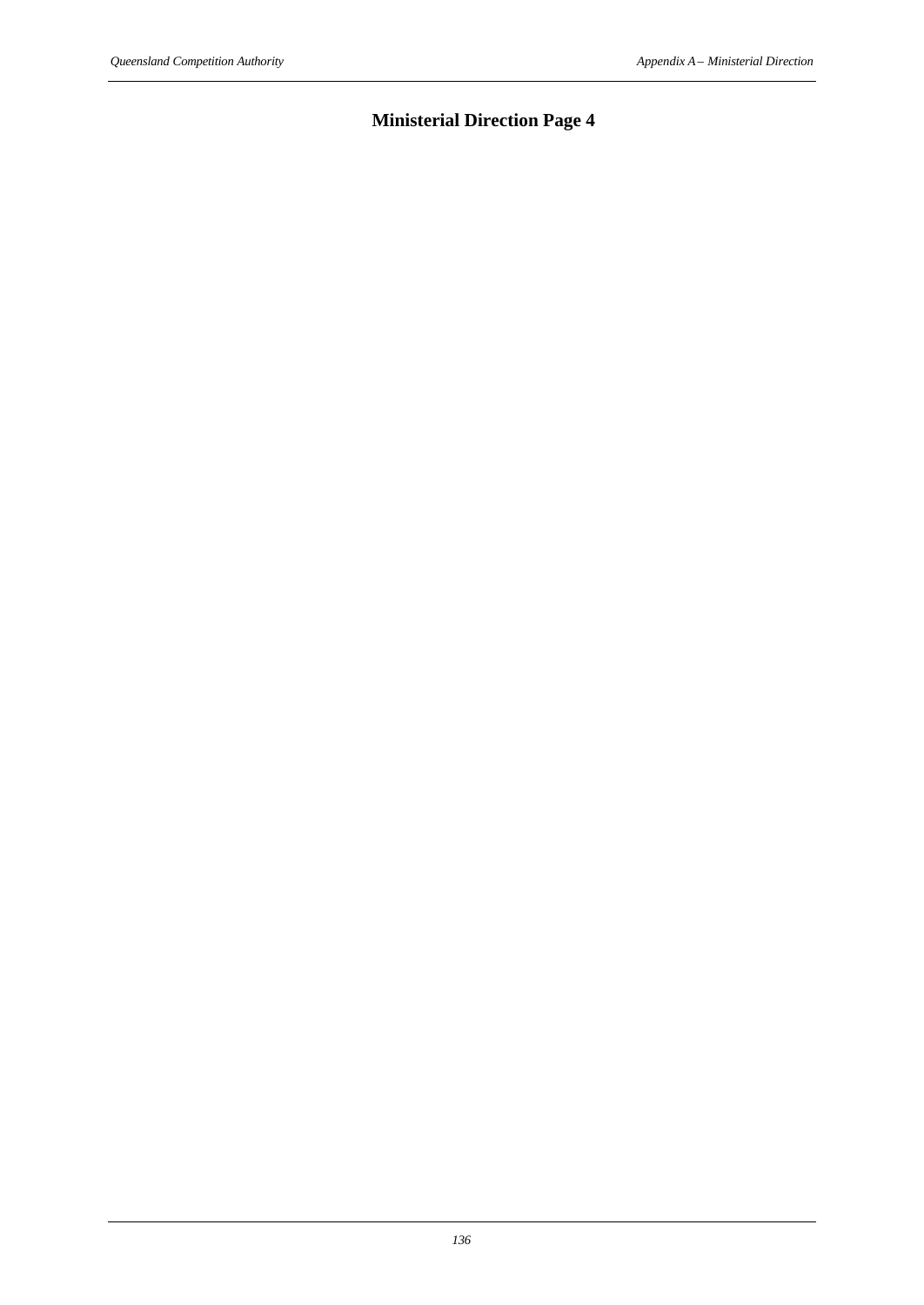# **Ministerial Direction Page 5**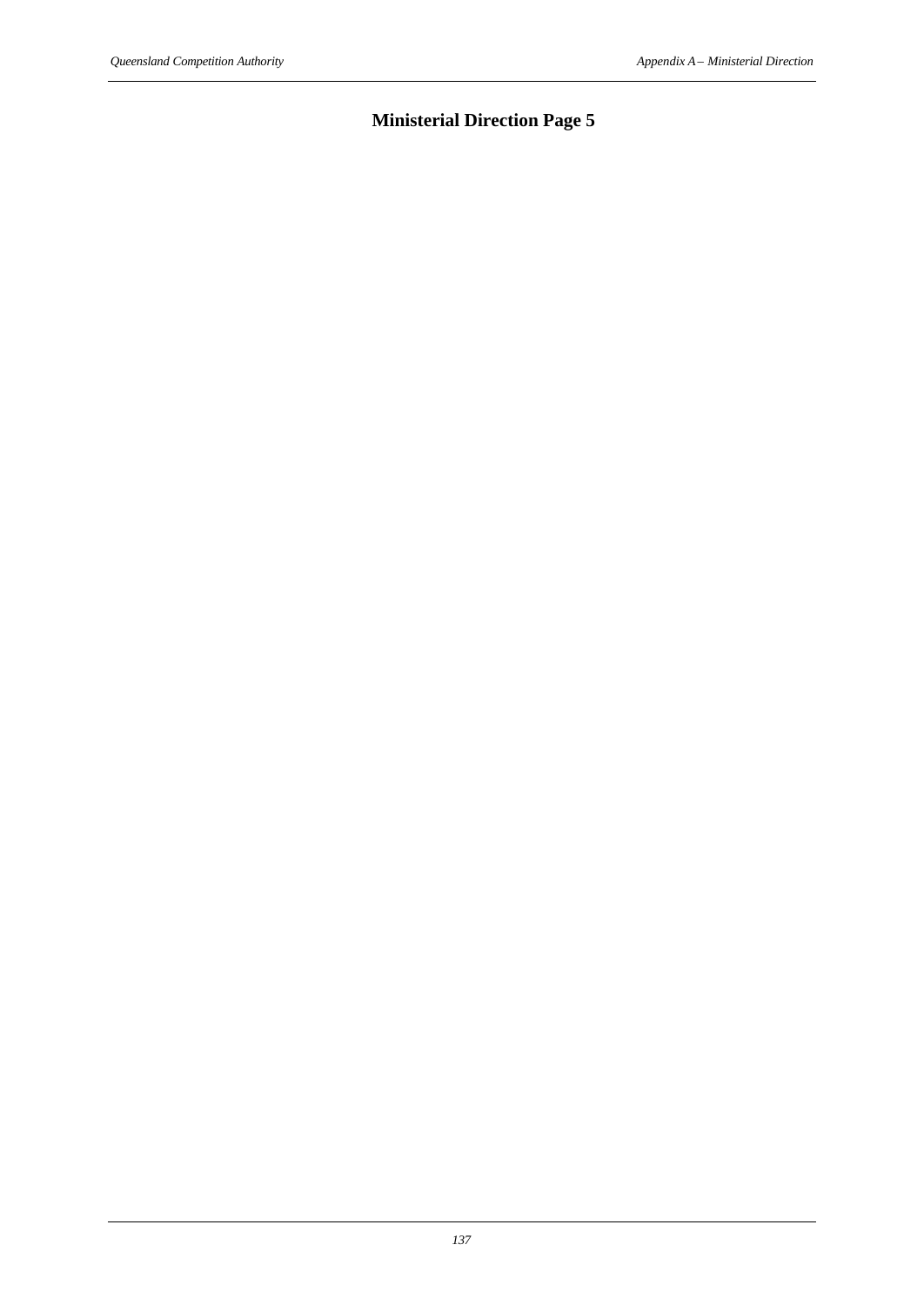# **B. STATISTICS**

|              | <b>Irrigation Works</b> | <b>Burdekin Falls Dam</b>                                    |                                                  | <b>Total Expenditure</b> |
|--------------|-------------------------|--------------------------------------------------------------|--------------------------------------------------|--------------------------|
|              |                         | <b>Queensland</b><br><b>Government</b><br><b>Expenditure</b> | Commonwealth<br>Government<br><b>Expenditure</b> |                          |
| 1979-80      |                         |                                                              |                                                  |                          |
| 1980-81      |                         | 3.2                                                          | 0.0                                              | 3.2                      |
| 1981-82      |                         | 7.8                                                          | 0.0                                              | 7.8                      |
|              |                         | 7.9                                                          | 0.0                                              | 7.9                      |
| 1982-83      | 13.9                    | 7.9                                                          | 7.7                                              | 29.5                     |
| 1983-84      | 10.8                    | 9.0                                                          | 24.8                                             | 44.6                     |
| 1984-85      | 12.3                    | 10.8                                                         | 36.4                                             | 59.5                     |
| 1985-86      | 33.5                    | 9.6                                                          | 44.1                                             | 87.3                     |
| 1986-87      | 31.4                    | 0.9                                                          | 47.5                                             | 79.7                     |
| 1987-88      | 29.2                    | 0.4                                                          | 22.3                                             | 51.8                     |
| 1988-89      | 17.1                    | 0.4                                                          | 4.7                                              | 22.1                     |
| 1989-90      | 21.0                    |                                                              | 5.8                                              | 26.8                     |
| 1990-91      | 21.6                    |                                                              | 3.8                                              | 25.4                     |
| 1991-92      | 23.3                    |                                                              | 0.2                                              | 23.5                     |
| 1992-93      | 22.9                    |                                                              | 0.0                                              | 22.9                     |
| 1993-94      | 14.6                    |                                                              |                                                  | 14.6                     |
| 1994-95      | 16.9                    |                                                              |                                                  | 16.9                     |
| 1995-96      | 17.5                    |                                                              |                                                  | 17.5                     |
| 1996-97      | 17.7                    |                                                              |                                                  | 17.7                     |
| 1997-98      | 9.2                     |                                                              |                                                  | 9.2                      |
| 1998-99      | 10.8                    |                                                              |                                                  | 10.8                     |
| 1999-00      | 2.7                     |                                                              |                                                  | 2.7                      |
| 2000-01      | 5.5                     |                                                              |                                                  | 5.5                      |
| <b>Total</b> | 331.8                   | 57.8                                                         | 197.4                                            | 587.0                    |

**Table B.1: Total Expenditure for Irrigation Works and the Burdekin Falls Dam (October 2000 \$m)**

Note: Expenditure data sourced from Sun Water Accounts and DNRM submission to the Public Works Committee. Indexed using yearly average of CPI and BMI (Building Materials Index).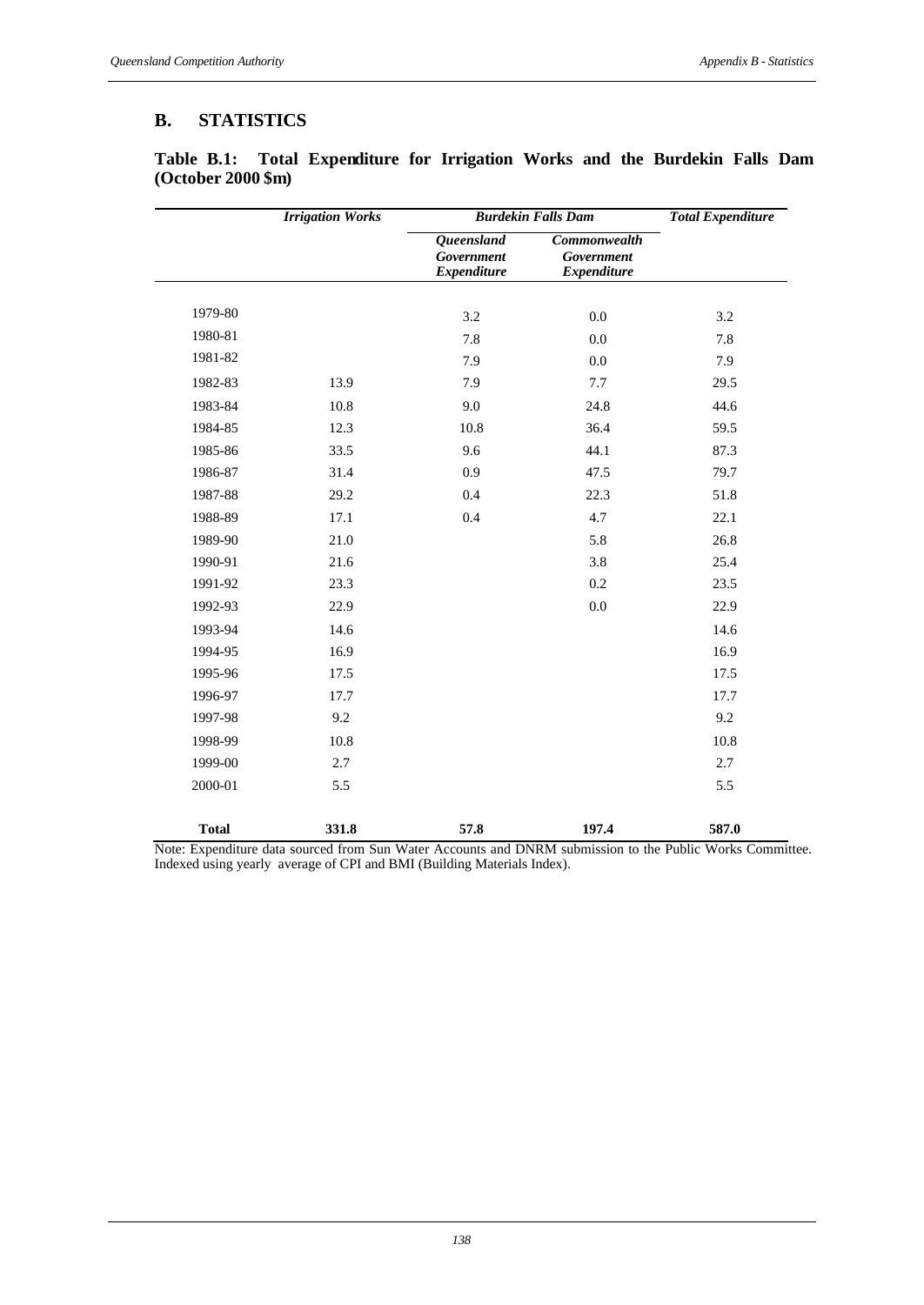|                                | Estimated expenditure (1980 report)                        | Actual expenditure |                  |
|--------------------------------|------------------------------------------------------------|--------------------|------------------|
|                                | December 1977 \$m                                          | October 2000 \$m   | October 2000 \$m |
| Gross expenditure <sup>a</sup> |                                                            |                    |                  |
| Burdekin Falls Dam             | 75.0                                                       | 257.1              | 255.2            |
| Irrigation Area Works          | 94.4                                                       | 323.7              | 331.8            |
| <b>Total</b>                   | 164.4                                                      | 580.8              | 587.0            |
|                                | <b>Expenditure net of land and water entitlement sales</b> |                    |                  |
| Burdekin Falls Dam             | 75.0                                                       | 257.1              | 255.2            |
| Irrigation Area Works          | 80.2                                                       | 275.0              | 227.5            |
| <b>Total</b>                   | 155.2                                                      | 532.1              | 482.7            |

### **Table B.2: Comparison of estimated and actual expenditure for Burdekin Scheme - Burdekin Falls Dam and Irrigation Area Works (\$m)**

 $^{\text{a}}$  Irrigation Area Works gross expenditure = net expenditure plus revenues from land sales.

Source: Estimated expenditure sourced from 1980 report to Parliament (pages 3,10 and 15). Actual expenditure from SunWater and the Authority's estimates*.*

### **Table B.3: Total (Non-Depreciated) Capital Contributions<sup>a</sup> (October 2000 \$ thousand)**

|                                                      | <b>Channel</b> | <b>River</b> | <b>Other</b> | <b>Total</b> |
|------------------------------------------------------|----------------|--------------|--------------|--------------|
| <b>Retention Farms (Headworks)</b><br>Contributions) | 8.331          | 1.103        |              | 9.434        |
| <b>Auction Sales of Land</b>                         | 29.342         | ٠            |              | 29.342       |
| Water Sales                                          | 20.398         | 6.523        | 3,787        | 30,708       |
| Meters and Barratta Main                             | 2.113          | 10           | 30           | 2,153        |
| Channel Upgrade                                      |                |              |              |              |
| <b>Total</b>                                         | 60.184         | 7,636        | 3.817        | 71,637       |

<sup>a</sup> These figures represent contributions relevant to all parties and have not been depreciated to reflect the aging of assets.

**b** Included for information purposes only.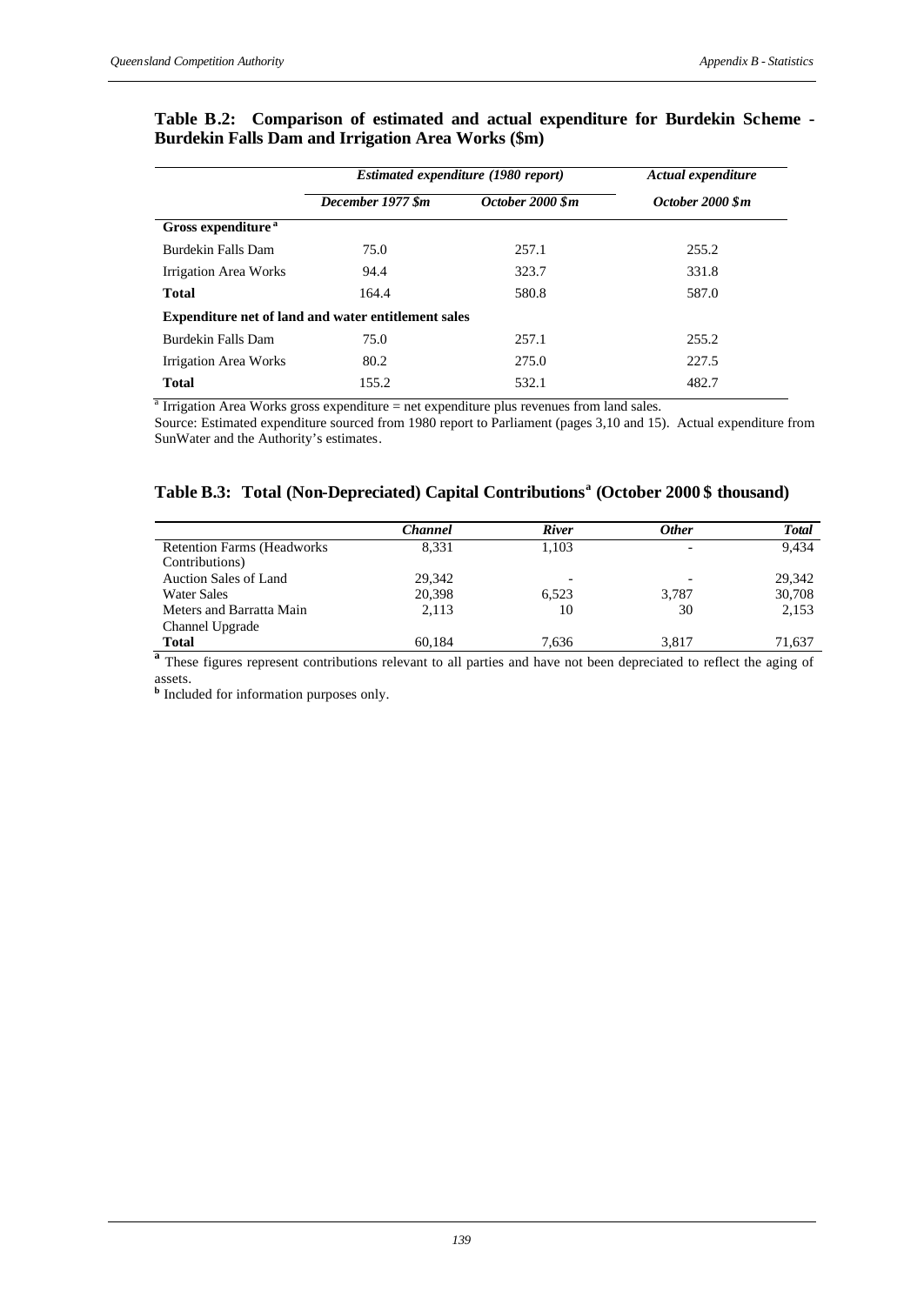| <b>Users</b>               | ML       | Losses       | ML (with<br>markup for | Losses (with<br>markup for | <b>Total</b> | Per<br>cent | Per<br>cent of |
|----------------------------|----------|--------------|------------------------|----------------------------|--------------|-------------|----------------|
|                            |          |              | $priority^a$ )         | $priority^a$ )             |              |             | total          |
| <b>Channels</b>            |          |              |                        |                            |              |             |                |
| BRIA                       | 281,721  | 138,459      | 281,721                | 144,158                    | 425,879      | 68.8%       | 44.6%          |
| NQWater                    | 10,000   | 4,838        | 18,000                 | 9,094                      | 27,094       | 4.4%        | 2.8%           |
| NQWater                    | 110,000  | 53,214       | 110,000                | 55,576                     | 165,576      | 26.8%       | 17.3%          |
| SunWater                   | $\theta$ | $\mathbf{0}$ | $\overline{0}$         | $\theta$                   | $\theta$     | 0.0%        | 0.0%           |
| Amenities                  | 99       | 53           | 178                    | 98                         | 276          | $0.0\%$     | 0.0%           |
| Total                      | 401,820  | 196,564      | 409,899                | 208,926                    | 618,826      | 100.0%      | 64.8%          |
|                            |          |              |                        |                            |              |             |                |
| <b>River</b>               |          |              |                        |                            |              |             |                |
| <b>BRIA</b>                | 53,120   | $\theta$     | 53,120                 | $\Omega$                   | 53,120       | 17.5%       | 5.6%           |
| Boards and Other           | 250,500  | $\theta$     | 250,500                | $\mathbf{0}$               | 250,500      | 82.5%       | 26.2%          |
| <b>Total</b>               | 303,620  | $\bf{0}$     | 303,620                | $\bf{0}$                   | 303,620      | 100.0%      | 31.8%          |
| <b>Haughton/Giru/Other</b> |          |              |                        |                            |              |             |                |
| <b>BRIA</b>                | 20,549   | 9,941        | 20,549                 | 10,382                     | 30,931       | 96.0%       | 3.2%           |
| Citiwater                  | 480      | 232          | 864                    | 437                        | 1,301        | 4.0%        | 0.1%           |
| <b>Total</b>               | 21,029   | 10,173       | 21,413                 | 10,819                     | 32,232       | 100.0%      | 3.4%           |
| <b>TOTAL</b>               | 726,469  | 206,737      | 734,932                | 219,745                    | 954,677      |             | 100.0%         |

#### **Table B4: Basis of Cost Allocation**

<sup>*a*</sup> High priority water allocations (as specified in the IROL for the Burdekin Scheme) are marked up by 1.8 to reflect the higher level of supply security attributable to this allocation. This factor was determined using the available hydrological modelling of the Burdekin Scheme by the WRU. High priority water allocations include those for urban uses (such as NQ Water's 10 000 ML allocation and water allocated to amenities and Citiwater) and initial losses (allocated to all users).

## **Table B.5: Depreciated Capital Contributions <sup>a</sup> (October 2000 \$ thousand)**

|                                    | <b>Channel</b> | <b>River</b>             | <b>Other</b> | <b>Total</b> |
|------------------------------------|----------------|--------------------------|--------------|--------------|
| <b>Retention Farms (Headworks)</b> | 7.171          | 1.005                    |              | 8,176        |
| Contributions)                     |                |                          |              |              |
| <b>Auction Sales of Land</b>       | 25.254         | $\overline{\phantom{a}}$ |              | 25,254       |
| <b>Water Sales</b>                 | 17,556         | 5.945                    | 3,239        | 26,740       |
| Meters and Barratta Main           | 1.818          | 10                       | 26           | 1,854        |
| Channel Upgrade                    |                |                          |              |              |
| <b>Total</b>                       | 51.799         | 6.960                    | 3.265        | 62,024       |

<sup>a</sup> Contributions have been depreciated to reflect the aging of assets.

**b** Included for information purposes only.

### **Table B.6: Depreciated Capital Contributions relevant to BRIA<sup>a</sup> (October 2000 \$ thousand)**

|                                    | Channel | River                    | <i>Other</i> | Total  |
|------------------------------------|---------|--------------------------|--------------|--------|
| <b>Retention Farms (Headworks)</b> | 7.171   | 1.005                    |              | 8.176  |
| Contributions)                     |         |                          |              |        |
| Auction Sales of Land              | 25.254  | $\overline{\phantom{0}}$ |              | 25,254 |
| <b>Water Sales</b>                 | 17.556  | 560                      | 3,239        | 21,355 |
| Meters and Barratta Main           | 1,818   | 10                       | 26           | 1,854  |
| Channel Upgrade                    |         |                          |              |        |
| <b>Total</b>                       | 51.799  | 1.575                    | 3,265        | 56,639 |

**a** BRIA's share of depreciated capital contributions. These are based on table B.5 and reflect the capital contributions made by, or attributable to, BRIA users. In particular, some of the water sales noted in table B.5 were to non-BRIA river users. In addition, the Commonwealth grant applies to all users of the Dam and has been attributed to users based on the allocations in table B.4.

**b** Included for information purposes only.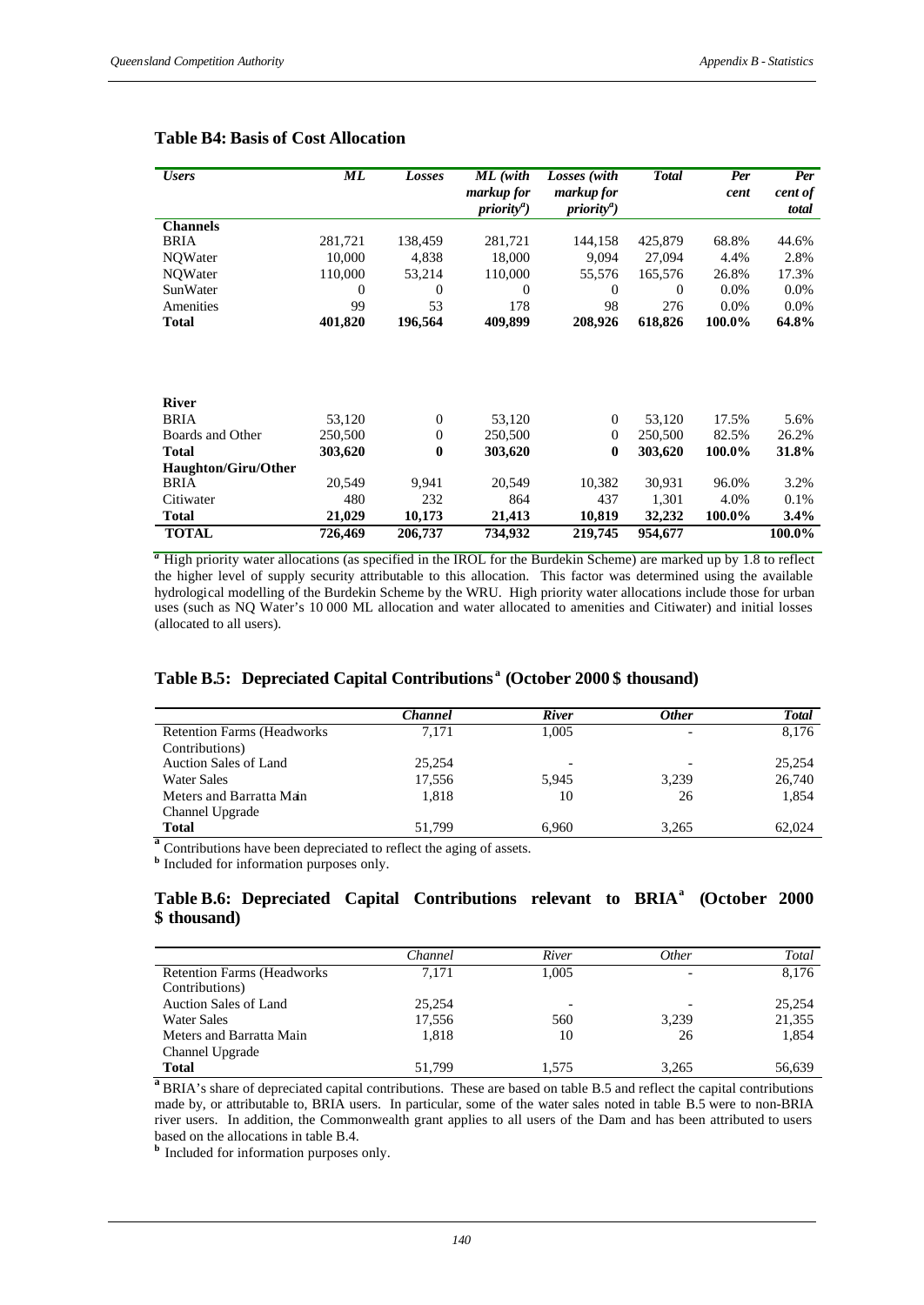# **APPENDIX C: ALTERNATIVE MEASURES OF WACC**

### *Classical tax system*

As noted by Officer (1994), under a classical tax system, the appropriate definition of a company's pre-tax WACC can be expressed as follows:

| <b>Cash Flow</b> | WACC                                                            |
|------------------|-----------------------------------------------------------------|
| $X_0$            | $r_o = \frac{r_e}{(1-T)} \frac{E}{(E+D)} + r_d \frac{D}{(E+D)}$ |
|                  | where                                                           |
|                  | $r_e$ is the return on equity                                   |
|                  | $r_d$ is the return on debt (the cost of debt)                  |
|                  | E is the market value of equity                                 |
|                  | D is the market value of debt                                   |
|                  | T is the corporate tax rate                                     |

The amount of tax collected from the company under a classical tax system by the government can be found as  $X_g = T(X_0 - X_d)$ . Hence,

 $X_0 = T(X_0 - X_d) + X_e + X_d$  $X_0(1-T) = X_e + X_d(1-T)$ which converts to:

The after-tax WACC under a classical tax system can be expressed as either:

| Cash Flow              | WACC                                                      |
|------------------------|-----------------------------------------------------------|
| $X_0(1-T)$             | $r_1^c = r_e \frac{E}{(E+D)} + r_d (1-T) \frac{E}{(E+D)}$ |
| $X_0 - (X_0 - X_d)T_c$ | $r_2^{\rm c} = r_e \frac{1}{(E+D)} + r_d \frac{1}{(E+D)}$ |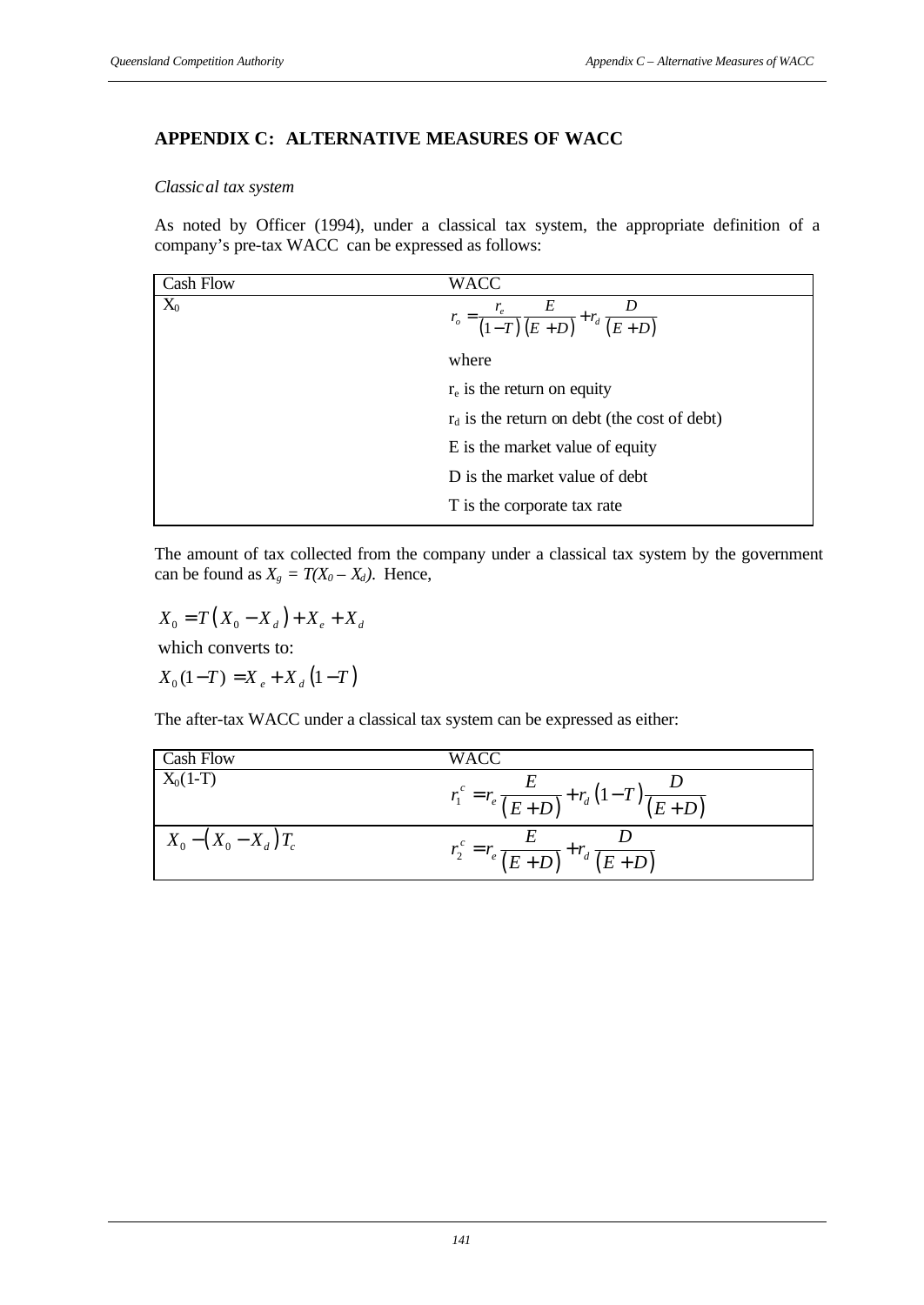## *Dividend imputation system*

Under the dividend imputation tax system, shareholders recover, via imputation tax credits, some proportion of the corporate taxes that have already been paid. This has two effects in relation to the calculation of WACC. First, it decreases the effective corporate tax rate and thereby increases the cash flows to shareholders. Second, the decrease in the effective tax rate will reduce the effective tax shield provided by debt relative to equity. Therefore, under dividend imputation, it is necessary to allow for increased cash flow to shareholders and the increased after-tax cost of debt.

In the presence of dividend imputation, the effective tax rate changes from  $T_c$  to  $T_e = T_c(1-\gamma)$ where:

 $T_c$  is the statutory tax rate (equivalent to the classical tax rate); and

 $\gamma$  is the value of imputation credits, representing the proportion of tax collected from the company which gives rise to the tax credit associated with a franked dividend.

In the presence of dividend imputation, the appropriate definition of a company's pre-tax WACC can be expressed as:

| <b>Cash Flow</b>                    | $\overline{\mathbf{u}}$ $\overline{\mathbf{v}}$<br>$W_{\rm A}$                                                             |
|-------------------------------------|----------------------------------------------------------------------------------------------------------------------------|
| $\mathbf{r}$<br>$\mathbf{\Lambda}0$ |                                                                                                                            |
|                                     | $\mathcal{O}$<br>$\boldsymbol{a}$<br>$\mathbf{r}$<br>$E+D$<br>$(E+D)$<br>$-g))$<br>$-1$<br>$\mathcal{L}_c$ ( $\mathcal{L}$ |

Under dividend imputation, the effective level of company tax is defined as:

$$
X_{g} = T(X_{0} - X_{d}) - \boldsymbol{g}T(X_{0} - X_{d})
$$
  
=  $T(X_{0} - X_{d})(1 - \boldsymbol{g})$ 

Hence:

$$
X_0 = (X_0 - X_d)T_c(1 - \mathbf{g}) + X_e + X_d
$$
  
which converts to:

$$
X_{0}\left(1-T_{c}\left(1-\mathbf{g}\right)\right)=X_{e}+X_{d}\left(1-T_{c}\left(1-\mathbf{g}\right)\right)
$$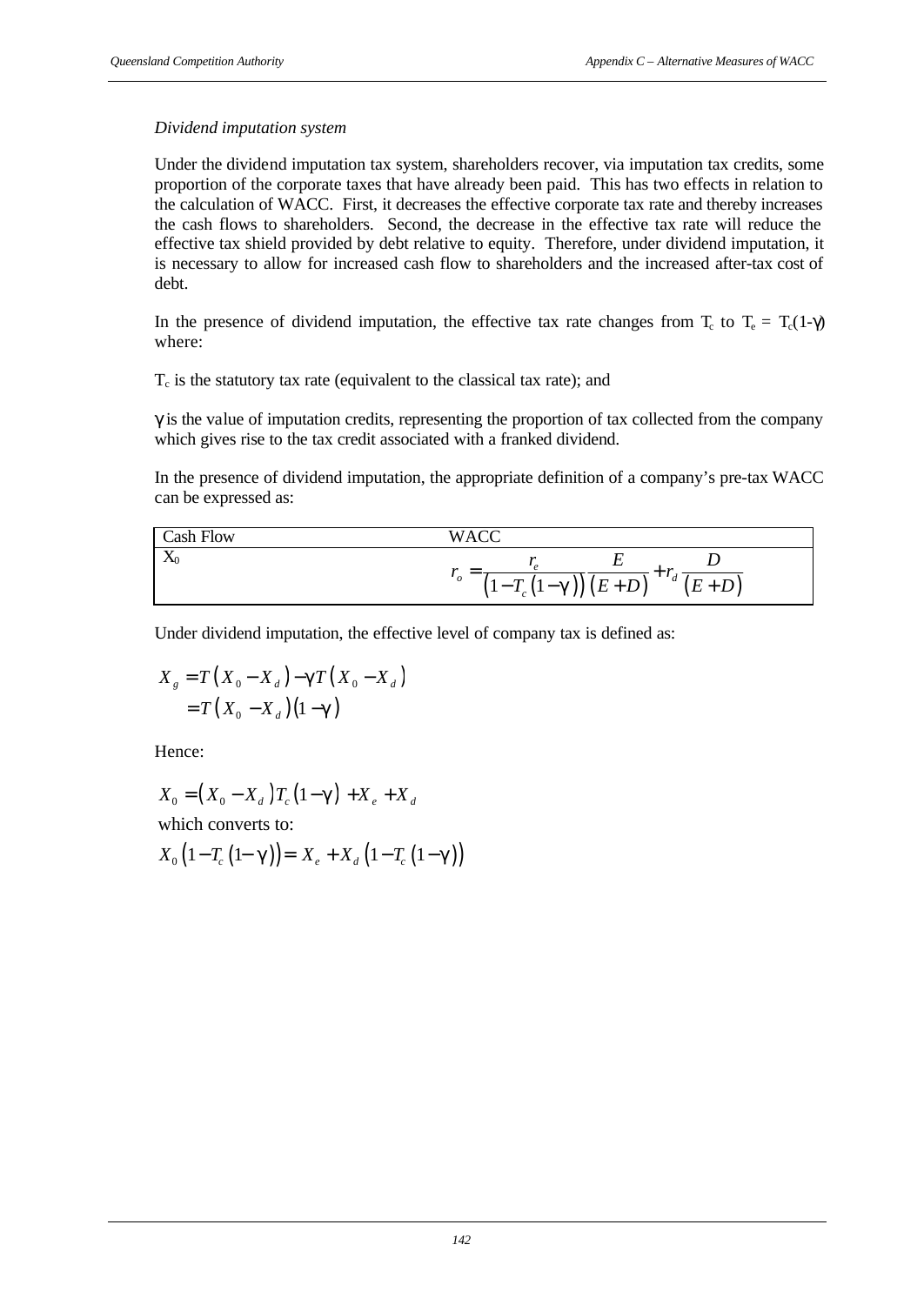In the presence of dividend imputation, the appropriate definition of a company's post-tax WACC can be expressed as:

| <b>Cash Flow</b>            | WACC-                                                                                                 |
|-----------------------------|-------------------------------------------------------------------------------------------------------|
| $X_0(1-T_c)$                | $WACC1 = r_e \frac{(1 - T_c)}{(1 - T_c (1 - g))} \frac{E}{(E + D)} + r_d (1 - T_c) \frac{D}{(E + D)}$ |
| $X_{o}(1-T_{c}(1-g))$       | $WACC\ 2 = r_e \frac{E}{(E+D)} + r_d (1-T_c (1-g)) \frac{D}{(E+D)}$                                   |
| $X_0 - (X_0 - X_d)T_c(1-g)$ | $WACC$ 3 = $r_e \frac{E}{(E+D)} + r_d \frac{D}{(E+D)}$                                                |
| $X_0(1-T_c)+gT_c(X_0-X_d)$  | $WACC = r_e \frac{E}{(E+D)} + r_d (1-T_c) \frac{D}{(E+D)}$                                            |

Under WACC 1, cash flows are presented as the standard after-tax cash flows under a classical system. The WACC must account for the imputation effects.

Under WACC 2, all operating income is taxed at the company tax rate, adjusted for imputation. The WACC must correct for the overstated tax shield.

Under WACC 3, the effective after-corporate-tax income attributable to equity and debt holders is fully and correctly recognised in the cash flows. All tax adjustments are kept out of the WACC and are recognised directly in the cash flows.

Under WACC 4, imputation is fully and correctly recognised as a modified cash flow but tax is overstated as the debt shield is ignored. The WACC must correct for the overstated tax effect.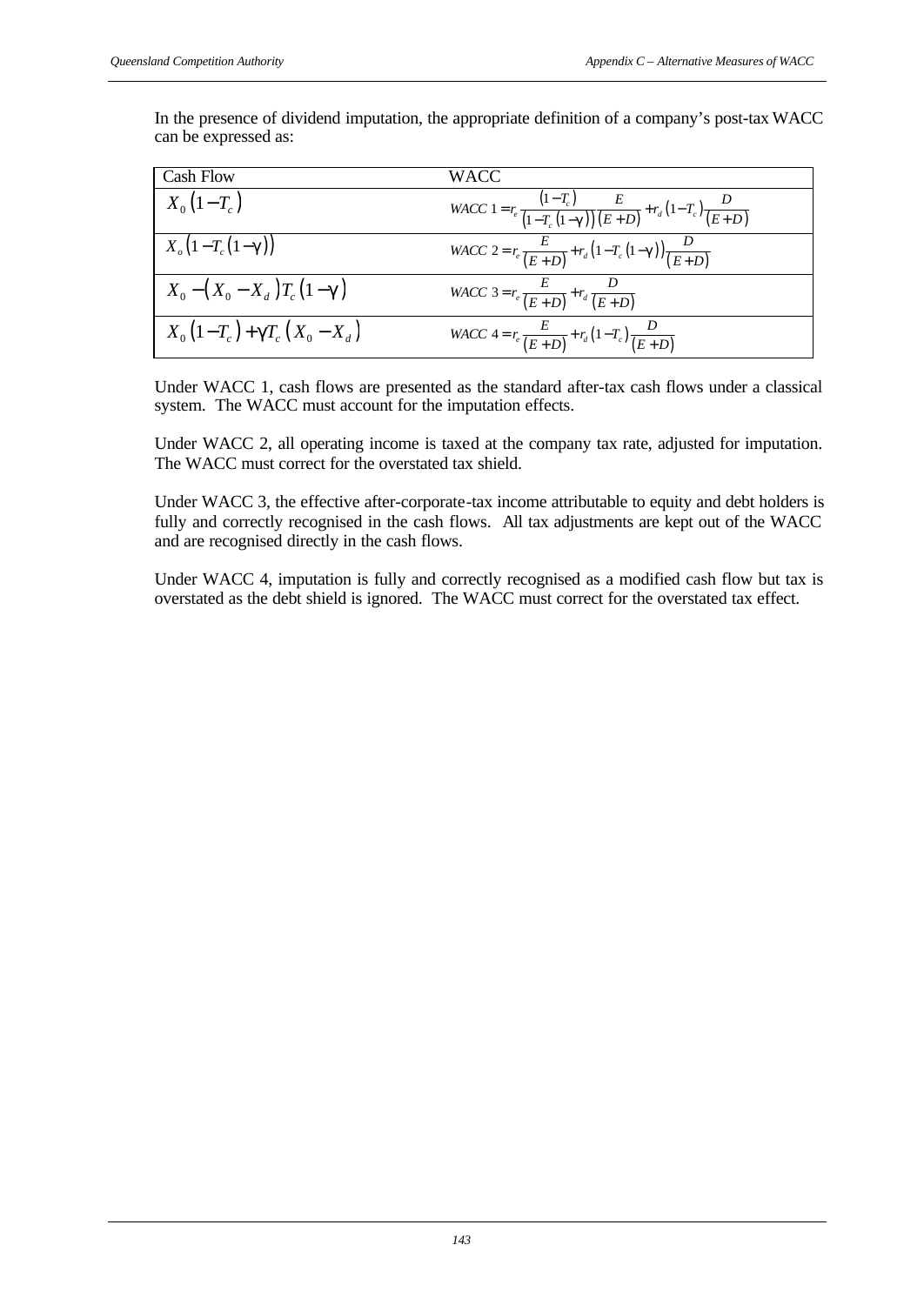## **APPENDIX D: THE RELATIONSHIP BETWEEN EQUITY, DEBT AND ASSET BETAS**

The WACC relationship expresses the entity's cost of capital as the weighted average of the required return on its equity and debt. Because of the equivalence between the assets of the entity to a portfolio of the entity's equity and debt with respective weights of *E E D*+ for equity

and *D E D*+ for debt, the return on assets can be expressed as follows:

$$
R_a = R_e \left(\frac{E}{E+D}\right) + R_d \left(\frac{D}{E+D}\right)
$$

Substituting CAPM, expressed as  $R_i = R_f + \beta_i (R_m - R_f)$ , for each of the returns  $(R_\alpha, R_\beta, R_f)$ gives:

$$
R_f + \boldsymbol{b}_a (R_m - R_f) = (R_f + \boldsymbol{b}_e (R_m - R_f)) \left( \frac{E}{D+E} \right) + (R_f + \boldsymbol{b}_d (R_m - R_f)) \left( \frac{D}{D+E} \right)
$$

which is equivalent to:

$$
\boldsymbol{b}_a = \boldsymbol{b}_e \left( \frac{E}{D+E} \right) + \boldsymbol{b}_d \left( \frac{D}{D+E} \right)
$$

where:

- $R_i$  is the expected return on asset *i*;
- *Ra* is the return on assets;
- *Re* is the return on equity;
- $R_d$  is the return on debt (the cost of debt);
- $R_f$  is the risk free rate;
- $R<sub>m</sub>$  is the expected return on the market portfolio of risky assets;
- $\beta_i$  is the beta, or non-diversifiable risk, of asset *i*;
- $\beta_a$  is the asset beta;
- $\beta_e$  is the equity beta; and
- $\beta_d$  is the debt beta.

An asset beta represents the risk arising from the sensitivity, or covariance, of the operating cash flows generated by the assets of an entity compared with the market in general. Asset betas are not directly observable and therefore must be derived from equity betas. The difference between an asset beta and an equity beta reflects the extent to which debt is used to finance the entity's assets.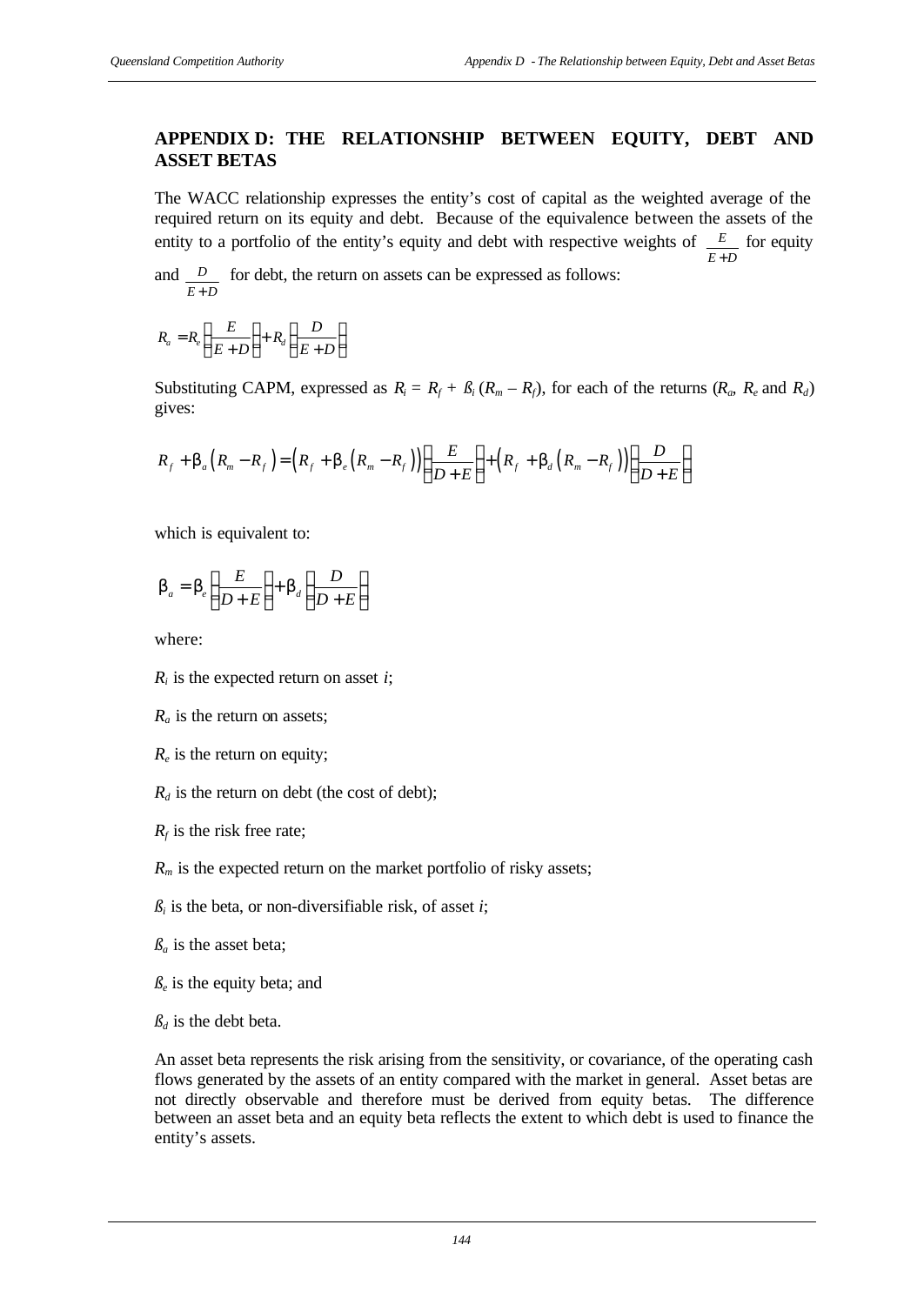It is obvious from the above that the beta of an entity's assets is equal to the betas of the entity's equity and debt weighted by the respective weights for equity and debt. Whilst equity and debt betas can be calculated via CAPM based methods, the asset beta can only be inferred via the above relationship.

### *Issues in the estimation of the equity beta*

An entity's equity beta  $(\beta_e)$  reflects both the market risk associated with its assets and the financial risk carried by shareholders due to the entity's use of debt financing. CAPM assumes that a linear relationship exists between an entity's gearing and the premium associated with that gearing. Two factors have been identified as key determinants of an entity's equity beta:

financial leverage – the ratio of debt to equity, where a higher level of debt implies a higher beta; and

sensitivity to cash flows – relative to overall economic activity, where more cyclical cash flows are associated with higher betas.

Typically, equity betas are estimated using historical data through the application of the market model which is derived from CAPM (expanded as follows):

 $R_{i} = R_{f} (1 - \boldsymbol{b}_{i}) + \boldsymbol{b}_{i} R_{m}$  $\mathbf{a}_i$  is equal to  $R_f$   $(1 - \mathbf{b}_i)$  $\bm{b}_i$  is the equity beta  $R_i = R_f + b_i R_m + b_i R_f$  $R_i = a_i + b_i R_m$ *where*

The estimation of equity betas is not without controversy. There are numerous issues relevant to its estimation that the Authority considered, including the following:

- the choice of return measure for example whether returns should be discrete or continuously compounded, whether raw or excess returns should be used and whether nominal or real returns should be used. Typically the risk free rate and MRP are both expressed as discretely compounded returns;
- the choice of proxy for the market portfolio. By definition, the measurement of a beta is relative to a MRP, which in turn relates to a single specific market. Accordingly, beta estimates for a company differ depending on which stock market index is used – systematic risk is largely country specific and meaningful beta estimates can only be derived using a national index from a company's own country of operation. Therefore caution is required in comparing betas of companies operating in similar industries but in different countries as betas reflect the risk of a company relative to the market in which it operates. Differences in market composition of national share markets do not facilitate direct comparison of betas. As outlined in Table C1, the Australian stock market has a greater component of resource stocks, which account for 16.5% of total Australian market capitalisation. This suggests that the ASX may have a different risk profile compared with the US stock market (where resources stock account for 6.9% of total US stock market capitalisation, and 7.4% of total UK stock market capitalisation);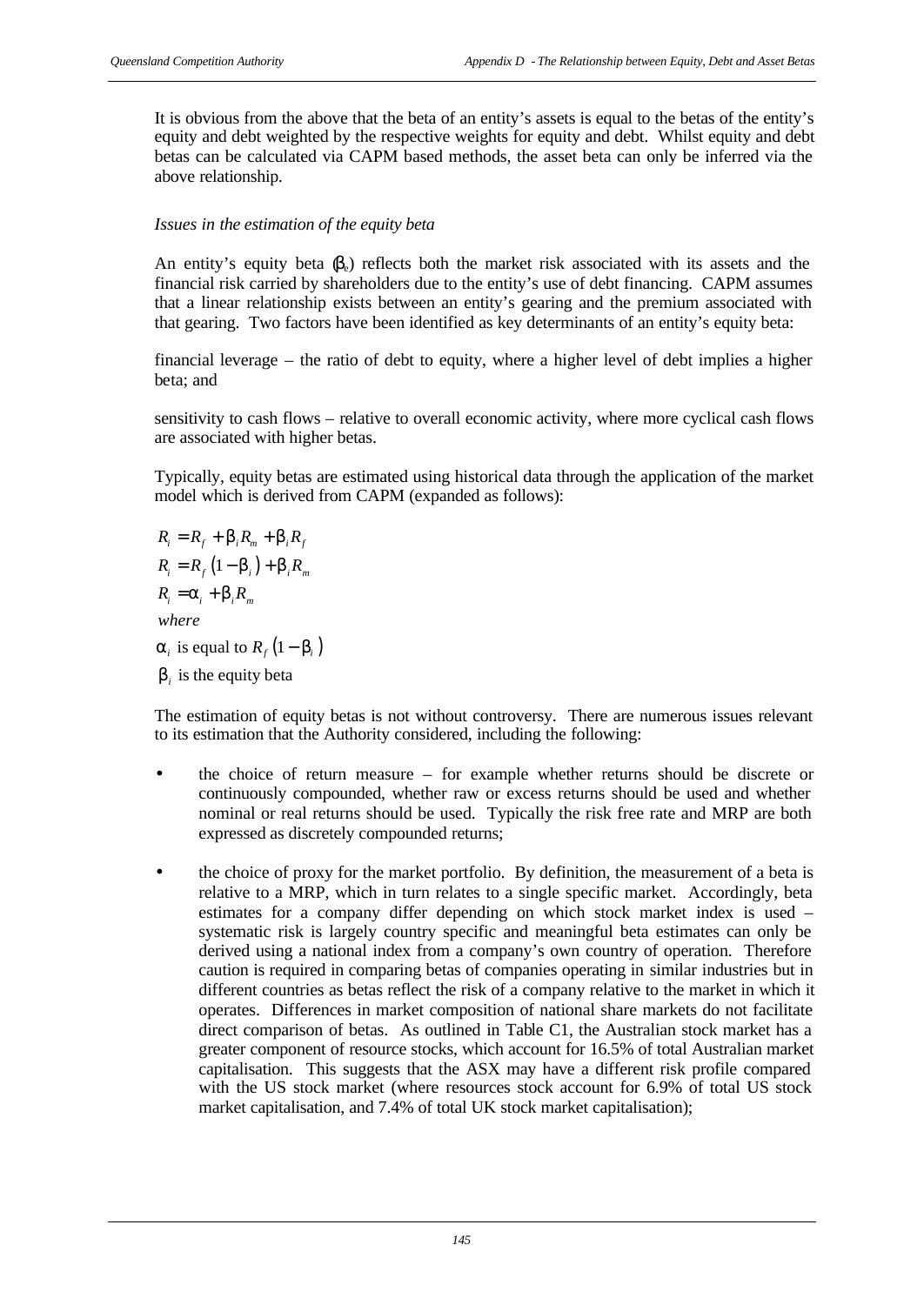| Index (as at $30$ Nov 1998)                            | <b>Resource Sector</b> | <b>Industrial Sector</b> | <b>Market Capitalisation</b> |
|--------------------------------------------------------|------------------------|--------------------------|------------------------------|
| Australian All Ordinaries<br><b>Accumulation Index</b> | 16.5%                  | 83.5%                    | A\$417.0 billion             |
| US Standard & Poors 500                                | 6.9%                   | 93.1%                    | US\$10.6 trillion            |
| UK FTSE 100                                            | 7.4%                   | 92.6%                    | $£1.04$ trillion             |

### **Table C1: Composition of market indices**

- the sampling interval for the data and the length of the estimation period. Estimates using short interval data (measured at daily or weekly intervals) are systematically biased, such that highly traded securities are overstated whilst those of infrequently traded securities are understated. Alternatively, use of long intervals (measured quarterly or annually), lowers the number of data points used in the estimation process and diminishes the accuracy of beta measures. Empirical evidence discussed in Brailsford, Faff and Oliver (1997) shows that beta estimates using monthly data estimated over four to five year intervals provide the most reasonable trade-off between the number of observations and the stability of beta estimates; and
- beta is typically estimated using the market model, using an ordinary least squares approach. As with all econometric modelling applications, there are a number of assumptions which need to be satisfied in order to produce a robust estimate.

The Authority regards the stability of beta as an important issue in identifying the appropriate equity beta for utility businesses. Empirical evidence from Australian markets strongly supports the mean reversion of beta. Raw beta values, derived from historical data, can be adjusted based on the assumption that beta factors change over time, especially in industries where there is considerable structural reform underway.<sup>42</sup> The true beta has a tendency over time to move toward the market average of one and this adjustment may be represented as:

Adjusted (future) beta = Raw Beta  $*(0.67) + 0.33$ 

This is the approach adopted by Bloomberg (2000), which appears to be generally accepted by practitioners.

The Authority is still reviewing the use of an adjustment factor for beta. However, for the purpose of the draft recommendation the Authority has applied the Bloomberg adjustment factor as follows when estimating betas:

*Adjusted beta* =  $0.33 + 0.67$ *bI* 

l

*Issues in the estimation of debt betas*

The debt beta  $(\beta_i)$  reflects the financial risk borne by shareholders due to the entity's use of debt financing. CAPM can be used to identify the debt beta.

 $42$  International studies supporting the use of adjusted betas include Sharpe, Alexander and Bailey (1995) and Blume (1975).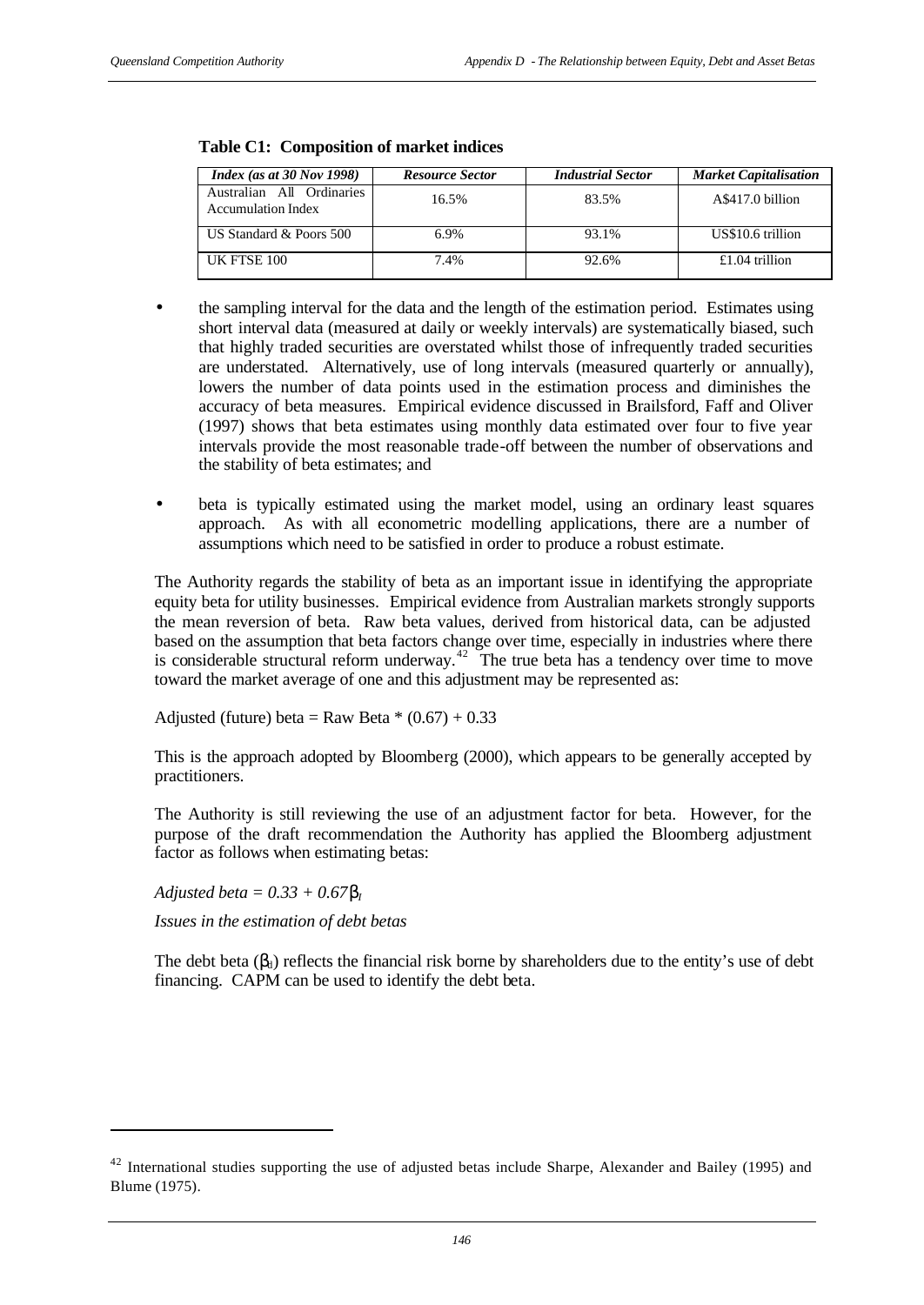$$
R_d = R_f + \boldsymbol{b}_d \left[ R_m - R_f \right]
$$

*Transformed*

$$
\boldsymbol{b}_{d} = \frac{\left(R_{d} - R_{f}\right)}{\left[R_{m} - R_{f}\right]}
$$

 $(R_d, R_m)$  $(R_m)$  $R_f$  = the risk free rate  $R_{_{m}}$  = the expected return on the market portfolio of risky assets  $R_d$  = the expected return on debt  $d = \frac{Cov(R_d, R_m)}{V(G_m)}$  = the debt beta *m*  $R_m - R_f$  ] = the equity risk premium *where*  $Cov(R_A, R_B)$  $\boldsymbol{b}_d = \frac{\partial \partial \boldsymbol{v}(\mathbf{A}_d, \mathbf{A}_m)}{\nabla a \, r \left( R_m \right)} =$ 

The debt beta calculation is very sensitive to the size of the MRP. If the latter increases it will reduce the size of the debt beta.

Some regulators apply the CAPM based model with a 50 basis point adjustment to reflect the administrative costs of establishing and maintaining a debt financing facility. The resulting adjusted debt beta will be lower than the unadjusted debt beta. However, equity capital also incurs administrative and other costs and fees. To adjust the cost of only one form of capital (debt or equity) would distort the relative costs. Since there are administrative costs associated with both forms of capital, the Authority does not support an adjustment to the cost of debt or equity for fees which are operating expenses to the business.

## *Issues in the estimation of asset betas*

CAPM assumes a linear relationship between the equity beta and the gearing of an entity. Hence, it is possible to calculate asset betas from equity betas. The asset beta refers to the beta applicable to the assets of an entity that has no debt. The gearing of the entity needs to be taken into account in estimating asset betas because default risk is incorporated in equity values and this needs to be removed to arrive at the entity's risk profile independent of its financial structure. The adjustment of estimated equity betas to remove the financial risk associated with a security, leaving the risk of the asset encapsulated in the asset beta  $(\beta_a)$ , is known as delevering of the equity beta.

There are several approaches to de-levering and re-levering betas and there is no consensus as to which method is the most appropriate. The Authority identified the methods used extensively by academics and regulators to de-lever and re-lever equity betas, and broadly categorised them as follows:

- the standard or textbook approaches including both the Brealey Myers (1999) and Conine (1980) approaches;
- the Davis (1998) approach; and,
- the Appleyard & Strong  $(1998)$  / Monkhouse  $(1997)$  approach.

The Authority undertook an analysis of the alternative approaches and found that the resulting impact on WACC of using the alternative approaches was not significant. This view was also supported by the ORG (2000) which noted: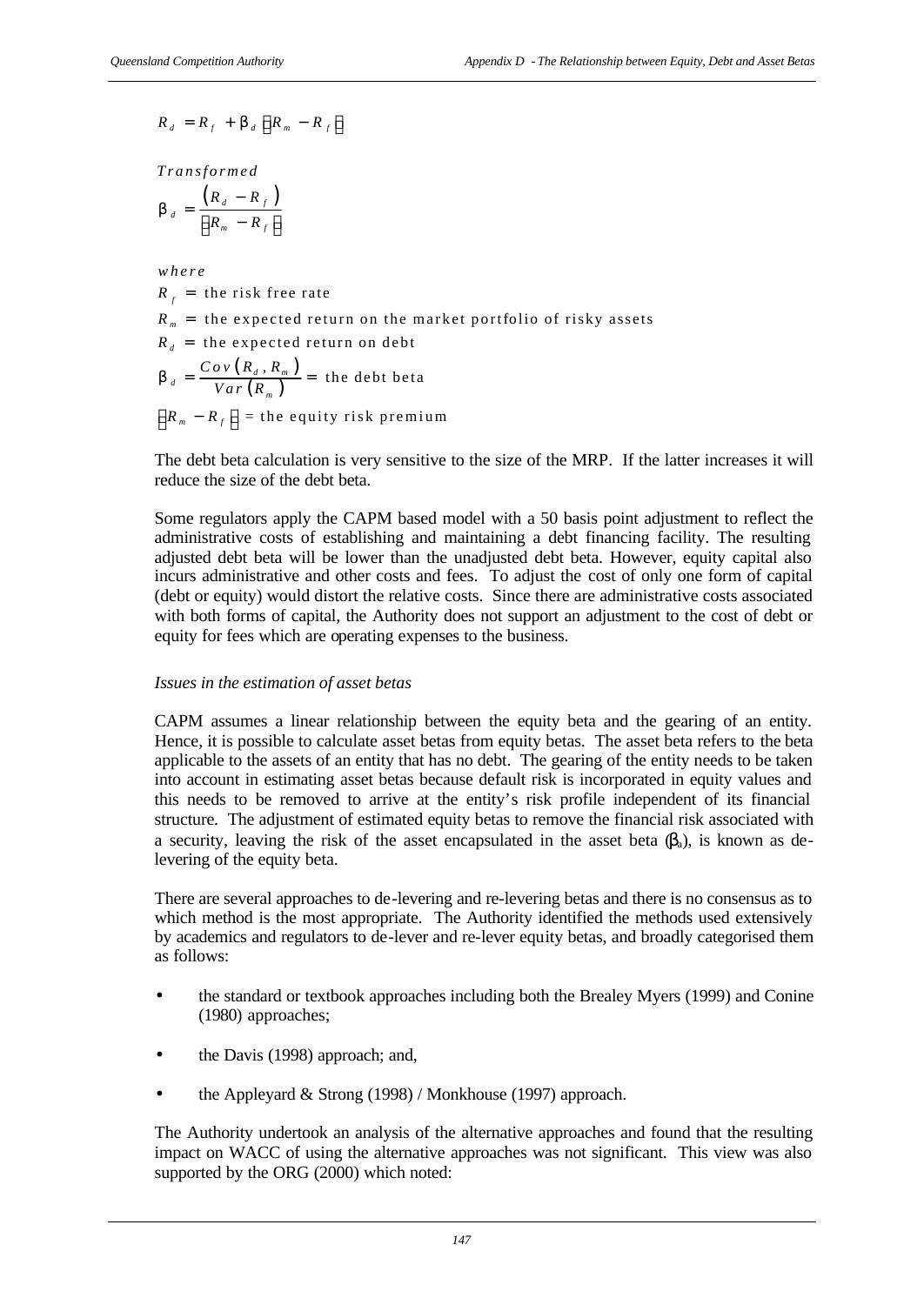''The impact on the estimated after-tax WACC of using a different debt beta and levering approaches [is] not significant, however, *provided* that the same approach is used when deriving a proxy asset beta from the comparable entities, as is used when deriving a proxy asset beta back into an equity beta.'

Based on its analysis of the alternative approaches and consistent with its use of the post-tax nominal WACC, the Authority has used the Brealey/Myers approach in all de-levering/relevering applications.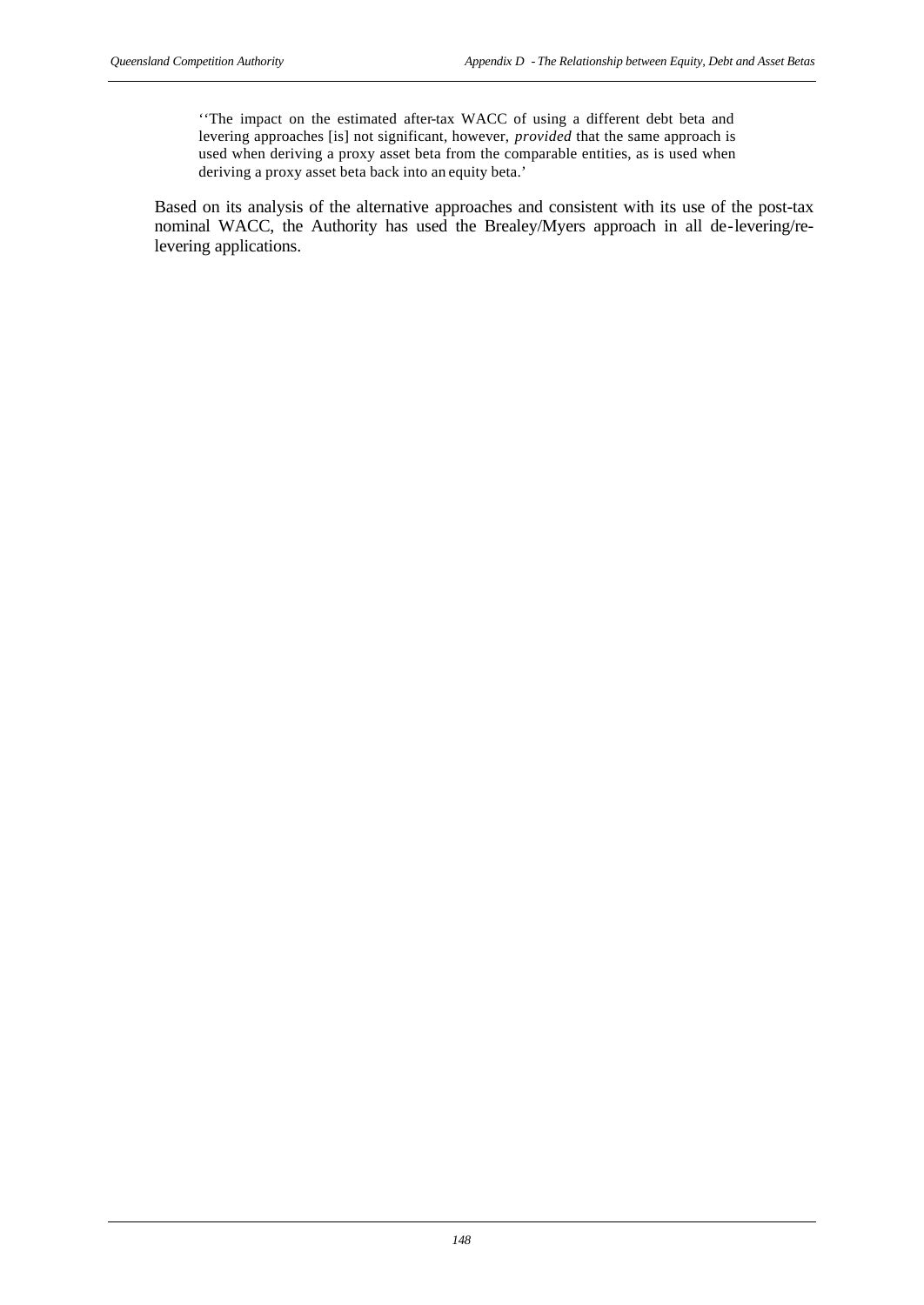### **REFERENCES**

Australian Bureau of Agricultural and Resource Economics, *Agriculture and Resources Quarterly*, March issue 1990 to 1993; *Australian Commodities: Forecasts and Issues*, March issue 1994 to 2002.

Australian Bureau of Agricultural and Resource Economics, Outlook 2000, March 2000.

Australian Competition and Consumer Commission. 1999. *Draft Statement of Principles for the Regulation of Transmission Revenues*. May.

Australian Competition and Consumer Commission. 2000a. *New South Wales and Australian Capital Territory Transmission Network Revenue Caps 1999-00 to 2003-04: Decision*. January.

Australian Competition and Consumer Commission. 2000b. *Access Arrangements by AGL Pipelines (NSW) Pty Ltd for the Central West Pipeline: Final Decision*. June.

Australian Competition and Consumer Commission. 2001. *Sydney Airports Corporation Ltd Aeronautical Pricing Proposal: Decision*. May.

Appleyard, T. and Strong, N. 1989. Betas Geared and Ungeared: the Case of Active Debt Management. *Accounting and Business Research*. Spring.

Blume, M.E. 1975. Betas and their Regression Tendencies. *Journal of Finance*. June: 785-795.

Brailsford, T., Faff, R., and Oliver, B. 1997. *Research Design Issues in the Estimation of Beta*. Sydney: McGraw-Hill.

Brealey, M. and Myers, S. 1999. *Principles of Corporate Finance*. 6th Edition, Sydney: McGraw-Hill.

Cannavan D, Finn F and Gray S (2001). 'The Value of Dividend Imputation Tax Credits', unpublished working paper, Department of Commerce, University of Queensland.

Conine, T. 1980. Corporate Debt and Corporate Taxes: An Extension. *Journal of Finance*. 35: 1033-1036.

Davis, K. 1998. *The Weighted Average Cost of Capital for the Gas Industry*. Report prepared for ACCC and ORG. March.

Davis, K. 2000. *Asset valuation and the post-tax rate of return approach to regulatory pricing models*, unpublished monograph, The Centre for Financial Studies, The University of Melbourne.

Government Prices Oversight Commission. 2001. *Investigation into Bulk Water Pricing Policies, Draft Report*. Hobart, June.

Hathaway, N. and Officer, R. 1995. *The value of imputation tax credits,* Finance and Research Group, Graduate School of Management, unpublished manuscript first presented at a Pacific Basin Finance Conference in New York, December 1991.

Hildebrand, C. 2002. *Independent Assessment of the Sugar Industry*, Report to the Hon. Warren Truss MP, Minister for Agriculture, Fisheries.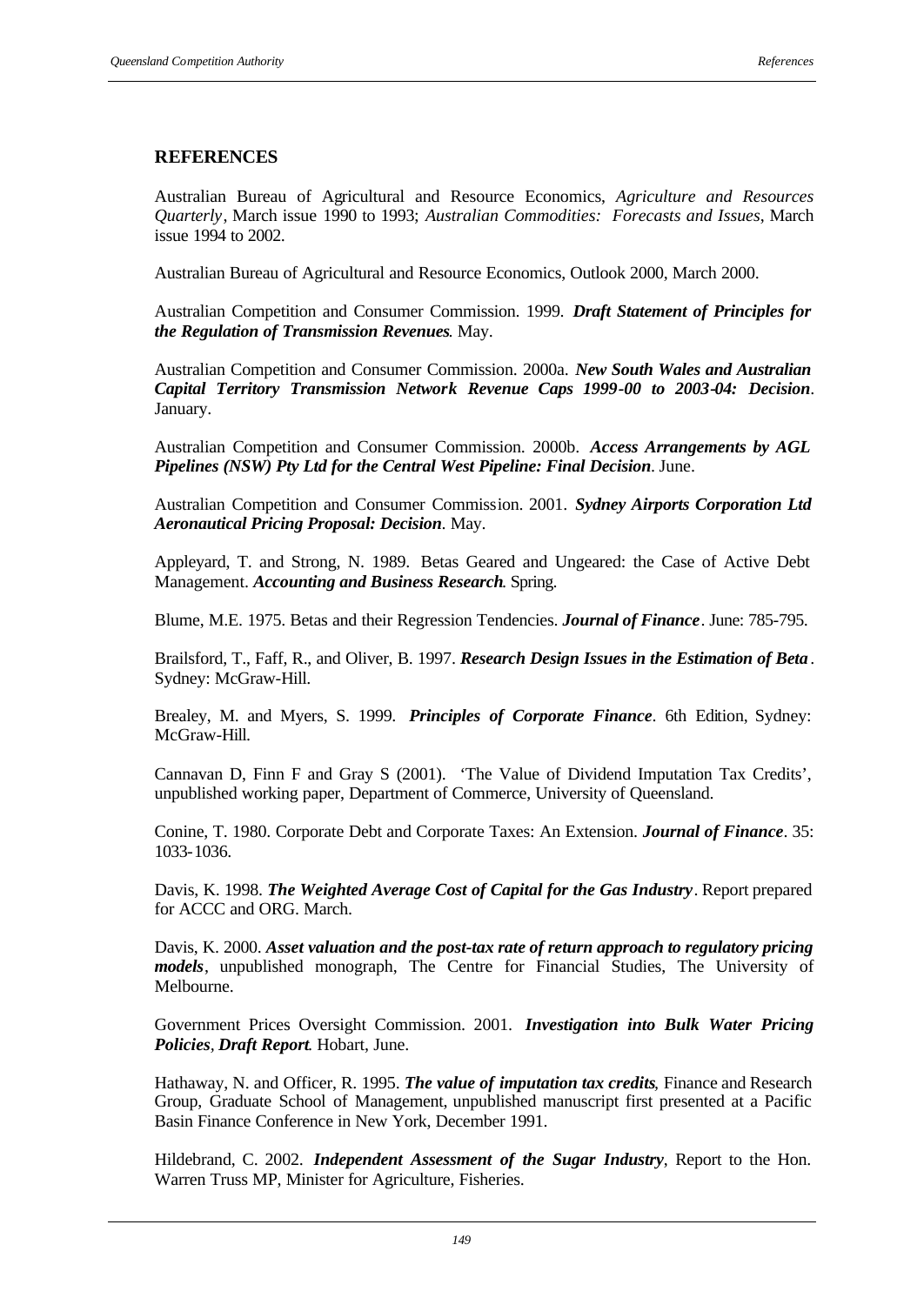Independent Pricing and Regulatory Commission. 1999. *ACTEW's Electricity, water and sewerage charges for 1999-2000 to 2003-2004: Price Direction*. May.

Independent Pricing and Regulatory Tribunal. 1996. *Pricing for Capital Contributions and Recoverable Works*. Determination No 10. December.

Independent Pricing and Regulatory Tribunal. 1998. *The Rate of Return for Electricity Distribution Networks*. Discussion Paper. November.

Independent Pricing and Regulatory Tribunal. 1999b. *Pricing of water, sewerage and stormwater services: Sydney Water Corporation, Hunter Water Corporation, Gosford City Council, Wyong City Council, Sydney Catchment Authority – Issues paper*. Discussion Paper DP-37. October.

Independent Pricing and Regulatory Tribunal. 1999d. *Pricing for Electricity Networks and Retail Supply* . June.

Independent Pricing and Regulatory Tribunal. 1999e. *Regulation of New South Wales Electricity Distribution Networks – Determination and Rules under the National Electricity Code*. December.

Independent Pricing and Regulatory Tribunal. 1999g. *Access Arrangements for the Great Southern Energy Gas Networks Pty Ltd: Final Decision*. March.

Independent Pricing and Regulatory Tribunal. 2000a. *Prices of water supply, sewerage and drainage services, medium term price path from 1 July 2000*. Reports for Sydney Water Corporation, Hunter Water Corporation, Gosford City Council and Wyong City Council.

Independent Pricing and Regulatory Tribunal. 2000b. *Access Arrangements AGL Gas Networks Limited: Final Decision*. July.

Independent Pricing and Regulatory Tribunal. 2001a. *Form of Economic Regulation for NSW Electricity Network Charges*. Discussion Paper, DP48. August.

Independent Pricing and Regulatory Tribunal. 2001b. *Determination of bulk water prices for the NSW Department of Land and Water Conservation*. October.

Industry Commission. 1992. *Water resources and wastewater disposal*. Report No 26. Canberra: AGPS. July.

Lally, M. 2002. *The cost of capital under dividend imputation*. Paper prepared for the Australian Competition and Consumer Commission. June.

London Business School. 2002. *Risk measurement service.* April – June 2002. 24:2.

Marsden Jacob Associates. 1997. *Guidelines for evaluation of introducing and improving two part tariffs*. October.

Monkhouse, P. 1997. Adapting the APV Valuation Methodology and the Beta Gearing Formula to the Dividend Imputation Tax System. *Accounting and Finance*. 37.

Office of Gas Regulation, Western Australia. 2000a. *Access Arrangements submitted by AlintaGas for the Mid-West and South-West Gas Distribution Systems: Final Decision*. June.

Office of Gas Regulation, Western Australia. 2000b. *Access Arrangement submitted by CMS Gas Transmission of Australia for the Parmelia Pipeline: Final Decision*. October.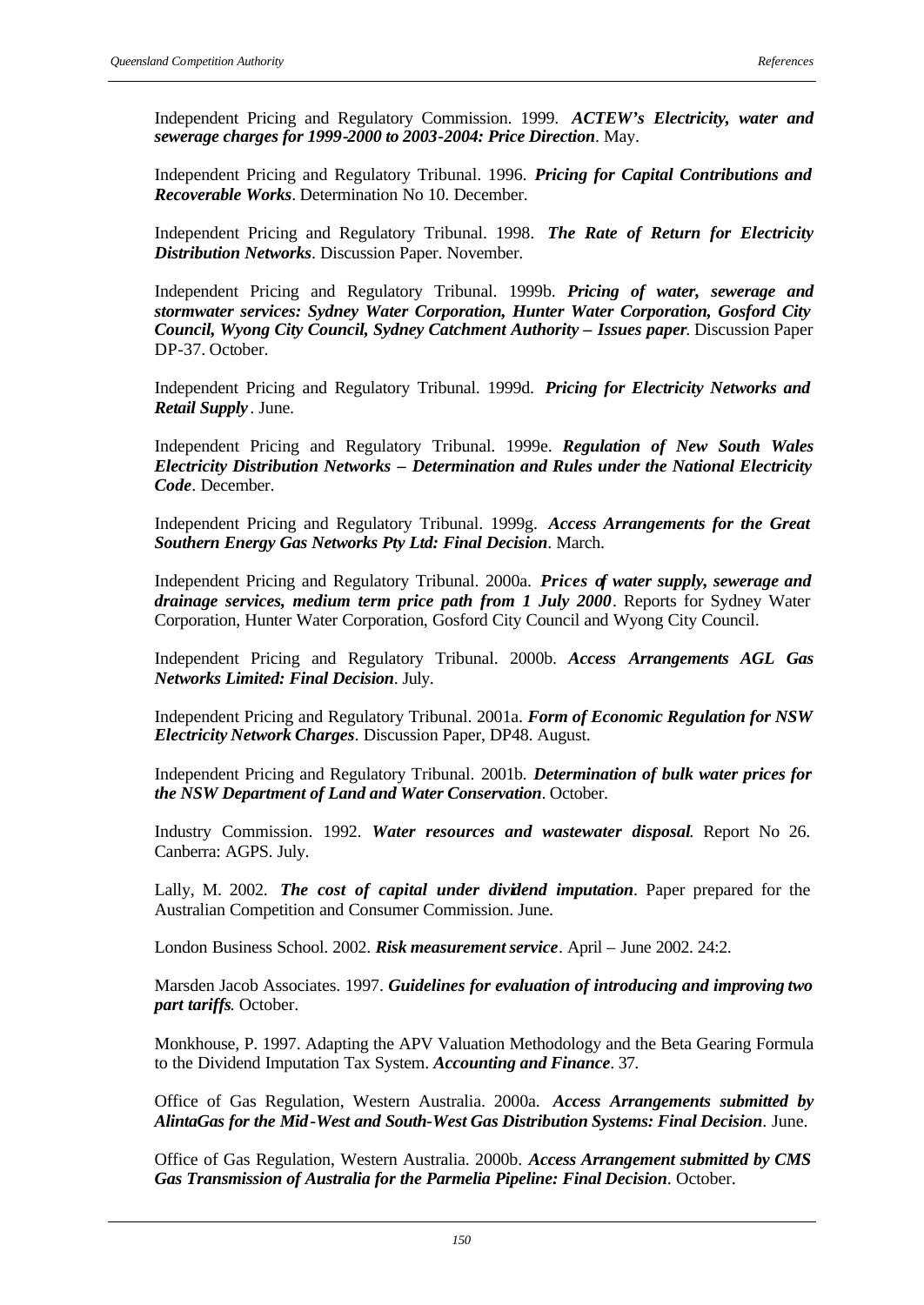Office of the Regulator General. 1998a. *Weighted Average Cost of Capital for Revenue Determination: Gas Distribution*. Staff Paper Number 1. 28 May.

Office of the Regulator General. 1998b. *Access arrangements Multinet Energy Pty Ltd and Multinet (Assets) Pty Ltd, Westar (Gas) Pty Ltd and Westar (Assets) Pty Ltd, Stratus (Gas) Pty Ltd and Stratus Networks (Assets) Pty Ltd –Final Decision*. October.

Office of the Regulator General. 2000. *2001 Electricity Distribution Price Review: Draft Decision*. May.

Office of the Tasmanian Energy Regulator. 1999. *Investigation into Electricity Supply Industry Pricing Policies (Draft Report)*. September.

Office of Water Services. 1999. *Final determinations: future water and sewerage charges 2000-05*. November.

Office of Water Services. 2001. *The role of long run marginal costs in the provision and regulation of water services*. Research Report. May.

Officer, R. 1981. The Measurement of an Entity's Cost of Capital. *Accounting and Finance*. November 21:(2).

Officer, R. 1985. Rates of Return to Shares, Bond Yields and Inflation Rates: An Historical Perspective. Chapter 14 in Brown, R., Ball, R., Finn, F., and Officer, R. (eds), *Share Markets*  and Portfolio Theory, 2<sup>nd</sup> edition, Brisbane: University of Queensland Press.

Officer, R. 1989. Share markets and portfolio theory, in Brown, R., Ball, R., Finn, F., and Officer, R. (eds), *Share Markets and Portfolio Theory*, 2<sup>nd</sup> edition, Brisbane: University of Queensland Press.

Officer, R. 1994. The cost of capital of a company under a dividend imputation tax system. *Accounting and Finance*. May 34/1.

Petzke S and Fowler C, "Accounting for the revaluation of non-current assets" in Australian company financial reporting : 1999/edited by C T Heazelwood, J B Ryan Caulfield Vic : Australian Accounting Research Foundation 1999.

Queensland Competition Authority. 2000a. *Statement of Regulatory Pricing Principles for the Water Sector*. December.

Queensland Competition Authority. 2000b. *Draft Decision on QR's Draft Undertaking*. December.

Queensland Competition Authority. 2001a. *Regulation of Electricity Distribution, Final Determination*. May.

Queensland Competition Authority. 2001b. *Gladstone Area Water Board: Investigation of Pricing Practices, Draft Report*. November.

Queensland Competition Authority. 2002. *Gladstone Area Water Board: Investigation of Pricing Practices, Final Report*. August.

Queensland Department of Primary Industries. 1990. *Development Strategies for the Burdekin River Irrigation Area*. Project Report QO90037, Brisbane.